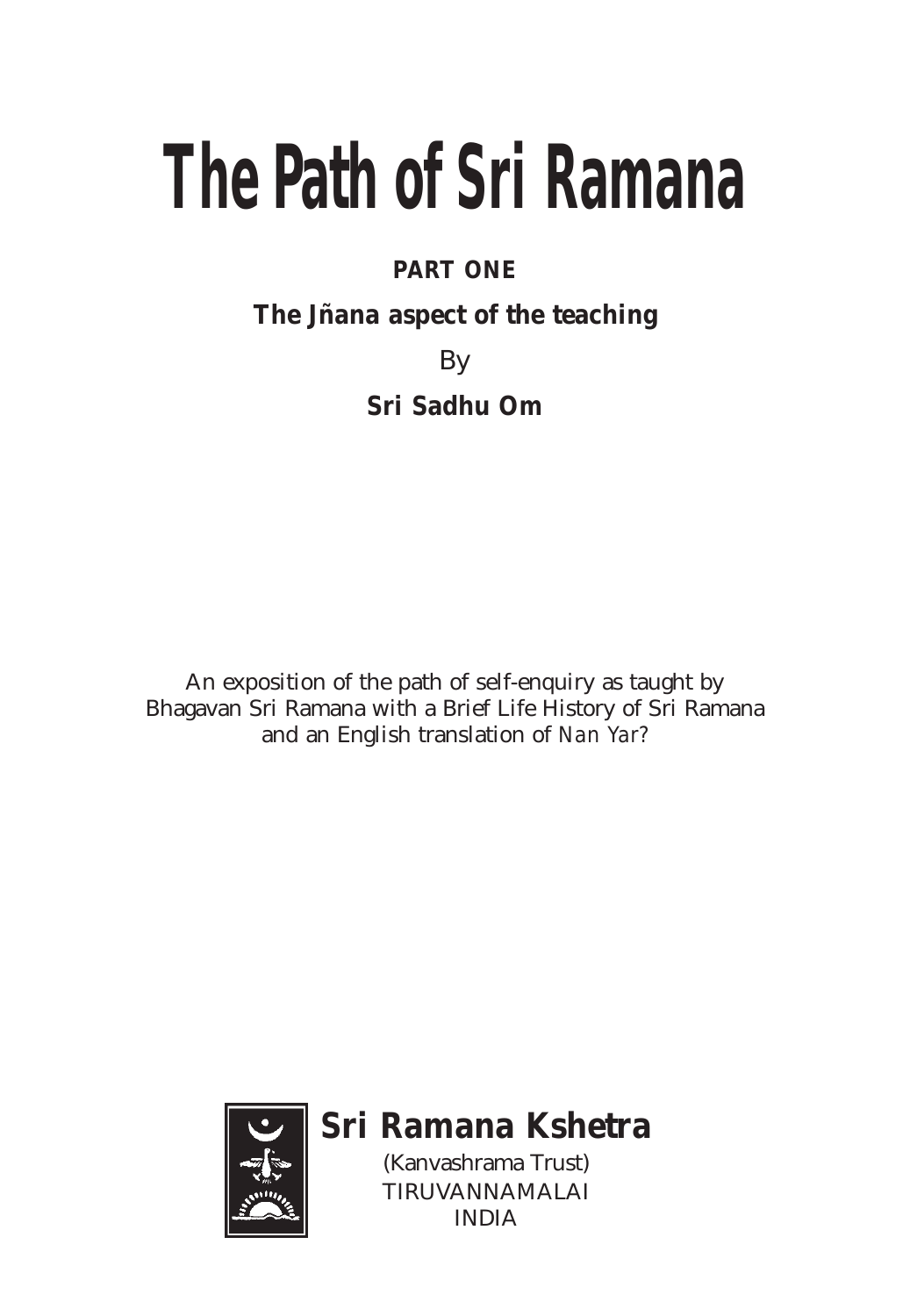**The Path of Sri Ramana-Part One –** English by Sri Sadhu Om, Printed & Published by Sri Ramana Kshetra, Kanvashrama Trust, Tiruvannamalai - 606 603.

© Michael James

| First Edition 1971  |                                 |
|---------------------|---------------------------------|
| Second Edition 1981 |                                 |
| Third Edition 1988  |                                 |
| Fourth Edition 1990 |                                 |
| Fifth Edition 1997  |                                 |
|                     | Sixth Edition 2005: 1000 Copies |

**Price : Rs.**

Typeset and Printed by Aridra Printers, Bangalore-560 003.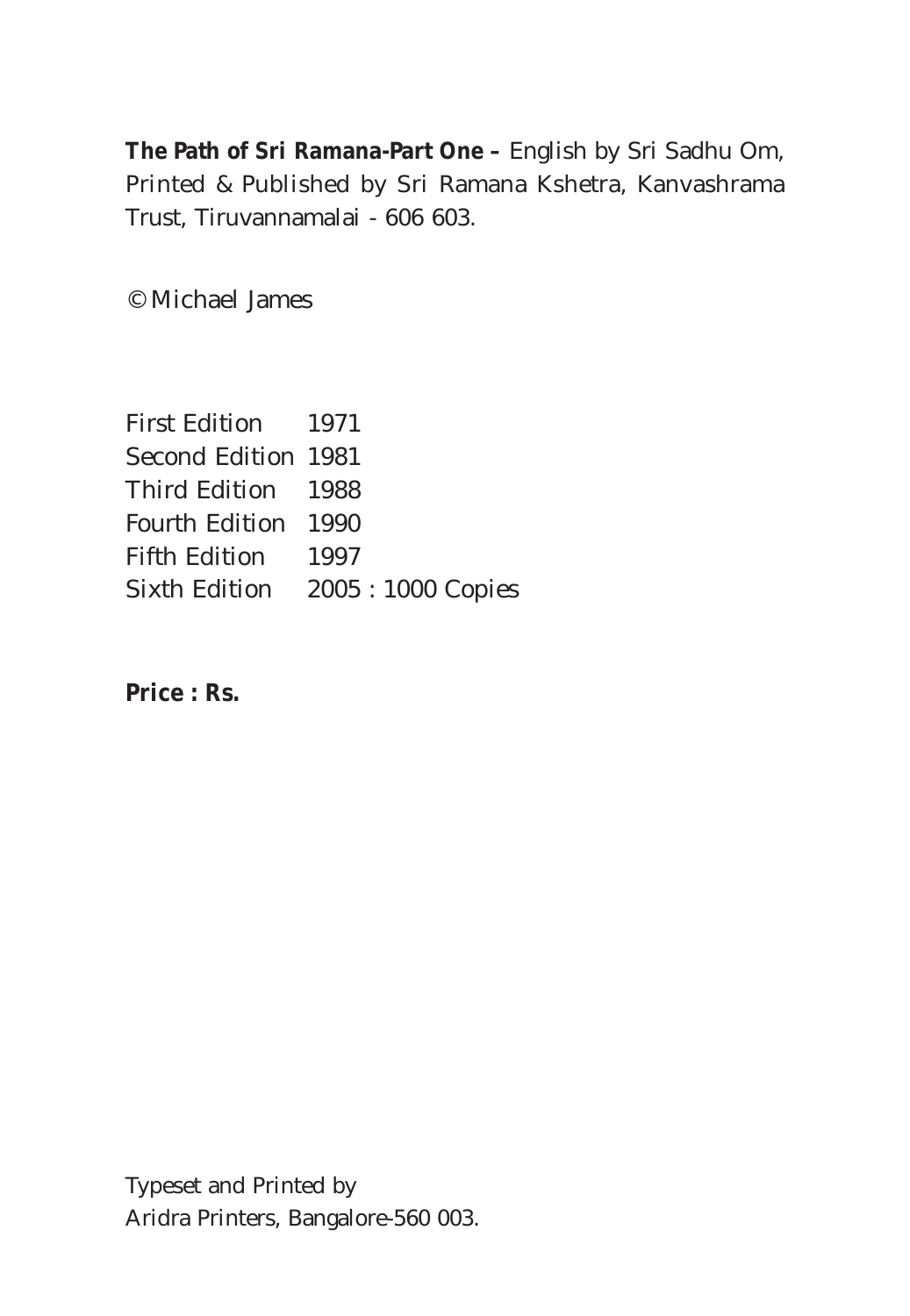### Publisher's Note (To Fourth Edition)

We should not be astonished that *''The Path of Sri Ramana''* needs a fourth printing in a relatively short time.

Readers find and describe this book as "precise and useful", the "Do it yourself" manual for doing one's duty : to Be . . . happy. On one occasion Bhagavan Sri Ramana is reported to have said – on the subject of *sadhana –* That it cannot be done : the ego cannot want Liberation (its own disappearance) and the Self needs neither the ego nor "sadhana". What remains to be done is to let Self do the *sadhana.* How? By relaxing, by "doing nothing". How? By submitting, which is devotion. How? By knowing how? That's what this book gives : new clues, most valuable insights. These have been enlarged upon, from the *bhakti* approach as also for those wondering what to do with all this in our day-to-day life. Those two separate parts will soon see the English translation, also by Sri Michael James, now an author in his own right, and our trustee.

Have a nice "suicide", or rather "ego-cide".

R.E. Hamsananandan (J.J. de Reede) Mahasivaratri, 23.2.'90 President, KANVASHRAMA TRUST "Mounalayam"

Sri Ramanasramam P.O. Tiruvannamalai-606 603.

#### **A Fifth Edition**

Most cultures teach about the SIX SACRED ARTS: – Sculpture, Painting, Dance, Music, Recitation, Architecture as leading to the Seventh Art: to Be Self.

Here is Sad-Guru Ramana's Short-cut.

R.E. Hamsanananda (J.J. de Reede) President , KANVASHRAMA TRUST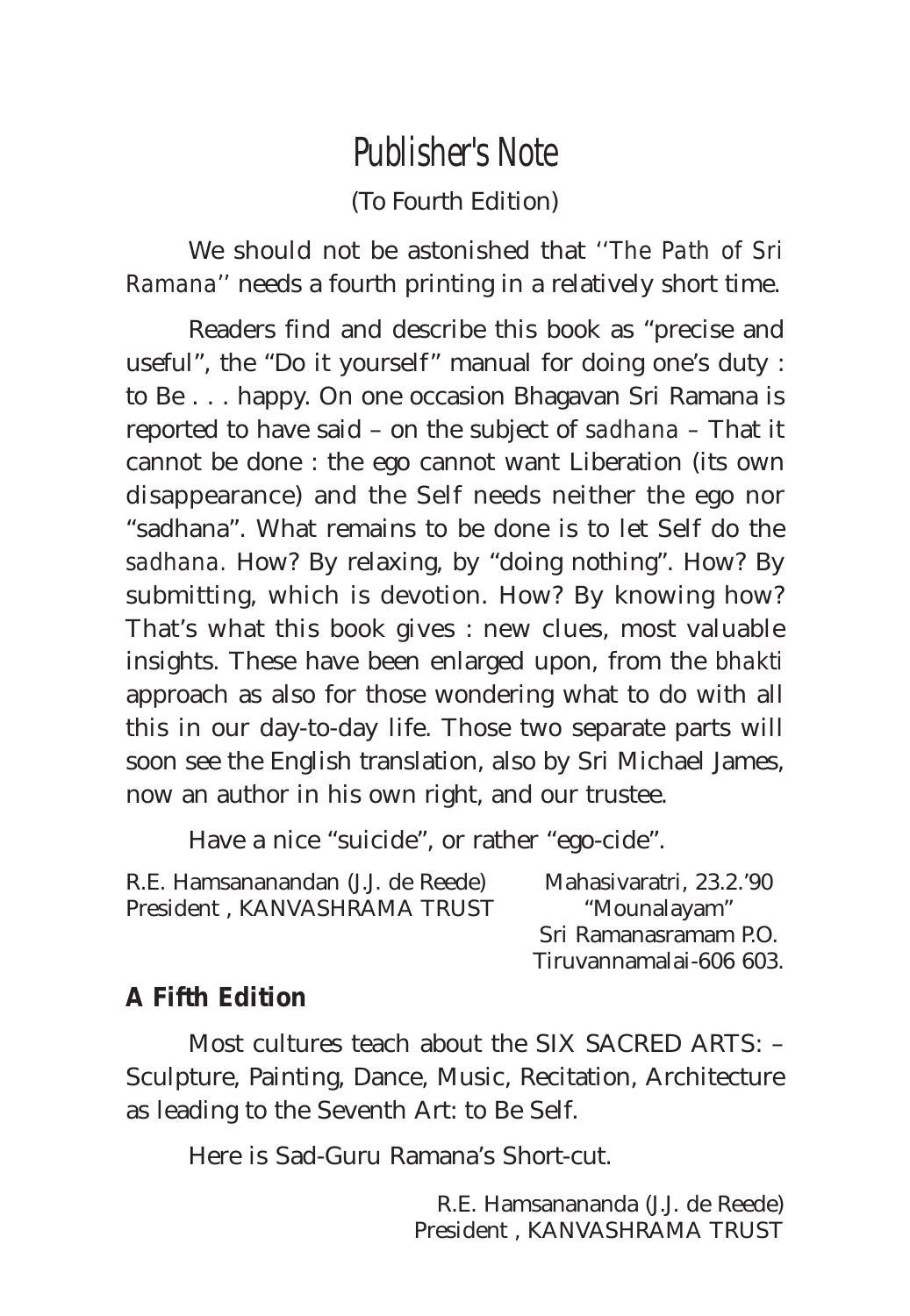### Publisher's Note Sixth Edition

We are very happy to bring forth this newly typesetted sixth edition of "The Path of Sri Ramana" - Part One - by Sri Sadhu Om Swamigal; now for the first time with a new cover design, much the same as the Tamil Edition "Sri Ramana Vazhi". The text and structure of the contents remains unchanged as in the previous fifth edition.

We are very grateful to the members of - Sri Arunachala Ramana Trust - for their precious collaboration of seeing through the press and the proofs reading of this work. Many thanks!

Last but not least our humble thanks to the late Sri Hamsanandanji (Mr. J.J. De Reede) our Founder-President, who expired on 28.01.2000, who has given us the means, the love and the inspiration to continue this service for the seekers on the Path of Sri Ramana..... Thank you!

| Bhagavan's Aradhana Day | Skanda Bhakta C. Rossi |
|-------------------------|------------------------|
| 6th May 2005            | Kanvashrama Trust      |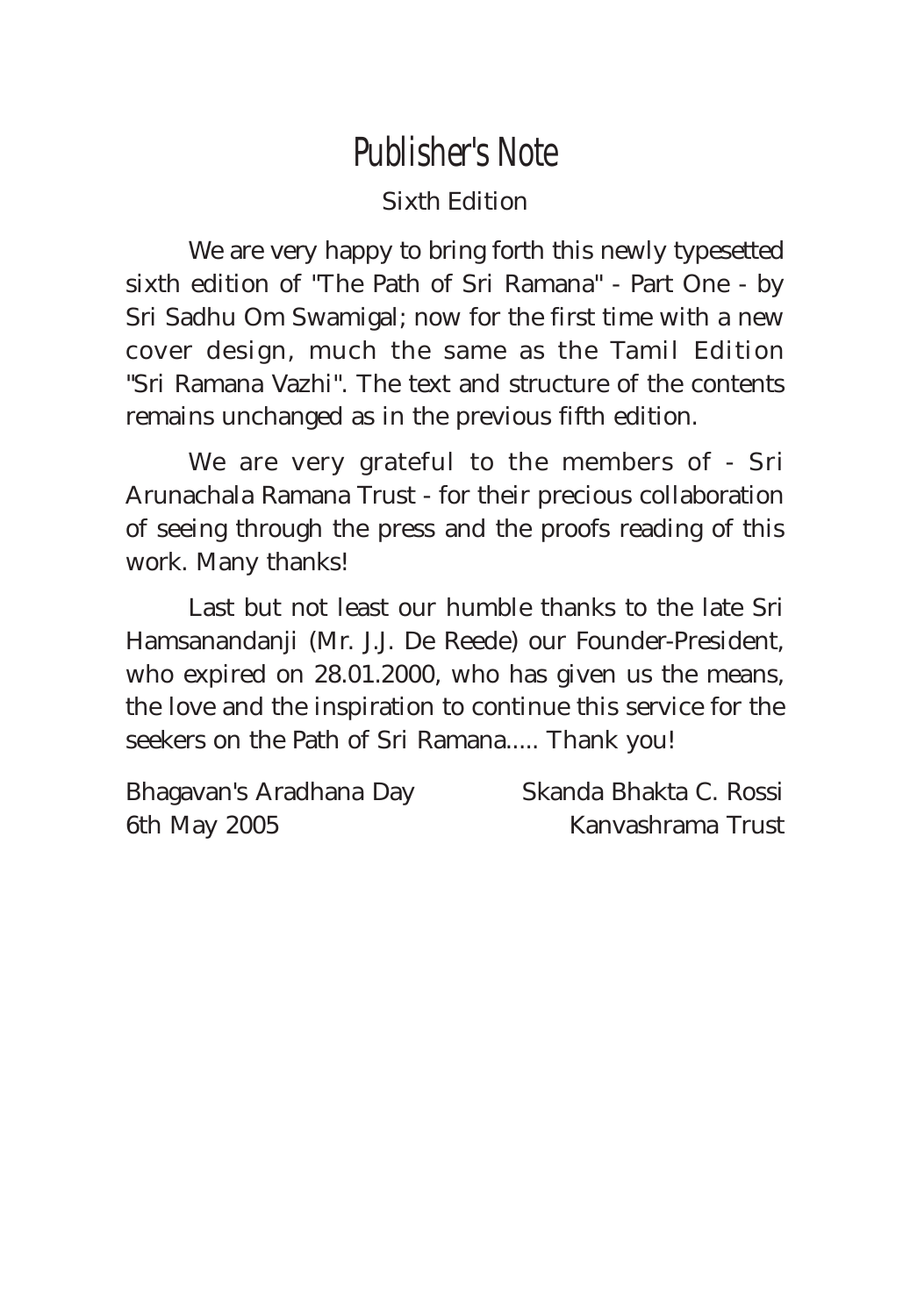### **Contents**

| Preface    |                                                                     |              |  |
|------------|---------------------------------------------------------------------|--------------|--|
|            | A Brief Life History of Sri Ramana                                  | $\mathbf{1}$ |  |
| (Part One) | <b>The Path of Sri Ramana</b>                                       |              |  |
| 1.         | Eternal Happiness is The Goal                                       | 33           |  |
| 2.         | What is Happiness?                                                  | 39           |  |
| 3.         | Self-enquiry is The Only Way To Happiness<br>51                     |              |  |
| 4.         | Who Am I?<br>58                                                     |              |  |
| 5.         | The Enquiry, 'Who Am I?' And The Four Yogas                         | 72           |  |
| 6.         | "Who Am I?' is Not Soham Bhavana                                    | 105          |  |
| 7.         | Self-Enquiry                                                        | 123          |  |
| 8.         | The Technique of Self-Enquiry                                       | 139          |  |
|            | <b>Appendix One</b>                                                 |              |  |
|            | Who Am I? (An English translation of Nan Yar?)                      | 180          |  |
|            | <b>Appendix Two</b>                                                 |              |  |
|            | Atma Vichara Patikam<br>a)<br>(Eleven Verses on Self-Enquiry)       | 196          |  |
|            | b) Yar Jnani? (Who is Jnani?)                                       | 198          |  |
|            | Sandehi Yarendru Sandehi !<br>$\mathbf{c})$<br>(Doubt the Doubter!) | 200          |  |
|            | d)<br>Japa                                                          | 202          |  |
|            | - 10 - 111                                                          |              |  |

#### **Appendix Three**

|  | Sadhana And Work | 204 |
|--|------------------|-----|
|--|------------------|-----|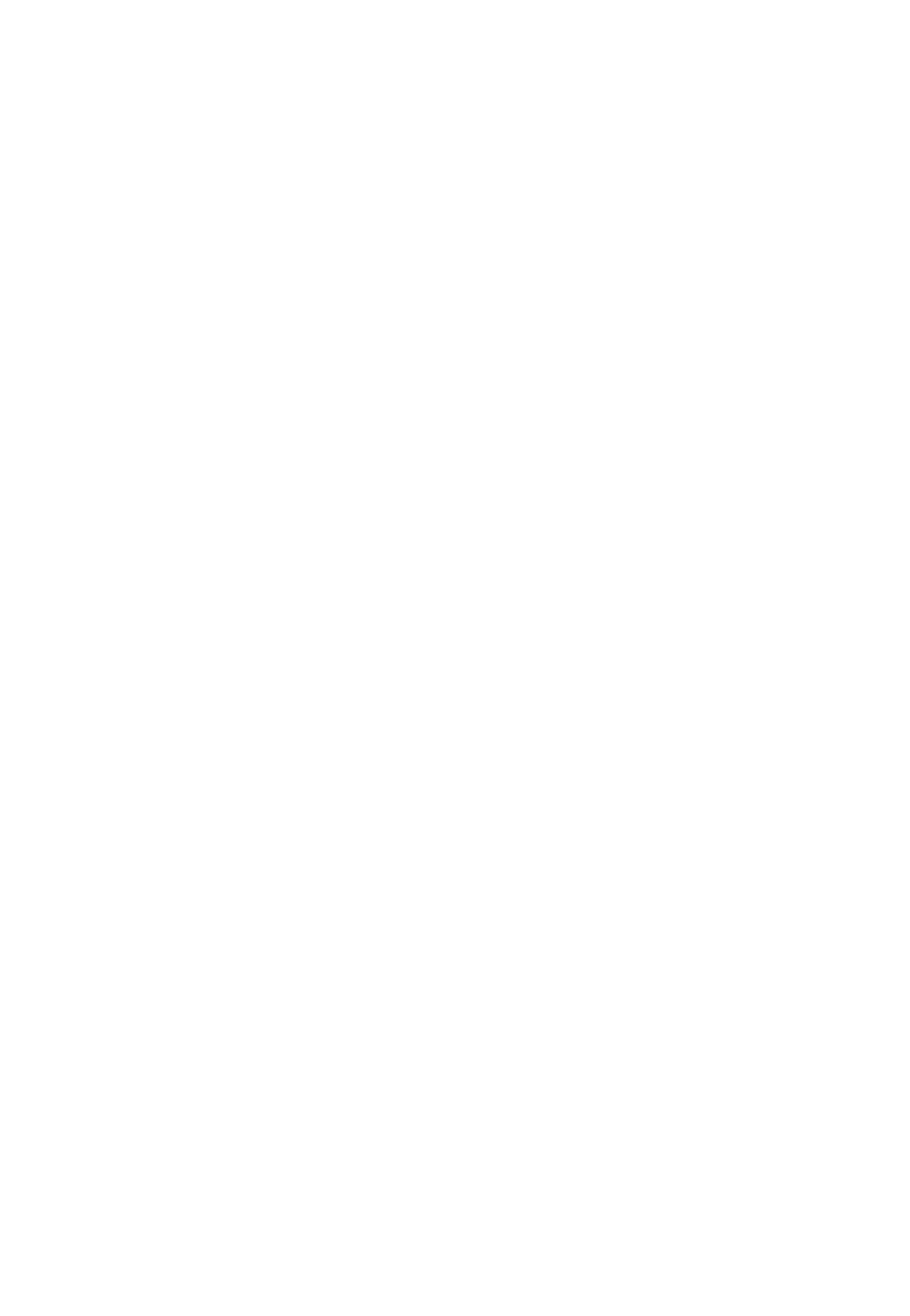### Preface to the Fourth Edition

Bhagavan Sri Ramana Maharshi has taught two principal paths for the attainment of Self-knowledge, which is the state of eternal, perfect and unalloyed happiness. The first path He taught is the path of Self-enquiry, 'Who am I?', which is the path of knowledge or *jnana,* while the second path is the path of self-surrender, which is 'the path of love or *bhakti.* This book, *The Path of Sri Ramana–Part One,* is an exposition of the path of Self-enquiry, while the path of self-surrender is expounded in the *The Path of Sri Ramana- –Part Two.*

How this book came into existence is briefly as follows: After Bhagavan Sri Ramana cast off His mortal body in 1950, many of His devotees from both India and abroad gradually came to recognize Sri Sadhu Om Swamigal, the author of this book, not only as one of the foremost disciples of Sri Bhagavan, but also as a person endowed with a rare gift to elucidate His teachings in a clear and simple manner which could easily be understood and followed in practice by all seekers of true knowledge. Thus many devotees used to approach Sri Swamigal seeking clarification from him about all aspects of Sri Bhagavan's teachings, especially about the method of practising Self-enquiry. Finding the lucid explanations given by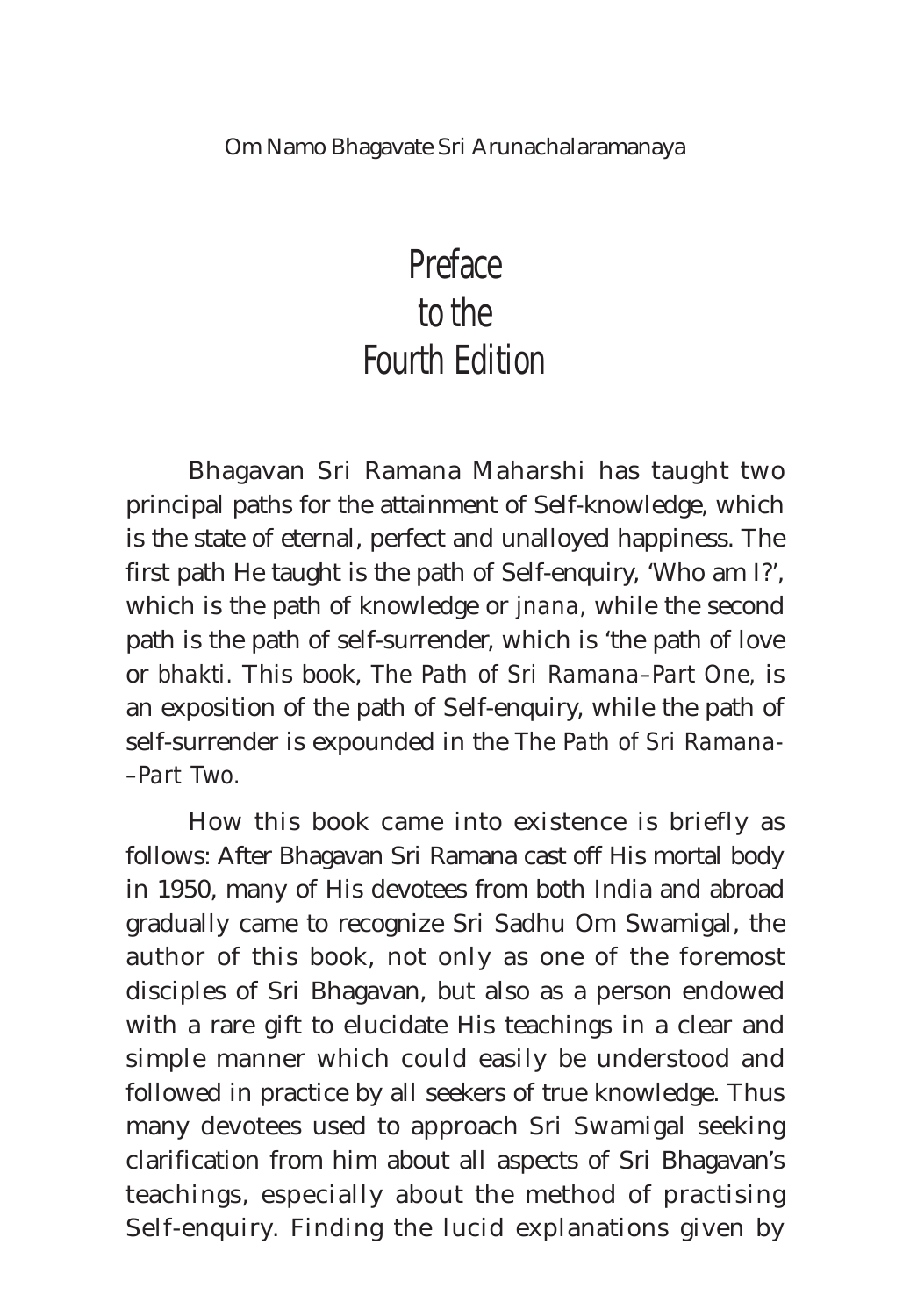Sri Swamigal in answer to their various questions to be of great help in their spiritual practice, some devotees used to make notes of the replies he gave orally, while others used to collect and preserve the letters which he wrote to them in answer to their doubts.

Knowing how useful the explanations given by Sri Swamigal would be to all sincere seekers of truth, one of the devotees of Sri Bhagavan, the late Dr R. Santanam, took great pains over several years to gather together many of the letters written by Sri Swamigal and many of the notes taken by those who had visited him, and requested Sri Swamigal to edit all the letters and notes into the form of a book. Since the material thus gathered by Dr Santanam consisted of replies which were given under various different circumstances to devotees who were on various different levels of understanding, and which were dealing with various diverse subjects such as devotion, Self-enquiry, *yoga, karma,* God, world, soul, birth, death, liberation and so on, Sri Swamigal felt it would not be appropriate to form a book consisting of so many miscellaneous ideas, and hence he selected only those ideas which were centered around the direct path of Self-enquiry and edited them in such a manner that their ideas would flow in a coherent sequence. What he thus edited was published by Dr Santanam in 1967 in Tamil under the title *Sri Ramana Vazhi* (The Path of Sri Ramana), Part One. Later, at the request of many devotees who did not know Tamil, an English version of Part One was published in 1971.

When Part One of *The Path of Sri Ramana* in both Tamil and English began to reach the hands of many devotees of Sri Bhagavan living in various corners of the world, some of them began to ask Sri Sadhu Om Swamigal,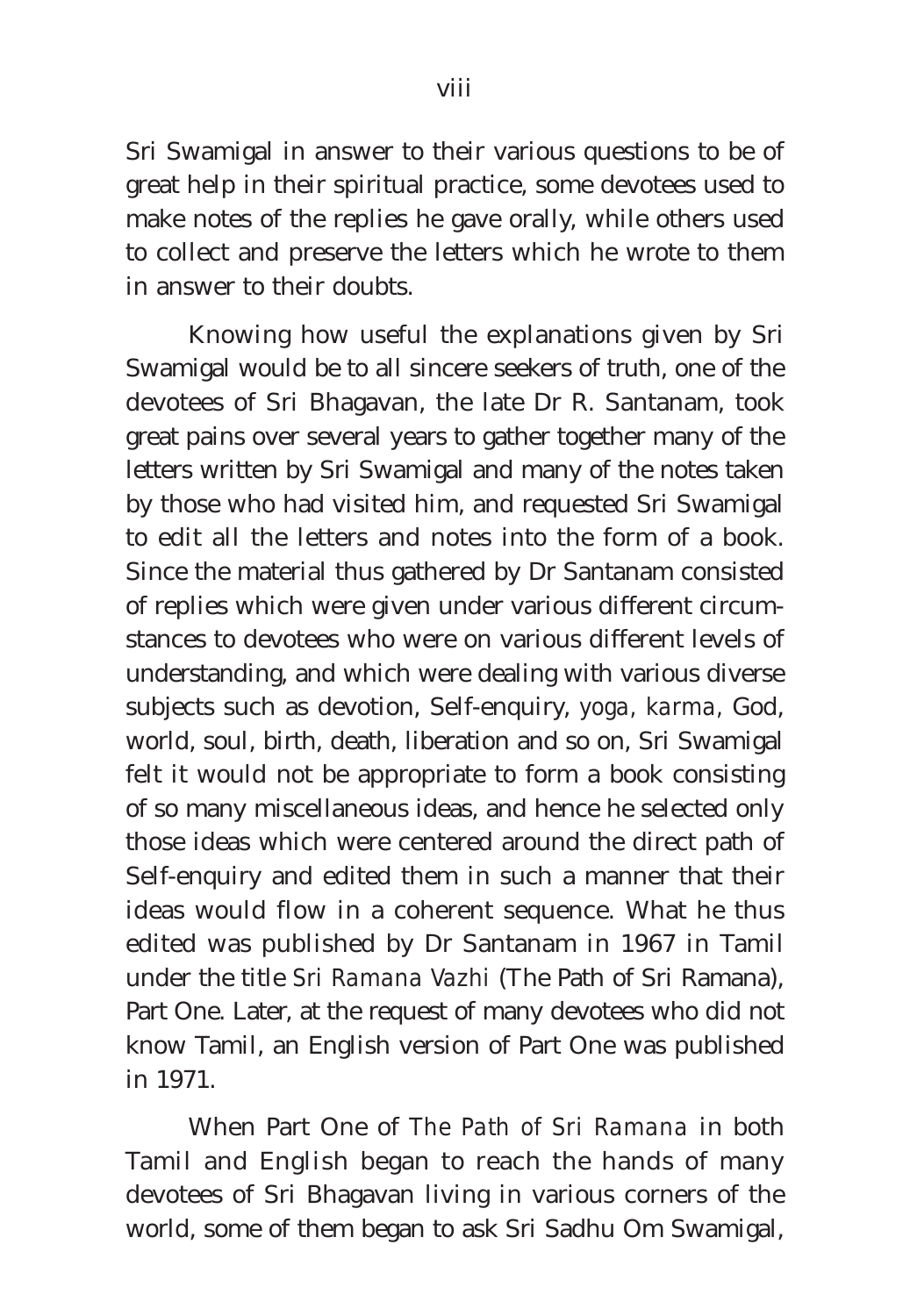"Why does this book deal only with the direct path of Selfenquiry? Why have you not written about the path of selfsurrender and various other aspects of Sri Bhagvan's teachings, such as the truth He has revealed about the nature of God, world, creation, *karma* and so on?" Therefore Sri Swamigal once again took up the material gathered by Dr Santanam, and from the various replies which he had set aside while editing Part One, he compiled Part Two, consisting of three chapters namely (l) 'God and the World', (2) 'Love or *Bhakti',* and (3) *'Karma',* followed by a number of explanatory appendices. Part Two was first published in English in 1976, and though it is now out of print, it is hoped that a new edition will later be brought out after the translation has been thoroughly revised.

While replying to the questions on spiritual practice put to him by Tamilians, Sri Swamigal sometimes used to reply by writing verses and songs, which Dr Santanam gathered together under the title *Sadhanai Saram* (The Essence of Spiritual Practice). In 1983 *Sadhanai Saram* was published in Tamil as the third part of *Sri Ramana Vazhi.* English translations of some of the verses from *Sadhanai Saram* are included in this book as Appendix One.

In 1984-85, when the third Tamil edition of *Sri Ramana Vazhi* (parts One and Two) was being printed, Sri Swamigal revised both parts, adding many fresh explanations which he had given in reply to questions raised by devotees who had read the earlier editions in Tamil and English. Many of the new explanations added in the third Tamil edition of Part One and Two, and many of the verses in *Sadhanai Saram,* are yet to be translated into English, but if it is the will of Sri Bhagavan a complete English translation of all three parts of *The Path of Sri Ramana* will later be published.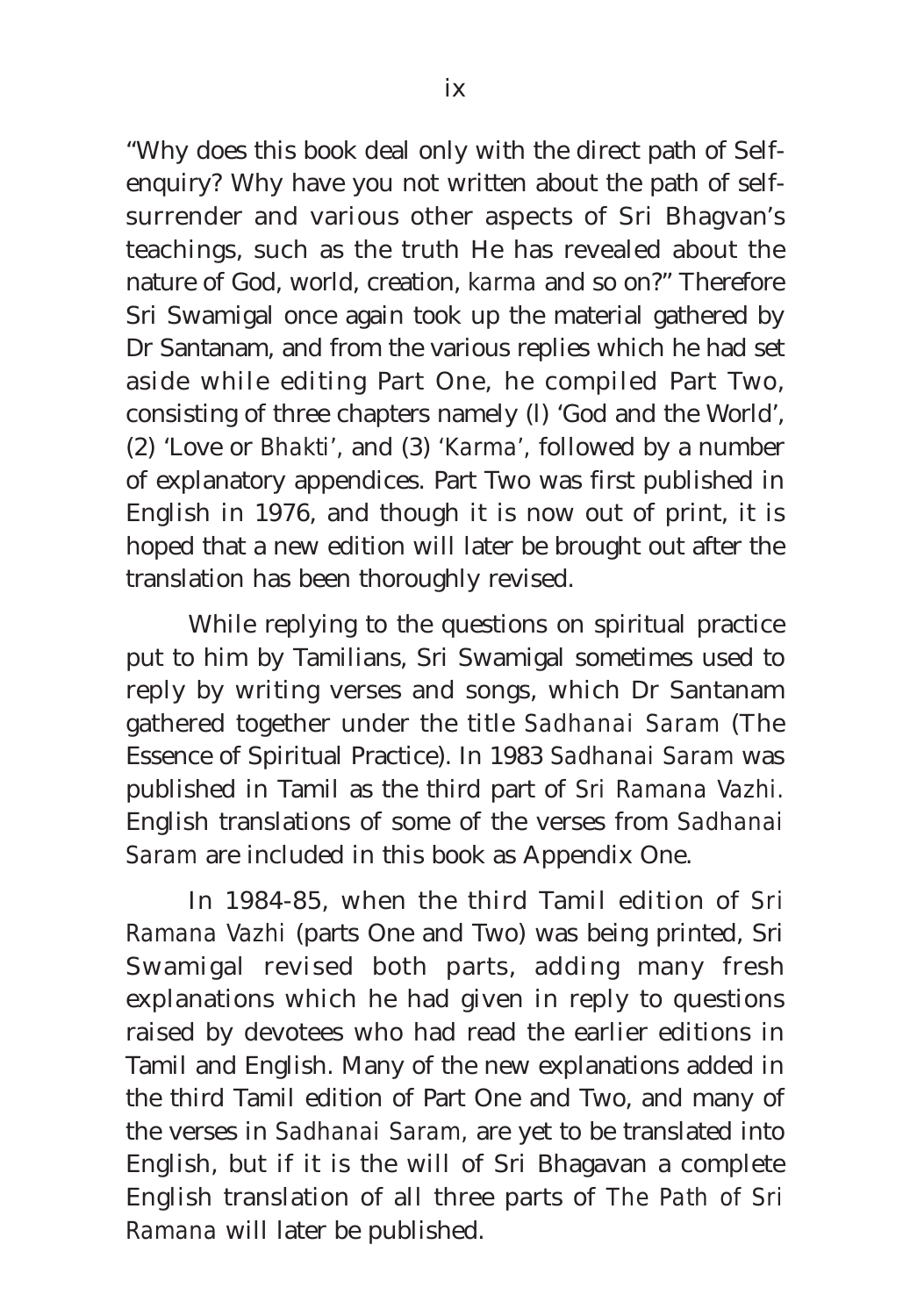This present fourth English edition of *The Path of Sri Ramana-Part One* is substantially the same as the second edition, which was published in India in 1981 and reprinted as a third edition in U.S.A. in 1988. The only portion newly added in this fourth edition is Appendix Three, 'Sadhana and Work', which was published as an article in *The Mountain Path,* January 1984 issue, and which many devotees have found to be of great help for applying the practice of Sri Bhagavan's teachings in their day-to-day life.

The author of this book, Sri Sadhu Om Swamigal, developed a deep yearning for spiritual knowledge even in his early childhood, and that yearning began to express itself in his fourteenth year in the form of a copious flow of Tamil verses and songs. In due course in his early twenties his spiritual yearning naturally drew him to the Feet of his *Sadguru,* Bhagavan Sri Ramana. Though his outward contact with Sri Bhagavan lasted barely four years (from July 1946 till April 1950), on account of his onepointed and unshakable devotion to Sri Bhagavan, his sincere and steadfast adherence to the practice of His teachings, and his total self-effacement, he soon became a fit vessel to receive the Grace of Sri Bhagavan in fullest measure and to attain thereby firm and steady abidance in the state of Self-knowledge.

Though the time a disciple has spent in the physical presence of his *Sadguru* is not a criterion by which one can judge his spiritual attainment, some people used to gauge the worth of each devotee of Sri Bhagavan by the number of years they had lived with Him. When one such person once asked Sri Swamigal in a slightly disparaging manner, "You lived with Sri Ramana for only five years; are there not many who lived with Him for many more years than you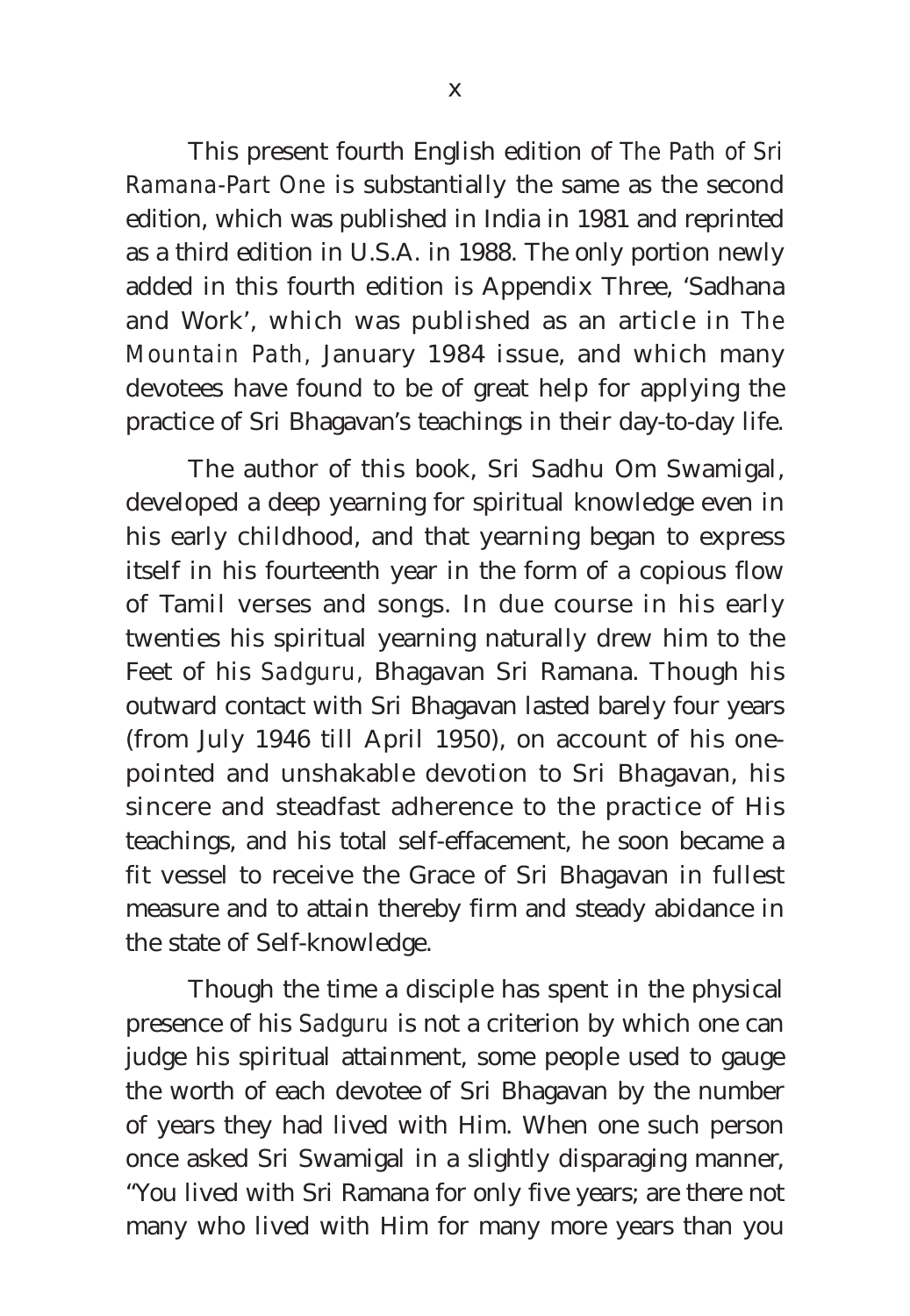did?" he replied, "Yes, I am indeed ashamed about it, because when even five seconds were more than sufficient for the divine Power shining in the Presence of Sri Bhagavan to quench the spiritual thirst of mature souls, if five years were necessary in my case, does it not show my state of immaturity?".

This reply was typical of the unassuming and selfeffacing attitude of Sri Swamigal. In spite of his versatile genius as a Tamil poet of surpassing excellence, a talented musician, a melodious and sweet-voiced singer, a lucid writer of prose, and a brilliant philosopher endowed with a deep spiritual insight and a power of expressing the truth in a clear, simple and original manner, he never sought for himself any recognition or appreciation from the world. In fact, his life was a perfect example of strict adherence to the principal precept taught by Sri Bhagavan, namely that we should deny our-self at every moment of life by giving no importance to our own individual entity, and should thus completely erase our ego.

Though some of Sri Swamigal's writings in both prose and poetry were published during his lifetime, and though many more have been published in Tamil after he shed his physical body in March 1985, his attitude towards the publication of his writings was quite different from the attitude of many other writers of spiritual or philosophical books, who of their own accord seek to share their knowledge with the world by writing and publishing books. 'We should not open the door unless it is knocked' was the principle underlying all his acts. Unless he was questioned with sincere earnestness, he would not speak or write anything about spiritual matters. Rising and going outwards to teach the world, getting on platforms to deliver lectures,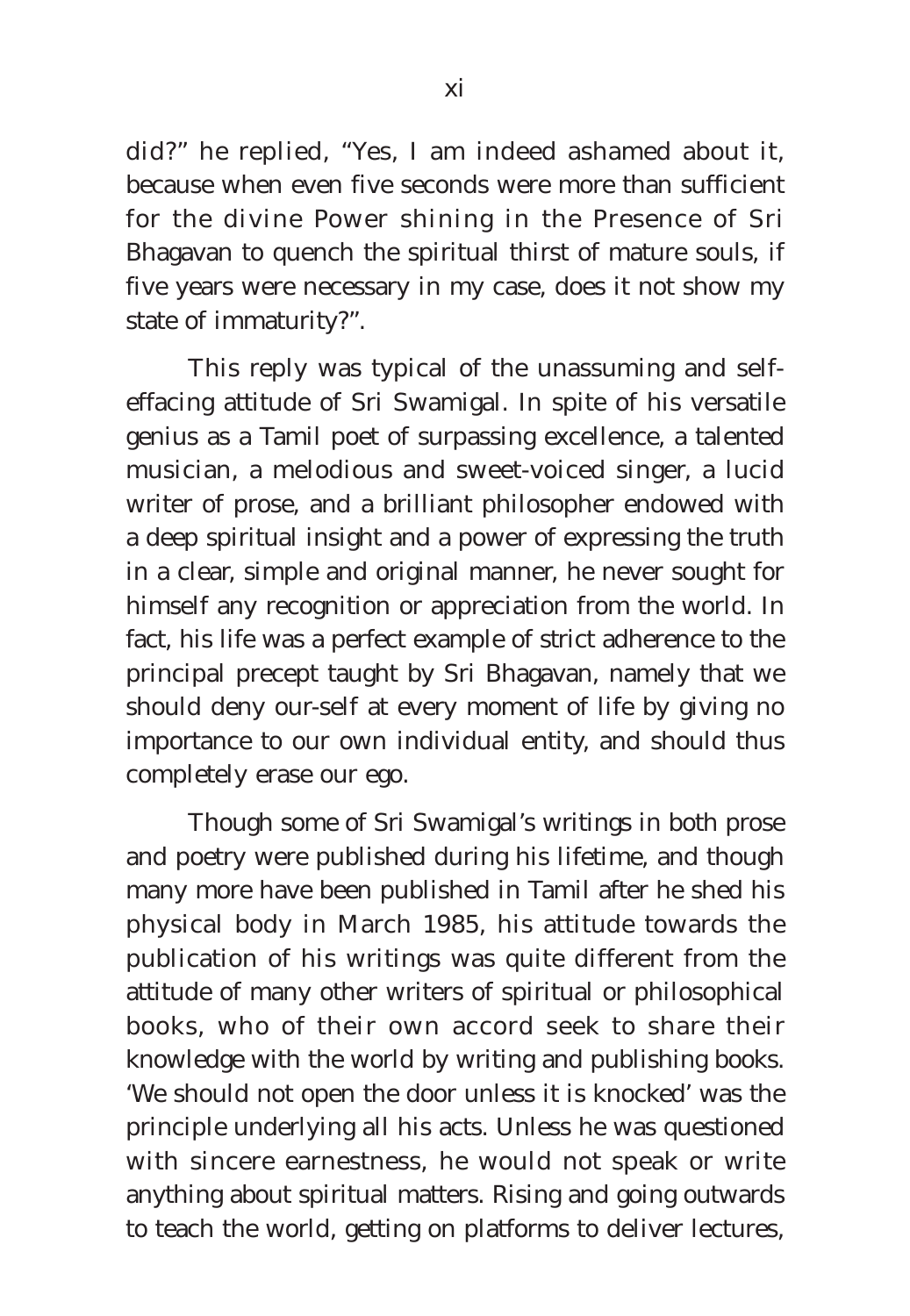seeking to enlighten the world by writing voluminous books, founding institutions, propagating religious doctrines by publishing magazines – all such activities he used strictly to avoid. And in doing so, he was but following the path lived and exemplified by Bhagavan Sri Ramana.

Sri Swamigal often used to say, "We should not run after the world; we should not look outwards at the world, we should look inwards at Self. Those *sannyasis* who run after the world achieve neither the world nor Self (God). If we try to chase after our shadow, we will never catch it; but if we go towards the sun, our shadow will automatically come running behind us. Those *sannyasis* who are always attending to the world with the aim of teaching the world became spoilt in the end. . . No Sage *(jnani)* who ever came on earth was the product of an *ashramam, math* or any such institution. Each one of them stood alone and realized the Truth by himself. There is no rule that a man can attain true knowledge *(jnana)* only by becoming an inmate of a religious institution. Therefore, in the name of service to the world, let no one cheat himself and retard his spiritual progress by forming foundations and associations and by preaching, shouting slogans and running magazines".

An invitation once came to Sri Swamigal from an earnest seeker in U.S.A., "Will you not come to the West and guide us?" His attitude is shown clearly in his reply, which ran as follows: ". . .It is therefore unnecessary for the Reality to run after the world. Moreover, according to the great truth discovered and revealed by Sri Ramana Bhagavan, a good person leading a simple yet highly spiritual life and passing away unknown to the world does far greater good to the world than all the political and social reformers and all the platform-heroes of philosophy. A truly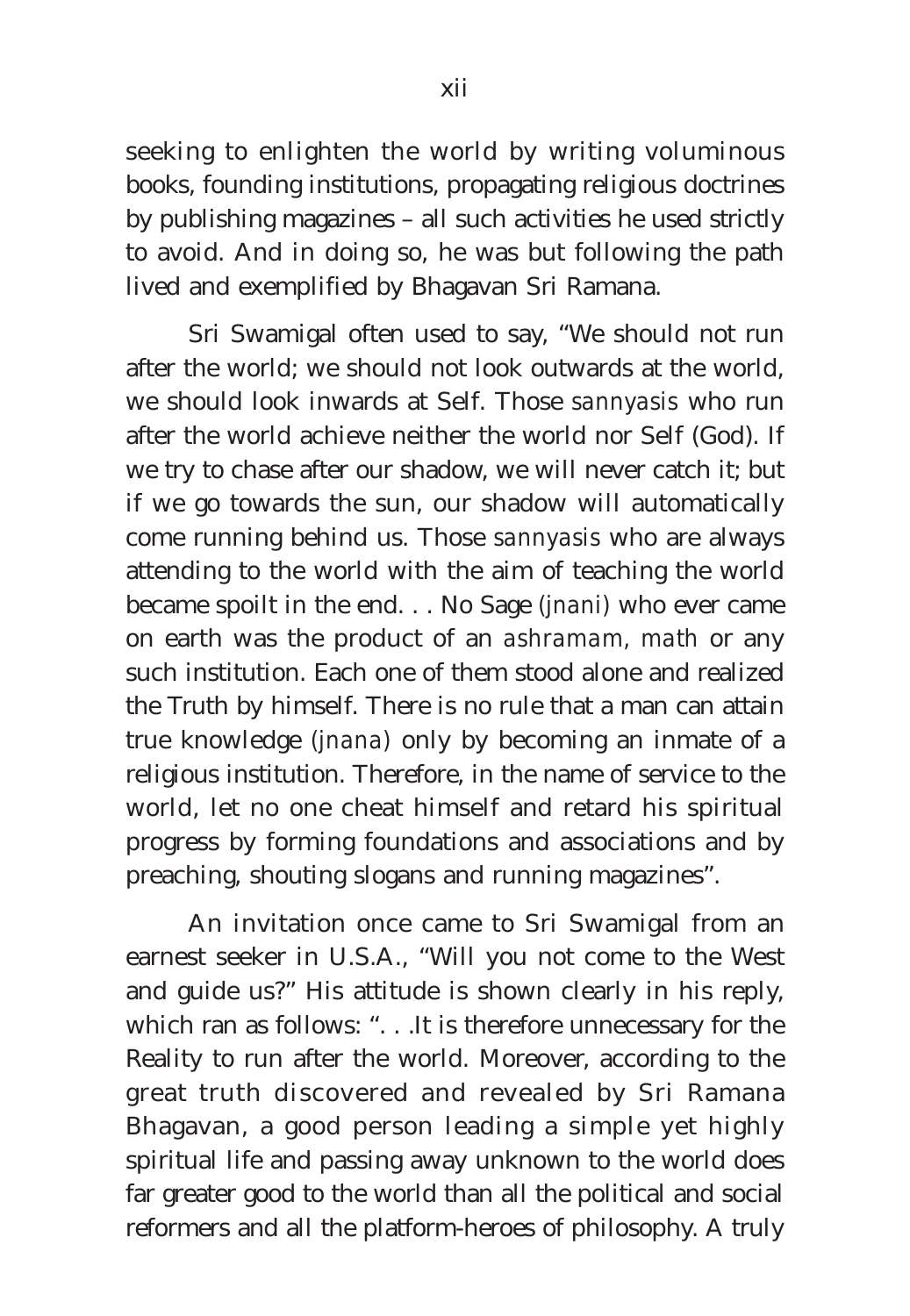enlightened life will surely help earnest seekers even though they may be living in a remote corner of the world and even without any physical contact, communications, magazines or writings. This is Sri Ramana Bhagavan's method of teaching the world through speech-transcending Mystic

Silence, the greatest Power. Is it not up to us to follow the footsteps of our Guru, Sri Ramana'?… So why should I think of going anywhere? As He who has guided me to His home is the Father, Lord and inmost Self of one and all, does He not know best how to guide home earnest seekers, wherever they may be? Why then should an ego rise with the thought 'I should guide people'? If such an 'I' were to rise, would it not be a self-conceited attempt to belittle the Grace of Sri Ramana, the one reality? Therefore, the thought of going to the West or the East, or here, there or anywhere else, has never occurred to me and will never occur to me!"

Thus Sri Swamigal stood as an example of how those who wish to follow Sri Bhagavan should conduct their lives. Because of his self-effacing attitude, he was always indifferent to the publication of his writings either in Tamil or in English. When he answered the questions of those who came to him asking him how to practise the path of Self-enquiry, he never expected that his replies would one day become a book. At no time did he ever have the least intention or *sankalpa* that he should write a book.

Not to teach the world, the myth, Not to gain a mass of wealth, Not for name and fame that hails, There a Sage in *samadhi* dwells, Flock you all and worship Him', 'Tis not for these I sing this hymn;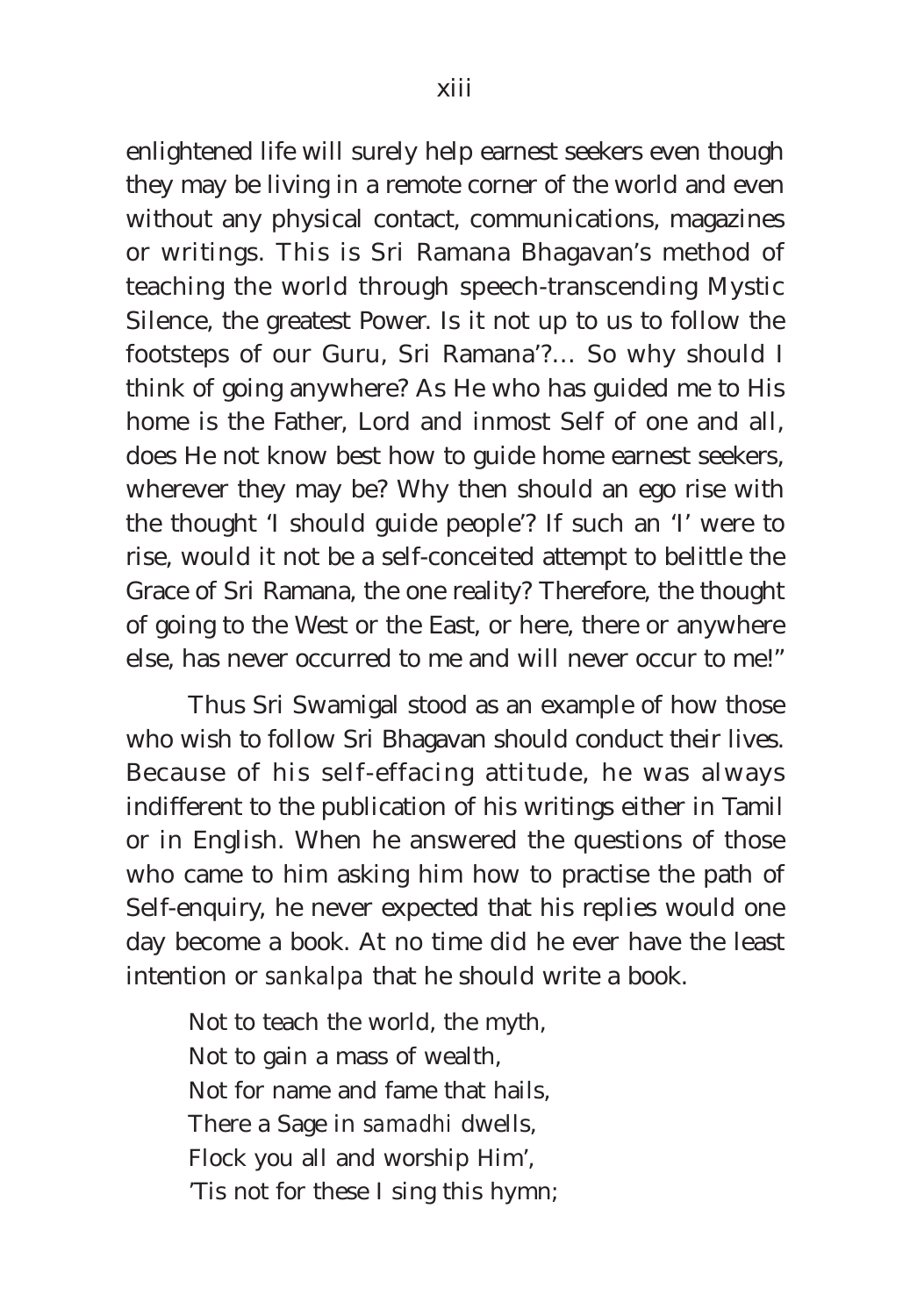Only for the great reward, The death of ego, I pray, my Lord! *- Sri Ramana Guruvarul Antadi,* verse 68*.*

Such was Sri Swamigal's prayer to Sri Bhagavan. When aspirants used to ask him questions about spiritual matters. Sri Swamigal would sometimes reply, "Since you ask me, I can answer, but only in accordance with the teachings of Sri Bhagavan. Do not expect me to give replies in such a manner as merely to please you. I can tell you only what I have come to know from Sri Bhagavan. If you ask about paths other than Sri Bhagavan's path Self-enquiry, I can also, explain about them, but only in the light of Sri Bhagavan's teachings. His teachings alone are the authoritative *sastras* for me. If the world chooses not to accept my ideas, it does not matter; let it throw them away". Sri Swamigal was never concerned in the least about what others thought of his views, nor about whether or not his ideas would be valued by the world. As regards the books which were published in his name, he once said, "I told whatever I know only for those who asked me. I do not object if they wish to share these ideas with others by printing them in the form of books. But I have not come to the world for writing books. I am not a writer, nor do I have any desire to become a writer. If the world likes to have these ideas, then it is its own responsibility to publish them." Therefore this book is published only by those and for those who appreciate Sri Swamigal's **unswerving adherence** to the clear and direct path shown by Sri Bhagavan.

Sri Bhagavan's teachings can be found expressed with perfect clarity and in an undiluted, unalloyed and definitative manner only in His own original writings such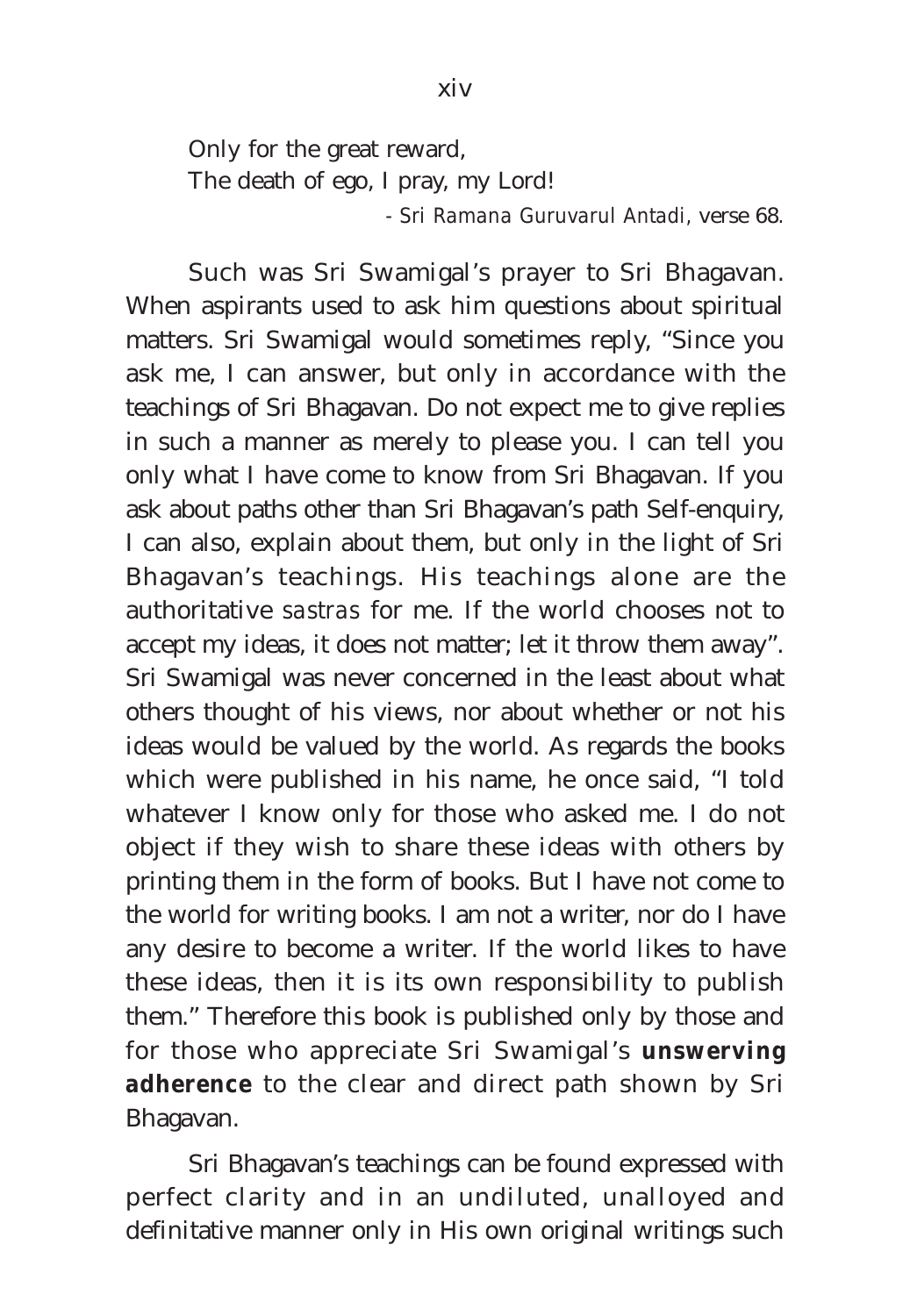as *Ulladu Narpadu, Upadesa Undiyar* and *Sri Arunachala Stuti Panchakam,* and in the work *Guru Vachaka Kovai,* in which His oral teachings have been recorded in a faithful and authoritive manner by His foremost disciple, Sri Muruganar. But since all these works are written in a terse and classical style of Tamil poetry, their correct meaning and import cannot be understood even by many educated Tamilians. This is *one* of the main reasons why most of the translations of and commentaries upon these works contain so many incorrect interpretations. Therefore, in order to translate, comment upon or expound Sri Bhagavan's teachings faithfully and accurately, one of the most important qualifications required of a person is that he should have a thorough command over Tamil and should be fully conversant, with all Sri Bhagavan's Tamil works. In this respect Sri Sadhu Om Swamigal was ideally qualified, because not only was he himself a great Tamil poet, but he also had close and direct contact with Sri Bhagavan and a long-standing literary association with Sri Muruganar.

However, mere command over language is not sufficient to enable a person to interpret and expound Sri Bhagavan's teachings faithfully. In order to do full justice to His teachings, a person must have a clear and deep insight into their inner meaning, and such insight can be gained only by one who has sincerely and one-pointedly put His teachings into practice. In this respect also, Sri Sadhu Om Swamigal was ideally qualified. When we read this book, we can clearly see what a deep insight he had into the very core of Sri Bhagavan's teachings, and we can also see how his understanding covers and includes the whole range of spirituality. From this it is clear that this book is not born merely from study *(sravana)* of and reflection *(manana)* upon the teachings of Sri Bhagavan, but also from practice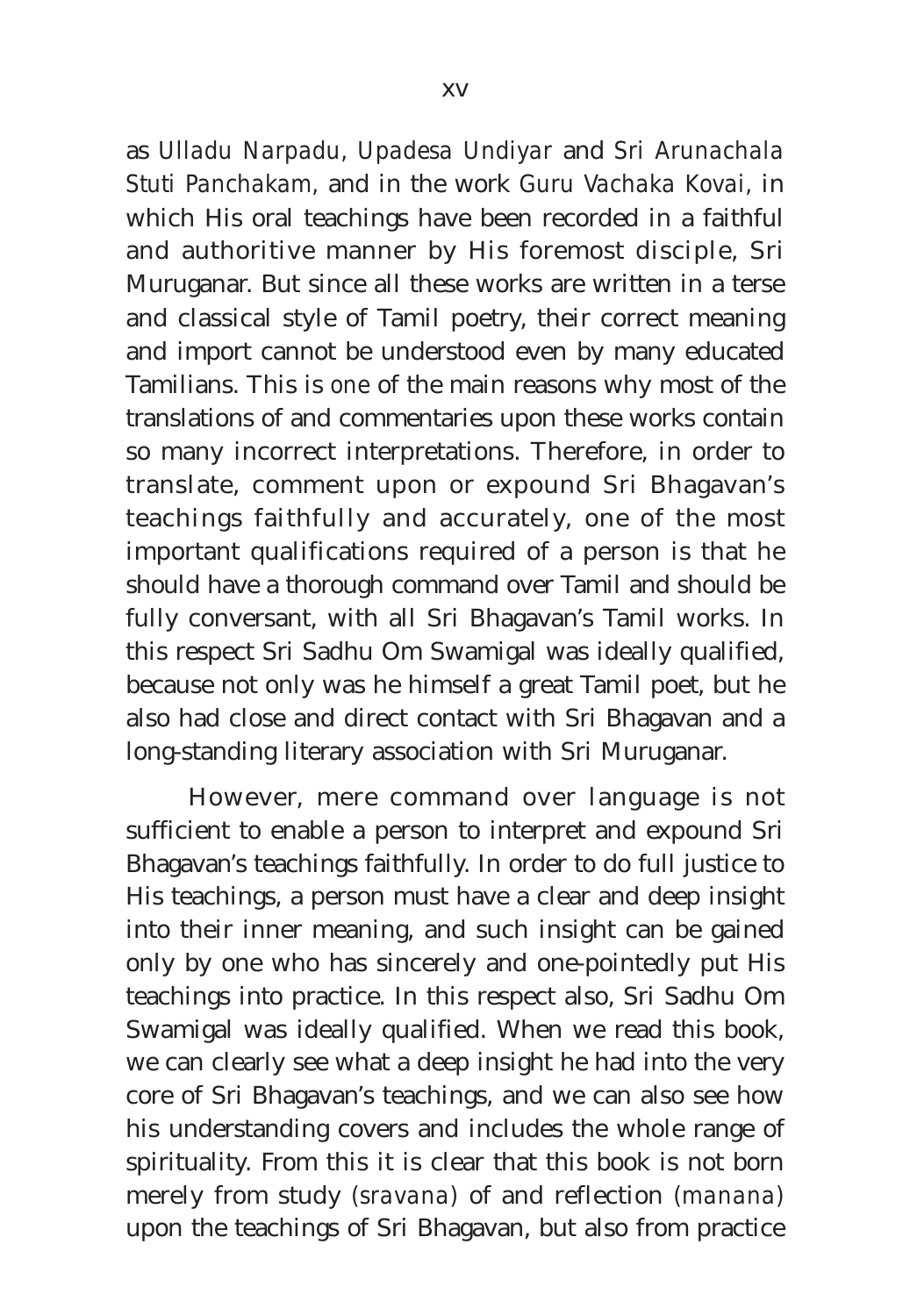*(nididhyasana)* of those teachings and true experience *(anubhava)* of their goal.

Authority for most of the ideas expressed in this book can be found either in Sri Bhagavan's original Tamil works or in the various other books in which devotees have recorded His oral teachings. However, this book is not a mere rehash of all the familiar ideas found in other books. Not only do all the three parts of *The Path of Sri Ramana* present the wide range of Sri Bhagavan's teachings in a well arranged and coherent fashion, but they also provide a wealth of fresh and original insight into many of the ideas which are found only in seed-form in other books. Such freshness and originality is possible only because the author had direct personal experience both of the path taught by Sri Bhagavan and the goal shown by Him.

Since this book is thus based upon practical spiritual experience, and since it presents many subtle ideas, each of which bears a relation to all the others, the full import of this book cannot be adequately grasped by reading it just once. Having once read the book from beginning to end, if we again start to read from the beginning, we will be able to understand each of the ideas in a clearer light. Therefore, if we wish to derive the maximum benefit from this book, we should study it repeatedly, we should reflect over it deeply, and we should sincerely try to put into practice what we learn from it, because then only will we be able to understand with full clarity all the many subtle points expounded herein.

- PUBLISHER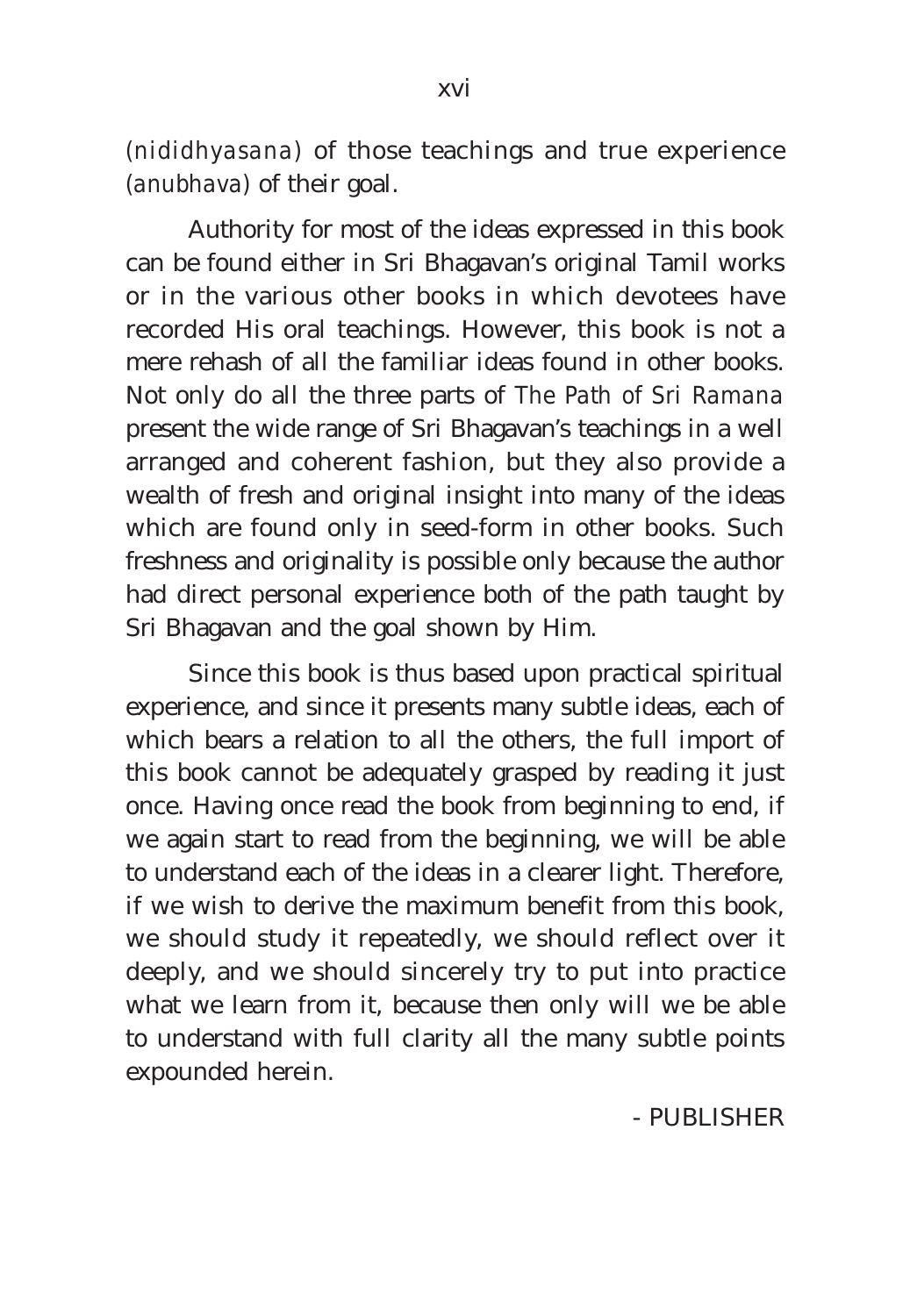

Bhagavan Sri Ramana Maharshi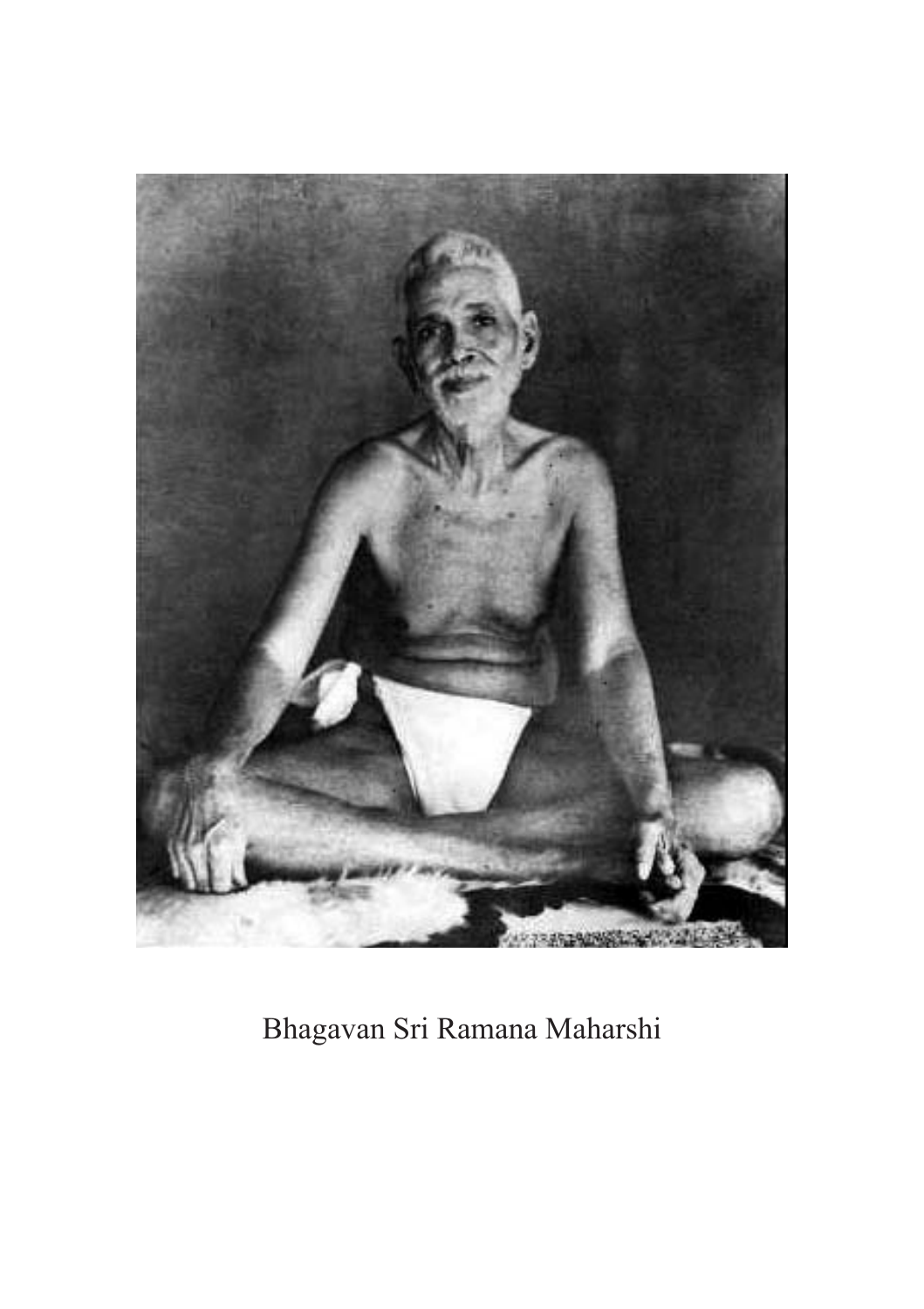

Sri Sadhu Om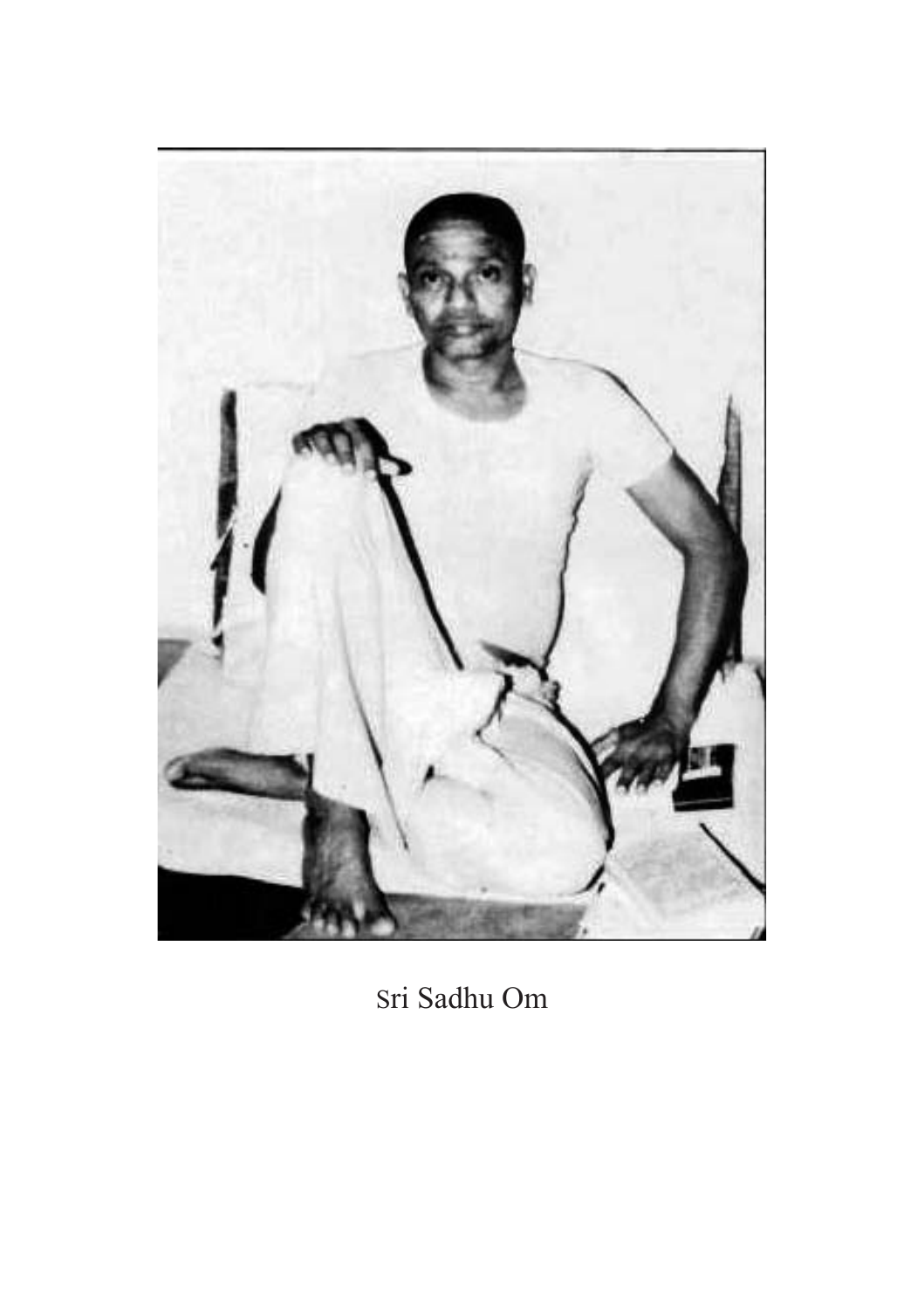#### **Om Namo Bhagavate Sri Arunachalaramanaya**

## A Brief Life History of Sri Ramana

*"Among all the globes, this earth is the only one for attaining Liberation, and among all the countries on earth, Bharatam (*India*) is the best. Among all the holy places (kshetras) in Bharatam, where various divine powers are manifest and functioning, Arunachalam is the foremost !"*

*"Tiruvarur, Chidambaram and Kasi are the holy places which bestow Liberation upon those who are born in, who see, or who die in them respectively, but Arunachalam bestows Liberation upon anyone on earth who merely thinks of It !"*

*'Sri Arunachala Venba',* verses 1 and 2

Arunachalam is the heart of the earth. It is the primal form (*adi lingam*) of Lord Siva. It is the Hill of the fire of Knowledge (*jnanagni*). Since It appeared as the Hill of the light of Knowledge between Brahma and Vishnu when they were deluded, destroying their egos and teaching them the true knowledge, Arunachalam was the *Jnana-Guru* even to them. Because it has held the seat (*peetam*) of *Jnana-Guru* for all the three worlds from the very beginning of time, Arunachalam has even now manifested as the form of the *Sadguru,* Bhagavan Sri Ramana, to instruct the whole world. Further, to hint to us indirectly that it is none other than the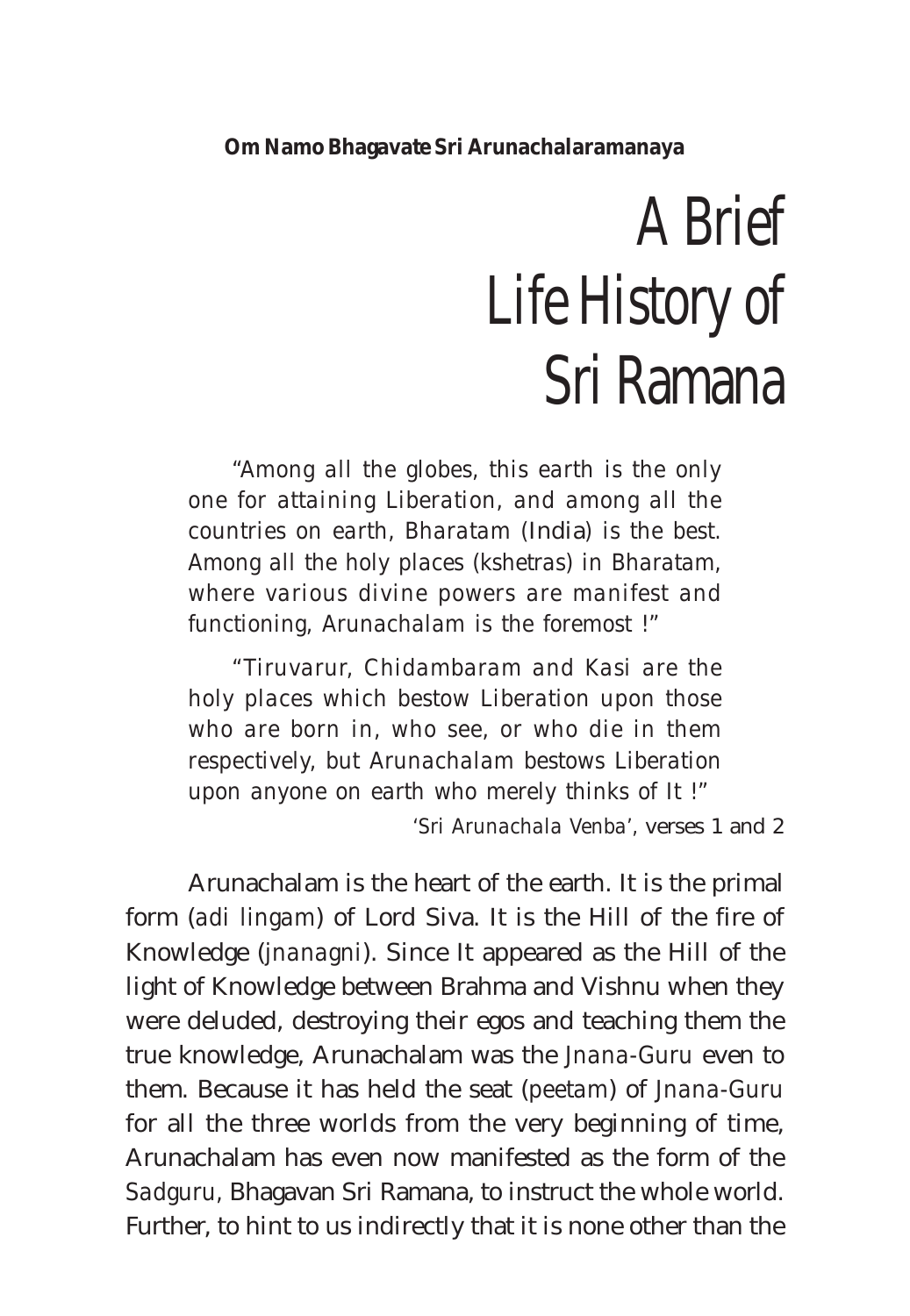primal Guru Dakshinamurti (who appeared as a young lad of sixteen), it came to Arunachalam and acceded to the seat of Guru at the age of sixteen. It lived there for more than half a century, saving countless souls from the disease of birth and death.

Since this Great One (*maha purusha*), who is generally called by the holy name Sri Ramana Bhagavan, addresses the Hill as Arunachalaramana in the last verse of His hymn *'Sri Arunachala Aksharamanamalai',* since in *'Atma Vidya Kirtanam'* verse 51 He says that Self, which He experienced to be the Supreme Thing (*para vastu*), is that which is called Annamalai (Arunachalam), and since He replied to a devotee who asked about His real nature: "This Arunachalaramanan is the Supreme Self who blissfully shines as consciousness in the core of the heart-lotus of all souls beginning with Hari (Lord Vishnu)!", the secret comes to light that Arunachalam, itself is Ramana, Ramana Himself is Arunachalam, and that the holy name truly befitting Him is **'Sri Arunachala ramanan'! Hence, Om Namo Bhagavate Sri Arunachalaramanaya**2**!**

The Supreme Thing gradually matures the souls towards the achievement of Self-knowledge (*atma-jnana*) through so many births and finally, when they are fully mature, incarnates Itself as the *Sadguru,* pulls all such ripe souls to Its divine Feet from wheresoever on earth they were born and bestows upon them Its non-dual Union – such is the divine plan. Many are the special signs that are evident when the *Sadguru* incarnates, and those who are wise can understand from such signs that He alone is the *Sadguru.*

<sup>1</sup> The original words or Sri Bhagavan in this verse are: *"...annamalai yen anma..",* which mean either 'Self, which is called Annamalai' or 'Annamalai, my Self'.

<sup>2</sup> Om, our obeisance to Bhagavan Sri Arunachalaramana.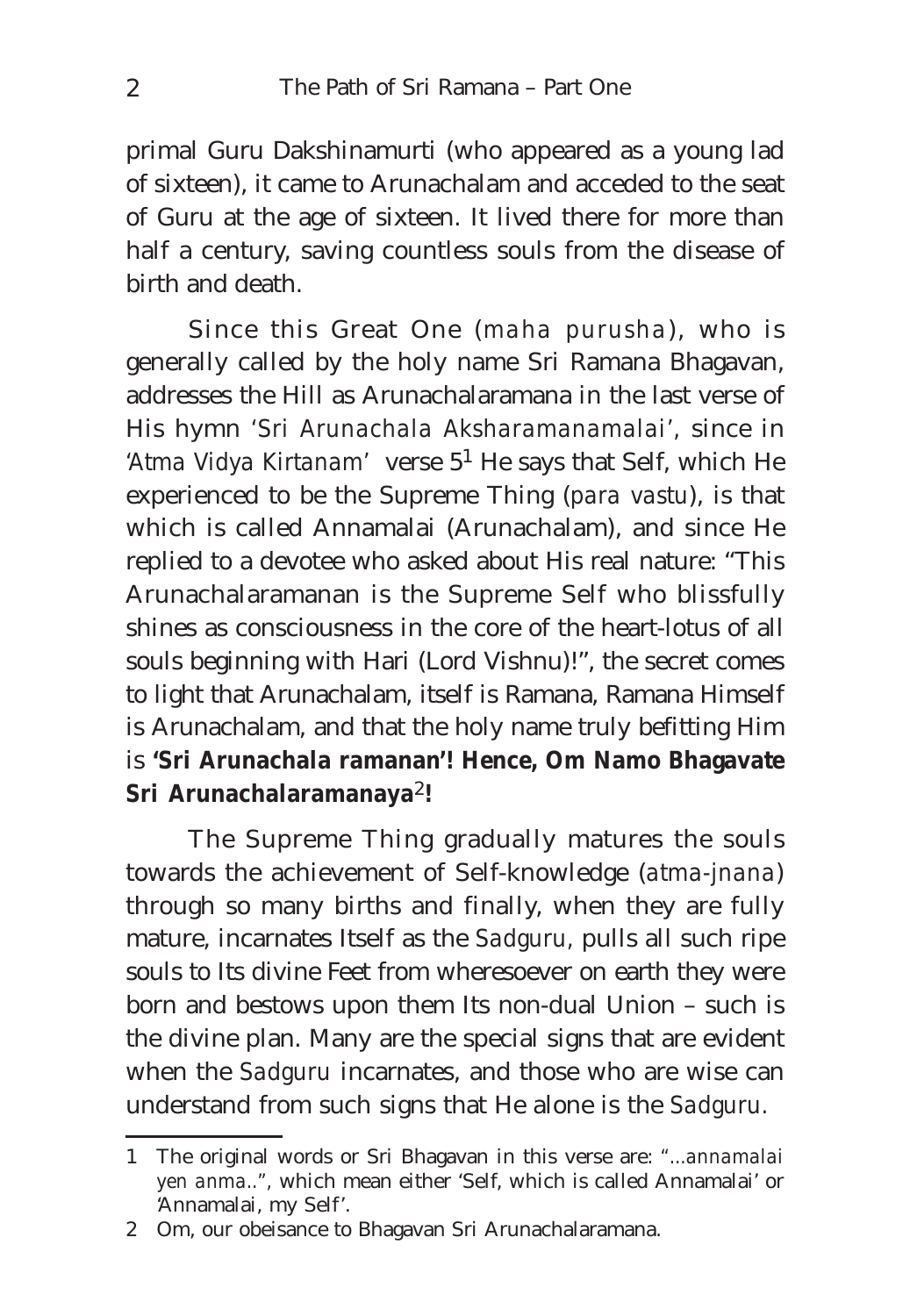The four Sanakadi Rishis, who were highly mature souls, were reluctant to take any of the three manifestations of God, Brahma, Vishnu or Siva, as Guru, and wandered away in search of the *Sadguru* until they eventually became old. At that time, Sri Dakshinamurti, who in spite of having no Guru was Immersed in Self, was sitting in the form of a sixteen-year-old boy under the banyan tree, facing southwards with *chinmudra* (the hand-pose indicating knowledge, chit). When they came into His gracious Presence they felt attracted, and through the maturity of their understanding they recognized, 'This is the real *Sadguru'*! They sat at His Feet and through His silent Teaching realized Self. Just as Sri Dakshinamurti, the original Guru who Himself (*atman*) was Guru to Himself, became the Guru for all the worlds, Sri Ramana Bhagavan has also become the Guru for all the worlds without Himself having a Guru. It is a wellknown fact that all the Great Ones who came on earth, including Sri Rama and Sri Krishna, had to have a Guru in human form. Although the Buddha, and a few very mature souls like Him, were able to obtain knowledge of the Reality without a *Jnana- Guru,* even He attained the goal only after having gone to many fake and worthless gurus and having been disappointed many times, and after having undertaken strenuous efforts alone for many years. But Bhagavan Sri Ramana, prompted only by the fear of death which overpowered Him of its own accord, attained Selfrealization within a short moment as a sixteen-year-old schoolboy, without a *Guru* either in human form or in any of the forms of God, and without having done any *sadhana* or *tapas*! The knowledge of the Reality which dawned in Him on that day ever remained with Him as His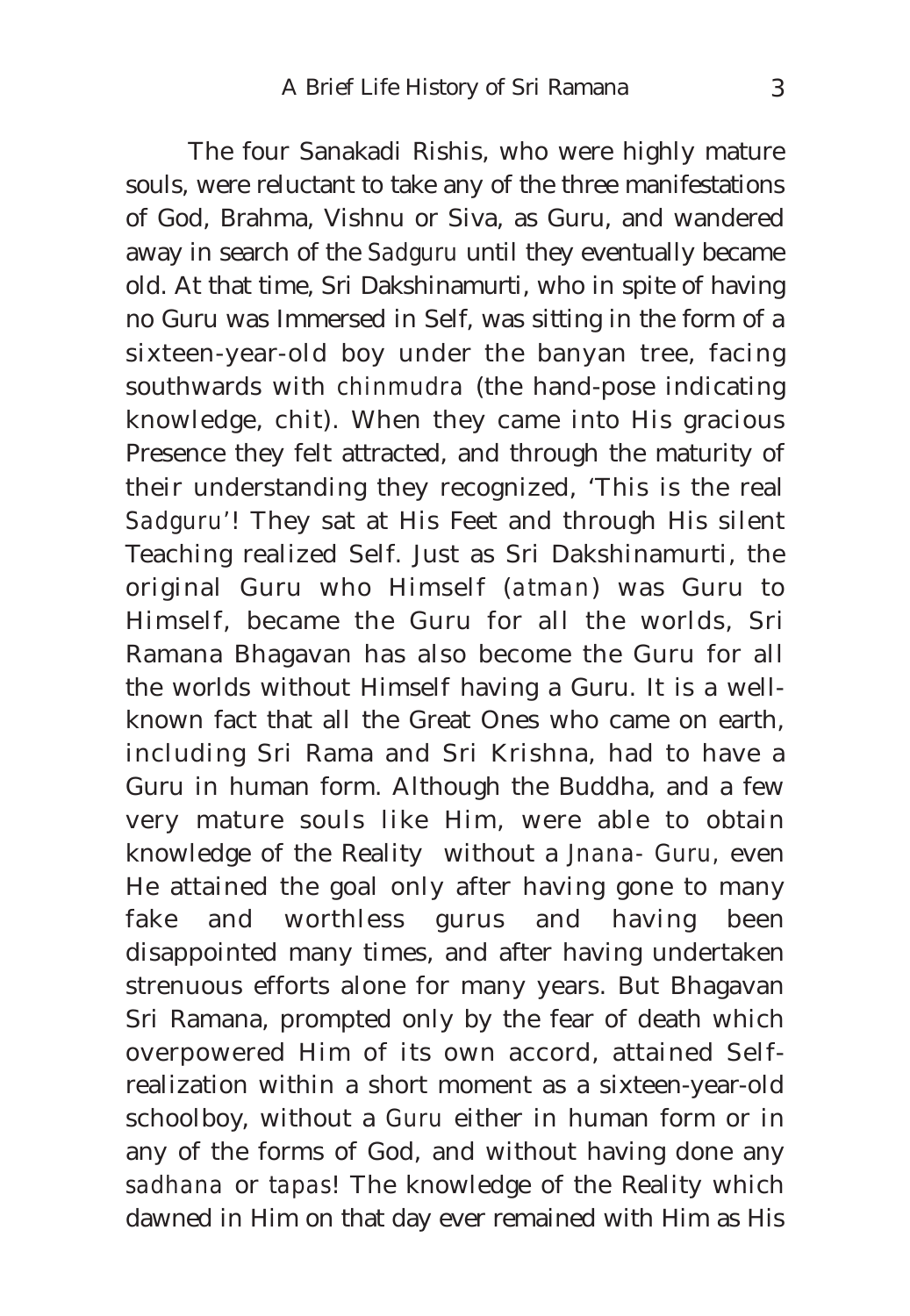natural state (*sahaja sthiti*), nothing being added to or removed from it. Even though Bhagavan Sri Ramana, who thus shines as the foremost *Jnana-Guru* for the whole world, is really none other than the nameless and formless Supreme Thing, in accordance with our ignorant outlook of taking the course of the life of His body as His holy life history, let us see a sketch of His biography.

Bhagavan Sri Ramana was born on the 30th December 1879 as the second son of Sundaram Iyer and Azhahammal in **Tiruchuzhi,** a Siva-*kshetra* thirty miles south-east of Madurai in Tamil Nadu, a province of south India. His parents named Him **Venkataraman.** His elder brother was Nagaswami, His younger brother was Nagasundaram, and Alarmelu was their sister.

Venkataraman completed His primary education in Tiruchuzhi and Dindukkal. When He was twelve years old, owing to the fact that His father passed away,**3** He and His elder brother moved to their paternal uncle's house in Madurai to continue their higher education in the American Mission High School. Though He had a clear and sharp intellect and a keen power of memory, it seems that He did not use them in His school work. He was merely an average student in His class, but having a healthy body. He was foremost in wrestling, football, staff-fighting, swimming, and so on. Before He stood for the tenth standard examination, the great divine change in His life took place all of a sudden. To bring about this great change He did not read

<sup>3</sup> When, after hearing of His father's death, Venkataraman came from Dindukkal to Tiruchuzhi to see him, He wondered: "When father is lying here, why do they say that he has gone?". Some elders then told Him, "If this were your father, would he not receive you with love? So you see, he has gone." This information might have roused in Him the idea that this body was not his father, the person. We may assume that this was a seed which afterwards – blossomed in Him at the age of sixteen.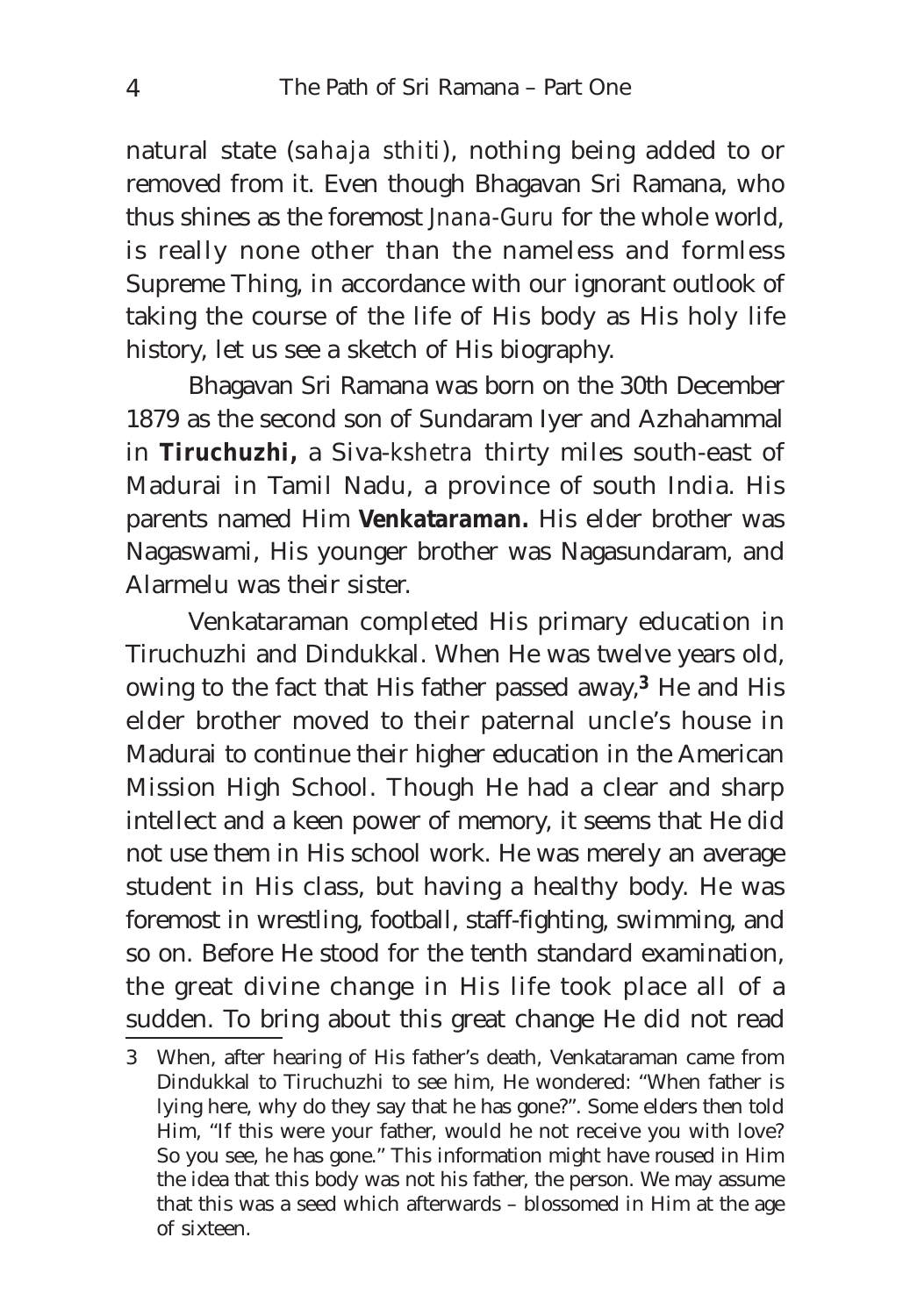any scripture nor did He have a Guru. Though by chance He had read the '*Periyapuranam',* the lives of the sixty-three Tamil Saints, even that was not the actual cause for His Self-realization. Then what could have been the cause?

It was on a day in mid-July in the year 1896. Venkataraman was sitting alone in a small room upstairs. Though there was no sickness in the body, a great fear arose in Him that He was going to die. It happened not merely as an imaginary or superficial fear, but as an actual experience of death. He was not perturbed by this. He did not even inform anyone of it. He boldly welcomed the forthcoming death and ventured to scrutinize it and find the result of this scrutiny for Himself. "Yes, death has come; let it come. What is death? To whom does it come? To me. Who am I? What is it that is dying? Yes, it is this body that is dying; let it die" : deciding thus, He laid down stretching His arms and legs. Closing His lips tightly and remaining without speech or breath, He turned His attention very keenly towards Himself. Death was experienced! What did He come to know at that time?

"All right, this body is dead. Now it will be taken to the cremation ground and burnt. It will become ashes. But with the destruction of this body, am I also destroyed? Am I really this body? Untouched by this death which has turned the body into a corpse, here and now **I am still existing and shining!** Then I am not this perishable body. I and it are different. **I am** the indestructible **'I'** (Self). Of all things, I, unbound by the body, alone am real. The body and world are meant only for destruction, but I, who transcend the body, am the eternal **Supreme Thing!**"

This true knowledge of Self *(atma-jnana)* shone forth clear in Him as a direct experience, and the fear of death which had risen in Him vanished once and for ever. From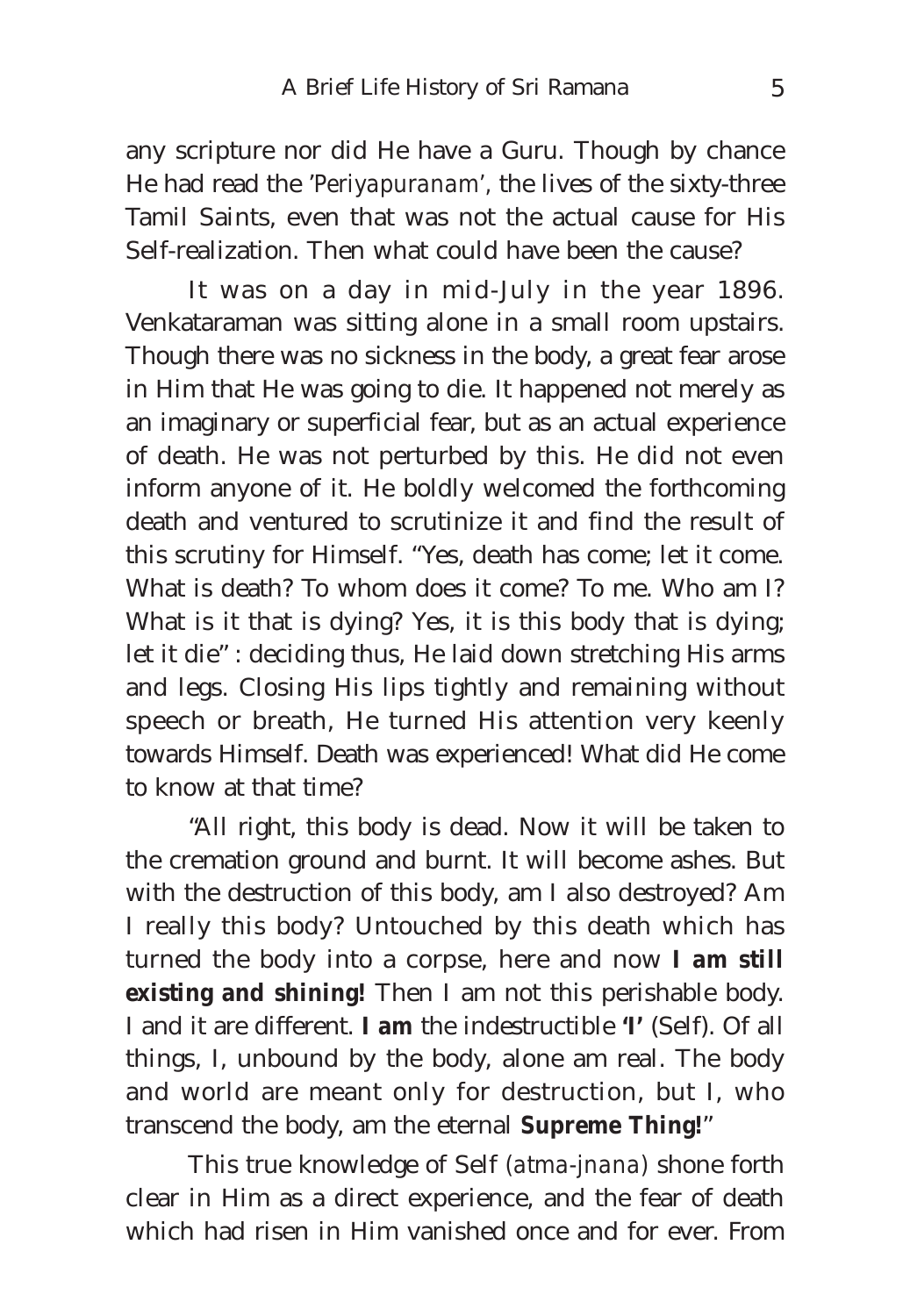that time onwards, this state of Self-experience continued to shine permanently in Him as His natural state unbound by time and space and without increase or decrease. Although afterwards many people believed that in His early years in Tiruvannamalai Sri Bhagavan was performing deliberate austerities *(tapas)* or doing some spiritual practices *(sadhanas),* on a number of occasions in His later years He clearly refuted such ideas. He once said, "The sun that shone in Madurai was found to remain the same in Tiruvannamalai. Nothing was newly added to or removed from my experience".<sup>4</sup>

Thus, without an outer Guru and without any inner age-long strenuous *sadhana,* Venkataraman attained on the very first attempt **the natural state of Self-knowledge** *(sahaja-*

<sup>4</sup> On another occasion, on 4th October 1946, when a devotee named Professor D.S. Sarma asked Him whether there was ever any period of purgation or *sadhana* in His life, Sri Bhagavan replied :-

<sup>&</sup>quot;I know no such period. I never performed any *pranayama* or *japa.* I knew no *mantras.* I had no idea of meditation or contemplation. Even when I came to hear of such things later, I was never attracted by them. Even now my mind refuses to pay any attention to them. *Sadhana* implies an object to be gained and the means of gaining it. What is there to be gained which we do not already possess? In meditation, concentration and contemplation, what we have to do is only not to think of anything, but to be still! Then we shall be in our natural state. This natural state is given many names – *moksha, jnana, atma,* etc. There was a time when I used to remain with my eyes closed. That does not mean that I was practising *any sadhana* then. Even now I sometimes remain with my eyes closed. If people choose to say that I am doing some *sadhana* at the moment, let them say so. It makes no difference to me. People seem to think that by practising some elaborate *sadhana* the Self would some day descend upon them as something very big and with tremendous glory and they would then have what is called *sakshatkaram* (realization). The Self is *sakshat* (direct), all right, but there is no *karam* (doing) or *kritam* (done) about it. The word *karam* implies one's doing something. But the Self is realized not by one's doing something, but by one's refraining from doing anything – by remaining still and being simply what one really is !"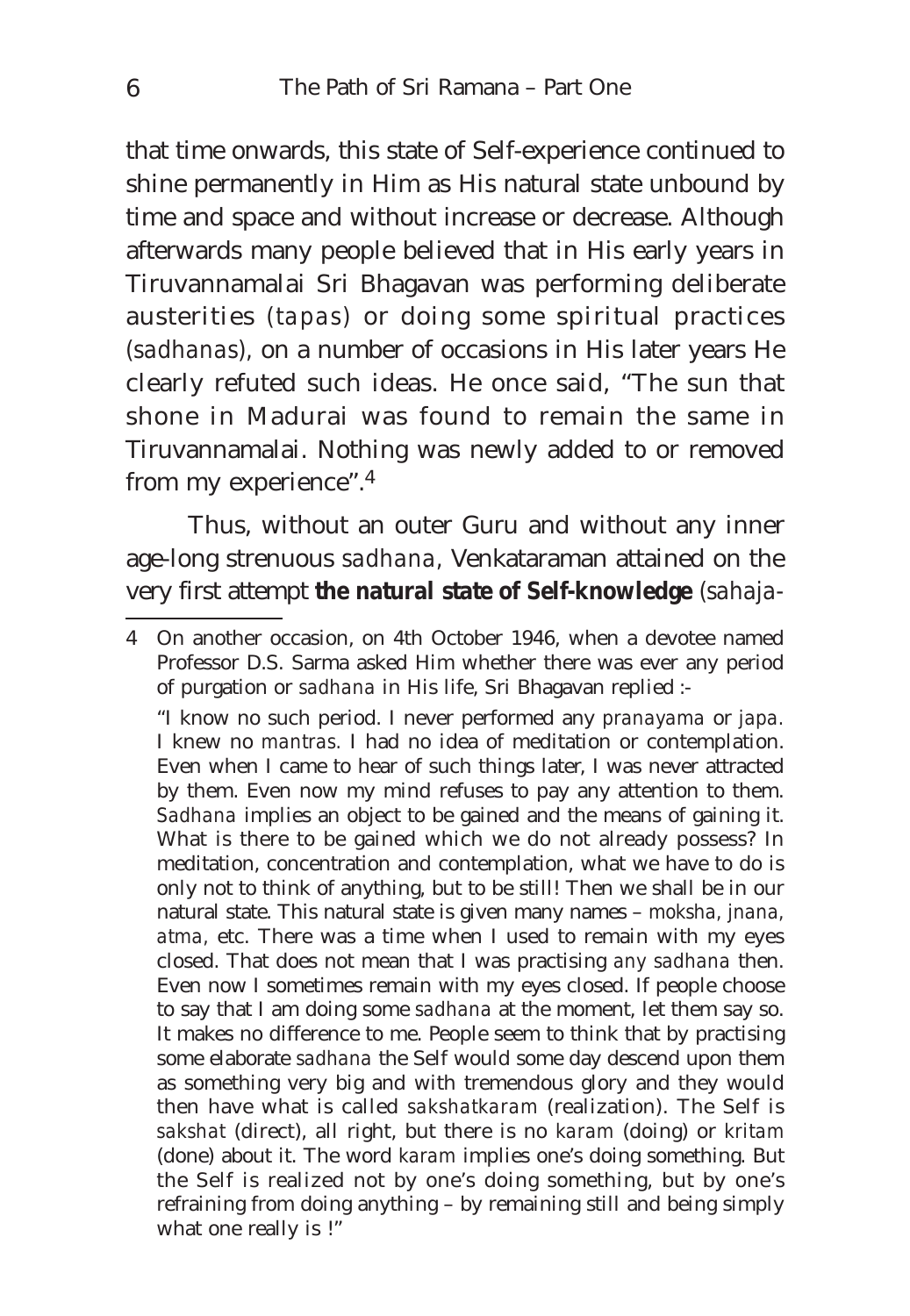*atma-jnana-sthiti),* which is declared by the Upanishads and all other Vedantic sciptures to be the unsurpassed state and the supreme benefit of human birth!

This experience, Self-attainment, brought forth indescribable vast changes even in the outward life of Venkataraman. Since it was now His clear experience that He was the eternal, perfect Reality, which is other than the body, from that day onwards His life was transformed into a new and wondrous one which could in no way be compatible with that of ordinary people, a life which they could not even understand, let alone imitate, no matter how hard they might try.

After this experience, the slight interest in school lessons which there was before left Him completely; He still went to school, but simply to please others. Even the taste for games, which once appealed to Him so much, disappeared entirely from His mind. The love and attachments towards friends and relatives also faded away, as did the interest in food and mundane activities. He who in the past had aIways fought for the right, now became indifferent and no longer reacted in any way towards any kind of wrong or right. His previous nature of responding with severe blows if anyone scolded Him changed, and now a sweet smile of forgiveness and indifference would appear on His face as a reply!

What a wonderful change! The Self-experience transformed Him into a perfect Sadhu. Love, non-violence, patience, compassion, forgiveness, control over the senses, humility, fearlessness – all such divine qualities settled in Him naturally and in full, not due to practice but as a result of Self-experience. To Him a life of worldly activities was now meaningless, dry and unreal, just as a dream is useless,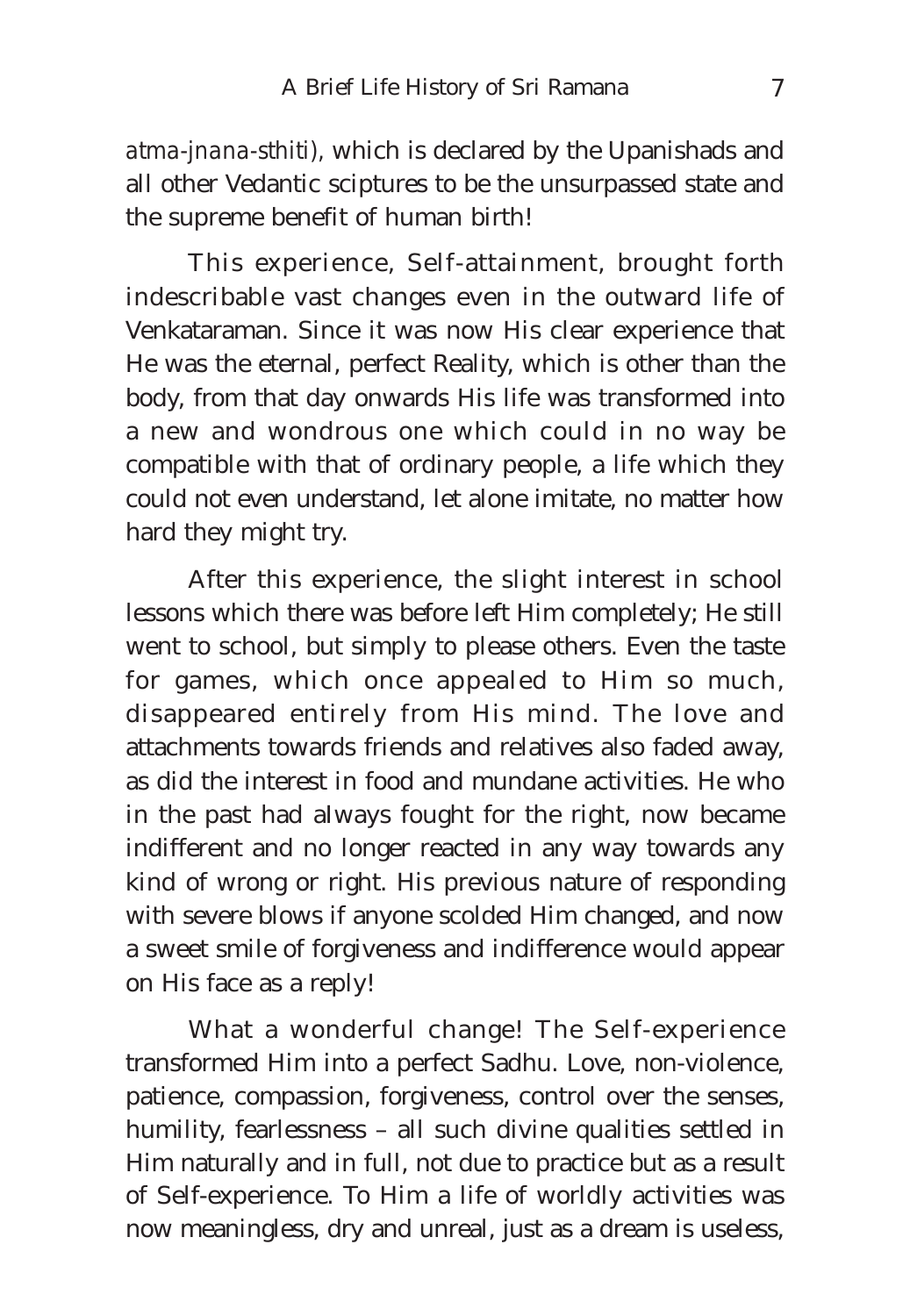empty and unreal to him who has woken up from it. He was often seen to be sitting in solitude, absorbed and revelling in Self. In truth, the former Venkataraman was no longer there, and **Bhagavan Ramana** alone did shine!

An incident which gave a hint of this Self-absorption even at the age of twelve took place in Dindukkal when Venkataraman was studying there, but those who were around Him at that time did not recognize its importance and preciousness. One day, while His relatives had gone out, Venkataraman lay on His bed after locking the house from inside. On their return, even though they knocked at the door and called Him loudly, the door was not opened. After finding another way to enter the house, they again tried to wake Him from His sound sleep by shaking, rolling and, beating His body heavily. But all in vain, Venkataraman would not wake up! After some time, however, He woke up of His own accord. The people assembled there wondered at this exclaiming : "A sleep of Kumbhakarnan $5$ !". But this state was neither a dull sleep nor a swoon, it was in fact the state of *samadhi!* Once, years after, Sri Bhagavan remarked about this state : "The result of what was done and left  $6$  had now resumed again, on account of which the attention was always in the source (Self)."

Since Venkataraman had lost all interest in His studies, His school-teacher started to punish Him. Even Nagaswami, His elder brother, grew angry noticing the vast change in Him. Whenever he saw Him sitting in Self-absorption, he would jeer at Him : "What a great Sage,

<sup>5</sup> Kumbhakarnan was a rakshasa in the Ramayana renowned for his long sleep lasting six months.

<sup>6</sup> i.e. In previous births (refer to 'The Path of Sri Ramana – Part Two', appendix 2, 'The resumptlon of actions birth after birth').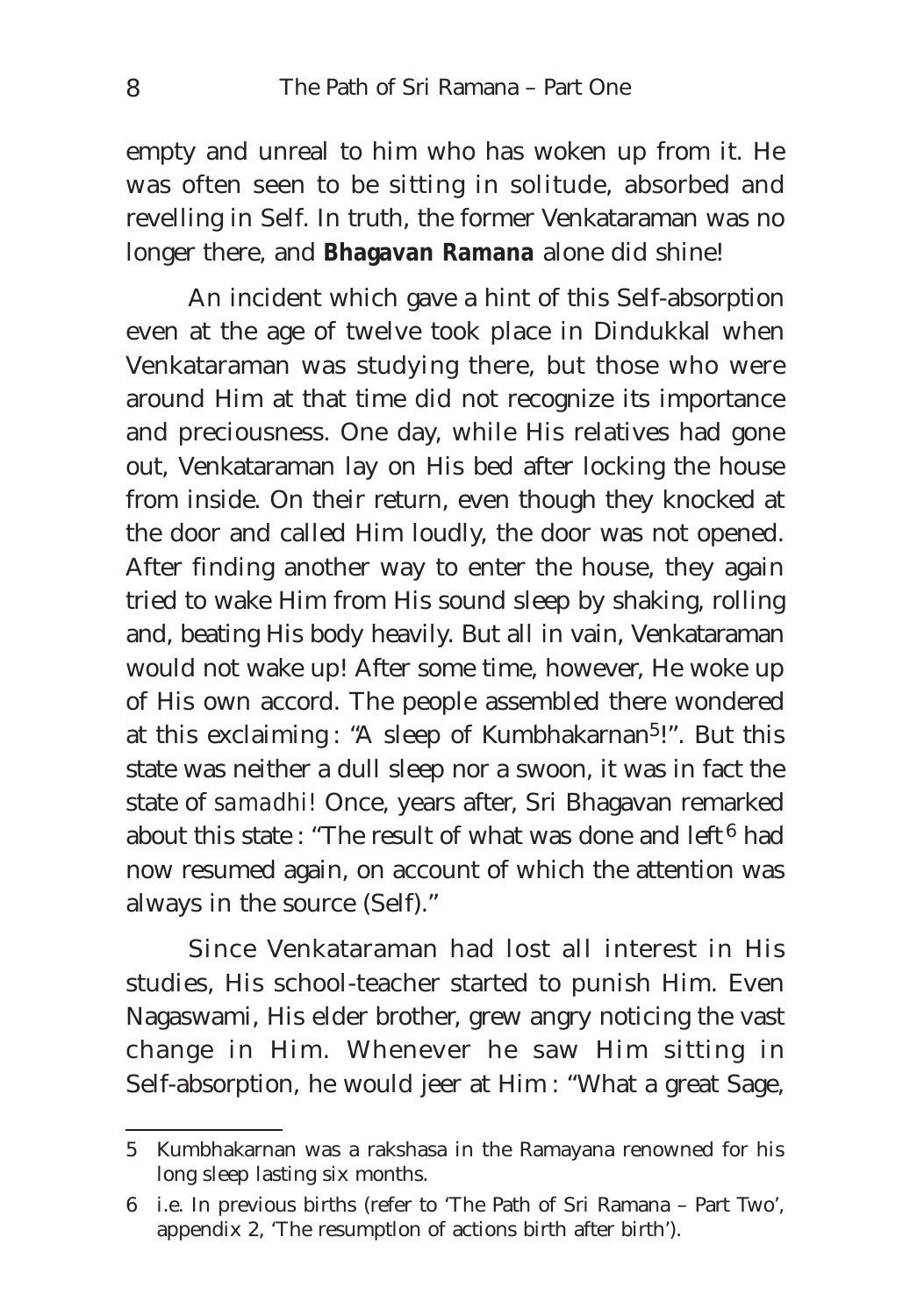a *yogiswara!";* but Venkataraman, who had the clear knowledge of the Reality and was thereby unshakable, did not mind all this. One day His teacher gave Him an imposition to write three times an English grammar lesson which he had failed to learn.

Next day, it was a Saturday, the 29th of August 1896; Sri Ramana had written the imposition twice when He felt a dejection towards this useless work. Throwing away the pencil and notebook, He sat up and closed His eyes in Selfabsorption *(nishtha).* Nagaswami, who was sitting nearby, was saddened at seeing this. With the intention of correcting his brother, he exclaimed with pity and anger, "Yes, why all these for one like this?". To Him who would usually have been indifferent towards such a remark, the words seemed meaningful on that particular occasion. He thought, "Yes, what he says is true. What do I now have to do here and with these things? Nothing!". He immediately resolved to leave the house. All at once the remembrance of Arunachalam flashed spontaneously through His mind. He decided, "Yes, Arunachalam is the only place for me to go to !". As He got up and started to walk out, Nagaswami asked Him to get five rupees from their aunt and pay his college fees.

Sri Ramana consulted an old map of Madras presidency, which unfortunately did not show the branchline from Villupuram to Katpadi, midway along which lies Tiruvannamalai (Arunachalam); He therefore thought that Tindivanam was the closest railway station to Tiruvannamalai. Out of the five rupees given by His aunt, He took with Him only three. He hastly wrote a note and, leaving it along with the remaining two rupees, He left the house. The note said :-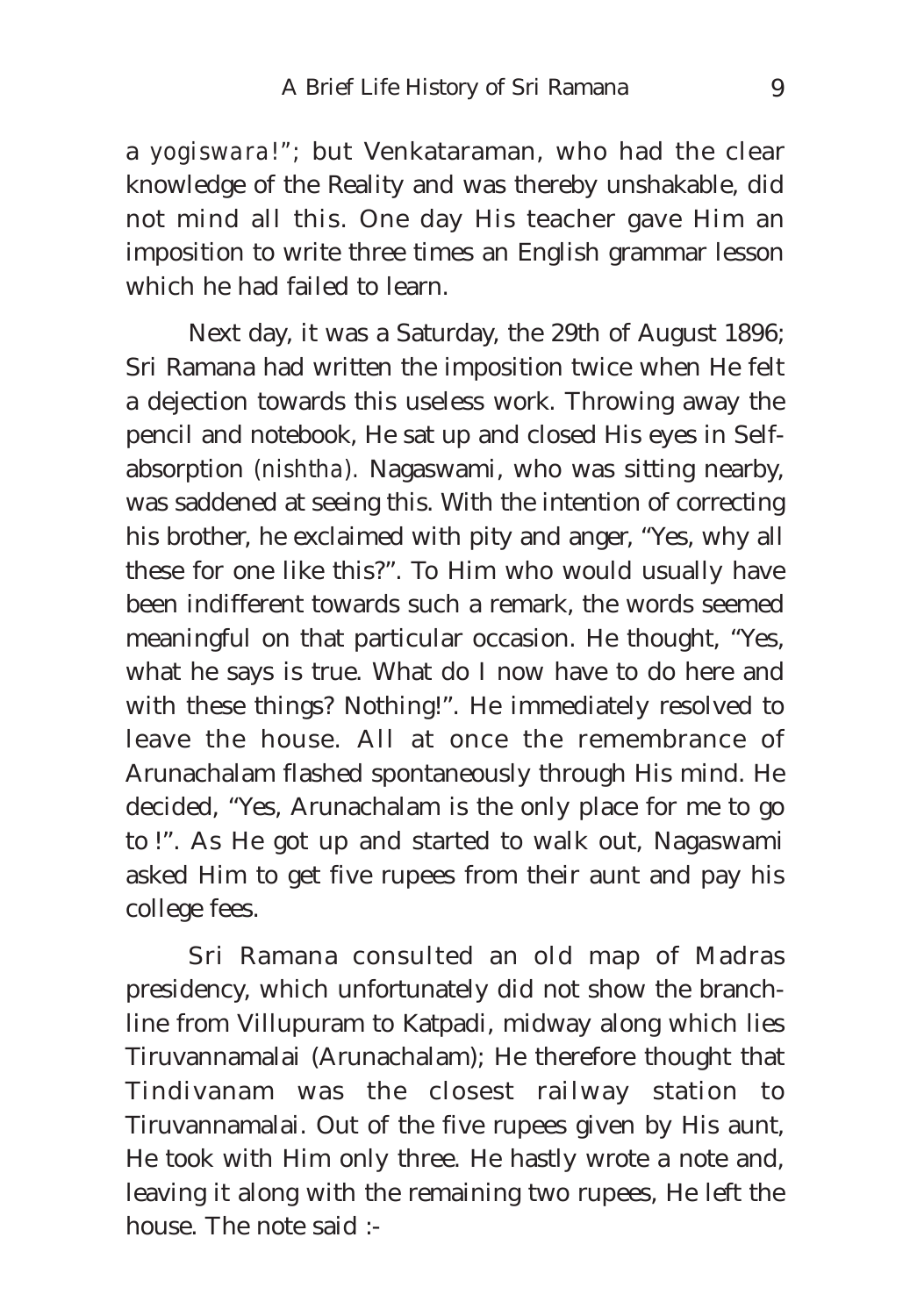in search of my Father

I  $\lambda$  by His order am going, leaving this place. This is undertaking only a good cause. Therefore no one need grieve over this action. To see this, there is no need even to spend money.

| Your fees have not | Thus |
|--------------------|------|
| yet been paid.     |      |
| Herewith are Rs. 2 |      |

Instead of a signature, only a straight line was drawn at the bottom of the note. The formation of the sentences here holds a deep meaning. 'I', the word starting the first sentence, changed into 'this' in the next, and even this 'this' had vanished by the end of the note, which is concluded by the absence of a signature!

Yes, the human body, which was considered to be 'I' so long as the sense of 'I' (*ahankaram*) and the sense of 'mine' (*mamakaram*) lasted, became to him 'this', an insentient and alien object, as soon as the 'I' and 'mine' had been surrendered to God! When the union (i.e. oneness) with the Supreme finally takes place, what else can remain as a separate entity! It is this state of oneness which is shown by the absence of a signature. How clear, the state of perfect *Jnana* <sup>7</sup> even at the age of sixteen!! The insertion just after the word 'I' of the phrase 'in search of my Father' clearly points out that so long as the sense of 'I' is retained one should depend upon God as one's sole refuge. No would be non-dualist (*advaitin*) can rightly deny God and a dual love towards Him so long as his sense of individuality survives.

Sri Ramana went to Madurai railway station. In those days, the three rupees which He had taken thinking it to be the approximate train fare was exactly the right amount to

<sup>7</sup> *Jnana :* the state of true knowledge, in which nothing exists but Self.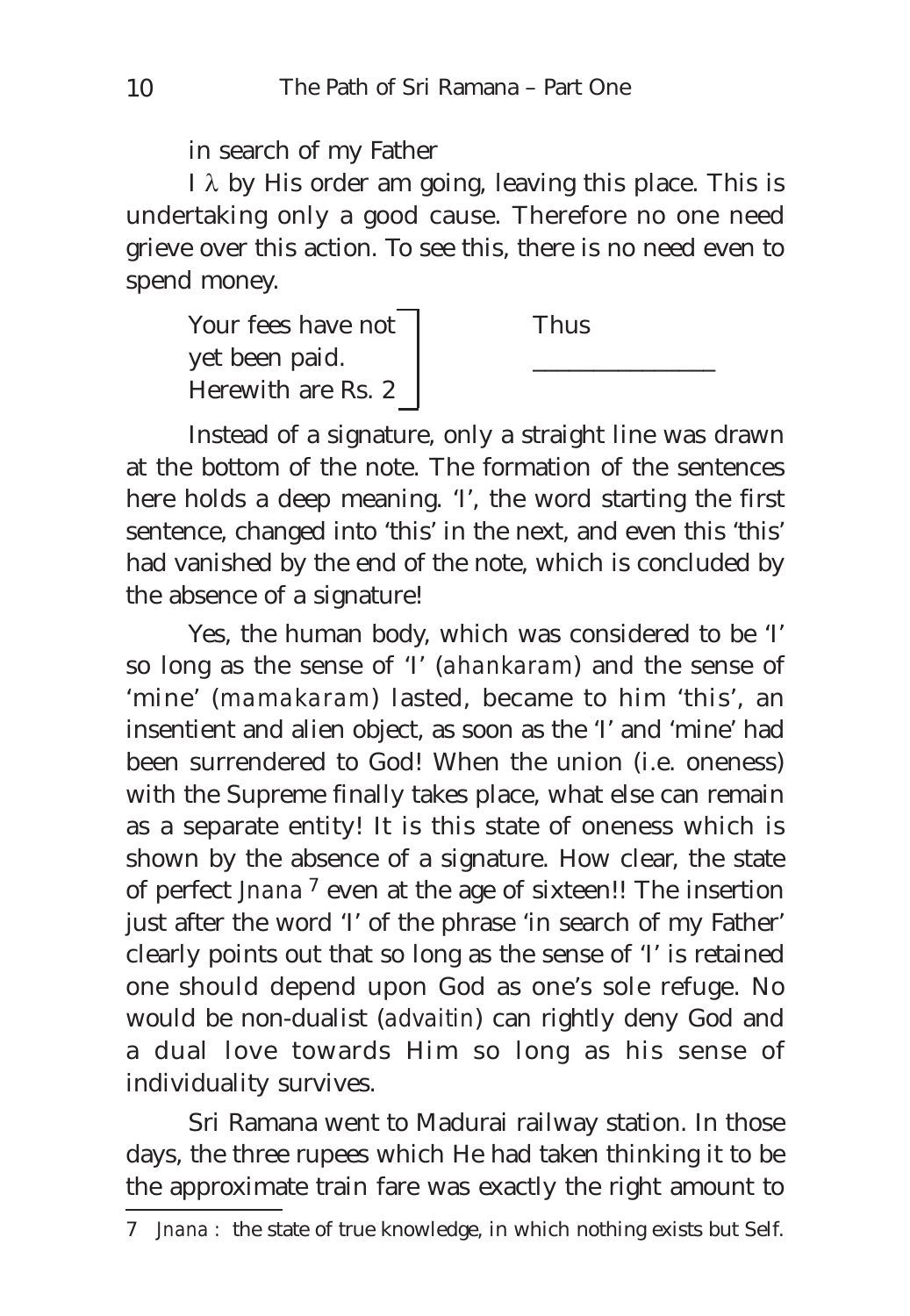go from Madurai to Tiruvannamalai. But what was to happen? Not knowing that He could go all the way to Tiruvannamalai by train, He took a ticket for Tindivanam instead and got into the train. During the journey, a maulvi (an Islamic priest) sat near Him and talked to Him of his own accord, informing Him that He should change train at Villupuram to go to Tiruvannamalai. Now, with the money still remaining, Sri Ramana was able to reach only as far as Mambazhappattu. There He got down and walked ten miles in the direction of Arunachalam. He reached Araiyani Nallur temple, which is built on a rock, but was not allowed to stay there for the night. He then walked down with the priest to Viratteswara temple in Kizhur. After the *puja* was over, Sri Ramana, who, was tired and hungry, asked the priest for some *prasadam* (the food consecrated by being offered to God). The brahmin priest refused, but the templepiper, whose heart was moved on seeing this, pleaded with him, "Sir, kindly give Him at least my portion of the *prasadam."* On account of the request of that virtuous man, who illustrated by his action the description of a perfect brahmin: "The brahmin is he, the virtuous, who is compassionate to every creature on earth" 8, a little food was placed in the hands of Sri Ramana. He spent that night nearby, and the next morning which was the day of Sri Krishna Jayanthi, He happened to come to the house of one Muttukrishna Bhagavatar. Aftar He had taken some food in the Bhagavatar's house, the two gold ear-rings which He was wearing came suddenly to Hlis memory; removing them from His ears, He handed them over to the Bhagavatar and was given four rupees. With this money He bought a train ticket to Tiruvannamalai. Early next morning, Tuesday the 1st September 1896, he arrived at Sri Arunachalam, which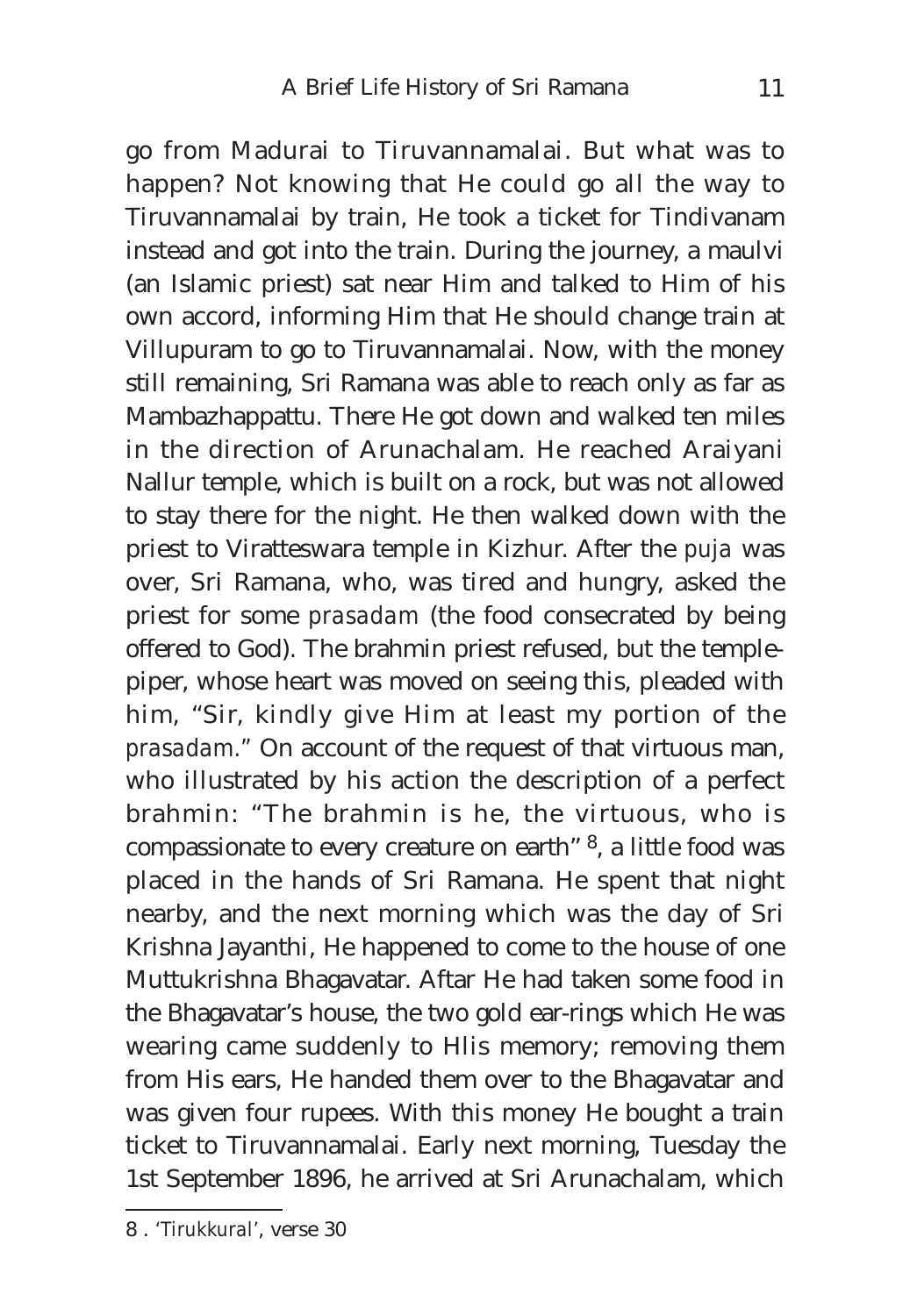had occupied His heart from His childhood and which had now robbed off His mind and drawn Him near.

He went directly to the inner shrine of Sri Arunachaleswara temple and surrendered Himself completely'<sup>9</sup>. The intense heat which was till then in His body at once subsided. The journey of the soul, the river, had ended once for all at its destination, the ocean of Bliss. Sri Ramana came out of the inner shrine, perfectly contented with the treasure – the fullness of *Jnana.* Since all freedom of mind, speech and body had been surrendered to Sri Arunachaleswara, Sri Ramana became effortlessly silent. When someone approached Him and asked, Swami, will you have your head shaved?", Sri Ramana nodded affirmatively being convinced that it was the will of Sri Aruhachaleswara. His long, fine and wavy hair, which was like a beautiful black creeper, was in no time removed and a clean-shaven head remained. He threw away the sacred thread, the sign of His caste. From His dhoti He tore off a piece for a loin-cloth and discarded the rest, together with the remaining money which was tied in a corner. The packet of sweets given to Him by the loving lady in the Bhagavatar's house was thrown into Ayyankulam tank. He did not even take a bath after being shaved, but on His way back to the temple there was an unexpected downpour. Perhaps this shower from the sky was the ceremonial bath (*avabritha-snanam*) given by Sri Arunachaleswara to His divine Son on the completion of the greatest *tapas!* Sri Ramana reached the temple and sat absorbed in *samadhi* in the thousand-pillared mantapam.

<sup>9</sup> In later years Sri Bhagavan revealed that when He entered the temple the gate of the inner shrine was open and no one was present. He also added that at that time He embraced the *Lingam.*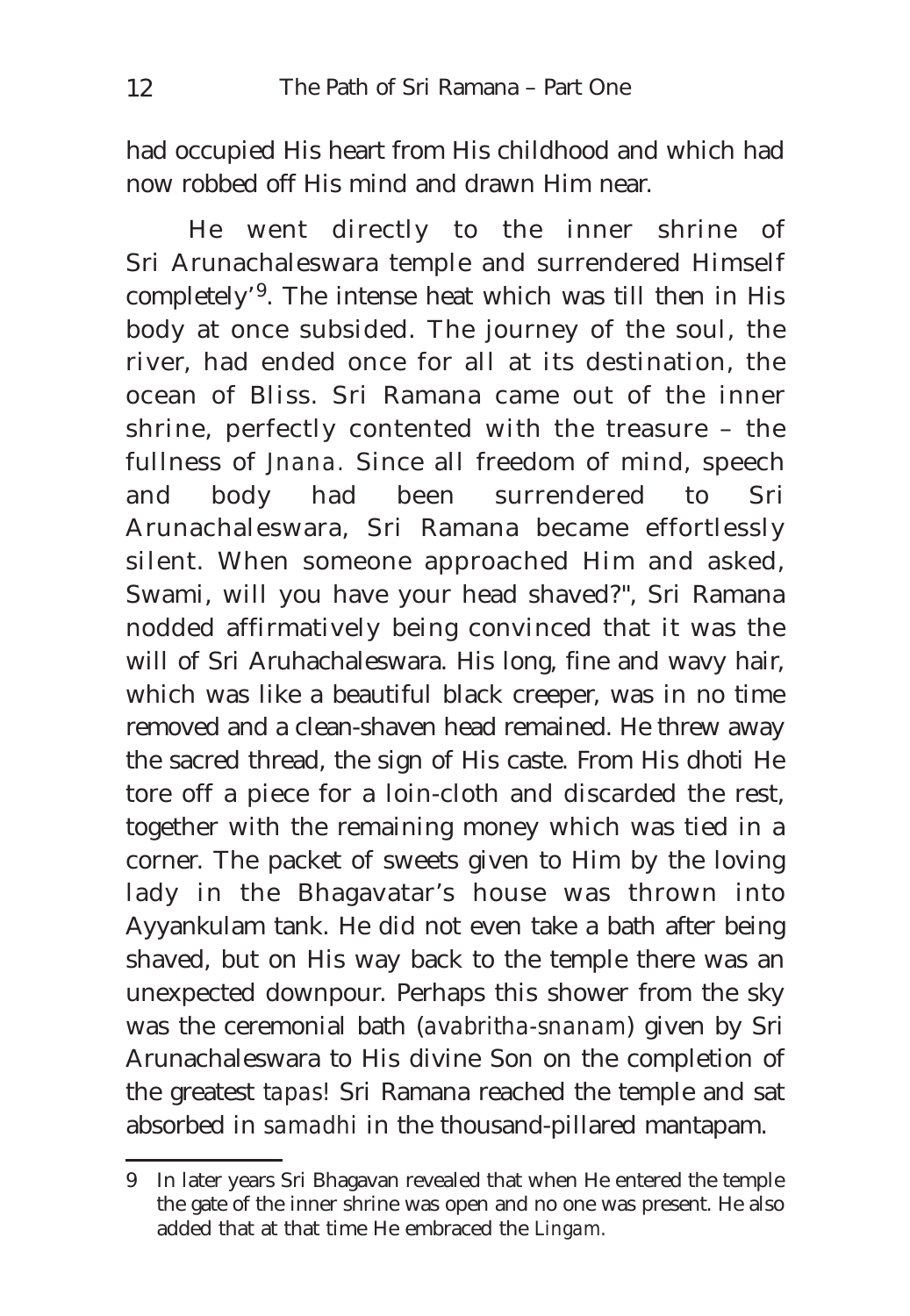But can the foolish world understand the greatness of Sages? Some wicked people and mischievous children started to trouble Him by mocking, "Mad boy, dumb fellow", and by throwing stones and pieces of broken pots. Yes, it is the usual treatment available to all Great Ones who came on earth, is it not? Did not Buddha, Mahavira, Jesus and others receive such treatment from the people? This was therefore nothing new! Though indifferent to them, Sri Rarnana withdrew Himself from their sight and went down into a nearby cellar, the *'Patala Lingam',* where no one dared to go even in day-time as it was so dark. There He sat immersed in *samadhi,* concealing Himself behind the *lingam.* Days rolled on, yet He did not stir from *samadhi!* Since He was established in oneness with the Reality – the state transcending the knowledge of the world and body –, how could there be hunger and thirst to either the body or the mind? For Him who was drowned in the bliss of *Jnana* – the state of bodilessness – how could there be a feeling of pain or any misery caused by the outside world?

On the damp ground where Sri Ramana was sitting were many ants, termites, mosquitoes, flies and centipedes. They began to eat away the lower side of His thighs and blood started oozing out. The oozing blood clotted, pus formed, and both mixed with the mud, thus sealing the body to the ground. Yet He was not at all disturbed by this, for He knew nothing of it. Do we not read stories in the puranas about Rishis such as Valmiki who were immersed in *tapas* while ant-hills grew over their bodies and birds made nests and lived on their heads? By living thus before our eyes, Sri Ramana has proved in modern times that these stories were not false!

People came to know of this many days later through **Sri Seshadri Swami,** a great soul who lived in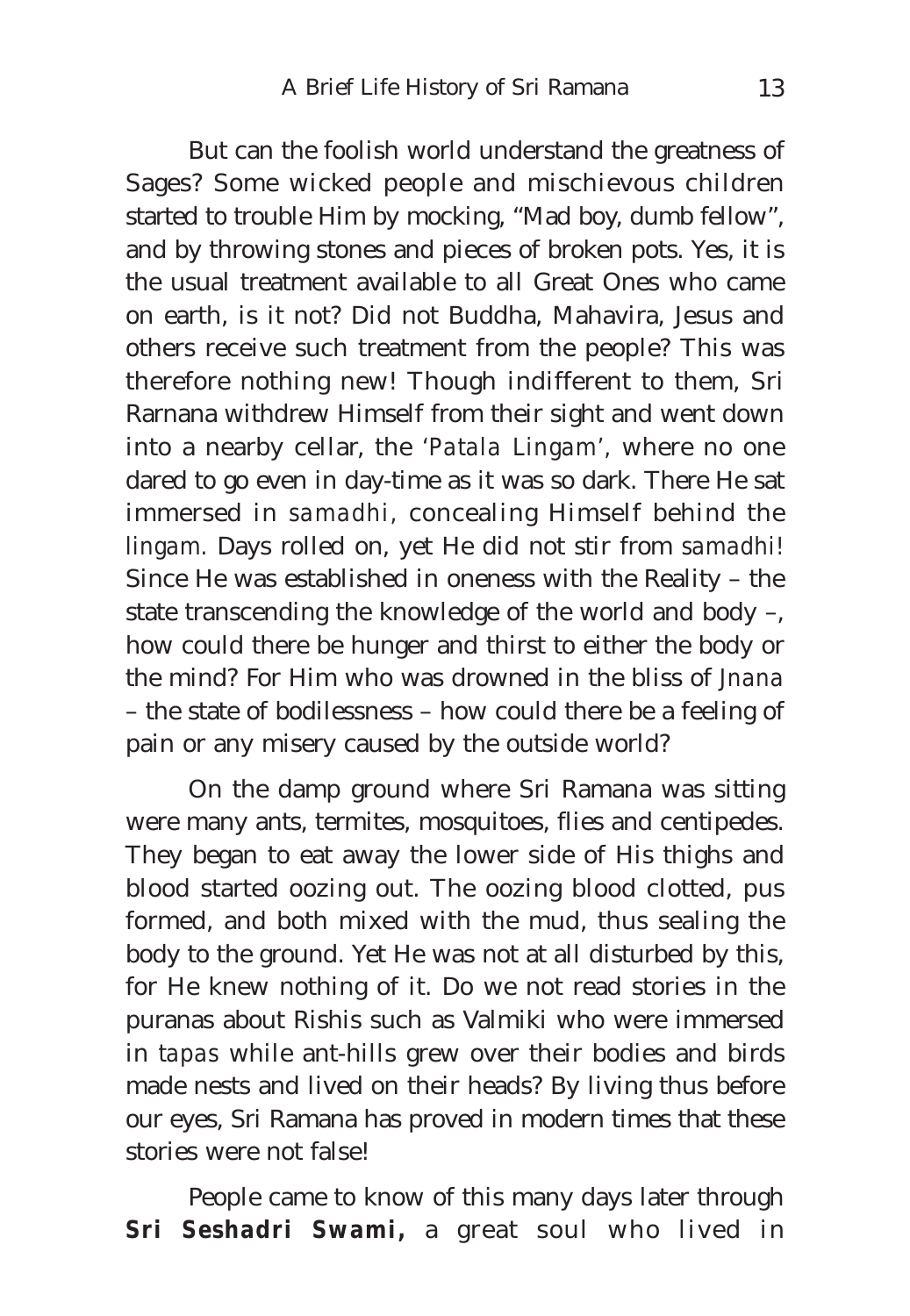Tiruvannamalai at that time. Though Sri Seshadri Swami appeared to be a madman, he was in fact a saint, and some good folk understood his exalted state and revered him. He was able to recognize the genuine greatness of the *Jnana* of Sri Ramana : 'The legs of the snake are known only to a snake', says the proverb. One day, having just come out of the Patala Lingam, Sri Seshadri Swami informed Venkatachala Mudaliar, a devotee of his, "There is a small Swami inside, go and see"; so saying, he walked away. Though it was day-time, Venkatachala Mudaliar took a lantern and along with some others entered the Patala Lingam. They called Sri Ramana loudly, but as there was no response they lifted His body. Alas, because the body was sealed to the earth and was now forcibly separated, blood rushed out through the fresh wounds! On seeing this they were awe-struck. Carefully and gently they brought the body out and kept it in the Gopuram Subramania temple. Even then Sri Ramana did not regain body-consciousness, but remained in *samadhi!*

Some devotees, prompted by their conviction that Sri Rarmana was God in human form, engaged themselves with great fervour in His service. Once in many days, whenever He opened His eyes, they would feed Him With a little milk, crushed bananas, or liquid food. The outward activities of Sri Ramana such as taking food and answering the calls of nature went on just like those of a sleeping child. On those occasions when His eyes did not open for some days, they would themselves open His mouth and try to pour in at least a small quantity of liquid mixture.

Sri Ramana stayed in Arunachaleswara temple for a few months, but He did not like people often crowding around to see Him; preferring to be alone, He moved to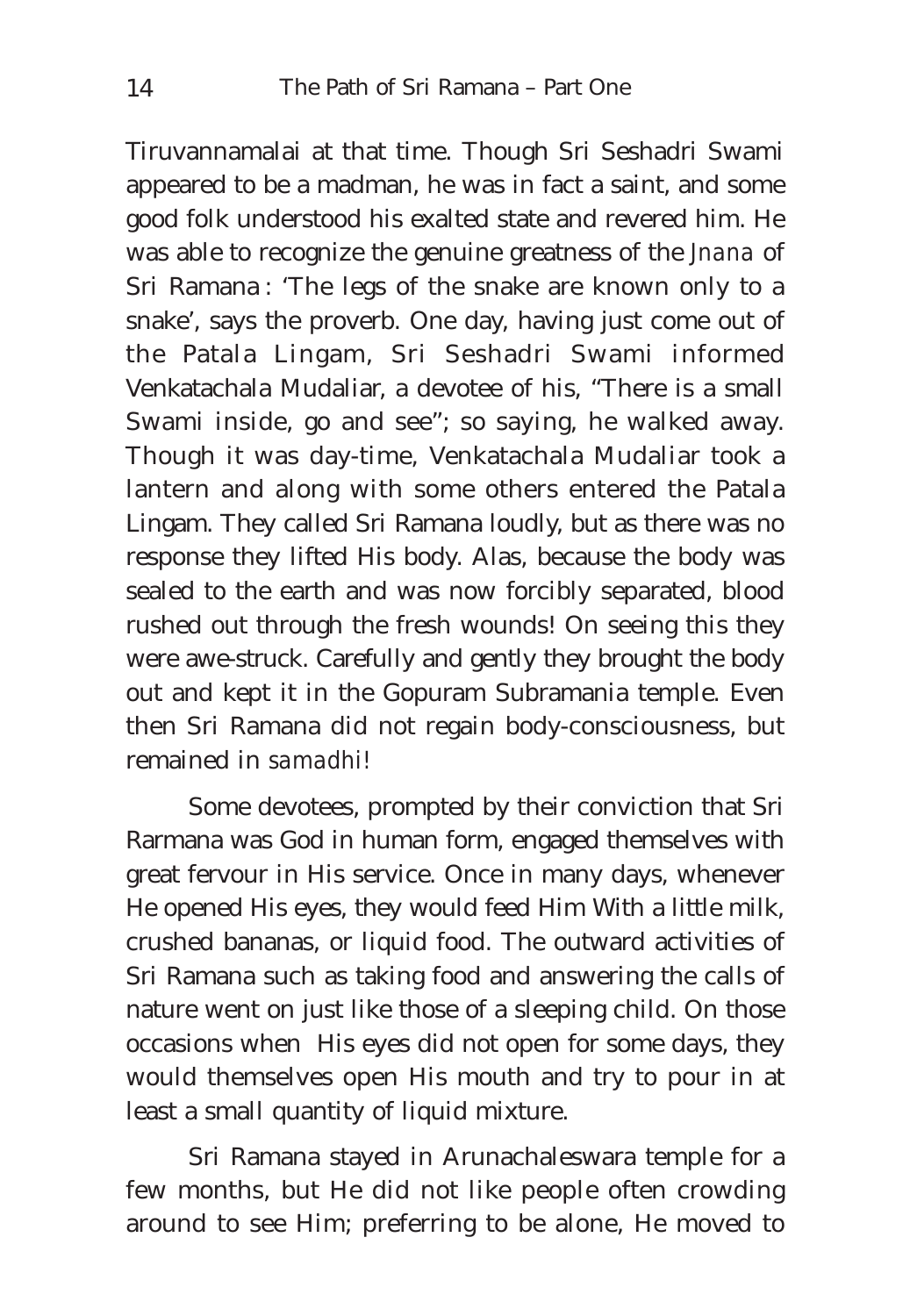Gurumurtham temple, which was fairly far away from the town, and for about one and a half years He remained there in *samadhi.*

In the meanwlhile, the note which He left in Madurai had been found, whereupon His elder brother Nagaswami, His mother, uncle and other relatives and friends had begun to search for Him in many places, but had so far been dissappointed. At last they came to know of His whereabouts through one Annamalai Tambiran, who had been serving Sri Ramana in Gurumurtham temple. Since Subbaiyar the uncle with whom Sri Ramana had been living in Madurai, had recently passed away, Nellaiyappaiyar, Subbaiyar's younger brother, started at once for Tiruvannamalai. He came to Gurumurtham, but no matter how much he entreated Him to come back to Madurai, Sri Ramana remained silent. Having failed in his attempt, Nellaiyappiyar returned home empty-handed.

Seeing his fruitless effort, Azhahammal herself came to Tiruvannamalai accompanied by Nagaswami as soon as she could. At that time, December 1898, Sri Ramana was staying on Pavazhakundru, an eastern spur of Arunachalam. When His mother saw the pitiable condition of His body, she burst into tears and prayed :

"My dear child, come back to Madurai. How can I possibly bear to live comfortably in a home when you are lying here on stones and thorns? Don't be stubborn my boy, please don't show such dispassion! Your mother's heart is torn apart. Come home, my child! "She wept bitterly and implored Him in ever so many ways. Nagaswami also repeatedly pleaded and repented: "Alas! I didn't really mean it when I spoke in that way; I never imagined that it would bring about such a calamity!" Though they stayed and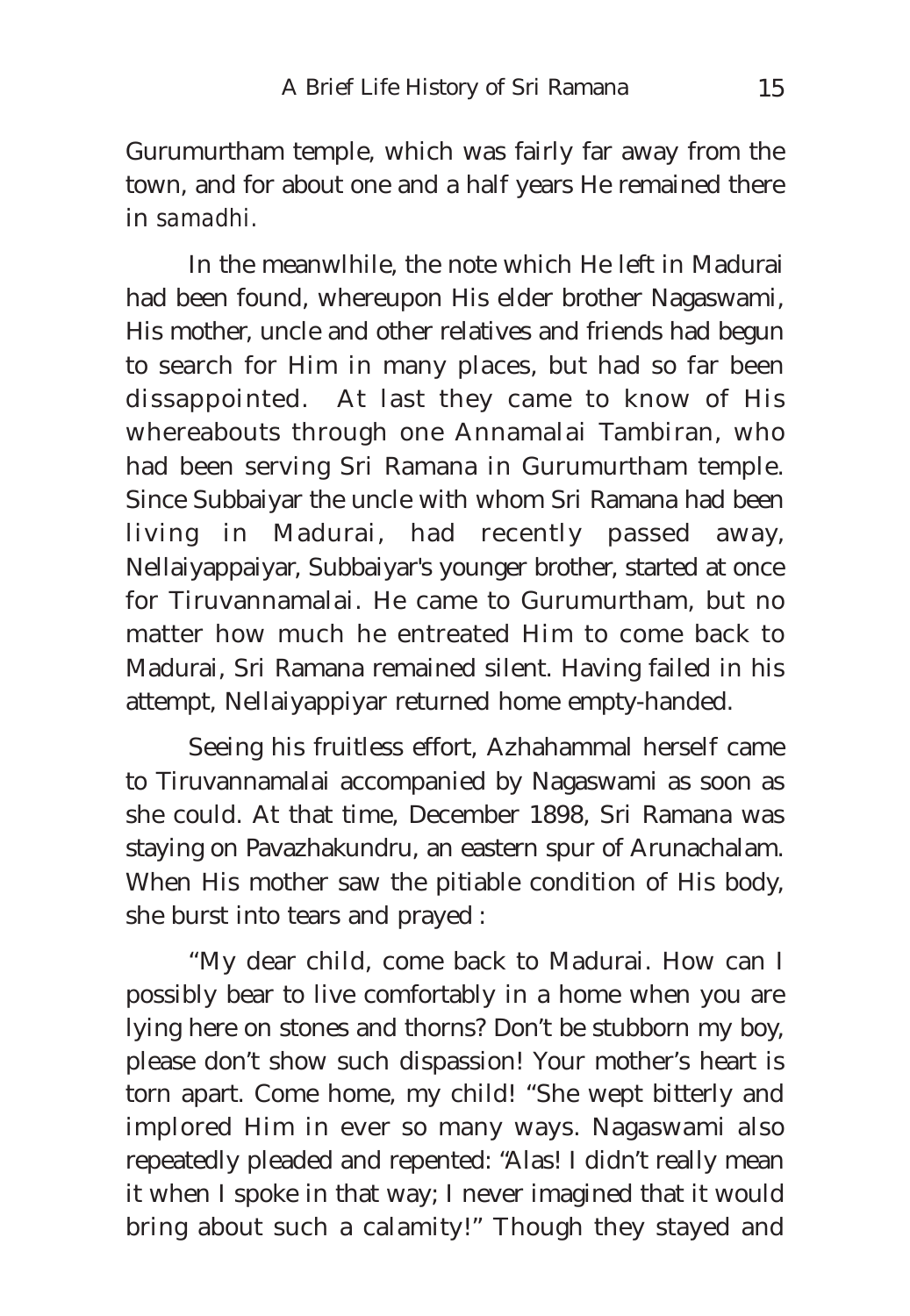appealed for ten days, not even the slightest sign either of consent or of refusal appeared on the face of Sri Ramana. He remained as silent as ever. Some of the onlookers, being unable to bear with this pitiful sight, gave Sri Ramana a piece of paper and a pencil, and begged Him, "Swami, your mother is sobbing and her heart is bleeding; graciously give your reply, at least in writing; you need not break your silence!" He wrote :-

"According to the *prarabdha* (i.e. destiny) of each one, He, its Ordainer, being in every place [i.e. in every soul] will make it play its role. That which is not to happen will never happen, however hard one tries. That which is to happen will not stop, in spite of any amount of obstruction. This is certain! Hence, to remain silent is the best."

What a steadfastness born of Self-knowledge *(jnana)!* What a steadfastness free not only of affection, but also of aversion! How great an unshakability of mind, when even a mountain would have moved!

"The state of one who abides unshaken in SeIf has more grandeur than the mightiest mountain:"

*"Tirukkural",* verse 124

What could the devotees and His mother do? She returned home afflicted.

Do not many among us wonder why Sri Ramana behaved in such a fashion towards His mother, since it is now a well-known fact that not only all human beings, but also birds and beasts enjoyed His gracious benevolence?

So long as Azhahammal was filled with motherly affection and showed the ignorance of attachment: 'You are my child. I am your mother, your protector! Come home with me', was it not the task of Sri Ramana to remove that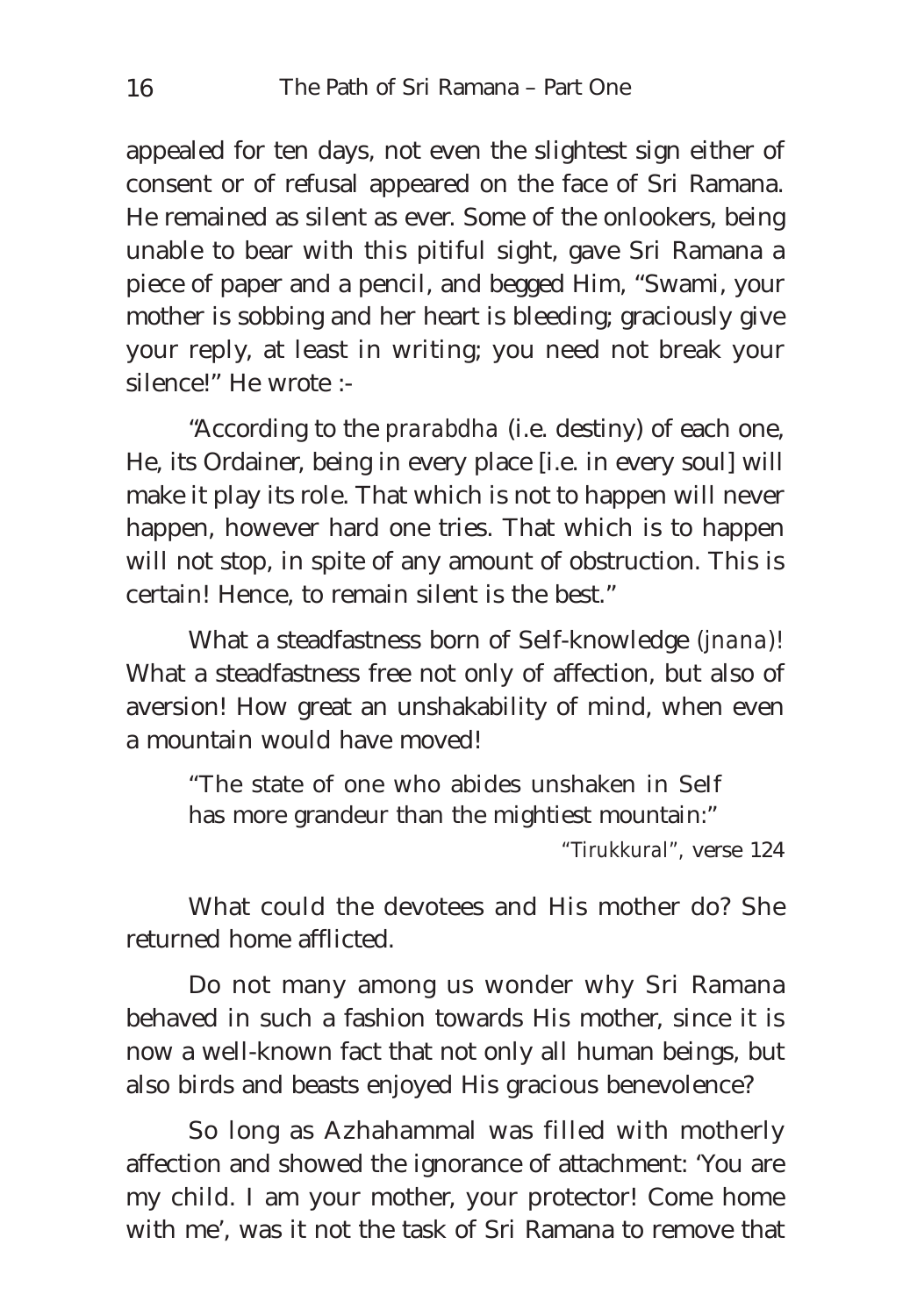ignorant outlook and thus save her? Therefore, by the sword of such silence He was cutting at the knot of attachment in her. This was not to abandon her, but to take her finally as His own; it was only the first step to make her renounce everything and to come to the Feet of her son, the embodiment of *Jnana.* Moreover, on another occasion, in 1914, when His mother came to see Him and happened to suffer from a high fever, Sri Ramana composed four verses, whereupon the fever subsided. She then returned to Madurai.

Soon after His mother's first visit, Sri Ramana moved to Virupakshi cave. It was in those years that the swarm of disciples gathered around Him to drink the nectar of instructions flowing from the fully bloomed lotus of *Jnana.* Yes, 'When the tree yields ripe fruit, doss one need to call the fruit-bats?'. Sri Bhagavan's mere gracious and silent presence shone as the Sun-of-Self and cleared the doubts of the devotees and blossomed their hearts. The young Sri Ramana was only about twenty years old at that time, but the disciples who came to Him with the hunger for *Jnana* were much older and very learned!

"How wonderful ! Young was the Guru who shone under the banyan tree, and aged were the disciples who came ! Silence was the speech given by the beloved Guru, and the doubts in the disciples' minds were cleared !"10

– the same wonder happened in the Presence of Sri Ramana!

Though the world was able to receive some instructions from Him in writing, and later orally also, there

<sup>10</sup> A Sanskrit verse on Sri Dakshinamurti which was translated into Tamil by Sri Bhagavan.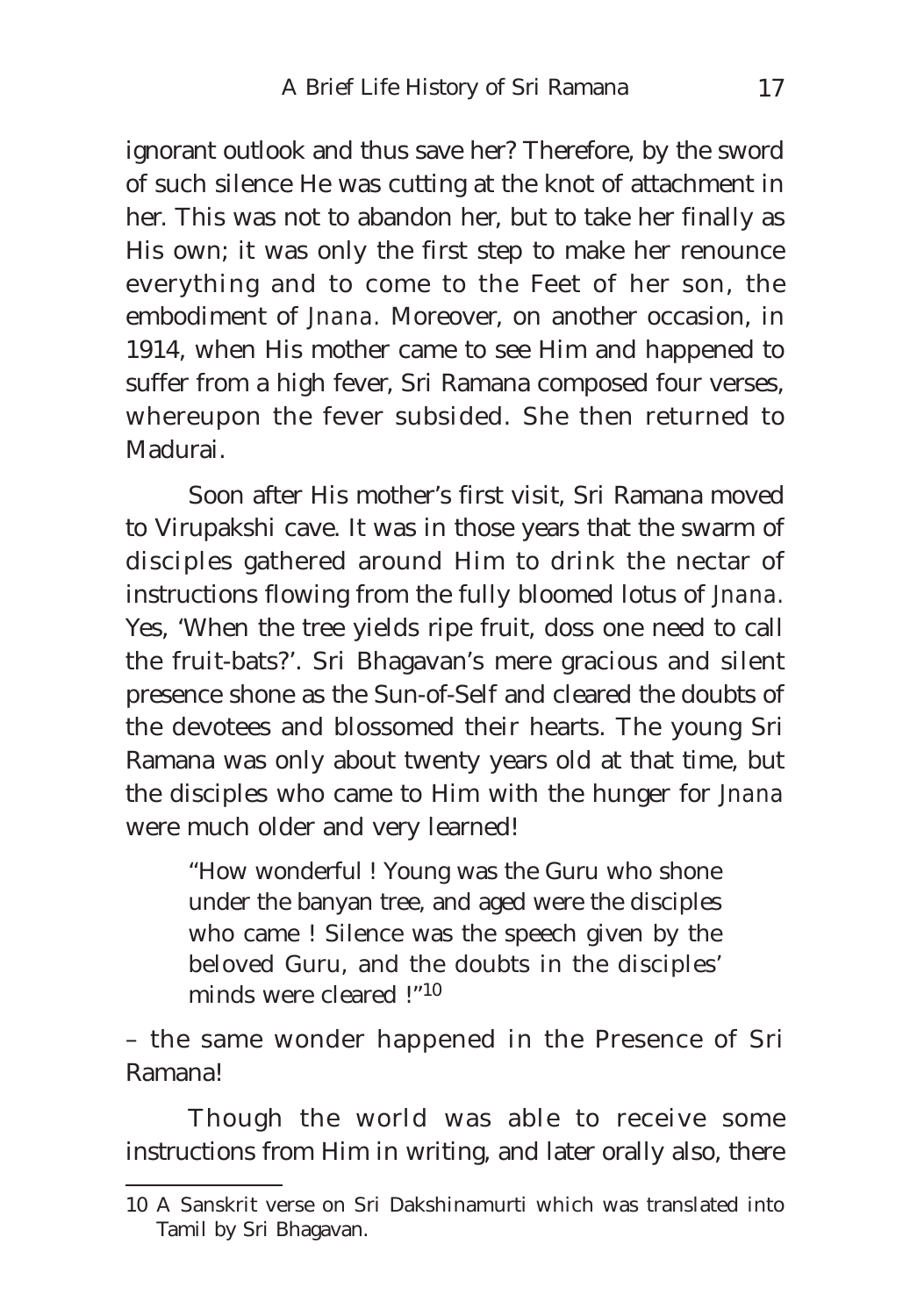were many aspirants whose doubts have all been cleared and who have been saved by His mere silent Presence.

"Silence is the unequalled eloquence – the state of Grace that rises within."

*– Sri Bhagavan*

'Silence is the unfailing Teaching (*upadesa*)*.* Writing or speech cannot stand equal to it; sometimes they may even be an obstruction!' – thus says Sri Ramana.

In 1900, **Gambhiram Seshayyar,** who was making efforts on the path of *raja yoga,* often visited Sri Ramana and, whenever He opened His eyes from *samadhi,* would ask Him questions regarding spiritual practices. Gambhiram Seshayyar would give Sri Ramana pieces of paper and a pen to write His replies; the replies written by Sri Ramana on such occasions were afterwards edited by **Sri Natananandar** and Published by the Asramam in the original Tamil under the title '*Vichara Sangraham'.* The work '*Nan Yar?'* ('Who am I?') was received from Sri Ramana in a similar manner by **Sri Sivaprakasam PilIai.** Though small in size, this work has now become famous on account of its power to save humanity by showing the right way to the supreme benefit. The answers given by Sri Ramana to the questions of Sri Natananandar have become the work '*Upadesa Manjari'.* In 1907, a great Samskrit poet, **Kavya Kanta Ganapati Sastri,** came to visit Sri Ramana. He was an ascetic (*tapasvi*) who had performed many millions of *mantra-japas,* but he was still not able to understand what is real *tapas;* hence he approached Sri Ramana and said, "I have learnt all the Vedas, performed millions of *mantra-japas,* undergone fasting and other austerities, yet I still do not know what *tapas* really is. Please instruct me." Sri Bhagavan replied: "If watched wherefrom the 'I' starts, there the mind merges;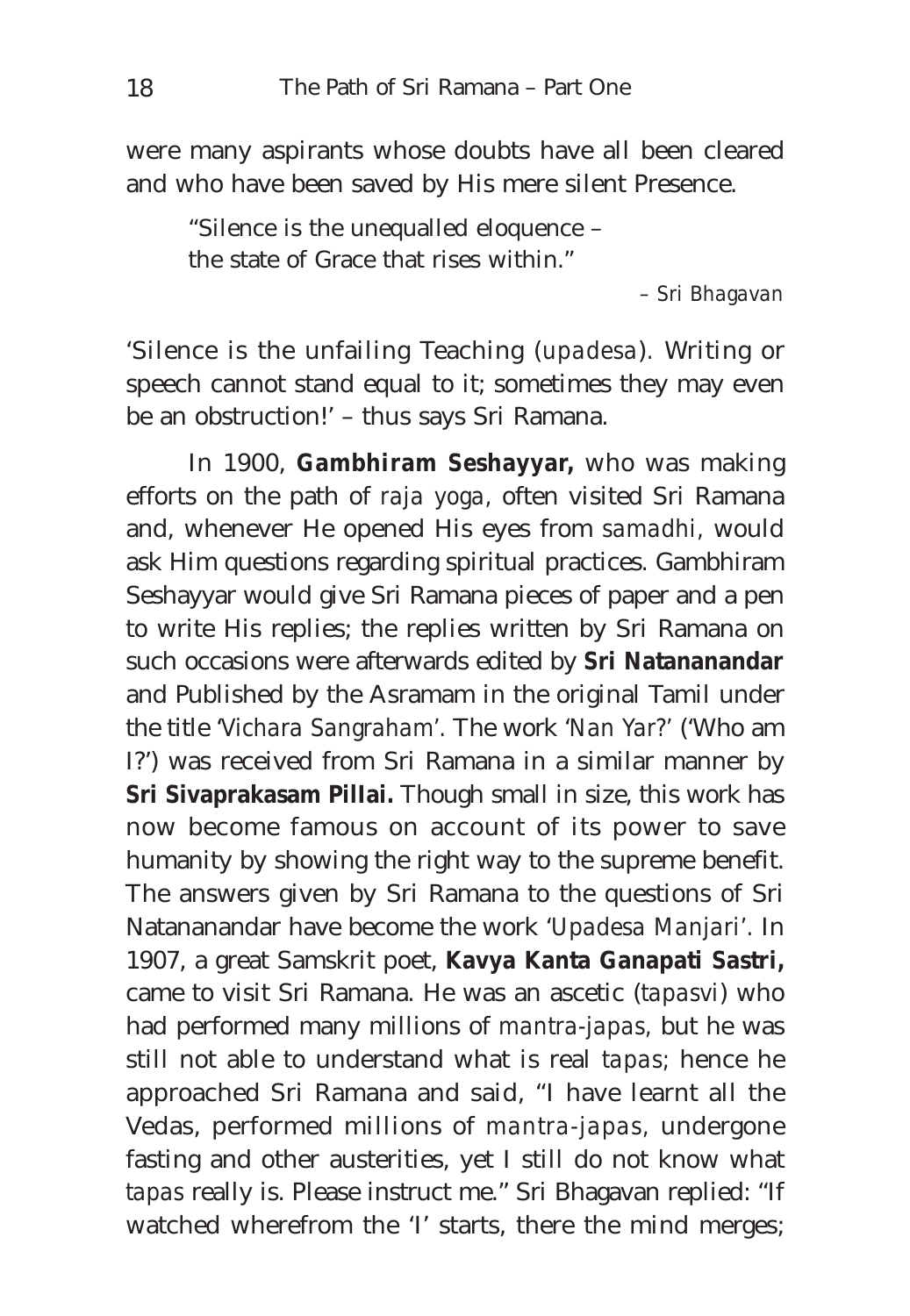that is *tapas."* However, when Ganapati Sastri further asked, "Is it possible to attain the same state through *japa?*", Sri Ramana replied: "When a *mantram* is pronounced, if watched wherefrom the sound starts*,* there the mind will merge; that is *tapas."*

After receiving these instructions, Sri Kavya Kanta Ganapati Sastri declared: "He is no ordinary soul. He is the perfect *Jnana-Guru.* Since He ever remains in natural Self-abidance, He is verily Bhagavan Maharshi", and praised Him in verses as **Bhagavan Sri Ramana Maharshi.** It is only from that day that He was known by this name.

Bhagavan Sri Ramana is a unique and divine poet. His poetic genius in Tamil, His mother-tongue, breathes a fresh life into the sacred style of the poets of yore. Besides being compact and terse, the flow of His sublime Tamil poetry is noble and pregnant with new and rich import. To say the truth, Bhagavan Ramana is a Vedic Rishi who has given us Tamil Upanishads. Further, not only was He a poet in Tamil, but also in Sanskrit, Malayalam and Telugu. He was the first to have been able to compose Telugu verses in *venba,* an extremely difficult Tamil metre.

Mother Tamil has been adorned by Him with ever so many gems of *Jnana* in the form of verses of unsurpassed worth! However, Bhagavan Ramana was not merely a writer. He never had an intention (*sankalpa*) to write anything. Indeed, intentionlessness (*nissankalpa*) was the state in which He lived from the day He set foot in Arunachalam. How then was the world blessed with at least some words of instruction from Bhagavan Sri Ramana? Do we not admit the existence ot God, the Supreme Power who creates, sustains and destroys the world? It is that same Power who,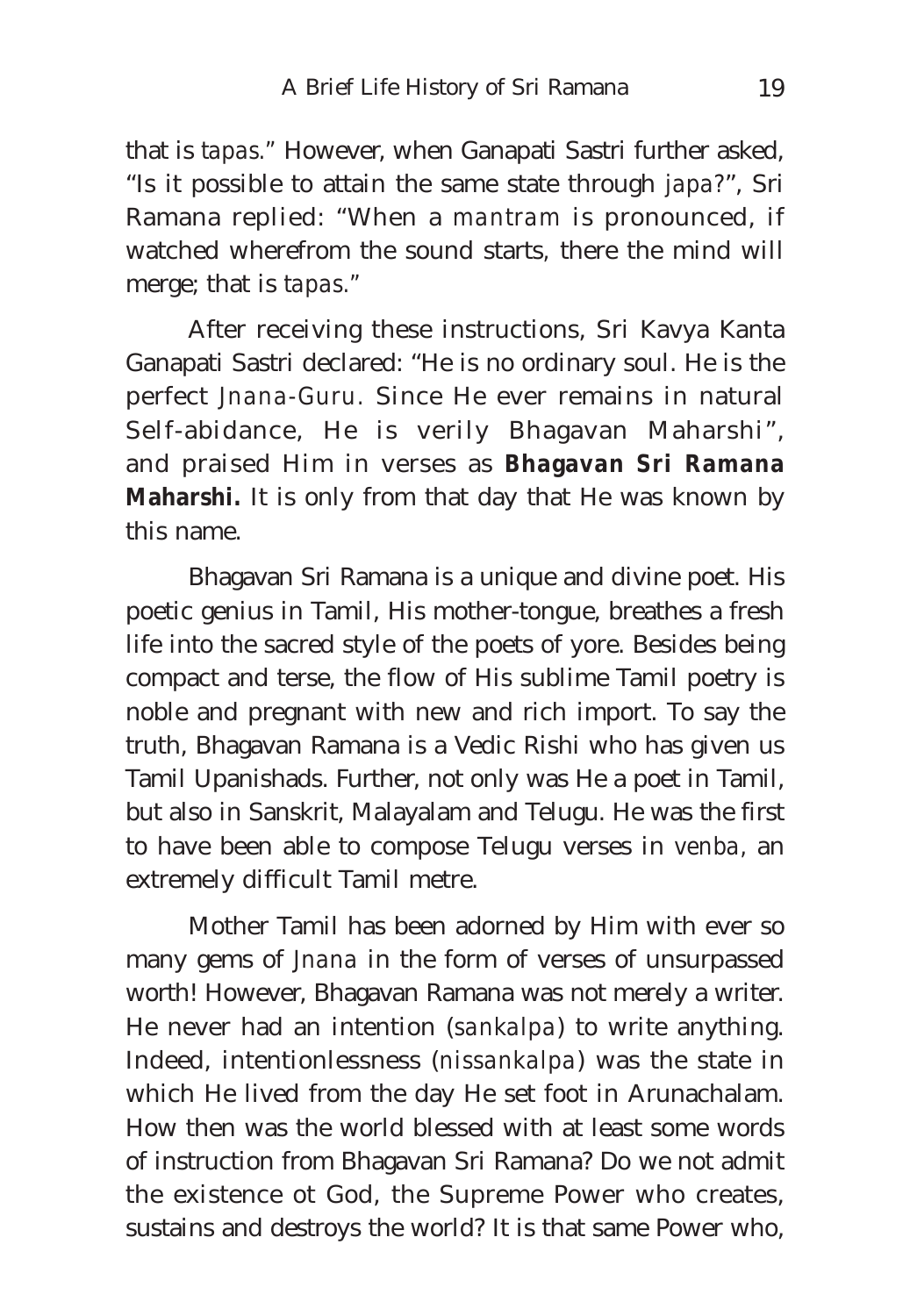having the prayers, doubts and questions of the devotees as its motive and using Sri Bhagavan's mind, speech and body as its instruments, gave through Him spiritual instructions for the salvation of humanity. Sometimes, sweet and precious Tamil verses would flow from Him in answer to the questions of devotees. The instructions of Sri Bhagavan which we now have are those which escaped from His lips in this manner. All of them, when collected and edited, make up His complete works. Among them, five *stotras,* hymns, and three *sastras,* scriptures, are the important works. The *stotras* are **'Sri Arunachala Stuti Panchakam'** ('The Five Hymns to Sri Arunachala'), and the *sastras* are, **'Upadesa Undhiyar' 'Ulladhu Narpadhu'** and **'Guru Vachaka Kovai'.**

In response to **Sri Muruganar,** the foremost devotee of Sri Bhagavan and a great Tamil poet, Sri Bhagavan not only composed in Tamil *'Upadesa Undhiyar'* but He also compiled *'Ulladhu Narpadhu',* which is an unequalled Upanishad, by revising some of His previous verses and by composing many new ones. *'Guru Vachaka Kovai'* is the treasure- house of Sri Ramana's instructions collected and preserved in Tamil verses by Sri Muruganar, all of them being the day-to-day sayings of Sri Bhagavan from the very early days. These three important works of Sri Bhagavan, which have come into existence having Sri Muruganar as the sole motive, form **'Sri Ramana Prastanatrayam'** (the three works of divine authority on *Moksha* by Sri Ramana).

Arunachalam, the sacred Hill, is the primal and foremost form of Lord Siva. Indeed it is Siva Himself. Sages not only show us the path, but also set an example by treading upon it themselves; in this manner, Bhagavan Sri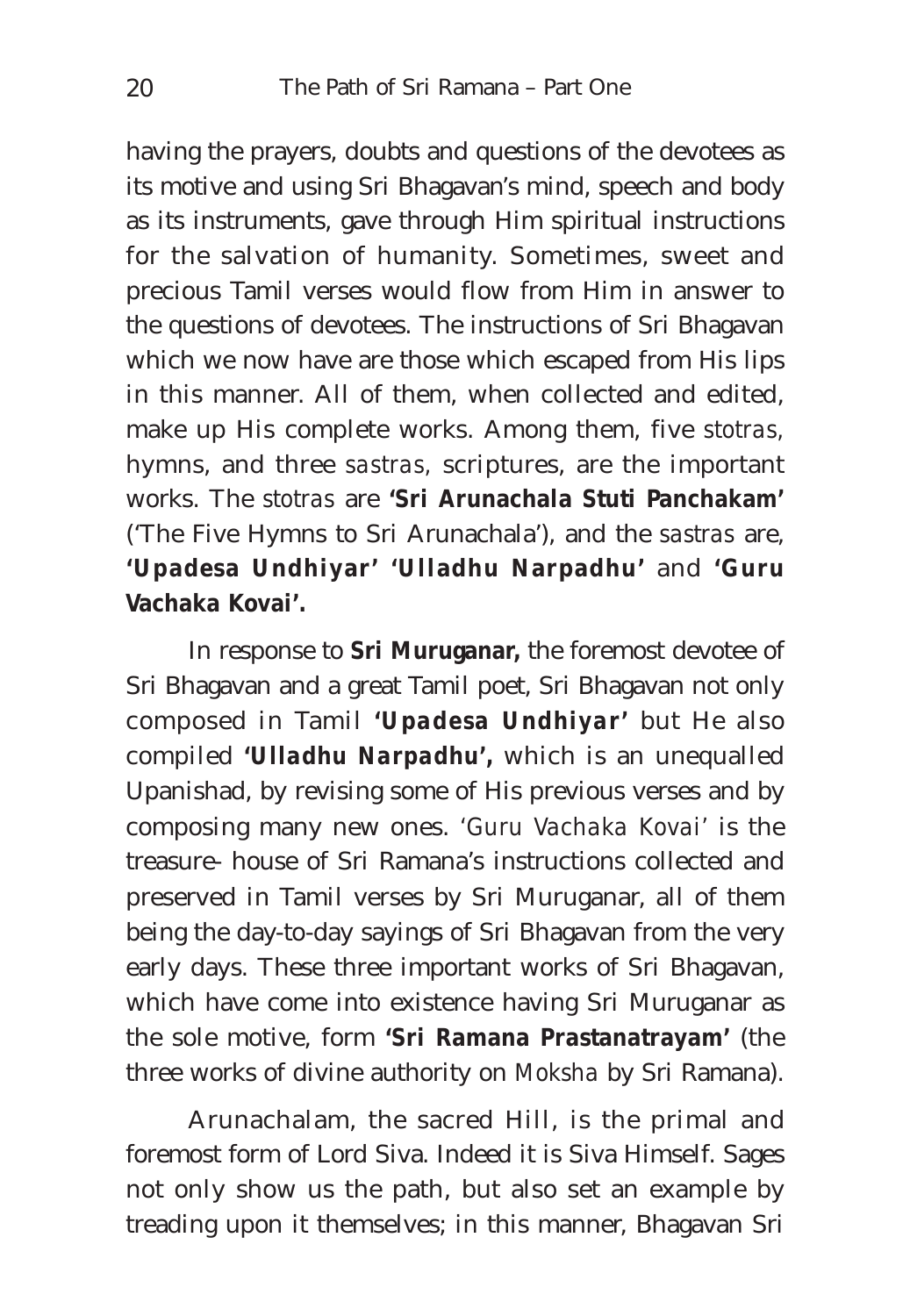Ramana Himself often did *Arunachala-pradakshinam*<sup>11</sup> in the company of His devotees. It is described in the puranas how this *Giripradakshinam* was the sole means by which Unnamulai Ambikai, the consort of Sri Arunachaleswara, became Ardhanariswara (when her form combined with that of the Lord). Moreover, when even Sri Arunachaleswara, the Divinity in the temple, circumambulates the Hill twice every year, how can we conceive of the greatness of *Arunachala-pradakshinam?* It was on the occasion of one such *prdakshinam,* in the days when He was living in Virupakshi cave, that Sri Bhagavan composed the renowned **'Sri Arunachala Aksharamanamalai',** the first of the Five Hymns. Many thousands of His devotees now recite this hymn as a means to remember Arunachalam, which bestows Liberation when merely thought of.

To have been the birth-place of the 'Guru for the whole universe' (*loka maha guru*) is the great fortune of Tamil Nadu. Far greater still was the fortune of Azhahammal to have given birth to such a Great One, and immense was her merit to have sacrificed her son for the benefit of the whole world! How could such a sacrifice have gone in vain? It ultimately crowned her with the attainment of Liberation! As time went on, Azhahammal became a prey to the divine attraction of Sri Bhagavan, who lived as an *atitasrami* <sup>12</sup> – one for whom there is neither attraction nor aversion towards relatives. Gradually Sri Bhagavan's Grace ripened her and made her renounce her native place, home, and all family and worldly attachments, till at last in 1916 she returned and took refuge at His Feet, thus becoming one

<sup>11</sup> *Pradakshinam* means walking barefoot around a sacred object having it to one's right-hand side.

<sup>12</sup> *Atitasrami :* one beyond the four *asramas,* the stages of life in Hindu society.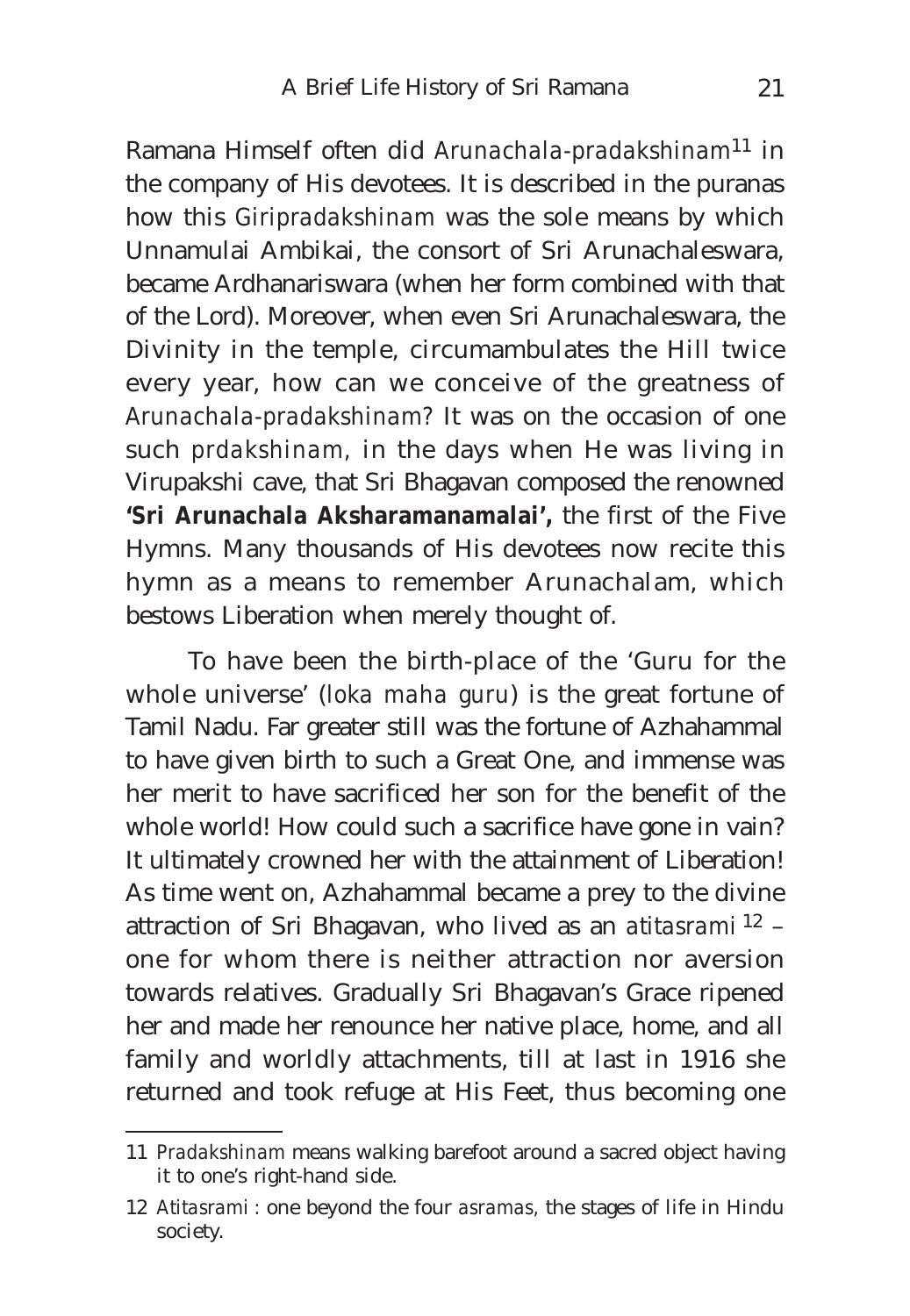among the disciples who had already surrendered to Him. Nagasundaram, Sri Bhagavan's younger brother, followed her and also took refuge at His Feet. He later became a sannyasin, taking the name **Sri Niranjanananda Swami,** and it was he who was the sole cause for the formation and the development of the present Sri Ramanasramam. Some of the devotees who were with Sri Bhagavan at that time feared that He might go away if relatives also crowded around Him; furthermore, some objections were raised against Azhahammal staying with Sri Bhagavan. Little did they know, however, that relatives could now only float on the surface like the water-lily, and could never be like salt, which dissolves in and contaminates the water. Thus Sri Bhagavan exemplified to the modern world the strength of the natural state of Self, by which one can live with mental detachment in all circumstances.

Later on, the devotees constructed a small and beautiful *asramam* in a secluded spot still higher up the Hill, and since the major part of the construction was done by the single handed effort and service of Kandaswami, a devotee, it was named after him as **Skandasramam.** Sri Bhagavan lived there till the end of 1922. In May of that year, Azhahammal fell ill. During her last hours, Sri Bhagavan sat by her side placing His hands, those hands of divine Power, the right one on her heart and the left one on her head. At that time a long and severe inner fight took place between her past tendencies towards action (*karmavasanas*), which would have given her many future births, and the Power of Grace flowing through the hands of Sri Bhagavan. At last all those past tendencies were crushed and destroyed and her soul quietly returned and merged into the real state, *Brahman.* Her body left her on the night of 19th May 1922, whereupon Sri Bhagavan indicated that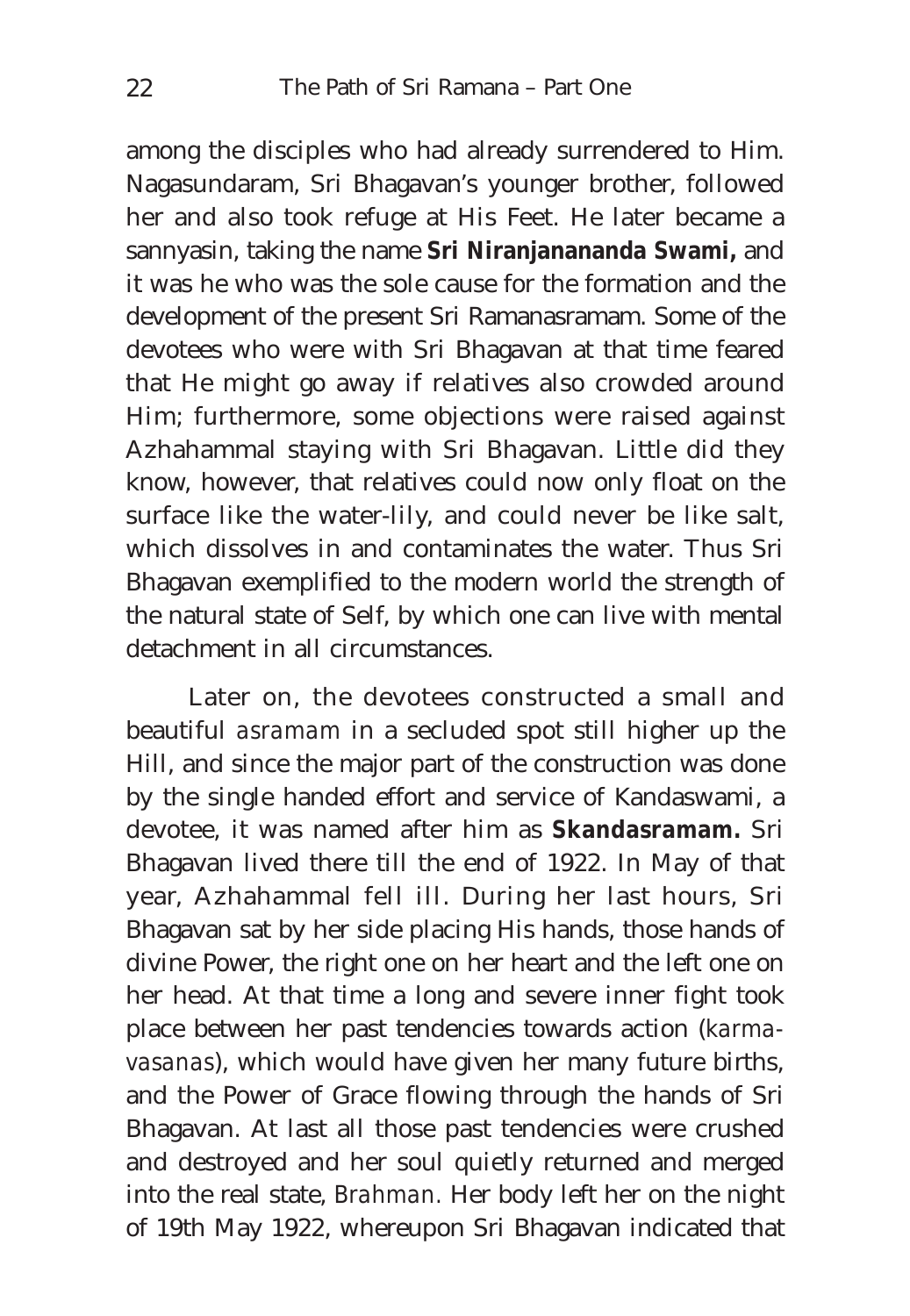she had attained Liberation. Her sacred body was buried on the banks of Palitirtham, a tank at the foot of the southern slope of Arunachalam. The *Sivalingam* which was installed over her tomb is now known as **Sri Matrubhuteswara.** It was appropriate that in later years the filial love of Sri Niranjanananda Swami built a temple for his mother, who had built a body-temple for Sri Bhagavan to live in on earth.

After Azhahammal's passing away, Sri Bhagavan would often take a walk from Skandasramam to her tomb, which in early days was sheltered by a small thatched hut. Then, in December 1922, according to the divine Ordinance of Sri Arunachalam, He came down and settled there permanently. Many devotees came to live in the Presence of Sri Bhagavan and in due course there grew around Him many large and handsome buildings, which now constitute the present **Sri Ramanasramam.**

Perfect equality was the principle lived by Sri Bhagavan in Sri Ramanasramam. Till the end He wore only a loin cloth, which is less than the dress needed by even the poorest among our countrymen. 'The same was the case with His food, for which He always sat among the devotees, and which was the same as that served to all – in fact it was rather less than what was served to others. Whatever eatables devotees offered Him would be equally distributed, then and there, to everyone in His presence. Not only human beings, but even cows, dogs, monkeys, squirrels, crows and peacocks enjoyed perfect freedom and full rights in the Asramam. **cow Lakshmi,** for example, lived there as a pet daughter and attained Liberation in her last hour by the divine touch of Sri Bhagavan.

The doors of the small Hall where Sri Bhagavan lived were open day and night, and to all. In a life such as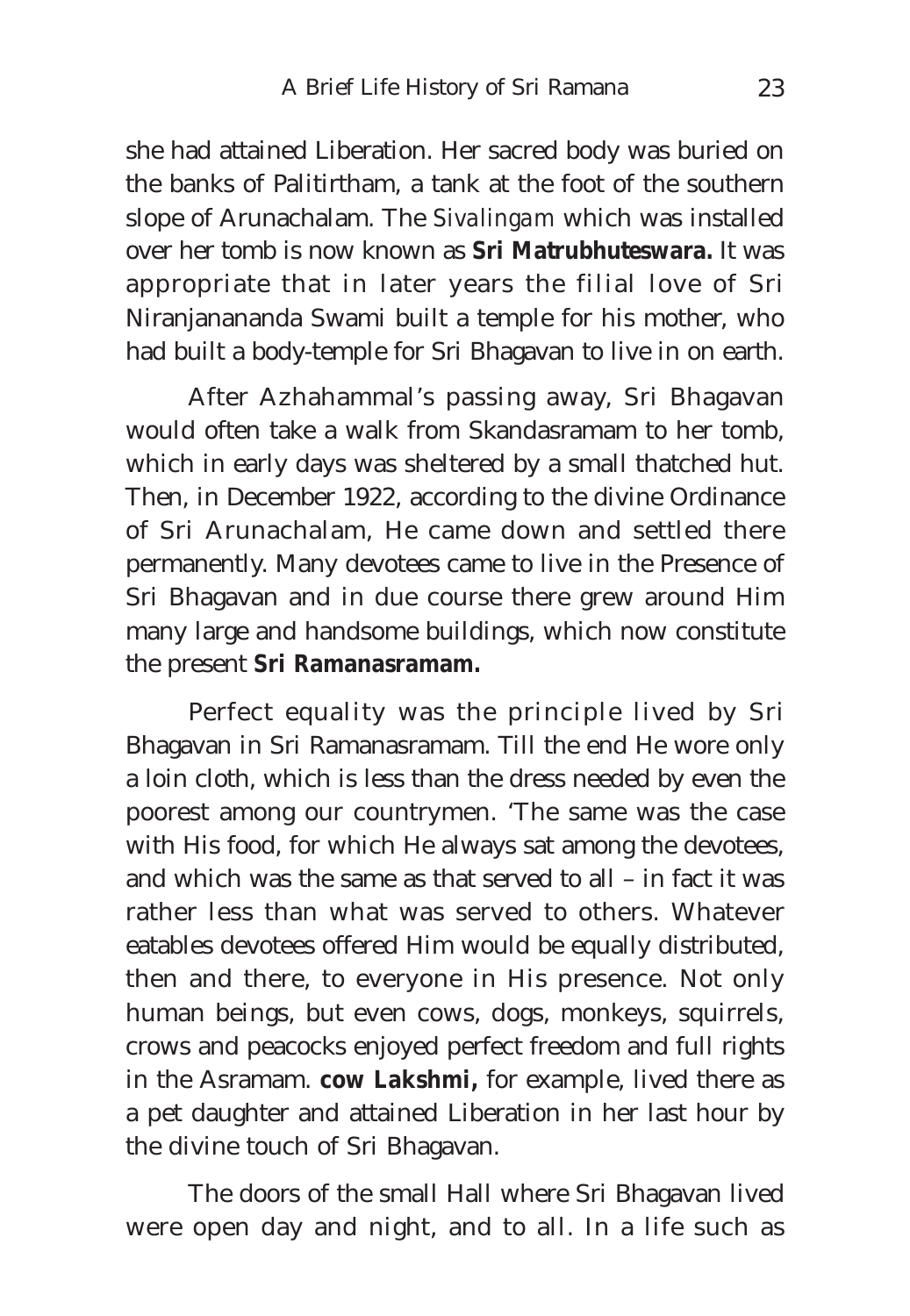His, which was shining as a vast open space of mere consciousness where was the necessity to hide Himself and how to do so? Even in the middle of the night devotees were free to go and see Him in the Hall. "Defects alone need to hide, a pure heart need not," is a wise saying of saint Auvaiyar! To have the *darsan* of Sri Bhagavan was a great fortune which was not bound by any condition and which was open to all people and at all times. When He gave a warm welcome even to the thieves who came at night, saying, "You may come in and take whatever you want," what better proof is needed of Sri Bhagavan's sense of equality?

It was at 11-30 in the middle of the night of the 26th of June 1924. Though at that time Sri Ramanasramam consisted of only a few thatched sheds, some thieves came thinking it to be a rich mutt. They tried to break in through the windows by smashing them, and threatened to destroy everything. The noise woke up the devotees who were sleeping in the shed where Sri Bhagavan was Iying. Sri Bhagavan invited the thieves to come in through the proper doorway and asked the devotees to give them a hurricanelamp so that they could look for whatever they wanted, yet they shouted angrily, "Where are you keeping your money?". "We are sadhus who live by begging, we have no money. From what you can find here, you may take away anything you want. We will come outside," so saying, Sri Bhagavan came and sat outside followed by the devotees. As they came out of the shed, the thieves beat them with sticks, and one blow even fell on the thigh of Sri Bhagavan. "If you are still not satisifed, beat the other thigh as well," said Sri Bhagavan, feeling sorry for them!

Was this to be the limit of His kindness towards the thieves? No, He also prevented a young devotee who,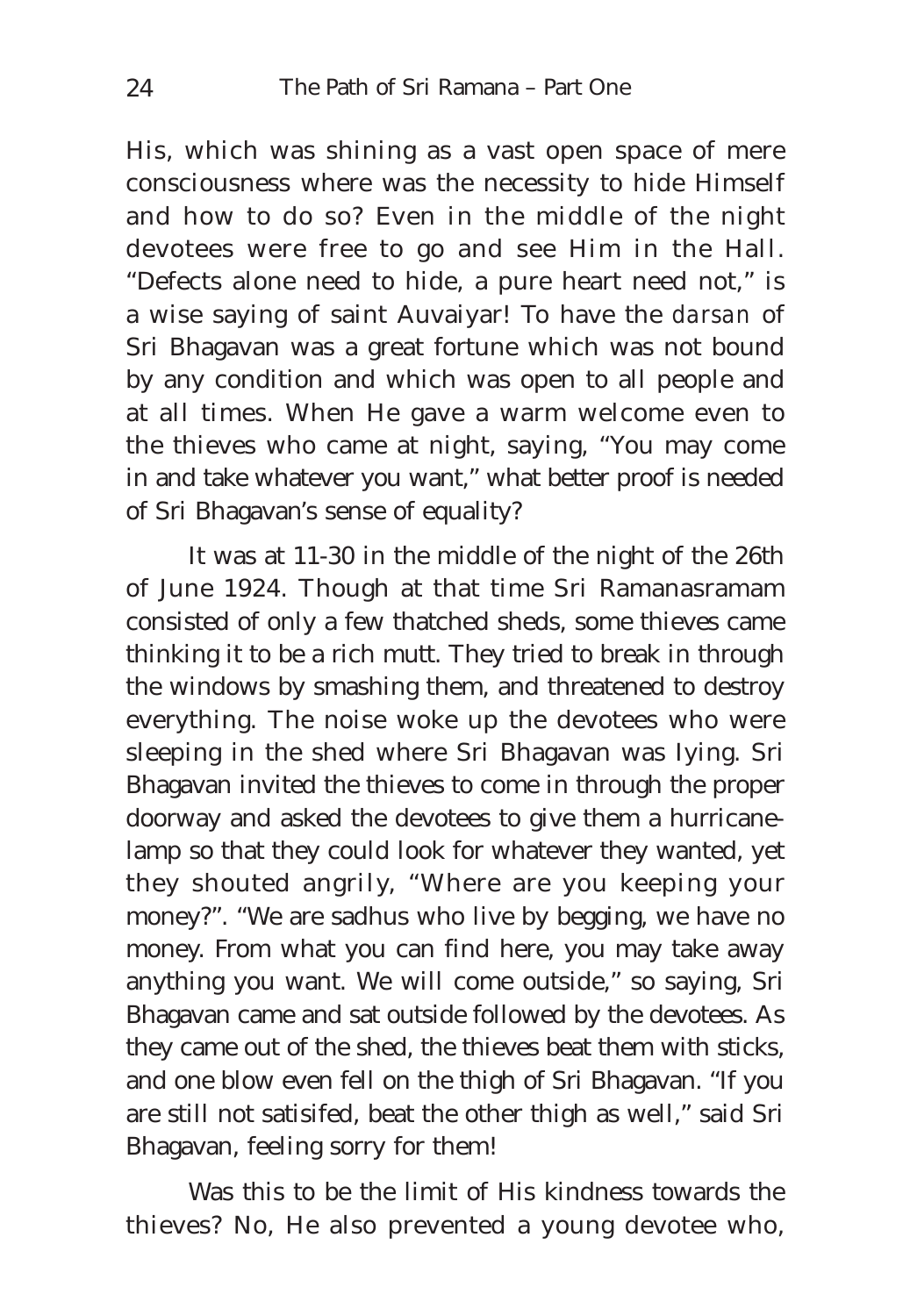unable to bear the sight of Sri Bhagavan being beaten, jumped up with an iron bar in retaliation. Sri Bhagavan advised him, "Let them do their *dharma* [i.e. role]. We are sadhus, we should not give up our *dharma.* In future, the world will blame only us if any wrong happens. When our teeth bite our tongue, do we break them and throw them away?"

"Though others do wrong to one, it is best not to return the same in wrath."

*'Tirukkural',* verse 157

Some days later the police caught the thieves and brought them before Sri Bhagavan, and an officer asked Him to identify the one who had beaten Him on that night. Sri Bhagavan at once replied with a smile, "Find out whom I beat [in a previous birth], for it is he who has beaten me now!". He never denounced the criminal!

"Conquer the foe by your worthy patience and for ever forget the wrong done to you on account of ignorance."

*'Tirukkural',* verse 157

"The right way of punishing the wrong-doer is to do good to him and to forget his wrong."

*'Tirukkural',* verse 314

As time went by, people throughout the world came to know that Sri Bhagavan was the living embodiment of all that is taught in the Bible, Tirukkural, Gita and Upanishads, and were attracted to His Feet. Forgetting the national differences such as Indian and foreigner and the religious differences such as Hindu, Muslim, Christian, Buddhist, Jain and Sikh, from far and abroad they flocked to the Feet of Sri Bhagavan and adored Him, for such was their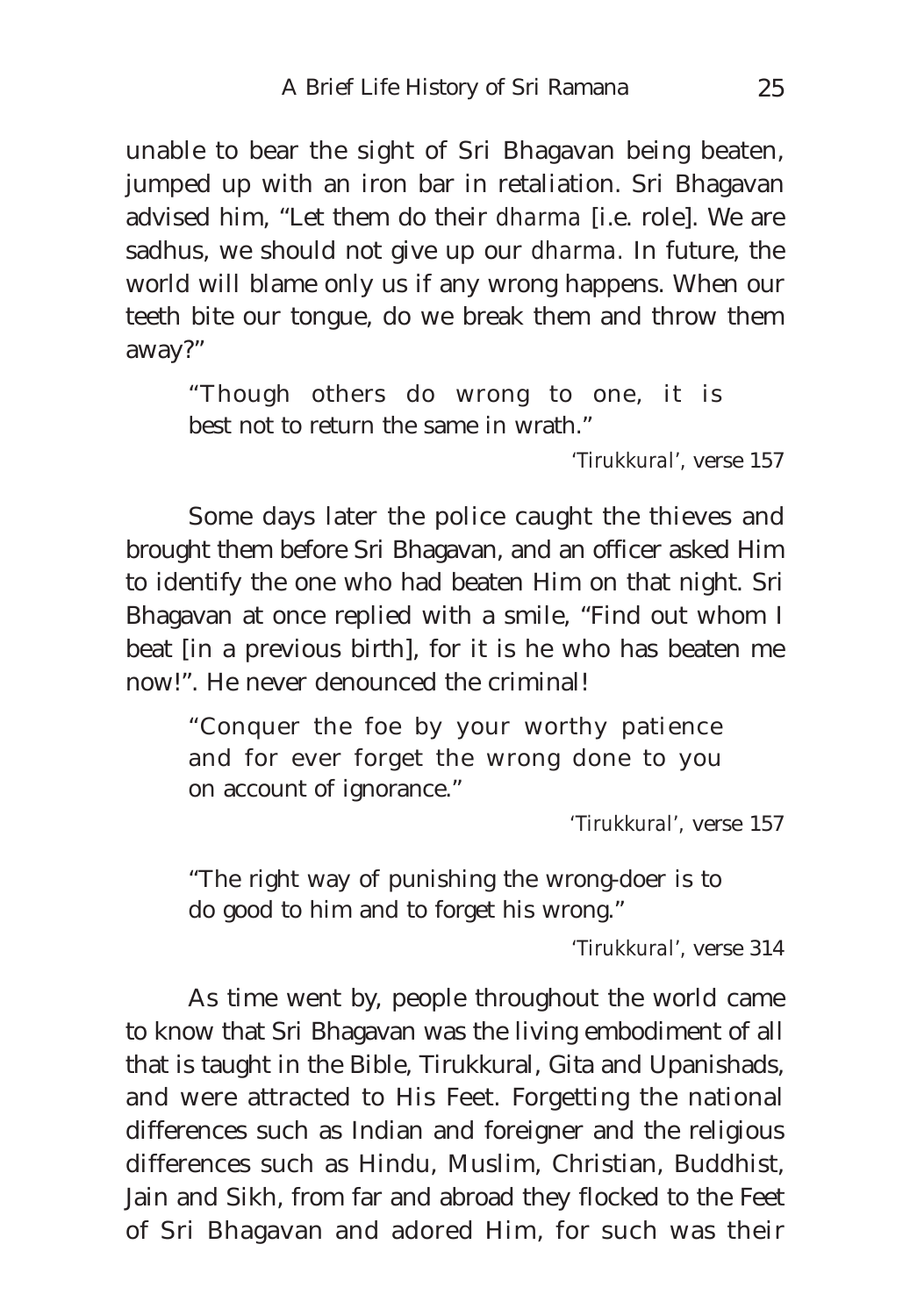conviction that He was indeed the Guru of their own religion! Many among them achieved true knowledge, some by merely seeing Sri Bhagavan, some by living in His divine Presence, some by dedicating themselves wholeheartedly to His service, and some by following His teachings.

The former president of India, Mr. Rajendra Prasad, once went to the asramam of Mahatma Gandhi and said, "Bapuji, I have come to you for peace!" The abode of peace was known well to Gandhiji and hence he advised, "if you want peace, go to Sri Ramanasramam and remain for a few days in the Presence of Sri Ramana Maharshi, without talking or asking any question." Mr. Rajandra Prasad accordingly arrived at Sri Ramanasramam on 14th August 1938. Though those who accompanied him spent their time in asking Sri Bhagavan questions regarding spiritual matters and in visiting all the places on the Hill where He had lived, Mr. Rajendra Prasad did not move away from the Presence of Sri Bhagavan. Besides, according to the advice of Gandhiji, he spent the whole of that week without raising any question or doubt. At the time of his taking leave of Sri Bhagavan, he approached Him and humbly enquired, "O Bhagavan, it was Gandhiji himself who sent me here. Is there any message that I may take to him?"

Sri Bhagavan graciously answered : "The same Power which works here is working there also! Where is the need for words when heart speaks to heart?" These are unique words of wisdom revealing the secret that it is the one Supreme Thing alone that governs the whole universe through all the innumerable souls! Just like Rajendra Prasad and Gandhiji, all men of high position and power, all great poets, scholars, politicians, philosophers and religious leaders who lived in our country during His time praised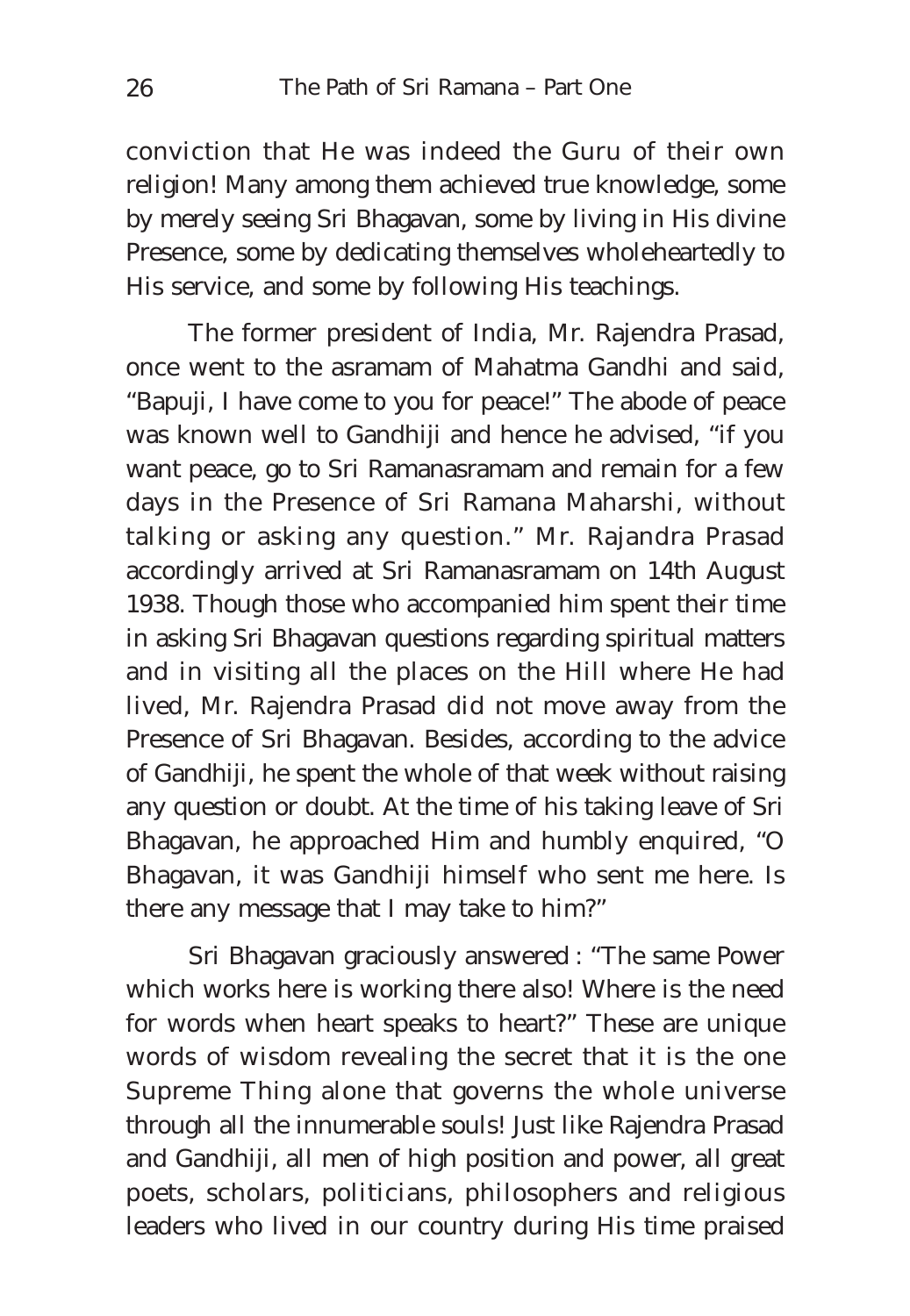the glory of His *Jnana.* It is the essential teachings of such a Great One, the Guru for the whole universe, that form the two parts of **'The Path of Sri Ramana'.**

Maharshi Ramana taught two paths as the main spiritual practices (*sadhanas*) for the salvation of humanity. They are (1) the path of **Self- enquiry,** that is, knowing oneself (one's real nature) by enquiring 'Who am I?', and (2) the path of **self-surrender,** that is, surrendering oneself (the ego) completely to God. The former is **the path of knowledge** (*jnana marga*)*,* and the latter is **the path of devotion** (*bhakti marga*)*.* Is not the aim of all the various researches going on in the world to know about the world and God – the second and third persons –, rather than to know oneself, the first person? Man, who makes so much effort to know about the world and God, still does not know who he himself really is. How? We say 'I am a man'; this is not a correct knowledge of ourself, but only ignorance. We feel that we are a man because we mistake a human body, our possession, for 'we', the possessor. Separating ourself from our possession (the body) by means of the enquiry 'Who am I?' and acquiring the right knowledge about the possessor ('I') is the best research of all and the best knowledge of all. The knowledge 'I am the body' (which is the ego) is a false knowledge of ourself. The true knowledge of ourself is that in which we know that we are the unlimited Self (*atman*).

What is the benefit of thus attaining true Selfknowledge? It is only when one knows oneself as Self that real good can be done to all creatures on earth. How? Only when Self- knowledge dawns will the truth be known that we alone are the reality of all living beings, and only then will the true love towards all blossom in our heart. Until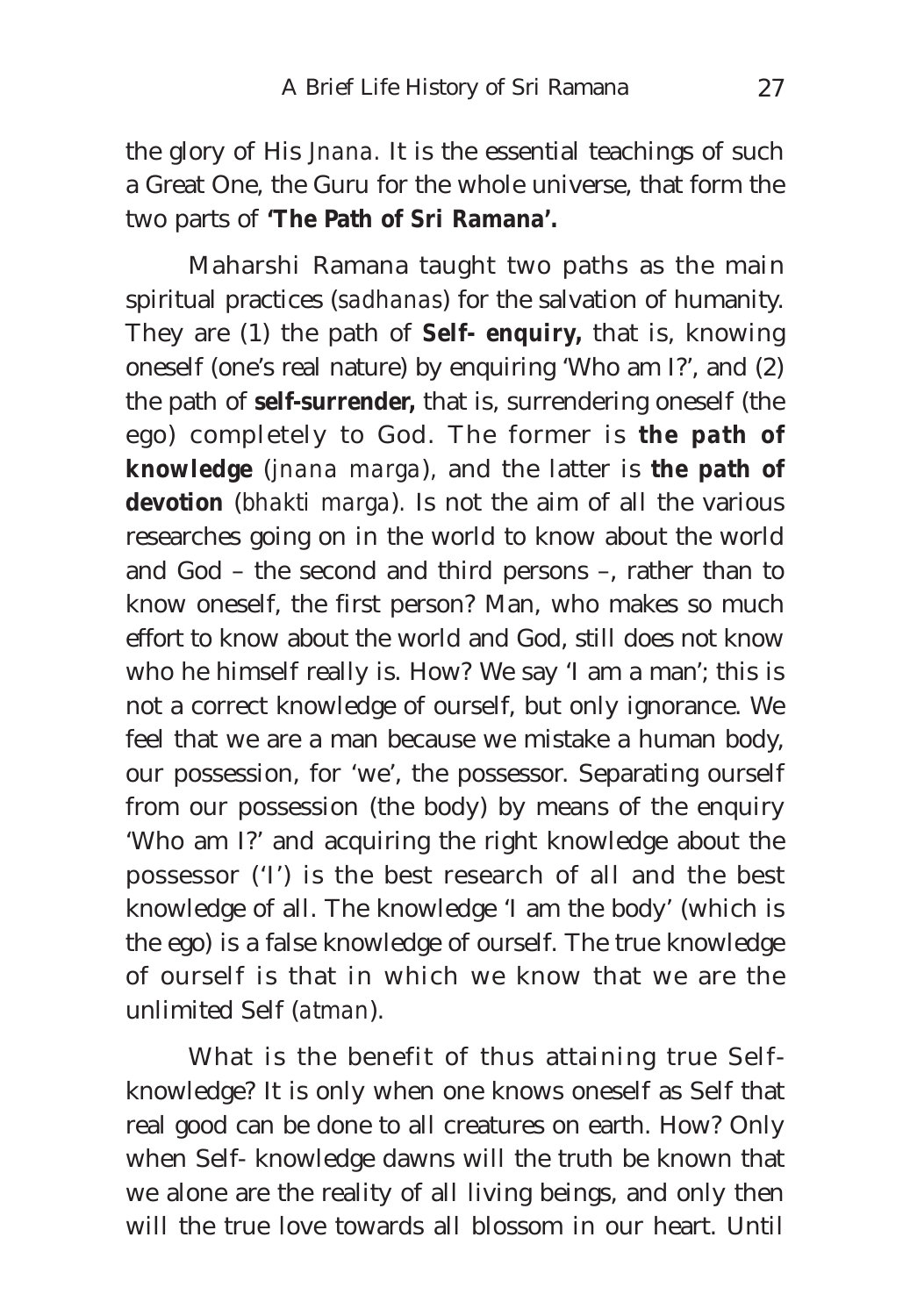this Self-knowledge is obtained, one cannot truly love all creatures merely by talking and propagating on platforms. "Love thy neighbour as thyself". **It is only when one experiences the whole world and all the souls in it as the first person singular that the real love, a love for 'not another'** (*ananya-bhakti*)*,* **will be achieved.** Such Selfrealization alone is the tap-root without which peace, love and happiness cannot thrive on earth. Therefore the sole and immediate need of the world is Self-enquiry, the medecine that destroys the evil ego. Only a true Knower of Self (*atma-jnani*) can really serve the world perfectly! The mere existence on earth of such a *Jnani* is sufficient to ensure the spiritual and moral welfare of the whole world.

When correctly understood, self-surrender is the surrender of the ego (*ahankara*) to God. Self-surrender and Self-enquiry are in fact one and the same, both in their result – the extinction of the ego –, and in their practice. Self-surrender is the path, that of devotion, for those who believe in God. How? Since in fact the individual 'I' and the world are properties belonging to God, to claim the body as 'I' and 'mine' is the great sin of stealing the property of God. If this attachment to the body is surrendered (to be accurate, restored) to God, the state of egolessness will be achieved. This state devoid of 'I' and 'mine' is the state of Self.

Though on superficial observation there may appear to be a difference between the path of enquiry and the path of devotion, namely that an aspirant on the path of enquiry attends to Self while an aspirant on the path of devotion attends to God, it will be clear to one who earnestly applies himself to practice that both are the same, not only in the result, namely to be established in Self by means of the destruction of the ego, but also in practice. A sincere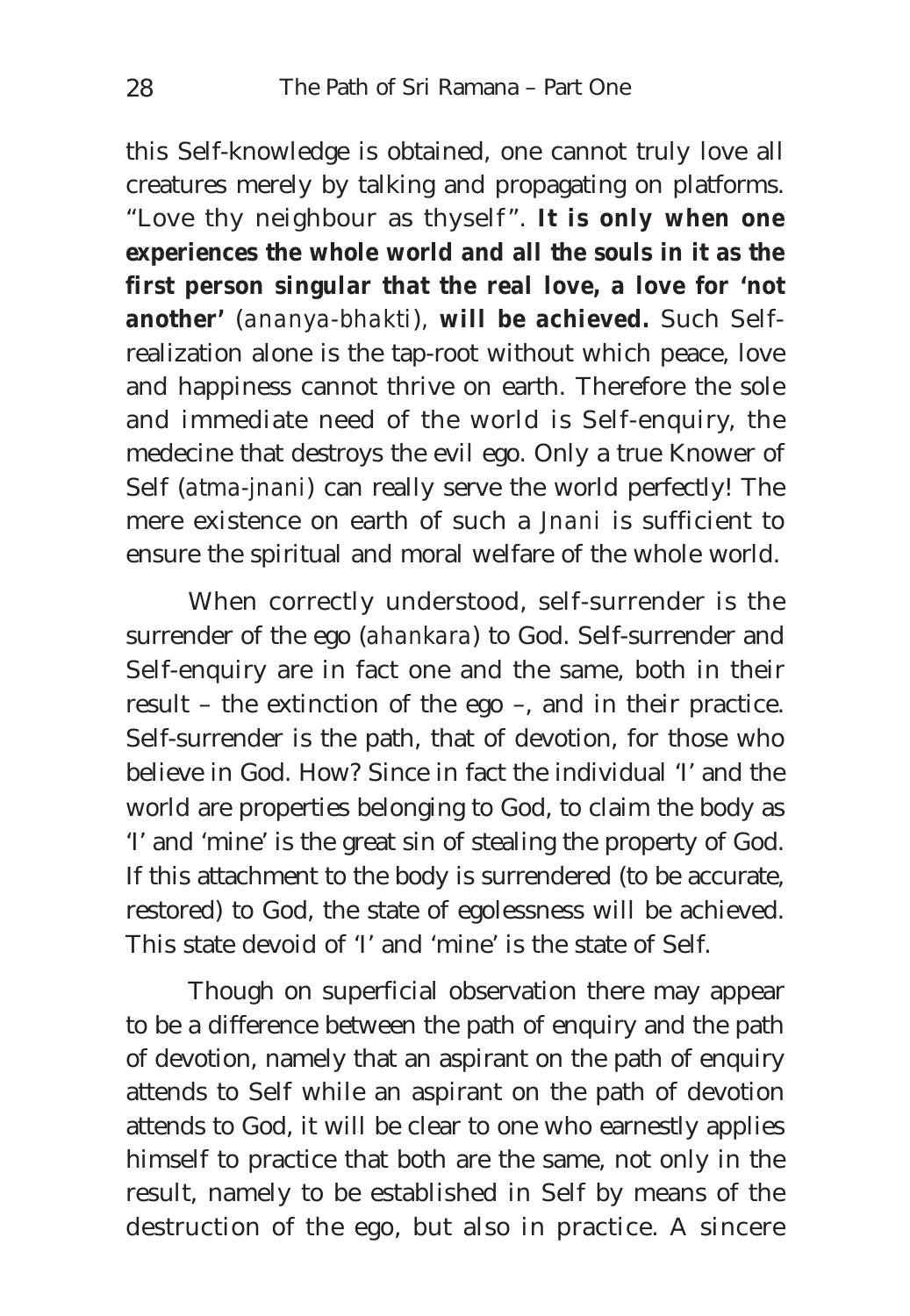devotee who wants to surrender himself completely to God should refuse from the very start to continue taking the body as 'I' and 'mine'. If he again thinks 'I am the body' or 'this body is mine', he is committing the sin of *dattapaharam,* that is, taking back what has already been offered to God. Thus, the correct way of practising selfsurrender is for him to be very vigilant that the thought 'I am the body' or 'this body is mine' does not rise in him again. Now, how does he do this? Does he not try to be very watchful within lest the first person – the feeling 'I am the body' – should rise again, that is, does he not try always to remain with a sharp attention fixed on the feeling 'I'? Hence, the same Self-attention which is going on in an enquirer is also going on in a devotee! Thus it is clear that an attention withdrawn from second and third persons and focused on 'I' is the correct and practical method of surrendering oneself to God. On the other hand, if a devotee seeks God outside himself, it will amount to being a second person attention. Since God ever shines as the reality of the first person, **attending to the first person is the right attention to God and this is the true path of devotion.**

The last days of the body of Sri Bhagavan were a clear mirror which showed the greatness of a *Jnani.* From the day He set foot in Tiruvannamalai, He did not move away even for a minute, but lived there continuously *for* fifty-four years. In 1949, a lump began to grow on the lower portion of His left upper arm. Though at first it seemed to be very small, after two operations it grew bigger and bigger, bleeding continuously and profusely, and proved to be a sarcoma. All kinds of treatment were tried, including radium application, but in vain. Even after the fourth operation, which was done on 19th December 1949, the disease was not cured. Though this operation was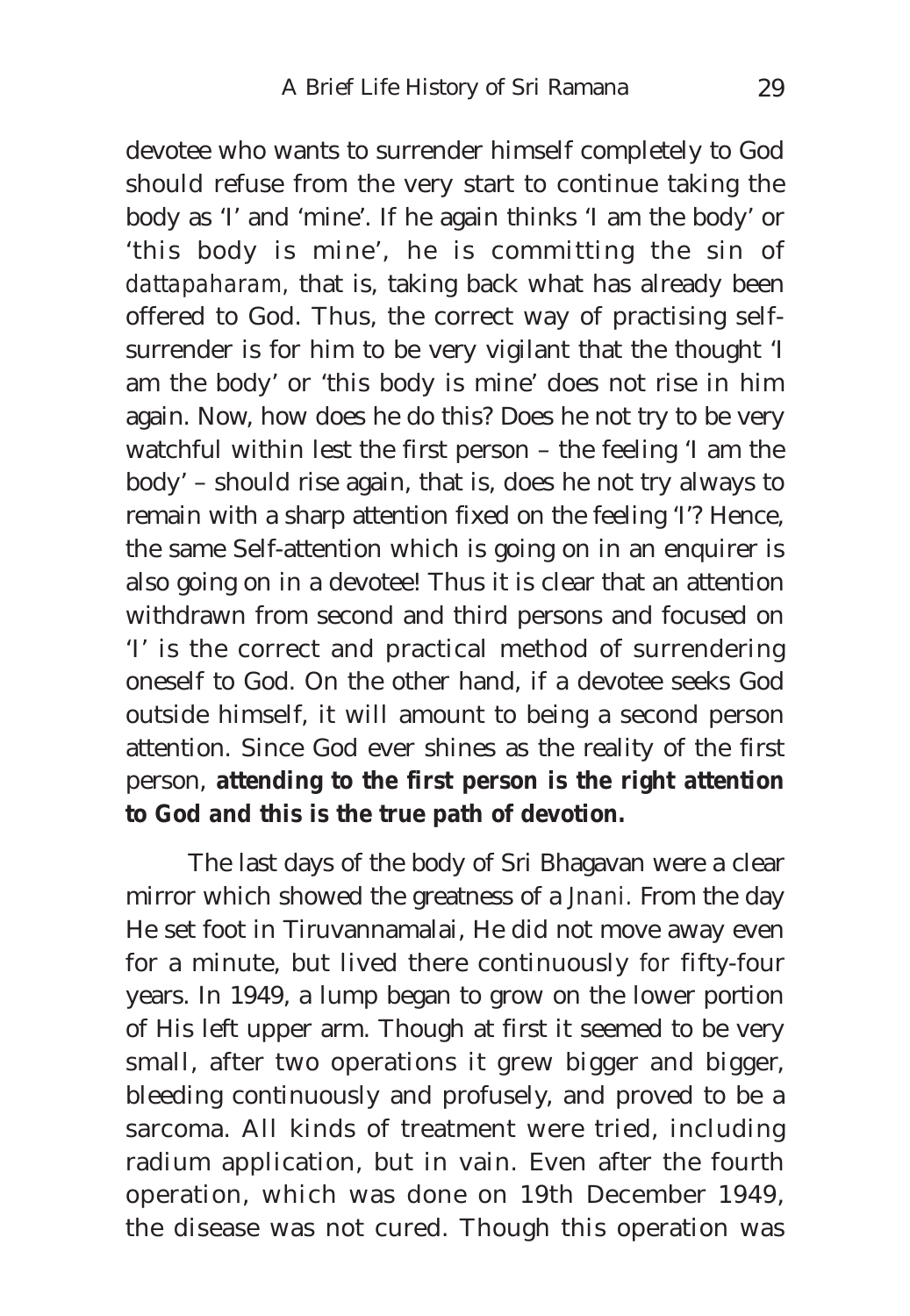a major one, Sri Bhagavan still refused to be given chloroform. When asked by a devotee whether there was any pain, Sri Bhagavan replied, "Even the pain is not apart from us!" Just as the teeth which bite our tongue are not other than us, and just as the thief who beat Sri Bhagavan was not viewed by Him as other than Himself, so also, even the disease which was ravaging His body was net other than He (Self). So wonderinspiring was His *Jnana!*

Even during the period of great torture caused by the disease, Sri Bhagavan was happily answering His devotees, and His replies were not only instructive but also full of humour, revealing thereby the sublimity of a *Jnani.* Thus He comforted the devotees whenever they were much worried about His health. He once remarked, "The body itself is a disease that has come upon us. If a disease attacks that original disease, is it not good for us?" To another devotee who was lamenting over His illness He said; "Oh, you are grieving as if your Swami were going away? Where to go? How to go? Going and coming is possible for the body, but how can it be possible for us?" On still another occasion He observed, "Just as the cow does not know whether the garland tied to its horns is still there or has been lost, and just as a drunken man does not know whether his dhoti is on his body or not, so also, a *Jnani* does not even know whether His body is still alive or dead."

According to the directions of Sri Bhagavan, no one was prevented from seeing Him till the very end. After His body had been seated in *padmasanam,* every breath went on steadily, and at 8.47 p.m. on Friday the 14th April 1950 Sri Bhagavan removed His human disguise and shone unveiled in His own nature as the Whole – the one infinite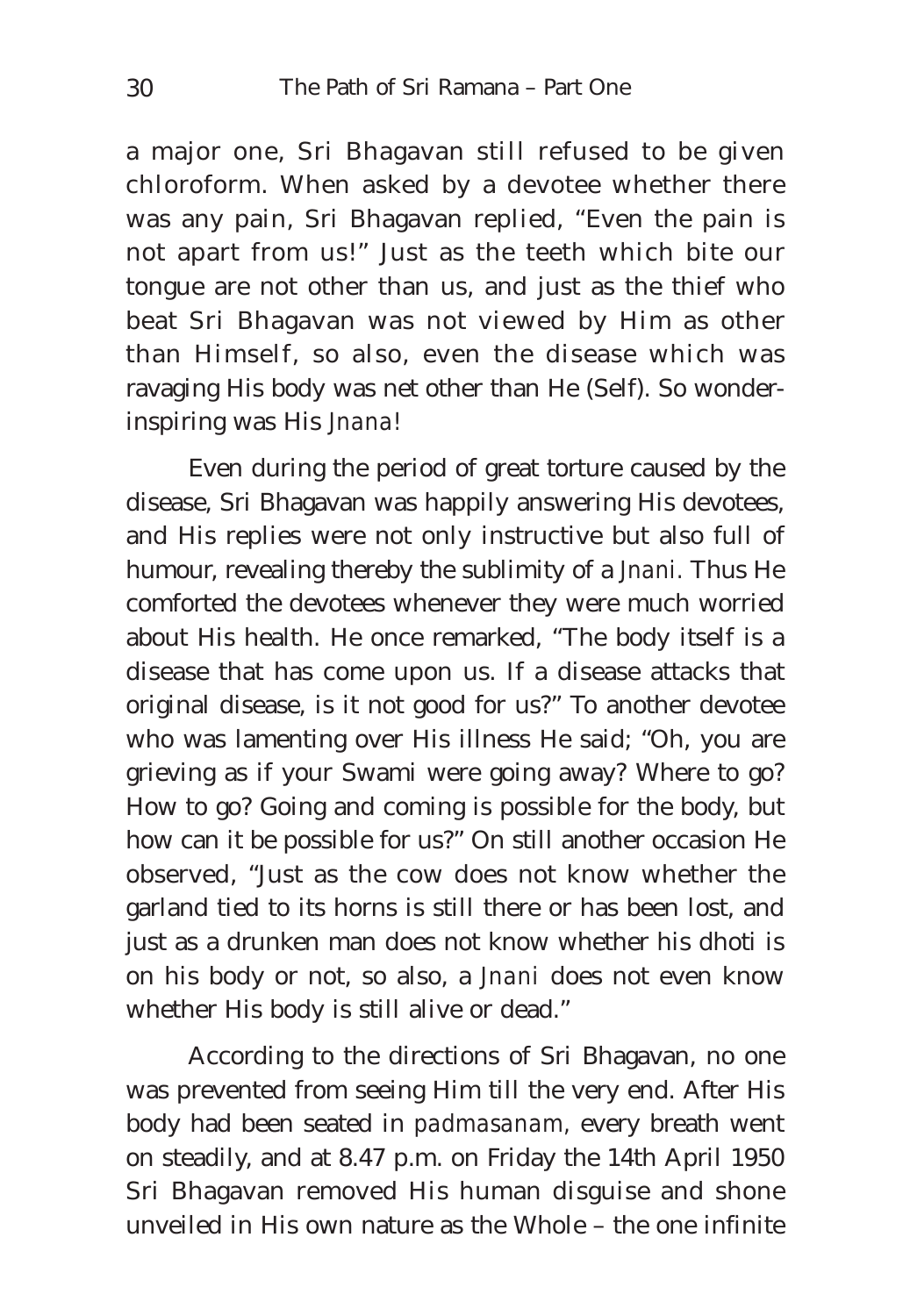space of Self, where there is no coming or going. At that moment, devotees on the temple veranda saw a bright light flash and engulf the small room where Sri Bhagavan was seated, but before they were able to conclude that it could have been a powerful photographic flash-light, others who were standing in the open exclaimed, *"Jyoti, jyoti* in the sky," for a brilliant meteor had **suddenly appeared in the sky; it moved northward towards Arunachalam and vanished behind the summit. Glory to Sri Ramana, the Light of Arunachalam!**

The sacred body of Bhagavan Sri Ramana was interred between the Hall where He had lived continuously for about twenty-eight years and Sri Matrubhuteswara temple. A *Sivalingam* was installed on His *Samadhi* and named **Sri Ramanalinga Murti.** A simple yet majestic temple was erected over it and was consecrated by *Kumbhabhishekam* on the 18th June 1967; later a large auditorium was added to it for conducting celebrations.

The Shrine of Grace (*sannidhi*) of **Sri Arunachalaramanan,** who by His life exemplified the truth 'I am not this body, I am the ever-existing Supreme Thing', is ever quenching the thirst of the world for *Jnana* with the nectar of Grace flowing in the form of Silence.

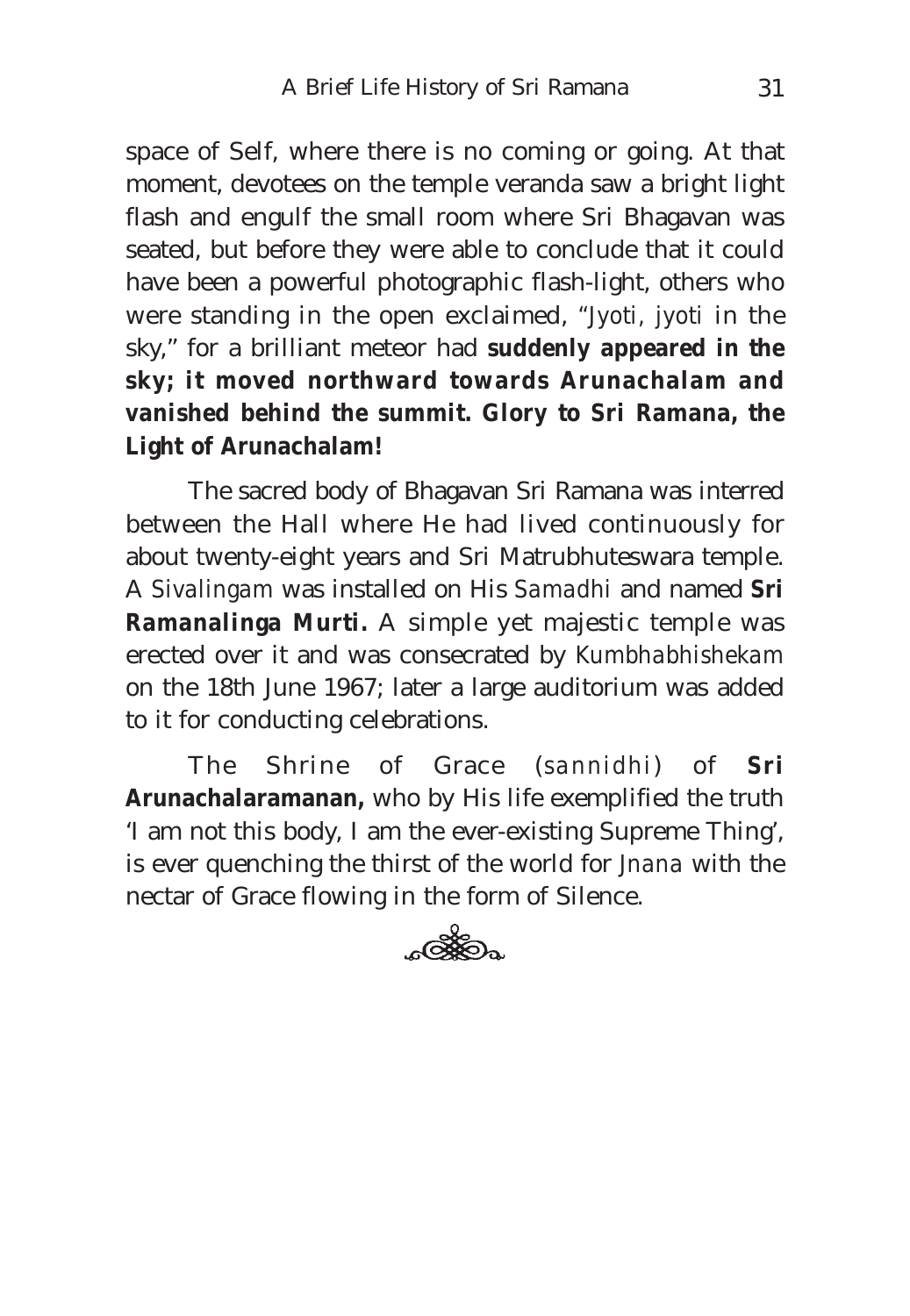

### $\Omega$

### Nama Bhagavate Sri Arunachalaramanaya

### The Path of Sri Ramana

(Part One)

### $\epsilon$ <sub>5</sub> $\mu$ <sup>-</sup> $\mu$ <sup>-</sup> $\mu$ <sup>-</sup> $\mu$ <sup>-</sup> $\sigma$ <sup>-</sup> $\sigma$

ஆண்டா னளித்த வருளுபதே சப்பொருளே யீண்டே விளக்கி யெழுதவருள்–வேண்டும் வரைமேன் மறைமுனி வாக்கை வரையைங் கரநின் கழலுதவிக் கா.

O Five-armed One (Lord Ganapati), are You not He who wrote on the Himalayas the words given by Vyasa, the great Rishi of the Vedas? I now beg for Your Grace so that I may write here a clear exposition of the heart of the divine Teaching (upadesa) revealed by my Guru (Sri Ramana). Do protect and guide me with Your helping Feet!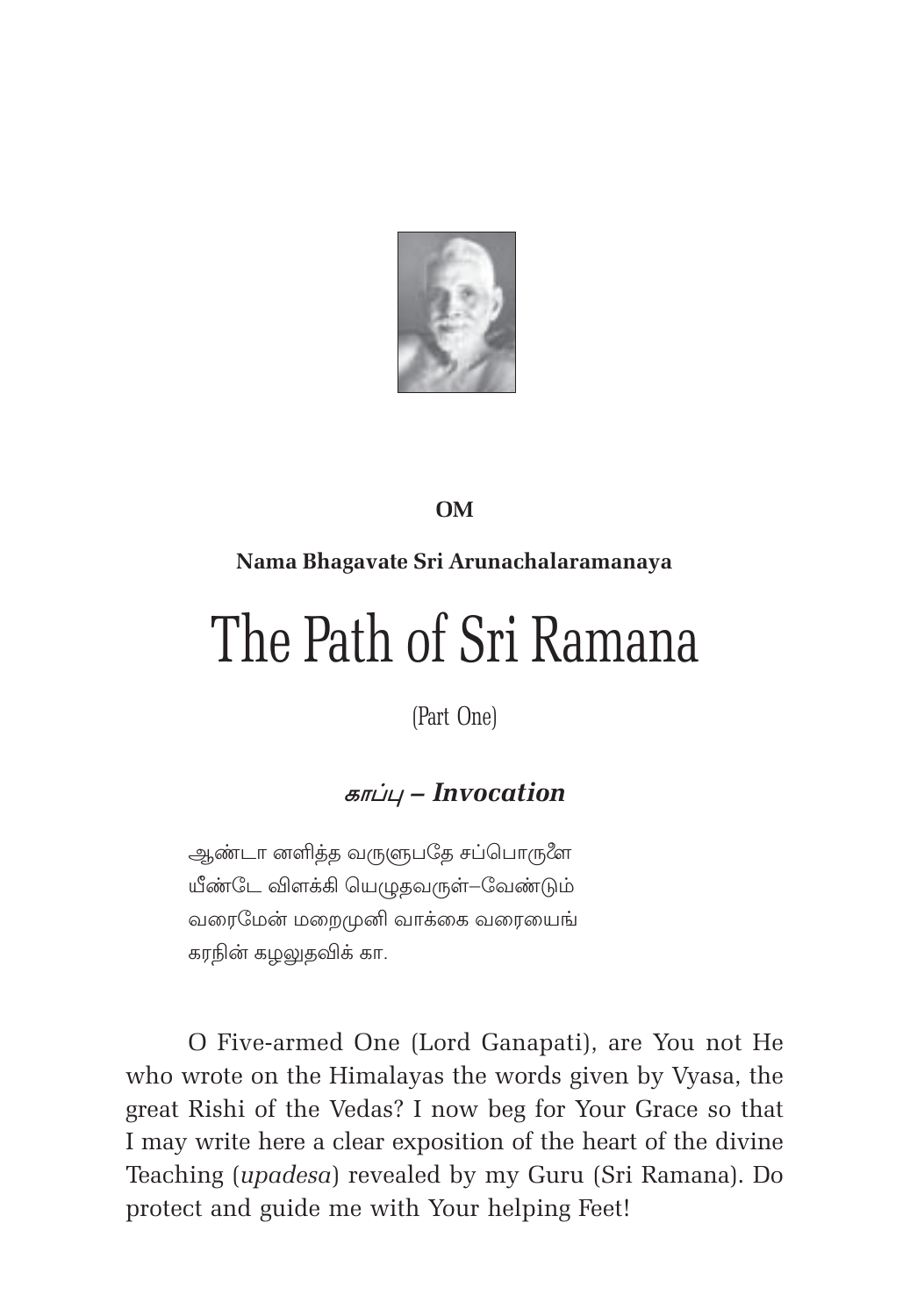**CHAPTER** 

### Eternal<br>Happiness is<br>the Goal Happiness is the Goal

The world progresses by intellect. All that is great in this world is just a manifestation of the intellect. What is the goal towards which the world is moving? What is the world striving for? Careful observation will show that all are striving **for happiness.** From the smallest ant to the greatest emperor, everyone is tirelessly working. For what? For happiness, and happiness alone! Everyone is anxious that he or she should live in happier circumstances than those at present. It is this anxiety which impels man to work. This craving for happiness is not wrong; it is indeed desirable! But since men are constantly endeavouring to obtain more happiness, it is evident that happiness in full has not yet been obtained. Man is constantly trying to accumulate such sources of pleasure as food, dress, house, employment, wife and children, because he believes that happiness will be derived from these sources.

But the happiness which man thus obtains is fleeting and impermanent. For a while there seems to be happiness, but then it fades away. It we analyse the various ways by which man obtains happiness, we will come to a general conclusion : the happiness sofar found by him is that which has been experiened through the five sense-organs, namely the eyes, ears, tongue, nose and skin. Thus, down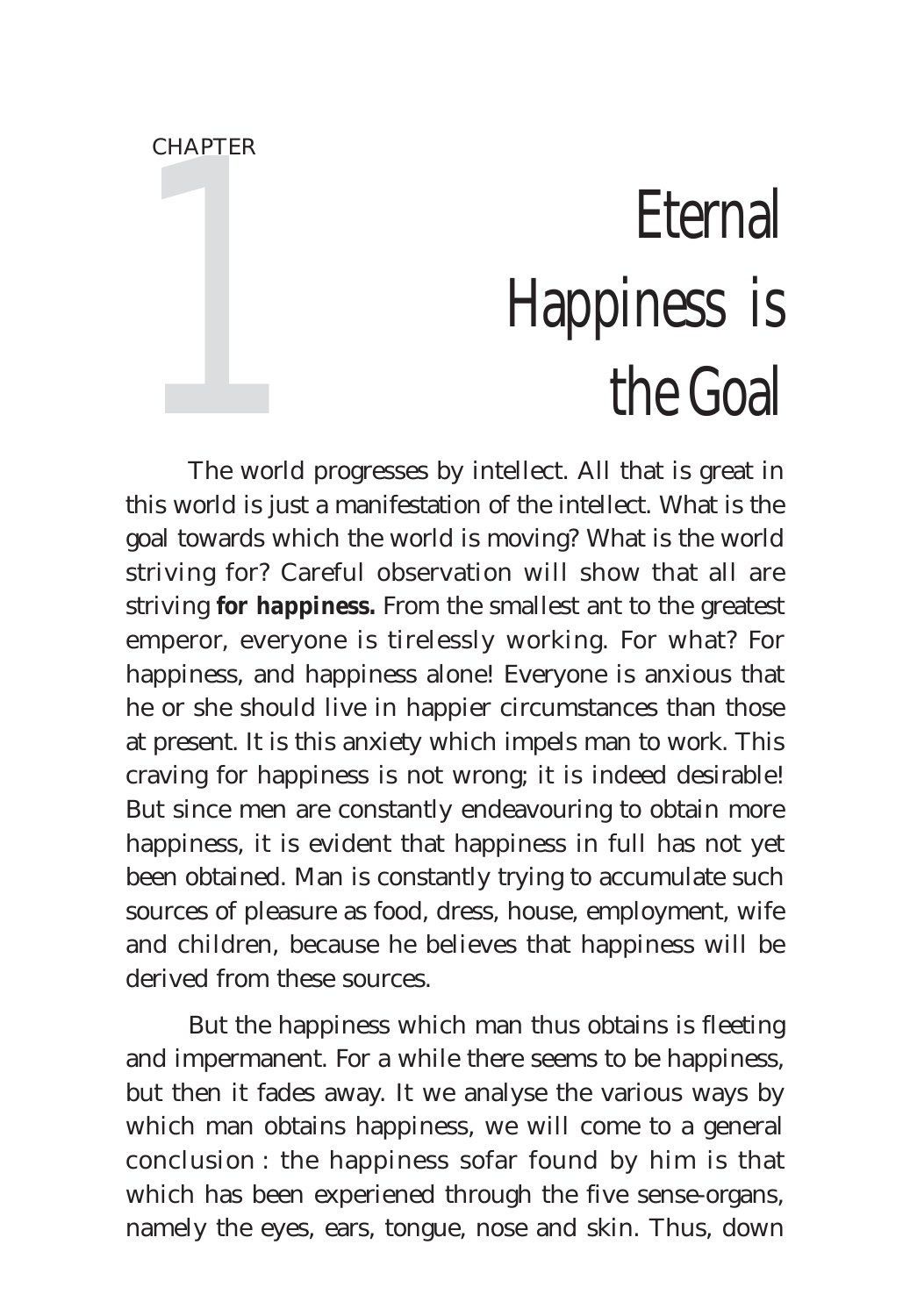through the ages, human effort has been directed only towards acquiring objects for the satisfaction of these five senses.

When his eyes see pleasurable things, man derives happiness; when those things vanish, he becomes gloomy. When his ears hear pleasing music or words, man is happy; when those pleasurable sounds are denied him, he sinks into sorrow. Like sight and hearing, the sensations of touch, taste and smell are also experienced by man as either happiness or misery. Although these five senses seem to give happiness, they do not give it uninterruptedly.

By watching too many cinema shows, the eyes become impaired. Further, since the various other pleasing sights come to an end, it is impossible for man to watch them constantly. The same is the case with the happiness experienced through the sense of hearing. How long can a man listen to a concert? Either the concert will come to its natural end, or else the individual will have to leave the place on account of some other work. Thus there is an end to the happiness experienced through the sense of hearing. Similar is the case with the sense of smell; in fact, the continuous enjoyment of strong and pleasant odours may at length produce a headache or bleeding from the nose. Moreover, those things from which pleasant odours emanate lose them rapidly. We find the same to be true about the sense of taste. Can one stuff one's stomach beyond its capacity with even the tastiest dish? Beyond a certain limit the tongue finds even that tastiest dish repulsive. Hence, even taste does not give permament happiness. Let us now consider the sense of touch. When a silky-soft flower touches the body, there is a sensation of pleasure, but the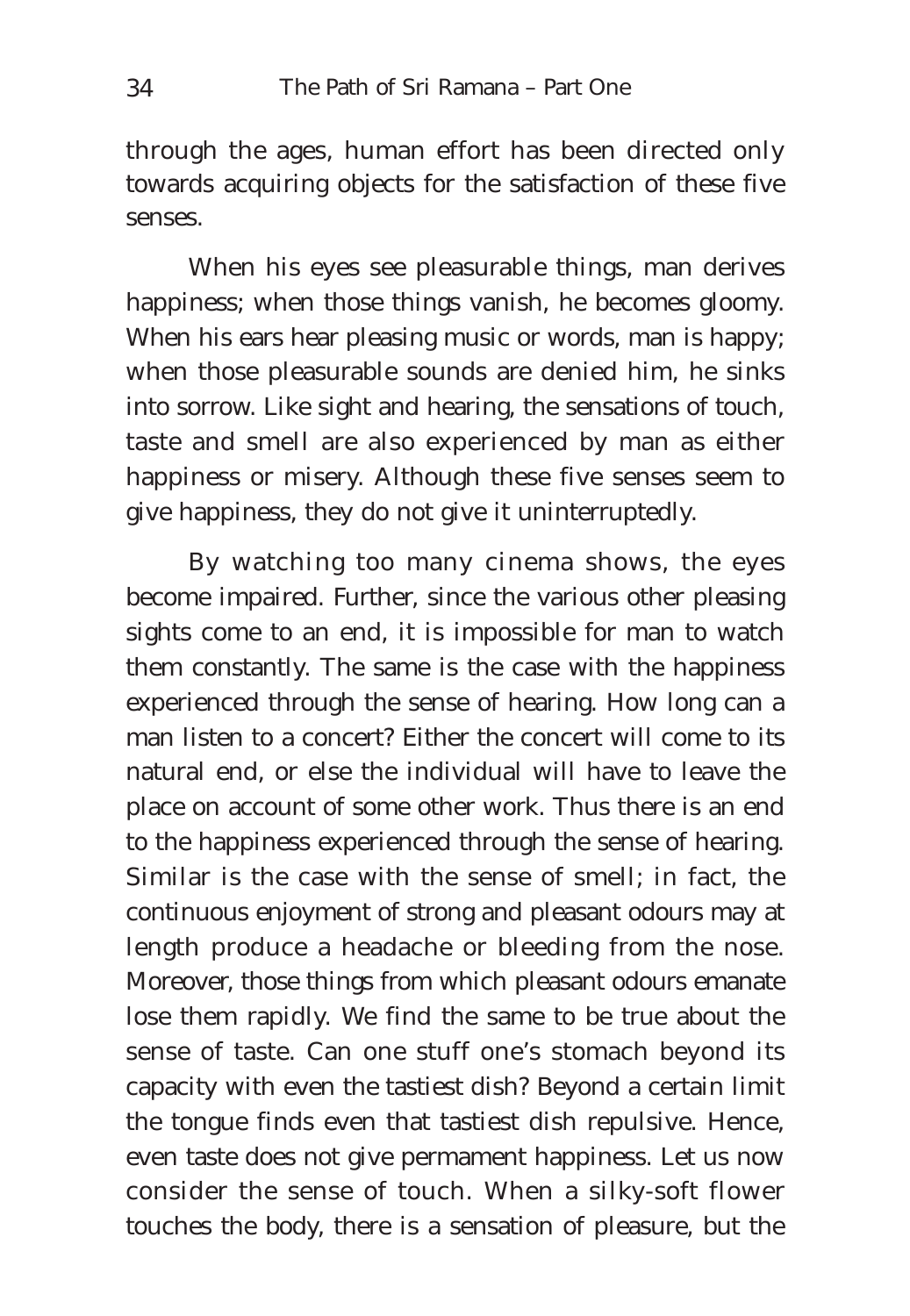flower withers away rapidly. Moreover, after a while we become accustomed to the sensation and it ceases altogether to give us pleasure. The same is also true of a cool breeze and other such things. Hence, the pleasure experienced through the sense of touch also cannot be permanent. Therefore, the happiness acquired through anyone of these five senses cannot be enjoyed continuously; beyond a certain limit, they may actually become sources of pain instead of pleasure. Hence, the foregoing scrutiny can only lead us to the conclusion that the permanent and perfect happiness sought by man cannot be obtained through the five senses.

It is certain that everyone wants happiness in full, untainted by even an iota of sorrow. This can in no way be denied. However, no one has so far been able to obtain such happiness by gratifying the five senses. It is thus quite clear that up till now perfect happiness has not been obtained in spite of all the world's progress and endeavours through the above-mentioned means. Yet, is such perfect happiness impossible? No! One can have it here and now. There is nothing wrong in all living beings aspiring for perennial and full happiness, untainted by sorrow. **The desire for happiness is not wrong! Happiness must be obtained! It is in fact the Supreme goal** (*purushartha)* **for all human beings!** But the means to obtain it which have been charted and followed by people up till now are wrong. The defect is only in the means and not in the goal. That is why man is not able to enjoy perfect happiness despite the herculean efforts he has made to achieve it.

The paths leading people to the perfect happiness which is desired by one and all are the religions that have come into existence on earth. Religion (*mata*) is the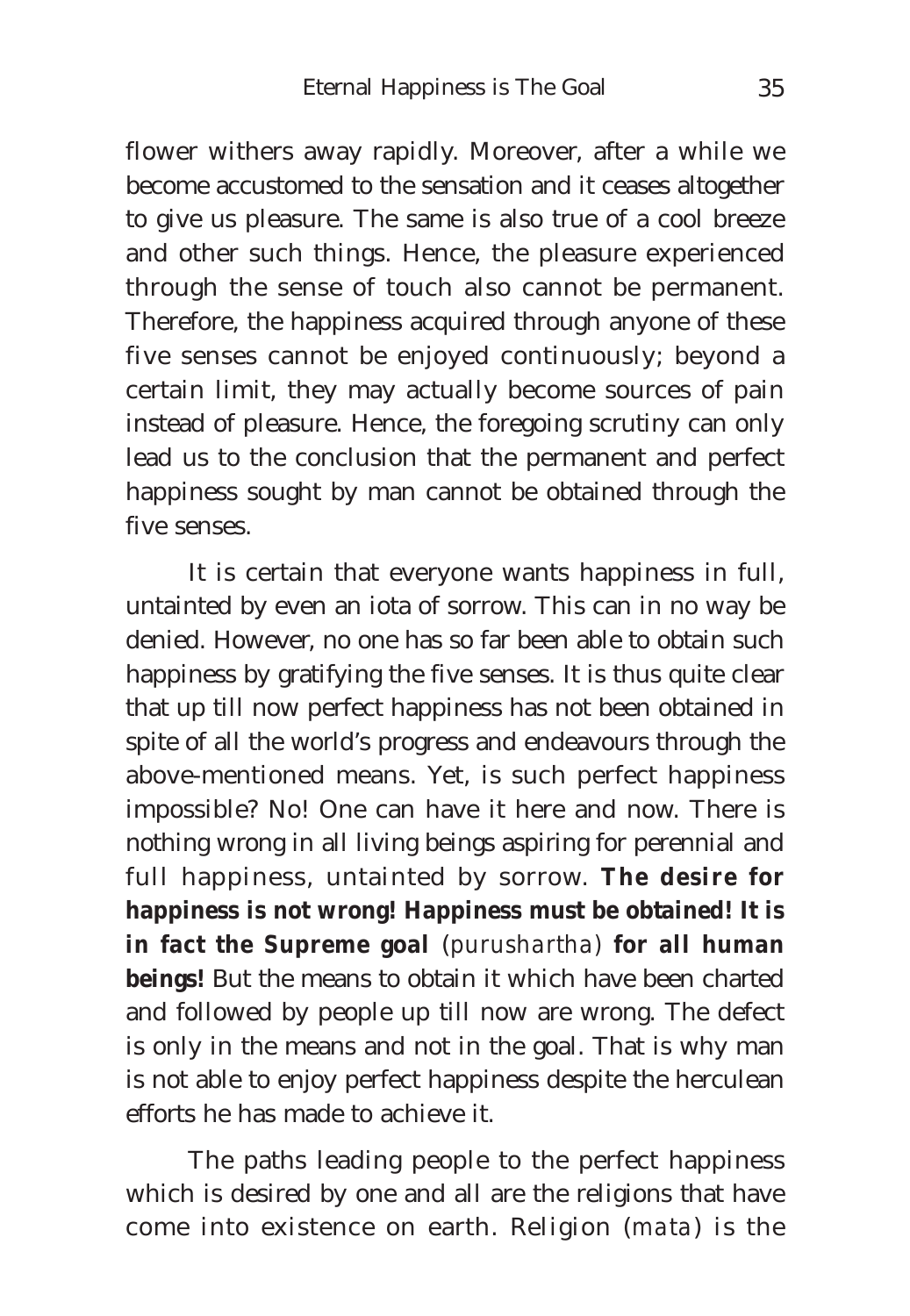principle or path found by mind (*mati*)13. The purpose of all religions is to show mankind the best means for achieving perfect happiness. But unfortunately now–a–days, though various religions point out their own distinct roads towards this great objective, every man – regardless of his religion – is stopped on the way and is prevented from obtaining happiness on account of religious bigotry and also of not knowing the true significance of religious tenets.

"With true love and faith, follow that religion in which you have belief and turn within; do not jump outwards, criticizing and arguing against other religions on account of bigotry for your own religion."

*'Guru Vachaka Kovai'.* verse 991

At this juncture mankind needs a proper guide. Such guides, the Great Ones, are generally called by people *Avatarapurushas,* that is, God in human form. They are those who have achieved and are well settled in that perfect happiness which is the goal of mankind. They ever remain effortlessly in that blissful state, and also help others to obtain it. Among those *Jnana-Gurus,* the most recent one is **Bhagavan Sri Ramana Maharshi,** who lived as the world Guru (*jagat* guru) on the southern slope of **Arunachalam,** the sacred Hill. What did Sri Ramana Bhagavan teach the world? What is the supreme benefit which mankind can derive from His Teaching? Let us see.

What is the ultimate objective for which man, by means of his intellect, has been ceaselessly working in different fields of endeavour throughout so many ages? Is it not for happiness? It is to achieve this very end that Sri

<sup>13 &</sup>quot;Religion (*mata*) can exist only so long as mind (*mati*) exists..." *'Guru Vachaka Kovai,'* verse 993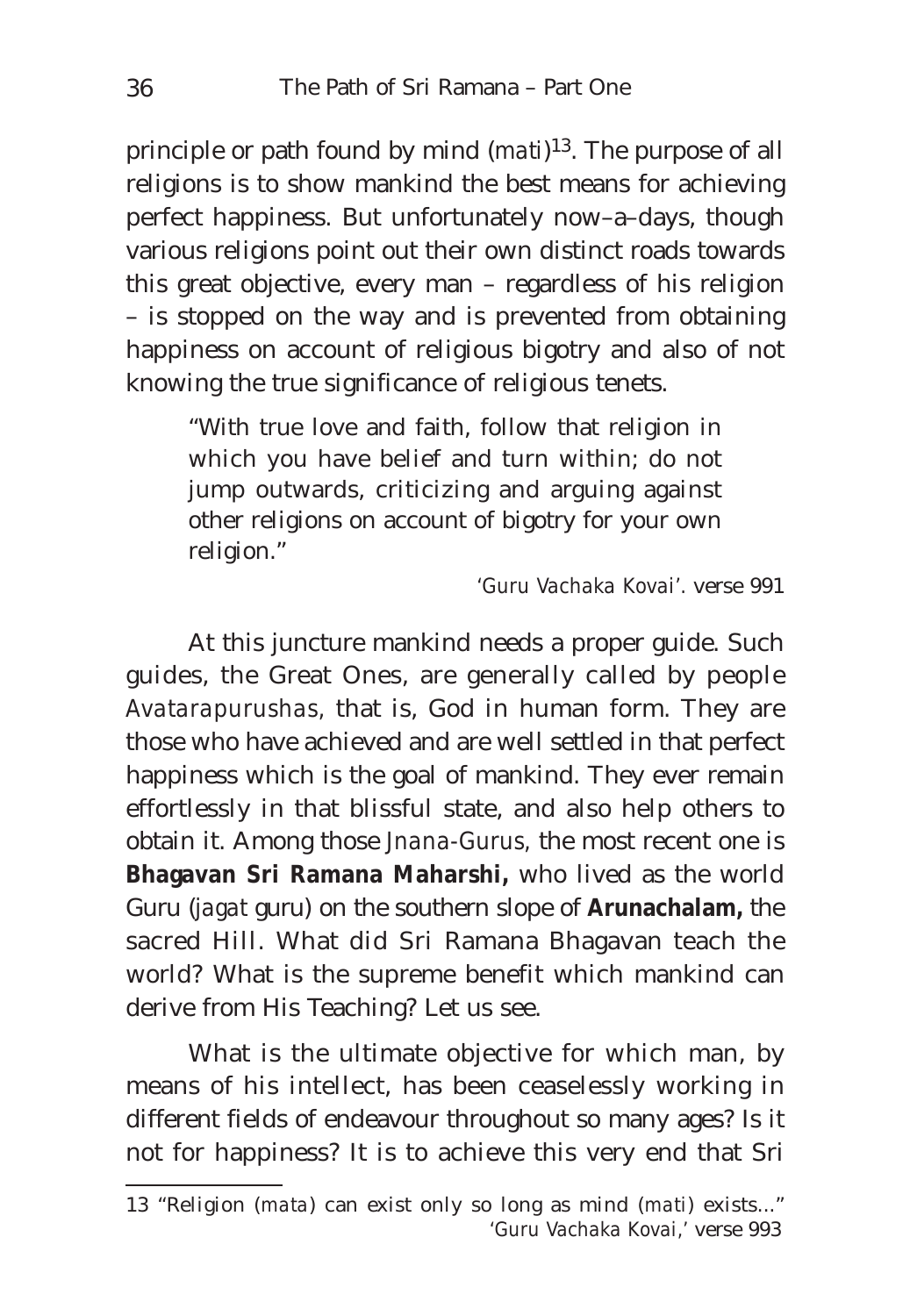Bhagavan has shown us a direct path which is His own unique discovery, and which is at the same time the quintessence of all the paths paved by those Great Ones who came before Him. It will be found at the end of this research how His Teaching is the direct path, like the hypotenuse of a right-angled triangle, and an easy one to follow.

Now, who is fit to follow this path to bliss which Sri Bhagavan has shown? Are the brahmins alone fit to follow It? Or are Hindus alone qualified to follow it? Is Bhagavan Sri Ramana a Guru for Hindus only? Does He propagate a particular religious faith which is already in the world, or is it an altogether new religion? Such questions may arise in the mind of the reader.

The path of Sri Ramana is meant for anyone who craves for happiness. Is there anyone in the world who does not want happiness? Even one who denies the existence of God will not admit that he does not want happiness. Therefore, **an atheist can also obtain perfect happiness through the path of Sri Ramana.** No human being is excluded from this path. Sri Ramana is not a preacher of any religion; He belongs to no religion or country! Since He shows the way to perfect bliss, which is the common aim of the whole world, He is the *Jagat Guru*14*.* And since, unbound by the tenets and traditions of any religion, He teaches one and all the path to obtain the common aim,

<sup>14</sup> *Jagat Guru :* For ancient India, the limit of the world was India itself; therefore a *Jagat Guru,* i.e. world Guru, though named so, was the Guru who taught in India only, and that too, He who taught to a limited society. Unlike those Great Ones, whose teachings were confined to a few, Bhagavan Sri Ramana truly teaches the whole world without any social or cultural restrictions, and is therefore called the *Loka Maha Guru* or the Guru for the whole universe.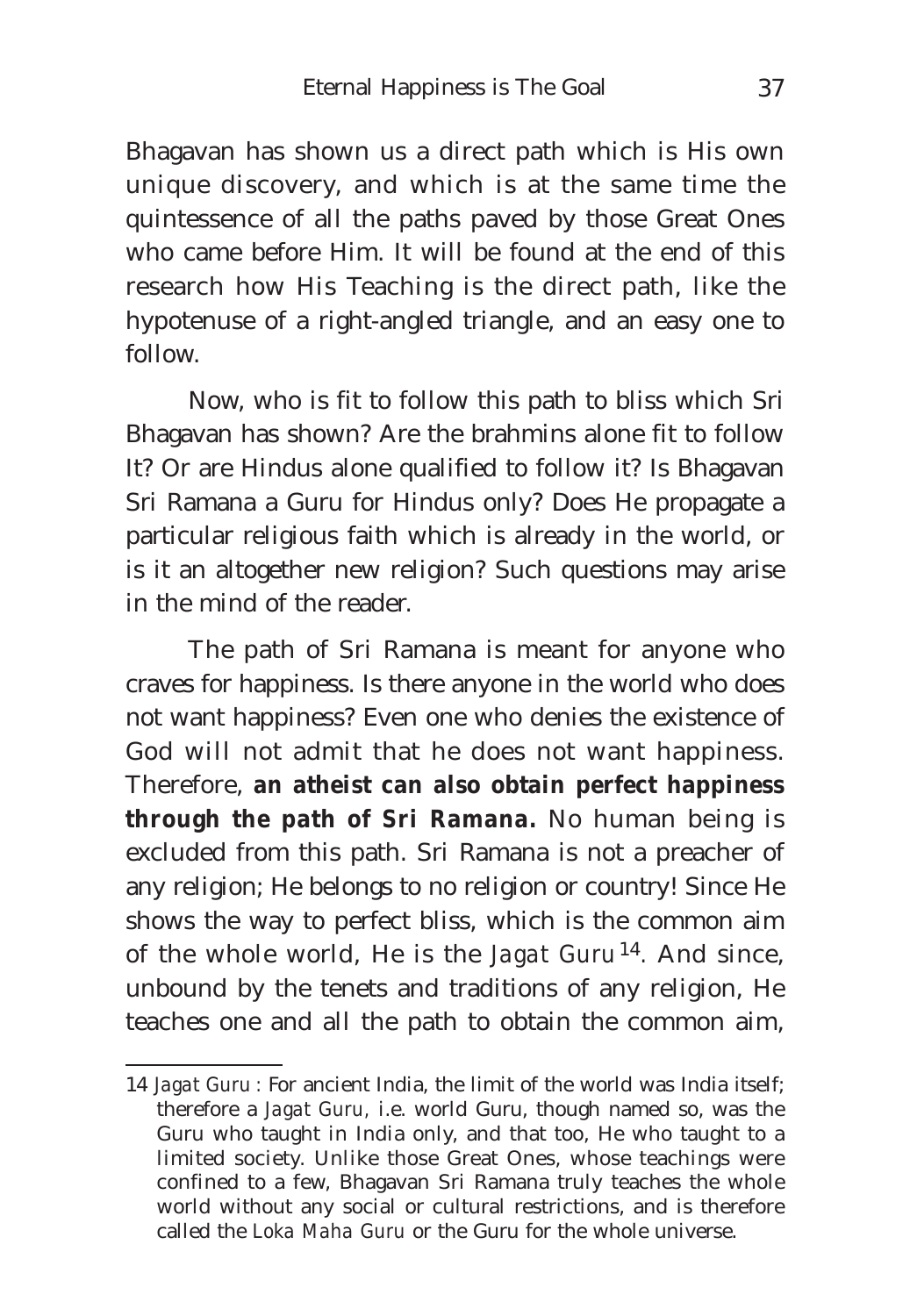bliss eternal. **He is indeed the Loka Maha Guru –** the Guru for the whole world! People of all religions have come to Him and have been benefited. Moreover, no matter to which religion one belongs, one feels in one's heart, "Sri Ramana is the Guru of my own religion!", and has devotion to Him. Therefore, let us see what is the path of Sri Ramana.

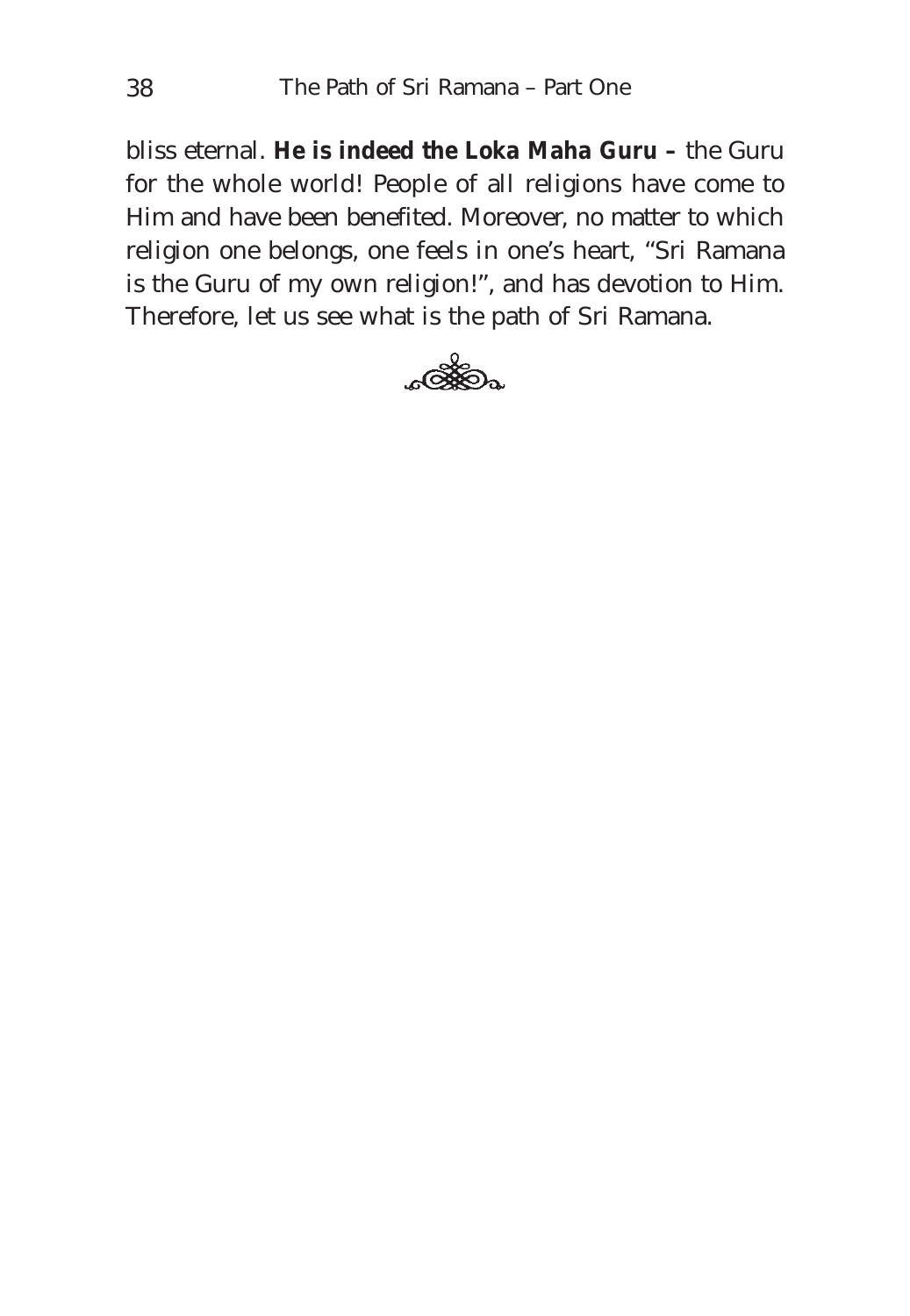**CHAPTER** 

## What<br>
is<br>
Happiness? is Happiness?

'O Man, do you want happiness? Are you working for it? Or do you atleast have the desire to find a path through which you can direct your efforts? Then you are fortunate! Here is a method for your consideration. After scrutinizing it, see if you are convinced that everlasting happiness can be obtained through this way. If this method appeals to you as sound, follow it. Put forth your best efforts and enjoy in full the fruit of your toil. Listen to this exposition of the unique path to perennial bliss, which clears all the doubts that have been created in your mind by the various scriptures' – so sounds the divine horn-of-knowledge (*jnanamurasu*) of Bhagavan Sri Ramana to the world.

"Listen my dear maiden! The *Sadguru* who, because of His divine compassion, came on earth in the human form of Sri Ramana is standing on the holy Hill Annamalai (Arunachalam) and is sounding His divine horn-of-knowledge so loudly that even the heavens tremble and the real Eye of all the people on earth opens! With this Verse! wake you up so that you may know that He is protecting us from pitfalls and has taken us as His own. Therefore wake up and see, and drink the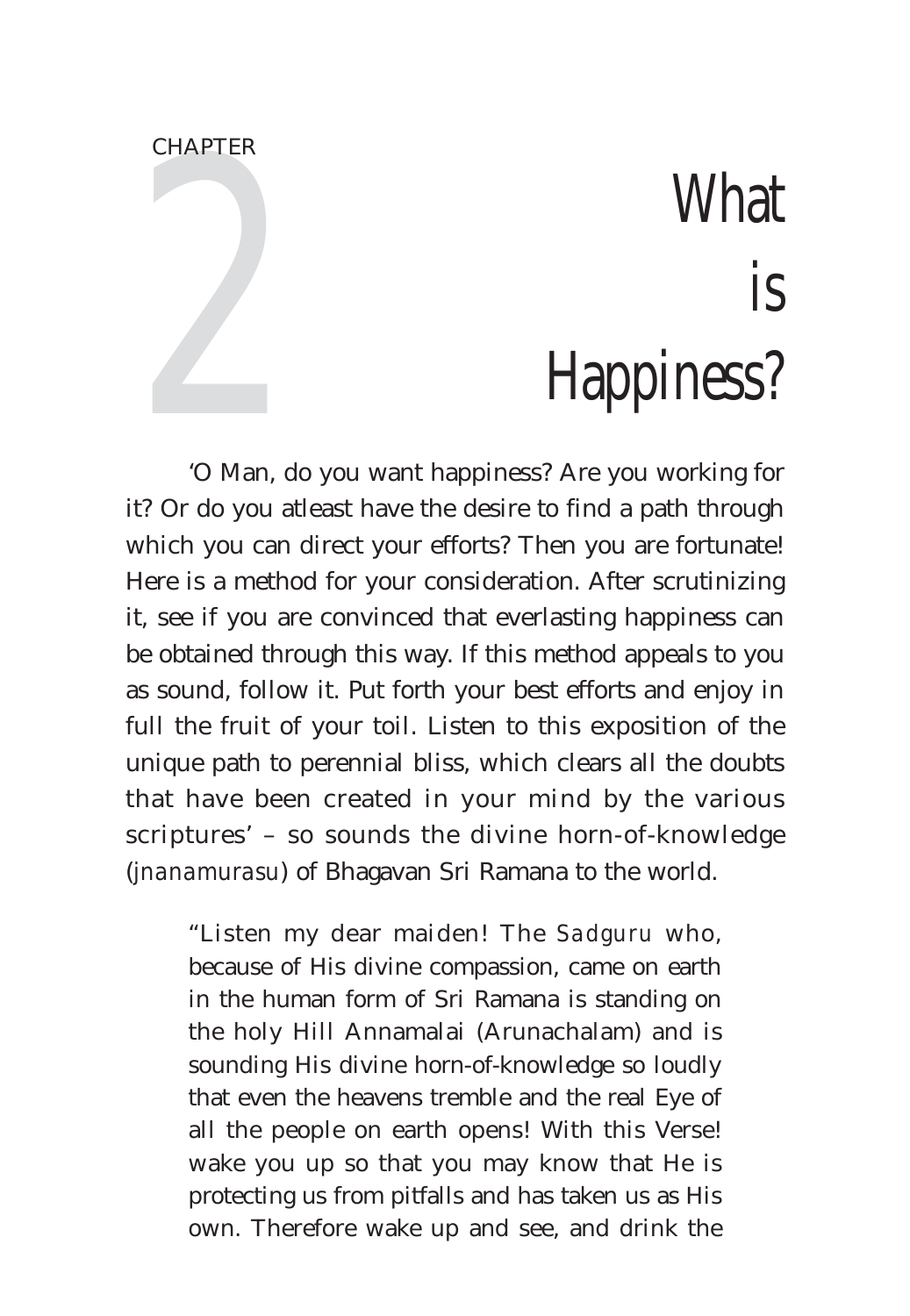nectar of His Grace: wake up my child, never to sleep again."

### *'Sri Ramana Embavai'.* verse 6<sup>15</sup>

O Man who is ceaselessly craving and toiling for happiness, crying, "Happiness! Happiness! I want happiness!", do you atleast know what happiness is? On many occasions in your life you have experienced happiness in various forms, have you not? Now then, can you tell me what happiness is? Those experiences through the senses that are agreeable to your mind you term as happiness, and disagreeable ones as misery, do you not? **This idea of yours about happiness and misery is wrong!**

That is why all the methods through which you have tried to obtain happiness and avoid misery have come to naught. Because the method was wrong, happiness untainted by misery has never been within your reach! Since we say that your idea of happiness and misery is wrong, is it not necessary first to explain why it is wrong, and then to determine what happiness really is? Now listen.

According to your idea, you should be happy when, the objects for the satisfaction of the five senses are obtained, and miserable when they are not. But see, you are happy in your dreamless sleep. Not even a single experience through any of the five senses is present there, yet sleep is blissful to one and all! According to you, there ought to be only misery when the five senses are not working – but in fact it is not so. Contrary to your belief, there is happiness when the five senses are not working, that is, in the absence of body-consiousness! How do you account for this? You

<sup>15</sup> *Embavai:* 'Embavai' is a poetic metre in Tamil; by tradition, Saints sing songs of twenty verses in this metre, taking the standpoint of a lady waking up a young girl to take her bath before worshipping God.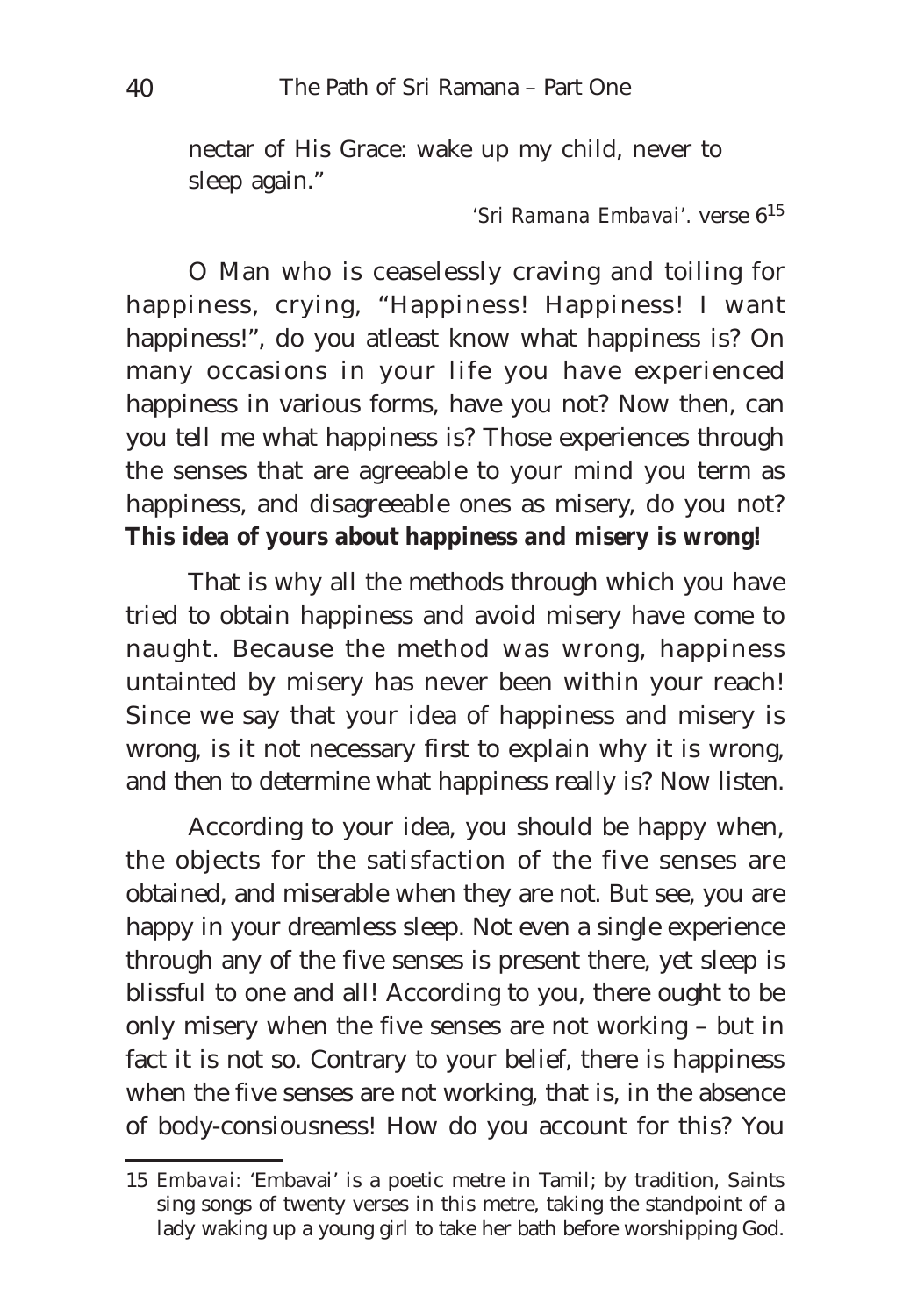have to admit that happiness can be experienced even without the help of the five senses.

Moreover, a man or woman who has heaped all those objects which satisfy the five senses, such as wealth, fine houses, clothes, tasty food, an agreeable wife or husband, children and relatives – which alone are the means for gaining happiness according to your idea – must be the happiest person in the world, while one who has none or few of these must be miserable. However, when we see the world, it is not so. Even the richest man has his own miseries! Sometimes he cannot even have a good night's sleep. 'The thicker the finger, the greater the swelling! In contrast to this, you find that the penniless labourer who toils all day long, eats but a morsel in the night and later lies on the hard pavement, enjoys a sound sleep free of all worries. There is still a more important point to be noted here. In deep sleep, even the rich man is totally dissociated from his external sources of pleasure, and despite this dissociation he is quite happy. Therefore you must accept the fact that happiness is something which can shine even without the aid of the five senses. Furthermore, as happiness is experienced by you in deep sleep, where there is neither body-consciousness nor awareness of the world, it follows that happiness must be within you, and not outside. Now you clearly know that you were wrong all along in thinking that happiness comes from external objects. Every object in this world – including your own body – is extraneous to you, and that is why they are forgotten in deep sleep. Yet, since everyone experiences perfect happiness in that state, the only possible conclusion is that happiness does lie within you. The truth is that **you yourself are happiness! Happiness is your true nature! You are not this body-form! You are full and perfect bliss itself!!**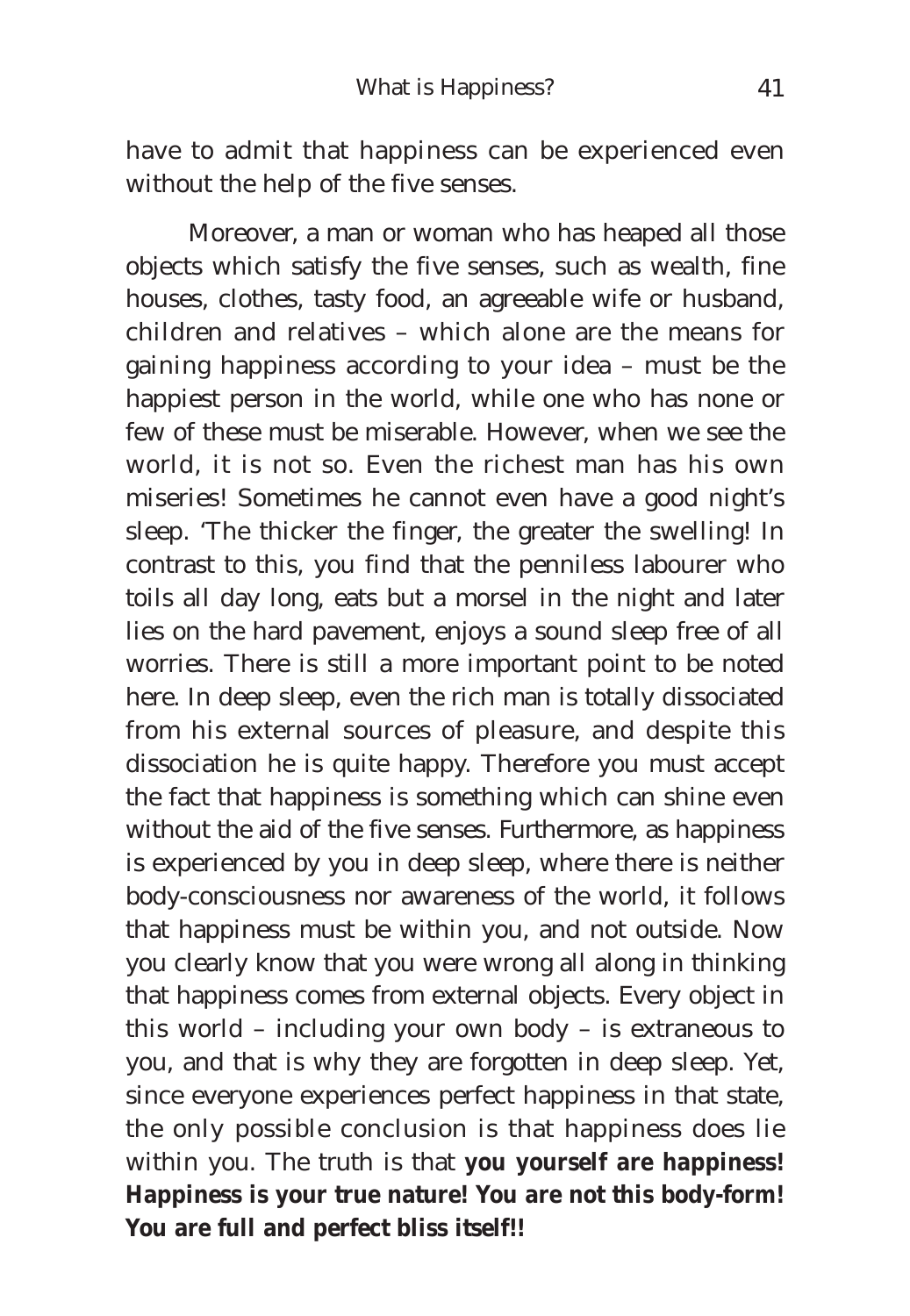We can reach this same conclusion through another way also. Listen.

Do you not like innumerable things? Just analyse each and every thing which is dear to you. When you do, you will find that you love only those things from which you think you **get happiness. Where there is happiness, there there is love! This is the universal law, a law which has no exception!!** Now, in order to proceed according to this law, tell me which thing you love most. You will have to admit that you truly love yourself best, far more than you love your friends, relatives, wife or husband, children, father, mother, riches, and so on! You love them because you think that they contribute to your own happiness. If anything happens proving to you that they give happiness **to someone else,** instead of to yourself, your love for them will at once vanish! Therefore, it is clear that you love other things only because you love yourself!

We hear some people saying: "My love is not for myself; I work in this world not for my own happiness but for the welfare of other people. In fact, I live for others. To care only for my own happiness is selfishness – that is not my aim. My aim is the happiness of others". This is superficial talk, betraying a lack of sincere and serious analysis! People do not realize that every so-called selfless act which they do brings happiness only to themselves! Let us take the example of a man who is prepared to undergo, throughout his lifetime, all kinds of sufferings for his son just to maintain, educate, and keep him above needs and wants; in doing so it is he alone who gets satisfaction from seeing the prosperity of his son. He worked for this satisfaction alone. **Is not this satisfaction his own? Is not this self-satisfaction the driving force behind all his socalled selfless work?**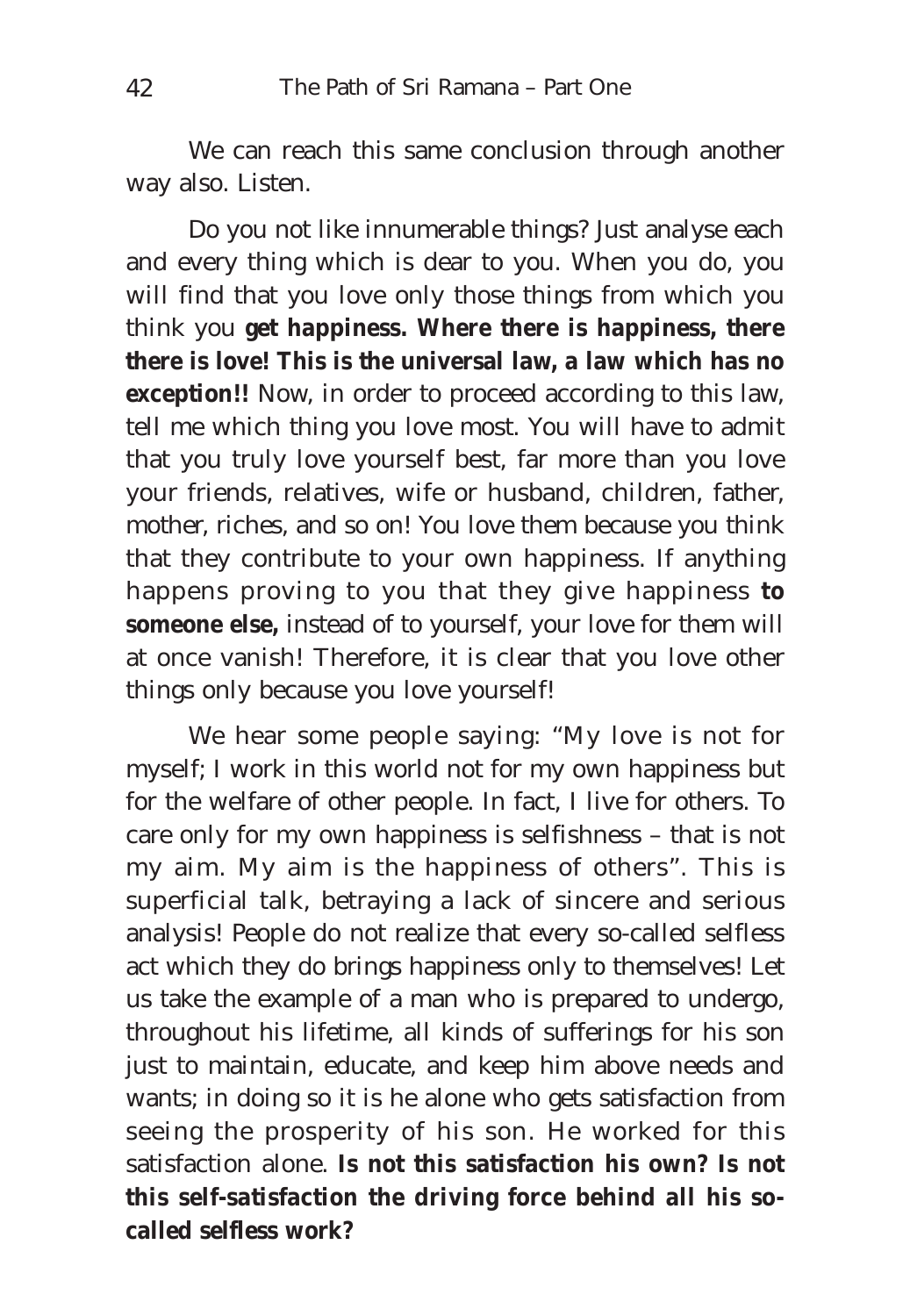The former American President Abraham Lincoln once saved a pig by lifting it out of the mire in which it was caught, and while doing so his body and clothes became very dirty. The onlookers asked him why he, the president of such a vast country, should dirty himself just to save a common pig. He replied : "I got involved in this action not so much to relieve the suffering of the pig, but to relieve myself from the suffering I experienced at the sight of the pig, I did this only for my own peace of mind!" What Lincoln said then is the practical truth of the matter. **It is only this self-satisfaction – one's own happiness–which is the hidden motive behind all kinds of selfless acts! This can in no way be denied.**

Just as the sacrifice made for the sake of 'my' children and 'my' relatives turns out to be selfishness because it is caused by the love towards oneself, so the love towards 'my own' country (*desabhimana*) and the love towards 'my own' language (*bhashabhimana*) also turn out, in an indirect way*,* to be mere selfishness because they are rooted in the love towards one's body as 'I' (*dehabhimana*)*.* What must be noted here is the 'I' which is inherent in the 'mine'. He who rises saying, "I will sacrifice even my life so that my language may flourish", does so on account of his love towards himself. In the same manner, since even he who sacrifices his life for the sake of his country is aiming only for his own satisfaction, he also does so on account of selflove. There are some who boast of their broad internationalism in contrast to narrow nationalism. They may say: "I am not so selfish as to be concerned only for 'my' country' or 'my' home; I want the whole world to be happy. My aim is not the benefit of any particular language or country; is this not unselfishness?" Yet even this belongs to the same category! This man also gets peace only when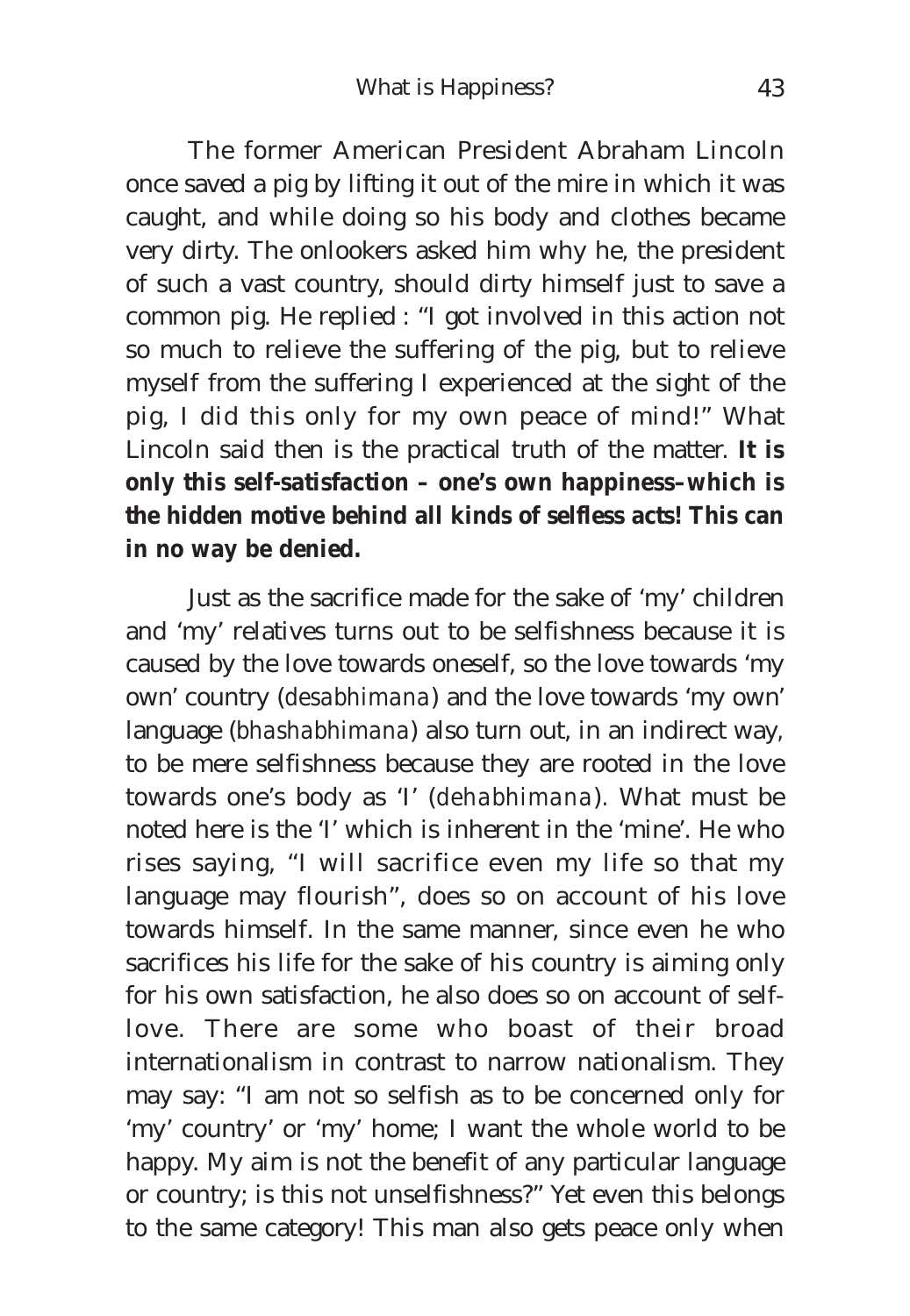he sees the whole world in peace, and thus what he desires is his own peace or happiness! It is therefore clear that even this hero of so-called unselfishness has love for his own self! **This indeed is self-love.**16 **Therefore, the law that everyone loves himself most is irrefutable!** Thus, you have to conclude that, of all things, the dearest to you is yourself. According to these two conclusions: (1) that you are your dearest of all, and (2) that love can spring forth only towards happiness, it is clear that **you must be eternal happiness** (*paramasukham*) itself. Where there is happiness, there is love; since you love yourself best, **you are eternal happiness itself.** Thus, do we not once again come to the same conclusion?

It is this happiness, your own nature, that was experienced by you in deep sleep! The reason for your

<sup>16</sup> By our saying so, let not the reader come to the wrong conclusion that we support a vice – selfishness. Till now the word 'selfishness' has been wrongly used by people to denote a vice. Since the word 'self' has been wrongly used to denote the body, selfishness has been considered to be a vice. But for the Self-realized One (*atma-jnani*) the true import of the word 'self' is an experience in which the whole universe is known to be 'I'. If we take His experience as the right verdict, it will be clear that 'selfishness' is not a vice.

That is, the correct definition of selflessness (altruism), which has been glorified by people throughout the ages, is only the 'selfishness' of a *Jnani,* who knows everything to be Himself. Only the *Atma-jnani* is truly unselfish! Of the three aspects, existence-consciousness-bliss (*sat-chit-ananda* or *asti-bhati-priyam*)*,* which is our true nature, the bliss aspect shines in everyone as the love for Self (*swatma-priyam*): therefore there is no wonder in Self-love, nor any wrong. But knowing Self, the unlimited form of bliss, as a limited form, the small body, alone is the great wrong. That is why 'selfishness' has been considered to be a vice. This scrutiny is made here only to prove that Self-love (*swatma-priyam*) is the supreme truth. To enlarge upon this subject would lead to too great an expansion of this book and hence it will be dealt with in *'The Path of Sri Ramana – Part Two',* where the opinion of Sri Bhagavan about 'service to the world' (*loka-seva*) and 'unselfish action' (*nishkamya karma*) *will* be explained.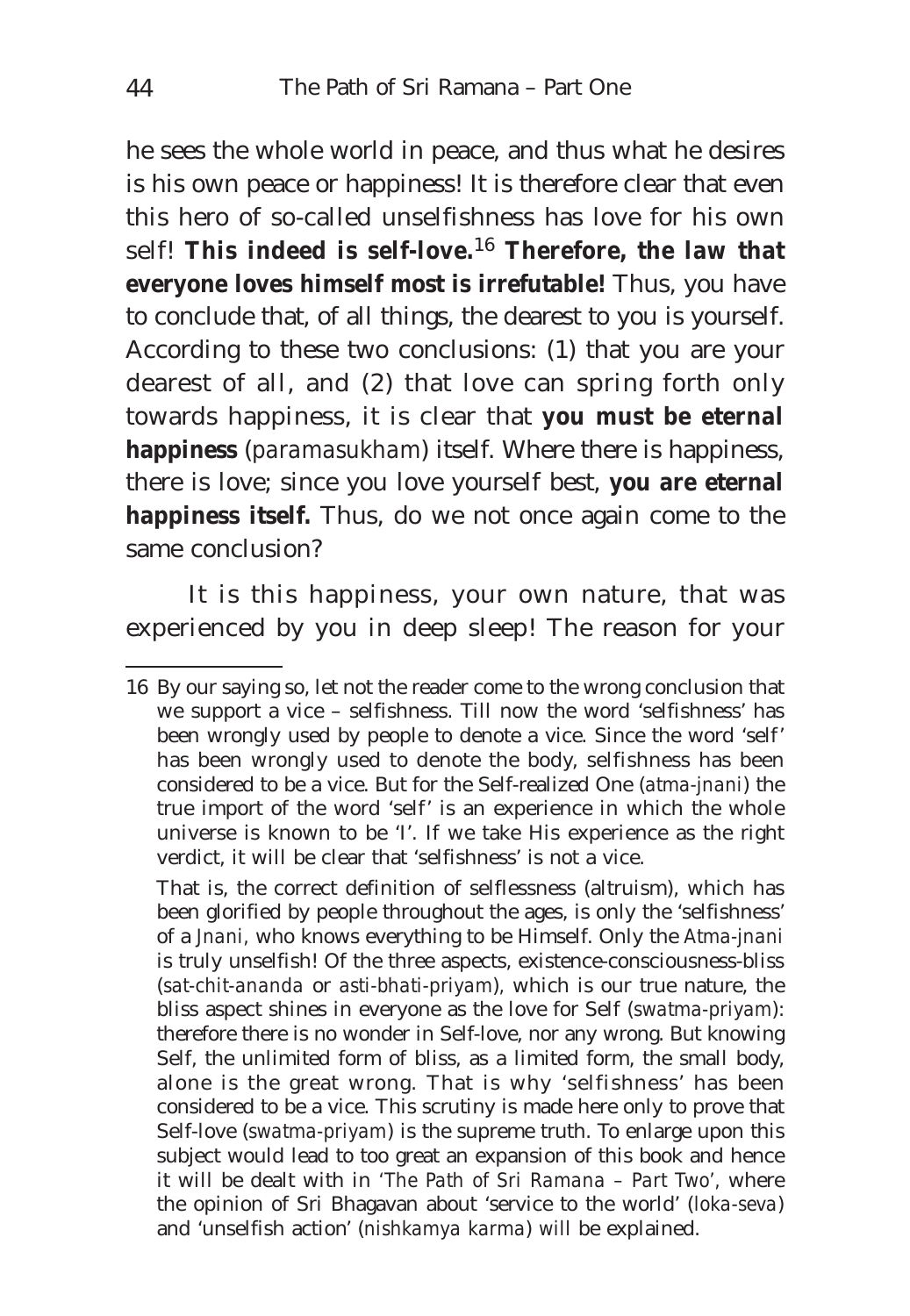happiness in deep sleep – even without the aid of your mind and its instruments, the five senses – is that **happiness is your real nature;** in fact **you yourself are happiness!!**

Here you may ask, "Are not the experiences gained during the waking state, through the five senses, happiness?" Scrutinize more deeply. You should investigate with a keen attention each one of your pleasurable experiences as to what changes take place within you at that time.

Let us take an example. Suppose you want to eat a sweetmeat; as soon as this thought arises in you, you start working to acquire all the necessary ingredients for making that sweetmeat. You prepare it and start eating it. Now, happiness is experienced. If you analyse how this happiness is obtained, that is, if you watch the feeling of happiness that rises within you while eating, you will find that the thought-waves which had risen out of the desire for the sweetmeat – "I want a sweetmeat" – and which had been raging so far cease. Now the thought-waves cease, but only for a while; hence the happiness is also experienced only for a while. When the sweetmeat has been eaten, the thoughtwaves rise up again, and so the happiness disappears.

Some may argue : "A sweetmeat is sweet; that is why it gives happiness, and not because of the cessation of thoughts. The reason for the happiness is the sweetness in the sweetmeat". But this is wrong; it is a conclusion lacking sufficient analysis. Let us see how.

The tongue, the organ of taste, can only discern which thing has what taste: sugarcandy is sweet, neem is bitter, tamarind is sour, salt is salty, and so on. But it is only the mind that decides likes and dislikes: "I want this taste and not that one". Though a thing is bitter, if the mind wants it,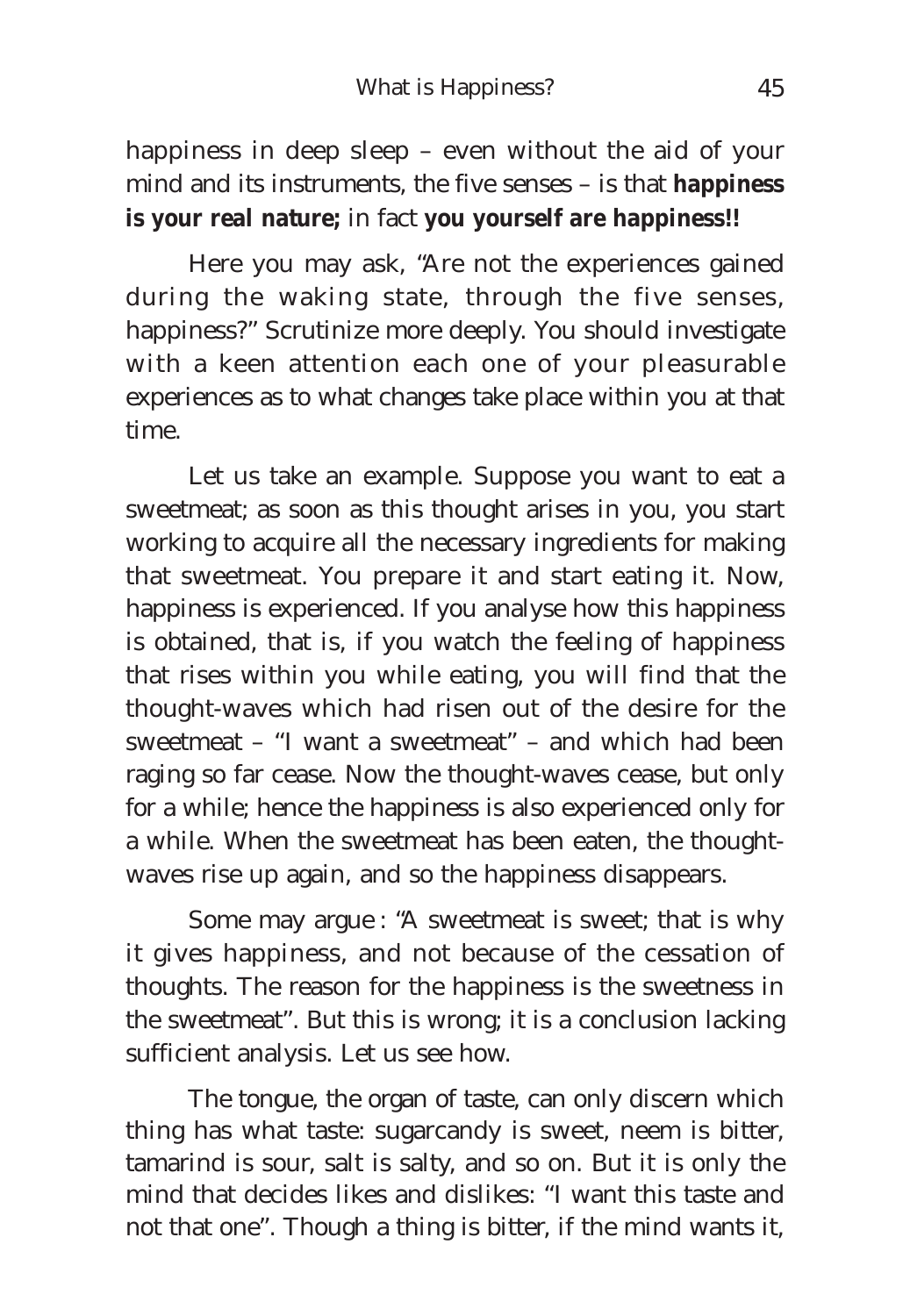it will derive happiness even in that bitterness. Are there not some people who hate sweets and have a peculiar craving for bitter things? In the same manner are there not some who relish dried fish, while others will run miles to escape from the very smell of it? Moreover, though one is eating the tastiest and choicest dish in the world, one's mind may be so engrossed at that time in some other thoughts that it is unable to create thoughts of desire for that tasty food, and consequently one is unable either to know its taste or to derive happiness from it. Similarly, when the mind is centred elsewhere, one can eat even a tasteless dish without aversion. Further, when one is hungry and the desire for food is strong, one eats and happily relishes even the worst and most tasteless preparation. What can we infer from all this? **It is not the taste but only the thought-waves of the mind, in the form of likes and dislikes, which account for one's happiness and misery.**

"When the fire of a ravenous hunger is raging, even a stale gruel or a sour soup of wild-rice flour will be relished as the best dish in the world. Therefore, it is not the nature of the sense-object, but only the desire for it, which is the cause of happiness."

*'Guru Vachaka Kovai,'* verse 583

Thus, **if the thought-wave** that rises **is one of dislike for a thing** of a particular taste, **the removal of that thing will calm down the thought-wave** and thus the mind will subside; hence **happiness,** which is your real nature, **is then revealed. If the thought-wave is one of a liking for a thing** of a particular taste, **when you get that thing the thoughtwave will calm down** and the mind will subside; hence **here again happiness is revealed.** Therefore, it will be clear to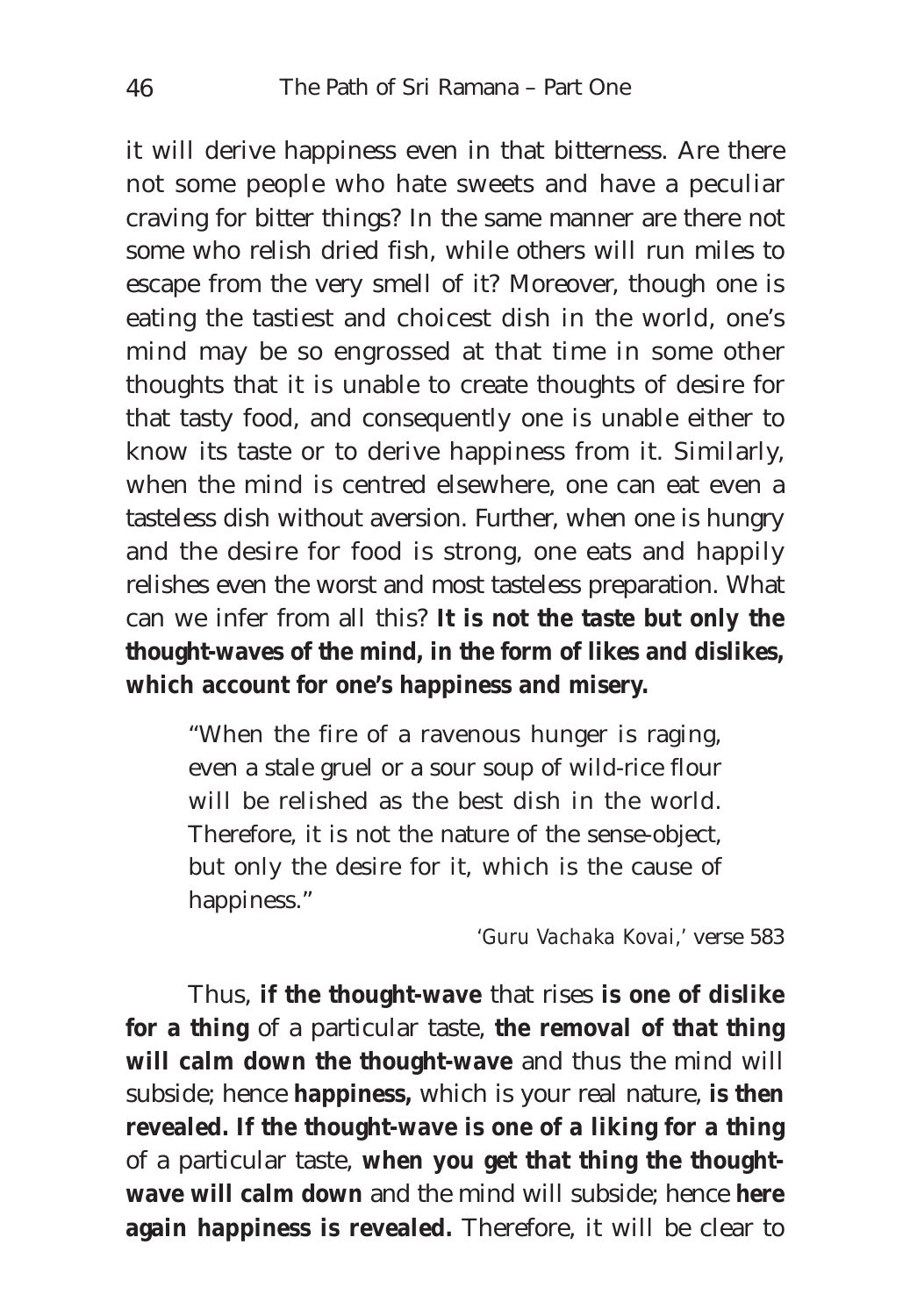those who keenly observe that happiness is experienced only by quietening the thoughts which rise again and again. It does not matter whether a thing is sweet or bitter. **The rising of thought-waves** in the form of likes and dislikes for things **alone is sorrow, and their subsidence alone is happiness; that is all!**

Eating a sweetmeat concerns only the sense of taste. The same process described above also takes place in the case of the other four senses: touch, sight, smell and hearing. In deep sleep too, thoughts become quiescent temporarily, hence happiness is experienced. Waking is the rising of thoughts, that is, the rising of the first thought, 'I am this body'. When waking comes, the happiness of deep sleep vanishes. What is to be inferred from this? Thoughts are the enemy of happiness! Happiness reigns when thoughts subside! In fact, thoughts are the veil that covers over the happiness; when this veil is removed, happiness is revealed. **Since you yourself are happiness, all you have to do to enjoy your own innate happiness is to ward off all thoughts.** So, understand this truth that the happiness enjoyed by you in deep sleep on account of its thought-free nature can also be enjoyed in a thought-free waking state.

The mind runs outwards because of the ignorant outlook that happiness is derived from external objects. If the mind is thoroughly and firmly convinced, through the above scrutiny, that happiness is within and that one's real nature is itself happiness, it will not then run outwards but towards oneself; in other words, it will remain still in Self. **This knowledge is sine-qua-non for effectively controlling the mind.**

When you eat a sweetmeat, the thought-wave in the form of a liking for it subsides and you enjoy the happiness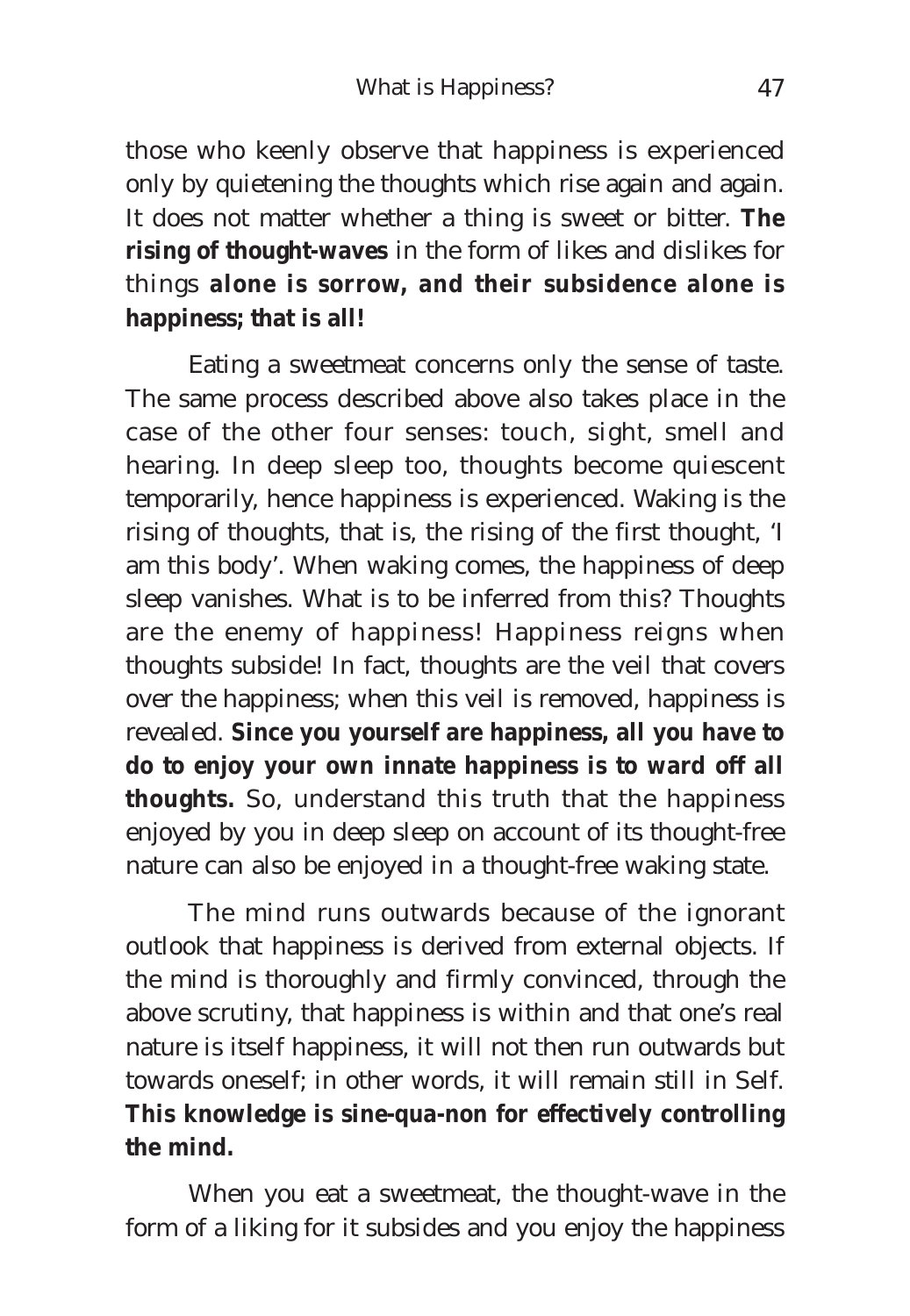already within you. Is it not so? However, not understanding that you enjoy only that happiness which is already within you, you delude yourself in thinking that it comes from the sweetmeat! That is why you make repeated efforts to acquire and eat more and more sweetmeats! But beyond a certain limit, sweetmeats become like poison, upsetting your stomach and making you sick. The same is the case with the other four sense-pleasures. Listen to this story.

A dog went to the cremation ground. It picked up a sharp piece of bone from which the flesh had been completely burnt off and started munching it. The sharp edges of the bone pierced the dog's mouth in many places and there was bleeding. The dog dropped it, but seeing blood smeared all over it, it thought that the blood was coming from the bone because of its ravenous munching. It licked the blood and again started chewing the bone even more ravenously, with the result that there were more wounds in its mouth and more bleeding. The foolish dog went on repeating this process of dropping the bone, licking the blood and again chewing the bone. Little did that foolish dog realize that in fact the blood came from its own mouth and not from the bone!

"A foolish dog picked up a bone, Bereft of flesh because 'twas burnt, Masticated many a round Till its mouth was filled with wounds, Licked end praised the blood, its own, 'No thing on earth equals this bone',

*'Guru Vachaka Kovai',* verse 585

Similarly, when a man enjoys external objects, he only experiences a little of the happiness that is already within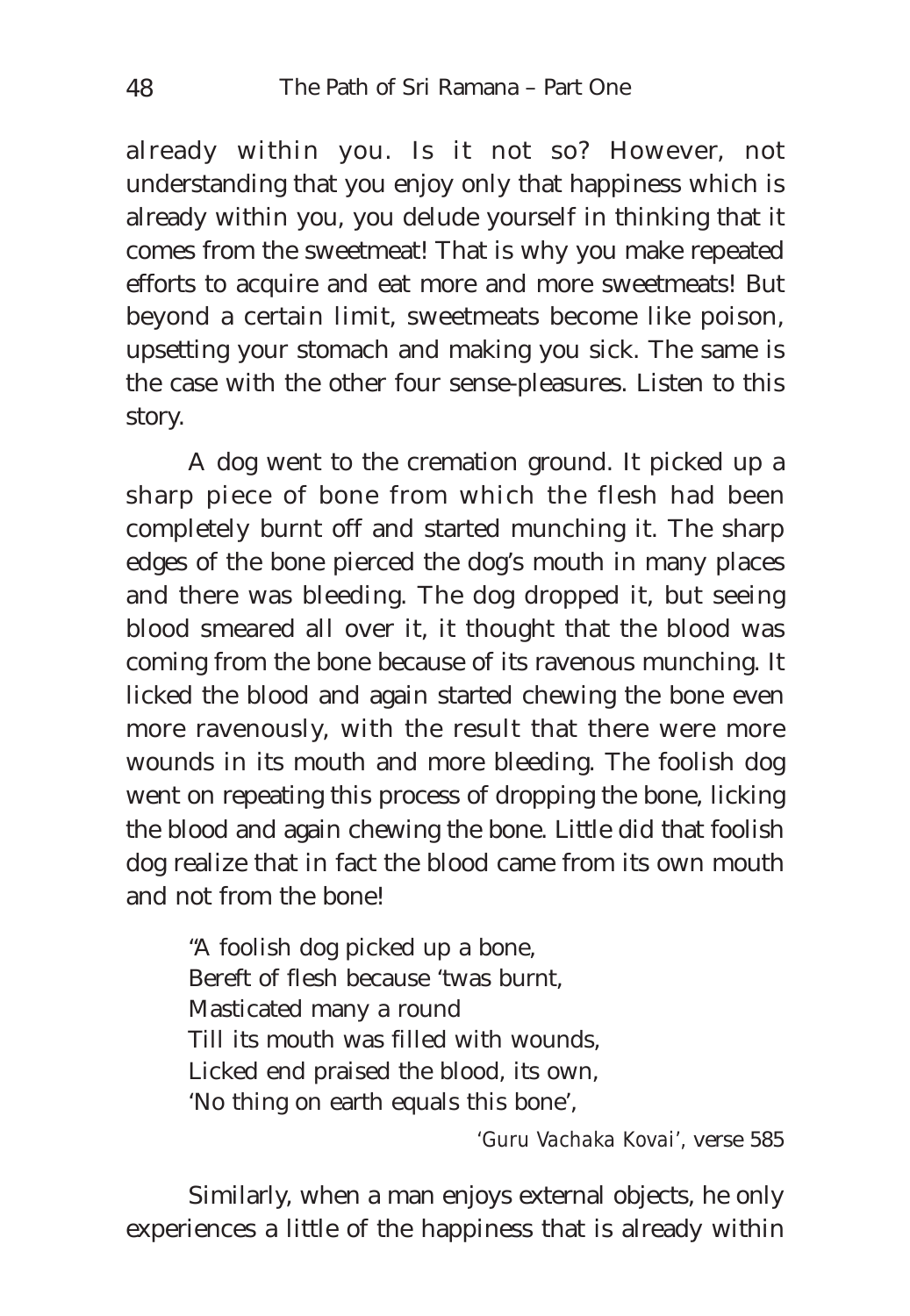him. But, on account of ignorance, he thinks that the happiness comes from the external objects, and thus he behaves like the dog in the story. Exactly like the dog that munched the bone again and again, throughout his life man repeatedly searches for and accumulates external objects. What is the result of all this? Alas ! Untold heaps of misery, with a few iotas of pleasure in between – that is all! **Indeed, all this is ignorance, otherwise called maya!**

All the researches and efforts of mankind, from the stone age to the modern atomic age, in different fields of endeavour, be they intellectual, scientific or social – are they not all similar to the efforts of the dog which untiringly munches the bone? **Do not feel offended by this statement, which may seem to be a sweeping one, for when told without reserve, this is the plain truth!** Tell me, what indeed has mankind done in the name of progress so far, other than improving and accumulating external objects for the satisfaction of the five senses? **All the aforesaid human efforts are based upon nothing but the wrong assumption that happiness comes from external objects.** Is there any difference between the dog which thinks that more blood will come out of the dry bone the more it is munched, and the man who thinks that humanity will be made increasingly happy by accumulating more and more external objects through the improvements of scientific and industrial progress? Certainly not!

Thus, not knowing the right path for obtaining everlasting happiness, humanity has gone too far and is racing still further in the wrong direction! There is no wrong in man's love for happiness. It is his birthright. It is in fact the birthright of all living beings. Thus happiness should be obtained and should never be suppressed! But do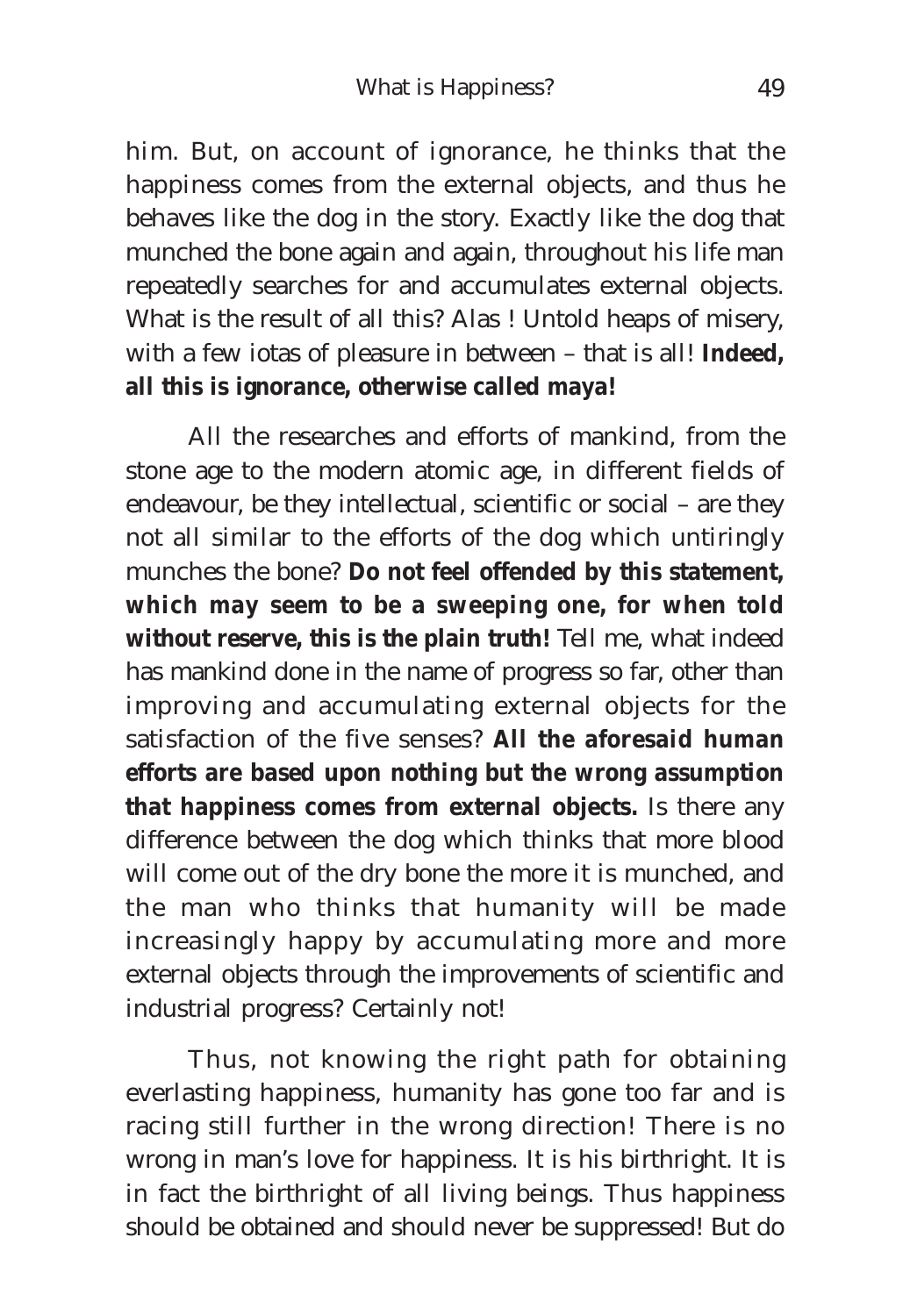not toil to achieve objects of worldly pleasure, which give only an iota of fleeting happiness. Direct all your efforts only to towards obtaining happiness in full. By desiring petty external objects you get only a transient and limited happiness. Therefore, **be not a person of petty desire! Be a person of full desire!** Until perfect happiness is obtained, do not give up your efforts. Know the way to experience always and uninterruptedly that **happiness** (*ananda*) which is you, and which **exists** (*sat*) and **shines** (*chit*) within you as your real nature. This is the goal supreme (*purushartha*)*,* the very purpose for which you were born.

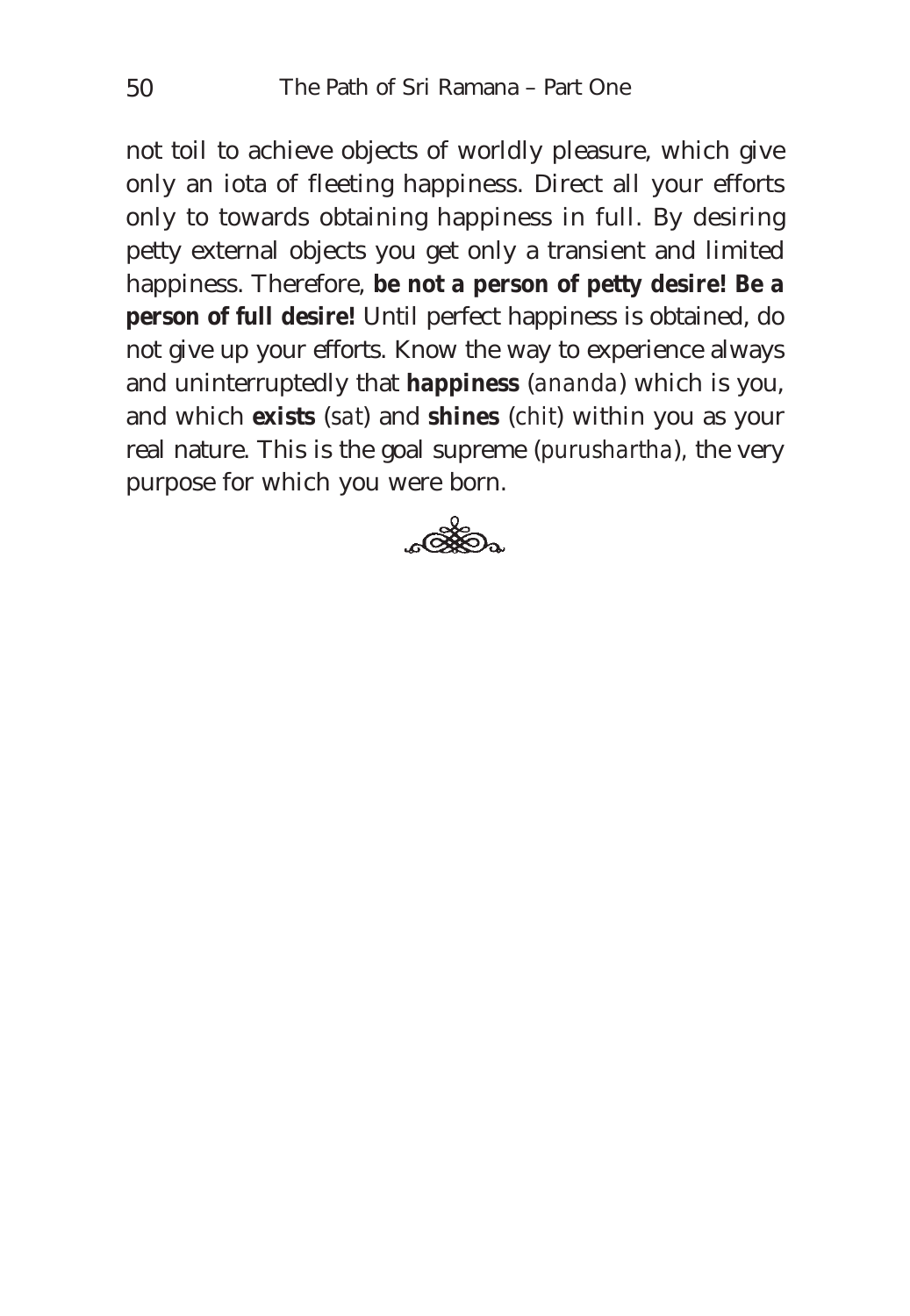**CHAPTER** 

# Self-enquiry is the Only Way<br>to Happiness

From what has been said, it follows that 'I am' (Self) is happiness. Now then, how are we to obtain that happiness? Further, how to enjoy it permanently? **Where thoughts cease, happiness reigns supreme; such is the truth about happiness.** Although the thought-free state is gained and happiness is experienced for a while, such a thoughtfree state obtained by contact with external objects does not last long. Therefore, it is clear that one can never achieve the thought-free happy state permanently with the help of the five senses.

Have we not already seen that deep sleep is a happy state? So, is this deep sleep after all the goal of mankind? It cannot be, because it is also short-lived and its happiness is interrupted by the waking state that follows in its trail. No one can go on sleeping for ever. One's accumulated tendencies (*vasanas*) in the form of thoughts will rouse one from sleep. The mind, in association with the body, works without stop all day long. At the end of such a hard day's work, it (the mind) needs rest simply to be able to start afresh and work again! That is why the mind, which is a collective name for thoughts; subsides of its own accord in deep sleep. The mind which now takes rest temporarily cannot but enthusiastically jump out again into activity! If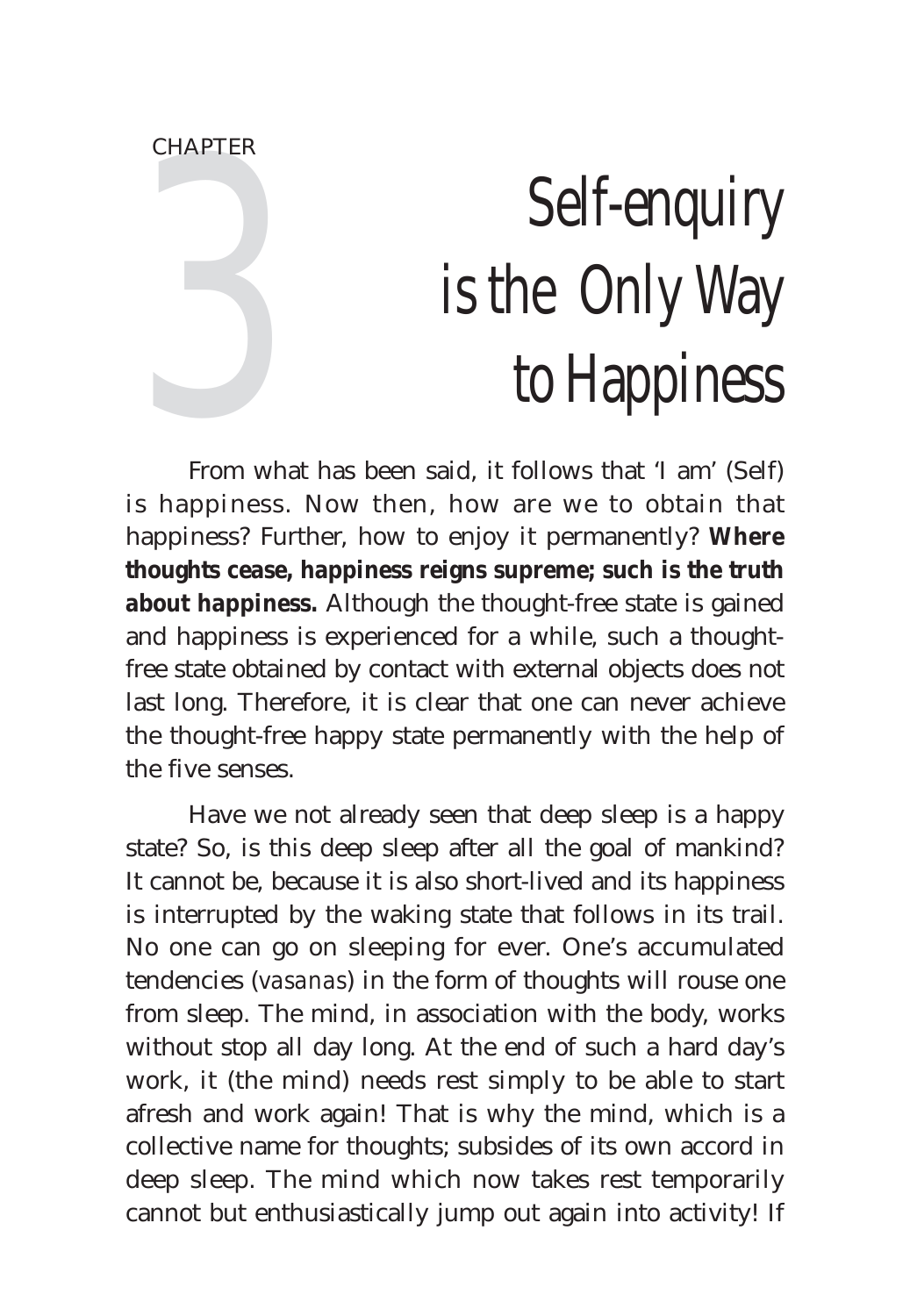on his way home a man is caught in a downpour and takes shelter under the portico of some house, it does not mean that he will remain there permanently. When the shower is over, he will surely move on. Similarly, the mind gets a little rest – it sleeps. The state of activity in which it comes out again may be called either waking or dream. Thus, no one can remain in sleep for ever, and so even sleep is only a temporary happiness. This state which is called sleep<sup>17</sup> and which is a state between two *vrittis,* that is, two thoughts or two active states of mind, has still another defect. During sleep the mind-knowledge subsides in darkness and does not know its original light (*sat-chit,* existenceconsciousness), whereas it should be made to merge without losing hold of its consciousness. Therefore, sleep is not a state of perfect happiness, free from defects. Then what is the way to experience such happiness? Let us turn to the words of Sri Bhagavan:

"Absorption (of mind) is of two kinds: *laya* (temporary stillness) and *nasa* (permanent destruction). That which is absorbed merely in *laya* will rise again, (but) if its form dies (in *nasa),* it will not rise again,"

#### *'Upadesa Undhiyar',* verse 13

There are two kinds of absorption of mind. If the absorption is temporary, it is called **'mano-laya',** that is mental quiescence; if the mind is absorbed in *laya,* it will rise up again in due course. The second kind of absorption is **'mano-nasa',** that is, destruction of the mind; in this kind of absorption the mind dies, and under no circumstances

<sup>17 &#</sup>x27;Sleep' is generally considered by all as a mean state, but the real nature of sleep as revealed by Sri Bhagavan, whose experience is the final authority is totally different. It is given in the eighth chapter of this book, but for the time being let us proceed on the assumption of ordinary people that sleep is a defective and mean state.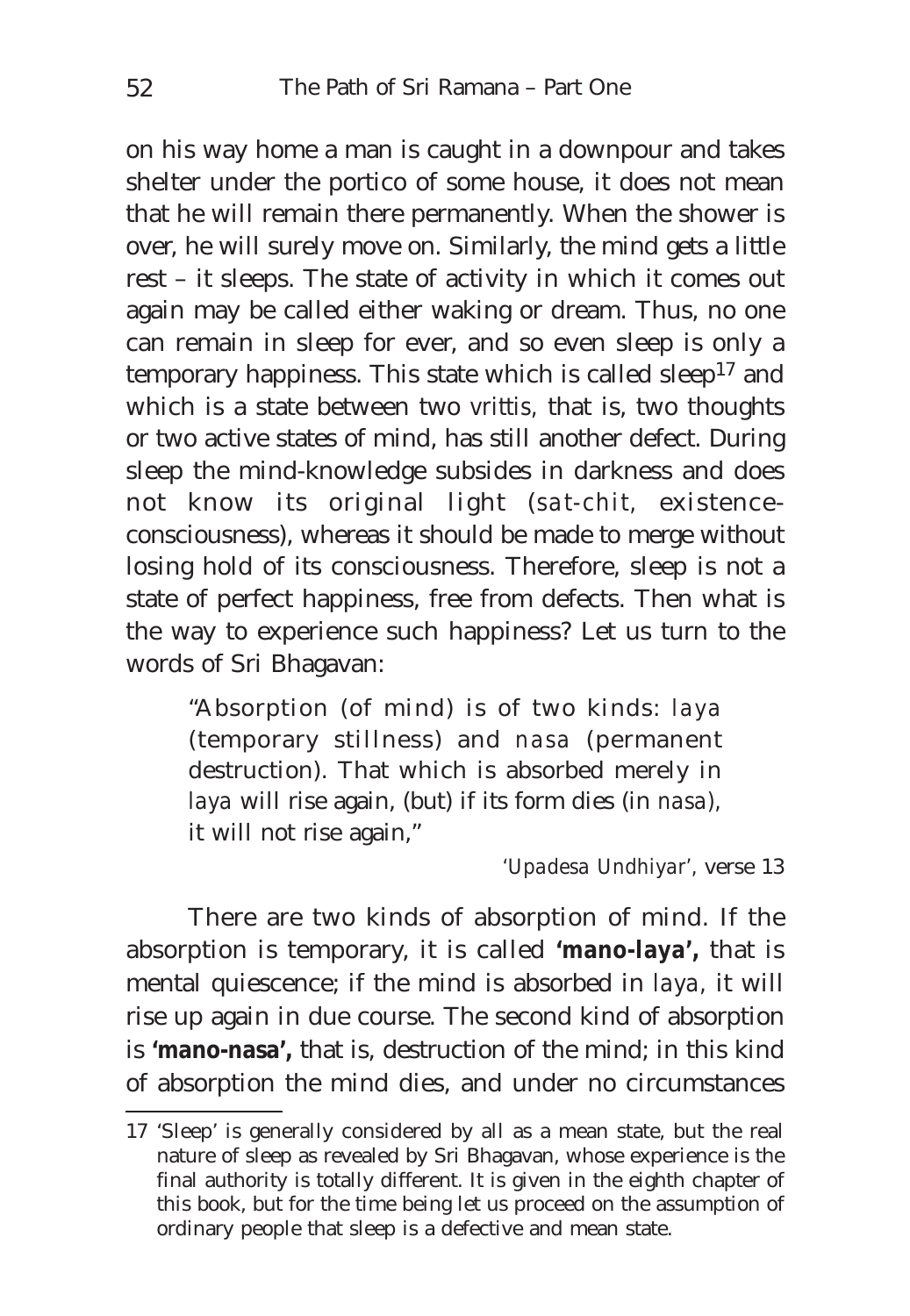will it revive. Since it is dead, it can no longer give rise to misery. Therefore, the happiness obtained through the second kind of absorption, the destruction of the mind, is eternal. It is the supreme bliss.

In the waking state when we enjoy agreeable experiences through the five senses, there is quiescence of the mind for an extremely short period of time. In sleep the period of the mind's quiescence is a little longer<sup>18</sup>. In death also the mind is likewise quiescent only. All these are only quiescence of the mind (*mano-laya*) and not the destruction of the mind (*mano-nasa*)*.* It is not enough if misery (i.e. mind) is temporarily absorbed, it must be destroyed. This is the goal of mankind. **Temporary quiescence** (*laya*) **of the mind is temporary quiescence of misery, and permanent destruction** (*nasa*) **of the mind is permanent destruction of misery; that is, the mind itself is misery!** Hence, let us find out what is to be done to destroy the mind.

What is mind? The verdict given by Sri Bhagavan is:

"The mind is only thoughts..."

*'Upadesa Undhiyar,'* verse 18

If we give up all thoughts and observe what is mind, we will find that there is no such thing as 'mind' at all.

"If one enquires–without inadvertence (*pramada*) – into the form of the mind, it will be found that there is no such thing as mind! This is the direct path for all!"

*'Upadesa Undhiyar',* verse 17

<sup>18</sup> Though we now have to say 'longer', in fact 'long' and 'short' cannot stand up to rigid scrutiny, because time itself is a mental conception (refer to *'Guru Vachaka Kovai',* verse 560).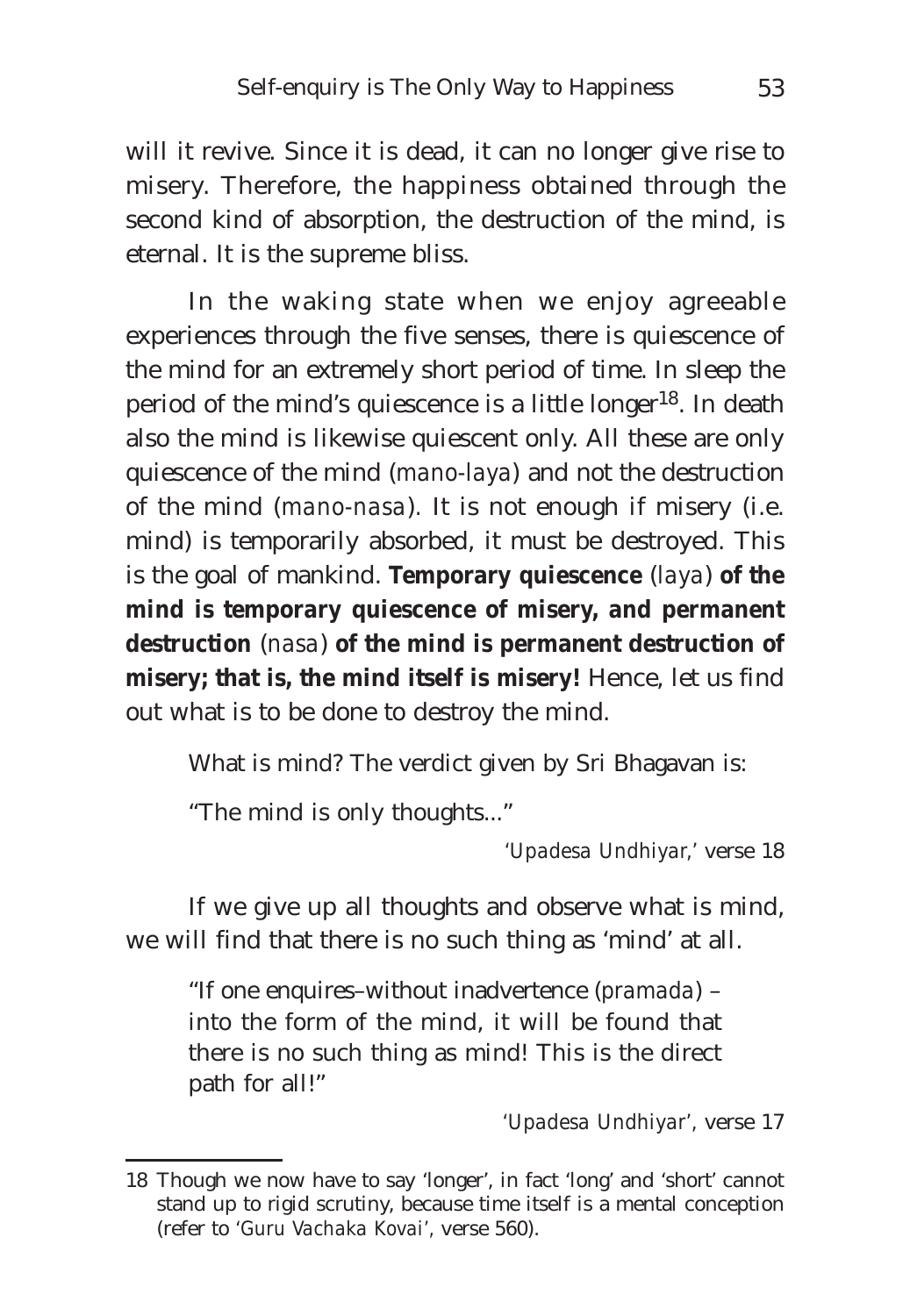For destroying the mind it is enough if thoughts are destroyed. Let us therefore find out what thoughts actually are. This scrutiny is not an idle way of passing time. Is not the entire world struggling for happiness? Even this scrutiny is undertaken in view of obtaining that same happiness. Then what is the difference between the efforts of humanity in general and this effort undertaken by a spiritual aspirant? The efforts of worldly people lead only to a fleeting semblance of happiness, whereas this effort of an aspirant – Self-enquiry – paves the path to perfect, eternal and unlimited happiness. **Therefore, this research is far more important and worthy than all other kinds of human endeavour!** Throughout this scrutiny, one must be very vigilant and put forth one's very best efforts. Only then will the result of one's enquiry – the supreme gain of life – be obtained here and now. This is a truth well proved by Bhagavan Sri Ramana's own experience!

Did we not begin with a proposal to scrutinize thoughts? For what reason? The aim is to destroy all thoughts and thereby to enjoy perfect happiness. Millions of thoughts rise in us, out of which we must search for and discover the first and root thought. When we do so, we will find that the first person thought, 'I am this body', which rises as soon as one wakes up from sleep, is the first thought. This 'I'-thought is the root of all thoughts.

"The mind is only thoughts. Of all thoughts, the thought 'I' is indeed the root-thought. Therefore, what is called mind is only the thought 'I' (i.e. the feeling 'I am the body')."

*'Upadesa Undhiyar,* verse 18

Of the three persons – the first person (I), the second person (you) and the third person (he, she, it, etc.) – 'I', the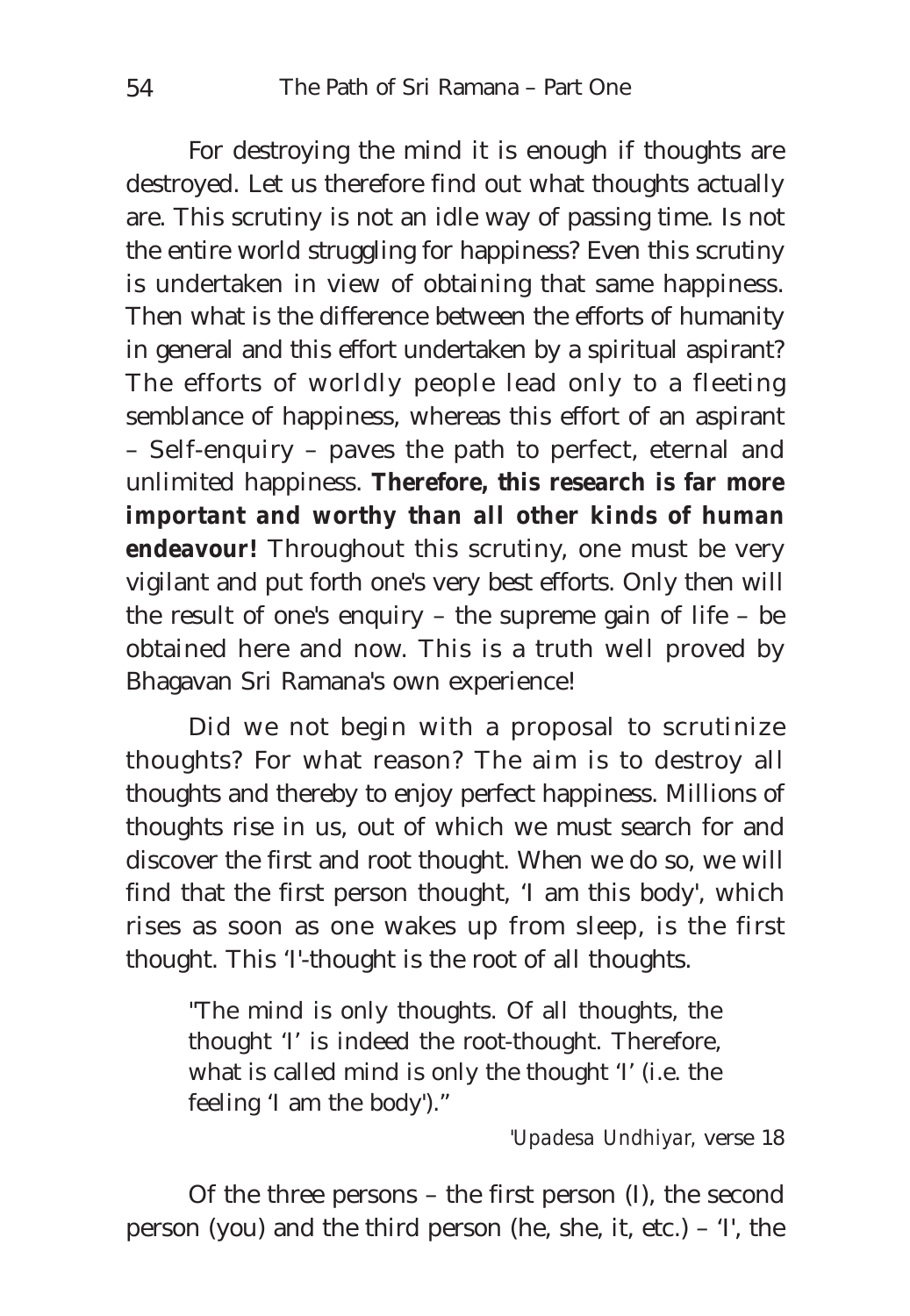first person, is the first to rise. If the first person does not rise, the second and third persons will not come into existence. The first person is nothing but the thought 'I', and this alone is mind. The second and third persons will rise only after the rising of the first person, 'I'. The world is nothing but second and third persons. In sleep the first person feeling, 'l am the body', does not exist; that is why the world (the second and third persons) does not exist there.

"Only if that first person (the ego) in the form 'I am the body' exists, will the second and third persons also exist..."

*'Ulladhu Narpadhu'.* verse 14

"If there is no 'I'-thought, no other thing will exist..."

*'Sri Arunachala Ashtakam',* verse 7

If the 'I'-thought – the root of all thoughts – is prevented from rising, all other thoughts will also be prevented. If a man wants to cut down the millions of leaves and hundreds of branches of a tree, is it not enough if he cuts down the trunk? Similarly, a man who is trying to destroy all the millions and millions of thoughts will have succeeded in doing so if he destroys the 'I'-thought, their root. Did we not start with the objective of scrutinizing thoughts? From what we have seen above, it is now clear that **it is not necessary to scrutinize each and every thought, and that a scrutiny of only the 'I'-thought, the root of all thoughts, is quite sufficient.**

Some may ask, "Will not happiness be obtained through the destruction of thoughts? If so, why should any thought be scrutinized? Is it not futile?" They may even quote Bhagavan Sri Ramana, who once said (in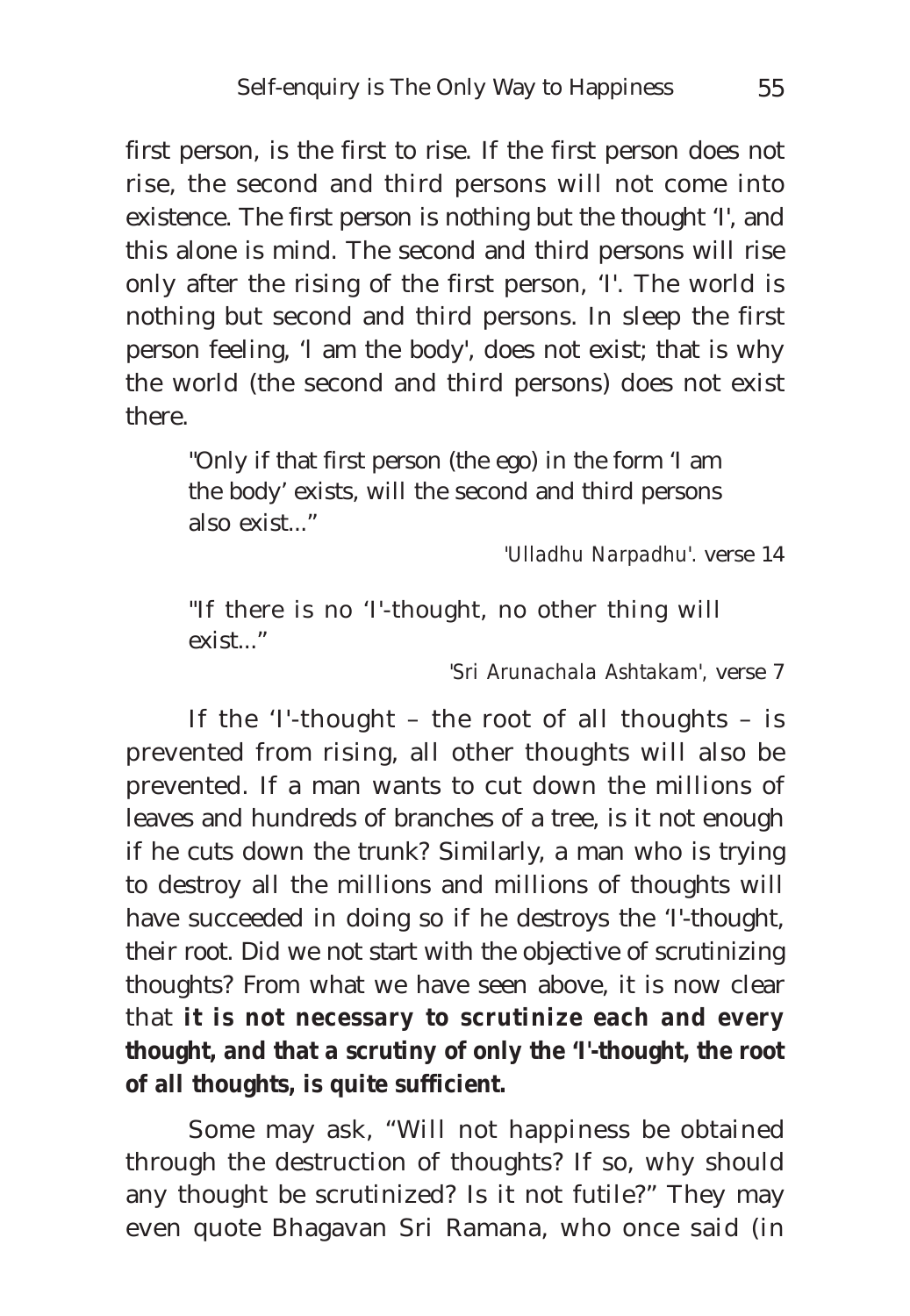*'Who am I?*'), "It is useless to scrutinize the garbage, all of which is to be thrown away in one stroke". Such an illfitting question would be due to an improper understanding of Sri Bhagavan's teachings. Let us see how. What Sri Bhagavan said is: "It is futile to scrutinize the various properties of all the principles [second and third personsnon-Self] which are veiling Self". No matter how much we scrutinize thoughts pertaining to second and third persons, they will never subside but will only increase. He has never said that the scrutiny of the first person (i.e. Self-enquiry) should be given up! **The first person thought, 'I', has this peculiar property: if** (by enquiring 'Who am I?') **attention is focused on it in order to discover what it is, this 'I' thought will subside.** But on the contrary, the more we attend to thoughts pertaining to the second and third persons, the more they will increase. In a cinema theatre, the further the screen is moved from the projector, the bigger the pictures become; and the closer the screen is moved towards the projector, the source of light, the smaller the pictures become, even to the size of a mere dot. Similarly, the more the attention of the mind is directed towards second and third persons, the more the worldpictures (i.e. thoughts) are multiplied; but if the attention is turned towards Self, the source of the mind's light, the mind (i.e. the first thought, 'I') itself will subside. We shall see into this more deeply in chapter eight, 'The Technique of Self-Enquiry'.

"The thought 'I am this body of flesh and blood' is the one thread on which are strung the various other thoughts. Therefore if we turn inwards, 'Where is this I?', all thoughts [including the 'I' thought] will come to an end and Self-knowledge will then spontaneously shine forth within the cave (the heart) as 'I-I' ..."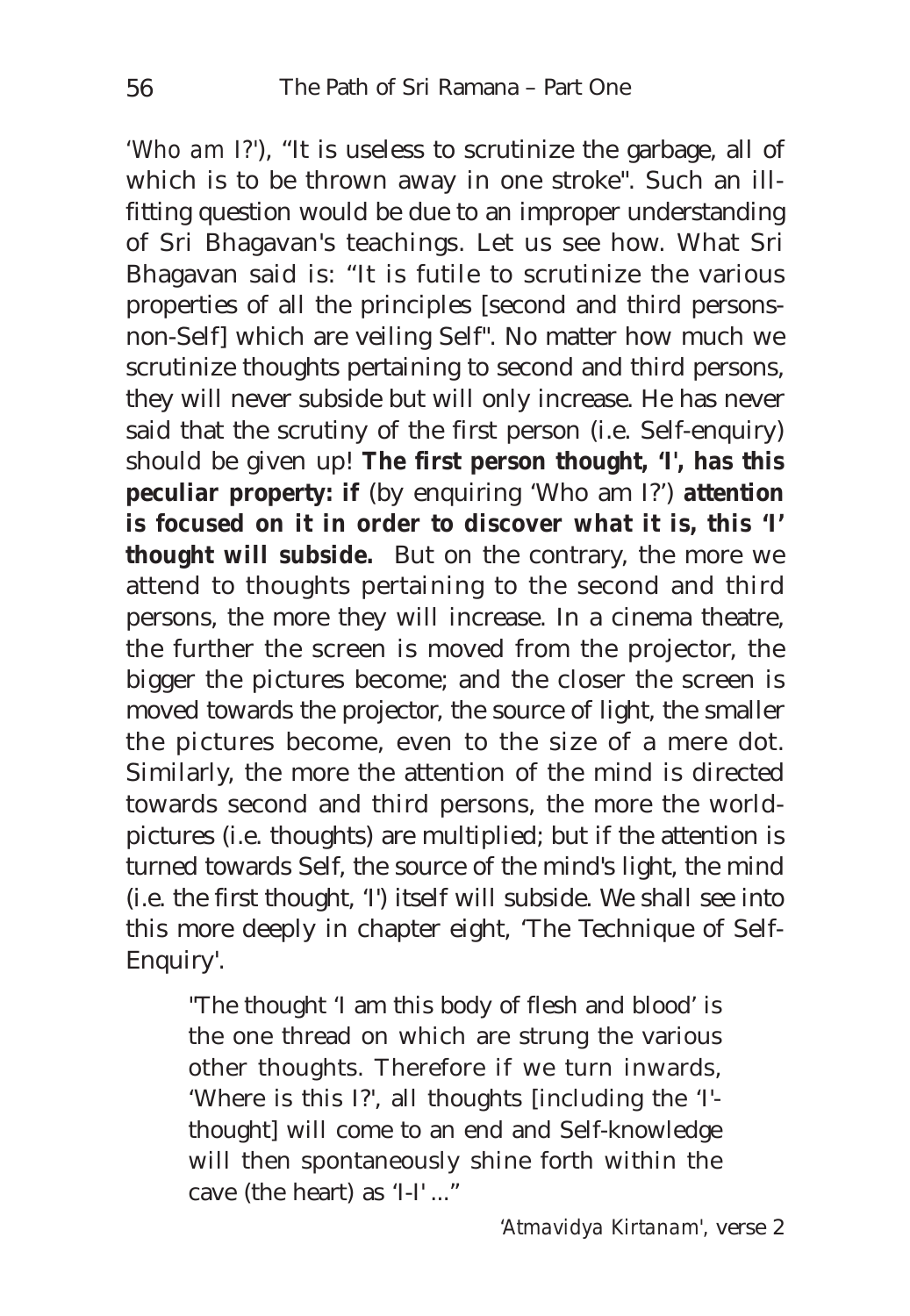Just as all the beads of a rosary fall down when the thread is cut, so also if we who want to destroy all thoughts scrutinize the first parson thought, 'I', which runs through and sustains all the second and third person thoughts like the thread through the beads, all of them will be effortlessly destroyed.

"... When the first person ceases to exit through one's enquiry into the truth of that first person, then the existence of the second and third persons will come to an end  $\ddot{\,}$ "

*'Ulladhu Narpadhu',* verse 14

Thus, the method of destroying the 'I'-thought is also the method which will destroy all other thoughts. **Therefore, what is essential is to destroy the first person thought, 'I'. The only way to destroy it is to scrutinize its nature! There is no other way!!**

"...How else to attain that state wherein 'I' (the ego) does not rise – the state of egolessness – unless we seek the source whence 'I' rises?..."

*'UIladu Narpadhu',* verse 27

Even in the path of self-surrrender, which is the path of devotion *(bhakti),* the destruction of the first person, the thought 'I', is achieved by surrendering it to God, having come to know the worthlessness of its nature (either by knowing that the ego-'I' is non-existent, or by knowing that Self, the real 'I', is the sole existence). Thus, all that is necessary is to enquire into the first person 'I'-thought alone. We shall see in chapter seven, 'Self-Enquiry', how it is destroyed by means of enquiry.

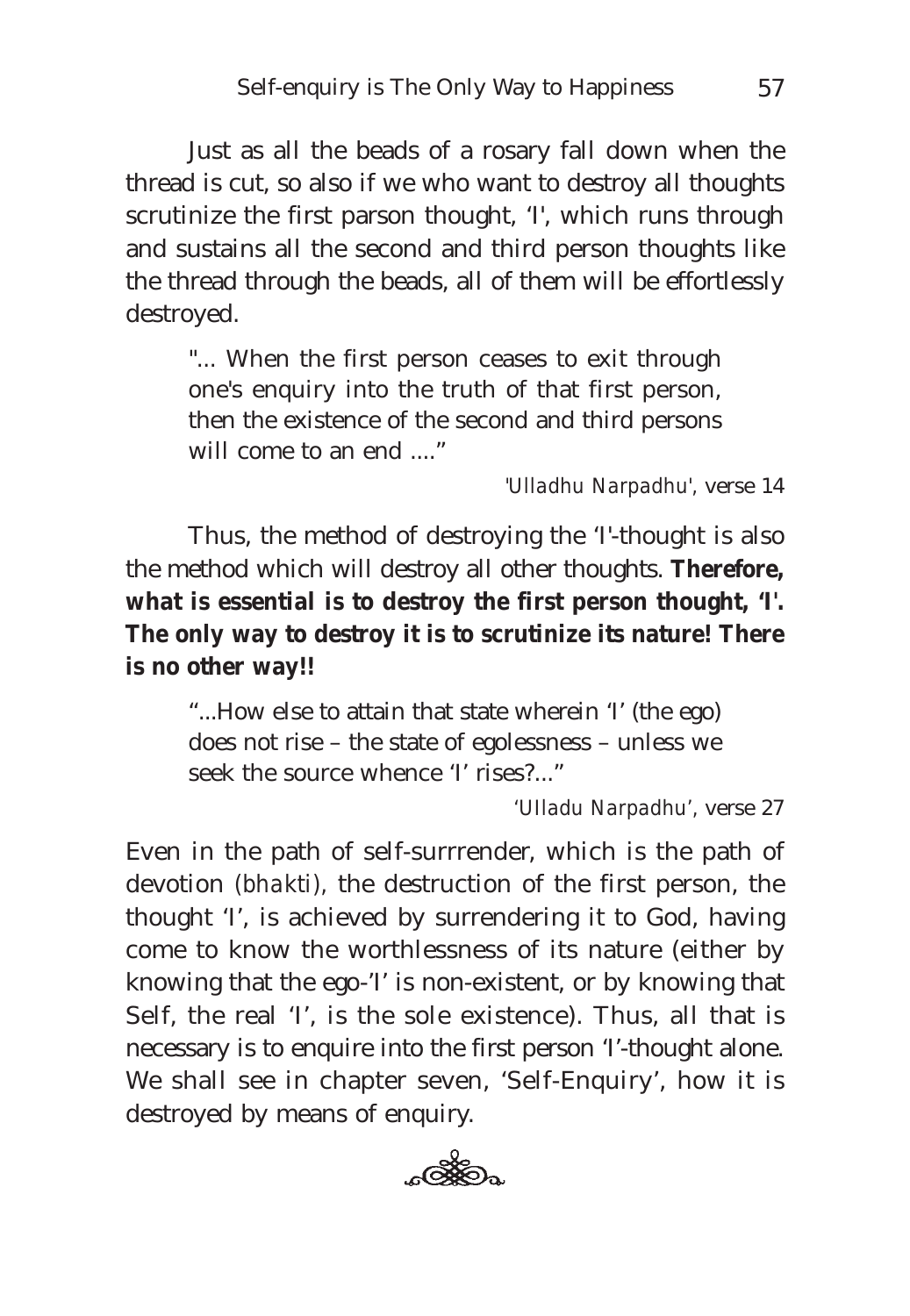#### **CHAPTER**

# Who Am I?

What is this 'I'? In other words. 'Who am I?'. Do we not all generally say 'I... I...'? What do we refer to when we say so? If we are asked what we mean when we say the word 'I', we shall have to admit that we have not yet found the correct answer to this question! Why? Because whenever we say 'I', we refer only to our body. Is not a name given to the body? We generally take that name as the name of that particular person. If that person is asked, 'Who are you?", he replies, "I am Rama". If someone calls, "Rama", only that person looks back. Since other bodies have other names, only this body is to be taken as Rama. Therefore the name denotes the body. Because he believes that he is, the body, he feels that he is Rama and no one else. Are there not many more occasions in which we behave as if we were only this body? Therefore, it is clear that each one of us is convinced that the body is 'l'.

But if we approach a person, point out his hand and ask, "What is this?", quick comes his reply, "This is my hand". Similarly, when we ask about each part of his body, he says, "This is my leg, this is my stomach, this is my chest, this is my back, this is my head", and so on and so forth. Thus, he will ultimately have admitted, "This whole body is mine". When he says that it is his body, it now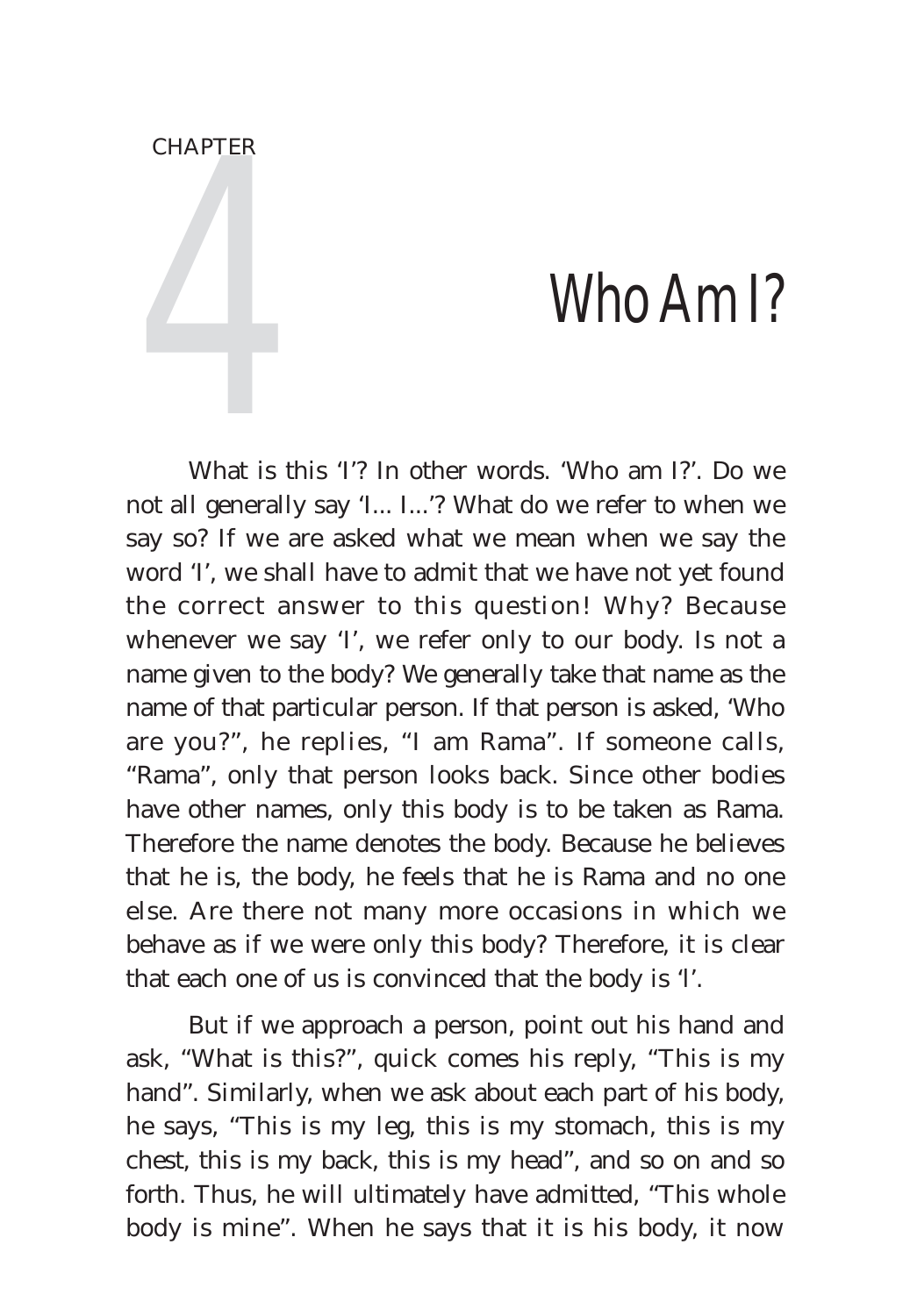becomes evident that the body is just a possession of his that is, that he is the possessor of a possession, the body. If so, can he be the body, his possession? Is he not the possessor of it? If he is further questioned, "If this body is only your possession, who are you, its possessor? Can you be this body? Can a possession be its own possessor?", he now admits that he is not the body, but that the body is merely his possession.

The same person who, a short while ago when addressed by the name of his body, claimed, "I am indeed this body", now himself admits, "I am not this body, it is only my possession". In the same manner he also refers to his mind, "My thoughts are like this – my mind is like that." Therefore, how can he be either the mind or the body, which are only his possessions? What do we learn from all this? **No one yet knows what he really is!** Man, who is still in doubt – being unable to know what he really is, even though he is the nearest and dearest to himself –, is trying hard to know so many far-away things in the world. Nothing could be more ridiculous! When even the knowledge of his own self is full of confusion and unsolved doubts, is there any wonder that his knowledge about various other things (world and God), acquired by the mind through study, hearing and experience, is also riddled with doubts? How can a man who does not know even the colour of the glasses he is wearing decide the correct colour of other things by looking through those coloured glasses? Similarly, however learned, rich or powerful he may be, **if a man has no clear knowledge of what he really is, all his learning, greatness and power are merely fictitious! Hence, the first lesson to be learnt is about one's own self.** Let us therefore pursue the enquiry 'Who am I?'.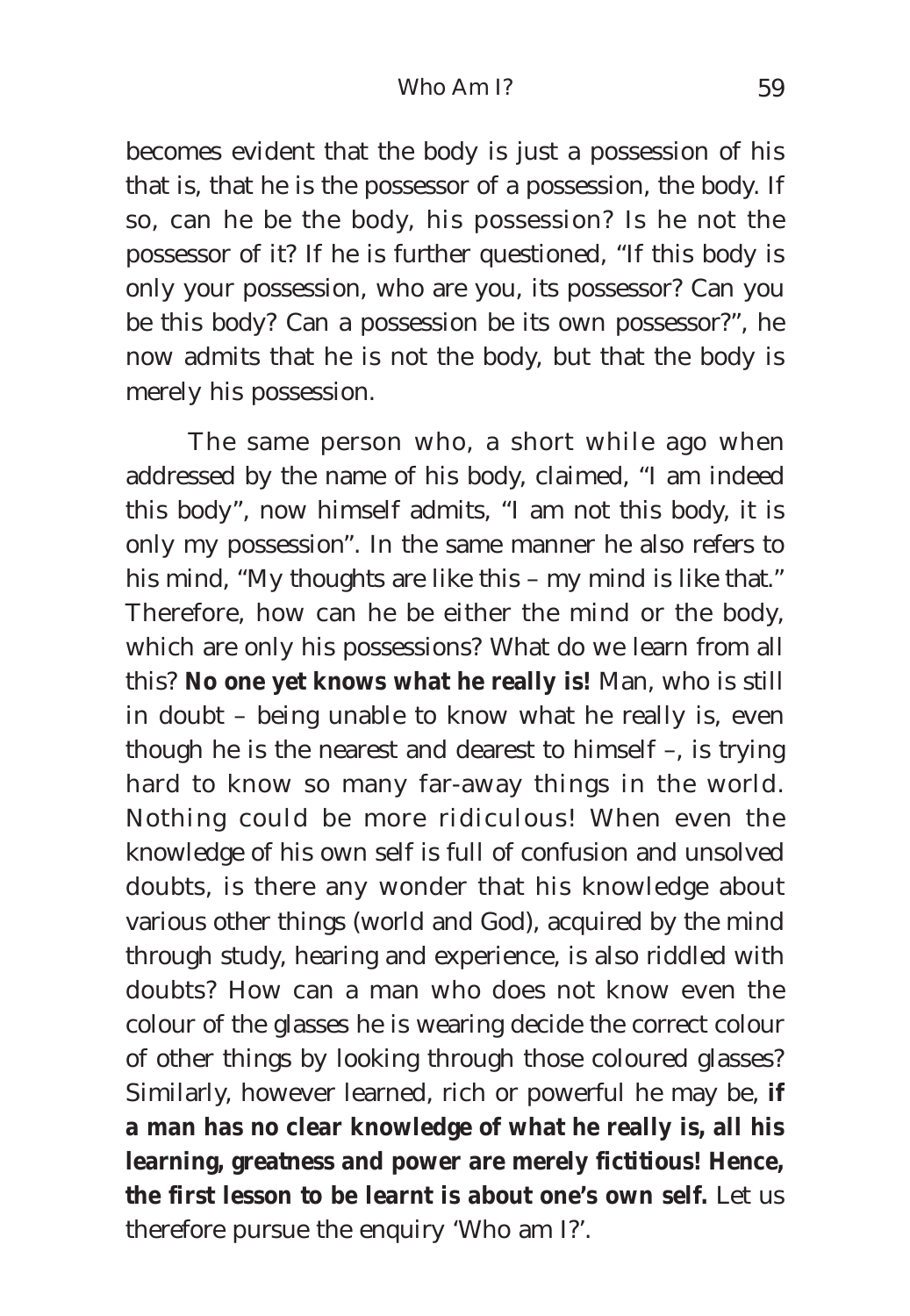Although some people will accept from the scrutiny made above that they cannot be this insentient body, yet, since they are not able to know correctly the true nature of 'I', they still think that 'I' is the sum total of the body, the five senses, mind and breath (*prana*19). Therefore we must clearly know what this 'I' is, without the slightest doubt or wrong identification, that is, without mistaking one thing to be another. It is not enough if one accepts that one is not the body, a mere mass of flesh. By observing the processes of breathing and blood circulation, which continue even though the body is lying down quietly, some may think that the *prana* is perhaps 'I'. Is there any test that we can use to determine a particular thing as 'not I'? Yes, there is! **The test is to find out, 'Do we exist or not in the absence of that particular thing?'!** By using this test, we can proceed successfully to the very end of our enquiry.

The wrong identification 'I am the body' is itself all of these : mind (*manas*)*,* intellect (*buddhi*), the storehouse of tendencies (*chittam*), ego (*ahankara*), wrong knowledge (*ajnana*), nescience (*sunya*)*, maya,* and so on. The *prana* is a gross form of this mind, and so is the physical body! Even the mind is a body, but a subtle one; *prana* is a little grosser than mind; and the body of flesh and blood is still grosser than the *prana;* The subtle mind in its subtler form is itself the tendencies (*vasanas*) or the darkness of ignorance. Let us classify all these forms of the mind into three categories, namely the gross, subtle and causal bodies.<sup>20</sup> All the gross forms – the body, blood circulation and respiration – which are cognized by the mind through the five senses constitute

<sup>19</sup> The word *prana* does not only mean the breathing process in the lungs, but it also includes the complete metabolism in the body.

<sup>20</sup> The five sheaths (*kosas*) are classified into these three bodies (*sariras*) as follows : 1) the physical body that grows from food (*annamaya*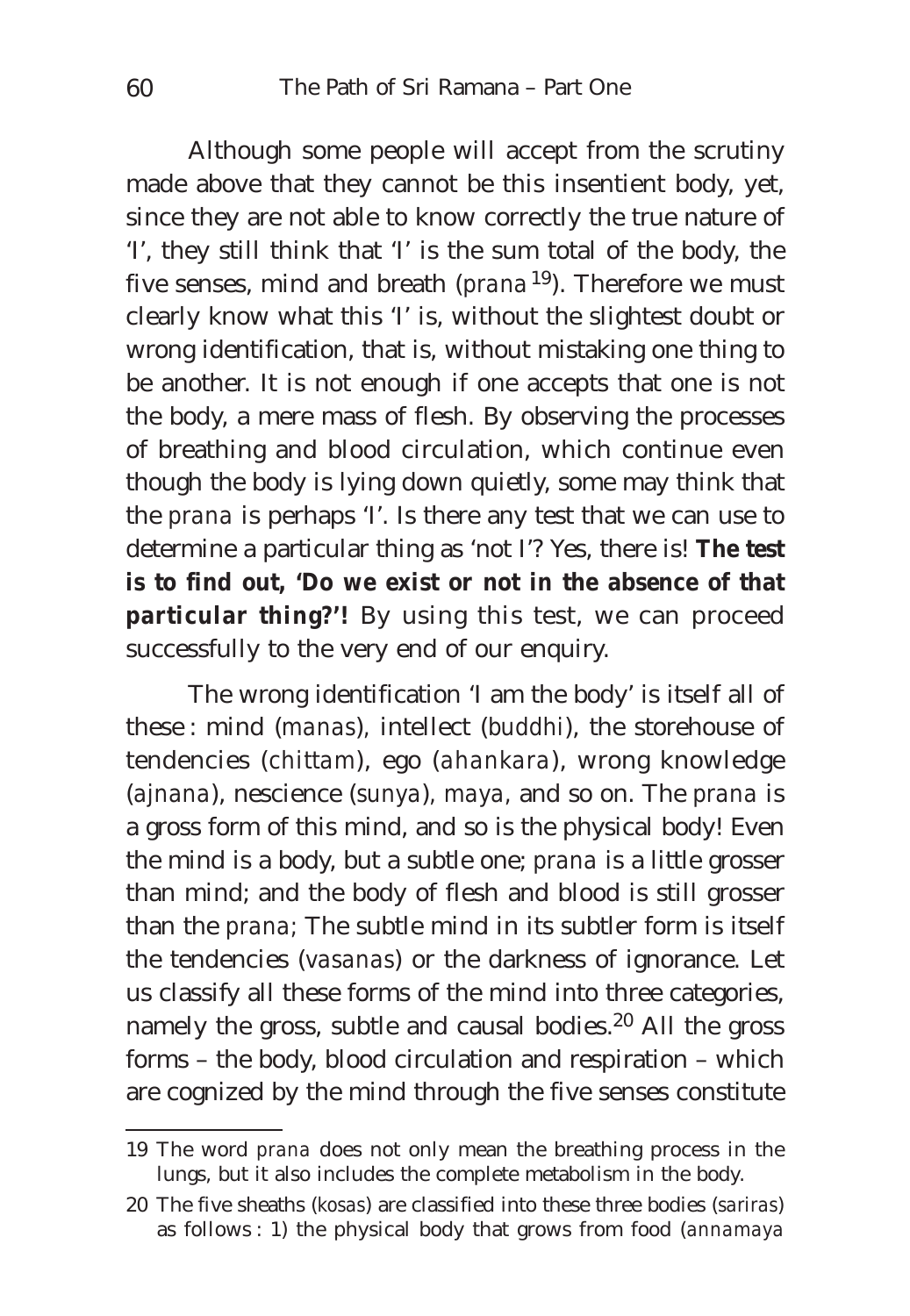the gross body; this is because all these are clearly cognized by the mind, the subtle body, which is the second in our classification. Though the sastras usually include *pranamaya kosa* in the category of subtle body, we have here included it in the category of gross body because it is clearly perceived by the mind as an object other than the mind, and since this will help us a great deal in applying our test. Moreover, since all these five sheaths are finally to be discarded as 'not I' (non-Self), no man with a little common sense will object to its being included with either of those two bodies<sup>21</sup>. Now, by using the simple test mentioned above, let us see if we are this gross body.

In deep sleep, we are not conscious of this gross body. What do we infer from this? Is it not obvious that we can exist without this mass of flesh? Some used to argue with Sri Bhagavan : "The body does not cease to exist in deep sleep. Although in deep sleep a man may not be conscious of the existence of the body, nor of the movements of the breath and blood circulation in it, yet these are perceived by others who are awake". But the verdict of Sri Bhagavan,

*Ulladhu Narpadhu',* verse 5

kosa) and the breath or prana (pranamaya kosa) form the the gross body (*sthula sarira*); 2) the mind (*manomaya kosa*) and the intellect or *buddhi* (*vijnanamaya kosa*) form the subtle body (*sukshma sarira*); and 3) the nothingness of sleep where happiness prevails (*anandamaya kosa*) forms the causal body (*karana sarira*). The following verse may be noted here :

<sup>&</sup>quot;The body is a form of five sheaths. So the term 'body' includes all the five sheaths. Does the world exist apart from the *body'?* Say, is there anyone who without the body has seen the world?'

<sup>21</sup> This is what Sri Bhagavan actually meant when He said in *'Who am I*?', "It is useless to scrutinize [or to argue about the classification of] the garbage, all of which is to be thrown away in one stroke".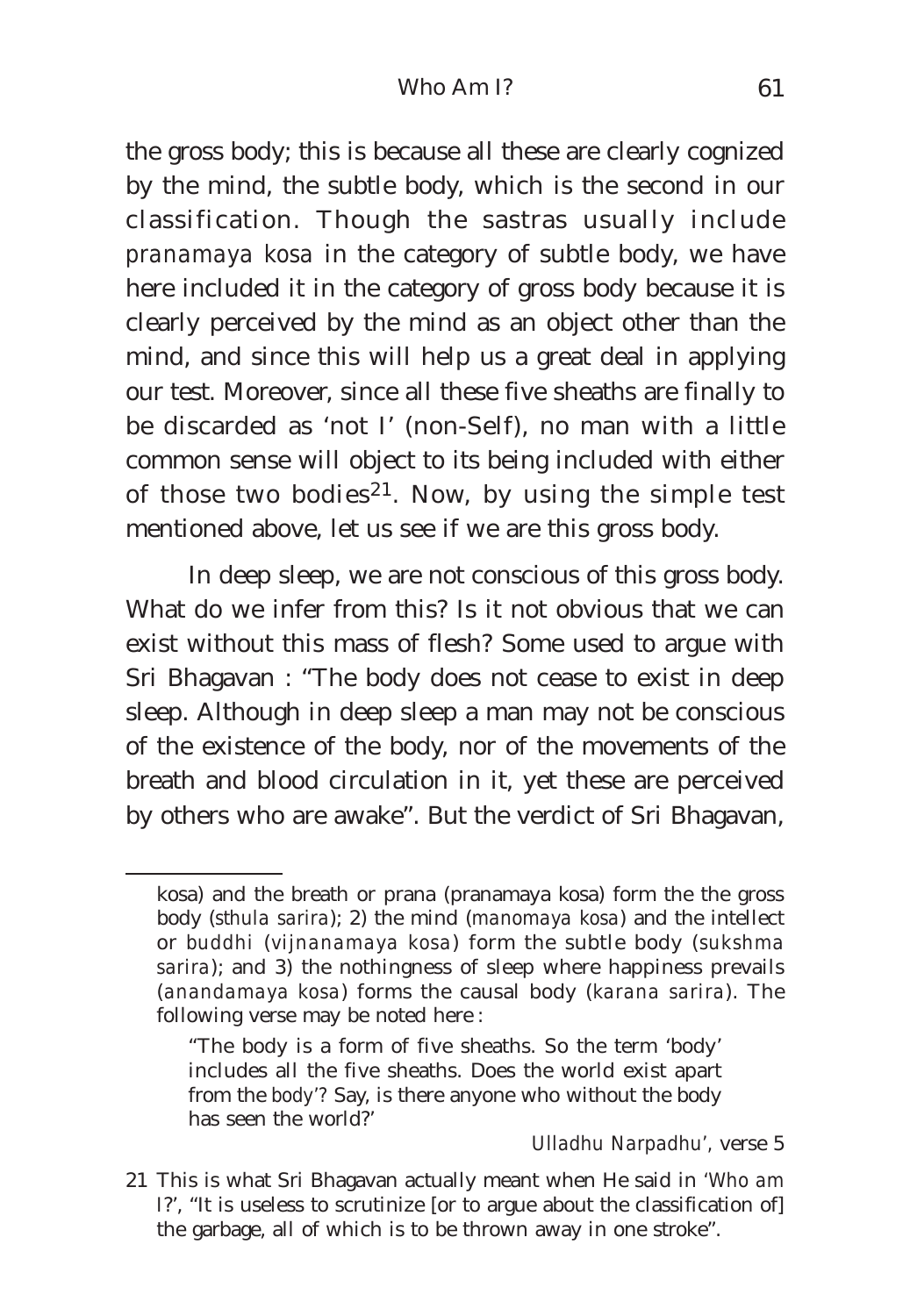the Truth-knower (*mahanubhavi*), is quite contrary to this. According to Him, "In deep sleep the body and the world do not exist, yet one's own existence, 'I am', is experienced by one and all". The picture, that is, the body and world, rises only when the mind rises, exists only so long as the mind exists, and vanishes when the mind sets; therefore, is there a world apart from the mind?<sup>22</sup> Since the microcosm is the macrocosm, the body is the world. Without the body, the world does not exist. All that exists as the world is projected from the body. That is why Sri Bhagavan asks (in verse 5 *of 'Ulladhu Narpadhu'*) : "Is there anyone who without the body has seen the world?". In short, the contention of worldly people (*ajnanis*) is, 'The body and world do exist in sleep, whereas the consciousness 'I' does not exist there'. But Sri Bhagavan's verdict is quite the contrary : 'The body and world do not exist in deep sleep, whereas the consciousness 'I am' is experienced by all'. Now, does the body really exist in deep sleep? For if the body exists in deep sleep, the world must also exist there<sup>23</sup>. Since the body cannot exist unless the mind rises, how can it exist in deep sleep, where the mind does not rise? And since the body does not exist in deep sleep, how then can the world exist there? Therefore, let us try to understand Sri

*'Ulladhu Narpadhu',* verse 6

<sup>22. &</sup>quot;The five kinds of sense-knowledge, and nothing else, constitute the form of the world we see. The five kinds of sense-knowledge are obtained through the five sense-organs. Since the one mind perceives the world through the five sense-organs, say, can there be a world apart from the mind?"

<sup>23. &</sup>quot;The world does not exist apart from the body; the body does not exist apart from the mind; the mind does not exist apart from consciousness, and consciousness does not exist apart from Self, which is existence,"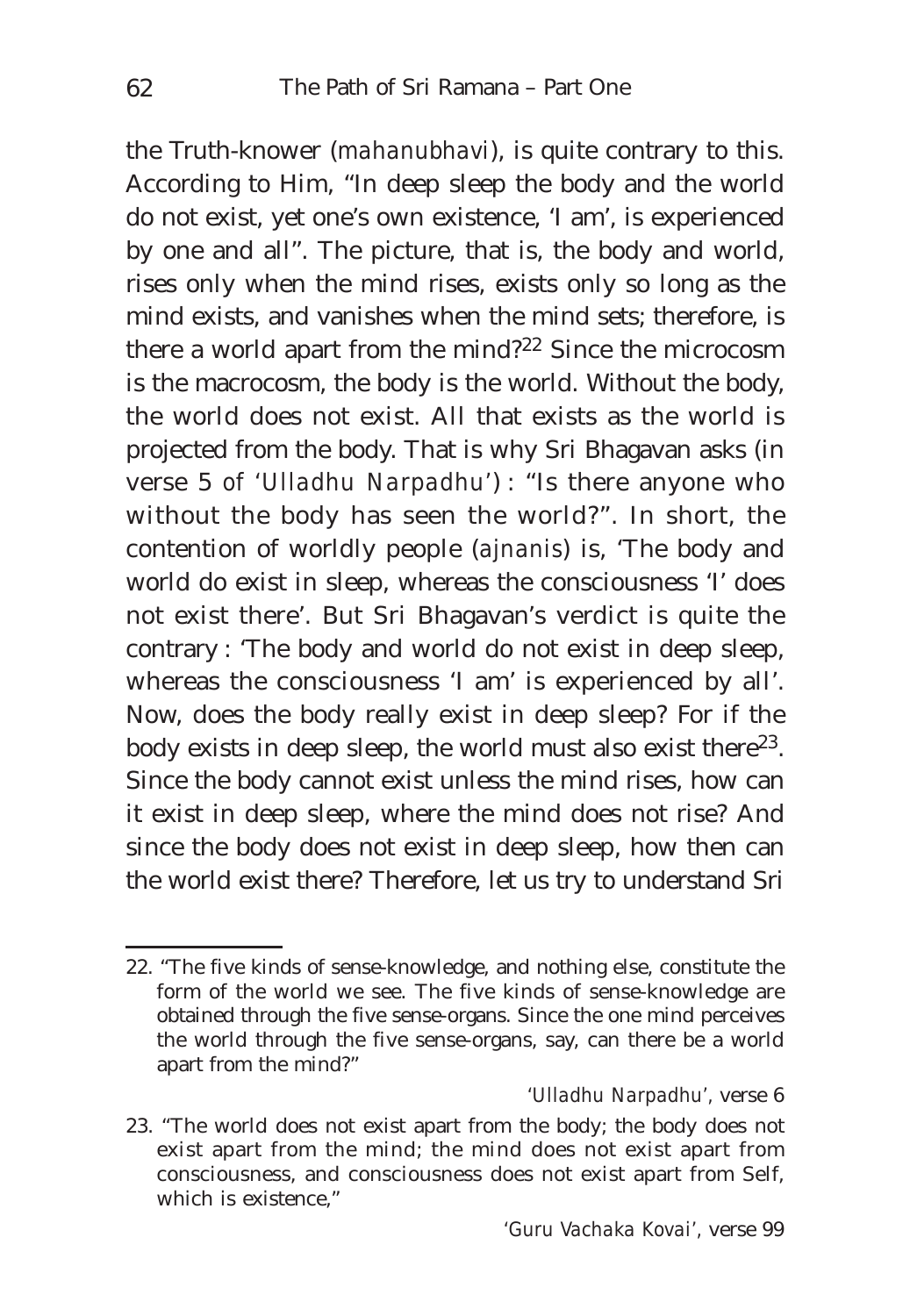Bhagavan's verdict that the body and world do not exist in deep sleep.

If we say that a thing exists, that existence must be coupled with consciousness, that is, it should itself know its own existence. It should not need the evidence or help of any other thing either to know its existence or to prove its existence. For, existence and the knowledge of existing (that is, existence and consciousness, *sat* and *chit*) are not two different things.

"To know existence *(sat),* there is no consciousness *(chit)* other than existence itself; existence is therefore consciousness. . ."

*'Upadesa Undhiyar',* verse 23

Thus, consciousness without existence is not at all consciousness; likewise, existence without consciousness is not at all existence. The knowledge that we slept is the evidence of our existence at that time. Do we have to ask others to know whether we slept or not? Since it is we alone who have the knowledge that we have slept, does not this very knowledge prove that we did exist in deep sleep? When our existence and consciousness (*sat..chit*) in deep sleep is thus undeniable, if the body and world also had such an undeniable existence and consciousness, why do they (body and world) need the evidence of others to prove their existence in deep sleep? Because the evidence of others is needed to prove that the body and world exist during deep sleep, is it not clear that their existence is not self-evident? Since we have proved that an existence without consciousness is no existence at all, and since the knowledge that the body and world exist in deep sleep is not self-evident, we can positively assert that their existence is false. Therefore, let us conclude that the body and world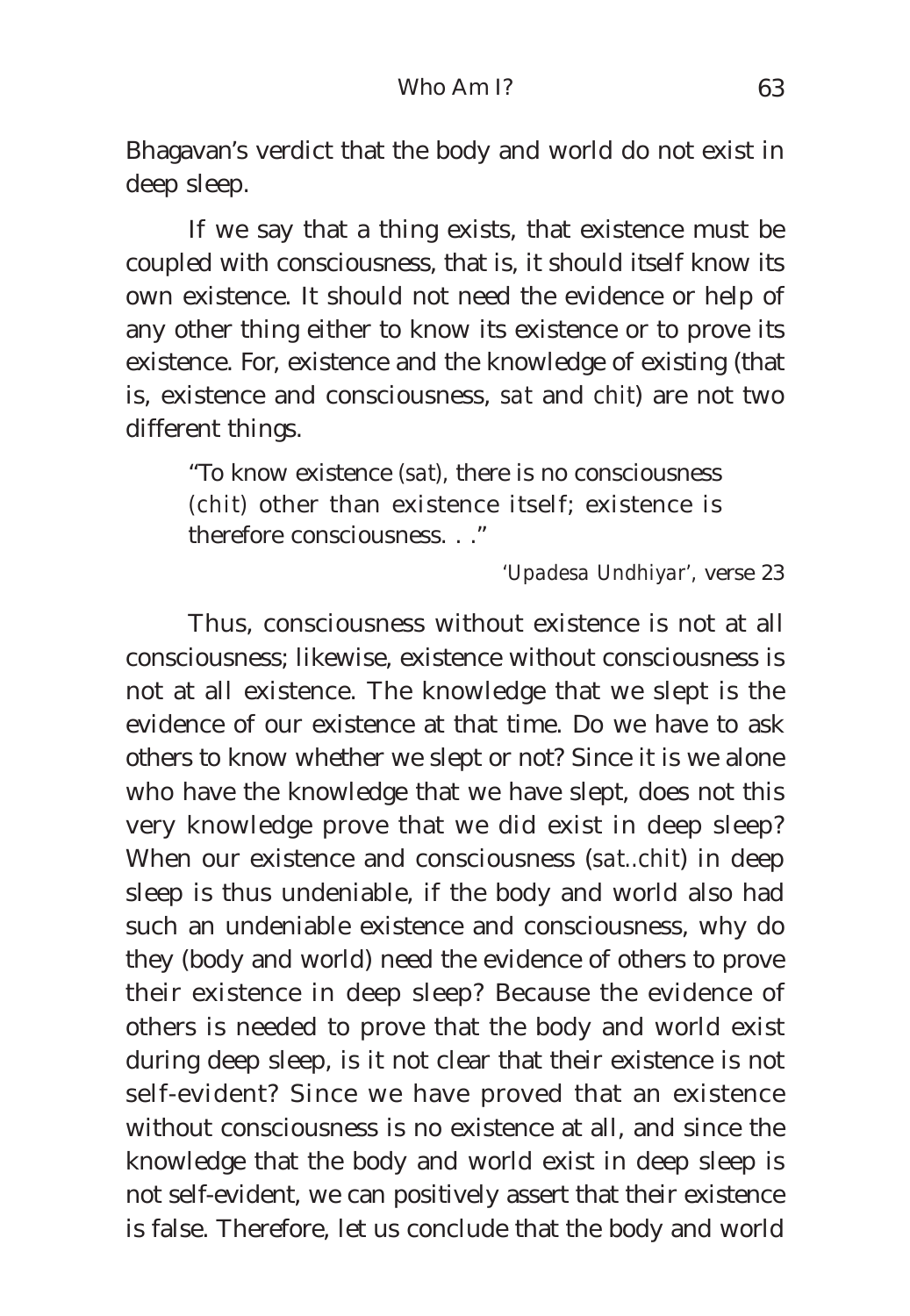do not exist in deep sleep<sup>24</sup>. Thus, because no one can deny that he existed in sleep, **one's own existence in sleep and the non existence of the body there must be accepted by all.**

Many, because of their lack of maturity of understanding when first visiting Sri Bhagavan and scrutinizing the nature of reality as exposed by Him and as explained above, were not able to grasp the fact and be convinced that existence *(sat)* and consciousness *(chit)* are one and the same, and therefore were repeatedly arguing with Him. On the other hand. some, who had discrimination and a sharp, clear intellect, not already confused by a mere study of the sastras without any practice, were fully convinced as soon as they heard Sri Bhagavan's exposition (that the body and world do not exist in deep sleep) that it alone is right; therefore, they were able to proceed along the path of enquiry, But, those who did not have the maturity of intellect to be able to accept the nonexistence of the body and world in deep sleep were stopped and could progress no further on the path.

Knowing well that an aspirant cannot know, "I am not the body" *(deham naham),* and thereby give up his attachment to it unless he is fully convinced by his own experience, 'I can exist even without the body', Sri Bhagavan, while proclaiming the clarion call of Vedanta, *'deham naham koham soham',* says in Tamil in His own words of Grace :

"*Deham ghatamnihar jadamidar kahamenum tihazhviladal Naham jadalamil tuyilinil dinamurum namadiyalal..."*

<sup>24</sup> According to the following logical inference : "That which seems to exist at one time and not at another time is actually non-existent even while it seems to exist", the body and world are non-existent even during the time of their seeming existence, that is during waking and dream.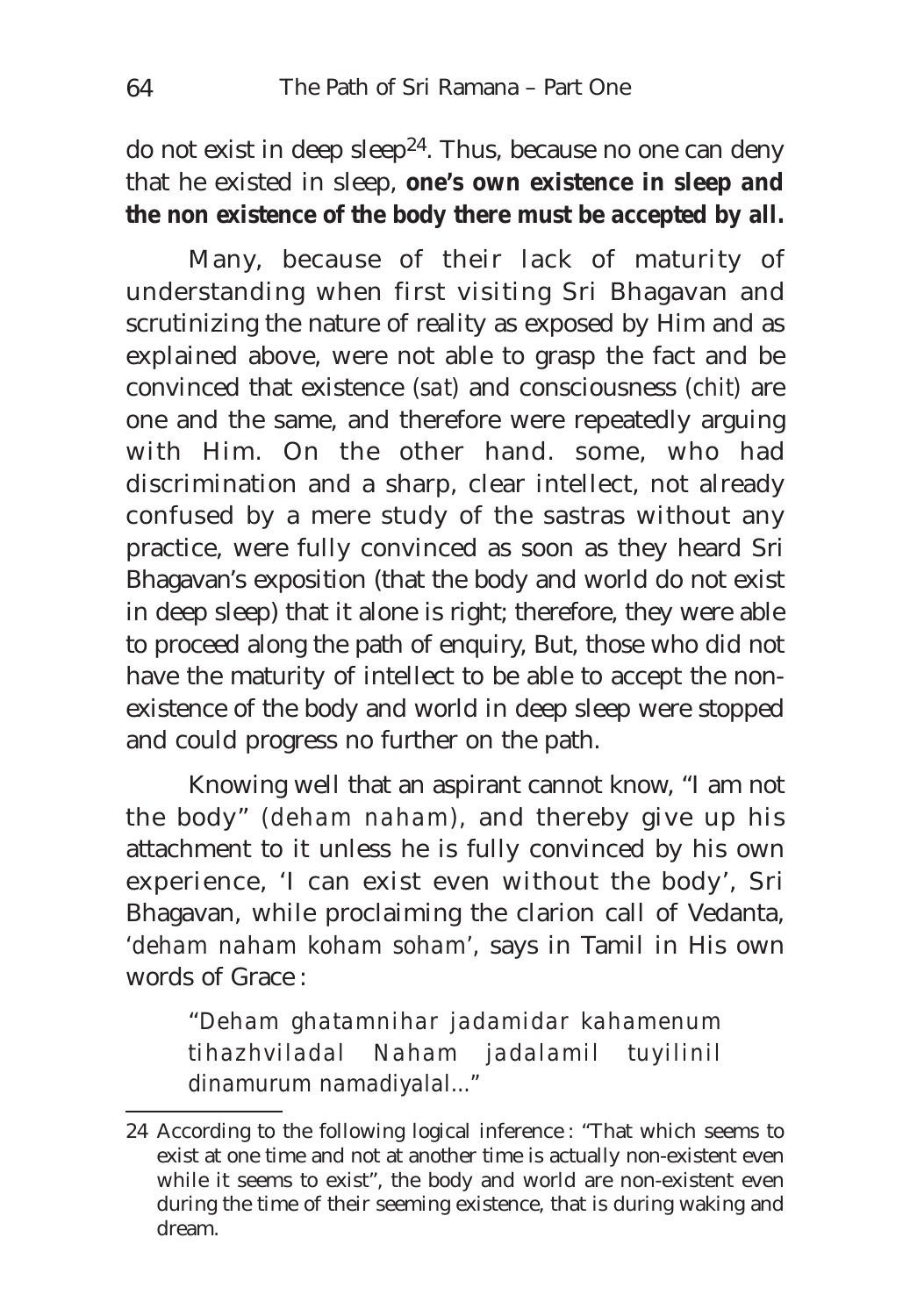#### Who Am I?

"The body *(deham)* is insentient like an earthen pot. Since it does not have the consciousness 'I' and since our existence is experienced (as 'I am') daily in deep sleep, where the body does not exist, it is not 'I' *(naham)..."*

*'Ulladhu Narpadhu-Anubandham,* verse 10

Yet some devotees of Sri Bhagavan often retort: "The Sanskrit original of this verse says, *'apeta supti samaye',* which means that in deep sleep the body is merely absent, removed or unmanifest; does this not mean that we need not accept the total non-existence of the body in sleep?", Unless the aspirant's mind is well saturated with the conviction that there is no body at all in sleep, it will be given the chance to imagine that in sleep things other than the 'I' - consciousness, namely the body and world, exist at least in some subtle form, and that in future they may evolve into some very magnificent forms. Only when this chance is given to the mind, will it have room to form such meaningless theories as immortalizing the body (divinizing humanity) and heavenizing the world! Therefore, in order to clear the doubts of these aspirants, it becomes necessary to relate the following incident<sup>25</sup>.

The original Sanskrit verse<sup>26</sup> composed by Sri Bhagavan in 1927 was as follows :

*"Deham mrinmaya vajjadat makamaham buddhir natasya styato Naham tattadabhava supti samaye siddhatma sadbhavata*.."

<sup>25</sup> This incident was related by Sri Muruganar. It is also mentioned in *'Day by Day with Bhagavan'* (20-1-1946 morning).

<sup>26</sup> The original Sanskrit verse of Sri Bhagavan is published by Sri Ramanasramam as verse 56 of *'Sri Ramana Hridayam'* in a booklet called *'Revelation'.*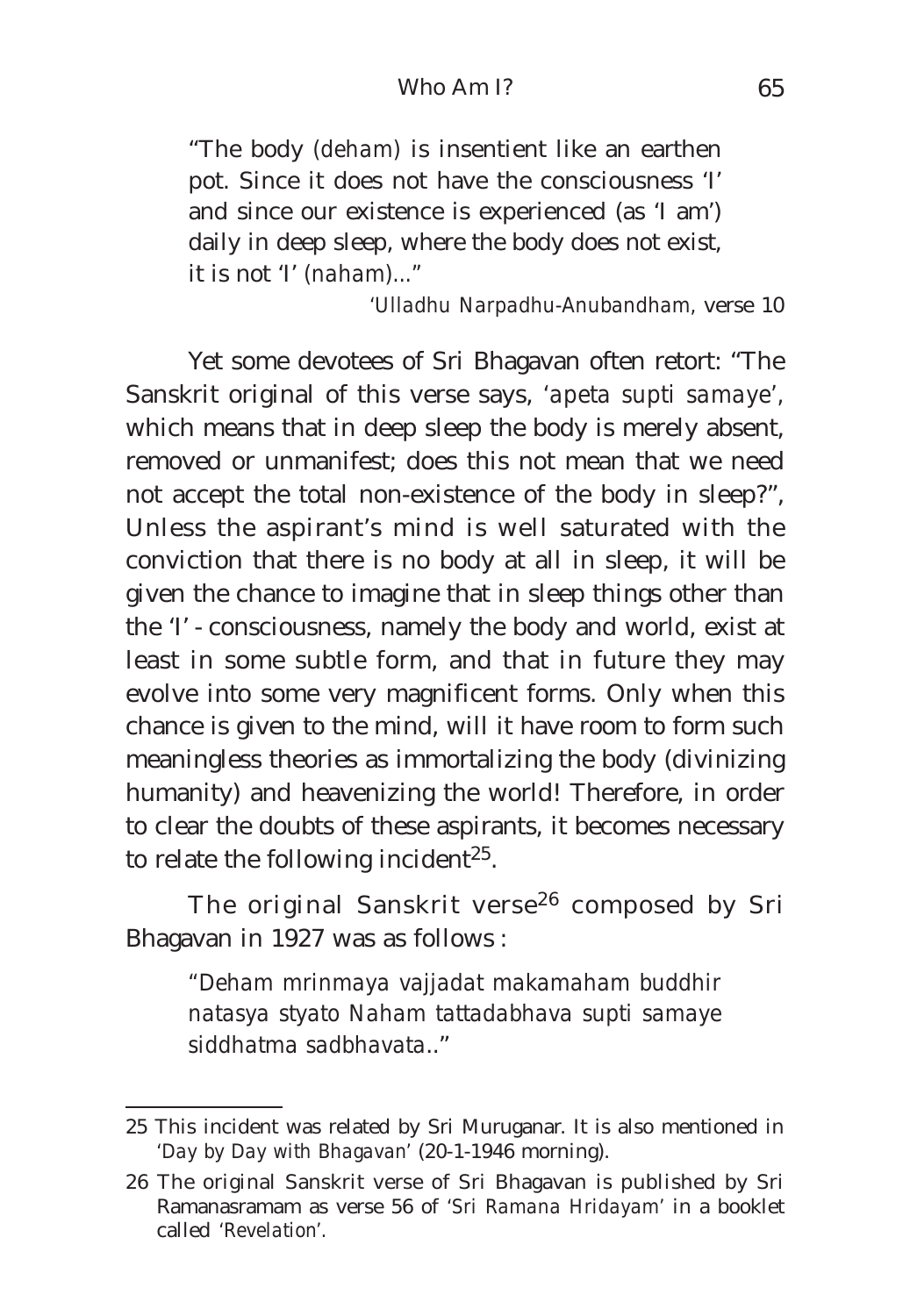in which the precise word He used was *'abhava'.* But a devotee, Kavya Kanta Ganapati Sastri, perhaps on account of his then inability to accept the non-existence of the body in deep sleep, and believing that the body is not totally nonexistent but that it still exists in deep sleep at least in an unmanifest *(apeta)* condition, changed the text to *'apeta supti* samaye<sup>' 27</sup>. The experience of Sri Bhagavan is : 'It does not exist *(abhava)'*! 'It does exist, at least in an *apeta* condition', is may be this devotee's opinion<sup>28</sup>. While translating the same verse into Tamil, Sri Bhagavan has used the Tamil words *'jadalamil',* which means that the body does not exist at all. If Sri Bhagavan had agreed with the idea conveyed by the substitution, He would have translated it accordingly: but He has confirmed His own idea (i.e, *abhava)* by translating only the word used in His original Sanskrit composition. The Sanskrit version which is now in print (in all books other than *'Sri Ramana Hridayam)* is only the substitution of the devotee and not the original of Sri Bhagavan !

It is only by way of concession to the weakness of immature minds who believe that the body and world truly exist, that the sastras pacify them by saying: "The creation (the body and world) once came out of God or Self *(atman);* it resolves into Him during sleep, death and dissolution

<sup>27</sup> Kavya Kanta Ganapati Sastri seems to have used the phrase *'apeta suptisamaye'* only in the sense 'during sleep, when the body does not appear', and not in the sense 'during sleep, when the body has no existance whatsoever'. The meaning which he gives to the word *apeta* can be clearly understood by those who read his Sanskrit commentary on *'Upadesa Saram'* verse 30.

<sup>28</sup> Since there is no prosodic mistake in the original word *abhava* used by Sri Bhagavan, the word *apeta* must have been substituted only because Ganapati Sastri's idea was contrary to that of Sri Bhagavan. For if the word *apeta* gave the same meaning as *abhava,* where *was* the need for a substitution?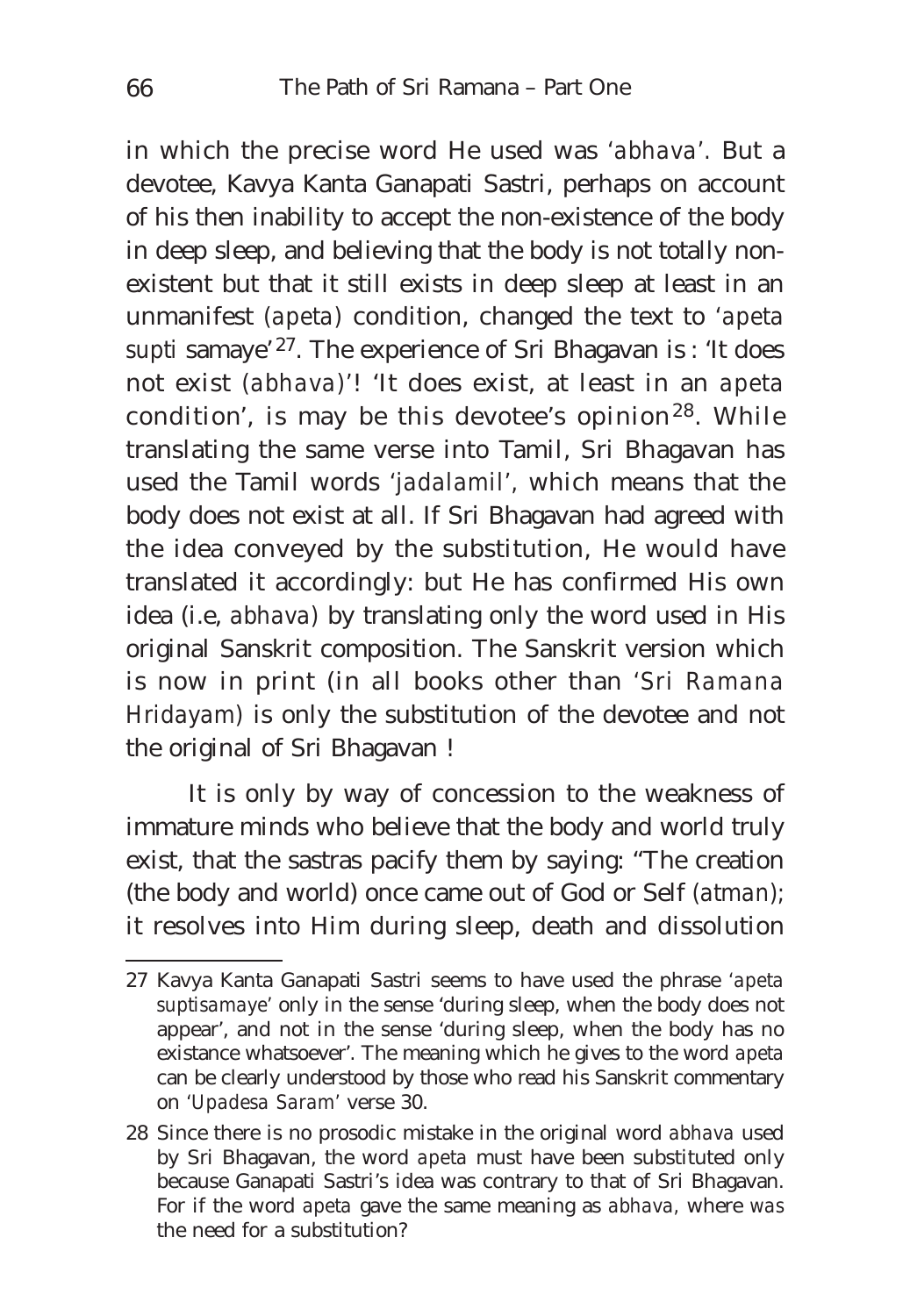*(pralaya),* and comes out again". However, these pacifying words are not the absolute truth *(paramarthika satya)* and hence they cannot give full satisfaction to us, who are longing for and trying to know only the absolute truth. These explanations of the sastras do not stand before the personal experience of Bhagavan Sri Ramana, the *Maha Guru,* who never withheld, even in the least, the absolute truth from anyone; therefore, we need not take them to be His direct teaching. The same idea has been well expressed in the following verse by Sri Muruganar, the foremost disciple of Sri Bhagavan :

"Although Guru Ramana taught various doctrines according to the level of understanding of those who came to Him, we heard from Him that ajata<sup>29</sup> alone is truly His *own* experience. Thus should you know."

*'Guru Vachaka Kovai',* verse 100

Since we exist even during sleep, when the body does not exist, we have to conclude, according to the basic test framed previously, that we cannot be the gross body (the physical body, breath and blood circulation).

Let us now consider the subtle body. Mind (which is thoughts) and intellect constitute this subtle body. We know that the mind is just a collection of thoughts. Even in the waking state, do we not sometimes have, without effort, moments of quietude when all thoughts subside? Do we cease to exist during those thought-free periods? No, even then we do exist. However, we hear some people complain, "The whole of my waking state is full of nothing but waves

<sup>29</sup> *Ajata* is the knowledge that nothing – neither the world, soul nor God – ever comes into existence, and that 'That which is' ever exists as it is.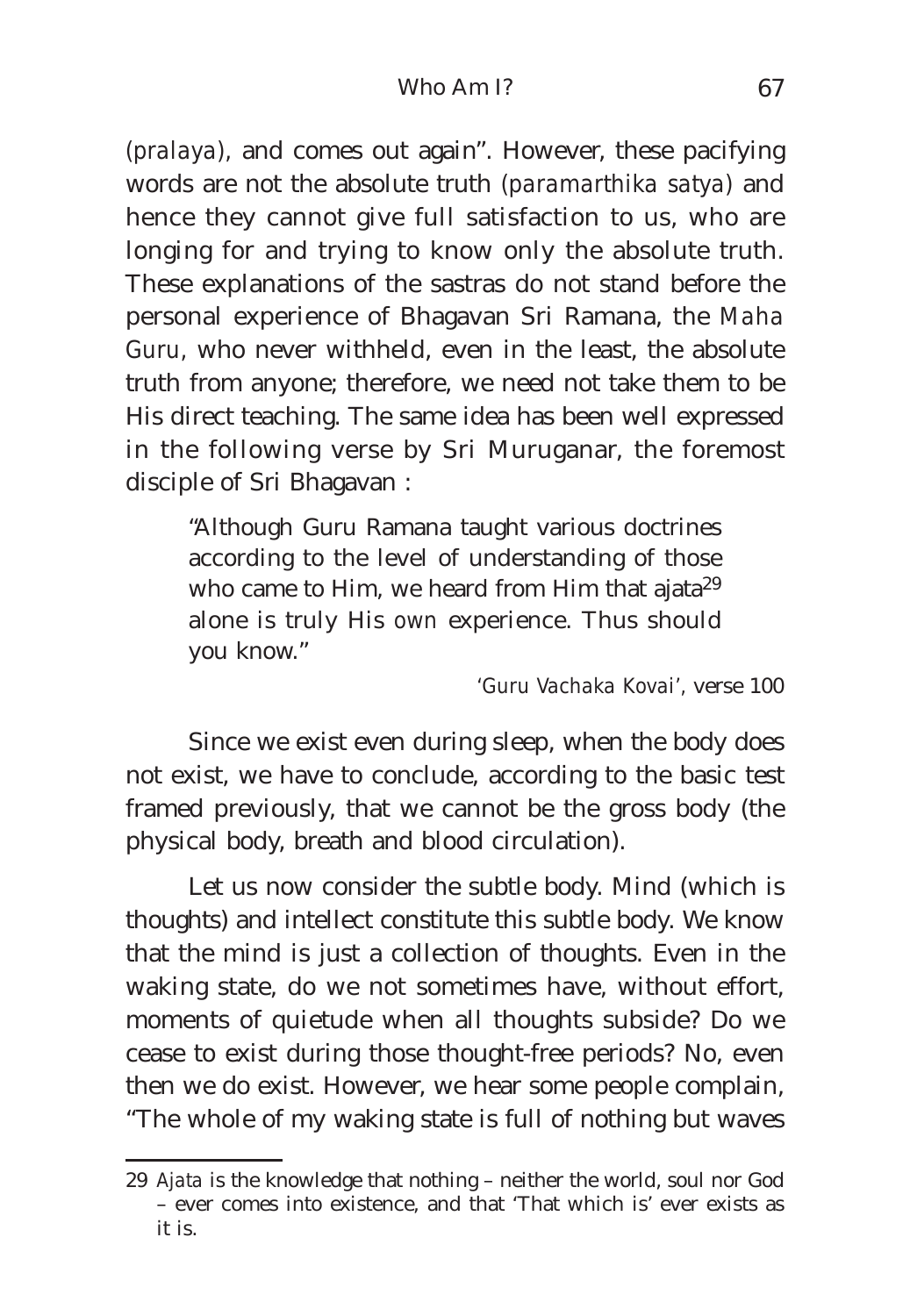and waves of thoughts, and I have never experienced the subsidence of thoughts at all", Very well, it is right to welcome and reply to their complaint. The periods in which the waves of thoughts subside of their own accord in the waking state are the state of 'being still' *(summa iruttal)* or Self-abidance *(nishtha).* Aspirants who have had this experience can easily grasp the truth, 'We can and do exist even in the absence of thoughts'. Yet for the sake of those who have complained, let us scrutinize deeper. Have we not already said that of all the thoughts which arise from sleep, the first person thought, 'I am the body', is the first? All other thoughts, which pertain to second and third person objects, multiply only by catching hold of this first thought. Even for those whose thoughts do not subside in the waking state, do not all thoughts vanish when sleep overtakes them, since the first thought, 'I am the body', itself subsides at that time? Thus, does not everyone of us have access to the thought-free state in dreamless sleep? There we are not nonexistent !

"... even in sleep, where there is no ego-'I', we are not non-existent!"

*'Upadesa Undhiyar',* verse 21

- says Sri Bhagavan. So, according to our basic test, since we exist even in the absence of the mind, we are not the mind,

Further, in the same manner as this 'I am the body' consciousness *(dehatma-buddhi)* clings to the gross body as 'I', it can also cling in a subtle way to many other bodies. For instance, when the gross body is inactive, is not the mind working? Dream is one such case. It is an example of our taking a subtle body. During dream, the mind – as if it had taken another gross body – functions and knows many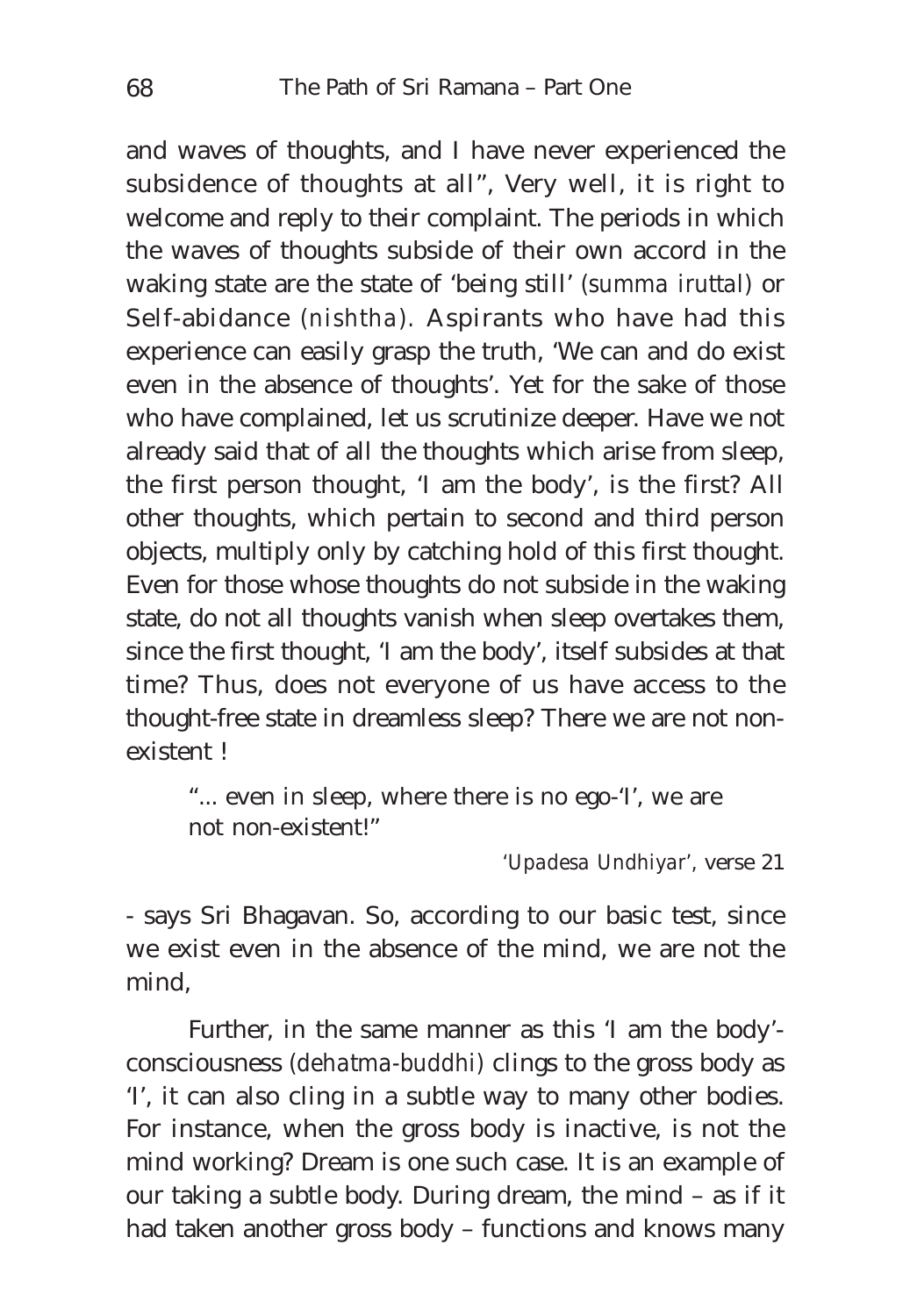things through that body. This dream body is simply a mental projection. It is nothing but the mind itself. So it can also be called the subtle body, But do we not exist in dreamless sleep? Therefore, since we can exist even without this dream-body, we can clearly understand that it is not 'I'. We should not think that the mind thus functions with a subtle body only in dream. Even in the waking state, do we not day-dream? At that time also, the same phenomenon takes place. Suppose we sit, not sleeping, and imagine that we travel to a far-off country, meet a friend there, talk with him and undergo all the ups and downs of life. At that time the body with which we seem to go, come, talk and so on, is also a subtle body of ours. We know that these subtle bodies which we thus take now and then are transient. When we wake up from dream, the dream-body is gone. In the same manner, the body assumed in day-dream also becomes false (non-existent). That is, these bodies are false forms which come on us and go. Thus we can conclude that we exist even in the absence of these bodies. Therefore, they are not 'we'.

Now, if we scrutinize further, we will find that we have another kind of body even subtler than the subtle body. Here also, to support this, each one of us has his own experience, namely dreamless sleep. At that time we have neither the gross nor subtle body. The mind having completely subsided we sink at rest in total darkness, knowing nothing. When the mind rises again from this darkness, either dream or waking results. When we wake up from deep sleep, we remember our experience thus, 'I slept happily and did not have any dream'. That is, we know that we existed even in that state of seeming darkness in which there was not even a dream. That dark state is called the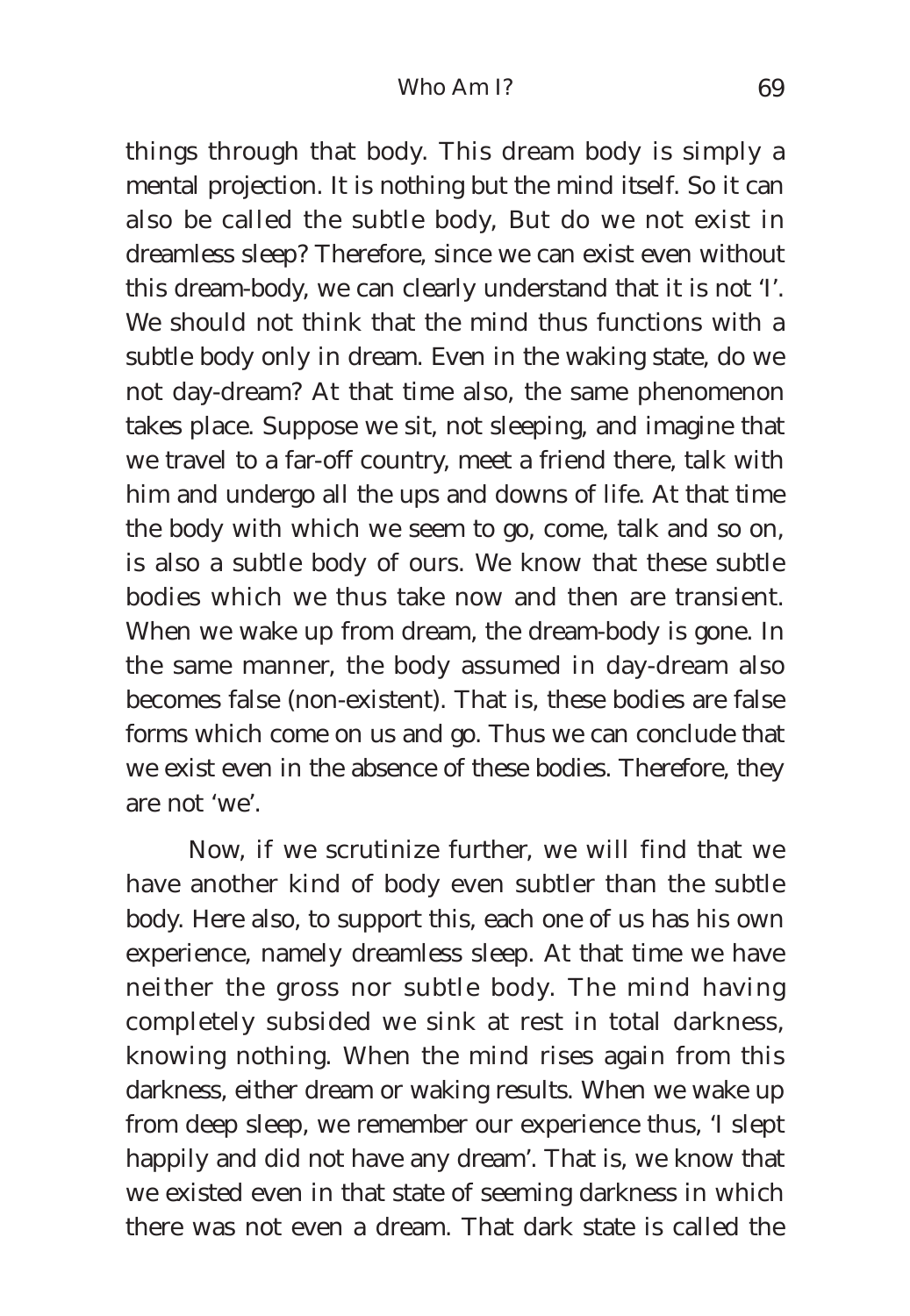### causal body30, **We who know that we knew that we existed there, is the real 'I'.**

In deep sleep, the ego *(ahankara* – the mind in the form of attachments) is still alive in the very subtle form of tendencies *(vasanas);* it is this form which is that base and cause for the rising of the subtle and gross bodies, and therefore it is called the causal body. Even in death, it is in this causal body that we exist. This causal body is not destroyed by the death of the gross body. The reason for asserting that even this causal body is not 'I', is that we exist there to know even that state to be alien to us. There, our **existence alone is real, and we cannot be the form** (darkness or ignorance) which we assume there. Just as we rejected the gross body of the waking state as 'I am not this body', even though it appeared to be 'I', and just as for the same reason we rejected the subtle body of the dream state as 'not I', let us now also reject this causal body (darkness or ignorance) of deep sleep as 'not I', since it is only a form which comes on us and goes. Therefore, having firmly eliminated all these three bodies as 'not I, not I', what then remains, that **knowledge**, the consciousness *(chit)* of our existence *(sat),* alone is 'I'.

Can we eliminate these three bodies? Certainly we can, because they are only our sheaths and are extraneous to us. From what is extraneous to us, we can separate ourself. It is within our ability. Only when we thus separate

<sup>30</sup> The reason for saying here that there is a causal body still existing in sleep and that the darkness of sleep itself is its form – even though it has been explained on pages 61 to 67 that, according to the experience of Sri Bhagavan, the body and world exist in no form at all in deep sleep – is that our present scrutiny is done according to the footnote given on pages 52 to 53: "...but for the time being let us proceed on the assumption of ordinary people that sleep is a defective and mean state."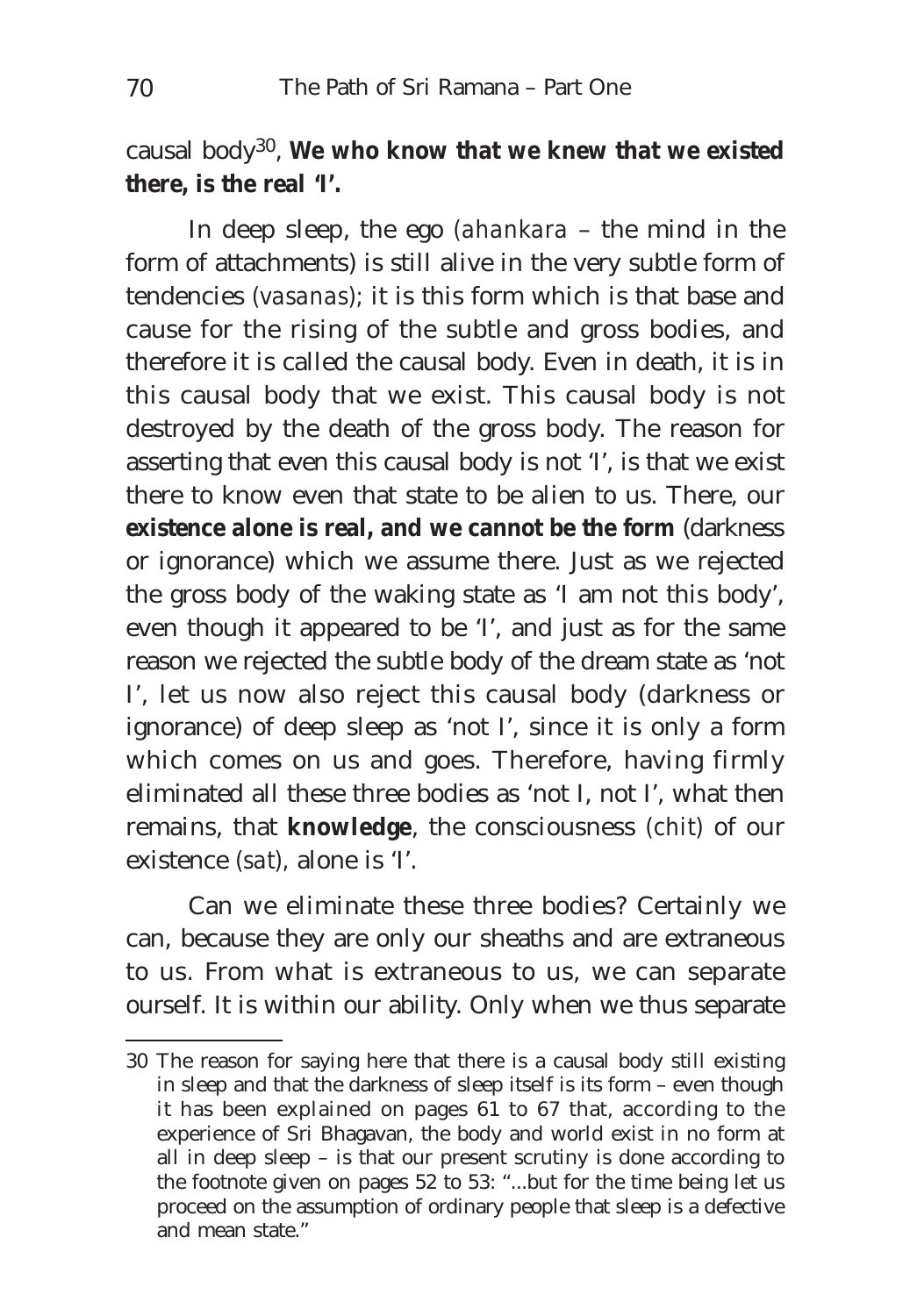ourself from these sheaths, which are extraneous to us, will we know our true nature. According to the truth which we have already established, namely that **our true nature itself is happiness,** knowing our true nature is itself experiencing perfect happiness. Thus, the experience of Self-knowledge *(atma-swarupanubhava)* **is the very pinnacle of happiness.** It is the ultimate goal for which all living beings are knowingly or unknowingly searching through all their innumerable endeavours. Attaining – through the enquiry 'Who am I?*' –* **the knowledge** *(chit)* of our reality *(sat)* **as the perfect happiness** *(ananda)* is the supreme goal of mankind. The sole cause of all miseries is the mistake of veiling ourself by imagining these sheaths to be ourself, even though we are ever this existence-consciousness-bliss *(satchit-ananda).*

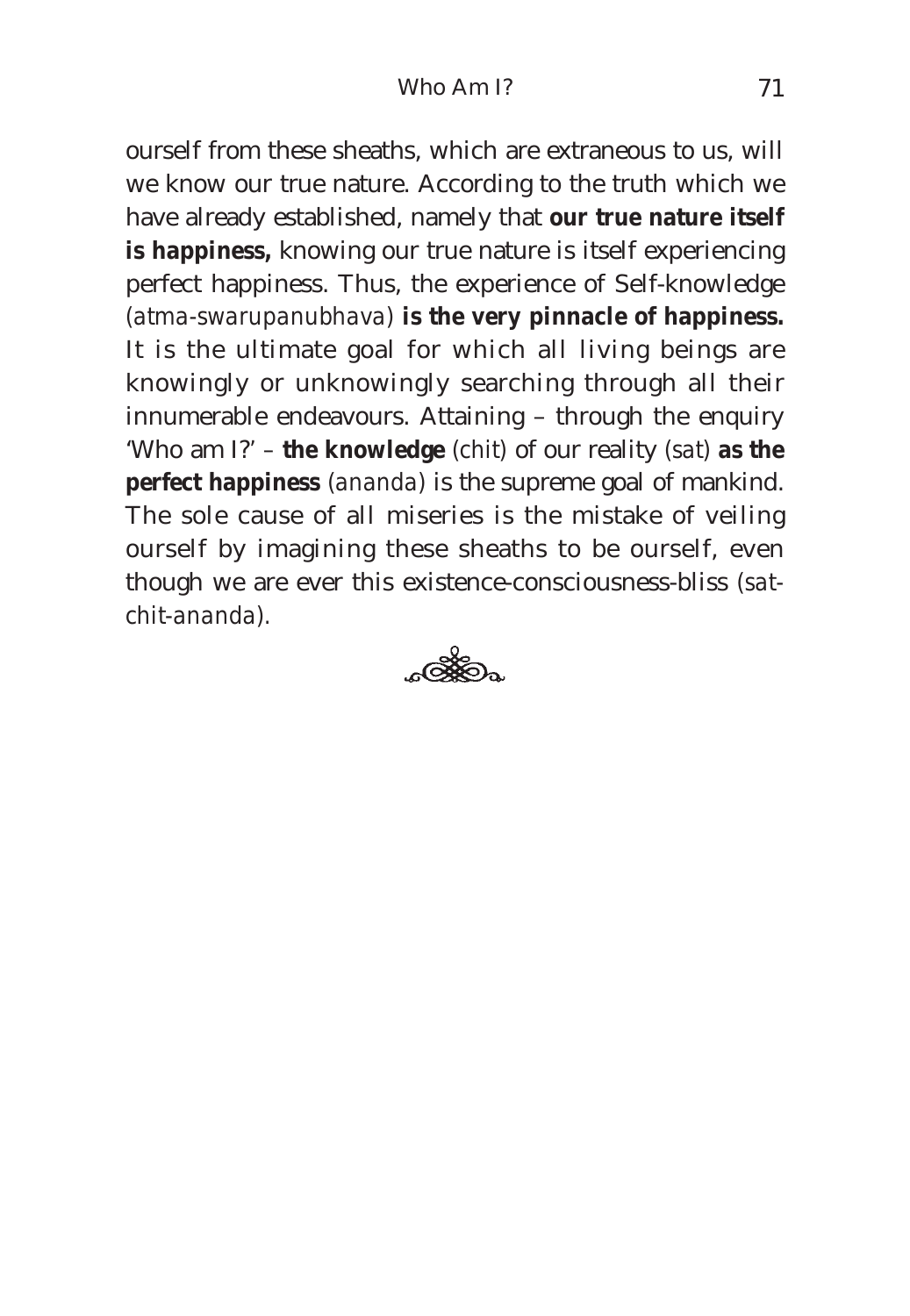**CHAPTER** 

## The Enquiry, 'Who Am I?' and<br>The Four Yogas

This very process of thus separating ourselves from these sheaths, which are extraneous and alien to us, has been described in scriptures *(sastras)* as '*yoga*', Though in its strictest sense the word '*yoga*' simply means '*union*', our earlier analysis has led us to call this process one of '*separation*'. In effect however, these two (separation and union) are one and the same! What in Bhagavan Ramana's path to happiness has been so far described as 'a separation from what we are not' is the same as that which has been called by all the sastras which have prevailed in our midst up till now as 'union with God', If so, what is the reason for the use of these two contradictory words? The basic meaning which Sri Ramana, the *Loka Maha Guru,* gives us for the word 'I' is our true, natural consciousness, Self *(atma bhava),* whereas the basic meaning which has been given by the sastras up till now for the word 'I' is the consciousness 'I am this body' (jiva *bhava).*

Let us make this clear with an example. Suppose one man says, "I have come to Tiruvannamalai", and another says, "I have gone to Tiruvannamalai", both are pointing out the same event of reaching Tiruvannamalai. What do we infer from their way of pointing out that same event of reaching Tiruvannamalai with the contradictory words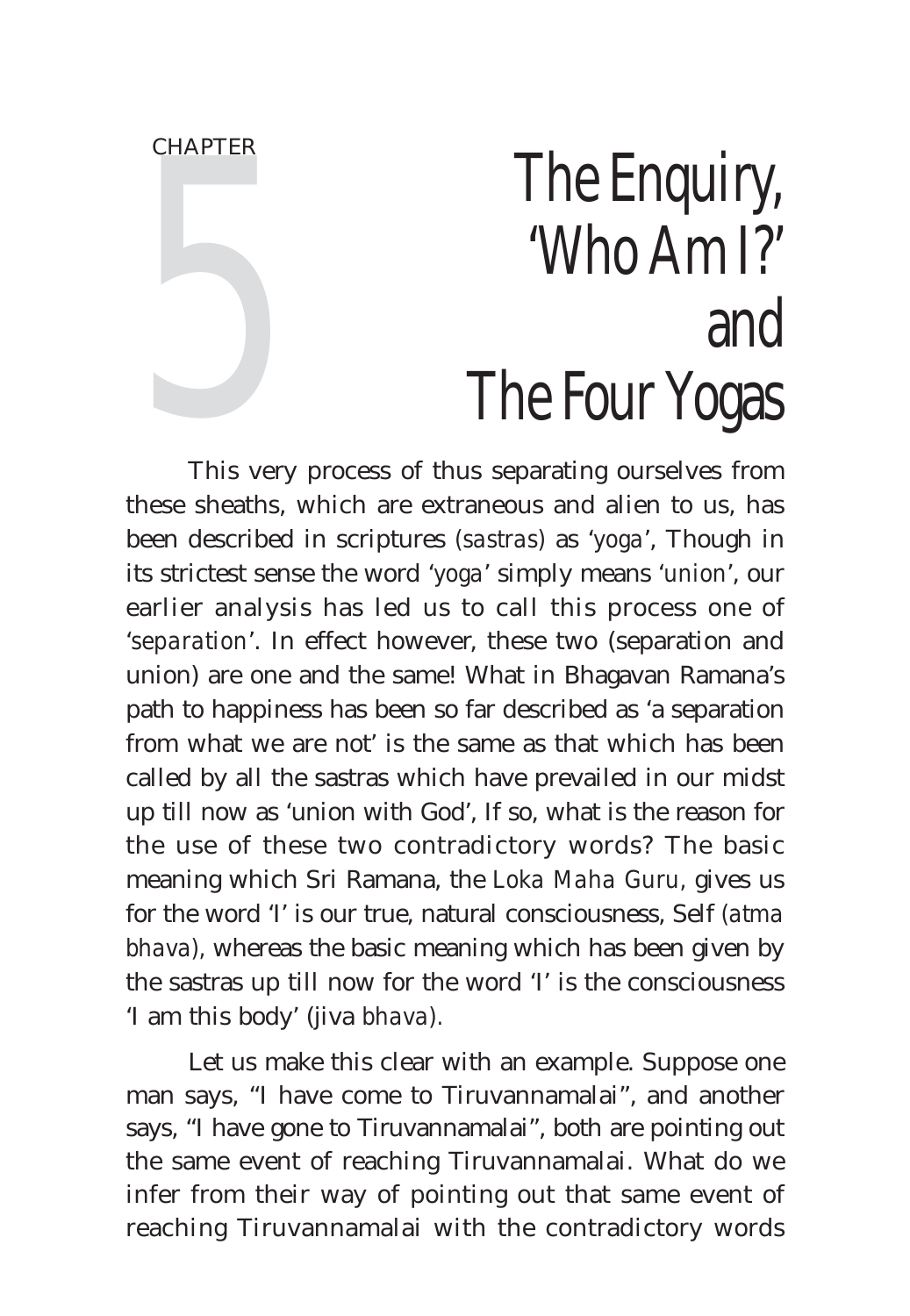'come' and 'gone'? Is it not evident that the first one is in Tiruvannamalai, while the other is not in Tiruvannamalai but is speaking from somewhere else? Similarly, the method which is given to on aspirant who asks for a path to perfect happiness will be described either as 'separation' *(viyoga)* or as 'union' *(yoga)* according to what is given to him or taken by him as the basic meaning for the word 'I'.

There is thus a difference between the yoga which has been taught by the sastras and the Self-enquiry taught by Sri Bhagavan. Accepting the wrong understanding of ordinary people, 'I am this body, I have a separate existence', as the base, the sastras teach the four yogas, namely *karma yoga, bhakti yoga, raja yoga* and *jnana yoga:-*

- 1. "Act without attachment to the fruit thereof", says *karma yoga.*
- 2. "Do not love any other thing; love God alone", says *bhakti yoga.*
- 3. "By separating yourself from God, you have degraded yourself into a petty individual soul *(jiva);* go and unite with Him again", says *raja yoga.*
- 4. "Know God", says *jnana yoga.*

In each of these four yogas, there must be an 'I': an 'I' to do action without attachment to the fruit thereof; an 'I' to love God; an 'I' that separated itself from God and that must now go back and unite with Him; and an 'I' which was so far ignorant of God and which is now trying to know Him. Thus, in all these four yogas the individual existence of an 'I' in the form of **'I am this' or 'I am so-and-so'** is indispensable. **Without this 'I', no yoga can be performed!**

Then, is it not necessary first of all to find out: 'Who is this I? Does he actually exist? Does he have a separate existence? Is he real?' Instead of frittering away one's energy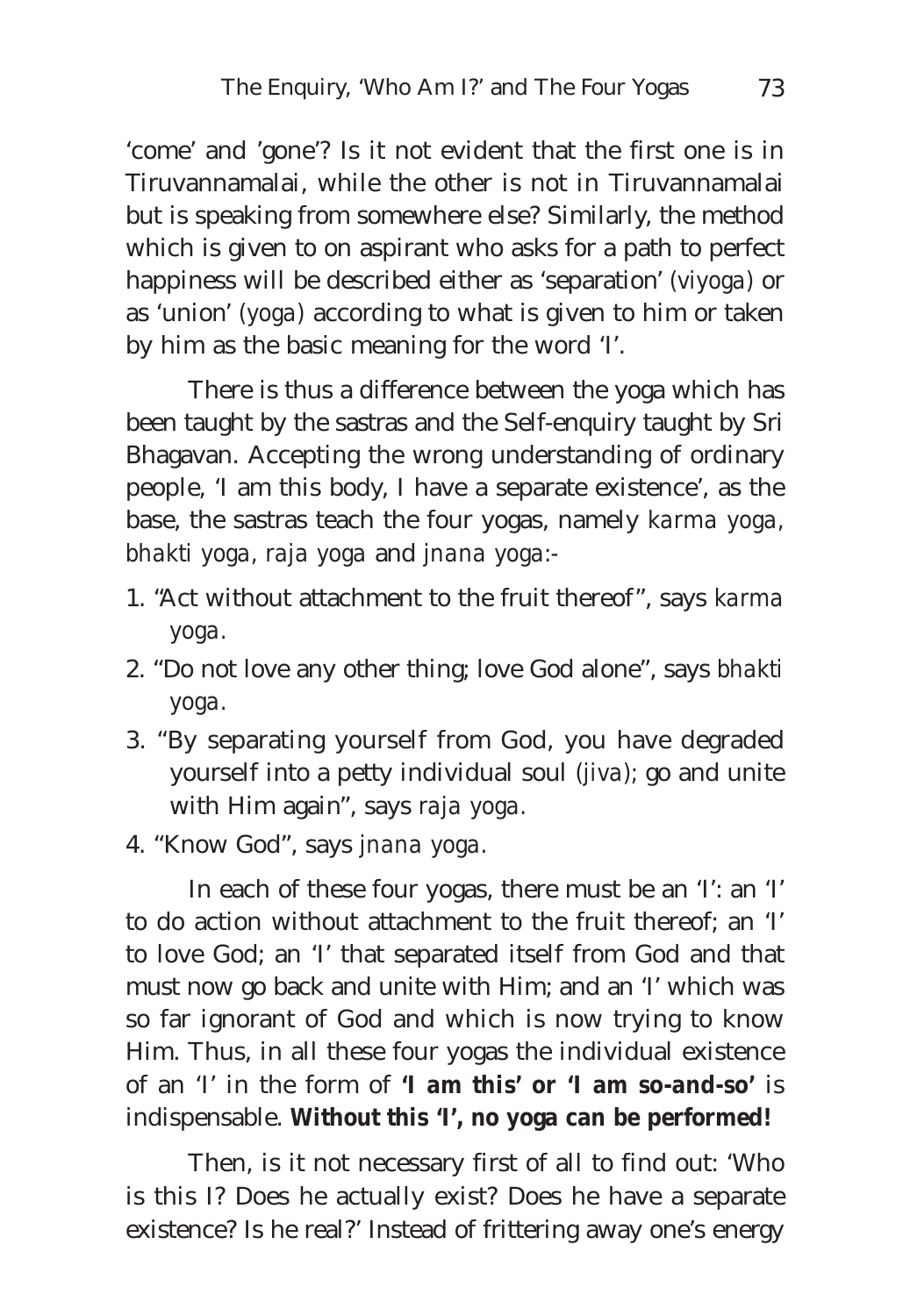in attempting to attain the much cherished Godhood through the four yogas, it would be easier, more important and also best to know oneself first by scrutinizing 'Who am I – what is my true nature or existence?'. Until and unless a doubt-free knowledge of oneself is obtained, however much one may know about God by reading about Him, hearing about Him, or seeing visions of Him, doubts and miseries will be rising in one again and again – because there is an 'I'. It is only after accepting the conception that this 'I' who is to perform the four yogas is a separate entity that the sastras have given us the teachings on them. But **Bhagavan Sri Ramana does not at all allow us to accept this conception!** 'Before opening your coffers and finding your assets, do not begin to wail unnecessarily, proclaiming, 'I am a penniless beggar". First set about to open your box; then only, after seeing, can you speak about it. Similarly, before you enquire and know who you really are do not unnecessarily make the wrong estimate about yourself that you are a limited and petty individual soul *(jiva).* First set about to enquire and know yourself, and after knowing yourself, if 'you are still in need of anything (God, liberation, happiness, etc.), let us look to it then', advises Sri Bhagavan !

The 'I am the body'-consciousness *(dehatma-buddhi)* is the individual soul *(jiva);* in other words, the nature of the individual soul is nothing but the wrong knowledge 'I am the body'.

"Though this insentient body cannot say 'I' (i.e. does not have the feeling 'I'), and though existenceconsciousness *(sat-chit,* Self) has no rising and setting, between these two rises an 'I' of the measure of the body (the 'I am the body' identification). Know this alone to be the knot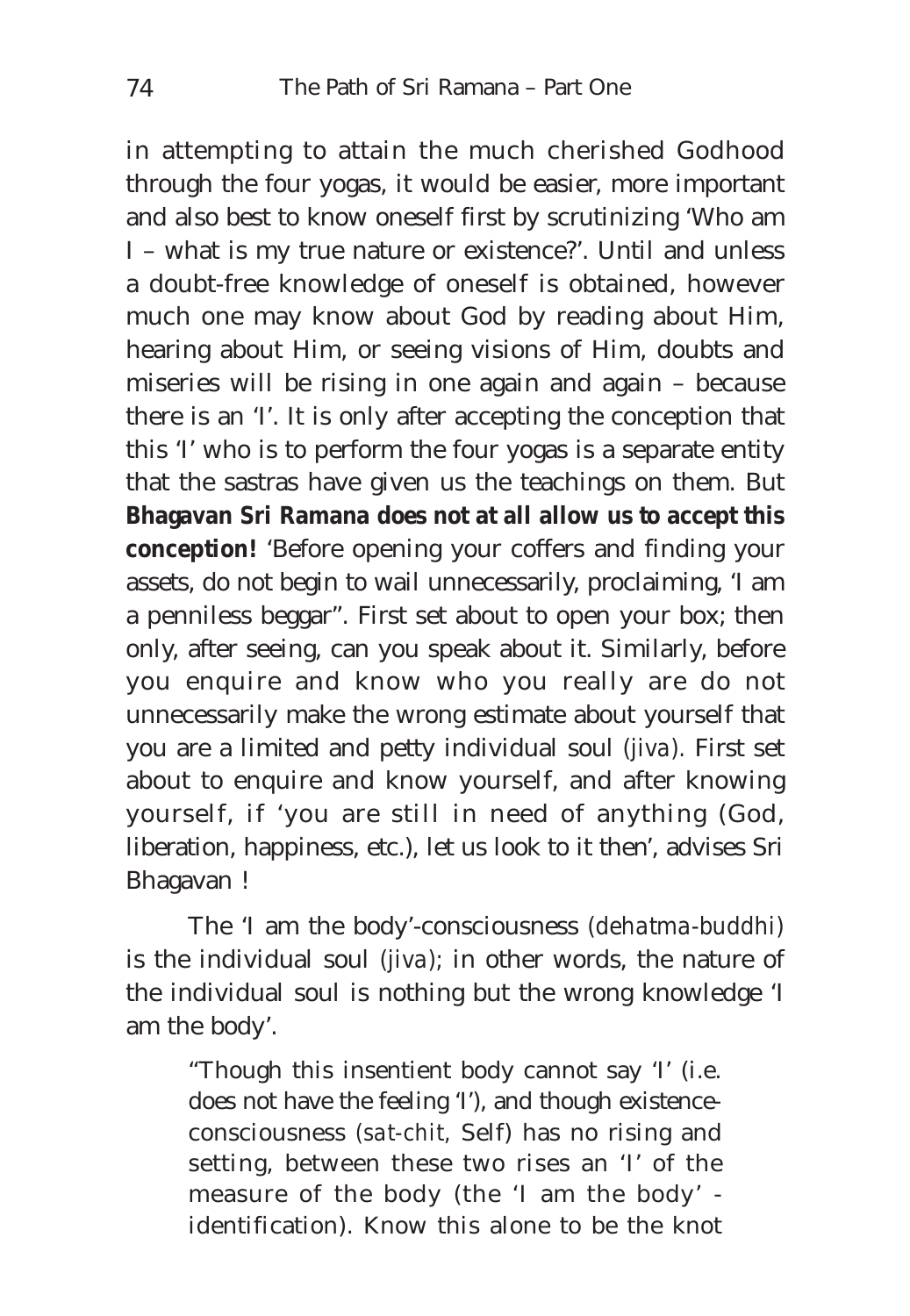between consciousness and the insentient *(chitjada-granthi),* bondage *(bandham),* soul *(jiva),* subtle body *(sukshma sarira),* ego *(shankara),* this mundane state of activities *(samsara),* mind *(manas)* and so *on* !"

*'Ulladhu Narpadhu',* verse 24

This 'I am the body' – consciousness rises after sleep, exists and remains active till sleep, and again subsides in sleep. Since the body is insentient, it has no 'I' consciousness; hence this **consciousness** (which rises as 'I am the body') **cannot be said to be the body!** Can we then call it Self *(atman),* since it is an 'I'-consciousness? No, we cannot, for rising and setting is not the nature of Self. The nature of Self is existence-consciousness *(sat-chit),* shining ever as **'I am'** without rising and setting. thus, **this consciousness 'I am the body', which has a rising and a setting, cannot be said to be Self either.** It is neither Self, which is consciousness, nor the body, which is insentient! It is a ghost-like false appearance, taking the size of the body as its own size, being limited by time and space, being a mixure of the quality of the body (i.e. rising and setting) and the quality of Self (i.e. shining as an 'I'-consciousness), but at the same time alien to both of them, and rising as a knot *(granthi)* between Self *(chit)* and the insentient body *(jada)* – *chit-jada-granthi.* This is the ego, otherwise called bondage, soul, subtle body, *samsara* (the mundane state of activity) mind and so on.

"This formless and ghostly ego (i.e. it has no form of its own) comes into existence by grasping a body-form! Having grasped a form, it endures, and having grasped a form, it waxes more by feeding upon forms, Leaving one form, it grasps another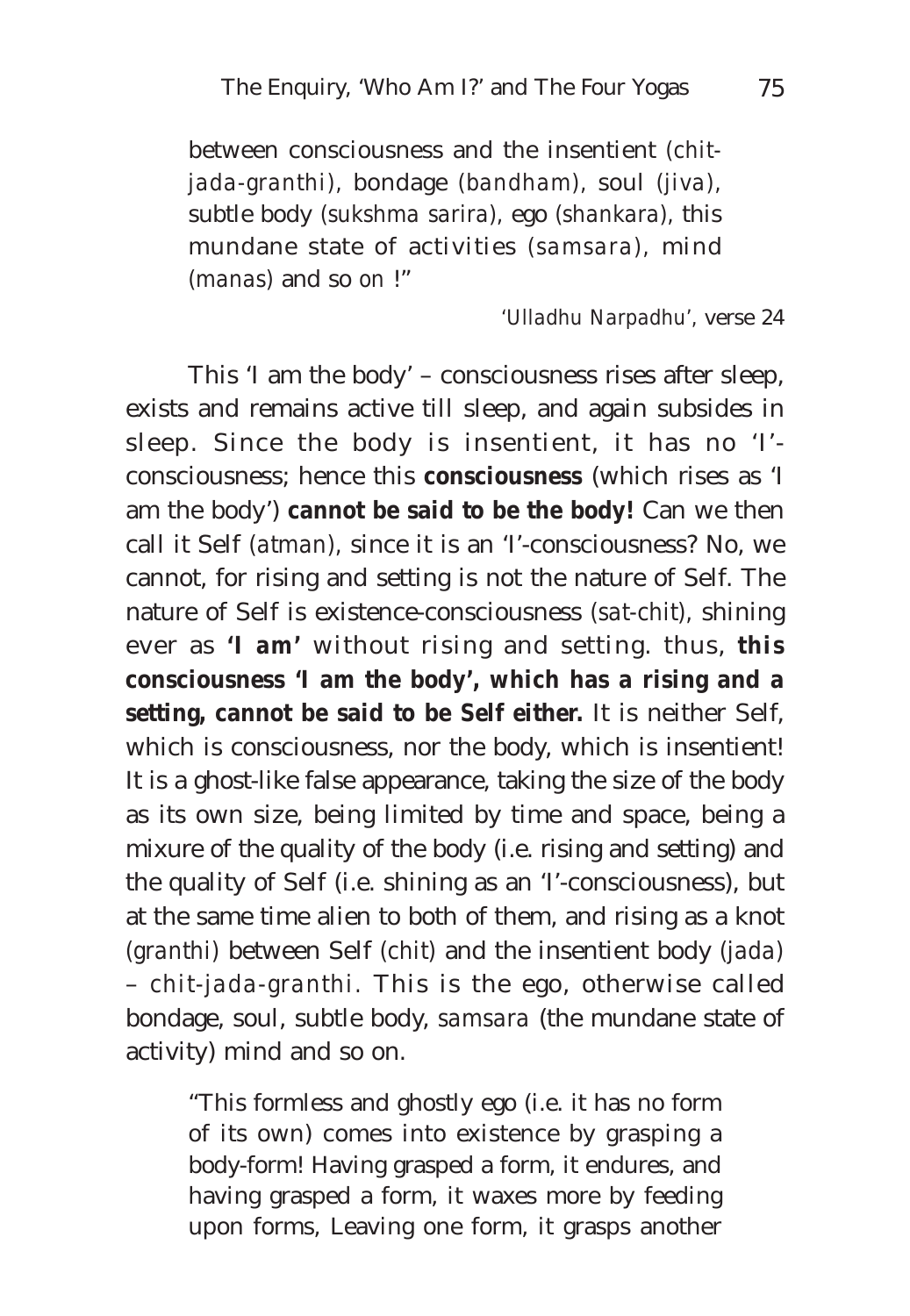form. When sought for, it takes to flight; what a wonder it is ! Thus should you know."

*'Ulladhu Narpadu'* verse 25

"The ego can come into existence only by identifying with a form (a body) as 'I'. It can exist only by clinging to that form. Taking forms (through the five senses) for its food to live upon, it will wax more and more. Leaving one form with which it had identified as 'I': it will catch another form as 'I' ! It will lose its existence and disappear only when it is sought for: 'What is it?' or 'Who am I?'. This ego, which rises in the form 'I am the body', is thus a formless, imaginary and empty ghost-like appearance, having no real existence", says Bhagavan Sri Ramana !

"Presupposing the existence of a non-existent thing and then wanting to get salvation for that imaginary 'I', you have to start and try to do so through the above-said four paths of yoga. When your *sadhanas* themselves become a means of giving life to the non-existent ego, how can they destroy it? To do any *sadhana* except Self-enquiry *(atmavichara),* the existence of the mind *(jiva)* is indispensable. For, how to perform those *sadhanas* without the mind? To try to destroy the ego by *sadhanas* other than Self-enquiry is to be just like a thief turning himself into a policeman to catch the thief who is none but himself. Only Self-enquiry can reveal the truth that the ego (mind or *jiva)* has no existence whatsoever! So do not accept this ego, the truth of which you have not yet found out by scrutiny; deny it by giving no importance to its existence, root it out and burn it to extinction by attending to how or from what (whence) it rises! Instead of doing so, if you accept it as a real entity even before enquiring and finding out what it is (i.e. before finding out 'Who am I?'), it itself will be a fetter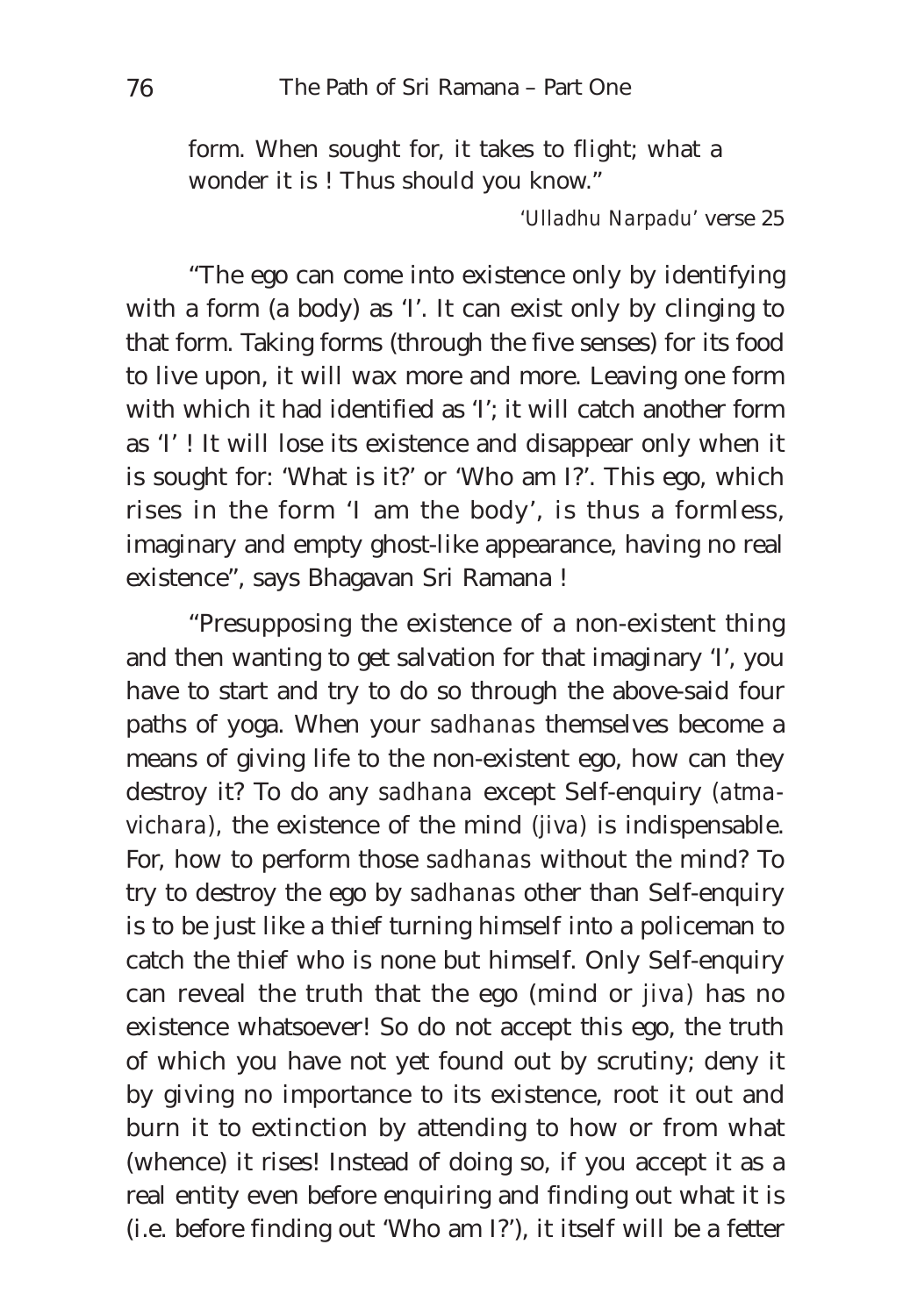to you and will create many non-existent obstacles (such as lust, anger, etc.) for you, and will then involve you in the aforesaid unnecessary efforts to overcome them" – thus says Sri Bhagavan<sup>31</sup>.

Only if we first accept as Self a thing which is not Self, does a need arise for a yoga to make efforts from there to unite with another real Thing. Wrongly accepting a thing in this manner before scrutinizing it, is itself ignorance! That itself is bondage! Rather than first accepting a thing of which the truth is not properly known – bondage, which is in fact non-existent – and then struggling to get rid of the miseries caused by it, would it not be wiser and more apt to enquire and find out, 'Does it exist? What is, it? Who am I, 'that thing ?' ?

"The mere enquiry 'To whom are these defect: *karmas32* (actions), *vibhakti* (lack of devotion), *viyoga* (disunion) and *ajnana* (ignorance) ?' is itself *karma33*, *bhakti, yoga* and *jnana !* (How ?) When thus enquired, 'I' is (found to be) non-existent, (and hence) these defects are (also found to be)

33 *Karma:* here means *nishkamya karma,* i.e. action performed without a sense of doership.

<sup>31</sup> Refer to the whole of the first chapter (' Self-Enquiry') of '*Maharshi's, Gospel',* Book II

<sup>32</sup> *Karmas:* here means *kamya karmas* i.e. actions performed with a sense of doership.

Sri Bhagavan used to say that *nishkamya karma* (desireless action) cannot be done so long as there is a sense of doership while performing the action. Whether one wants the result of the action or not, it will certainly give him the fruit since he remains as an entity, the doer. So it should be corrected to *'nishkartritva karma'* (doershipless action) instead of *nishkamya karma.* Thus, the real defect in performing *karmas* is the doership and not the expectation of a result. .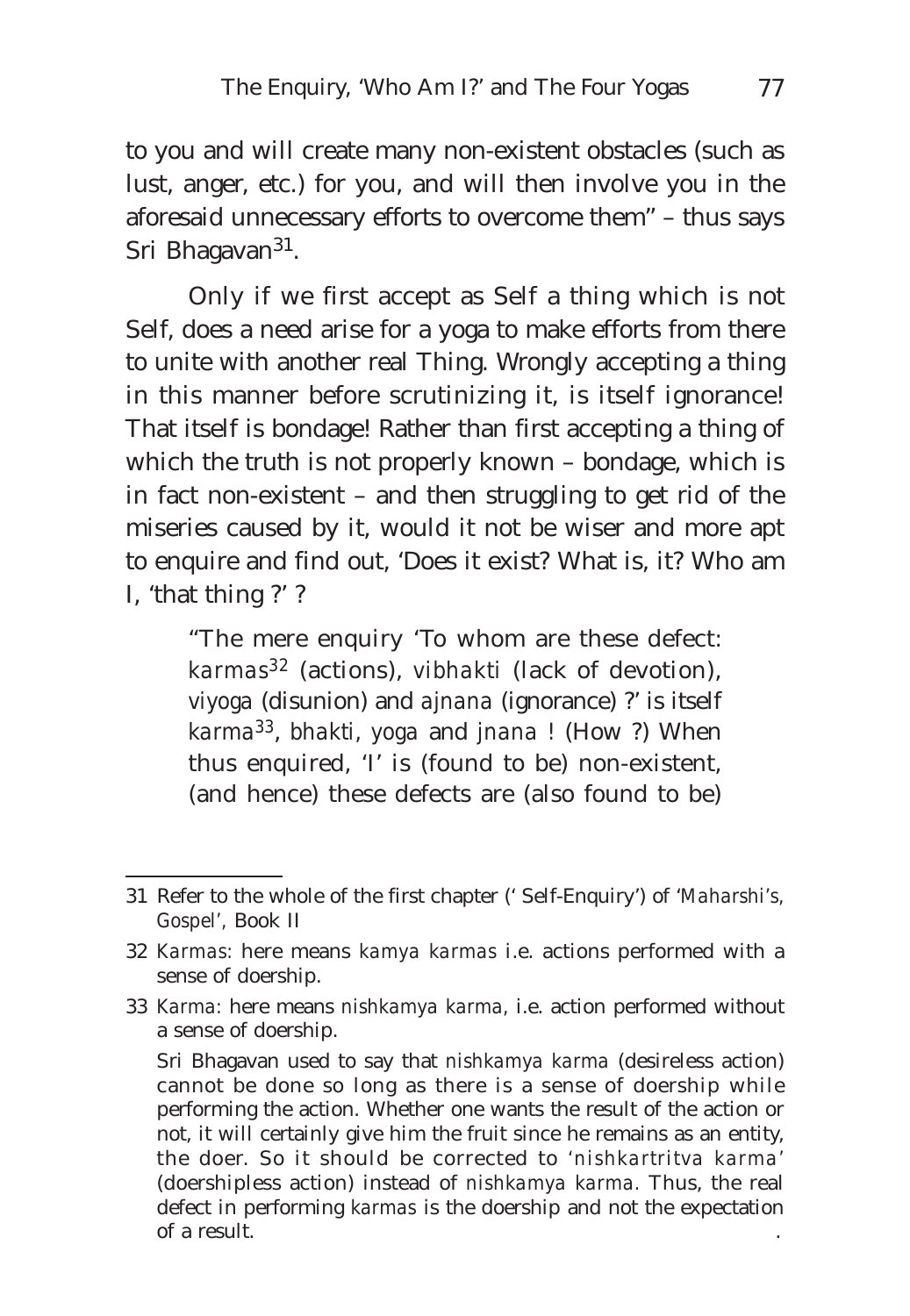ever non-existent. The truth is, (then revealed) that we ever remain as (the defectless) Self!" *Ulladhu Narpadhu – Anubandham',* verse 14

If we ask, 'To whom are these *four* defects, namely that of not performing *nishkamya karmas,* that of not loving God *(vibhakti),* that of being separated *from* God *(viyoga)* and that of not knowing God *(ajnana)?',* the answer will be 'To me', If we then enquire 'Who is this I?', that itself is truly doing the four yogas: *karma yoga, bhakti yoga, raja yoga* and *jnana yoga.* Because, by thus enquiring who one is, this defective 'I' will be found to be non-existent. When this 'I' is thus found to be non-existent, these *four* defects will also be found to have been ever non-existent. Our real experience will then be that we are ever shining as the defectless Self-alone.

When this state is attained by the enquiry 'Who am I?', who is then left there to practice the four *yogasadhanas,* and why to do so? Hence, the enquiry, Who am I?' is the essence of all yogas. It is the Maha Yoga<sup>34</sup>, the greatest of all yogas.

Bhagavan Sri Ramana starts His teaching, 'Who am I ?', taking Self, the state of true existence *(sat bhava),* to be our basic knowledge. Therefore, He does not at all allow us to accept the non-existent ego, the sense of individuality *(Jiva bhava).* But in other paths, that is, in yogas, instructions are given taking as our basic knowledge the sense of individuality *(jiva* bhava), a false existence

<sup>34</sup> Though Self-enquiry is not a yoga, it has been called the *Maha Yoga* because it reveals the knowledge that *yoga* has never existed. However, it should not be thought that the word '*Maha Yoga'* implies the existence of a *'maha yoga'* which needs to be rectified.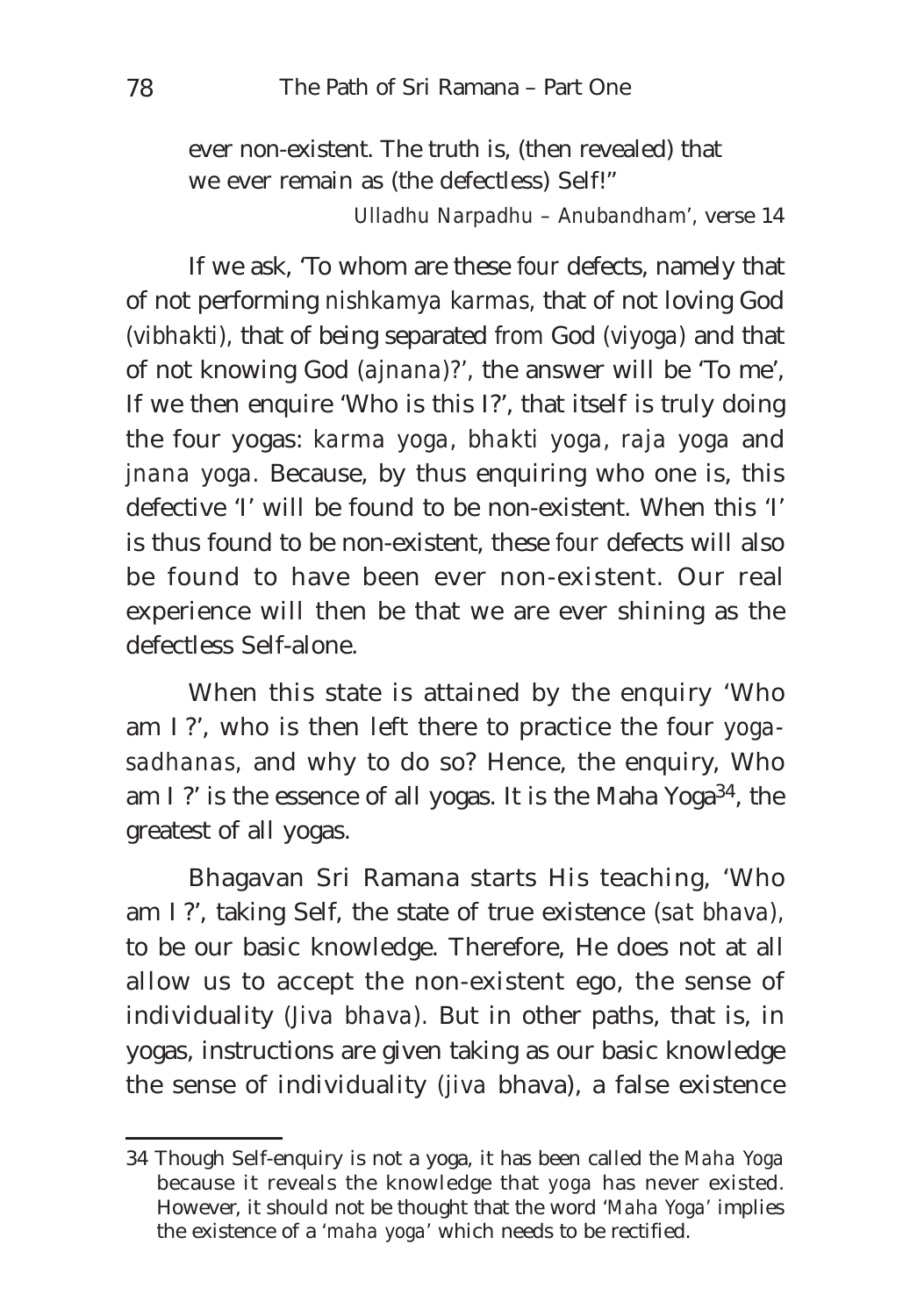which we have accepted with out prior scrutiny<sup>35</sup>. That is why in the sastras the process is named 'union' or 'yoga'. If so, some may doubt thus: "Are all the Vedantic sastras wrong, and have they cheated the aspirants? Can sastraic statements be false? *Or* are we to conclude that Bhagavan Sri Ramana has condemned the sastras ?"

No, it is not so, **Neither do the sastras tell lies, nor does Bhagavan Sri Ramana condemn the sastras !!** The fact of the matter is this: the absolute truth *(paramarthika sastya),* which is the very life of the sastras, has been rendered as if lifeless in the course of time by the wrong explanations of mere bookworms, who have mastered only the letter but have not understood the true import of the sastras. **The true import of the sastras cannot be learnt except from Jnanis, that is, those who have had and live in the direct experience of Reality; no one can understand the true spirit behind any of the sastras merely by his command over language or by his keenness and superiority of intellect.** We can clarify this point with two examples.

Firstly: Let us take the *mahavakya* 'That thou art' *(tat* twam *asi).* We should note the difference between the decision of Sri Bhagavan and that of the learned pandits with regard to what an aspirant *(mumukshu)* should do as soon as he hears these divine and significant words. Having mastered the sastras, these scholars, who lecture on them with their peculiar interpretations to laymen, begin to do *japa* of (i.e. to repeat) the *mahavakyas* such as 'That thou art' *(tat twam asi),* 'I am Brahman' *(aham brahmasmi)* and 'I am He' *(soham),* or they begin to think (meditate) 'I am Brahman', They also instruct others to do *japa* and meditation in the same manner. In place of the former

<sup>35</sup> See the story of the boy and the ghost on pages 81 to 82.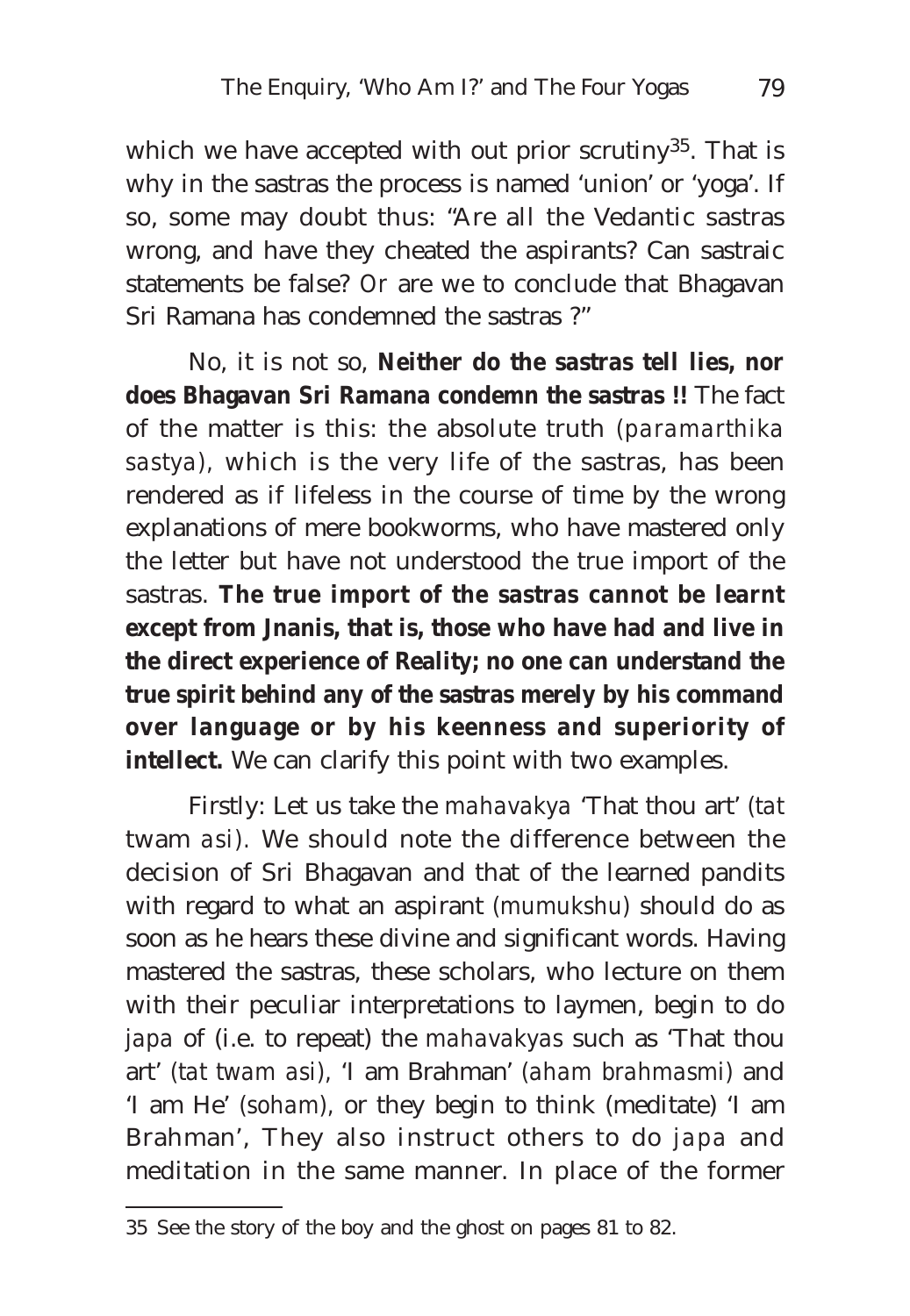thought, 'I am a man or *jiva',* they now have, a different thought, 'I am Brahman'. This is nothing but replacing one thought by another! It is not the thought-free state of Selfabidance *(nishtha)!* Not knowing the correct practice which is to be done as soon as the *mahavakyas* are thus heard, repetition *(japa)* of them or meditation *(dhyana)* upon them are performed; but, being fully aware that such wrong practices would and could never bestow the experience *of* true knowledge *(jnana),* even though practised for years together, Sri Bhagavan at once puts the aspirant on the right path by instructing him thus:-

"Since the sastras proclaim, 'Thou art That which is called the Supreme', and since That itself always shines as Self, for one to meditate 'I am That and not this (the *body* and so on)', instead of knowing oneself through the enquiry 'What am I?' and abiding as Self, is indeed due to lack of strength (of mind) !"

*Ulladhu Narpadhu verase* 32

As soon as the sastras declare, 'Thou art That', turning his attention Self wards, 'I am what? Who am I?' should be the immediate reaction of an aspirant; it is not meant that he should meditate 'I am not this body, I am that Brahman.' The purpose of the sastras in saying 'That thou art' is to make the aspirant turn his attention towards Self, 'Who am I?'. On the other hand, by turning the *mahavakyas'* I am That', 'I am He' and 'I am Brahman' into *japa* and meditation, not only is the very purpose of the sastras defeated, but also the aspirants deprive themselves of the proper benefit they should have obtained from the sastras, do they not? When Sri Bhagavan directly takes the aspirant to Self-attention, is He not truly fulfilling the objective of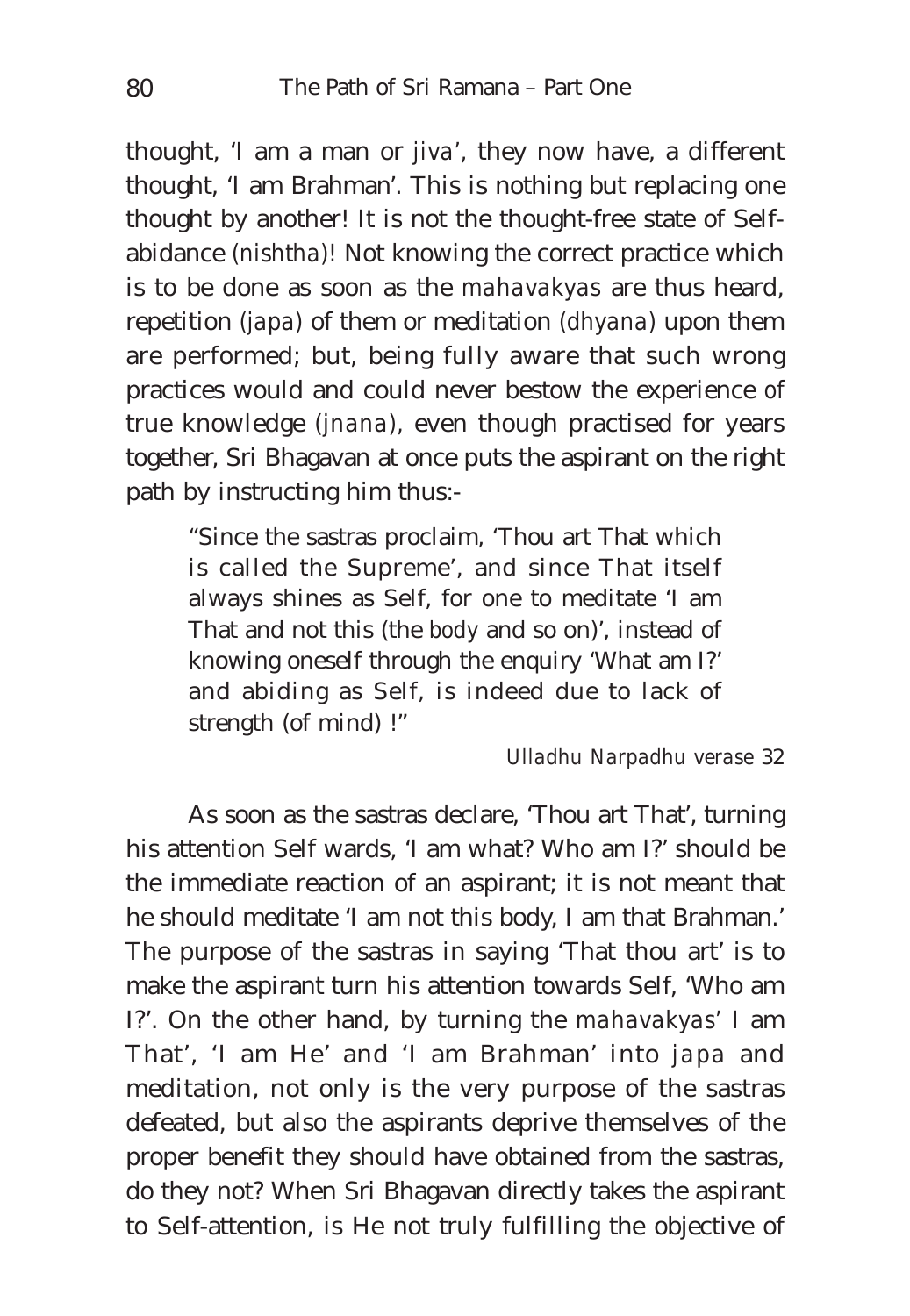the sastras and thus revitalizing them? Can it then be said that He is contradicting them? It certainly cannot ! Here is an apt story to illustrate this point.

One evening a young boy went for a stroll with his father. When dusk had almost set in, he beheld a tree-trunk from which the branches and leaves had been cut off. He was terrified and screamed, "Oh Father! There, see, a ghost!" Though his father knew the truth that it was just the stem of a tree, he assured the boy," Oh, that ghost! It cannot do you any harm. I am here and will see to it, Come on"; so saying, he led the boy away. On hearing the encouraging words of his father, the boy took them to mean, 'My father is stronger than the ghost and that is why he says that it can do me no harm'. This conclusion of the boy is similar to the understanding of the pandits about the meaning of the Yoga and Vedanta sastras !.

Next evening, while going, for a stroll with his teacher along the same path, the boy exclaimed, "Sir, look ! There's the ghost; we saw it yesterday also ," The teacher pitied him for his ignorance and said, "That is not a ghost", But the boy persisted, "No sir, my father also saw it yesterday; he even assured me that he would see to it that it could do me no harm; but sir, you say it is not a ghost at all'" Would the teacher yield so easily? He said, "Go near it and see for yourself; I will shine the flashlight on it. If it turns out to be a ghost, I too will see to it !"

The sastras are like the words of the father in the story. The father also knew well that it was not a ghost. Similarly, the great Sages who gave these sastras also knew well the absolute truth *(paramarthika satya)* that nothing such as the ego, body, or world has ever come into existence at all. The father, knowing that his son was quite unfit to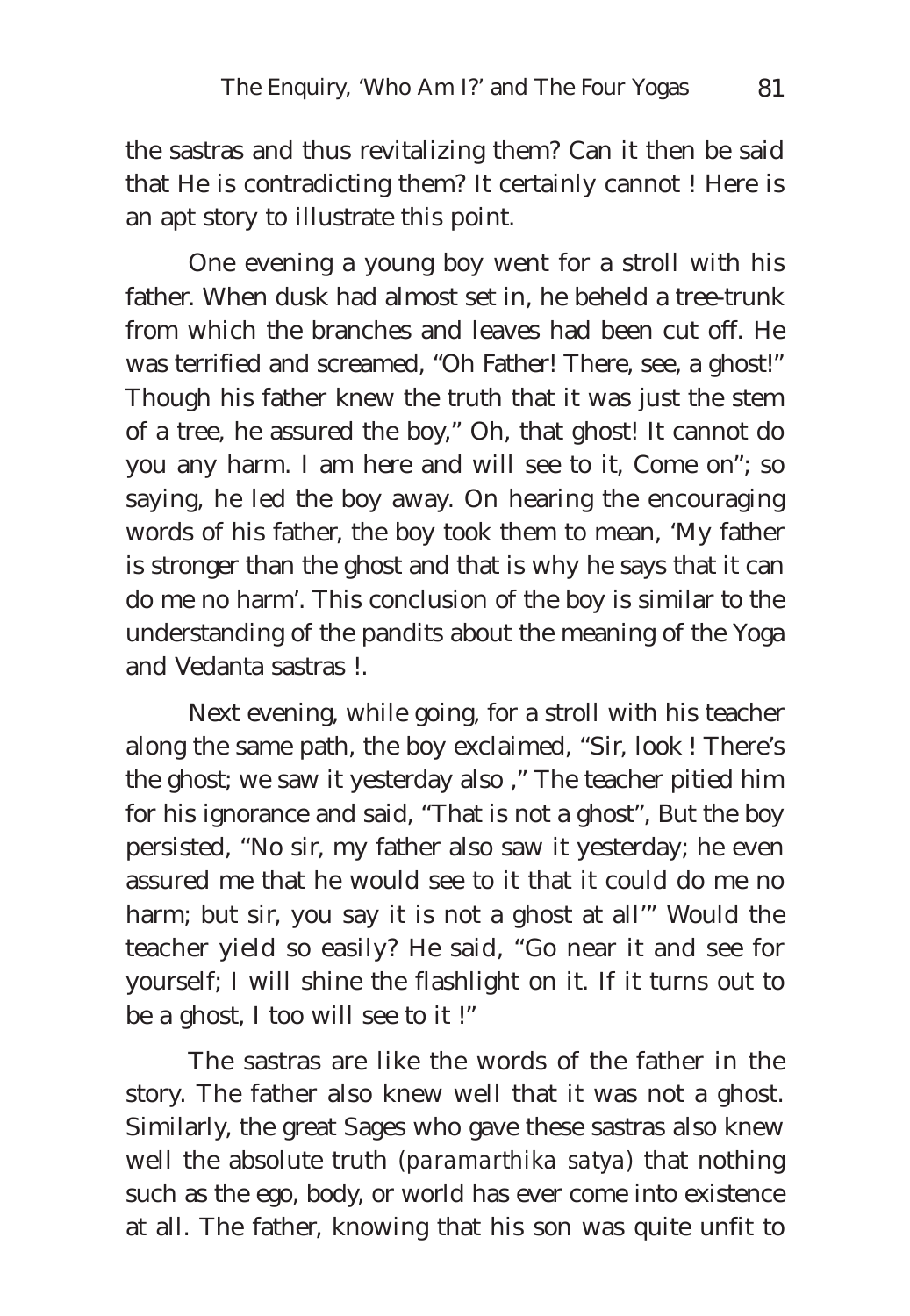make a closer examination on account of his much frightened state at that time, talked to him as if he were also accepting the existence of the false ghost imagined by his son. Even while talking like that, he was not telling a lie. To allay quickly the fear of his son, he said, 'The ghost cannot do you any harm: That was indeed the truth! However, what the teacher told him the next day was the absolute truth *(paramarthika satya).* Although the, teacher's statement that it was not a ghost seems to contradict the father's statement, does it not in fact lend more support to the objective of the father's statement that the ghost could do the boy no harm, by making him see for himself that it was after all only the stem of a tree? By thus fulfilling the father's objective does not the statement of the teacher breathe new life into that of the father"? Instead of understanding thus, if the boy were to conclude,' Either my teacher has condemned my father, Of my father has told me an outright lie', it would be utterly wrong on his part. Similarly, **Sri Bhagavan has neither condemned the sastras, nor shown them to be false; nor have the sastras stated untruths.** If any reader were to come to this mistaken conclusion about Sri Bhagavan, 'he would be just as much wrong as would have been the boy in our story.

Secondly: In' *Kaivalya Navanitham',* which is a standard non-dualistic work *(jnana-sastra)* in Tamil, it is stated, "For the *jnani,* the fruits of the accumulated past actions which are to bear fruit in future births *(sanchita karma)* are burnt up by the fire of knowledge *(jnana);* the good and bad fruits of the actions done in this birth *(agamya karma)* are nullified by their being taken up by those who praise Him and blame Him respectively (i.e. by those who do good or harm to Him through thought, word or deed); and only the remaining third *karma,* that portion of the past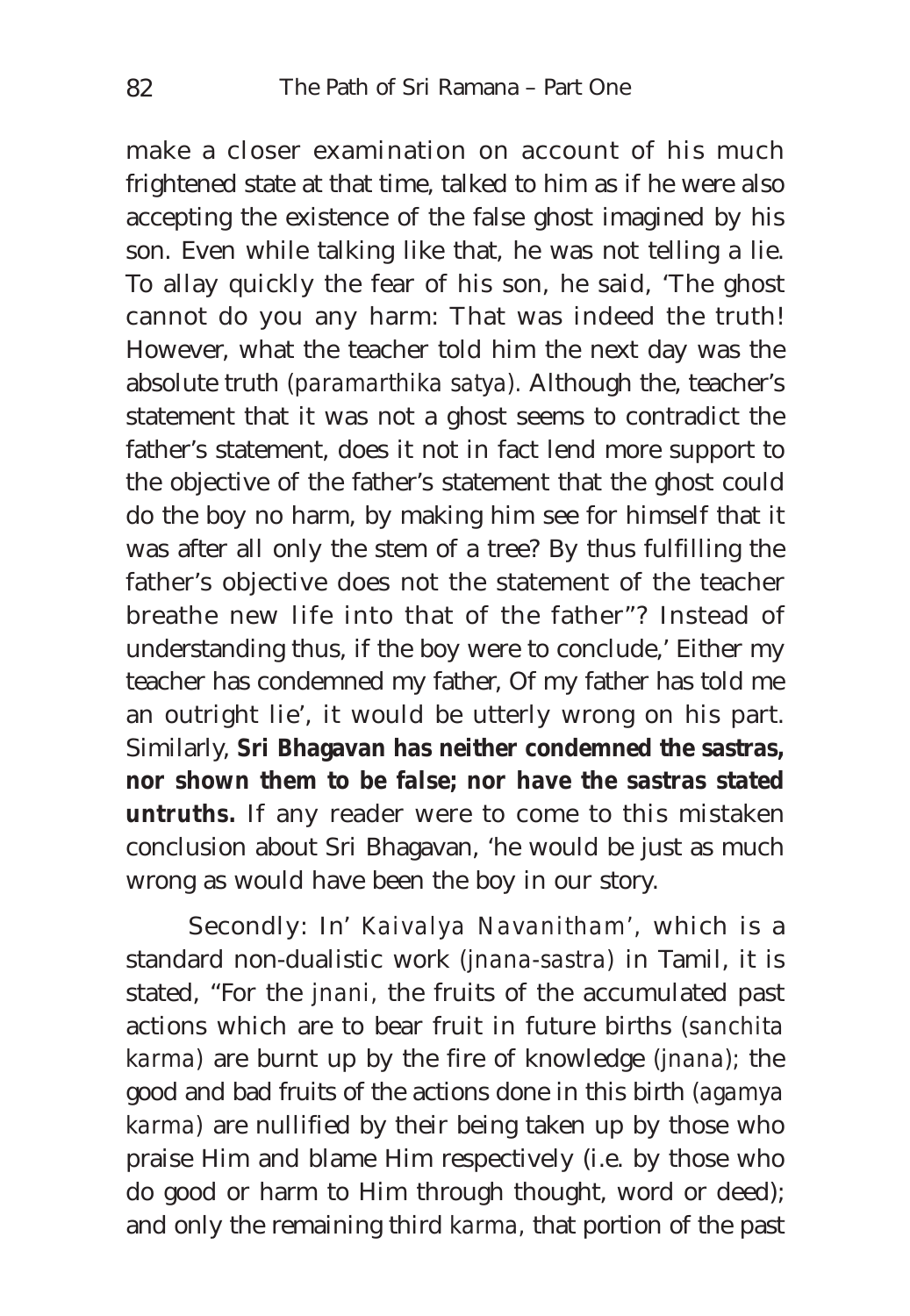actions which are to give fruit in this present birth *(prarabdha karma),* is to be experienced by Him for the duration of His body, and it will end only with the death of His body:" But Sri Bhagavan gives His verdict:

"To say that *Sanchita* and *agamya* will not adhere to a *Jnani,* but that *prarabdha* does remain (to be experienced by Him) Is only a (superficial) reply to the questions of others, Just as none of the wives will remain unwidowed when the husband dies, so all the three *karmas* will be extinguished when the doer (the ego) dies, Thus should you know !"

*'Ulladhu Narpadhu – Anubandham',* verse 33

It has been pointed out by Sri Bhagavan that the statement of the *jnana sastras* that *prarabdha* remains for a *Jnani* is 'only a reply to the questions, of others'! Now, to whom does Sri Bhagavan refer as 'others'? Only to the ignorant (those who are in a similar state of delusion as the boy in our story) who, not being able to grasp that *'jnana* itself is the *jnani;* He is not a human form'36, see the *jnani (jnana,* the bodiless) as one who has a body – as a body form, that is, as an individual! Such people will be repeatedly asking, "How does the *Jnani* walk, how does He talk, how does He work?" and so on and so forth; and for them it is something new and incomprehensible how at all it is possible to have an existence other than the 'I am the body' – identification! Therefore, referring to these people as 'others', Sri Bhagavan explains that only such a reply has to be given to them. However, to those mature aspirants *(mumukshus)* who came to Him with the courage to know the final truth as it is – since they alone truly belong to Him – Sri Bhagavan lays

<sup>36</sup> Rafer to appendix one (b), ' *Who is Jnani?',* verse *10,*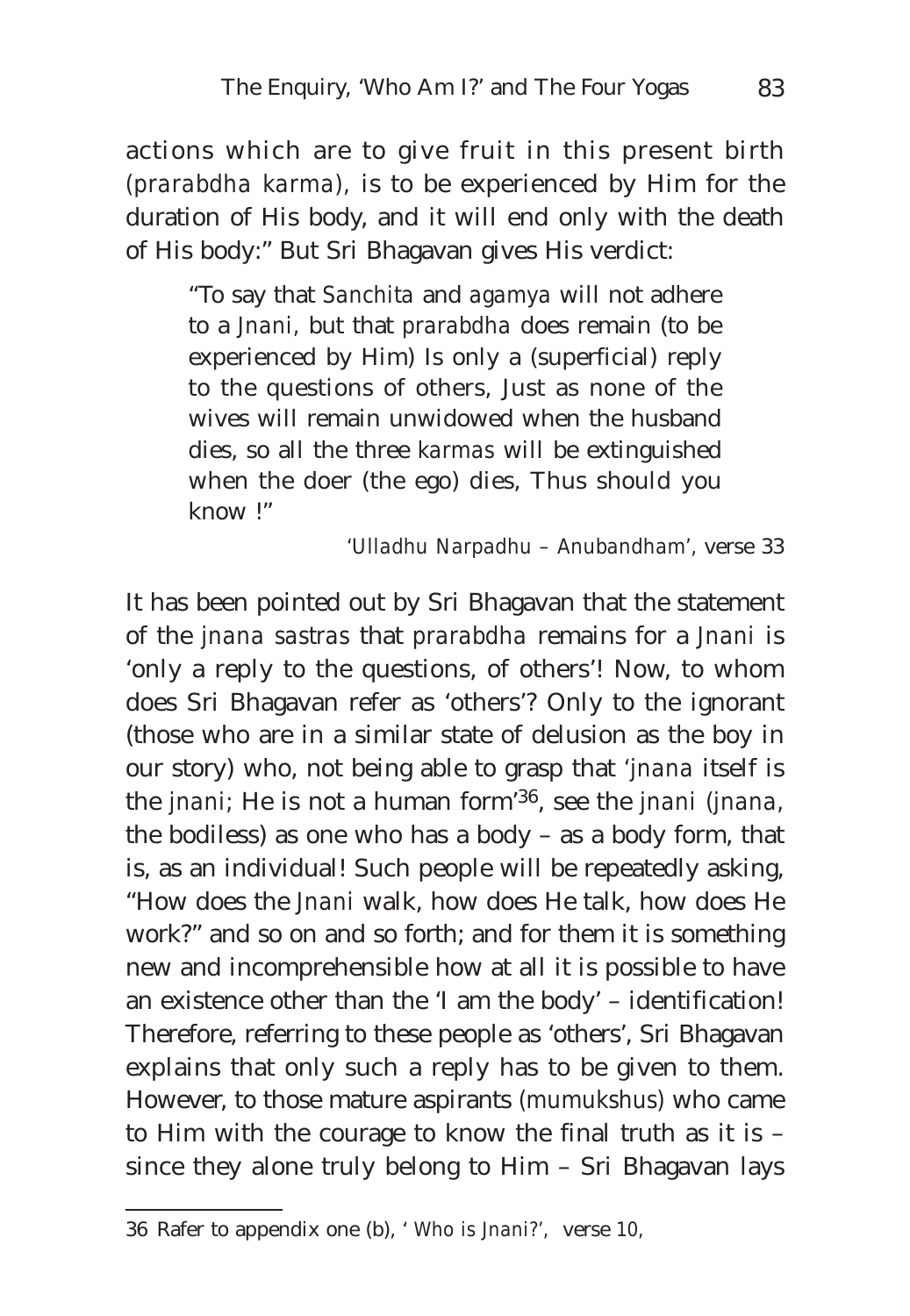bare the truth, without concealing anything, in the second half of the verse:" ...Just as none of the wives will remain unwidowed when the husband dies, so all the three *karmas* will be extinguished when the doer (the ego) dies, Thus should you know!", If a man has three wives and dies, all the three wives will be widowed; none of them will be missed out. Similarly, as soon as the one who has done the *karmas* (i.e. the sense of doership – *kartritva)* dies in true knowledge *(jnana),* all the fruits of the three *karmas* come to an end since the experiencer (i.e. the sense of experiencership37*-bhoktritva)* is no longer alive. How can it then be said that Sri Bhagavan has criticized or contradicted '*Kaivalya Navanitham'?* Sri Bhagavan's statement is certainly not a condemnation, since in the first half of the verse He clearly explains the reason why it is so said in '*Kaivalya Navanitham' !*

The one Supreme Thing *(para vastu),* assuming the form of various *Veda-rishis,* gave the sastras to the world according to the development of the people and their power of understanding at that time. Later on, that same Supreme Thing appears in the form of various *Jnana-Gurus* and makes clear – through so many new methods which will suit the intellectual development of the people in that particular age – its own supreme truth, which it had already revealed through the sastras, but which had been twisted and rendered lifeless by people of perverted intellect who did not properly understand it! (In this context, the reader may refer to the *Bhagavad Gita,* chapter four, verses 1 to 3.)

<sup>37</sup> The sense of doership, i.e. the feeling 'I am the doer' and the sense of experiencership, i.e. the feeling 'I am the experiencer', are one and the same. For a detailed explanation, see *'The Path of Sri Ramana – Part Two',* chapter three and appendix two: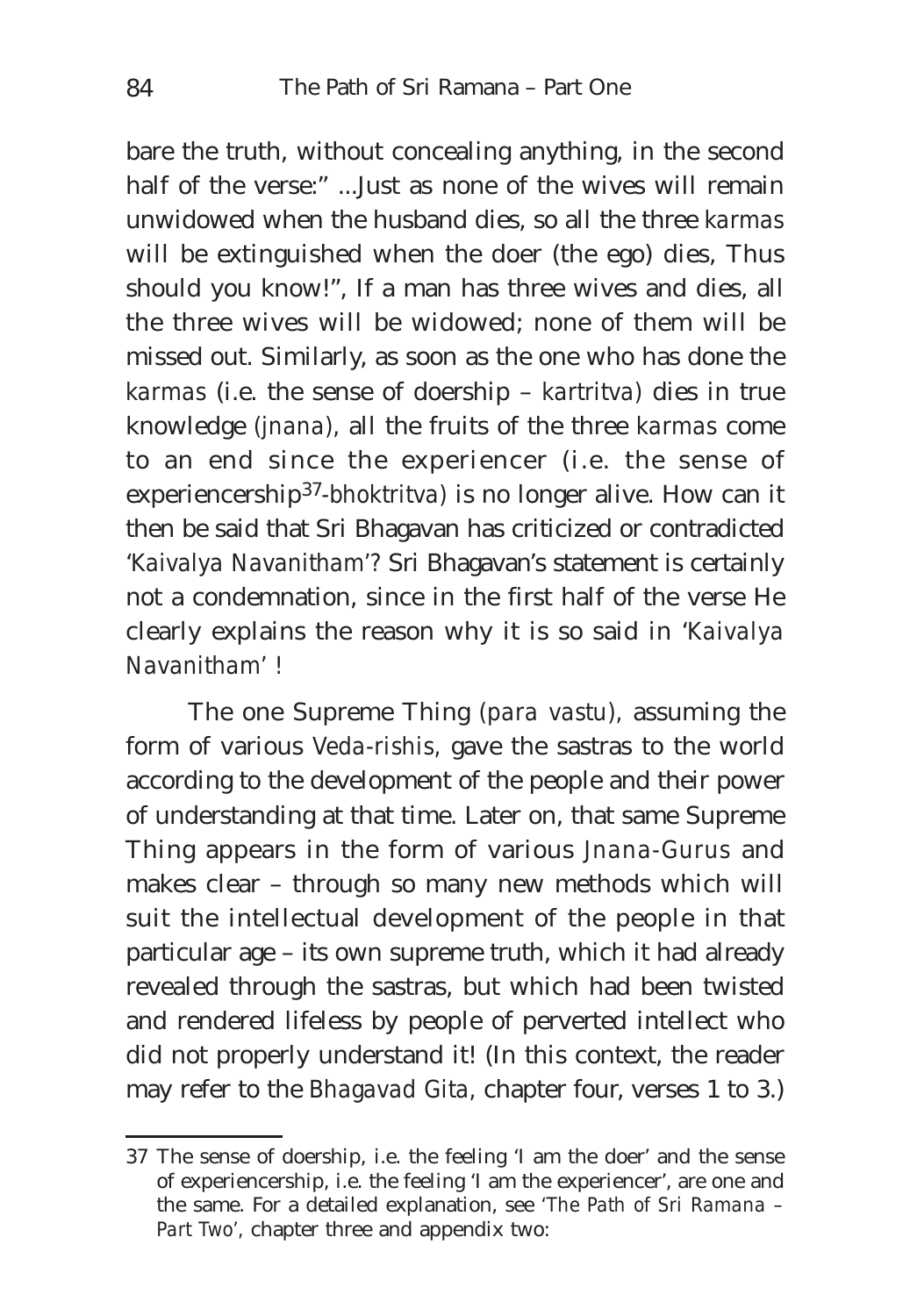"Reason does not contradict, but fulfils. No Sage has ever come to contradict". Jesus Christ meant the very same thing when He said, "I am not come to destroy, but to fulfil" (Sermon on the Mount) !

The revolutionary teachings of Bhagavan Sri Ramana, who steer clear of all the roundabout routes in the sastras and shows the aspirants the direct and easy path, will appear to be a condemnation only in the eyes of those pandits who are attracted and deluded by the darkness of the vast forest of the sastras, and who never had the benefit of their study but suffer from mere scriptural fanaticism, and who use their learning only to show off their skill in intellectual acrobatics on the platforms and to write commentaries in bombastic style on the sastras in order to earn name and fame; but those sincere aspirants who want to have the real benefit of the sastras will see the teachings of Bhagavan Sri Ramana as the crest-jewel adorning the crown of the sastras, imparting a new life and fresh glory to them !

The difference between the mode of teaching of Bhagavan Sri Ramana and that of the sastras lies in the fundamental out-look given to us as the base from which we are to follow their teachings. That is why, whenever aspirants who were practising *sadhanas.* learnt from the sastras asked Sri Bhagavan about their *sadhanas,* which they thought to be real *tapas,* Sri Bhagavan replied with 'the sole intention of changing the fundamental outlook given to them by the sastras! Those mature disciples who had a sharp and clear intellect were able to grasp at once the intention of the *Sadguru* and engaged themselves in enquiring into their wrong outlook, ' I am the body' *(jiva bhava);* thus they became intensely still, since they no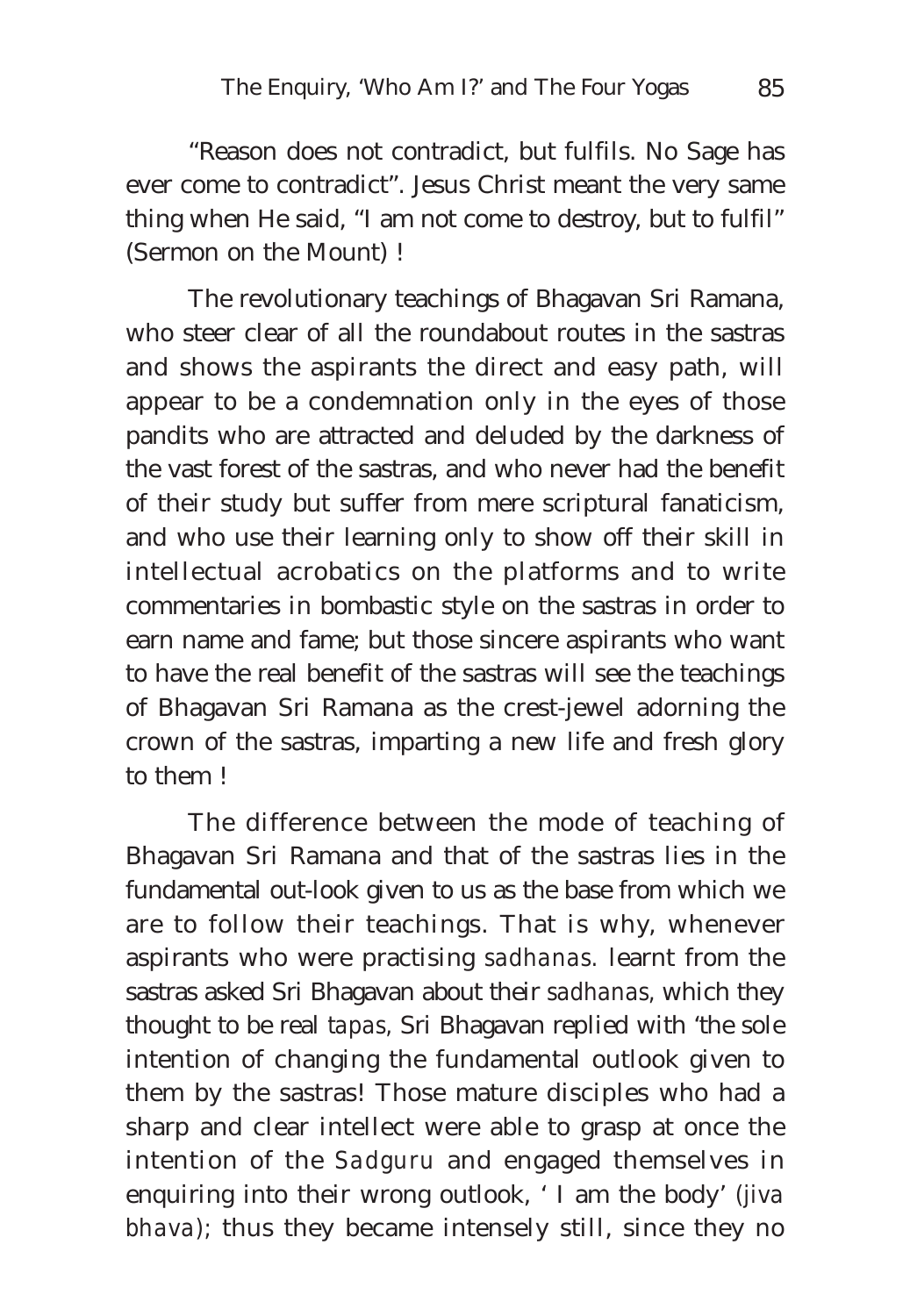longer made efforts in the *sadhanas* they had been doing in the name of *tapas* and since they stopped asking questions to clear their doubts about them. This stillness was indeed the peace which we often hear described as being the experience of many aspirants newly coming into the presence of Sri Bhagavan. However, only those earnest aspirants who made use of this stillness and dived deep within by attending to Self more and more intensely, made eternal peace their own. But those who failed to understand that Sri Bhagavan's intention was to change their fundamental outlook were repeatedly raising the same type of questions to clear their doubts about what they had learnt from the sastras, which lent support to their wrong outlook, 'I am the body'. Seeing the bewilderment of those who could not come to His path and taking pity on them,<sup>38</sup> even Sri Bhagavan would on some occasions reply to their doubts in the sastraic terminology itself, as if like the sastras He too were accepting the false sense 'I am the body' as the base. Therefore, **such replies can never be the direct teaching of Sri Bhagavan!** If one has carefully studied the various books, both in prose and poetry (such as ' *Sri Ramana Gita',* , *Talks* with *Sri Ramana Maharshi', 'Day by Day with Bhagavan', 'Maharshi's Gospel*' and so on), in which some of the conversations of devotees with Sri Bhagavan were recorded, from the early days when it was found that He was not keeping silence and was talking with devotees till the very end of His life, it will now be clear why such questions were asked and why Sri Bhagavan gave such replies.

Let us see an incident which will clearly show the difference between the *tapas* prescribed by the sastras and based upon the fundamental outlook, 'I am the body' *(jiva*

<sup>38</sup> These are the people referred to as 'others' in *'Ulladhu Narpadhu – Anubandham',* verse 33, quoted on page 82.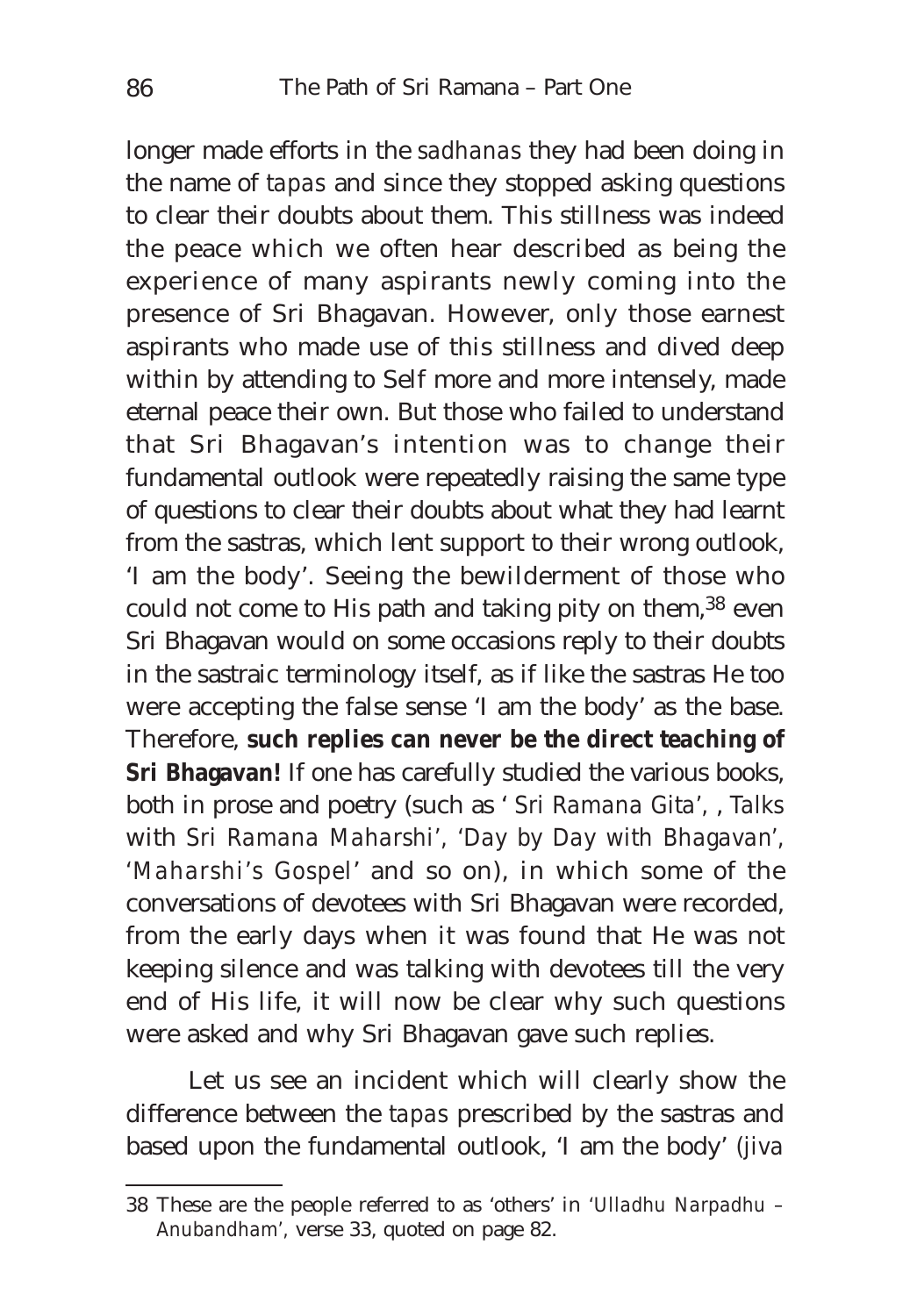*bhava).* and the *tapas* based upon the fundamental outlook of pure existence *(sat bhava)* recommended by Sri Bhagavan in His teaching, 'Who am I?', Kavya Kanta Ganapati Sastri, who was the foremost poet in Sanskrit among the devotees of Sri Bhagavan and who was good at the *tapas* of existing upon the least quantity of food, once told Sri Bhagavan, "It seems to me that just three rupees a month are sufficient for us to live." Quick came Sri Bhagavan's retort, "When even the body is not necessary for us to live, why then three rupees?", We must clearly understand the implication underlying this conversation, When Ganapati Sastri remarked," for us to live ", he meant only, for the body to live ; 'it is thus clear that his fundamental outlook was' the body is I', When Sri Bhagavan retorted, " for us to live ", He meant, for Self to live'; it is thus clear that His fundamental outlook was that the pure consciousness, which is devoid of the five sheaths, is 'I', From this conversation, cannot the reader clearly see what each of them experienced as the knowledge of his existence ?

Is it not evident from this that not only did Sri Bhagavan Himself always unshakably remain under all circumstances in His true state, Self-consciousness, but that He also instructed those devotees who wholly relied upon Him against their giving even the least room to the wrong identification 'I am the body' *(dehatma-buddhi)?* That is why the teaching of Sri Ramana has a special greatness of its own, with a revolutionary character, and shines over the various methods of spiritual practice so far followed by us as the true, unique, clear and rational one !

But some among us, due to lack of *sraddha*39, often raise the fallowing objection: "Unless the mind first becomes

<sup>39</sup> *Sraddha* means not only faith, but also the eagerness and confidence to make persistent efforts to put the teaching into practice.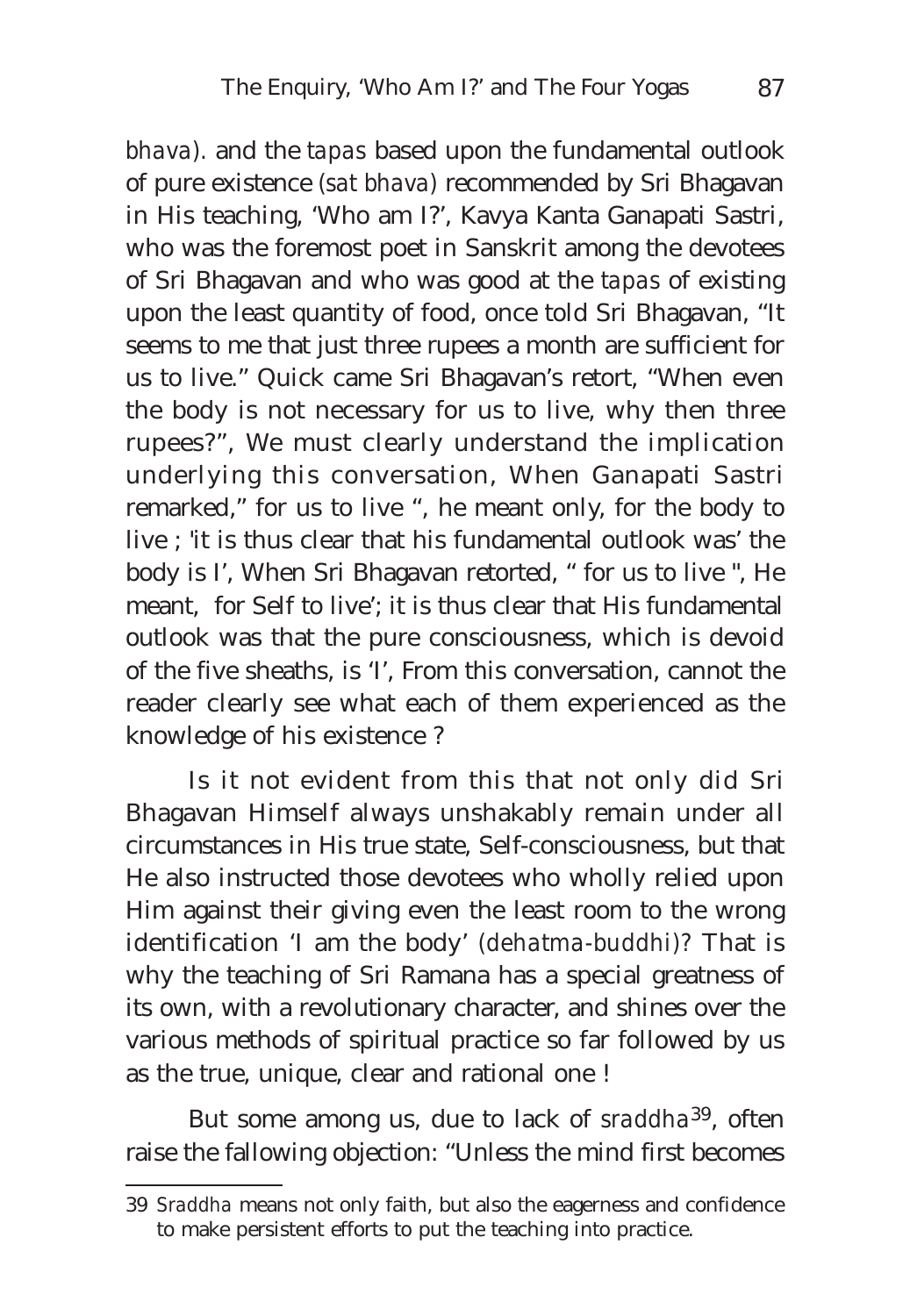mature by means of yogic practices and thereby gains strength, will it be fit to take to Self-enquiry? Will it not wander as thought-waves?" But in fact it is not so! Concerning this, Sri Bhagavan has given clear instructions in His prose work 'W*ho am I',* where He explains: "If other thoughts arise, see to whom they arise. 'To me' will be the answer; [this, me' will remind you of the 'I'-consciousness]. Then the mind can return immediately to Self. attention, 'Who am I'*.* **By repeatedly practising thus, the strength of the mind to abide in its source increases."**

The power which the mind derives from other spiritual practices **is not that power which is required to abide in its source!** Repetition of holy names *(japa),* meditation *(dhyana),* concentration on anyone of the six yogic centres in the body (the *shadchakras* pointed out in *raja yoga).* concentration on a divine effulgence *(jyoti)* or sound *(nada)* – in all these practices the mind is only made to attend to some alien object (a second or third person). The strength of mind acquired by training it to catch hold of anyone of the aforesaid alien objects is not the genuine strength of mind which is favourable for Self--knowledge. Being unfavourable, rather than calling it 'strength of mind', it would be more appropriate to call it **'lack of strength of mind'** *(uran inmai* – the original Tamil words of Sri Bhagavan in *'Ulladhu Narpadhu',* verse 32)! Let us suppose a man buys a cow and for various reasons keeps it tied up in another man's shed for quite some days. When the owner one day tries to bring the cow to its own shed after it has become accustomed – through force of habit *(abhyasa bala) –* to its former surroundings, will it come to its own place and keep quiet? No, it will run back to the other man's shed. So any intelligent farmer buying a new cow will train it to remain in its own shed by tying it only there. Similarly.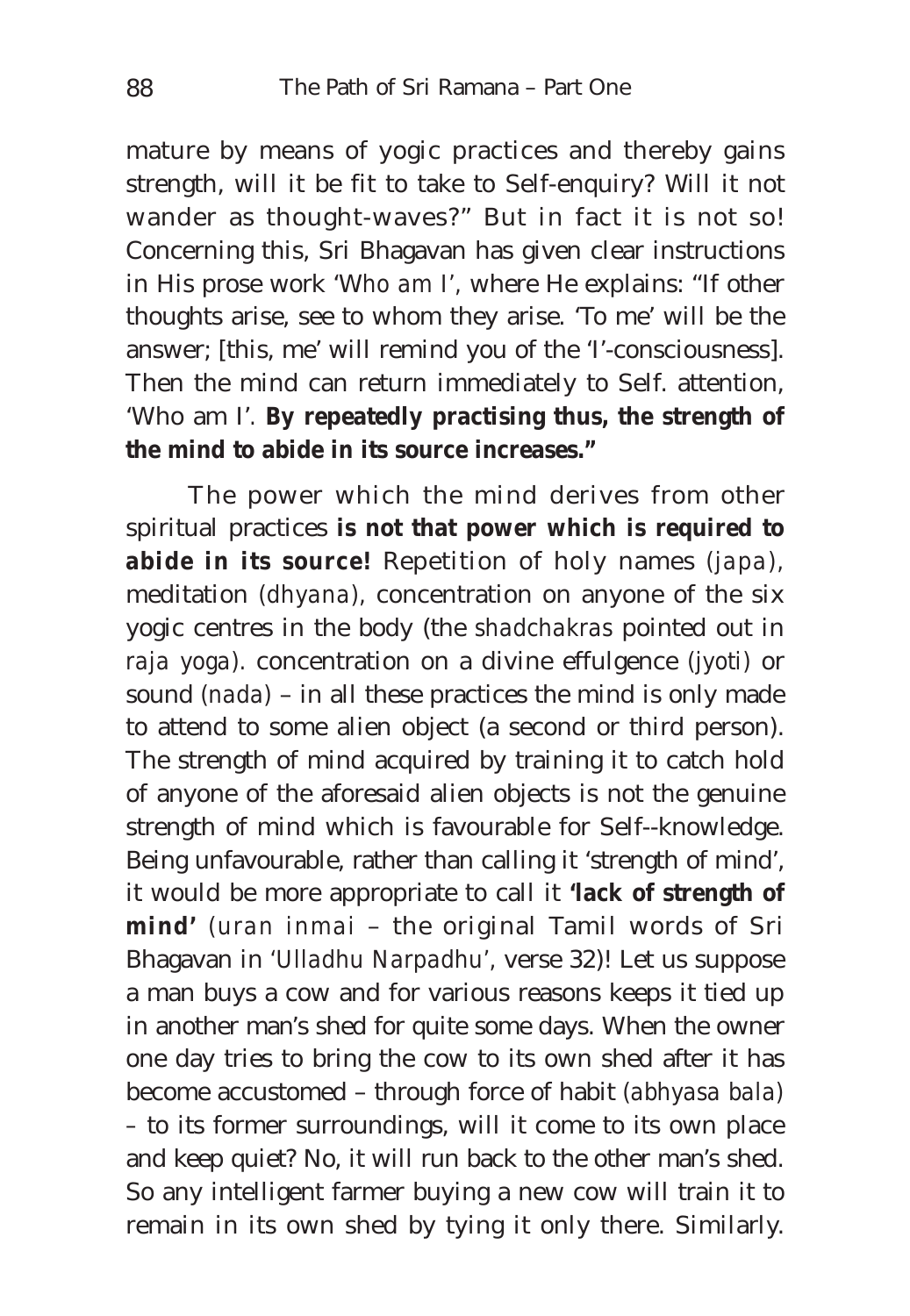aspirants who have developed mental strength by concentrating on second and third person objects (which are other than Self) struggle and find it difficult even to understand what Self-attention – knowing one's own existence – is, and how to take the feeling of one's own existence as the target ! It is often said, "Let me first gain strength of mind by training it in other practices, and then let me take to Self-enquiry"; but it is the experience of anyone who has trained his mind in other practices over a long period of time that such a mind is still weaker to turn Self wards than even an ordinary mind untrained in *any* other practice.

Let us takes an example the experience of Sri Ganapati Sastri, who is renowned as Ganapati Muni and who is considered to be one of the important disciples of Sri Bhagavan, There was no one who excelled him in doing *japa.* He had performed *japa* by the crores. He was even proclaimed by his own 'disciples to be 'Mantreswara', the Lord of *mantras,* and he refers to himself as such in '*Sri Ramana Gita'* (chapter 18, verse 15). He had also developed some wonderful mental powers such as *asukavitvam* (the ability to compose extempore verses on *any* given subject) and *satavadhanam* (the ability to attend to a hundred things at the same time). Yet he often used to *say,* "I can even go to Indra-loka and say what Indra is doing, but I cannot go within and find the source of 'I'. Sri Bhagavan Himself also remarked on a number of occasions'40 "Nayana (Ganapati Muni) used to say, 'It is easy for me to send the mind forward but impossible for me to make it go backward, that is, to turn it inward. I can go forward (that is, towards

<sup>40</sup> See for example *'Talks with Sri Ramana Maharshi',* number 362, section 3, and '*Day by Day with Bhaghavan', 9-*5-1946, second paragraph.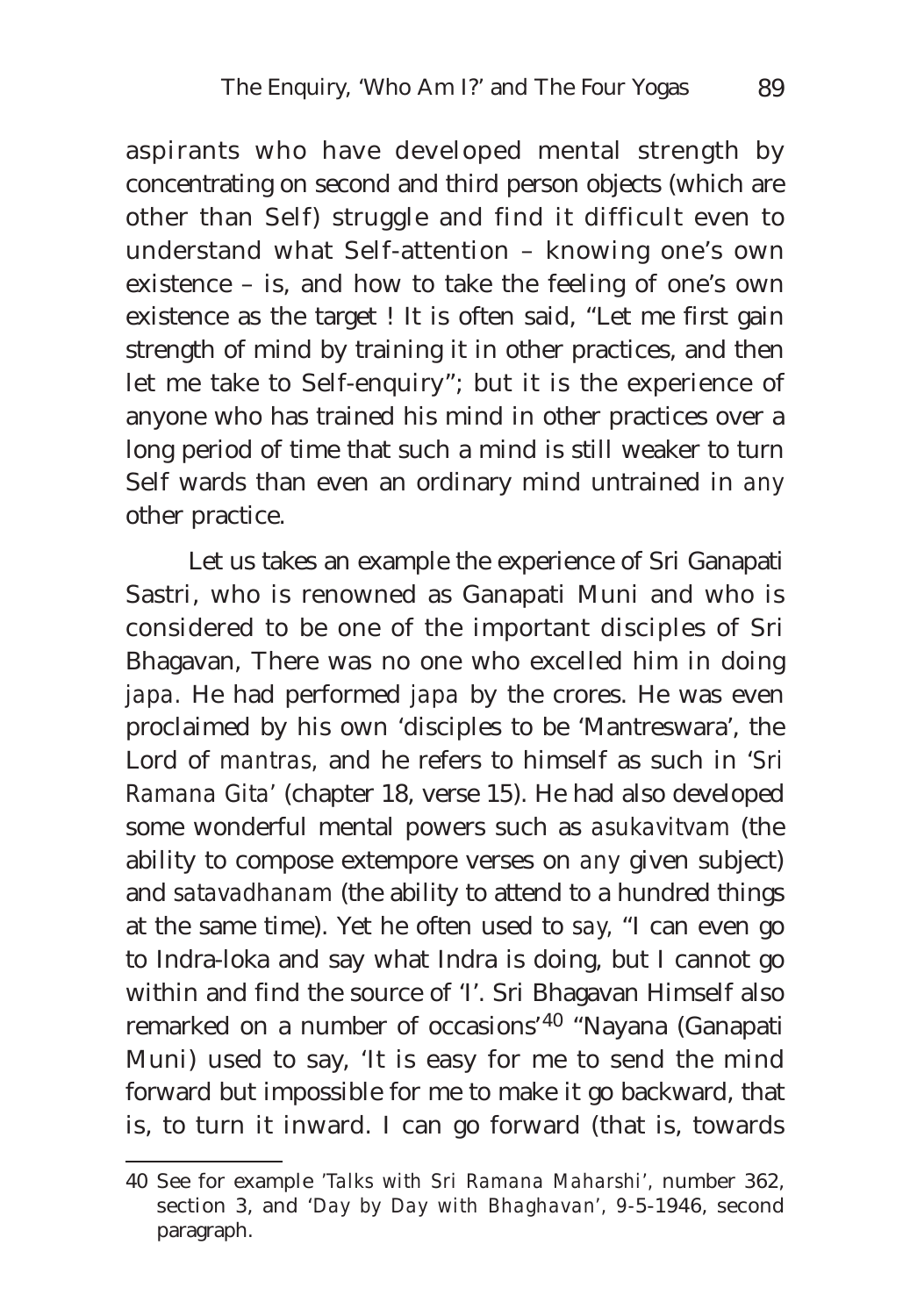second and third persons) *any* distance at any speed, but I find it difficult to take even one step backward (that is, towards the first person)'."

What can we infer from this? The subtle points about the results of *japa* will be clear only to those who actually take to practising it with utmost earnestness and sincerity, and not to those who merely argue, '*Japa* will help one to do Self-enquiry'. Sri Ganapati Muni was one who truly immersed himself in the practice of *japa* for many years and who had best experience of it, so does not his experience clearly prove that what we have said above is correct?

In this connection some ask, "When the truth is such, why did Sri Bhagavan say in ' *Who am* I',' By meditation upon forms of God (*murti-dhyana)* and by repetition of sacred words *(mantra-japa),* thoughts subside more and more, and for the mind which thus gains one-pointedness and strength, Self-enquiry will easily be attained'? Therefore, will not Self-enquiry become easy for those who do *japa* or *dhyana* ?"

We should scrutinize deeply what is actually meant in the work *'Who am I*?'. Since the perpetually wandering mind expands into innumerable thoughts, each thought becomes extremely weak. Just as when an iron chain is given to the restless trunk of an elephant, the elephant will cling fast *only* to that and will not do any mischief with its trunk, so if the mind is trained to hold on to anyone of the names or forms of God, it will gain one-pointedness, that is, the strength to cling to one thing *only.* In this *way,* the mind merely loses the nature of branching out into many thoughts.

There are two kinds of impediments which act as obstacles for the mind to achieve Self-abidance, and hence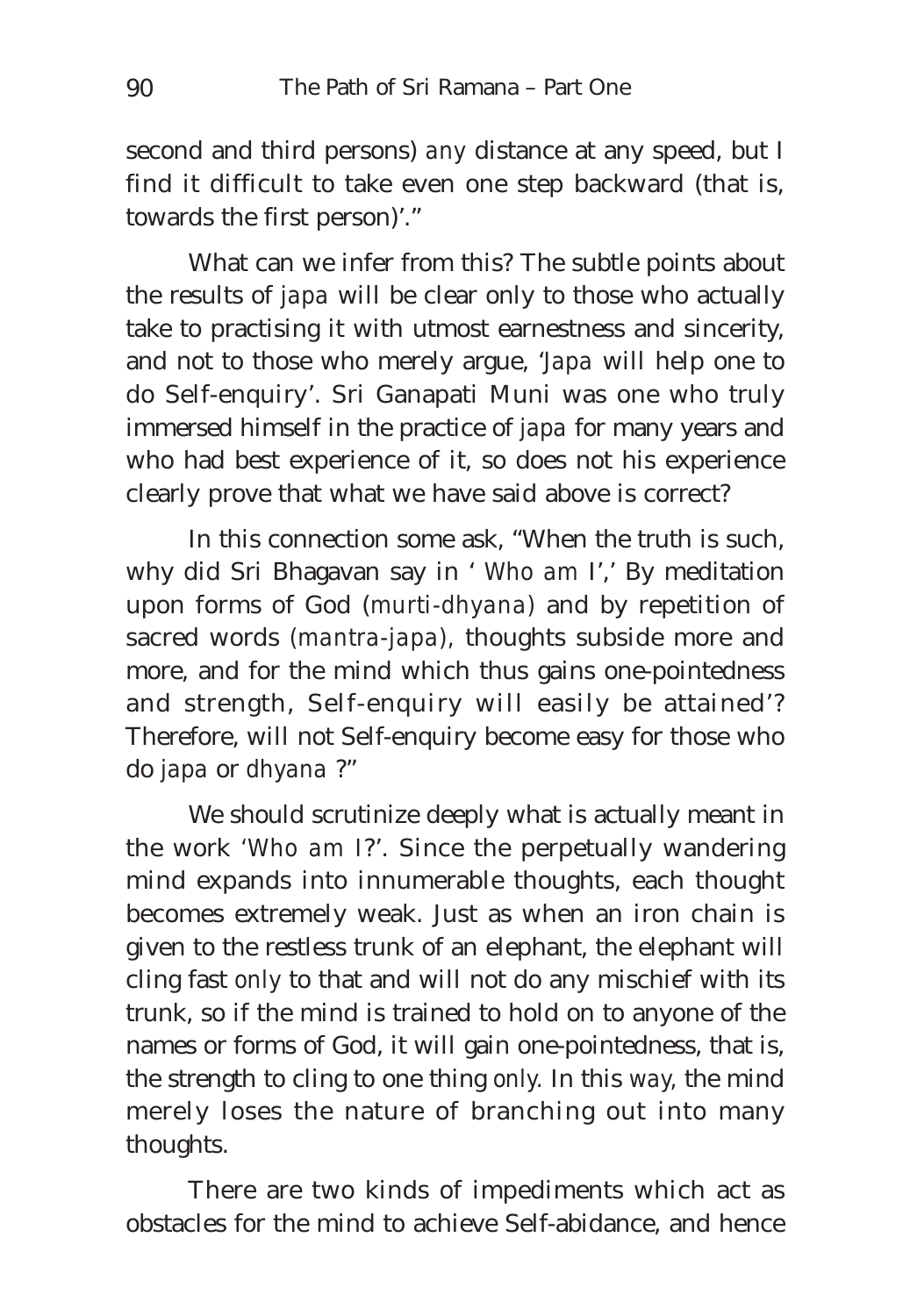two kinds of strength of mind are essential for overcoming them. The first strength is that which is required to prevent the mind from branching out into innumerable thoughts through the force of tendencies towards sense-objects *(vishaya-vasanas).* The second strength is that which is required to direct the mind (the power of attention) towards the first person or Self, that is, the strength actually to attend to Self. By practices such as repetition *(japa)* and meditation *(dhyana), only* the strength to be free from the first impediment, that is, from the tendencies towards senseobjects, is obtained. **But for a mind which engages in Selfattention from the very beginning, both kinds of requisite strength are naturally cultivated.** Though through *japa* and *dhyana* the mind achieves the strength not to branch out into *many* thoughts and thereby become weak, it is still dwelling only upon a second person. Thus the practice of *japa* or *dhyana* develops the power of the mind to cling with great attachment only to one second person or another. In this way, the second great impediment, namely the inability to turn the mind from second persons to the first person is unknowingly increased. Therefore, when such a mind is to turn Selfwards, it will find it to be a very difficult task. This is the truth we have to learn from the personal experience of Sri Ganapati Muni. Let us now explain with a simile how acquiring the power of one-pointedness of mind through such practices as *japa* and *dhyana* becomes a great obstacle to Self-attention.

Let us suppose that a certain man has decided to go by cycle from Tiruvannamalai to Vellore, a town fifty miles north of Tiruvannamalai, but does not know the art of cycling. If he trains himself to cycle by practising along the road leading to Tirukoilur, a town twenty miles south of Tiruvannamalai, after many hours he will have learnt the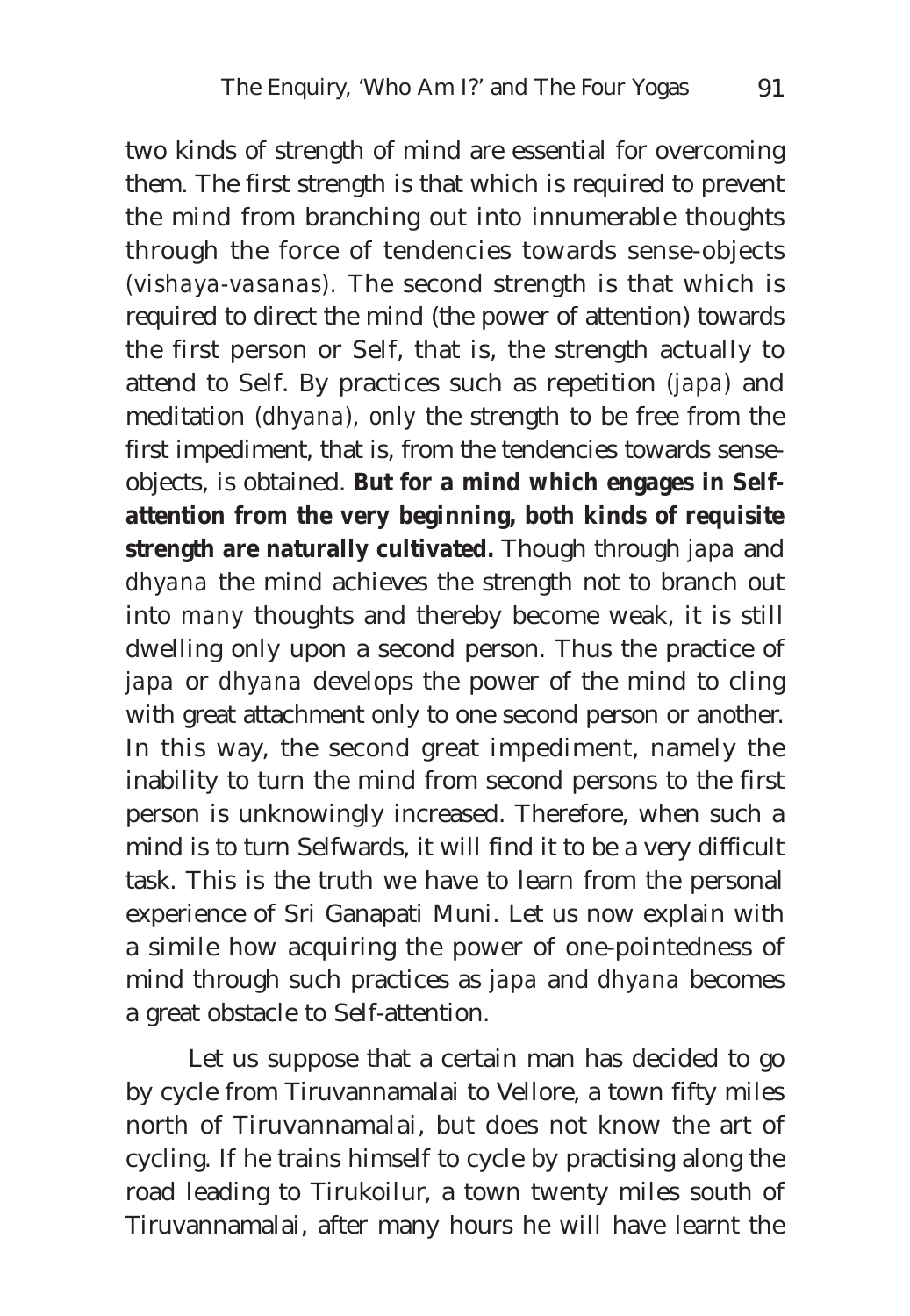skill of cycling. But he will now be twenty miles south of Tiruvannamalai, that is, seventy miles away from Vellore, his destination. So will he not now have to make far more effort and waste far more time in order to reach Vellore? Instead of this, if he had from the very beginning started to train himself to cycle by practising along the road towards Vellore, after the same number of hours he would have travelled twenty miles closer to Vellore. Besides. since he would have learnt the skill of cycling by that time, he could have easily completed the remaining thirty miles and reached his destination without undue expenditure of time and effort.

What happens when one practises *japa* and *dhyana* is similar to what happened when the man practised cycling along the road to Tirukoilur. Since the strength acquired through *japa* and *dhyana* is cultivated in an opposite direction, that is, towards a second person, are they not activities which lead one far away from Self-attention? On the other hand, if one practises Self-attention from the very beginning, that will be similar to the man starting to practise cycling along the road to Vellore. Since Self-attention, which is Self-enquiry, thus avoids all unnecessary efforts and directly bestows Self attainment, Sri Bhagavan has said in verse 4 of '*Atmavidya Kirtanam', "Of* all paths, this path (Self-enquiry) is the easiest", and in verse 17 of '*Upadesa Undhiyar',* "This is the direct path for all".

Since the practice of *japa* or *dhyana* prevents the mind from branching out into various thoughts pertaining to sense-objects and thereby becoming weak, Sri Bhagavan said in '*Who am I?'* that they give strength to the mind. But He said so taking into consideration only one benefit, namely that of saving the mind from the calamity of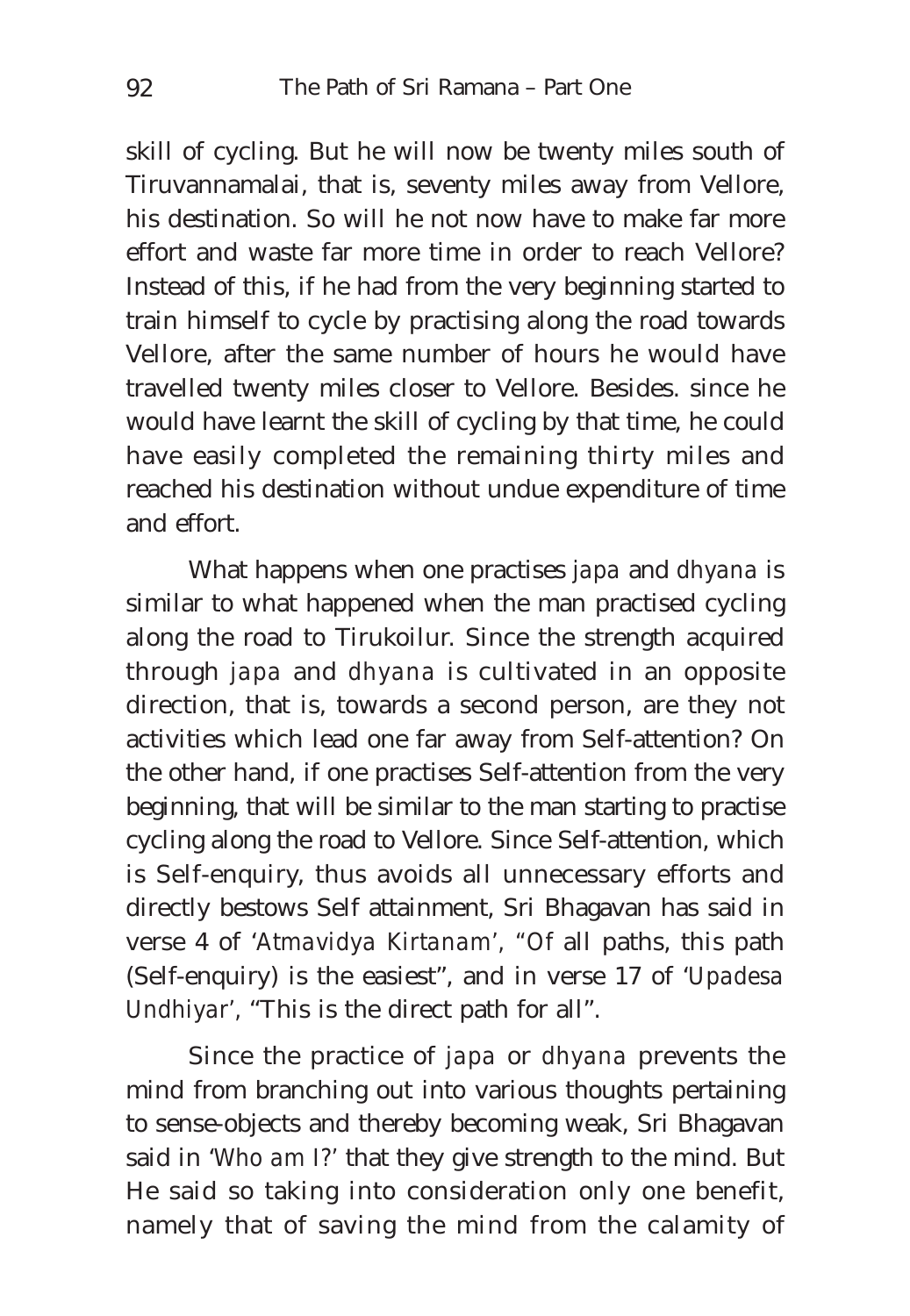branching out into innumerable thoughts caused by the tendencies towards sense-objects *(vishaya-vasanas).* Moreover, the strength mentioned thereby, Sri Bhagavan is not that strength which is required for Self-enquiry and which He had mentioned earlier in the work 'W*ho am I?'* when He wrote, "By repeatedly practising thus, the strength of the mind to abide (or dwell) in its source increases". **It is only a strength to dwell upon an object other than Self, that is, upon a second person.** Readers should understand that what is pointed out here, in this book, is that for those who want and strive for only **Self-attainment, this kind of strength obtained through japa and dhyana is nothing but a hindrance.**

The help towards success in Self-enquiry which is derived from *japa* and *dhyana* is similar to the help in reaching Vellore which is gained by learning cycling along the road to Tirukoilur, for just as in the long run practising cycling on the road to Tirukoilur may be an indirect aid towards reaching Vellore, so in the long run practising *japa* and *dhyana* may be an indirect aid towards attaining Self. Likewise, the hindrance towards success in Self-enquiry which is created by *japa* and *dhyana* is similar to the hindrance which is created by learning cycling along the road to Tirukoilur, for, just as practising cycling on the road to Tirukoilur takes the man far away from his destination, so practising *japa* and *dhyana* hinders one by taking one far away from Self.41

<sup>41</sup> Let not sincere devotees of God think that we are disparaging the *japa* done by a true devotee who calls upon his lord by repeating His divine name with pure, heart-melting love for His Feet. What are criticized here as useless are the repetitions of sacred words *(mantra- japas)* and the targets of meditation *(dhyana-lakshyas)* which are used as s*adhanas* without *love* basing combined with them and with the sole intention of gaining the power of one-pointedness. But since an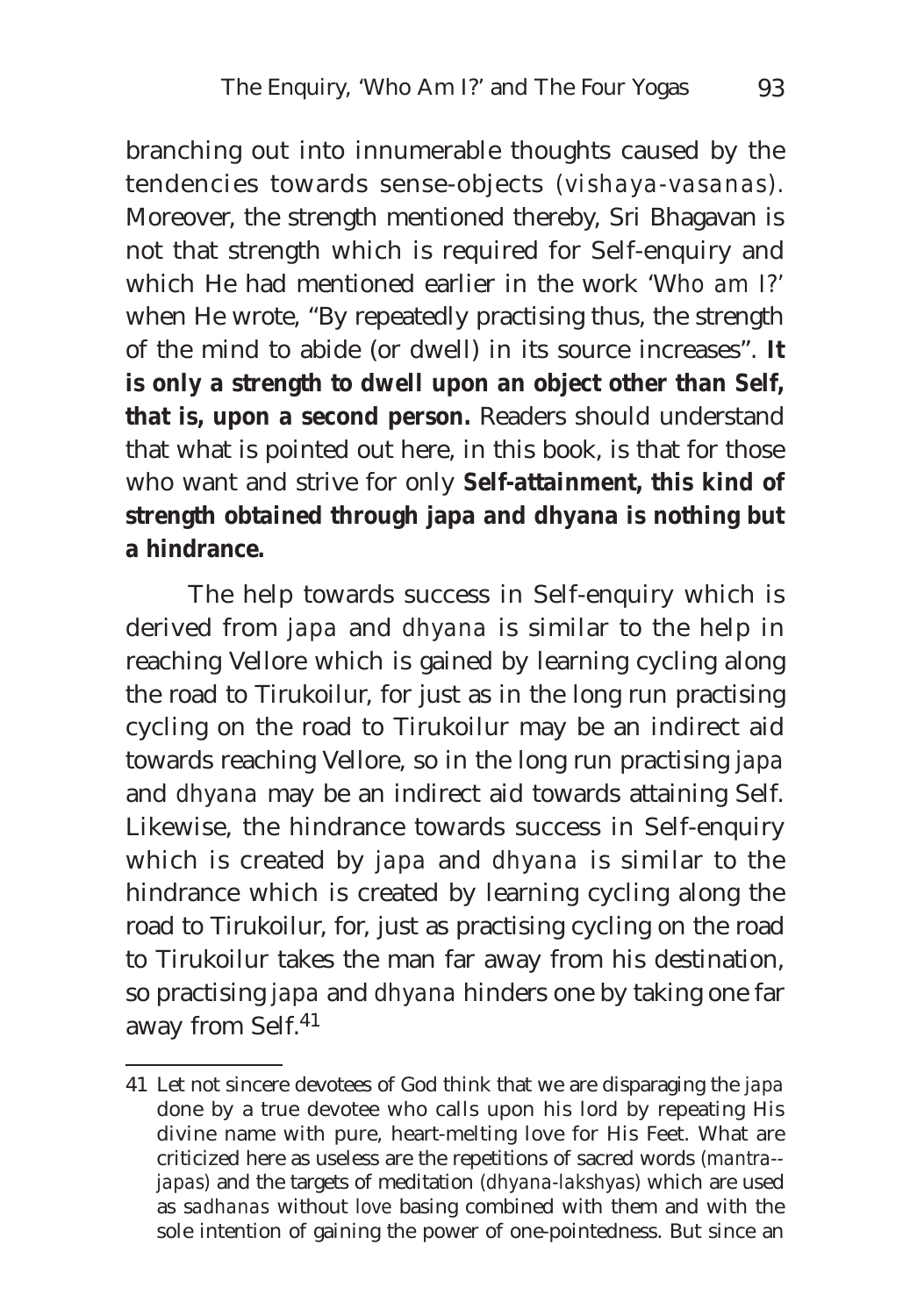Gaining the power of one-pointedness of mind is here compared to gaining skill in the art of cycling. This power of one-pointedness is a wonderful weapon which, like a sharp knife, fire or nuclear power; *may* do good or harm, depending on how it is used. A sharp knife may be used either to kill a person or, in a surgical operation, to save his life. In the same way, fire and nuclear power can be used either for constructive or destructive purposes. Similarly, the power of one-pointedness cultivated in one through practices such as *japa* and *dhyana may* do one either good or harm. If one is fond of occult powers *(siddhis)* or sensual pleasures, he can" use this power of one-pointedness in a very subtle and skilful *way* in order to achieve them. Since the power of one-pointedness gained through *japa* and *dhyana* is only a one-pointedness on a second person, that is since it is an extroverted one-pointedness, it will induce the aspirant to proceed only towards the non-Self. Only if he has a good discrimination between the eternal and the ephemeral *(nitya anitya vastu viveka)* and if he is then able to change his course from second person attention to first person attention, will such a power of one-pointedness lead him to Self-enquiry and, after long and strenuous efforts (just like the long and strenuous efforts which the man who learnt cycling on the road to Tirukoilur had to make in order to travel all the seventy miles to Vellore), enable him to gain Self abidance, which is the attainment of true

aspirant on the path of devotion *(bhakti-marga)* who does *japa* of the divine name of his lord (his *Ishta-deva* or *Guru)* with intense love comes under the category of a student in the third (b) or fourth standard of our school of *bhakti* explained in chapter two of '*The Path of Sri Ramana. Part Two'.* where we expound the path of selfsurrender, which is one of the two main paths – Self-enquiry and selfsurrender – taught by Sri Bhagavan, his *japa* done with love is neither condemned nor discouraged. The reader may here refer to appendix one (d).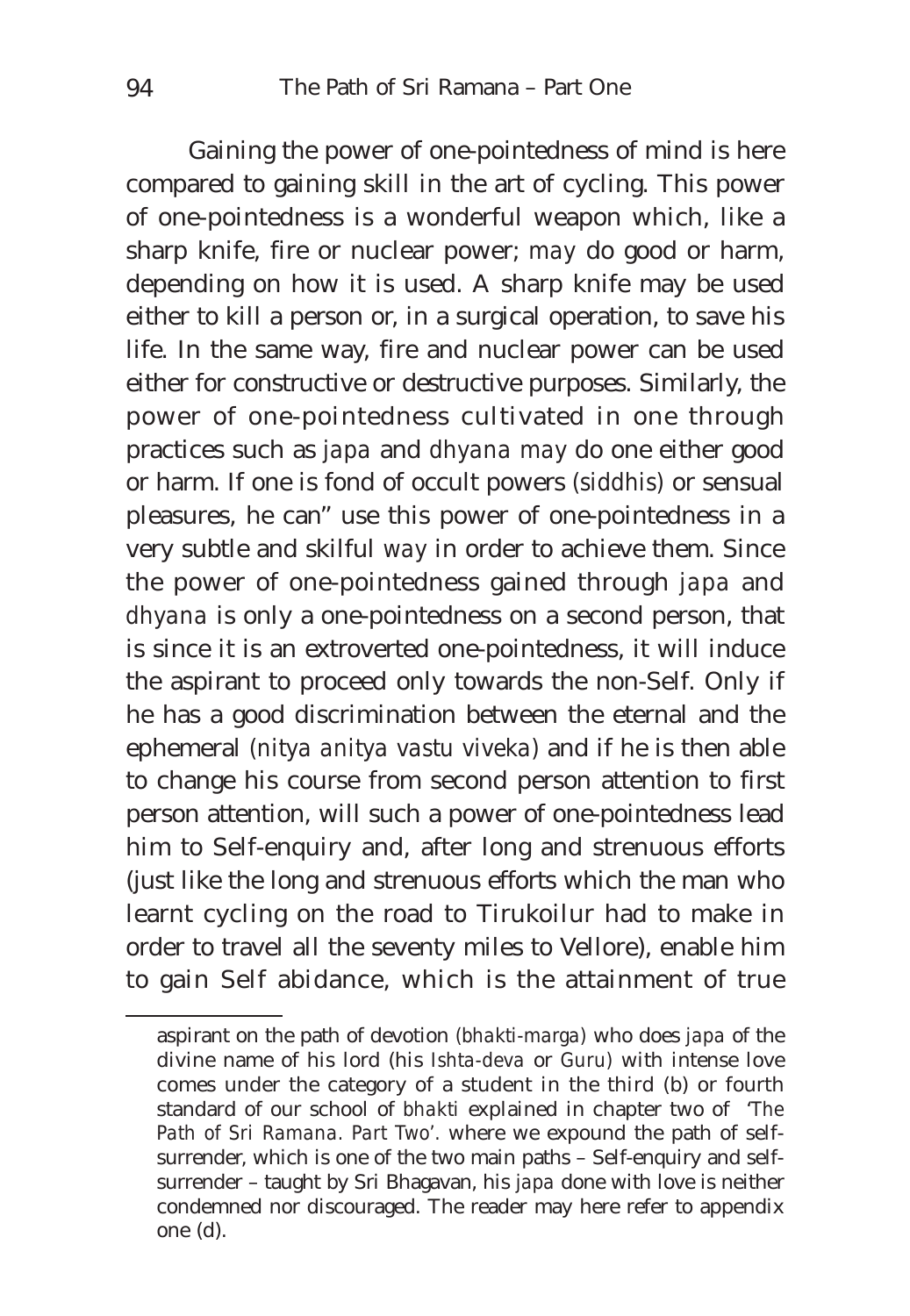knowledge *(jnana).* However, do we not see that aspirants on the spiritual path who are doing *japa* and *dhyana* are generally inclined only towards gaining occult powers, name and fame, and other such transitory pleasures? Therefore, we should understand the truth that the power of one pointedness gained through *japa* or *dhyana* is anyway dangerous and that **it would hence be wise to gain the power of one-pointedness by practising Self-attention instead from the very beginning.**

It is of course essential to achieve one-pointedness of mind. Even while doing *japa* or *dhyana,* it is necessary to make effort to bring back repeatedly the power of attention (the mind) from wandering over other thoughts and to fix it on only one thought. The same amount of effort is also needed while practising Self-attention in order to bring back the wandering mind and to fix it in our existenceconsciousness. Thus in both kind of practice, an earnest effort is needed to obtain one-pointedness of mind. When this is so, why should not an aspirant obtain it by practising Self-attention, which is free of all danger, from the very beginning? The following incident which happened in the presence of Sri Bhagavan will cast more light upon this point.

After sitting for some time in His presence, a devotee asked Sri Bhagavan, "Bhagavan, I am not able to do Selfenquiry. I find it difficult. Shall I do *dhyana* instead ?" "All right", replied Sri Bhagavan. Soon afterwards the devotee left the hall, whereupon Sri Bhagavan turned to those near Him and said, "He says that Self-enquiry is difficult for him and that he cannot do it, so he asks me for permission to do *dhyana.* How can I compel him to do Self-enquiry when he himself says that he cannot do it? So when he wants to do *dhyana,* I have to say 'All right'. He may come tomorrow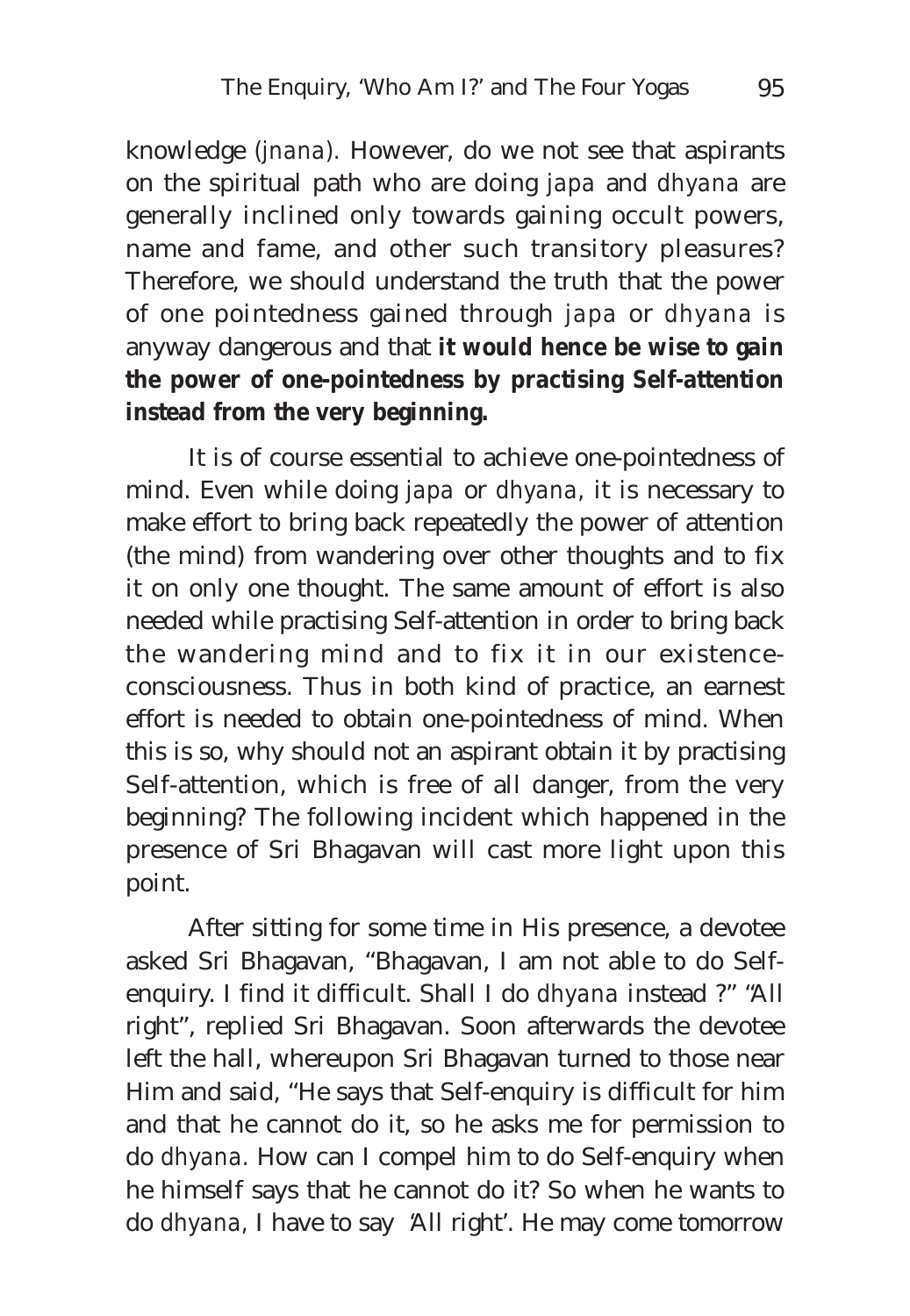and say, 'Bhagavan, my mind does not remain in *dhyana,* so shall I do *japa?'* Again I will have to say 'All right'. In the same manner, he will one day complain, 'My mind does not remain quietly in *japa.* Only my tongue spells the *mantra,* but my mind wanders on *many* things. Shall I do worship *(puja),* recite hymns *(stotras !* and so on?' What else can I do except to say All right, all right' in reply to each and every complaint? If one is able to make a sincere effort to practise anything, whether recitation of hymns, *japa, dhyana* or any other *sadhana,* one can, with the same effort, practise Self-enquiry ! All these complaints are made only by those who do not earnestly like to do any *sadhana,* that's all. What is essential in any *sadhana* is to try to bring back the running mind and fix it on one thing only'. Why then should it not be brought back and fixed in Self-attention? That alone is Self-enquiry *(alma-vichara).* That is all that is to be done! Even in the *Bhagavad Gita* it is said:

*Sanais sanai rupa ramed buddhya dhriti grihi taya Atma samstham manah kritva nakim chidapi chinta yet*

which means, 'By means of an extremely courageous intellect (power of discrimination), make the mind motionless little by little; fix the mind firmly in Self *(atman)* and never think of *any* other thing' (chapter 6, verse 25), *and:*

*Yato yato nis charati manas chanchalam asthi ram Tatas tato niyam yaitad atman yeva vasam nayet*

which means, 'Towards whatever thing the unsteady mind wanders, *from* each thing pull it back, fix it always in Self *and* make it firmly abide there' (chapter 6, verse  $26$ )<sup>42</sup>

<sup>42</sup> These two *slokas* were translated into Tamil by Sri Bhagavan as verses 27 and 28 of *'Bhagavad Gita Saram*',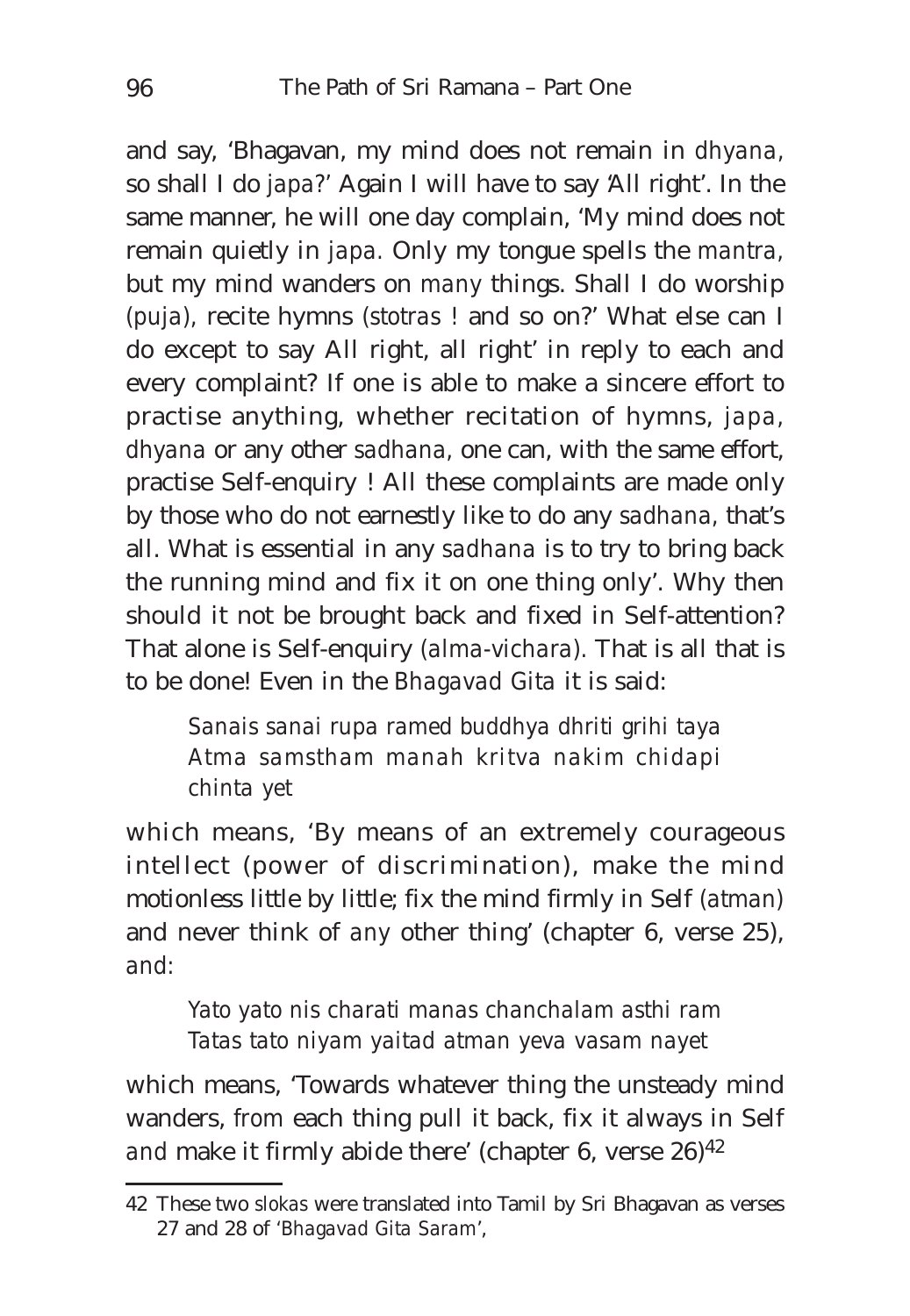Even concentrating on thoughts such as 'I am Brahman' *(aham brahmasmi)*, which is considered to be the highest *form* of meditation *(dhyana),* has been described by Sri Bhagavan *as* being 'due to lack of strength' *(uran inmaiyinal)* in verse 32 of *'Ulladhu Narpadhu'* ! Therefore, what the mind gains by taking as targets second or third persons, which are the objects of *japa, dhyana* and so on, **is not really strength, but only weakness!** Can a racehorse accustomed to forward gallop be useful in drawing water from wells, where a backward movement of the horse is indispensable? No, it will be of no use! Only that practice of Self-attention which Sri Bhagavan referred to in *'Who am I?'* when He wrote, "By repeatedly practising thus, the strength of the mind to abide in its source increases", **is the right sadhana which will give the mind the real requisite strength!** Those aspirants who came to Sri Bhagavan with a mind not already spoilt by being trained towards targets other than Self, a mind with no trace of lethargy, with immense eagerness, and with a spirit of unquestioning obedience like that of children, directly turned their mind to the practice of Self-attention in the *form* of 'Who am I?' as soon as they came to Sri Bhagavan and thereby gained the real requisite strength mentioned above. They were therefore able to proclaim from their own experience, "Ah! Knowing Self is the easiest thing! Indeed, it is the easiest!"43

Although the enquiry 'Who am I?' is thus able to give the real strength of mind which is required to gain Self-knowledge (to say the truth, only Self-enquiry, and not any of the other *sadhanas,* can give this requisite strength), a wrong idea exists and is, spreading even among us,<sup>44</sup> the

<sup>43</sup> The refrain composed by Sri Muruganar for '*Atmavidya Kirtanam* '.

<sup>44</sup> Though the word 'us' denotes all the devotees of Sri Bhagavan, yet when it is measured with the yardstick given by Sri Muruganar in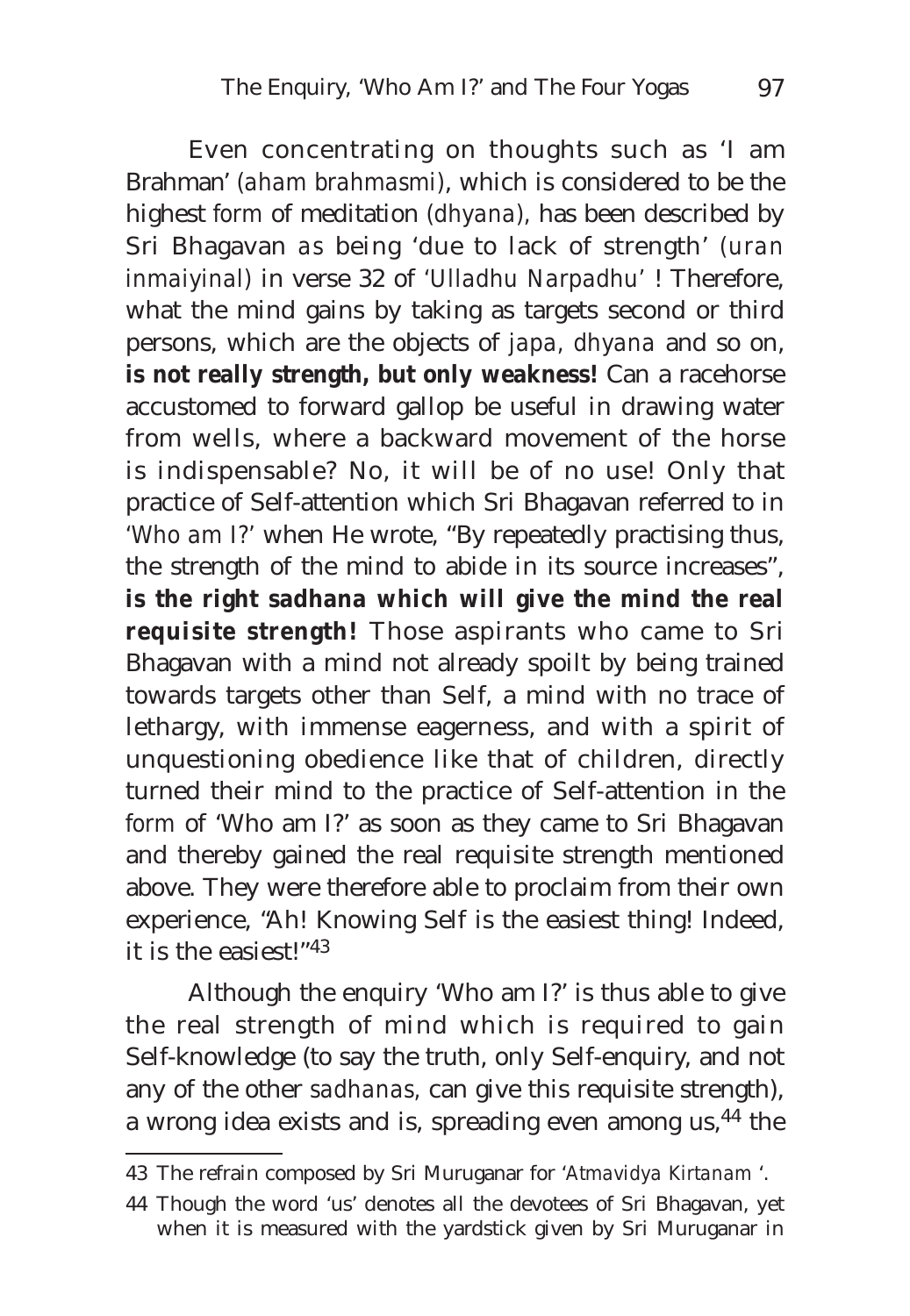devotees of Sri Bhagavan, that the path of Self-enquiry is difficult while the other methods, *japa, dhyana, yoga* and so on, are easy. Let us see how far from true this contention is !

Now, what is the opinion of Sri Bhagavan on this subject ? Let us turn to His own words:

"...of all paths, this path is the easiest!  $45"$ 

*'Atmavidya Kirtanam',* verse 4

"... this is the direct path for all !"

*'Upadesa Undhiyar',* verse 17

Thus it is clear that Sri Bhagavan's opinion is that this path of Self-enquiry is not merely the easiest of all paths, but that it is also the easiest and most direct for all aspirants. Some of us, instead of trying to understand, 'Why did Sri Bhagavan say so ? Can there be a justification for His opinion? If so, what is it?', remark evasively, "Ah, it is easy only for Bhagavan, but it is difficult for others," and they

*'Atmavidya Kirtanam',* verse 4

<sup>&#</sup>x27;*Mey Tava Vilakkam'* verse 68, "What is declared by others as ' difficult, indeed difficult' is tremendously easy for the devotees of our Lord (Ramana)!", the reader can well understand who among those pointed out by the word 'us' are the true devotees of Sri Bhagavan, and who are those' others'.

<sup>45 &</sup>quot;To unfasten the bonds of *karma* and so on, end to achieve the destruction of birth and so on, of all paths, this path is the easiest ! If we remain still (that is, if we merely 'be'), without the least action of mind, speech and body, oh what a wonder it will be I The Selfeffulgence in the heart will be (known as) the ever-present experience, all fear will cease and the ocean of bliss (will surge) !"

It should be noted here that in describing His path, Sri Bhagavan uses the superlative 'the easiest'. In other paths, some work or other is prescribed to be done through the mind, speech or body, and hence one may experience some difficulty in using these instruments. But, as no work is given to them in the way of sadhana in the path of Selfenquiry, this is 'the easiest of all path'!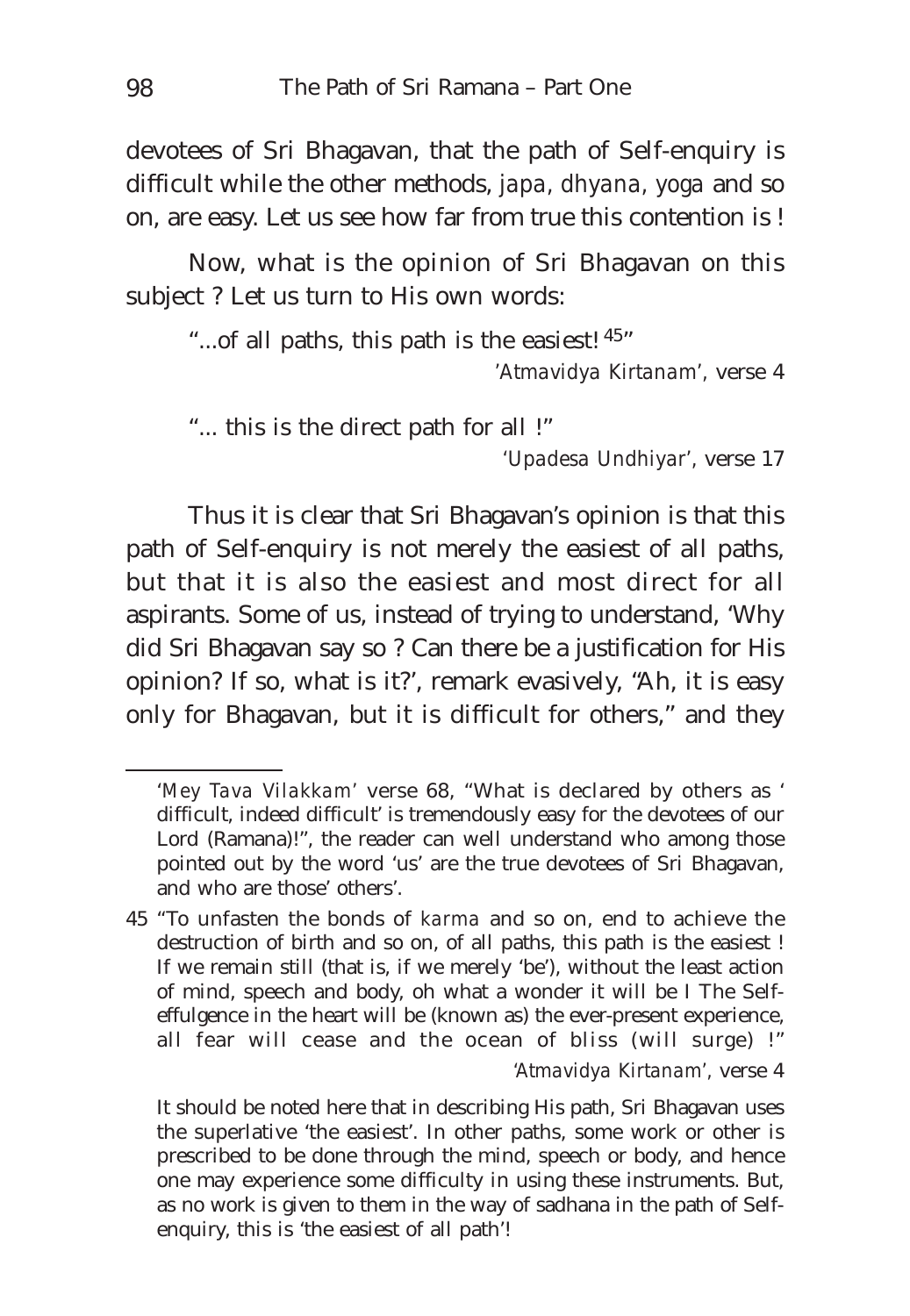become disheartened and lose courage. In order not to lose this courage, since it is the *sraddha* which alone will secure us the goal, let us try to find the justification in support of the opinion of Sri Bhagavan.

What do we mean when we say that a thing is 'difficult' or that is 'easy'? In fact, what is difficult and what is easy? that which we do not like, that which we cannot do, that which we do not know – that alone we call difficult. That which we already like *(ichcha),* that which we have already done *(kriya),* and that which we already know *(jnana)* – that alone we call easy. We therefore come to the following conclusion: those experiences which are already within our power of loving *(ichcha* sakti*),* power of doing *(kriya sakti)* and power of knowing *(jnana* sakti) are easy. **while those experiences which are not already within our power of loving, power of doing and power of knowing are difficult.** This indeed is the correct definition of what is difficult and what is easy. With this definition, let us now see which of these two is easy: the efforts required for the various spiritual practices like *japa, dhyana, yoga* and so on, or the effort required for Self-enquiry.

As we have already said; the efforts made in the paths of *japa, dhyana, yoga* and so on, are nothing but an attention towards second and third person objects, whereas the effort made in the Self-enquiry taught by Sri Bhagavan is an attention towards the first person. For the practice of *japa, dhyana* or any of the four yogas, it is necessary to use the power of one-pointedness of mind on second and third person objects; using the mind's power in such a way is mere extroversion *(bahirmukham).* But for Self-enquiry, it is necessary to use the power of one-pointedness of mind in attending to focusing on – the first person, so this alone is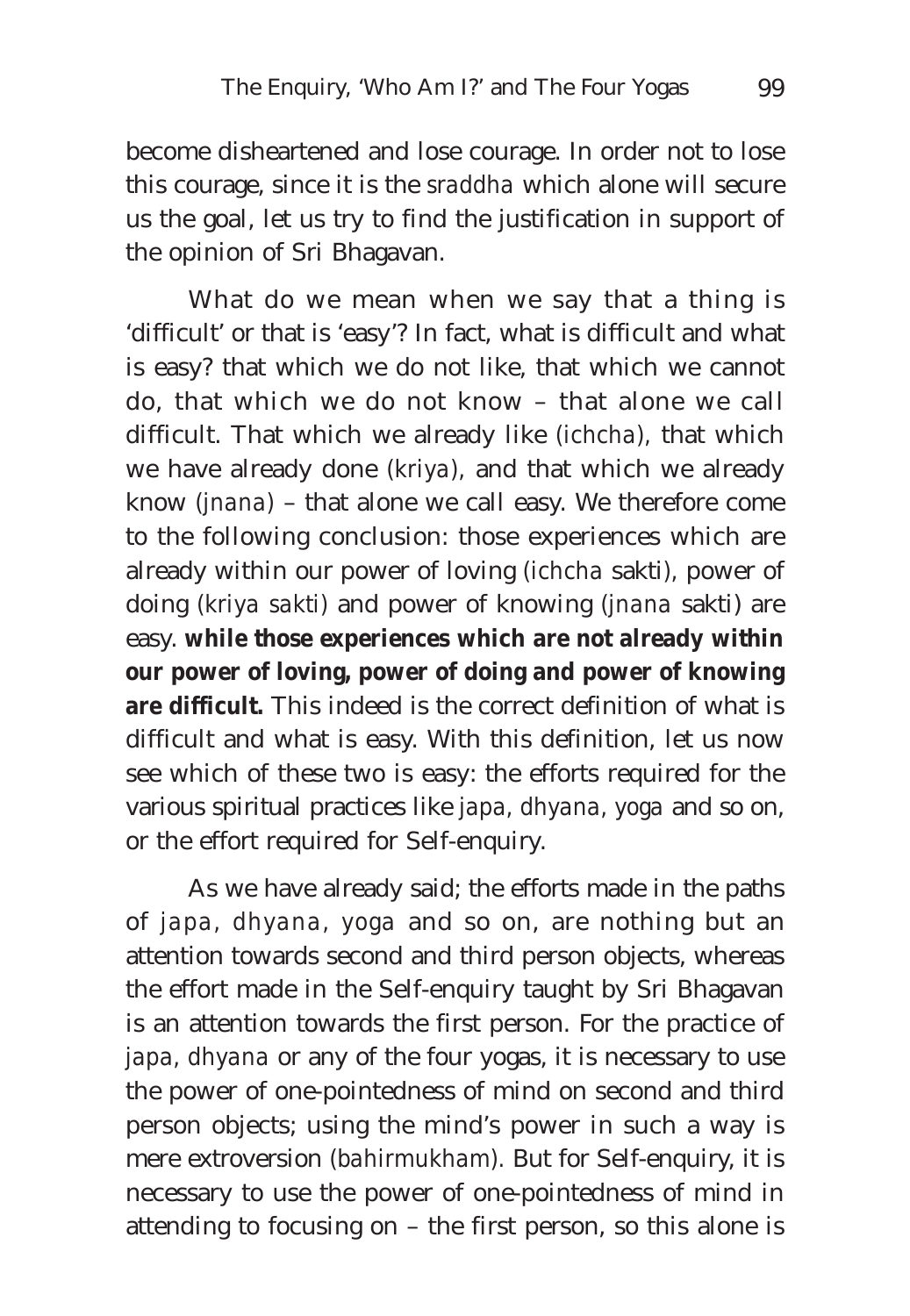the real introversion *(antarmukham).* A little analysis will reveal that for every one of us (even for the most ordinary man), the experiences of loving *(ichcha),* doing *(kriya)* and knowing *(jnana)* towards the first person are not only inherent but also greater than those towards the second and third person objects. Let us see how.

When we are first told about a name of God, a form of God, one of the various attitudes towards God,46 the places of the six yogic centres in the body, or such like – all of which require efforts of attention towards a second or third person object, they are new to us: new to know, new to love, and new to do. Before being kindled in us by others (whom we take as our gurus), all these experiences of loving, doing and knowing were unknown to us. How?

Suppose either our parents or some elders have initiated us into some name or form of God or a sacred *mantra* like *gayatri.* Before baing initiated. we did not know those *mantras, dhayanas* or forms of God. Thus, only after being instructed do we come to know about them, that is, **the experience of knowing** that there are such *mantras, dhyanas* and so on is newly acquired by us. In the same way, it is only after hearing from a guru of the greatness, uniqueness and power of such *japas* or *dhyanas* that we gain faith and love for them. This is for us a newly acquired **experience of loving,** in other words, we did not love them before. Similarly, we have never before done those *mantrajapas* or meditations, nor cultivated those feelings of relationship with God. We are able to do *japa* properly – to pronounce the *mantra* in the correct way, to raise or lower

<sup>46</sup> Attitudes towards God *(bhavas):* In dualistic worship, devotees cultivate any one of the different types of relationship with God, such as the love towards a Father, Mother, Husband, Child, Master, Friend, Servant, Guru and so on.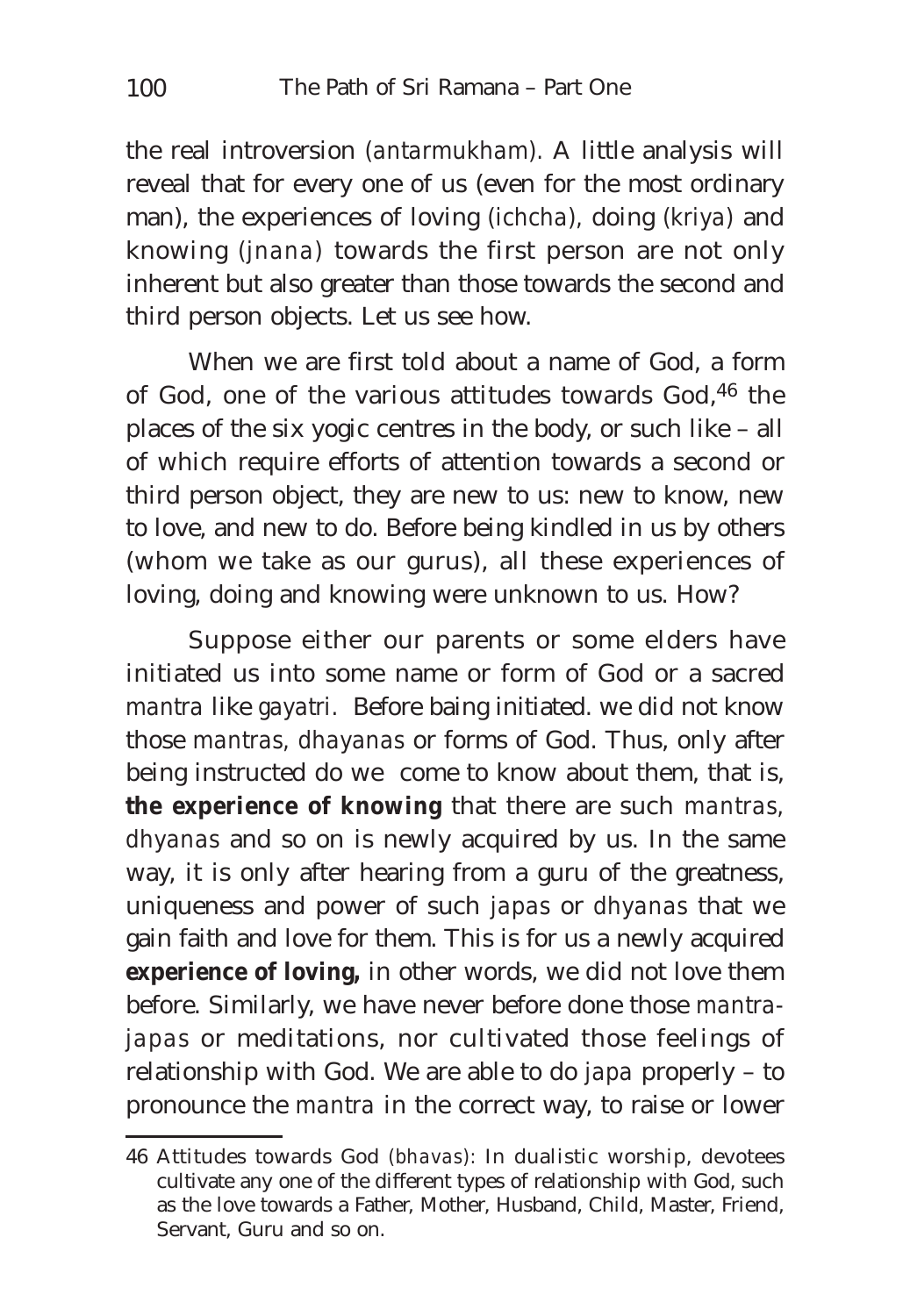the pitch and to stop at the right place – only after repeating it many times in the presence of the guru and after carrying out his corrections and suggestions. This is for us a newly acquired experience of doing, in other words, we had not done it before. The same applies to meditation, *pranayama, hatha yoga, raja yoga* and so on. Thus, is it not proved that the experiences of loving, doing and knowing pertaining to all these spiritual practices based upon second and third person objects did not exist for us before but are newly acquired by us ?

On the other hand the experiences of loving, doing and knowing pertaining to the first person are already there, inherent in us, without the need of their being kindled by others! How? In chapter two, pages 42 to 44, we have already clearly proved that in everyone the love for oneself is always and naturally far greater than that for second and third person objects. Thus, firstly, the **experience of loving** *(ichchanubhava)* oneself is proved' to be inherent in us. Secondly, every day in sleep we are able to separate ourself easily, effortlessly and naturally from the feeling 'I am the body', which is not 'we'. This ability of thus separating ourself proves that the **experience of remaining** *(kriyanubhava)* as Self is inherent in us. Thirdly, let us suppose that a person Is sitting alone In an absolutely dark room where he cannot see even his own body. If someone asks from outside the room, "Is my book near you ?", he replies, "I do not know of its existence", But if asked, "Do you exist !', quick comes his reply, "Why, certainly I exist!". He is able to know his own existence by his Self-light (Selfconsciousness) even when he does not have the help of the light which is necessary to know the existence of second and third person objects. Moreover, since everyone has the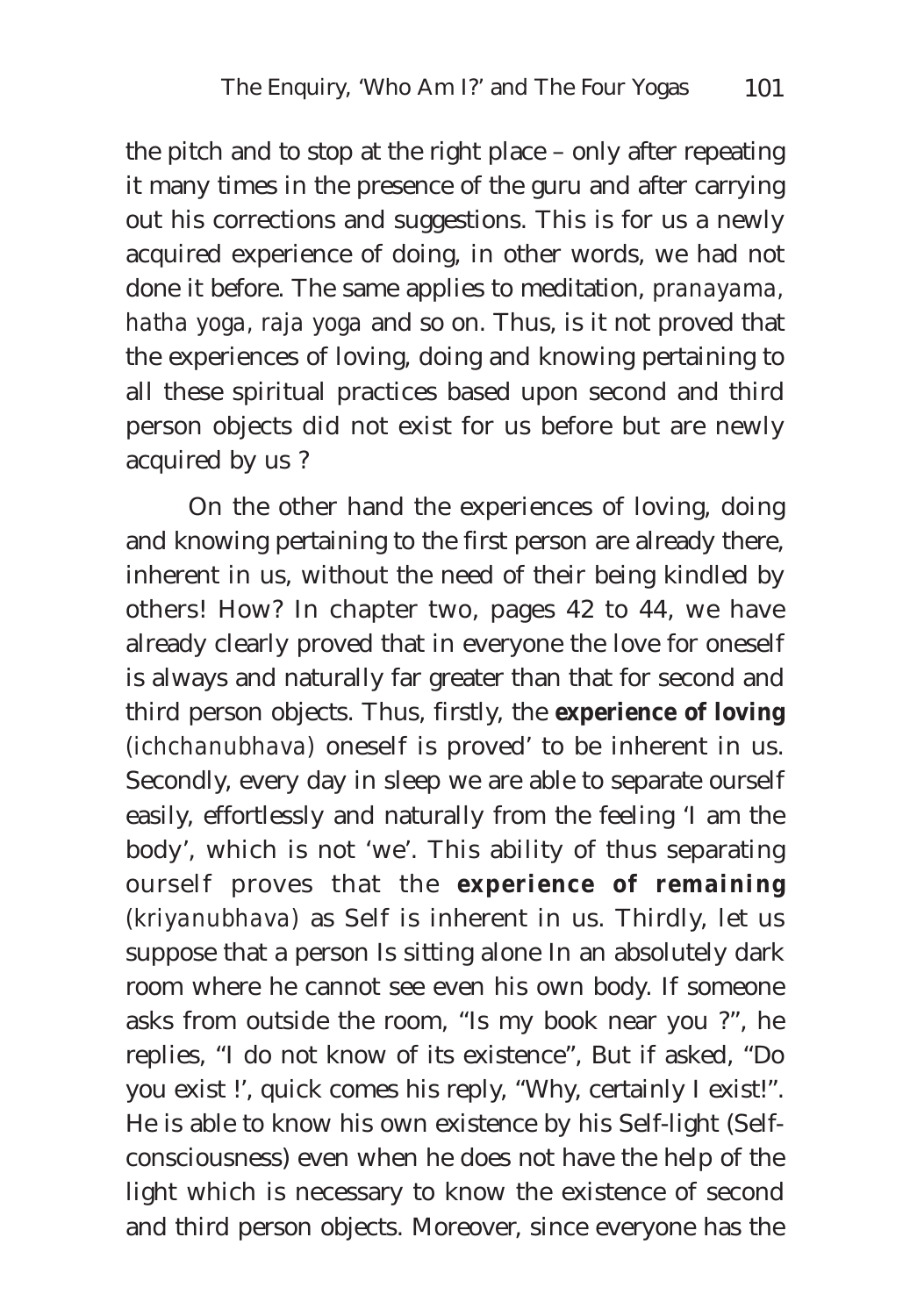experience of the knowledge 'I am' even in deep sleep $47$ , where the body and mind do not exist, it is evident that the knowledge of our own existence is inherent in us, whereas the knowledge of second and third person objects is not. These two examples prove that the **experience of knowing** *(jnananubhava)* one's own existence is inherent even in the most ordinary man. If Sri Bhagavan advises us to like a thing for which we do not already have a liking, we may say it is difficult. If He asks us to know a thing so far' un-known to us, we may then say it is difficult. If He wants us to be in a state which we have not reached before and thereby have not experienced before, then it may be considered difficult. But since we have come to know thus – that the experiences of loving, of doing and of knowing are already clear and inherent in us only with regard to the first person, when viewed in the light ot the above. mentioned definition of 'easy' and difficult', one can plainly see that the effort made in the path of Self-enquiry, which is an attention towards the first person, is far easier than that made in *japa, dhyana, yoga* and so on, which are nothing but attention towards second and third person objects. Such indeed is the justification in support of the sayings of Sri Bhagavan. "Of all paths. this path is' the easiest ?" and, "This is the direct path for all!", it was in this connection that Sri Bhagavan used to say repeatedly, "Self is here and now, and ever -attained". By saying, **"This is the direct path for all",** Sri Bhagavan points out that anyone, however weak his mind may be, can acquire through this path that true strength of mind which is required to abide

<sup>47</sup> It has already been explained on pages 61 to 62 that every one is aware of his existence in sleep, It is wrong for anyone to say either that one does not exist in sleep, or that one does not know one's, existence in sleep, Refer also to *'Maharshi's Gospel',* Book II, chapter V (8th edition, pages 86 to 87; 9th edition, pages 89 to 90).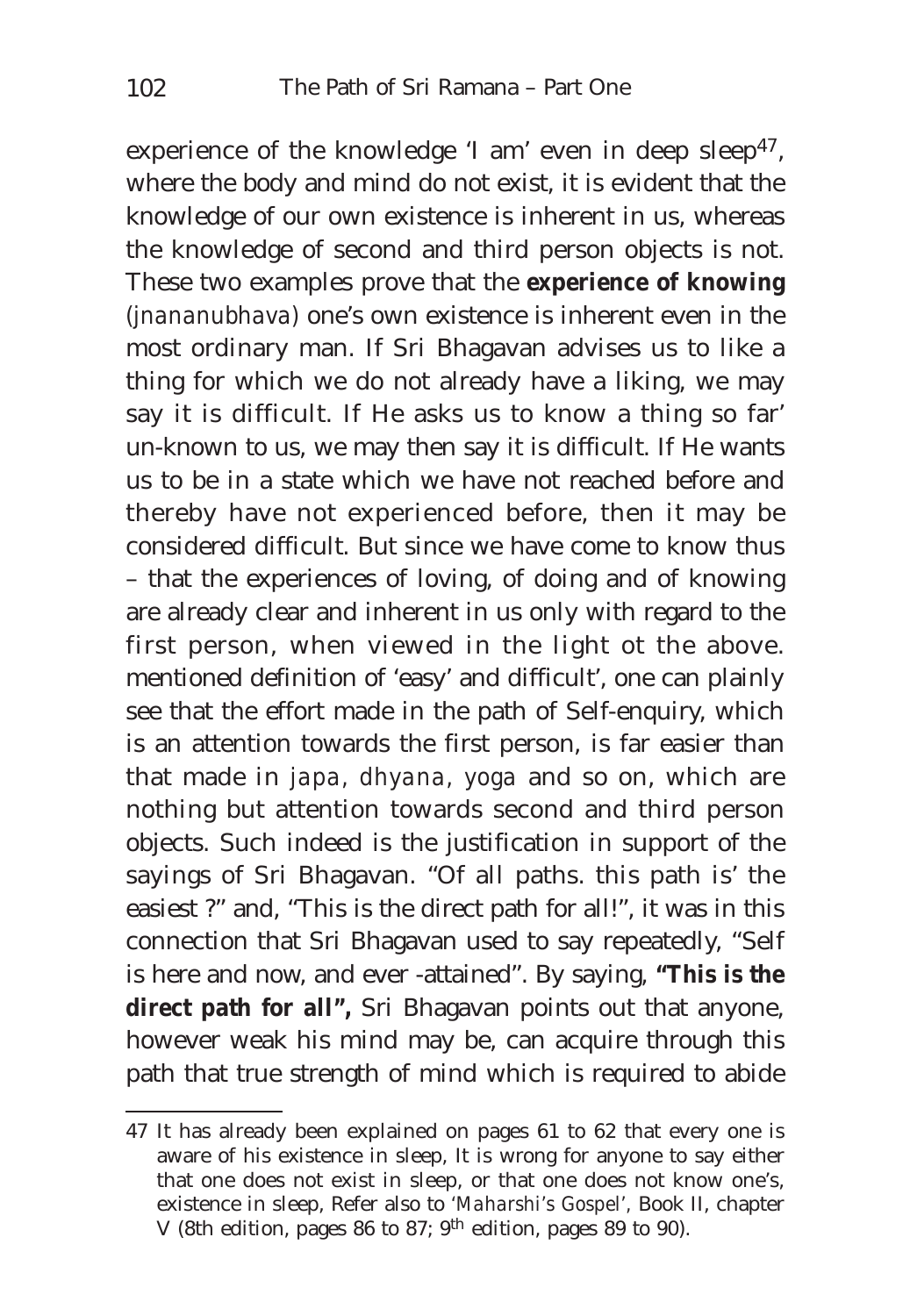in one's source. Therefore, taking to Self-attention *(ahamukham),* which is the real introversion *(antar-mukham),* is by itself far better than giving any other target to the mind – such is the unique greatness of Sri Bhagavan's teaching !

"Except (the effort made in) the path of enquiring in to the ego, no amount of effort made as enjoined in other paths such as *karma, (yoga* and so on,) will enable you to obtain and enjoy' Self, the treasure in the heart !"

*'Guru Vachaka Koval',* verse 885

Moreover, can God be one of the second or third person objects? No, He cannot be ! Because,

"The second and third persons live only because of the root, the first person (the ego)  $\ldots$ "

*'Atma Vichara Patikam",* verse 648

*"*Only if that first person (the ego) in the form 'I am the body' exists, will the second and third persons exist..."

*'Ulladhu Narpadhu',* verse 14

"If there is no 'I'-thought, no other thing will exist …"

*'Sri Arunachala Ashtakam',* verse 7

- such is the experience of Sri Bhagavan. That is, for their existence the second and third persons have to depend upon the first person (the false ego), which rises in the form of a thought, 'I am this body'. Therefore, if God were one of the second or third persons, He would have to depend upon the grace of the ego for His existence! Now if God, who is the very form of existence *(sat),* had to depend upon

48 See appendix one (a)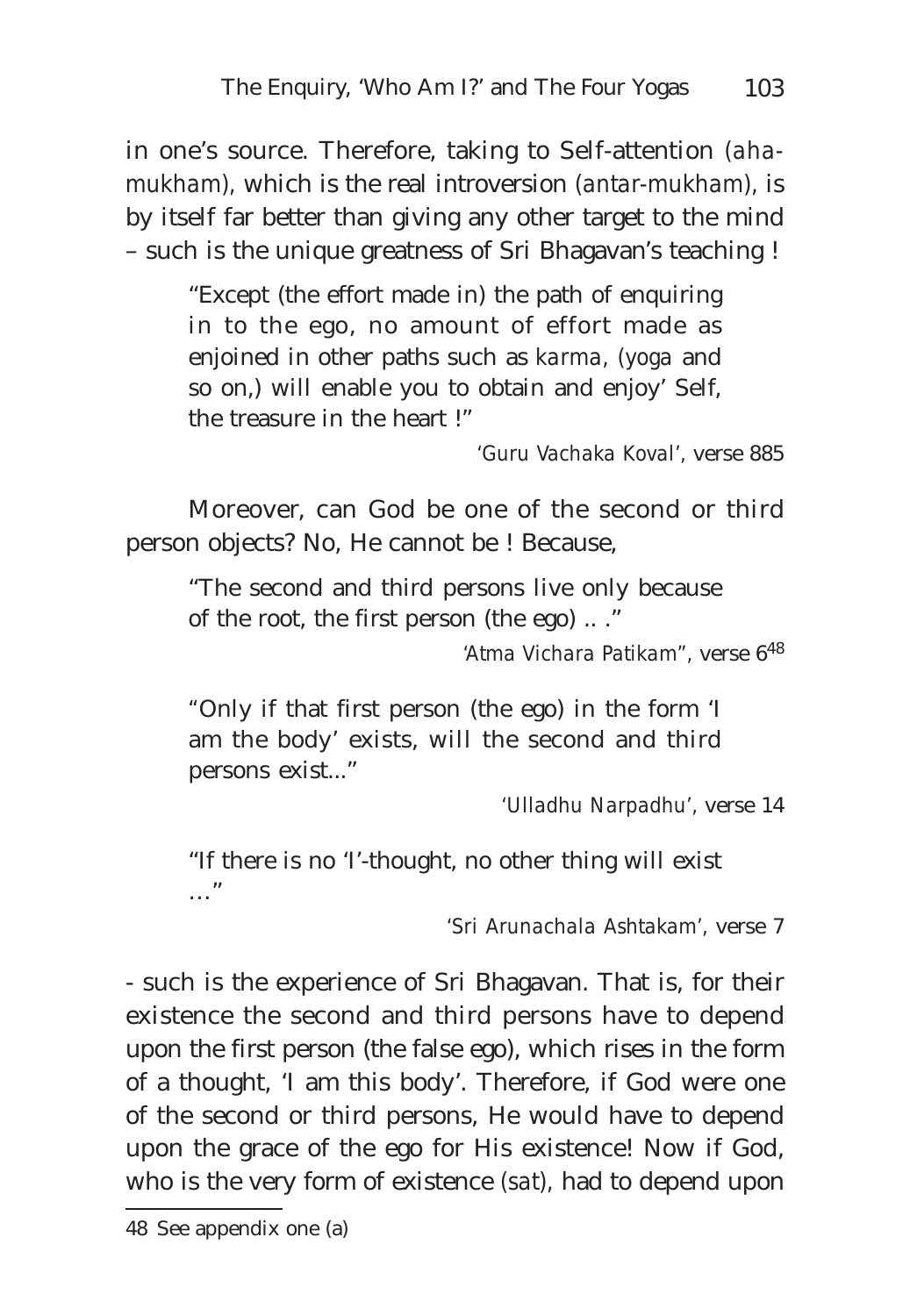something else for His existence, then would it not mean that He is devoid of Godhood? Thus, God can never be one of the second or third persons, He must then certainly exist and shine as the source of and base for the rising of this false first person, that is, **as the reality (the real aspect) of the first person.** Since God or *Brahman* is thus always shining as the reality of 'I', giving the mind the practice of attending to Self is the only true seeking of God and the only effective yoga. Hence, **Self-attention is the true Godattention!**

"O Bhagavan, meditating upon You is nothing other than contemplating 'I', Contemplating 'I' is nothing other than remaining without thought, Remaining without thought is nothing other than being vigilantly attentive not to rise as 'I', But why even attend, when my very existence *(sat)* is itself attention *(chit)* ?"

*'Sri Ramana Sahasram',* verse 990

Since we have already found (in the first sentence of chapter three) that 'I am' (Self) is perfect happiness, and since we now find that God, the ocean of perfect happiness, shines as the reality of the first person, if we enquire into Self and know what we really are, thus negating all the non-Self (i.e. what we really are not), That which ever exists *(sat)* will shine *(chit)* as it is. Then will not all the efforts to be made through other spiritual practices, as enjoined in the sastras, to remove the miseries (the ever non-existent bondage) become unnecessary? So, let us now examine the method of Self-enquiry, the Maha Yoga which enables us to separate from the non-Self and to know **ourself.**

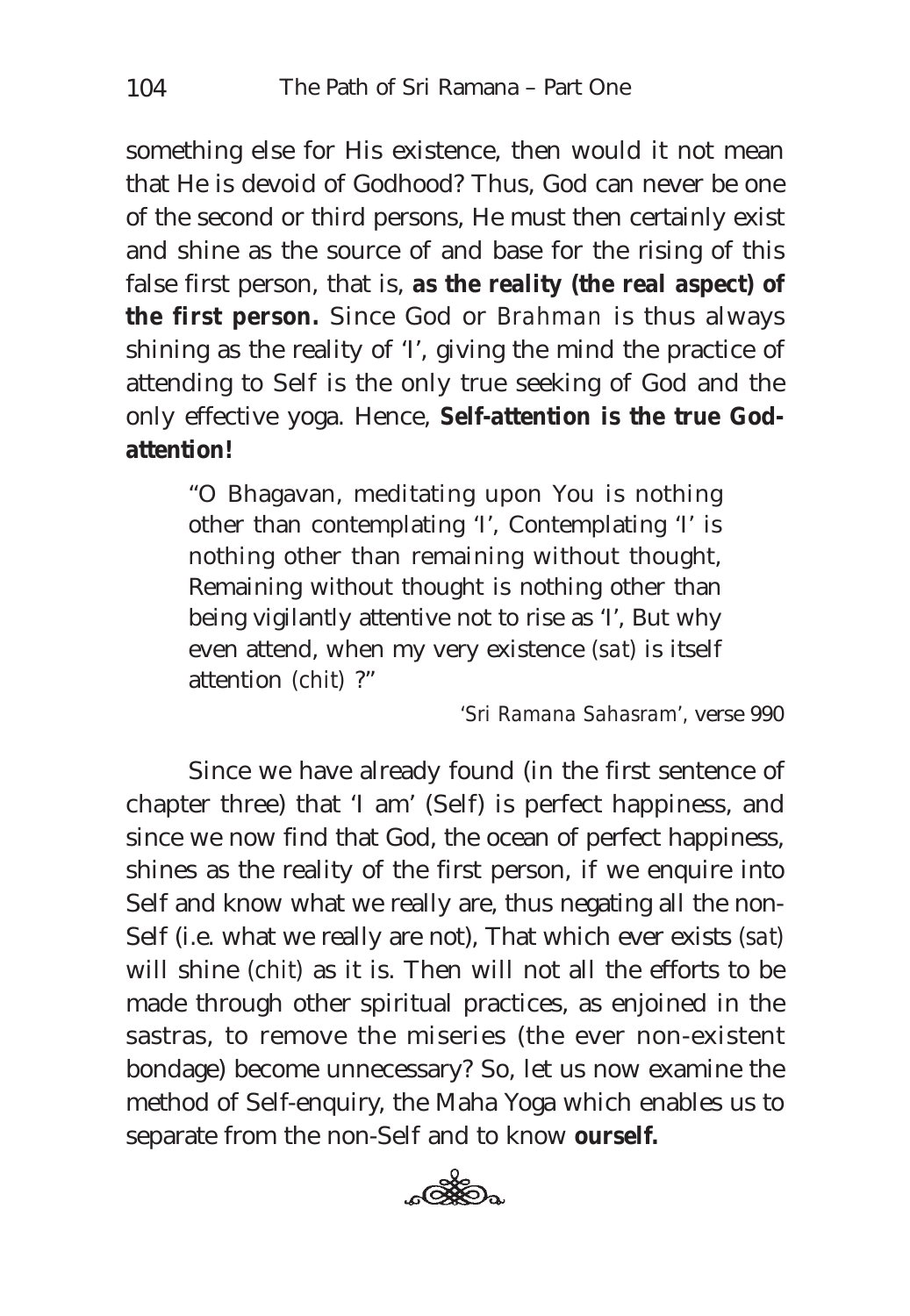**CHAPTER** 



# "Who Am I?' is not Soham Bhavana $49$

Before filling a tub with water, do we not carefully look for any holes and outlets, and plug them? Otherwise, most of our efforts to fill it will be in vain. Similarly, before we start to explain **the technique of Self-enquiry,** it is necessary to find out the many ways in which it should not be practiced, and to dismiss the various wrong ways in which it has already been understood and practiced up till now.

There is a difference between the technique of the Self-enquiry revealed by Sri Bhagavan and that of the Self-enquiry which we have learnt from the sastras all this time. For ages past the sastras have been declaring, ''Who are you" You are not the body, *prana,* mind, intellect, ego or the like; you are Self *(atman);* you are consciousness, which is Self". However, they do not go beyond telling us, "Eliminate the five sheaths, which are non-Self, as 'not I" not I' *(neti, neti)".* They do not explain who is to eliminate or the practical method how to eliminate, nor do they give in a precise and direct manner the proper clues to eliminate

<sup>49</sup> *Soham bhavana* is the meditation 'I am He' (that is, 'I am God or Brahman')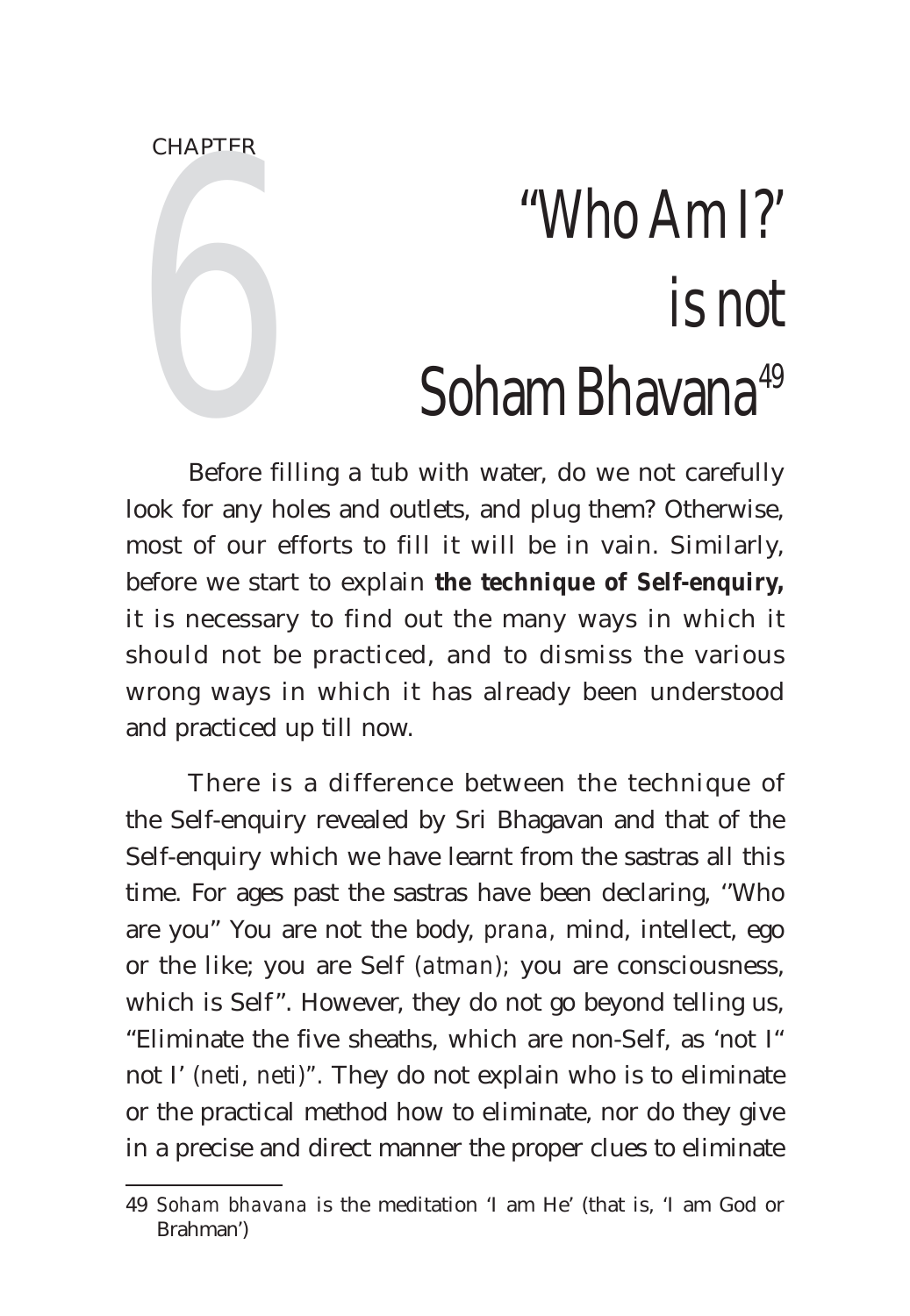the non-Self.<sup>50</sup> That is why even those who have made an extensive study of Vedanta are found to be devoid of the practical experience of *jnana,* which is the loss of the ego, the 'I am the body' – consciousness *(dehatma-buddhi).* This is not only the case with those who study the sastras and yet are not given to practice, but it is also the case with those earnest seekers who are sincerely attempting to put into practice what they have learnt from the sastras; though they repeatedly struggle in their thwarted- attempts, they are not able to achieve the direct experience of the non-dual knowledge. On the other hand, *jnanis,* who art permanently established in the natural Self-consciousness, assert, "That experience of Self is here, now and ever-attained"! The reason why Sri Bhagavan and those of His disciples who came to Him solely for the experience of Self-knowledge rejoice and exclaim, "Ah ! Knowing Self is the easiest thing! Indeed, it is the easiest!", must be that on the path of Selfenquiry some new clue which is refined and easy to put into practice has been given by Sri Bhagavan. Let us see what this clue is.

'The body is not I; who am I? I am He !' *(deham naham: koham? soham !*) – this is the quintessence of the Self-enquiry found in the sastras, to facilitate which they lay down the following four practices *(sadhanas):-*

1. Discrimination *(viveka)* between the eternal and the ephemeral.

<sup>50</sup> Sastras can help only so far, in former times, after studying the sastras, aspirants used to seek the company *(sat-sang)* of a jnana-Guru and serve Him with great faith and love; then, after the secret clues had been revealed by the Guru, the aspirants were able to find out the correct way of eliminating the non-Self (the five sheaths).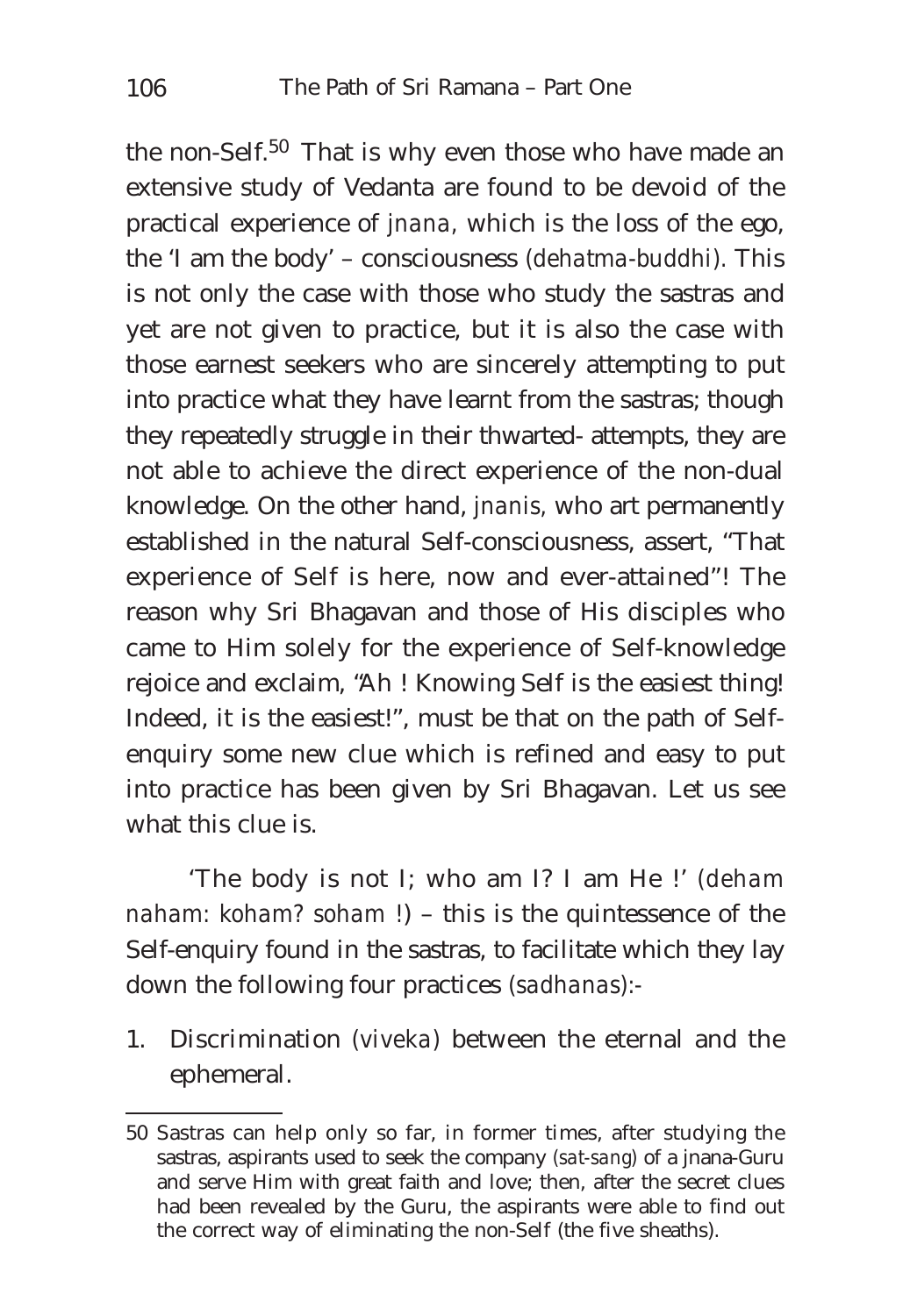- 2. Desirelessness *(vairagya)* towards the various enjoyments in this world and in any other world.
- 3. The six virtues51 of tranquility *(sama)* and so on.
- 4. Intense yearning for liberation *(mumukshutva).*

Because an aspirant comes to know through the discrimination between the eternal and the ephemeral that liberation is the only eternal Thing *(nitya vastu),* he gains intense yearning for liberation and, having thereby acquired desirelessness towards all other enjoyments, he puts forth his efforts in the practice of the six virtues of tranquility and so on. Therefore, in the third *sadhana,* the six virtues, the sastras give him all the aids they can for the attainment of Self-knowledge. Thus, when he puts forth his efforts in this third *sadhana,* is it not clear that he has already completed the first, second and fourth *sadhanas* ?

Controlling the sense-organs and the organs of action through desirelessness *(vairagya)* and trying to fix the

(c) Withdrawal from activities (*uparati)* means fixing the mind on its target so firmly that it is not led by previous tendencies to dwell upon objects, end thereby giving up all unnecessary activities.

(d) Forbearance (*titiksha)* means courageously enduring any amount of misery that may befell one, without trying to avoid it or grieving over it.

<sup>51</sup> The six virtues:(a) Tranquility *(sama)* means fixing the mind upon its target, with the help of the desirelessnes arising out of repeated reflection upon the defects of worldly objects.

<sup>(</sup>b) Restraint of the senses *(dama)* means controlling the sense-organs end organs of action and thereby preventing them from leaving their respective places.

<sup>(</sup>e) Faith *(sraddha)* means an unshakable conviction that only the words of Vedanta sastras and those of the Guru are true.

<sup>(</sup>f) Contemplation *(samadhi)* means preventing the mind by all efforts from wandering according to its nature, and fixing II only on Brahman.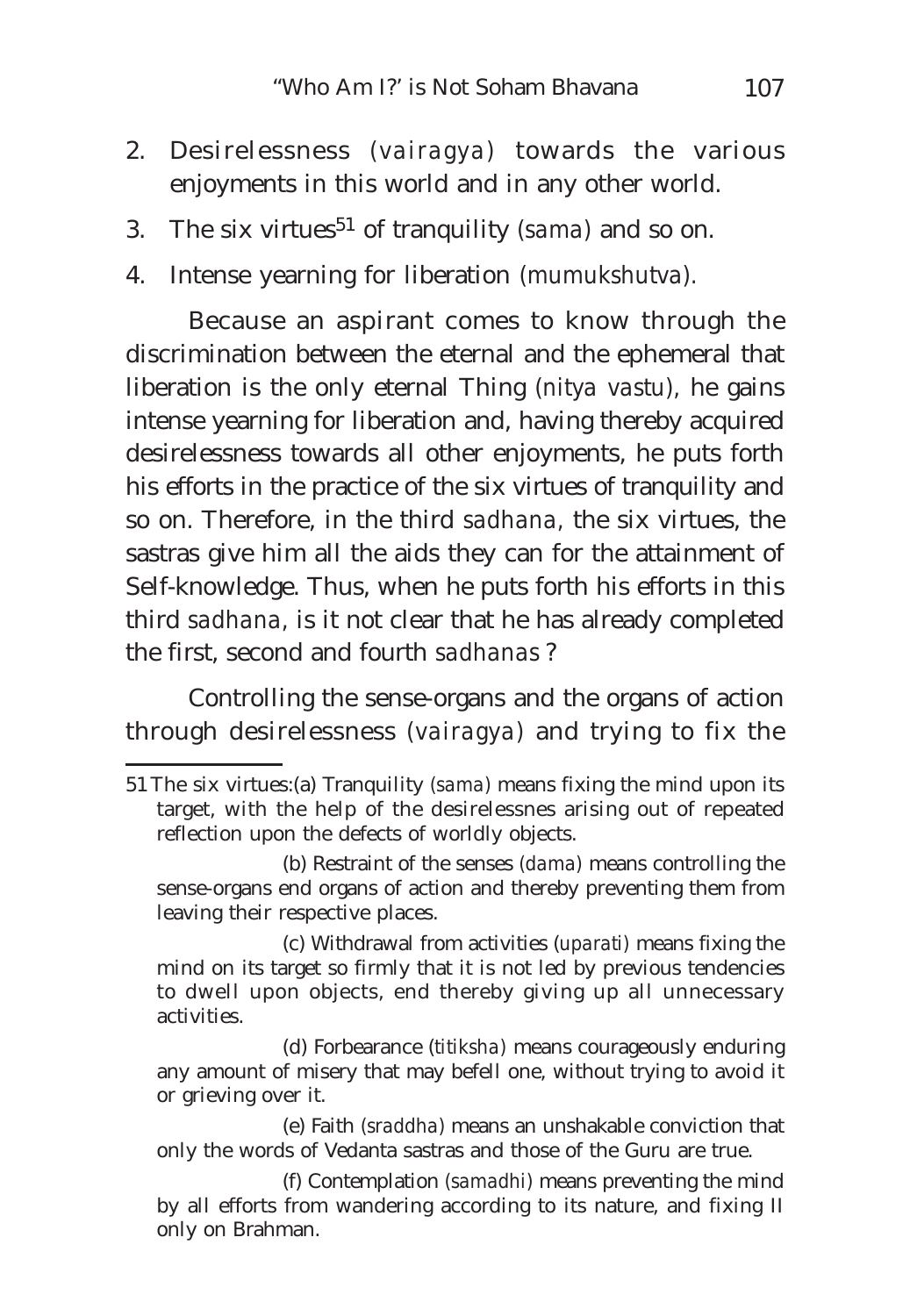wavering mind on Brahman are the two essential points among the six items of the third *sadhana.* But while practising, what exactly does a ripe and tremendously earnest aspirant do? His main practice can only be to fight with desires for sense, objects and to think about a second or third person thing which he thinks to be 'Brahman', the absolute Reality. For this, the only aids given to him by the sastras are the *mahavakyas* such as 'I am Brahman' *(aham brahmasmi),* 'I am He' *(soham)* and 'That thou art' *(tat twam asi).* When meditation (*bhavana)* upon the *mahavakyas* is practised, the efforts of the aspirant are merely flowing in the form of a thought, 'This I is that Brahman', towards a second or third person. This thought is only a **mental activity** *(mano-vritti),* In these meditations, 'I am Brahman' or 'I am That', **what he feels as 'I' is nothing but the mind,** which he takes to be himself, Because, he who now meditates is the first thought, which has risen only after sleep came to an end, while the Brahman on which he meditates is a third person object, which can come into existence only after his rising. So long as the ego (the 'I am the body'-consciousness) lasts, when one hears the word 'Brahman' one can only take it to denote one of the second or third persons and not any other thing (i, e. not the first person feeling), because in the sentence 'I am Brahman', since 'I' is already there to denote the first person, the word 'Brahman' can only be taken to mean either a second or a third person. **When closely scrutinized, meditations such as 'I am He' or 'I am Brahman' are thus found to be nothing but an activity of the mind diverging towards a second or third person.** There is therefore a vast difference (as between a mountain and a valley) between these meditations, which are mental activities, and the Self-attention taught by Bhagavan Sri Ramana, which is a stillness of mind! Let us see how.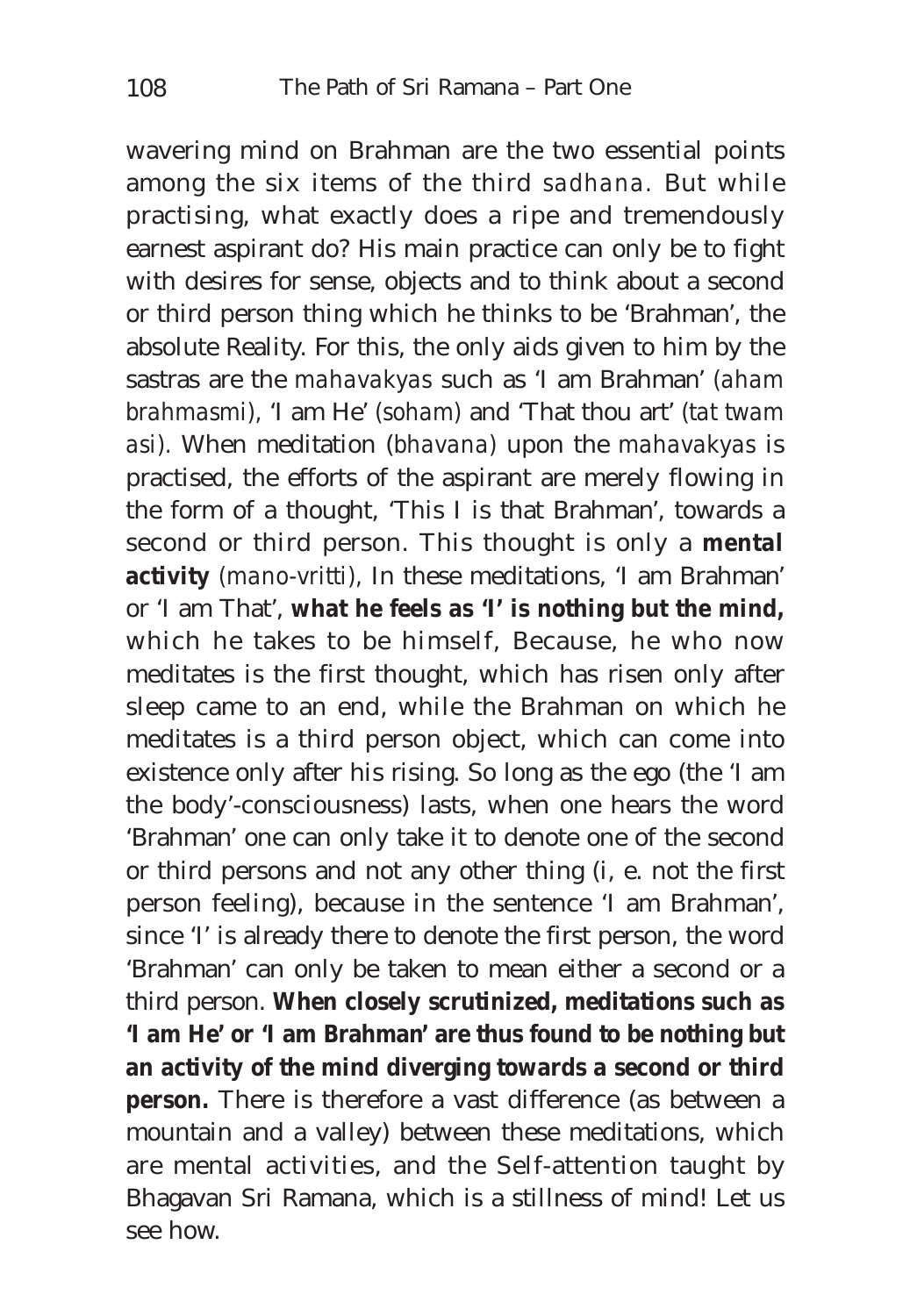While practising the meditation 'I am Brahman' the first person feeling roused by the words 'I am' is at once disturbed by the word' Brahman' and diverted into a **second or third person feeling.** Solely to avoid this trouble, in His work *Who am I!?'* Bhagavan Sri Ramana has said, **"Even if one incessantly thinks 'I, I', it will lead to that place** (the state of Brahman)", If while threading a needle the two strands of the thread remain apart, even the one strand which enters the eye of the needle will be pulled out by the other. Similarly, when one meditates 'I am Brahman', even the first person feeling roused by the words 'I am' is disturbed (instead of being allowed to remain in Self. abidance, *atma-nishtha)* and pulled outwards by the word Brahman', since this word creates a second or third person feeling. The aspirant mistakes this subtle activity of his mind thus going on within him from the first person feeling to the second person feeling, and from the second person feeling to the first person feeling, to be Self-enquiry *(atma-vichara) !* When, on account of such a subtle activity, the mind sometimes lies at rest in sheer exhaustion, the aspirant mistakes this quiescence of his mind *(mano-laya)* to be Self-realization *(jnana-samadhi)"* If this were really Self-realization, the, I am the body-identification could not revive when he wakes up; and unless the bodyidentification were to revive, he could not resume the thread of the meditation 'I am Brahman'. But, since the aspirant resumes meditating as soon as he wakes up, does it not prove that what he achieved through that meditation was a mere laya, a sleep-like rest ? After waking up from a dream, one can in no way again identify the dream-body as 'I' : in the same manner, after awakening to Self-conscious (Self-realization), the *jnani* will not meditate' I am Brahman',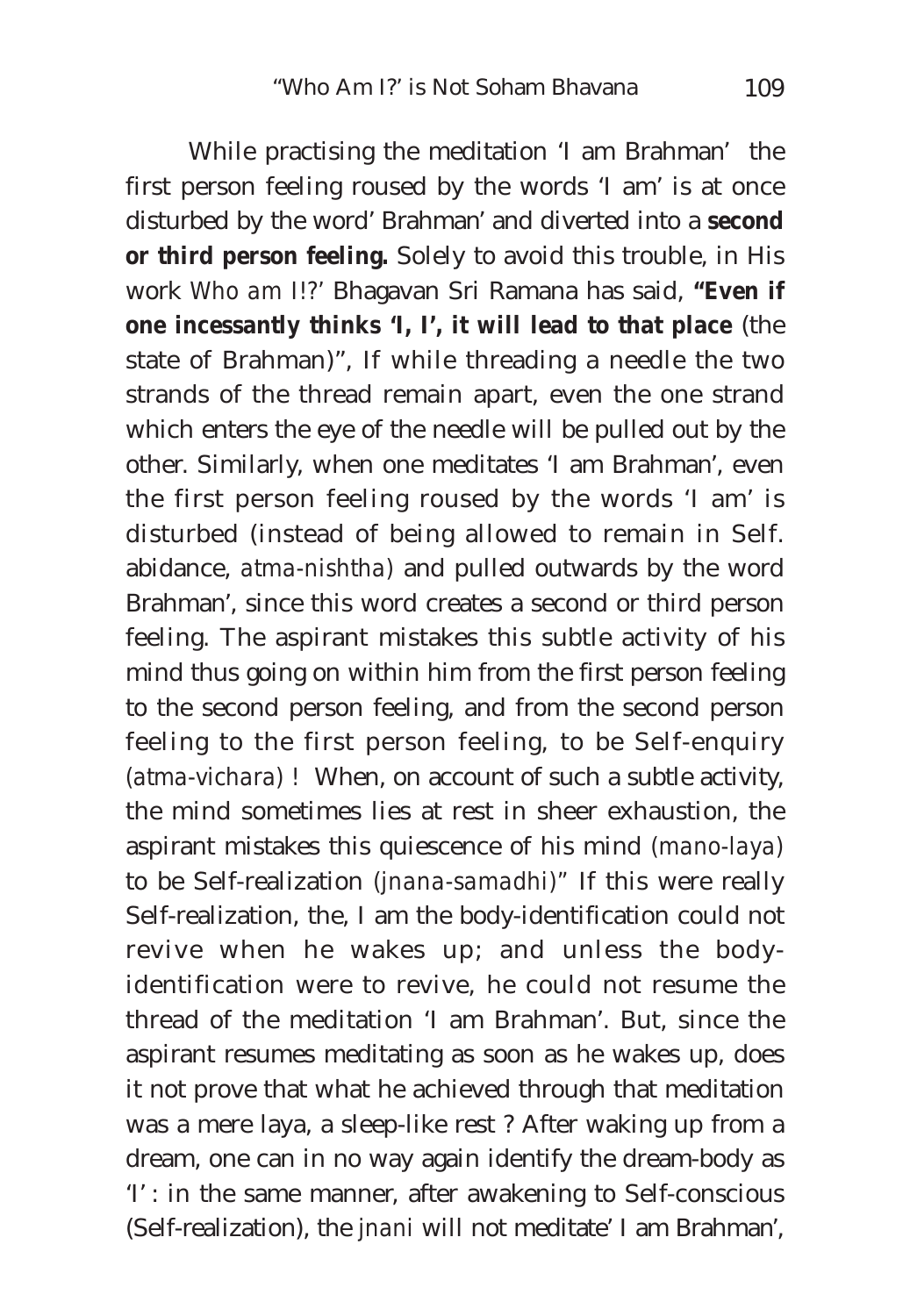since the ego is known to be false. Hence, Sri Bhagavan fittingly asks:

"...Since we are ever That, why should we for ever be meditating that we are That? Does a man meditate 'I am a man' ?"

*Ulladhu Narpadhu "* verse 36

Does a man come to know that he is a man only by meditating 'I am a man, I am a man'? Certainly not! Thus, since the aspirant again starts meditating 'I am Brahman' it is evident that the state in which he found himself temporarily was not Self-realization – the real waking !

It will be worthwhile to note in this context the following conversation between Sri Ramakrishna and Sri Totapuri. When Sri Totapuri said, "This brass vessel will shine bright only if it is polished daily; so also, only by meditating [upon these *bhavanas]* daily, will our mind remain pure to reflect *Brahman",* Sri Ramakrishna remarked, ''Why to polish if the vessel is gold !"

Thus, the meditations' I am He', 'I am Brahman', 'I am That' *(soham, aham brahmasmi, tat aham)* and the like are nothing but activities of the mind – *pravrittis.* But for Selfrealization, this mind must be destroyed without leaving a trace. By engaging in such meditations, the mind will live for any number of ages, because activity is the food on which and by which the mind lives. It is only the attention to second and third persons that nourishes the mind. Therefore, since the mind is not annihilated by the meditations such as 'I am He' it will be kept alive for ever either by doing these meditations or by' lapsing into quiescence *(laya)* whenever it is totally exhausted by such activities. Hence, because they do not bring about the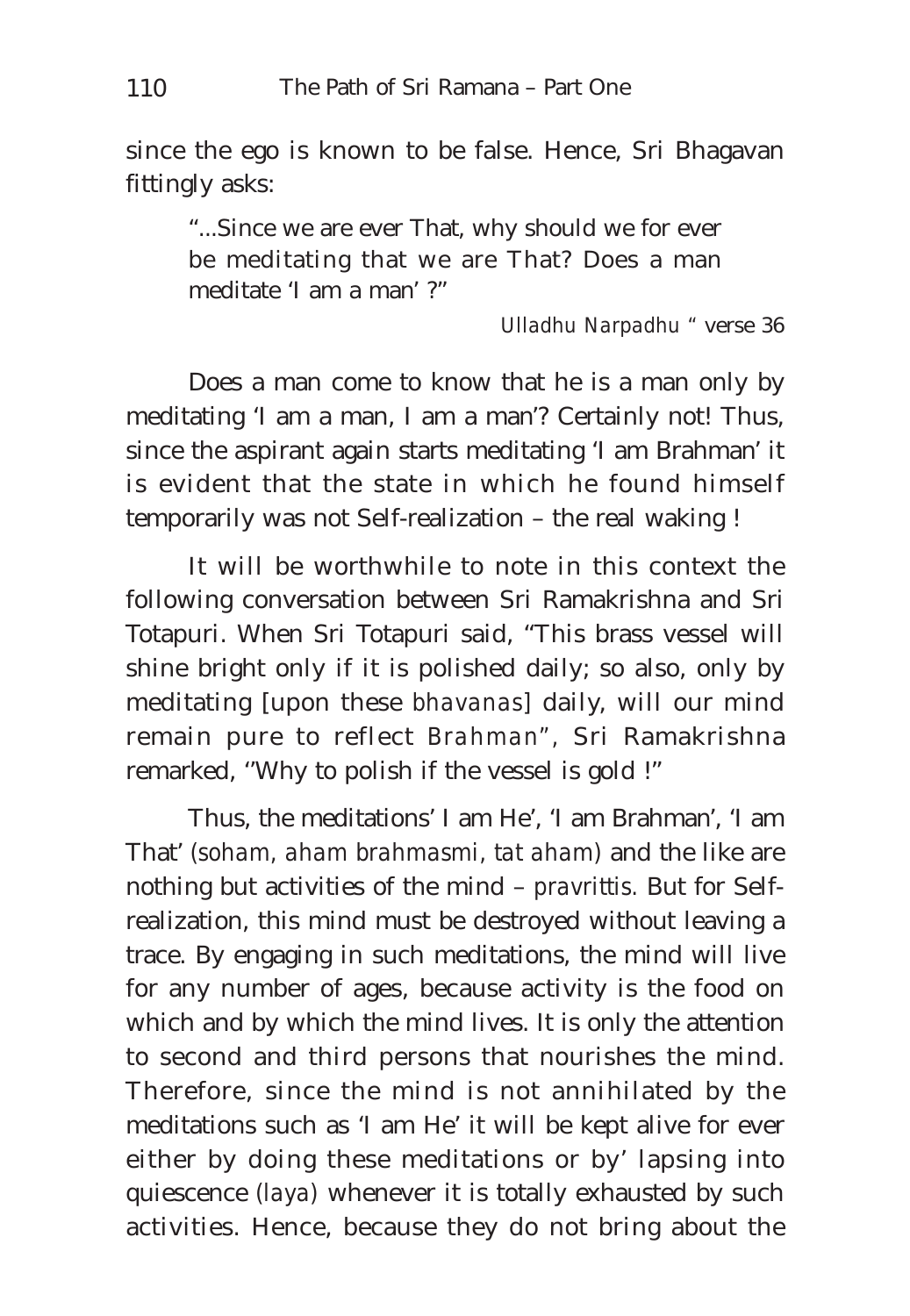annihilation of the mind, **these meditations cannot be the Self-enquiry taught by Sri Bhagavan,** which destroys the mind once and for all.

"...Other than this, meditating 'am not this, I am That' may be (in some way) an aid, but can it itself be the enquiry ?"

*'Ulladhu Narpadhu',.* verse 28

– thus asks Sri Bhagavan! How these meditations may be an aid, but cannot themselves be the enquiry' will be explained in the appropriate place at the end of this chapter.

Sri Bhagavan does not take these meditations to be Self–enquiry. **Self-attention in the form 'Who am I ?' alone is the teaching of Sri Ramana.** The method of enquiry of Sri Ramana is an attention intensely fixed on the first person, 'What is this I?', rather than meditating 'I am this' or 'I am that', Knowing well that any activity given to the mind in the form of an attention to the second and third persons (like *japa*, *dhyana,* etc.) will not destroy it, and in order to fulfill the aim of the *mahavakyas*, **Sri Bhagavan breathes a new life into the sastras by means of His teaching, 'Who am I?'.** A revelation which was not disclosed before now through the sastras and which is essential for an aspirant to be able to practise Self-enquiry without losing his way, has now been added to the world of sastras by Sri Bhagavan. What is this revelation? **The mind is destroyed only when it turns towards the first person!**

Divine lights, divine sounds, heavens such *as* Kailas, visions of God in form!; such as Siva, the six yogic centres such as *muladhara* imagined in the body – since these and all other similar objects of the senses are objects perceived by the subtle mind through the subtle five senses, they are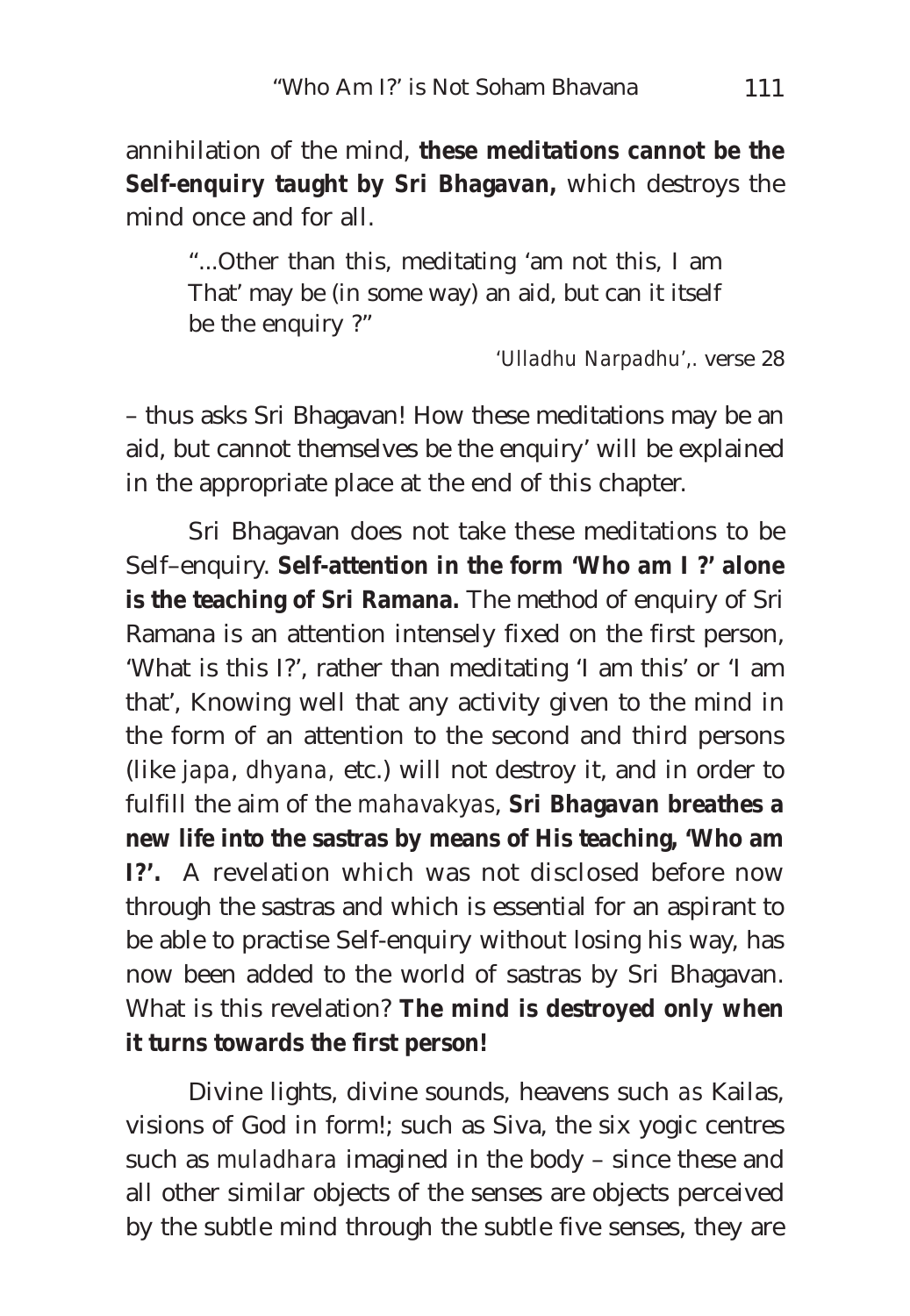nothing but second and third person knowledges *(drisya* or the seen), and none of them can be the first person knowledge *(drik* or the seer) ! Moreover, when the mind itself, which is an aggregate of thoughts, is a second person object perceived by us, what else can the objects perceived by it be other than second or third persons? Therefore, the attention of the aspirant should be focused only on Self, which always shines (even when the mind is not), and should be kept there without being allowed to be diverted towards any second or third person object.

*"*To think of second and third persons is sheer foolishness, for by thinking of second and third persons the mental activities *(mano-vrittis)* will wax. (On the other hand) attending to the first person is equal to committing suicide, for only by enquiring into the first person will the ego itself die."

### *'Atma vichara Patikam',* verse 7

This is no ordinary clue. When aspirants (even those who, with intense desirelessness and a steady power of onepointedness while attending to any undertaking, have been struggling for countless ages, through ever so many births and deaths, since, not knowing the proper direction in which to make efforts, they have been attending to the useless second and third persons) are puzzled at not finding a solution, this clue of first person attention given by Bhagavan Sri Ramana will surely be valued by them as priceless, like a heap of diamonds put into the hands of a poor man. Not only has Sri Bhagavan revealed this clue, but He has also given in His invaluable, appealing, simple and small work *'Who am I?'* the exact practical process of Self-enquiry to help even beginners to fix their mind on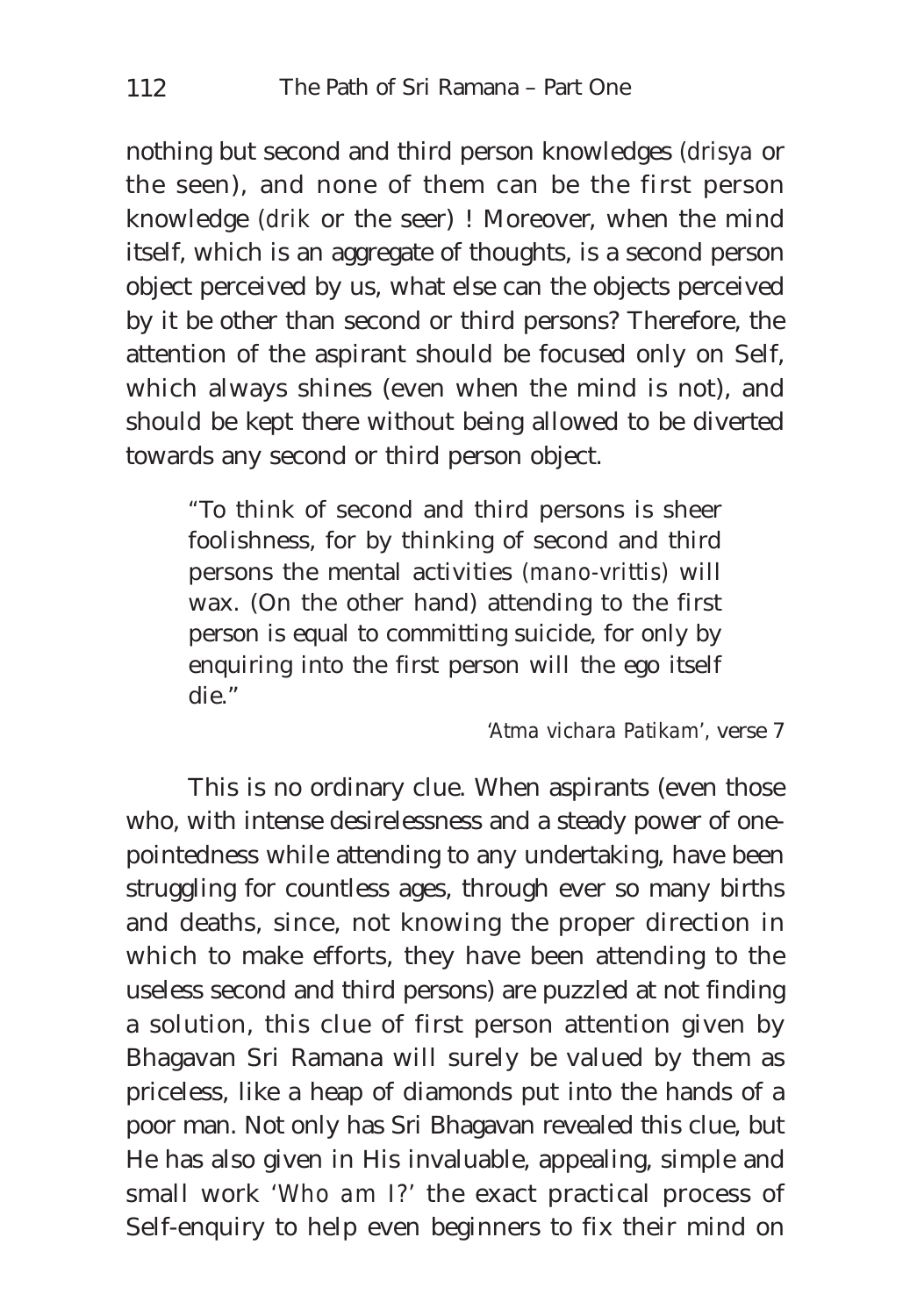Self alone, without allowing it to stray towards second and third persons, This process will be found well explained in the following chapters.

A treasure, though hidden under the floor of our own house, is as if non-existent for us until we come to know about it, dig it out and enjoy it – just like the herb<sup>52</sup> that was discovered by the doctor in the patient's own garden. If some one makes us aware of the existence of the treasure and enables us to dig it out and to enjoy it then he is truly the one who has given it to us anew. In fact, it is he alone who has made us rich; before that we were certainly poor. However there are some among us who have not been able to gain the experience of Self in spite of having read about Self-enquiry in the sastras, yet who, not knowing the invaluable help, the greatness and the novelty of the technique of Self-enquiry taught by Sri Bhagavan, ask superficially, "Self-enquiry is already mentioned in the sastras; what new discovery has been made by Sri Bhagavan ?". This is similar to the poor man saying, "Was not this treasure already there in my own house ?", though he did

<sup>52</sup> **The story of the herb:** Some friends of a patient who had been suffering from an incurable disease for a long time and who was on his deathbed, brought a new doctor to him. After diagnosing the disease, the doctor walked about here and there in the patient's garden and plucked a herb, by the application of which the longstanding disease was at once cured ! All were wonder-struck at this and expressed their gratitude to the doctor with words of praise, "it is you alone who have given him life !" Though that herb was there all the time in the patient's own garden, his sufferings did not end. Was not the doctor's discovery and application of the herb as good as giving life itself to the patient ? Suppose either the patient or some of his friends were to say, not fully realizing the importance of the doctor's help, "After all, what has he done ? This herb was all the time in our garden", this would be exactly like the words of those who say, "Self-enquiry is already mentioned in the sastras; what new discovery has been made by Bhagavan Sri Ramana ?"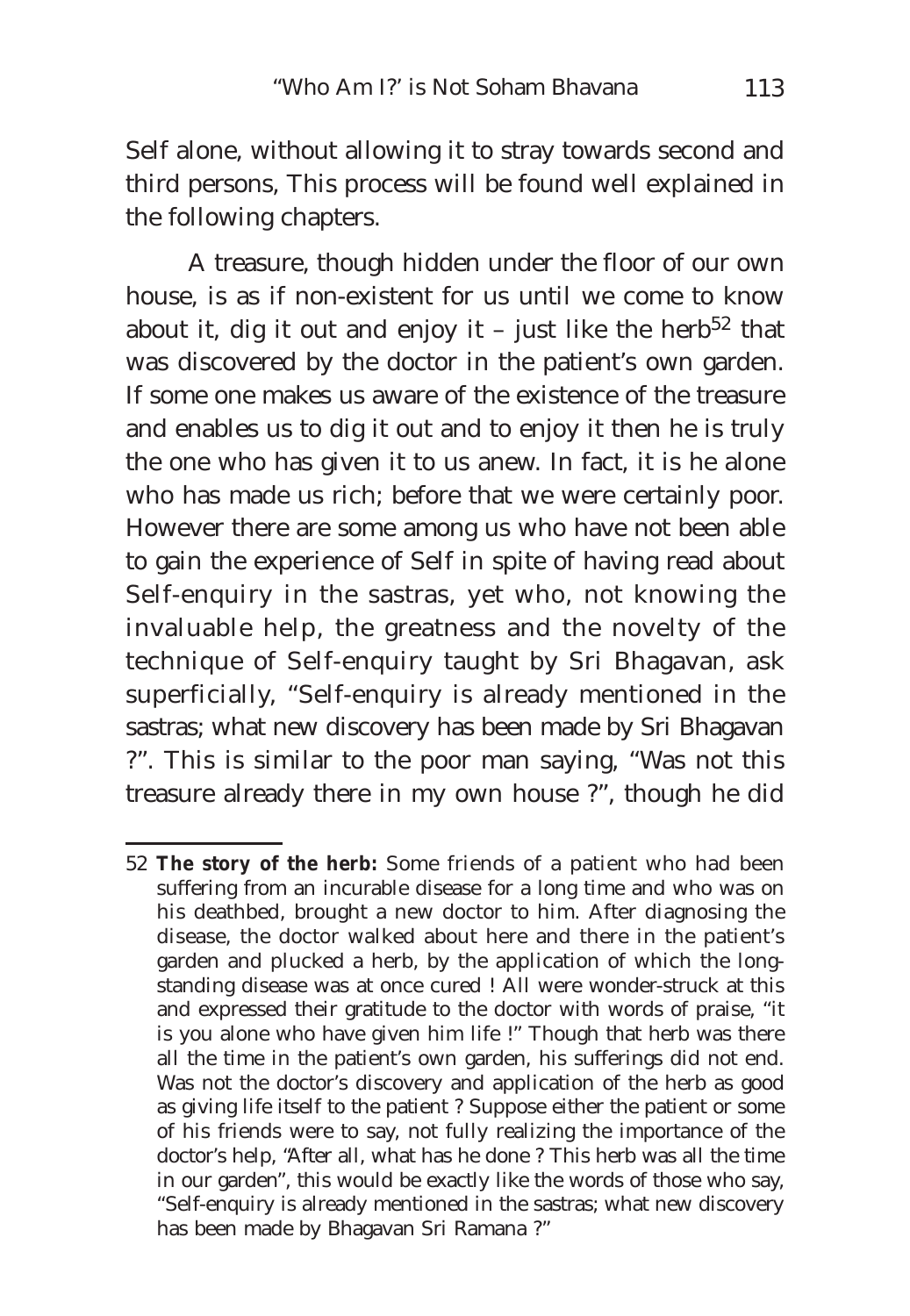not know about it and thus could not dig it out and enjoy it, **The reason why we say that it is similar to the statement or the poor man** is that had he gained that immense treasure, known its value and experienced its joy, he would no longer be a poor man and hence he would not have spoken so belittlingly about his friend's invaluable help! Only those pandits who have mastered the mere letter of the ancient sastras, but have never experienced even a fringe of the bliss of Self through the Self-enquiry taught there, can speak in such a way, since they do not know the unique greatness of **the clue** discovered and given to the world by Sri Ramana, the *Sadguru,* for following the path of Selfenquiry. If they had found the correct method of practising Self-enquiry by studying the sastras for all these years, why then should they still be struggling and not obtaining the experience of Self? In striking contrast to this, all those who have known the Reality through the great help of the clue given by Sri Bhagavan were almost ignorant of the ancient sastras !

The consciousness 'I am' when felt along with an adjunct *(upadhi)* as 'I am so-and-so' becomes a thought. Of all thoughts, this thought is the first. But the consciousness which shines alone as 'I-I' without any adjunct is Self *(atman)* or the Absolute *(brahman).* This is not a thought. It is our 'being' (that is, our true existence)<sup>53</sup>. Therefore, the purpose of the *mahavakya* 'I am Brahman" taught by the sastras is to give us a prior information about the final experience that Brahman is our pure existence, and not to convert Brahman into one of our thoughts. Thus, 'I am Brahman' is only a prior intimation of our true state, which we are yet to reach. Can our existence, which is beyond

<sup>53</sup> This will be fully explained in the next chapter, 'Self-enquiry '.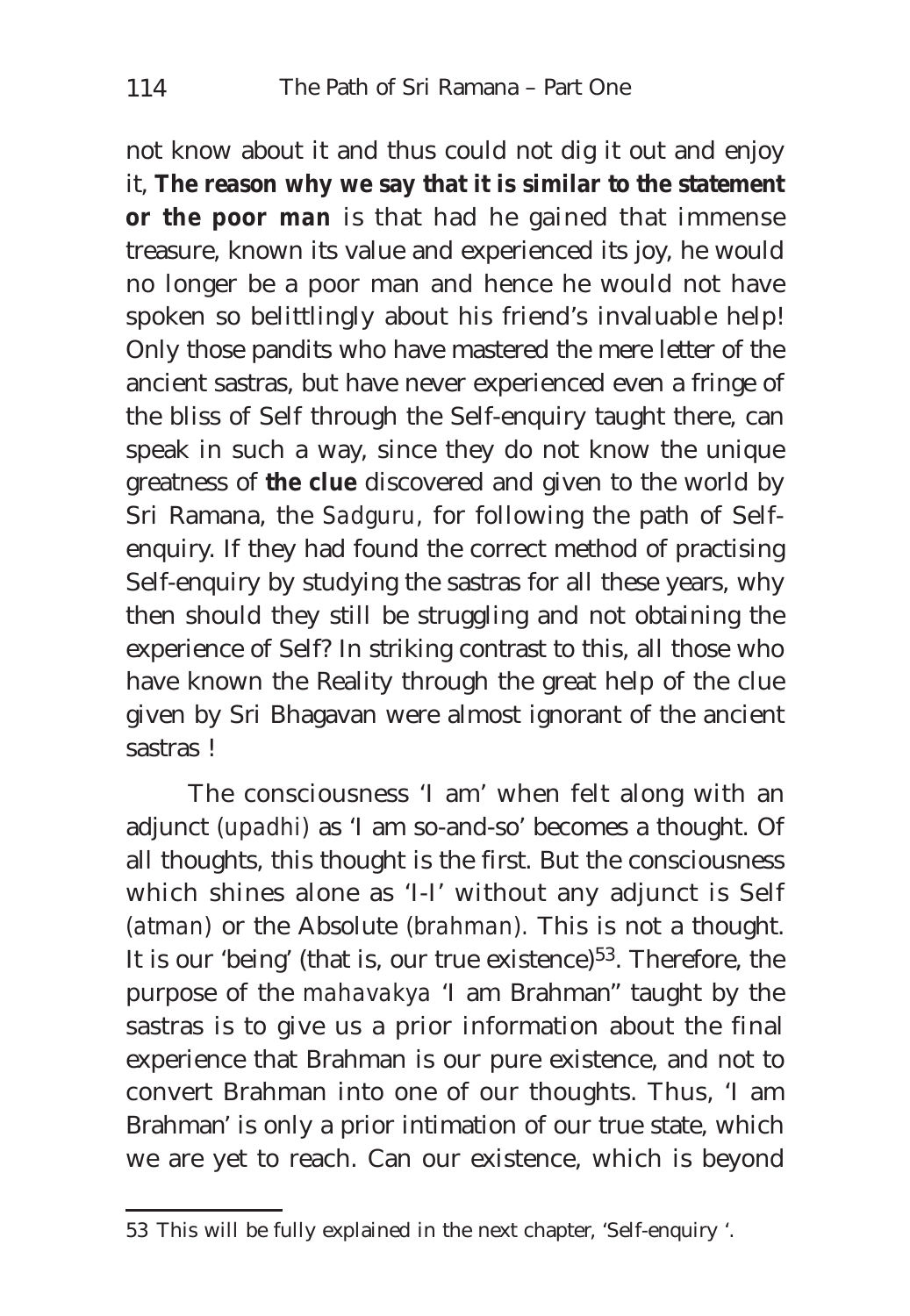thought, be reached by thought? Since it cannot be thought of, to put an end to the rising of the 'I' – thought through the enquiry 'Who am I ?' (i,e. through Self-attention' and to abide as what remains after is the true implementation of the *mahavakya* 'I am Brahman'.

"...Since the Reality ('I') exists within, beyond thought, who can and how to meditate upon that Reality, which is called the Heart? To abide in the Heart as It is (that is, without thought) is truly meditating (upon It) I Thus should *you* know."

*'Ulladhu Narpadhu', benedictory* verse 1

Until one gains the true experience of Brahman (*Brahman-bhava),* in whatever way one may meditate on Brahman, it will only be a thought about a second or third person, But instead, if one simply meditates 'I, I', since it is a first person attention, the 'I' thought which has thus started to meditate will drown in its source and lose its form and separate existence, just like the stick used for stirring the funeral pyre and like the reflection of the sun directed from a mirror towards the sun itself. Thus, If one takes to meditating 'I am Siva' *(sivoham)* or 'I am He' *(soham)* and so on, the ego will wax and grow strong<sup>54</sup>, whereas if one attends to Self, 'Who am I ?', the ego will die. **That is why Bhagavan Sri Ramana did not teach 'I am He' (soham) as practice (sadhana).** If some particulars about a town which we want to reach have been given to us beforehand, they will be a good aid; similarly, the prior information (given to us by the *mahavakya,* such as 'I am Brahman') that our final reality is Brahman may be a good aid, but can it be the

<sup>54 &</sup>quot;Man misbehaves, acting without restraint and as he pleases, even when he only imagines 'I am this trifling body', If he were to imagine 'I am Brahman Himself', of what evil would he then be incapable!"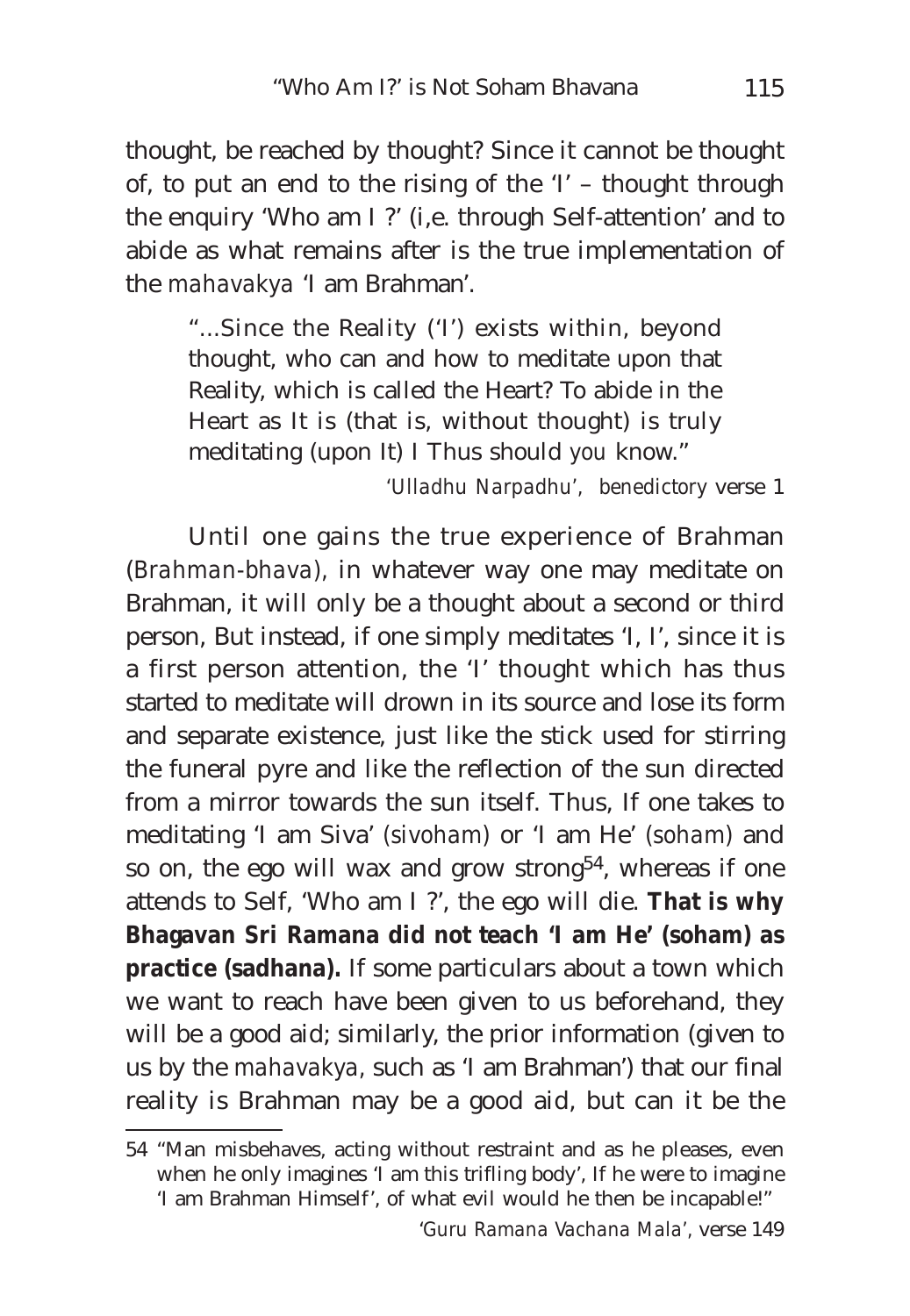practice – the enquiry itself? No, it cannot ! How? Studying the particulars about the town, reading them repeatedly to learn them by heart and meditating upon them can never be the journey to that place: the same is the case with the *mahavakyas !* This is exactly what Sri Bhagavan meant when he wrote:

"…meditating 'I am not this, I am That' may be (in some way) an aid, but can it itself be the enquiry ?"

*'Ulladhu Narpadhu',* verse 29

and:

"...meditating 'We are That' may be a good aid for (reminding) us to abide as Self..."

*'Ulladhu Narpadhu',* verse 36

## **Therefore, the path of enquiry, 'Who am I?' is not the meditation upon the** *mahavakyas* **such as 'I am He'.**

We often hear about some lecturers who neither have had the good fortune of being taught by the gracious Glance of Sri Bhagavan's Eyes, those two flames of *Jnana* which easily reveal this truth, nor have the willingness to scrutinize thoroughly His teachings, but who, after reading *'Upadesa Saram'* and taking only the later part of the 8th verse," 'I am He' is better than all other meditations", start propagating that Bhagavan Ramana also teaches only the meditation 'I am He'. It is therefore necessary to scrutinize this point a little deeper. The Tamil work **'Upadesa Undhiyar'**55 is the original from which the Sanskrit

<sup>55</sup> This work can be correctly understood only when viewed in the light of the context in which and the object with which it was composed, *'Upadesa Undhiyar,'* is so named because it is the instructions, *upadesa,* composed in a Tamil metre called *undhiyar.* When Sri Bhagavan translated this work from His original Tamil into Sanskrit.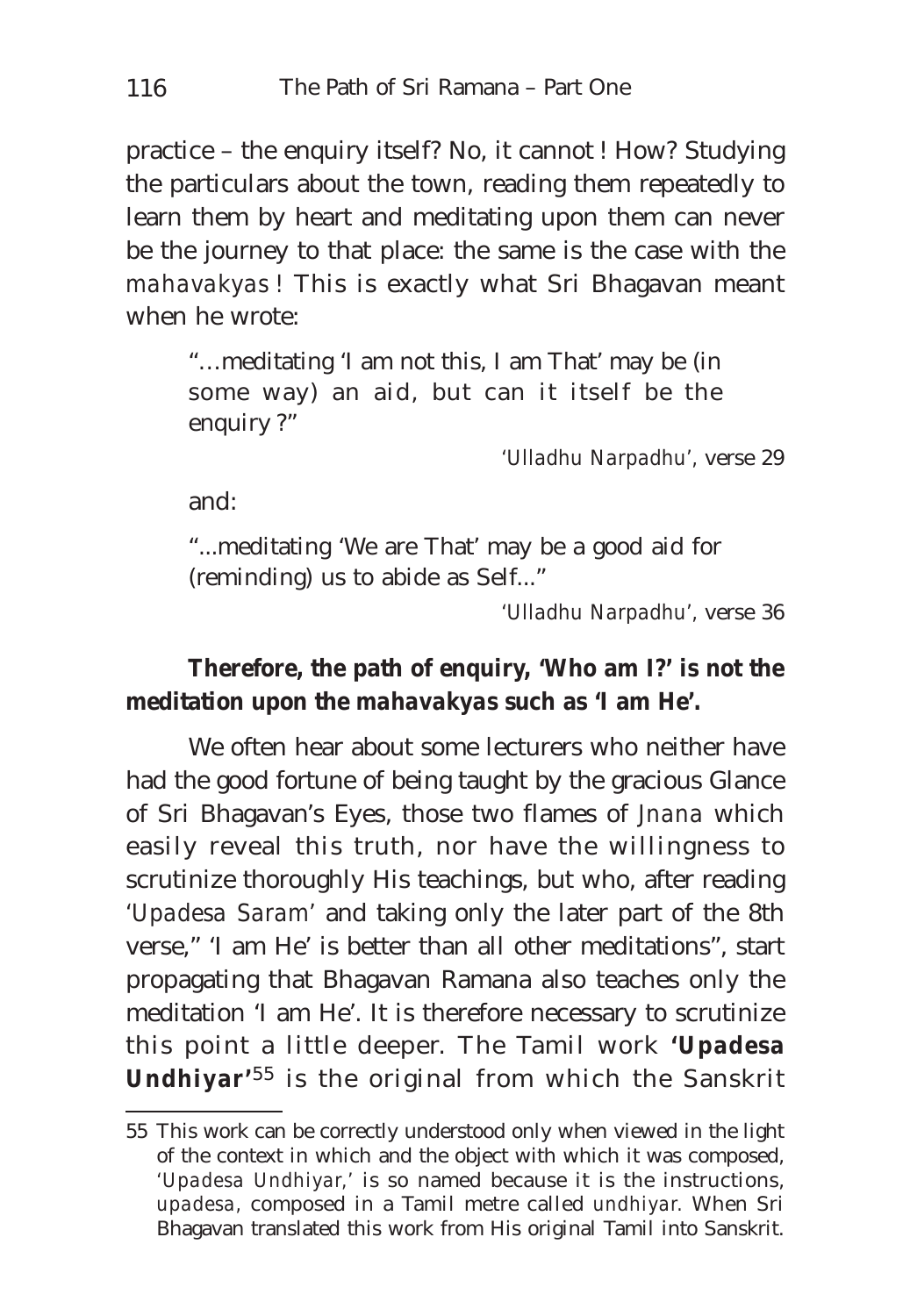*'Upadesa Saram'* was translated, The correct meaning of the 8th verse will become clear if we know in what context and with what purpose Sri Bhagavan composed *'Upadesa Undhiyar'*,

Sri Muruganar the whole-hearted disciple of Sri Bhagavan and a great Tamil poet, while writing *'Sri Ramana Sannidhi Murai',* in which he describes the play of Lord Siva with His devotees was narrating in a metre called *undhiyar* the story of the dwellers in the Daruka forest in ancient days, who were performing ritualistic practices and who, on account of their deceitful egoism, had become immensely conceited, feeling that there is no God except *kamya karmas <sup>56</sup>*. Thus, Sri Muruganar came to the point where Lord Siva gives them instructions *(upadesa)* to correct them and to show them the right path; he then realized that Bhagavan Sri Ramana, who is Arunachala Siva Himself was the only proper authority to impart the spiritual advice of Lord Siva, and therefore requested Him to complete the

It was named *'Upadesa Saram',* which means 'The Essence *of* Instructions'; it is also under this title that the English translations of *'Upadesa Undhiyar'* have been published.

Not knowing the context in which this work was originally composed by Sri Bhagavan, many on first reading the title assume the work to be the essence of Sri Ramana's instructions and that He composed it of His own accord for the benefit of the world. However, after reading the next paragraph, where it will be explained why and in what context Sri Bhagavan composed this work, the reader will understand that He started to write it not as the essence of His own instructions (i.e. Self-enquiry), but as the essence of the instructions given in ancient days by Lord Siva. It will also be clear that, as in the case of all His other works, *'Upadesa Undhiyar'* was not composed of His own accord but at the request of *a* devotee.

<sup>56</sup> *Kamya karmas:* any action performed for the fulfilment of desires. In this context, it refers to the performance of rituals, instructions concerning which are found in the *'Purva Mimamsa',* a portion of the Vedas.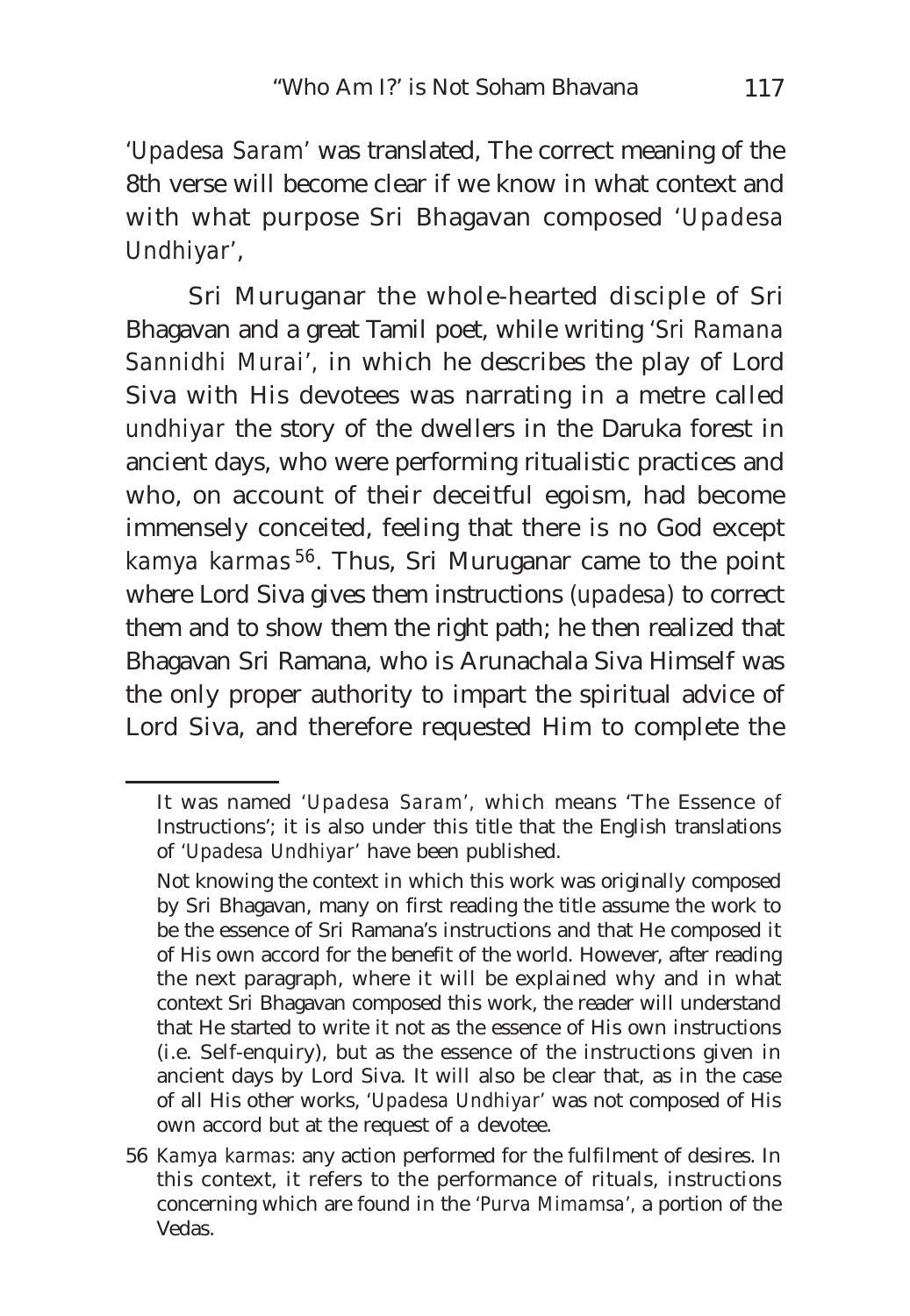*story* by writing the instructions in the remaining thirty verses allotted in the work. Hence, in continuation of the *story,* Bhagavan Ramana started to compose "*Upadesa Undhiyar',* the instructions given by Lord Siva to the dwellers in the Daruka forest in those days. In the first two verses, actions performed with desire *(kamya karmas)* are condemned; from verses 3 to 16 (thirteen verses in all) Sri Bhagavan has summed up all that has been said up till now in the sastras about the three paths, ni*shkamya karma, bhakti* and *raja yoga.* Within these fifteen verses, the path of knowledge *(jnana marga)* is not at all mentioned by Sri Bhagavan. After giving instructions about *puja* and *japa* from verses 3 to 6, Sri Bhagavan describes the ancient methods of meditation in their order of priority in verses 7 and 8 – and it is only in this context that it is said (in the 8th verse), "To meditate 'I am He' is better than meditating upon Him (God) as an other". Because Sri Bhagavan was requested to recount the essence of the instructions that Lord Siva gave in ancient days to the dwellers in the Daruka forest, it became necessary for Him to summarize the ancient paths also. Therefore, verses 3 to 15 (which are the teachings of Lord Siva) should not be taken to be the teachings based upon the direct experience of Sri Bhagavan. Self-enquiry alone is the direct teaching or Sri Bhagavan.

Some may ask, "All right, the meditation 'I am He' may not be the actual teaching of Sri Bhagavan, but does not the 9th verse, 'By the strength of such meditation, remaining in one's true existence, which is beyond the range of meditation, is the very nature of supreme devotion', imply that liberation, which is the supreme devotion, can be attained by the strength of such meditation?" Now, let us see what, in the course of an aspirant's practice, the strength of such meditation is, and what changes take place in him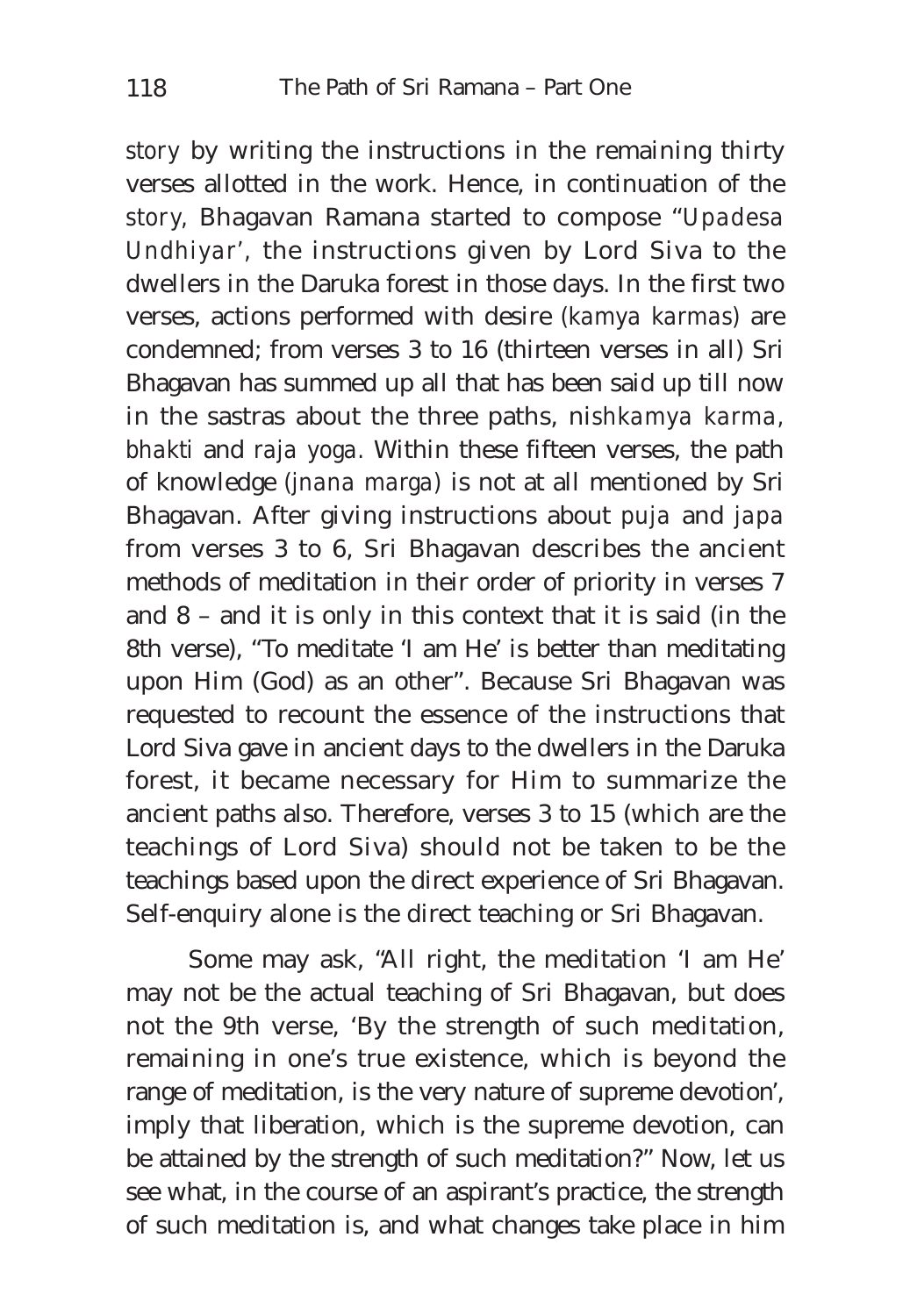through that strength. Throughout the time the aspirant was practising the ancient methods described in verses 3 to 7, such as puja*,* meditation and so on, his mind was imagining God to be a second or third person object. The reason why the meditation 'I am He' was prescribed was to remove this ignorance and to help the aspirant gain full faith in the words of this *mahavakya* and thereby to give him the firm conviction 'God is indeed the reality of the first person'. The strength of such conviction **is the strength of meditation** *(bhava bala)* **referred to in verse 9.** However, why take to this round-about path to gain the conviction that God or Brahman is the reality of the first person ! Since the ritualists in the Daruka forest were stranded on a dead-end route, they had to be led only through such a roundabout path by Lord Siva. But, as soon as we hear the instruction of Sri Bhagavan in verse 14 of *'Ulladhu Narpadhu',* "Only if the first person exists, will the second and third persons exist", why not we at once be convinced, 'The second and third persons live only because of the root, the first person'57, and turn directly towards Self ? In order to bring back ultimately those aspirants who do not come to His path but direct their efforts towards second and third persons, Sri Bhagavan recommended this as the best of all the ancient methods of meditation since, as a prior information, it acts as an aid for the aspirants to turn that attention towards the first person. Suppose the owner of the cow which is tied in the other man's shed comes many times to pet it and feed it, thus making it familiar and acquainted with him, the cow will develop the conviction that he is its master; then, after it has gained the strength

<sup>57</sup> Here, to refresh his memory, the reader is referred to the last paragraph of chapter five, beginning : "Moreover, can God be...", pages 103 to 104.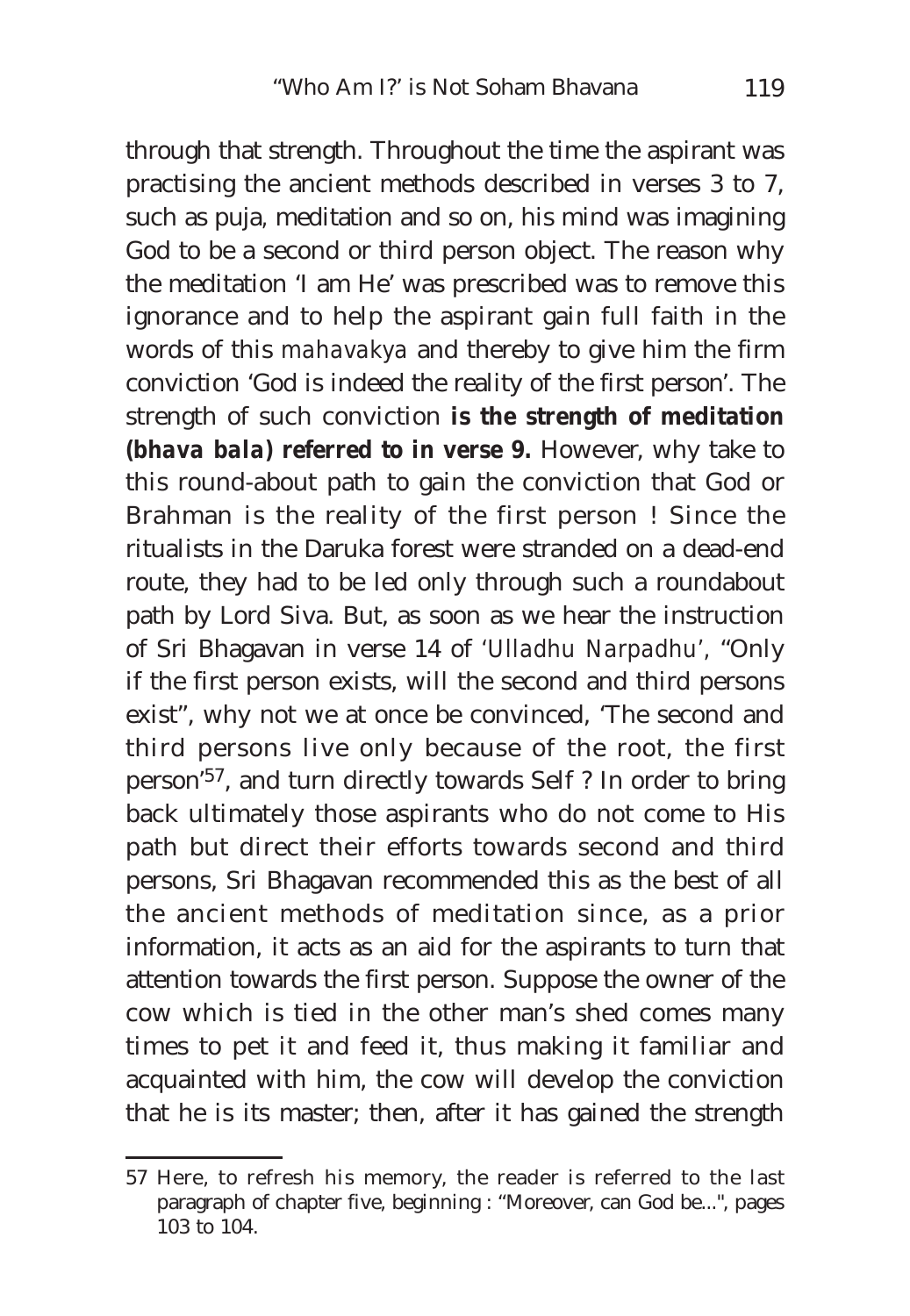of conviction *(bhava bala)* that he is its master, when he brings it to its own shed it will agree to stay there only because of its prior familiarity with him.

The simile of the wasp and the grub<sup>58</sup> mentioned in 'the sastras is meant only to illustrate the process by which the aspirant gains this strength of conviction during his practice. It should not be taken to mean that the individual soul becomes Brahman through thinking – because the state of Brahman is not a thing to be newly created from some other thing (as a wasp is created from a grub). It is our natural state, undergoing no change.

"This existence (i.e. Brahman) – Thy Feet, O Ramana – is not a thing to go and unite with another thing, not a thing to become another thing, not a thing to be bored of, not a thing to be destroyed, not a thing to rise and set on any  $account!$  "

*'Sri Ramana Sahasram',* verse 233

Therefore, would it be in accordance with the eternal nature of the perfect state of Brahman to say that something can newly become That?

"Even the contention held that there is duality during practice and non-duality after attainment is not true…"

*'Ulladhu Narpadhu',* verse 37

After the conviction My true existence-consciousness is God or Brahman' has been well stabilized in an aspirant

<sup>58</sup> The simile of the wasp and the grub *(bramara kitaka nyaya)* : A certain variety of Indian wasp brings a grub and keeps it in its nest; whenever the wasp comes back to the nest it stings the grub, which in due course turns into a wasp. It is believed that the grub becomes a wasp because of constantly thinking of it through fear.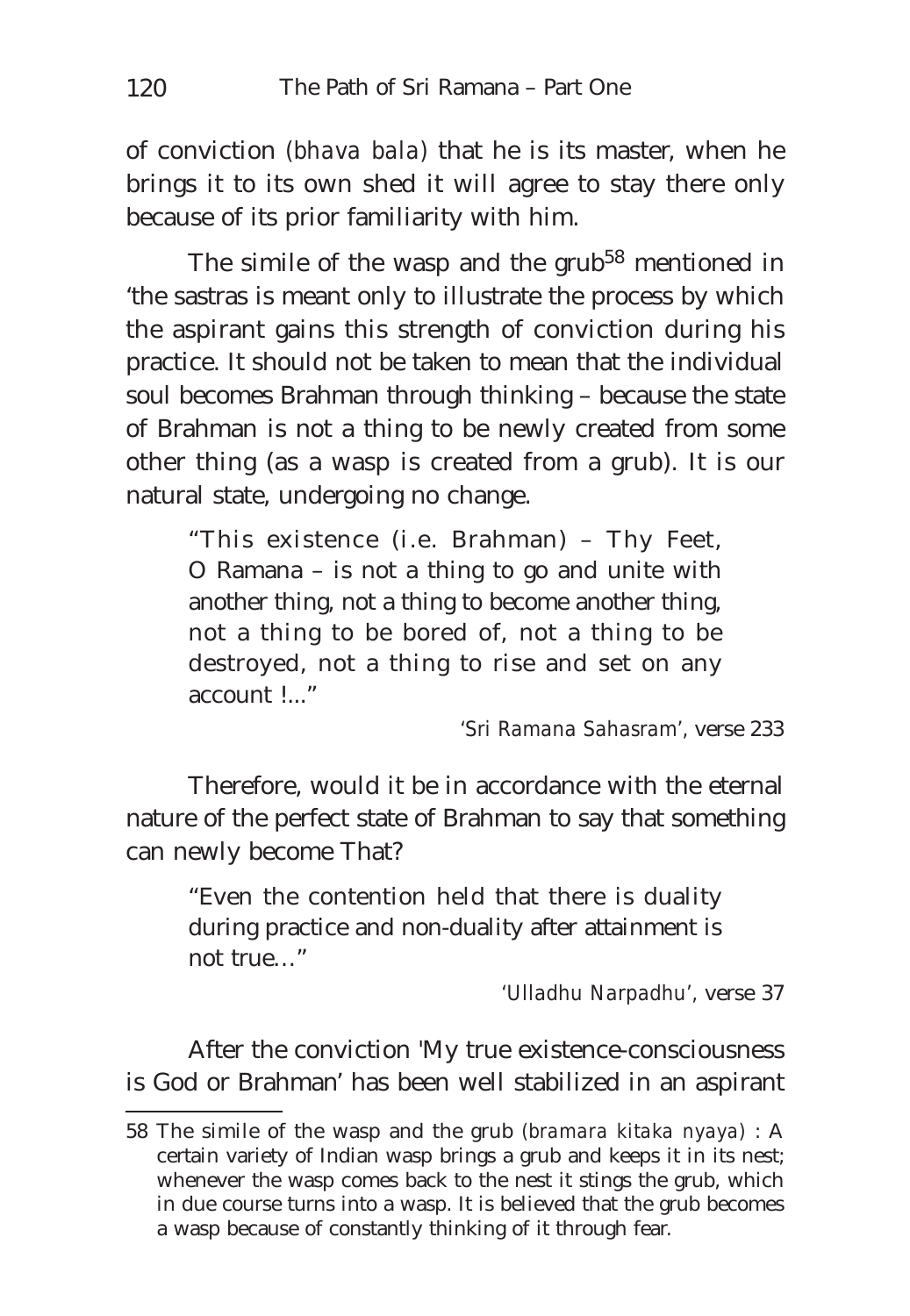through the strength of such meditation, at an opportune moment the knowledge 'Do I not always exist! Why then should I meditate in order to exist ?' will flash, and thus his attention will be drawn back all of a sudden and fixed on his existence-consciousness. This Self-attention is exactly the technique *of* Self-enquiry. Since through this Selfattention the meditation 'I am Brahman' has now become unnecessary; the aspirant remains in his true existence, 'I am' *(aham asmi),* which is the state of thought free consciousness; this is what is mentioned in verse 9. At any rate, what has to take place finally in the aspirant is Selfattention, which is the Self-enquiry taught by Sri Bhagavan. This love towards Self *(swatma-bhakti)* is the very nature of supreme devotion *(parabhokti tattva,* as mentioned in verse 9), and that is liberation.

Then from verse 16 to 29 Sri Bhagavan expounds the path of knowledge. Even here, a subtle difference should be noted between the way of teaching of the sastras and that of Sri Bhagavan. First, in verses 16 to 20, Sri Bhagavan explains clearly the method of doing the enquiry 'Who am I ?' (attending to Self). Then, after giving us the understanding in verse 2159 that the real Thing denoted by the word 'I' is Self itself, He asserts His verdict that, since the truth of 'I' is Self:

"The body, *prana,* mind, Intellect end the darkness of ignorance – all these (five sheaths), being insentient *(jada)* and non-existent *(asat), a*re not 'I', that which exists (s*at).'*

*'Upadesa Undhiyar',* verse 22

<sup>59 &</sup>quot;This ('I-I', that is, Self) is always (in all the three-states and all the three divisions of 'time) the true import of the word 'I', because even in sleep, where there is no ego- 'I', we are not non-existent."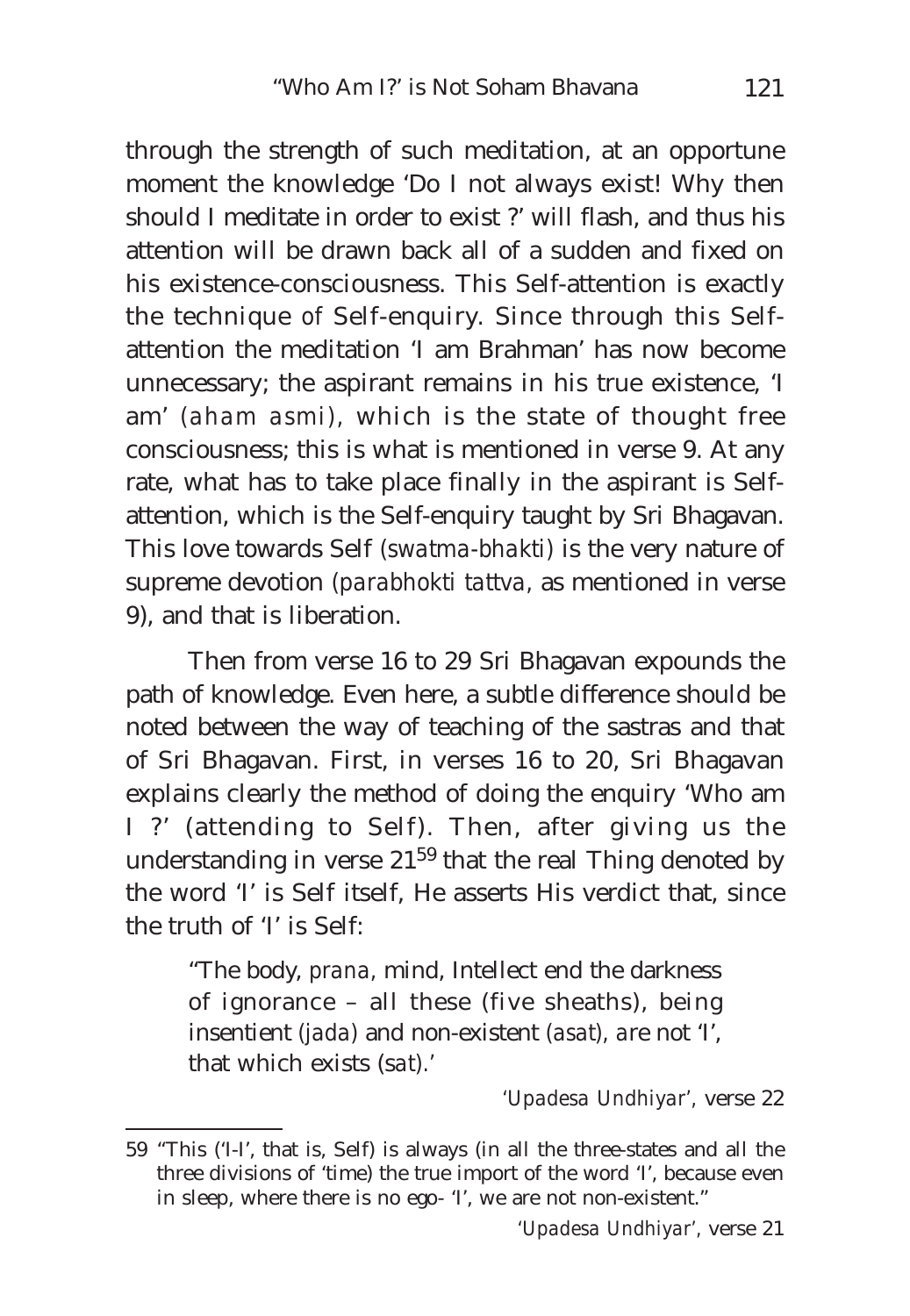In ancient sastras the process of Self-enquiry is described as negating the five sheaths as 'not I, not I' *(neti, neti).* However, aspirants struggle not knowing how to do so. That is why Sri Bhagavan first gives us (in verses 16 to 20) the technique of attending to Self, which is the means to know what 'I' really is,' then He points out in verse 22 that negating the five sheaths is the outcome of knowing the real 'I', He thus implies that attending to 'I', Self, is itself the method of negating the five sheaths, the non- Self. Hence, in *'Upadesa Undhiyar'* Sri Bhagavan has amended the path of knowledge *(jnana marga)* by rearranging the back-to-front process described in ancient sastras into a new and practical order – that is, that which was given as the practice *(neti, neti)* is now pointed out to be the result I. Thus, from verse 16 to 29, Sri Bhagavan teaches that the enquiry 'Who am I?' is the correct path of knowledge, and concludes *'Upadesa Undhiyar'* by declaring in verse 30 that the only right *tapas* is to know and remain in Self, and not anything else.

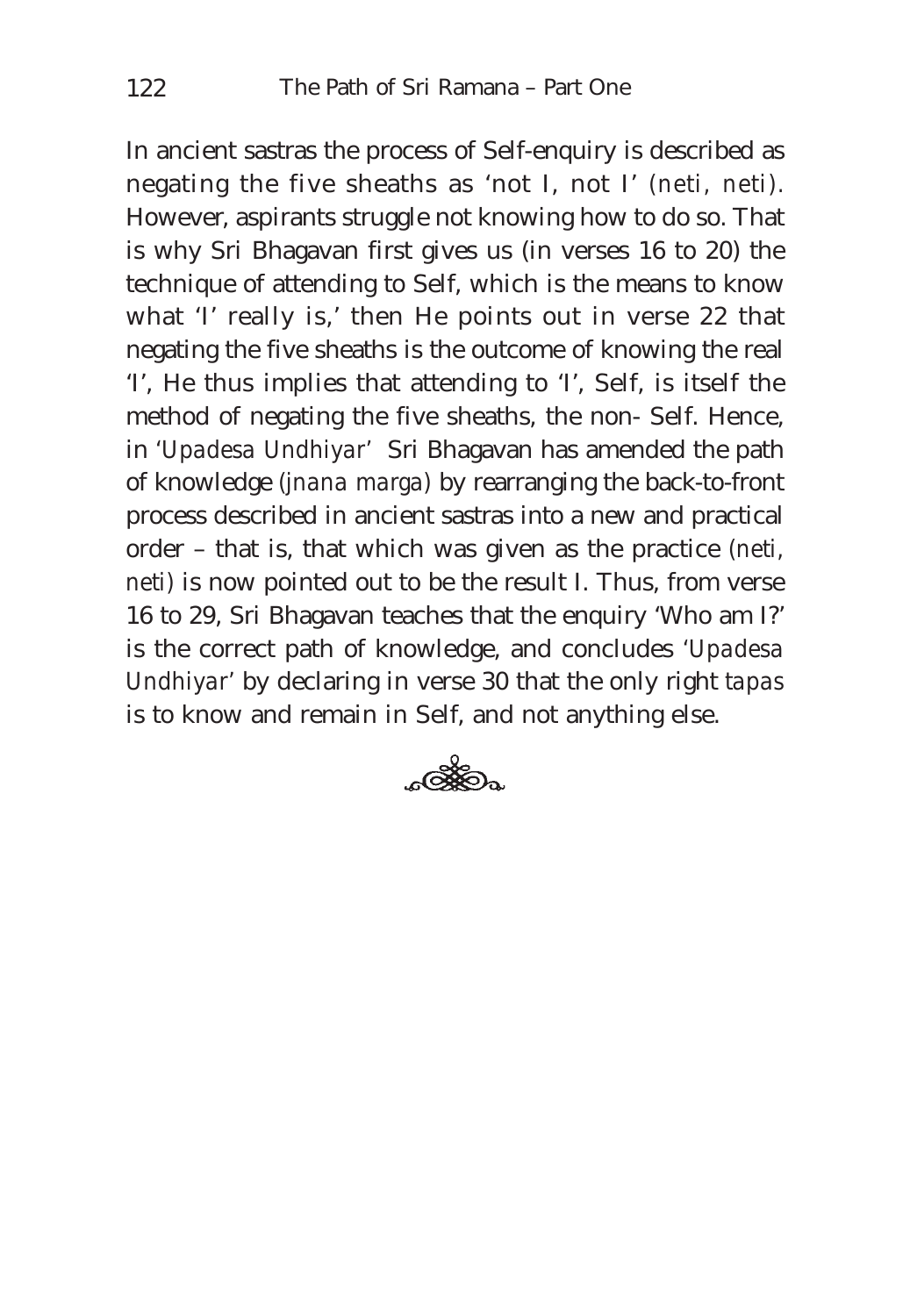#### **CHAPTER**

# Self-enquiry

On hearing the expression 'Self-enquiry' *(atmavichara),* people generally take it to mean either enquiring into Self or enquiring about Self. But how to do so? Who is to enquire into Self, or who is to enquire about Self? What does enquiry actually mean? Such questions naturally arise, do they not? 7

As soon as we hear the terms *'Atma-vlchara'* or *'Brahma--vichara',* many of us naturally consider that there is some sort of effulgence or a formless power within our body and that we are going to find out what it is, where it is, and how it is. This idea is not correct. Because, Self *(atman)* does not exist as an object to be known by us who seek to know it ! Since Self shines as the very nature of him who tries to know it! Self-enquiry does not mean enquiring into a second or third person object. It is in order to make us understand this from the very beginning that Bhagavan Ramana named Self-enquiry as 'Who am I ?', thus drawing our attention directly to the first person. In this question, 'Who am I?', 'I am' denotes Self and 'who' stands for the enquiry.

Who is it that is to enquire into Self? For whom is this enquiry necessary? Is it for Self? No, Since Self is the everattained, ever-pure, ever-free and ever-blissful Whole, It will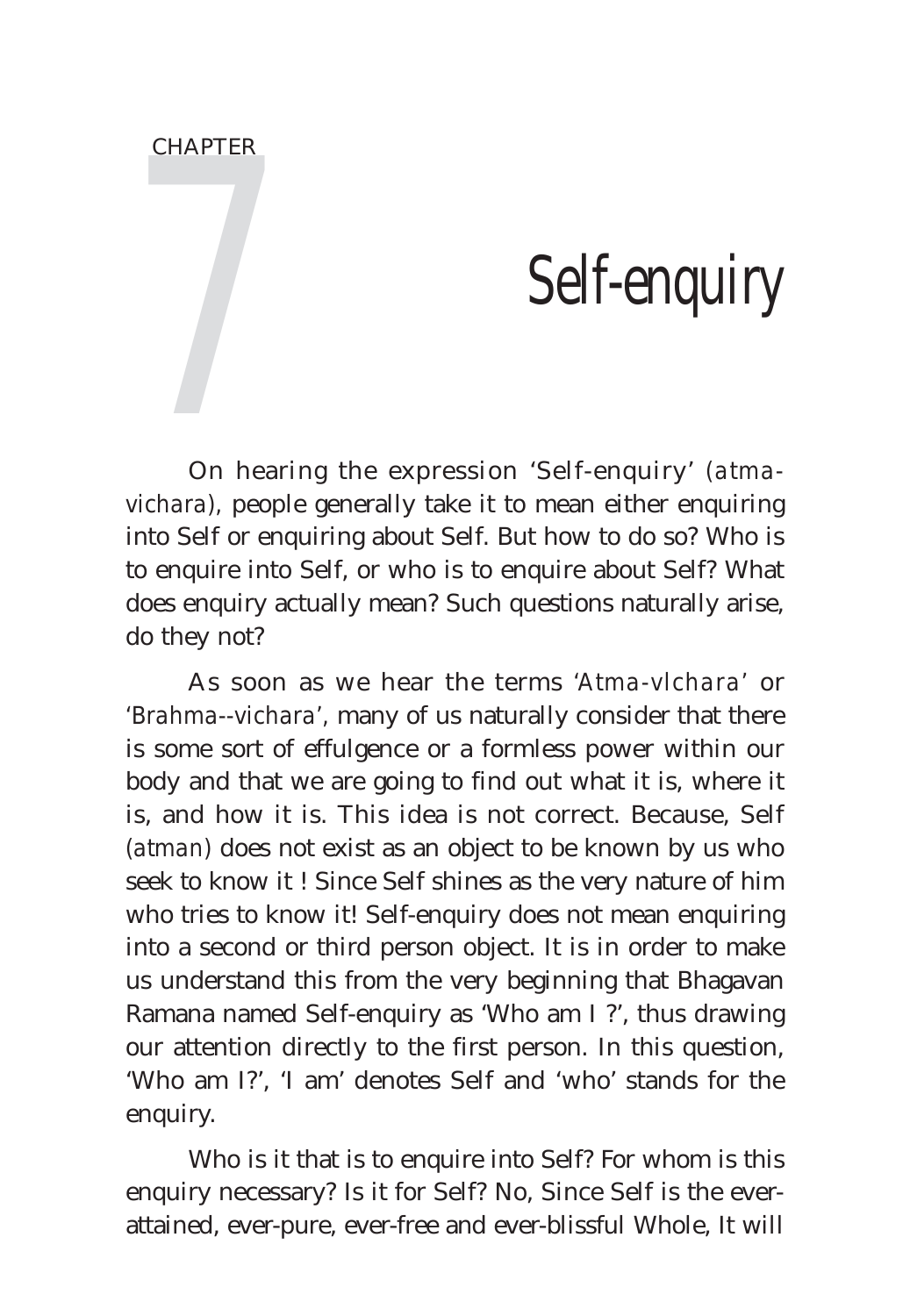not do any enquiry, nor does it need to ! All right, then it is only the ego that needs to do the enquiry. Can this ego know Self? As said in the previous chapters, this ego is a false appearance, having no existence of its own. It is a petty infinitesimal feeling of 'I' which subsides and loses its form in sleep. So, can Self become an object that could be known by the ego? No, the ego cannot know Self! Thus, when it turns out that **Self-enquiry is unnecessary for Self and Selfknowledge is impossible for the ego,** the questions arise: "What then is the practical method of doing Self-enquiry? Why is this term 'Self-enquiry' found in the sastras ?" Are we not to scrutinize thus and find out? Let us do so.

There is a difference between the sense in which the term 'enquiry' is used by Sri Bhagavan and the way in which the sastras use it. The sastras advocate negating the five sheaths, namely the body, *prana,* mind, intellect and the darkness of ignorance, as 'not I, not I' *(neti, neti).* But who is to negate them, and how? If the mind (or the intellect) is to negate them, it can at best negate only the insentient physical body and the *prana,* which are objects seen by it. Beyond this, how can the mind negate itself, its own form? And when it cannot even negate itself, how can it negate the other two sheaths, the intellect *(vijnana-maya kosa)* and the darkness of ignorance *(anandamaya kosa),* which are beyond its range of perception? During the time of enquiry, therefore, what more can the mind do to remain as Self except to repeat mentally, "I am not this body, I am not this *prana"?* From this, it is clear that 'enquiry' is not a process of one thing enquiring about another thing. That is why the enquiry 'Who am I?' taught by Sri Bhagavan should be taken to mean Self-attention (that is, attention merely to the first person, the feeling 'I').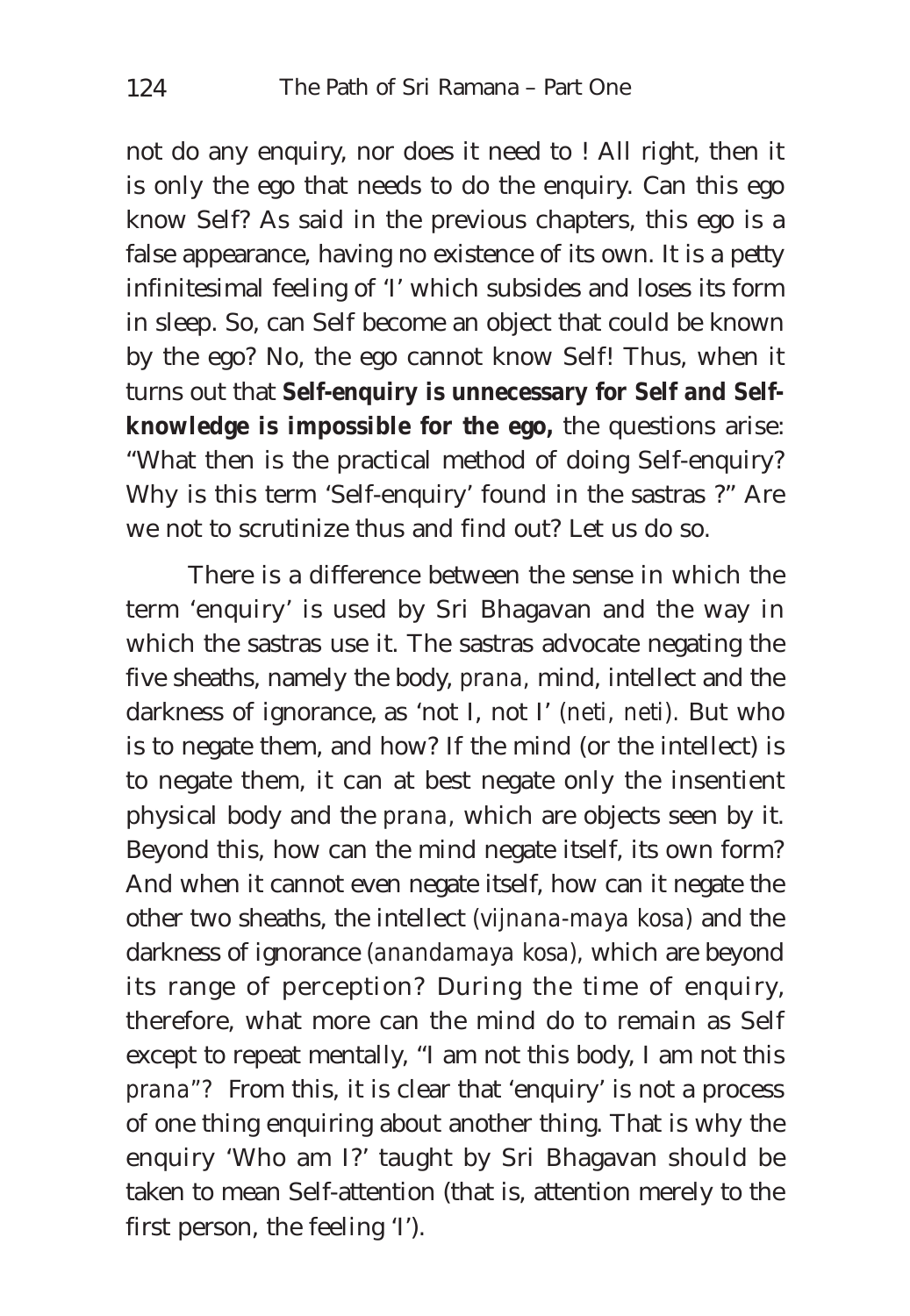Self-enquiry

The nature of the mind is to attend always to things other than itself, that is, to know only second and third persons. If the mind in this way attends to a thing, it means that it is clinging (attaching itself) to that thing. **Attention itself is attachment!** Since the mind is to think about the body and *prana* – though with the intention of deciding 'this is not!, this is not!' such attention is only a means of becoming attached to them and it cannot be a means of negating them! This is what is experienced by any true aspirant in his practice. Then what is the secret hidden in this?

Since, whether we know it or not, **Self**, which is now wrongly considered by us to be unknown, **is verily our reality,** the very nature of our (the Supreme Self's) attention itself is Grace *(anugraha).* This means that whatever thing we attend to, witness\*, observe or look at, that thing is

The practice of witnessing thoughts and events, which is much recommended nowadays by lecturers and writers, was never even in the least recommended by Sri Bhagavan, Indeed, whenever He was asked what should' be done when thoughts rise (that is, when attention is diverted towards second or third persons) during *sadhana,* He always replied in the same manner as He had done to Sri Sivaprakasam Pillai in *'Who* am I?', where He says, "If other thoughts rise, one should, without attempting to complete them, enquire 'To whom did they rise?'. What does it matter however many thoughts rise? At the very moment that each thought rises, if one vigilantly enquires 'To whom did this rise ?', it will be known 'To me'. If one then enquires 'Who am I?', the mind (our power of attention) will turn back (from the thought) to its source (Self)". Moreover, when He says later in the same work, "Not attending to what-is-other (that is, to any second or third person) is non-attachment *(vairagya)* or desirelessness *(nirasa)",* we should clearly understand that attending to (witnessing, watching, observing or seeing) anything other than Self is itself attachment, and when we understand thus we will realize how meaningless and impractical are such instructions as 'Watch all thoughts and events with detachment' or 'Witness your thoughts, but be not attached to them', which are taught by the so-called gurus of the present day.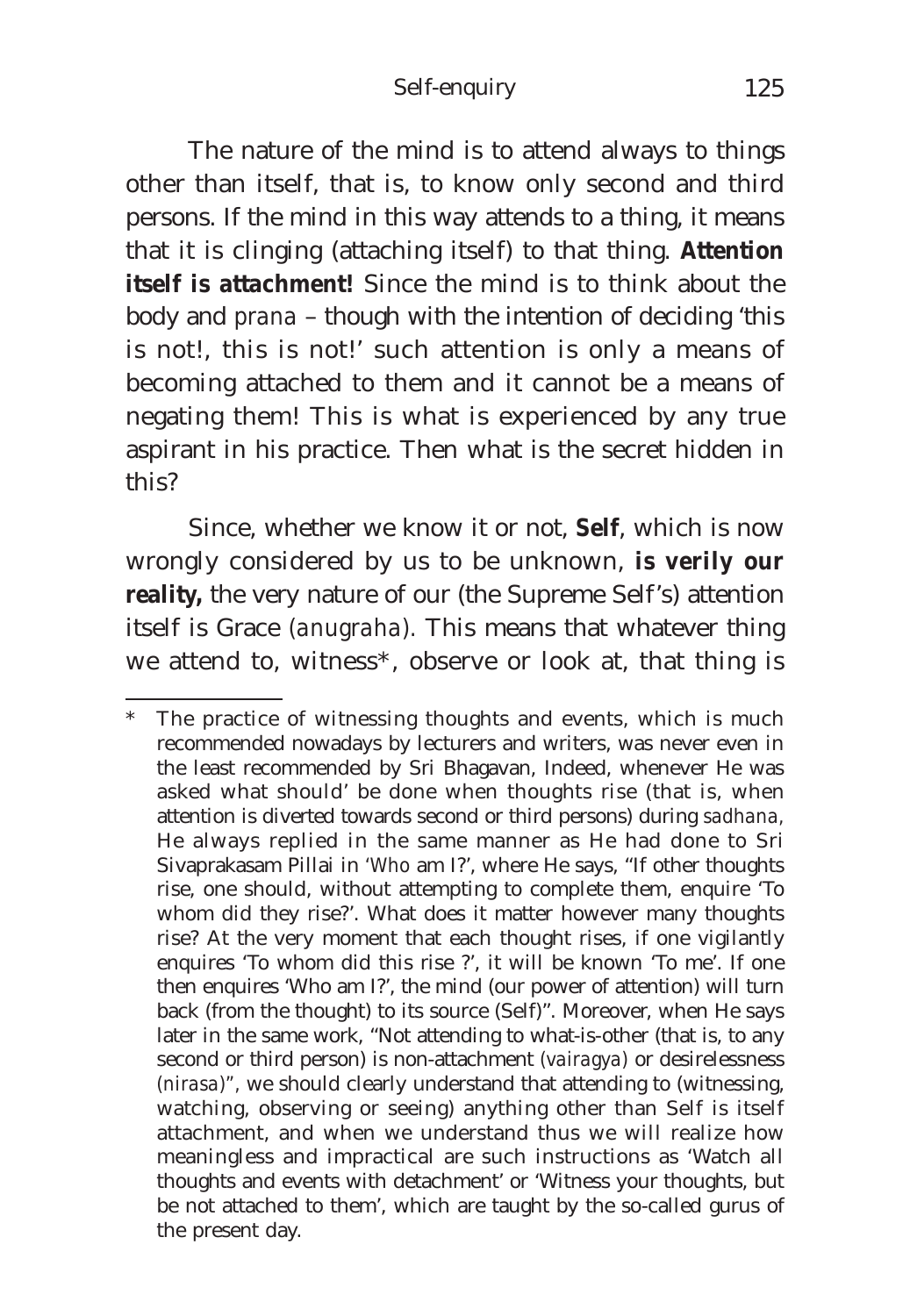nourished and will flourish, being blessed by Grace. Though one now thinks that one is an individual soul, since one's power of attention is in fact nothing but a reflection of the 'knowing-power' *(chit-sakti)* of Self, that on which it falls or is fixed is nourished by Grace and flourishes more and more! Hence, when the power of attention of the mind is directed more and more towards second and third person objects, both the strength *(kriya-bala)* to attend to those objects and the ignorance – the five sense-knowledges in the form of thoughts about them – will grow more and more, and will never subside! Have we not already said that all our thoughts are nothing but attention paid to second and third person objects? Accordingly, the more we attend to the mind, the thoughts which are the forms (the second and third person objects) of the world, the more they will multiply and be nourished. This is indeed an obstacle. The more our attention – the glance of Grace *(anugraha-drishti)* – falls on it, the more the mind's wavering nature and its ascendancy will increase. That is why it is impossible for the mind to negate anything by thinking $60$  'I am not this, I am not this' *(neti, neti).-* On the other hand, if our (Self's) attention is directed only towards ourself, our knowledge of our existence alone is nourished, and since the mind is not attended to, it is deprived of its strength, the support of our Grace. "Without use when left to stay, iron and mischief rust away" – in accordance with this Tamil proverb, since they are not attended to, all the 'vasana-seeds, whose nature is to rise stealthily and mischievously, have to stay quiet, and

<sup>60</sup> This is why aspirants who, in order to destroy evil thoughts like lust, anger and so on, fight against them and thereby think about them fail in their attempts, while aspirants practising Self-enquiry, who pay their full attention to Self with an indifference towards their thoughts, bypass them easily.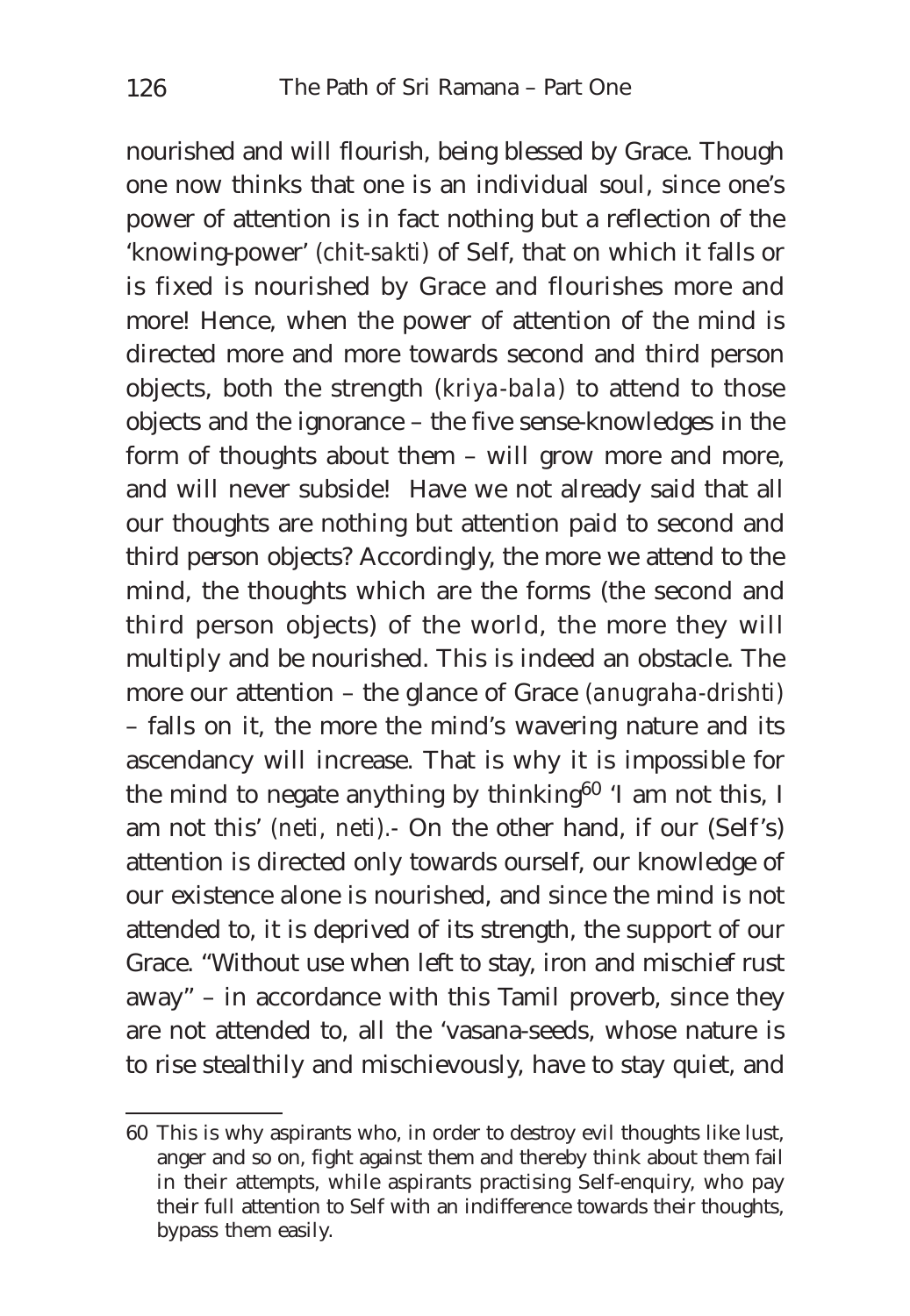Self-enquiry

thus they dry up like seeds deprived of water and become too weak to sprout out into thought-plants. Then, when the fire of Self-knowledge *(jnana)* blazes forth, these tendencies *(vasanas),* like well-dried firewood, become a prey to it.

This alone is how the total destruction of all tendencies (*vasanakshaya)* is effected.

If we are told, 'Abandon the east', the practical way of doing so would be to do as if told, 'Go to the west'! In the same manner, when we are told, 'Discard the five sheaths, which are not Self', the practical way of discarding the non-Self is to focus our attention on ourself. 'What is this I?' or 'Who am I?'. Thinking 'I am not this, not this' *(neti, neti)* is a negative method. Knowing that this negative method is just as impractical as saying, 'Drink the medicine without thinking of a monkey'61 Sri Bhagavan has now shown us the practical way of drinking the medicine without thinking of a monkey, by giving us the clue, 'Drink the medicine while thinking of an elephant', that is, He has reformed the ancient negative method by giving us the positive method 'Who am I?',

" … Verily, the ego is all! Hence the enquiry 'What is it?" (in other words, 'Who am I, this ego?')" is the true giving up (renunciation) of all. Thus should you know!"

*'Ulladhu Narpadhu',* verse 28

Verily, all (that is, the five sheaths and their projections – -all these worlds) is the ego. So, attending to the feeling 'I',

<sup>61</sup> There is a traditional story of a doctor prescribing a medicine to a patient with the condition that It should be taken *only* while not thinking of a monkey; but the patient could not take the medicine under this condition, for every time he tried to drink it, the thought of a monkey would surely jump up.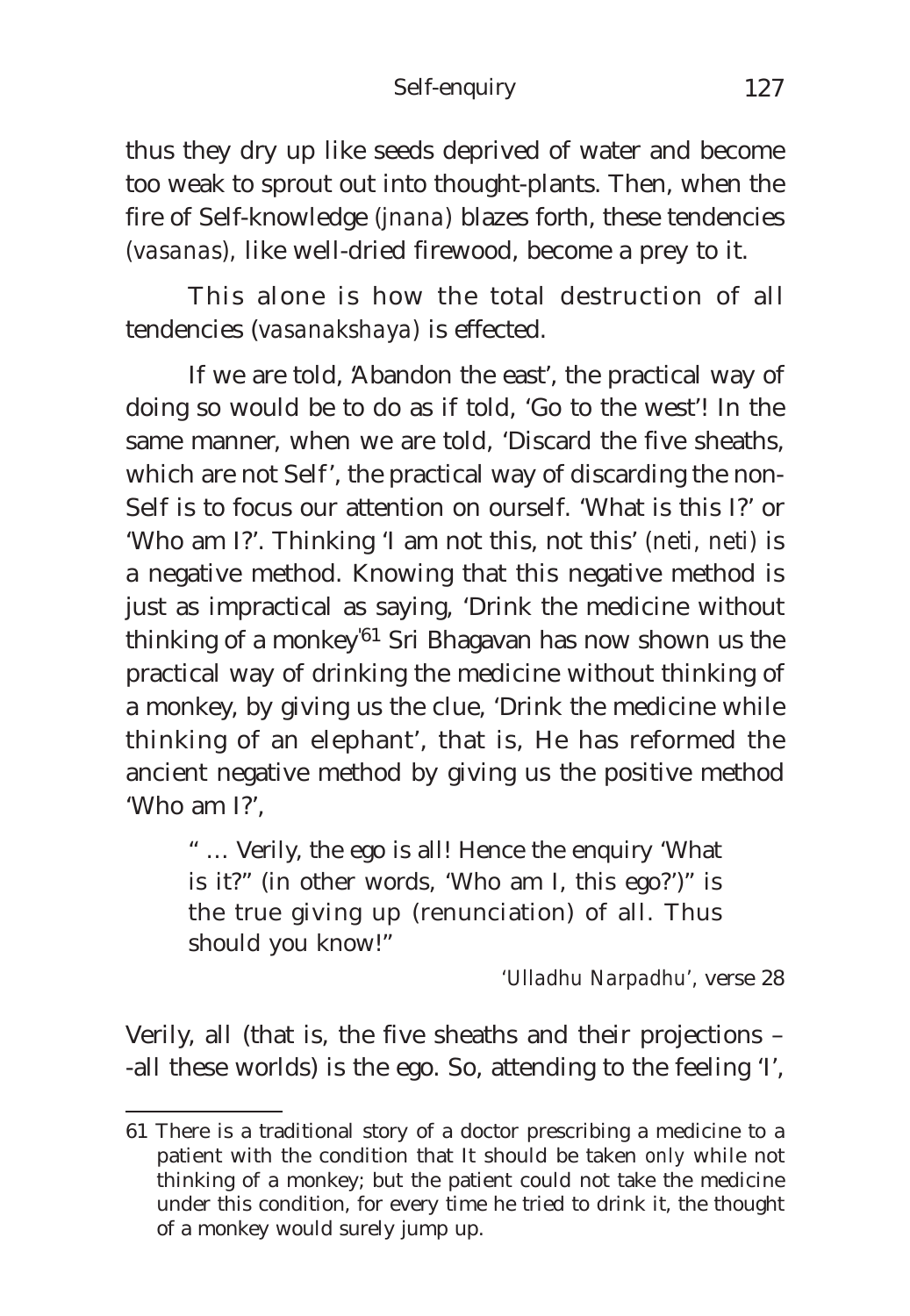'What is it ?' or 'Who is this I ?', alone is renouncing the five sheaths, discarding them, eliminating them, or negating them. Thus Bhagavan Ramana has declared categorically that Self-attention alone is the correct technique of eliminating the five sheaths !

Since this is so, with what purpose did the sastras use the term 'enquiry' to denote the method *'neti, neti'?* By means of *'neti, neti',* can we not formulate intellectually (that is, through *paroksha)* the test which we have given in paragraph 4 of chapter four of this book, "A thing is surely not 'I' if it is possible for one to experience 'I am' even in the absence of that thing"? So long as there exists the wrong knowledge 'I am the body' pertaining to the aforesaid five sheaths or three bodies, will not one's paying attention towards the first person automatically be only an attention towards a sheath or a body – a second person ! But if we use this test, can we not find out that all such attentions are not the proper first person attention? Therefore, it is necessary first of all to have an intellectual conviction that these are not 'I' in order to practise Self-attention without losing our bearings. It is only the discrimination<sup>62</sup> by which we acquire this conviction that has been termed 'enquiry' by the sastras. What then is an aspirant to do after discriminating thus? How can the attention to these five sheaths, even though with an intention to eliminate them, be an attention to Self"? Therefore, while practising Selfenquiry, instead of taking anyone of the five sheaths as the object of our attention, we should fix our attention only on the 'I' -consciousness, which exists and shines as oneself, as

<sup>62</sup> The discrimination dealt with in chapter four of this book is also with the same aim in view, yet it is not the actual process of enquiry. What is given in the last chapter of this book alone is the actual method of Self-enquiry.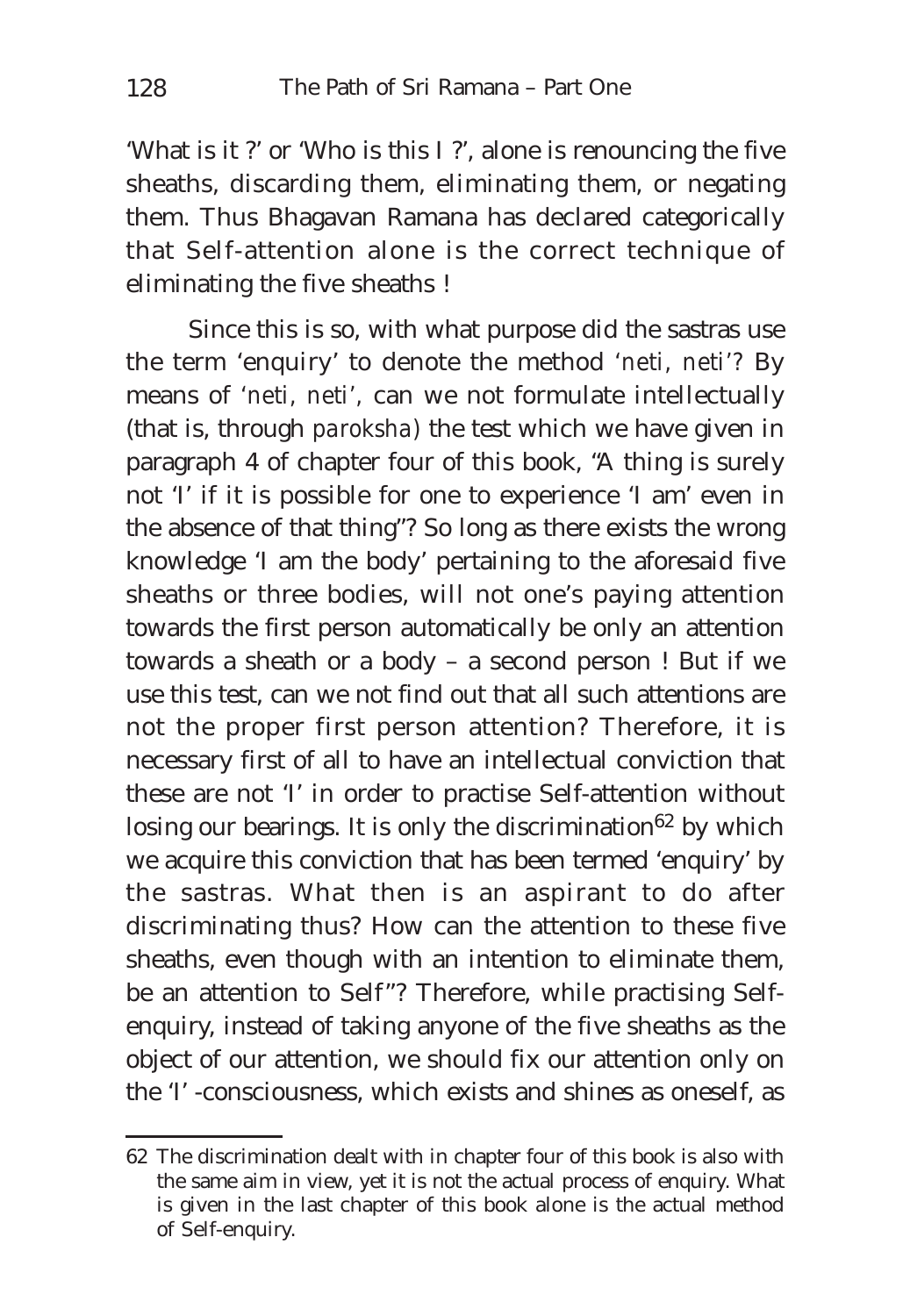the singular, and as a witness to and aloof from these sheaths.

Instead of being directed towards any second or third person, is not our power of attention, which was hitherto called mind or intellect, thus now directed only towards the first person? Although we formally refer to it as 'directed', in truth it is not of the nature of a 'doing' *(kriya-rupam)* in the form of directing or being directed; it is of the nature of 'being' or 'existing' *(sat-rupam).* Because the second and third persons (including thoughts) are alien or external to us, our attention paid to them was of the nature of a 'doing' *(krlya).* But this very attention, when fixed on the non-alien first person feeling, 'I', loses the nature of 'paying' and remains in the form of 'being', and therefore it is of the nature of non-doing *(akriya)* or inaction *(nishkriya).* **So long as our power of attention was dwelling upon second and third persons, it was called 'the mind' or 'the intellect', and its attending was called a doing** *(kriya)* **or an action** *(karma).* **Only that which is done by the mind is an action.** But on the other hand, as soon as the attention is fixed on the first person (or Self), it loses its mean names such as mind, intellect or ego sense. Moreover, that attention is no longer even an action, but **inaction** *(akarma)* or the state of 'being still' *(summa iruttal).* **Therefore, the mind which attends to Self is no more the mind; it is the consciousness aspect of Self** *(atma-chit-rupam)!* **Likewise, so long as it attends to the second and third persons (the world), it is not the consciousness aspect of Self; It is the mind, the reflected form of consciousness** *(chit-abhasa-rupam)!* Hence, since Self-attention is not a doing *(kriya),* it is not an action *(karma).* That is, Self alone realizes Self; the ego does not !

The mind which has obtained a burning desire for Self-attention, which is Self-enquiry, is said to be the fully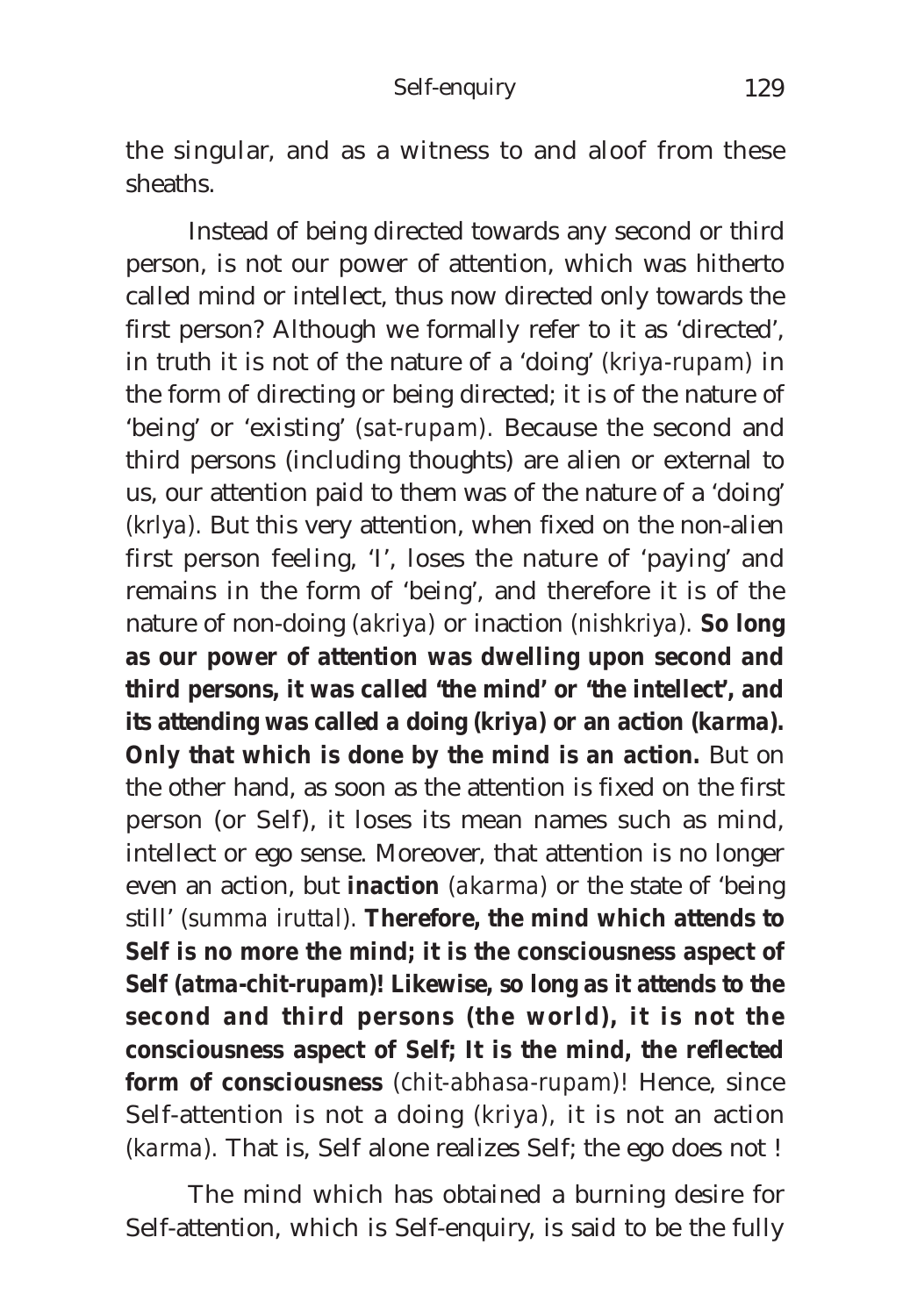mature one *(pakva manas).* Since it is not at all now inclined to attend to any second or third parson, it can be said that it has reached the pinnacle of desirelessness *(vairagya).* For, do not all sorts of desires and attachments pertain only to second and third persons? Since this mind, which has very well understood that (as already seen in earlier chapters) the consciousness which shines as 'I' alone is the source of full and real happiness, now seeks Self **because of its natural craving for happiness,** this intense desire to attend to Self is indeed the highest form of devotion *(bhakti).* **It is exactly this Self-attention of the mind which is thus fully mature through such devotion and desirelessness** *(bhakti-vairagya)* **that is to be called the enquiry 'Who am I ?' taught by Bhagavan Sri Ramana!** Well, will not at least such a mature mind which has come to the path of Sri Ramana, willingly agreeing to engage in Self-attention, realize Self ? **No, no, it has started for its doom !** Agreeing to commit suicide, it places its neck (through Self-attention) on the scaffold where it is to be sacrificed **1** 

How ? Only so long as it was attending to second and third persons did it have the name 'mind', but as soon as Self-attention is begun, its name and form (its name as mind and its form as thoughts) are lost. So we can no longer say that Self-attention or Self-enquiry is performed by the mind, Neither is it the mind that attends to Self, nor is the natural spontaneous Self-attention of the consciousness aspect of Self *(atma-chit-rupam),* which is not the mind, an activity !

"A naked lie then it would be If any man were to say that he Realized the Self, diving within Through proper enquiry set in,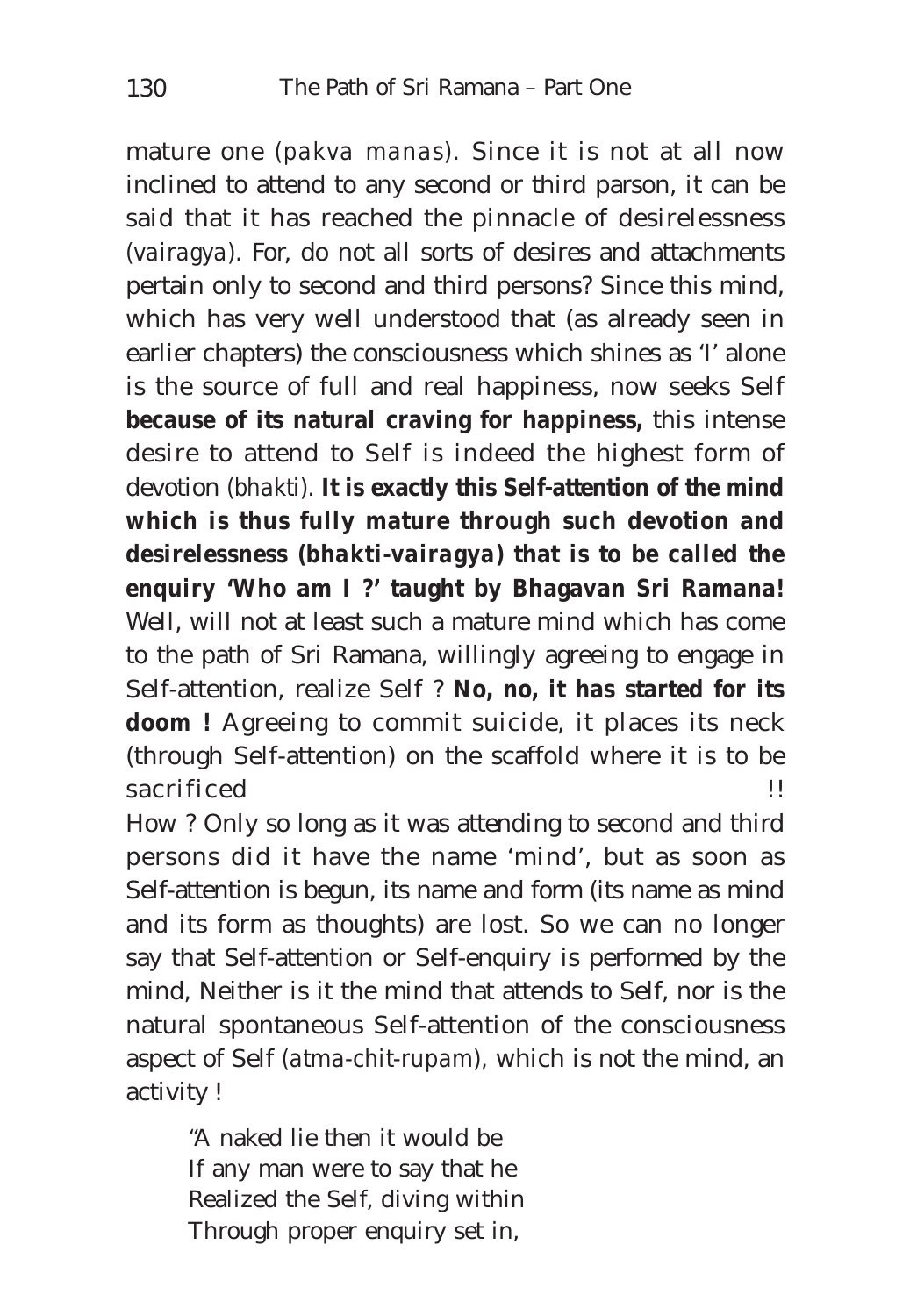Not for knowing but for death The good-for-nothing ego's worth ! 'This Arunachala alone, The Self, by which the Self is known !"

*'Sri Arunachala Venba'* verse 39

The feeling 'I am' is the experience common to one and all. In this, *'am'* is consciousness or knowledge. This knowledge is not of anything external; it is the knowledge of oneself, This is chit. This consciousness is 'we', "We are verily consciousness", says Sri Bhagavan in *'Upadesa Undhiyar'* verse 23. This is our 'being' (that is, our true existence) or sat. This is called **'that which is'** *(ulladhu).* Thus in 'I am', 'I' is existence *(sat)* and 'am' is consciousness *(chit).* When Self, our nature of existence-consciousness *(satchit swarupam),* instead of shining only as the pure consciousness 'I am', shines mixed with an adjunct *(upadhi)* as 'I am a man, I am Rama, I am so-and-so, I am this or that', then **this mixed consciousness is the ego.** This mixed consciousness can rise only by catching hold of a name and form. When we feel 'I am a man, I am Rama, I am sitting, I am lying', is it not clear that we have mistaken the body for 'I', and that we have assumed its name and postures as 'I am this and I am thus'? – The feeling 'this and thus' which has now risen mixed with the pure consciousness 'I am' *(satchit)* is what is called **'thought', This is the first thought.**

The feeling 'I am a man, I am so-and-so' is only a thought. **But the consciousness 'I am' is not a thought; it is the very nature of our 'being'.** The mixed consciousness 'I am this or that' is a thought that rises from our 'being'. It is only after the rising of this thought, the mixed consciousness (the first person), that all other thoughts,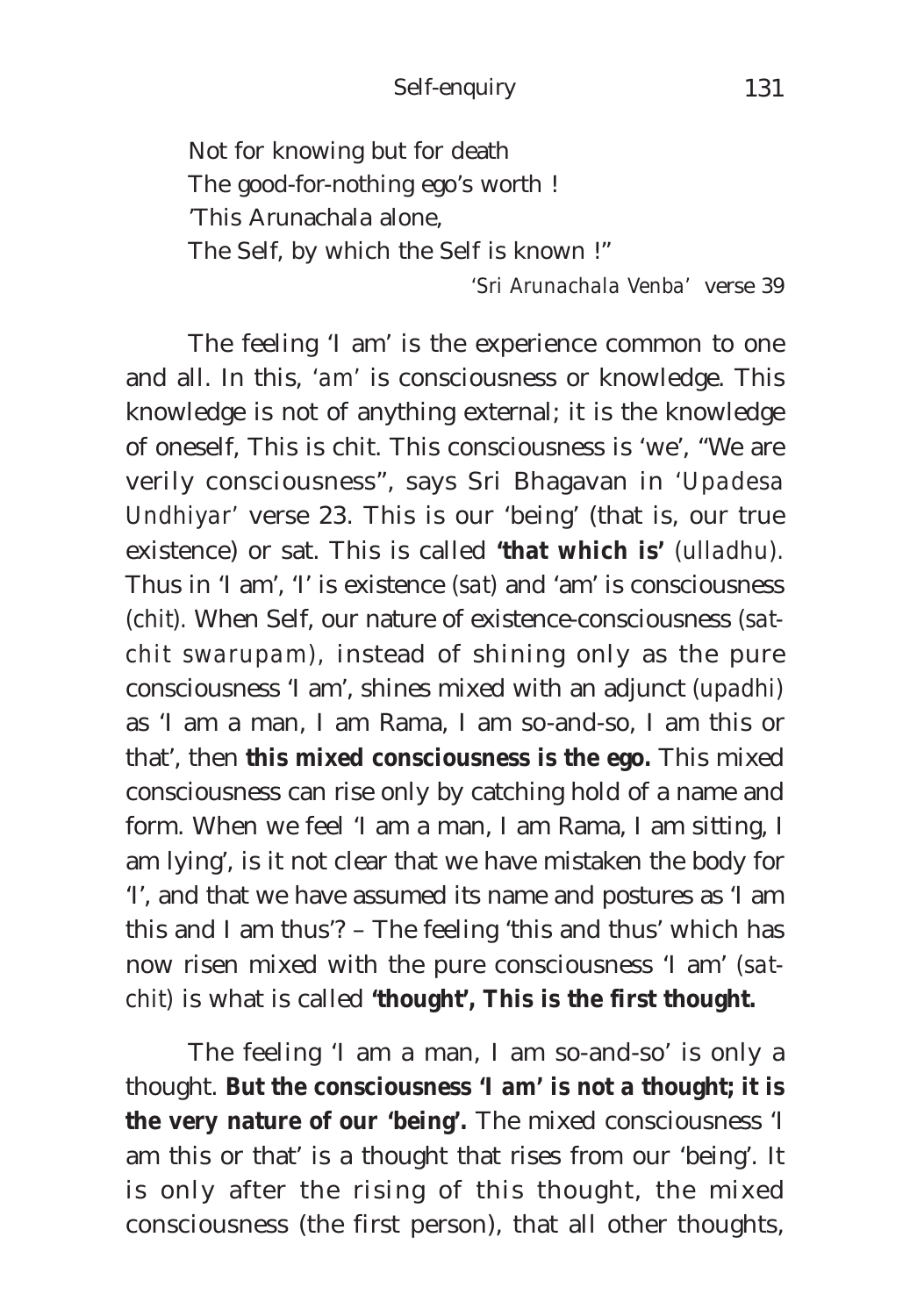which are the knowledge of second and third persons, rise into existence.

"Only if the first person exists, will the second and third persons exist.."

*'Ulladhu Narpadhu'* verse14

This mixed consciousness, the first person, is called our 'rising' or the rising of the ego. This is the primal mentation *(adi-vritti)* ! Hence:

" Thinking is a mentation *(vritti)* ; being is not a mentation ! ..."

*'Atma Vichara Patikam',* verse 1

**The pure existence-consciousness, 'I am', is not a thought; this consciousness is our nature** *(swarupam).* **'I am a man' is not our pure consciousness; it is only our thought!** To understand thus the difference between our 'being' and our 'rising' (that is, between existence and thought) first of all is essential for aspirants who take to the enquiry 'Who am I?',

Bhagavan Sri Ramana has advised that Self-enquiry can be done either in the from 'Who am I?' or in the form 'Whence am I ?', Hearing these two interrogative sentences, many aspirants have held various opinions about them up till now and have become confused as to which of them is to be practised and how! Even among those who consider that both are one and the same, many have only a superficial understanding and have not scrutinized deeply how they are the same. Some who try to follow the former one, 'Who am I ?*,* simply begin either vocally or mentally the parrot-like repetition 'Who am I ? Who am I ?' as if it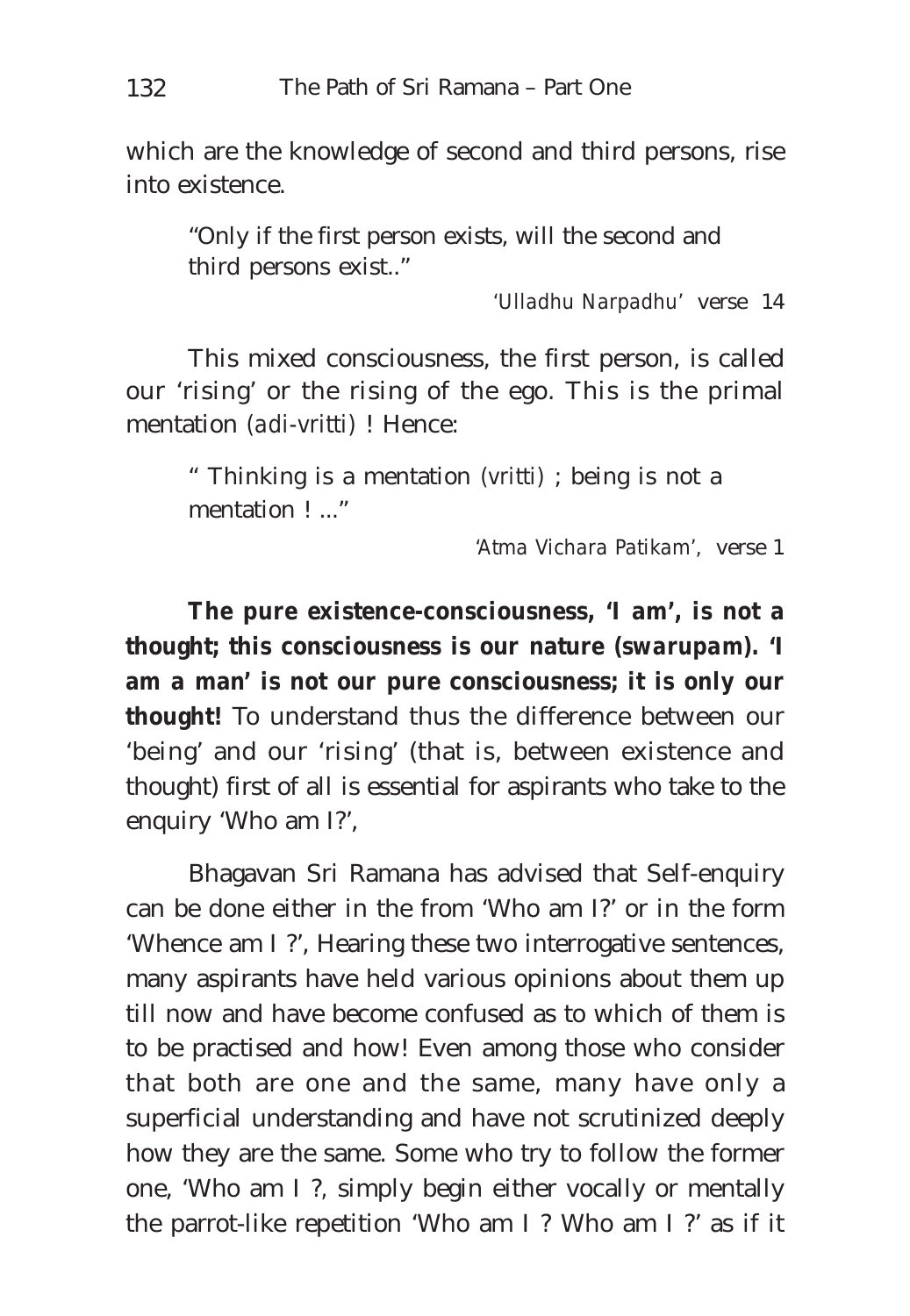## Self-enquiry

were a *mantra-japa.* This is utterly wrong! Doing *japa* of 'Who am I?' in this manner is just as bad as meditating upon or doing *japa* of the *mahavakyas* such as 'I am Brahman' and so on, thereby spoiling the very objective for which they were revealed! Sri Bhagavan Himself has repeatedly said, "'Who am I?' is not meant for repetition *(japa)" !* Some others, thinking that they are following the second interrogative form, 'Whence am I?', try to concentrate on the right side of the chest (where they imagine something as a spiritual heart), expecting a reply such as 'I am from here' ! This is in no way better than the ancient method of meditating upon anyone of the six yogic centres *(shad-chakras)* in the body !! For, is not thinking of any place in the body only a second person attention (an objective attention)? Before we start to explain the technique of Self-enquiry, is it not of the utmost importance that all such misconceptions be removed ? Let us see, therefore, how they may be removed.

In Sanskrit, the terms *'atman'* and *'aham'* both mean 'I'. Hence, *'atma-vichara'* means an attention seeking 'Who is this I?' It may rather be called **'I-attention', 'Self-attention' or 'Self-abidance'.** The consciousness 'I' thus pointed out here is the first person feeling. But as we have already said, it is to be understood that the consciousness mixed with adjuncts as 'I am this' or 'I am that' is the ego *(ahankara)* or the individual soul *(jiva),* whereas the **unalloyed consciousness** devoid of adjuncts and shining alone as 'I-I' (or 'I am that I am') is Self *(atman),* the Absolute *(brahman)* or *God (iswara).* Does it not amount to saying then that the first person consciousness, 'I', can be either the ego or Self? Since all people generally take the ego-feeling ('I am the body') to be 'I', the ego is also given the name 'self' *(atman)*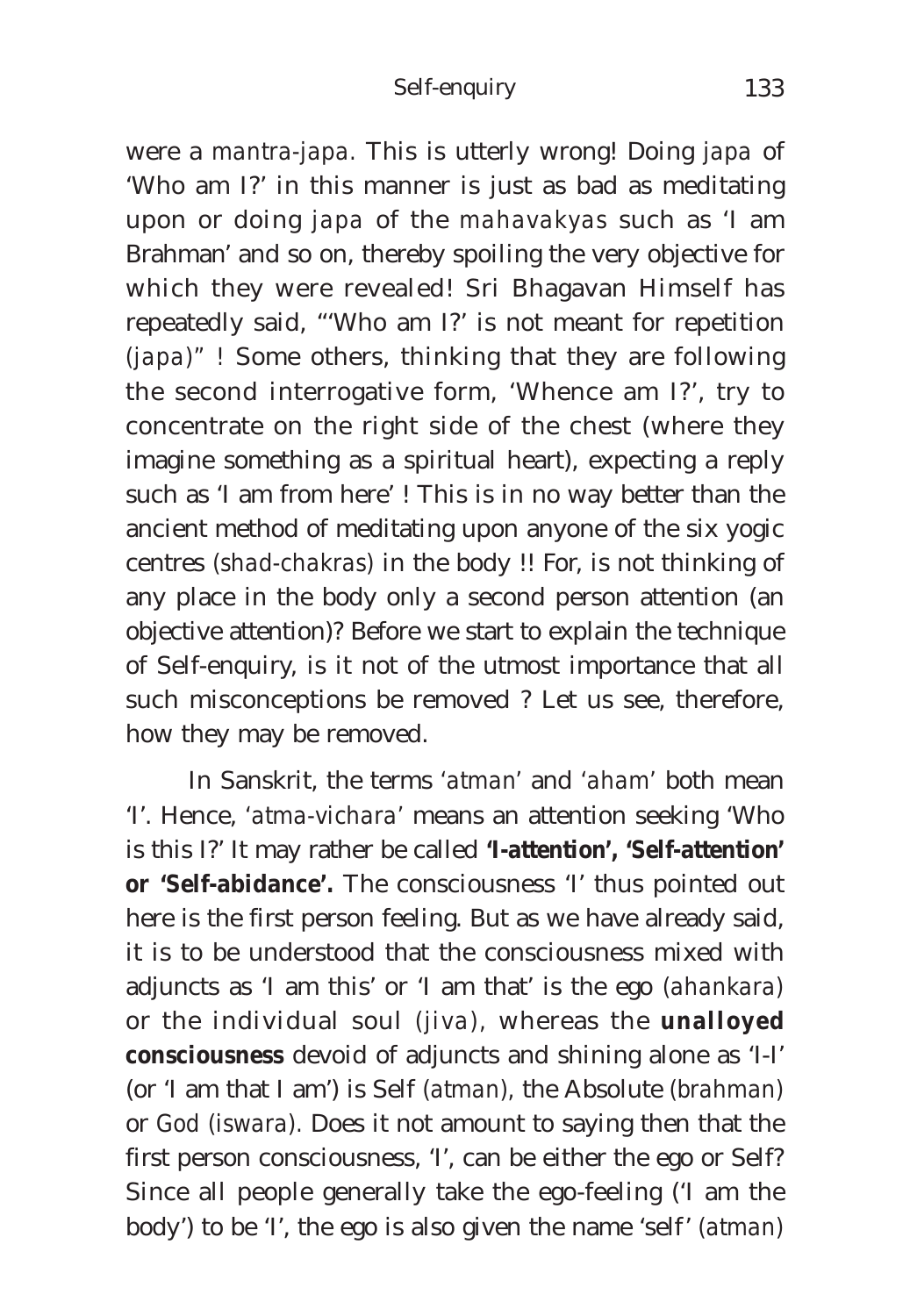and is called' individual self' *(jivatma)* by some sastras even now. It is only for this reason that even the attention to the ego, 'What is it?' or 'Who is it?', is also named by thesastras as 'Self-enquiry' *(atma-vichara).* Is it not clear, however, that Self, the existence-consciousness, neither needs to do any enquiry nor can be subjected to any enquiry? It is just in order to rectify this defect that Bhagavan Ramana named it 'Who am 1?' rather than using the ancient term 'Self-enquiry' *(atma-vichara)!* The ego, the feeling of 'I', generally taken by people to be the first person consciousness, is not the real first person consciousness; Self alone is the real first person consciousness. The egofeeling, which is merely a shadow of it, is a false first person consciousness. When one enquires into this ego, what it is or who it is, it disappears because it is really nonexistent, and the enquirer, having nothing more to do, is established in Self as Self.

Because it rises, springing up from Self, the false first person consciousness mentioned above has to have a place and a time of rising. Therefore, the question 'Whence am I?' means only 'Whence (from where) does the ego rise ?'. A place of rising can only be for the ego. But for Self, since it has no rising or setting, there can be no particular place or time.

"When scrutinized, we – the ever-known existing Thing – alone are; then where is time and where is space? If we are (mistaken to be) the body, we shall be involved in time and *space;* but, are we the body? Since we are the One, now, then and

<sup>63</sup> Time and space apparently exist in us (Self), but we are neither in them nor bound by them, The experience of the *Jnani* is only 'I am' and not 'I am everywhere and in all times',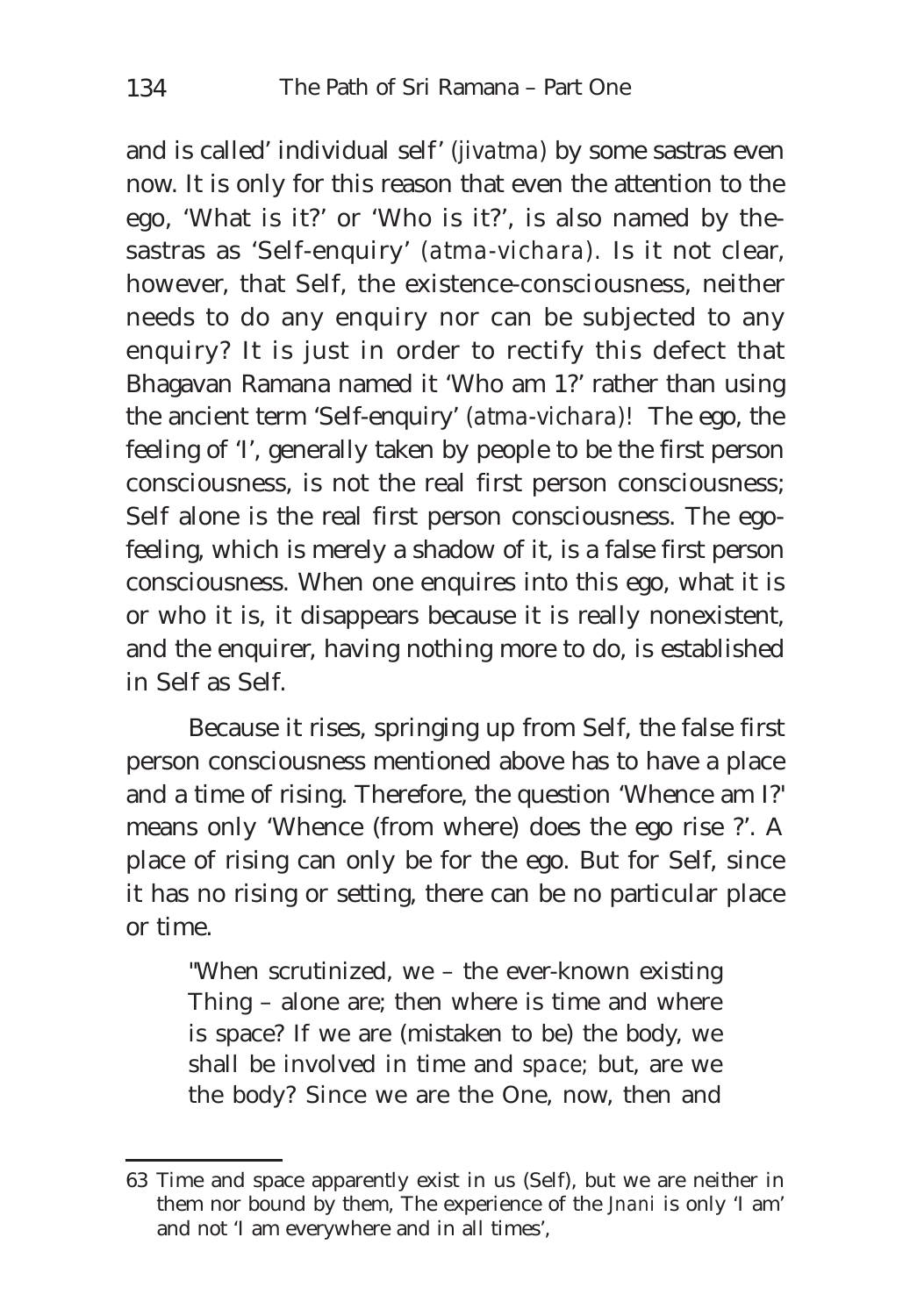ever, that One in space, here there and everywhere 63, we – the timeless and spaceless Self – alone are !"

## *'Ulladhu Narpadhu', verae* 15

- thus says Sri Bhagavan. Therefore, enquiring 'Whence am I?' is enquiring 'Whence is the ego?'. Only to the rising of the ego, which is conditioned by time and space, will the question 'Whence am I?' be applicable. The meaning which Sri Bhagavan expects us to understand from the term 'Whence ?' or 'From where?' is **'From what?'.** When taken in this sense, instead of a place or time coming forth as a reply, Self-existence, 'we', the Thing *(vastu),* alone is experienced as the reply. If, on the other hand, we anticipate a place as an answer to the question 'Whence?', a place, conditioned by time and space, will be experienced within the body 'two digits to the right from the centre of the chest' (as said in *'Ulladhu Narpadhu* – *Anubandham'* verse 18). Yet this experience is not the ultimate or absolute one *(paramarthikam).* For, Sri Bhagavan has positively asserted that Heart *(hridayam)* is verily Self-consciousness, which is timeless, spaceless, formless and nameless.

"He who thinks that Self (or Heart) is within the insentient body, while in fact the body is within Self, is like one who thinks that the screen, which supports the cinema picture, is contained within the picture '"

*'Ekatma Panchakam',* verse 3

**Finding a place in the body as the rising-point of the ego in reply to the question 'Whence?' is not the objective of Sri Bhagavan's teachings; nor is it the fruit to be gained by Self-enquiry.** Sri Bhagavan has declared clearly the objective of His teachings and the fruit to be gained by seeking the rising--place of the ego as follows: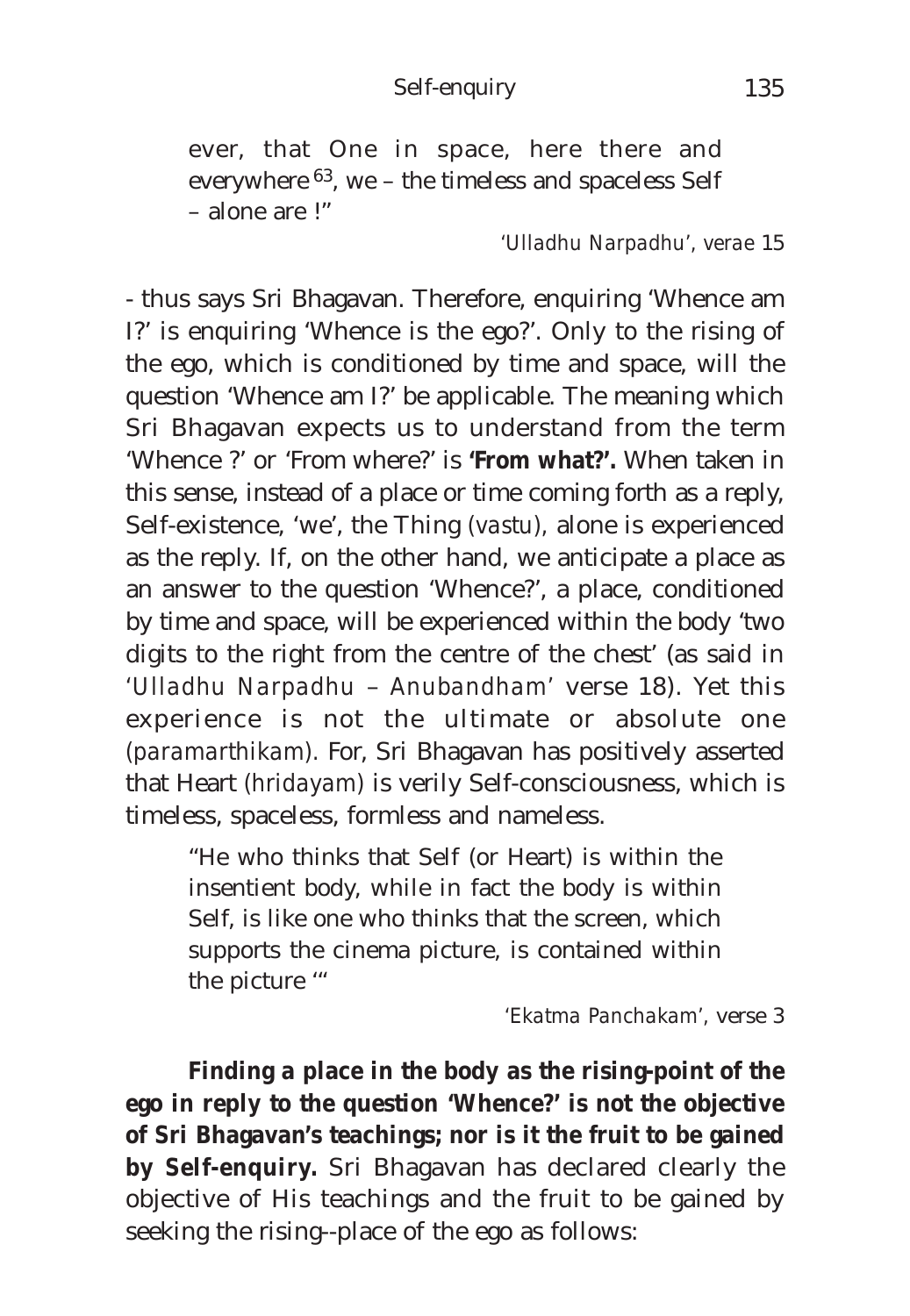"When sought within 'What is the place from which it rises as I?', 'I' (the ego) will die ! This is Self-enquiry *(jnana-vichara)* ."

*'Upadesa Undhiyar',* verse 19

Therefore, the result which is aimed at when seeking the rising-place of the ego is the annihilation of that ego and not an experience of a place in the body. It is only in reply to the immature people who – not able to have even an intellectual understanding *(paroksha jnana)* about the nature of Self, which shines alone as the one, non-dual thing, unlimited by (indeed, absolutely unconnected with) time and space, unlimited even in the form 'Brahman is everywhere, Brahman is at all times, Brahman is everything' *(sarvatra brahma, sarvada brahma, sarvam brahma)* – always raise the question, "Where is the seat for Self in the body?", that the sastras and sometimes even Sri Bhagavan had to say: "... two digits to the right (from the centre of the chest)

<sup>64</sup> It is worth noting that the mention of the location of the heart 'two digits to the right from the centre of the chest' is not included in *'Ulladhu Narpadhu'* (the main *forty* verses), where the original and direct teachings of Sri Bhagavan are given, but *only* in *'Ulladhu Narpadhu* – *Anubandham'* (the supplementary forty verses), since this is merely and of the diluted truths which the sastras condescendingly reply in concession to the weakness of immature aspirants. Moreover, these two verses, 18 and 19, are not original compositions of Sri Bhagavan, but only translations from a Malayalam work named *'Ashtanga Hridayam',* which is not even a spiritual text, but only a medical one. It should also be noted here that these two verses do not at all recommend, nor even mention, the practice of concentrating the attention on this point in the body, two digits to the right from the centre of the chest. Indeed, in no place – neither in His original works, nor in His translations of others' works, nor even in any of the conversations with Him recorded by devotees – has Sri Bhagavan ever recommended this practice (for meditation upon the right side of the chest or upon any other part of the transient, insentient and alien body is nothing but an attention to a second person, an object other than 'I'), and when asked about it, He in fact used to condemn it (see *'Talks with Sri Ramana Maharshi',* number 273).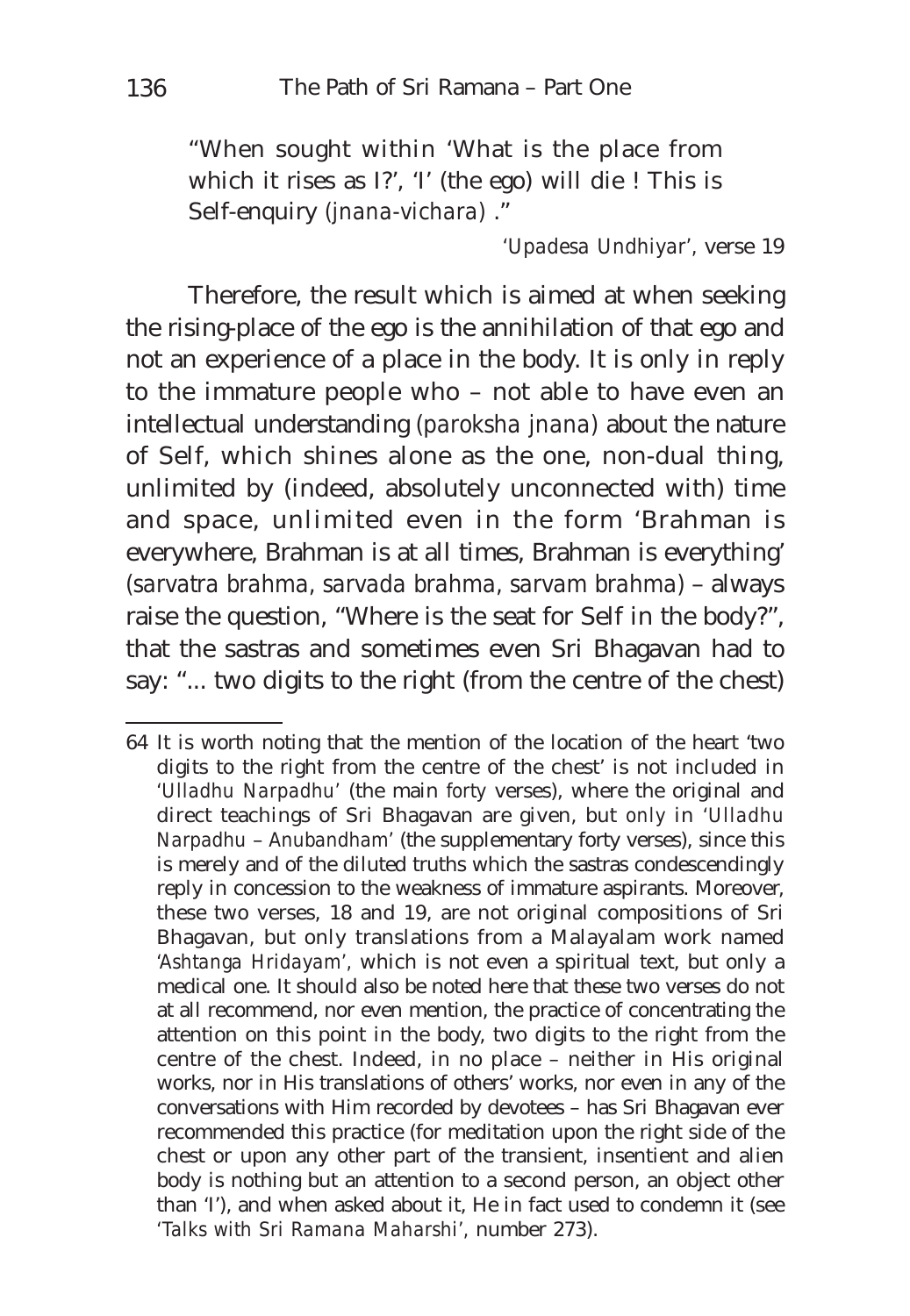## Self-enquiry 137

is the heart"64 Hence, this heart--place *(hridaya-stanam)* is not the ultimate or absolute Reality, The reader may here refer to *'Maharshi's, Gospel',* Book II, chapter IV, 'The Heart is the Self' (8th edition, 1969, pages 68 to 72; 9th edition, 1979, pages 72 to 76).

Thus, attending to oneself in the form 'Whence am I?' is enquiring into the ego, the 'rising I', But, while enquiring 'Who am I ?', there are some aspirants who take the feeling 'I' to be their **'being'** (existence) and not their 'rising' ! If it is taken thus, that is attention to Self. It is just to understand clearly the difference between these two forms of enquiry that the difference between our 'rising' and our 'being' has been explained earlier in this chapter, Just as the correct meaning of the term 'meditation upon Brahman' *(brahmadhyanam)* used by the sastras up till now is explained by Sri Bhagavan in the last two lines of the first benedictory verse of *'Ulladhu Narpadhu'* to be 'abiding in the Heart as it is' (that is to say, abiding as Self is the correct way of meditating upon it), so also, the correct meaning of the term 'Self-enquiry' *(atma-vichara)* is here rightly explained to be **'turning Selfwards'** (or attending to Self),

In either of these two kinds of enquiry ('Who am I'?' or 'Whence am I ?'), since the attention of the aspirant is focused only on himself, nothing other than Self *(atman),* which is the true import of the word 'I', will be finally experienced. Therefore, the ultimate result of both the enquiries, 'Whence am I ?' and 'Who am I ?', is the same ! How? He who seeks 'Whence am I ?' is following the ego, the form of which is 'I am so-and-so', and while doing so, the adjunct 'so-and-so, having no real existence, dies on the way, and thus he remains established in Self, the surviving **'I am'.** On the other hand, he who seeks 'Who am I ? drowns effortlessly in his real natural 'being' (Self), which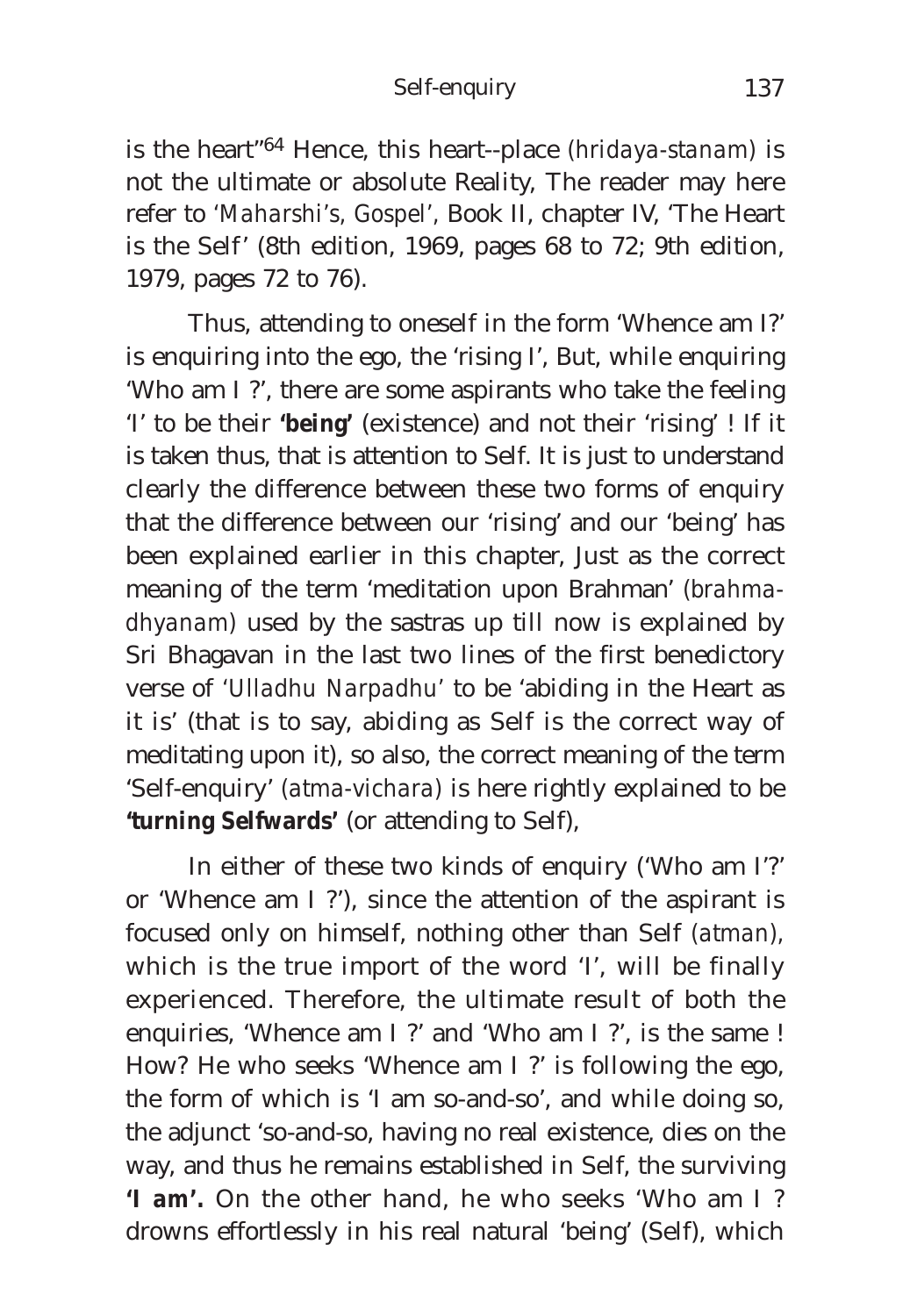ever shines as **'I am that I am',** Therefore, whether done in the form 'Whence am I?' or 'Who am I ?', what is absolutely essential is that Self-attention should be pursued till the very end. Moreover, it is not necessary for sincere aspirants even to name before-hand the feeling 'I' either as ego or as Self, For, are there two persons in the aspirant, the ego and Self? This is said because, since everyone of us has the experience 'I am one only and not two'. we should not give room to an imaginary dual feeling – one 'I' seeking for another 'I' – by differentiating ego and Self as 'lower self' and higher-self'

" ... Are there two selves, one to be an object known by the other? For, the true experience of all is 'I am one' !"

*'Ulladhu Narpadhu',* verse 33

- asks Sri Bhagavan.

Thus it is sufficient if we cling to the feeling 'I' uninterruptedly till the very end. Such attention to the feeling 'I', the common daily experience of everyone, is what is meant by Self-attention, For those who accept as their basic knowledge the 'I am the body' – consciousness *(jiva bhaval,* being unable to doubt its (the ego's) existence, it is suitable to take to Self-attention (that is, to do Self-enquiry) in the form 'Whence am I ?', On the other hand, for those who instead of assuming that they have an individuality *(jiva bhava)* such as 'I am so-and-so' or 'I am this', attend thus, 'What is this feeling which shines as I am?', it is suitable to be fixed in Self-attention in the form 'Who am I ?' What is important to be sure of during practice *(sadhana)* is that our attention is turned only towards 'I', the first person singular feeling.

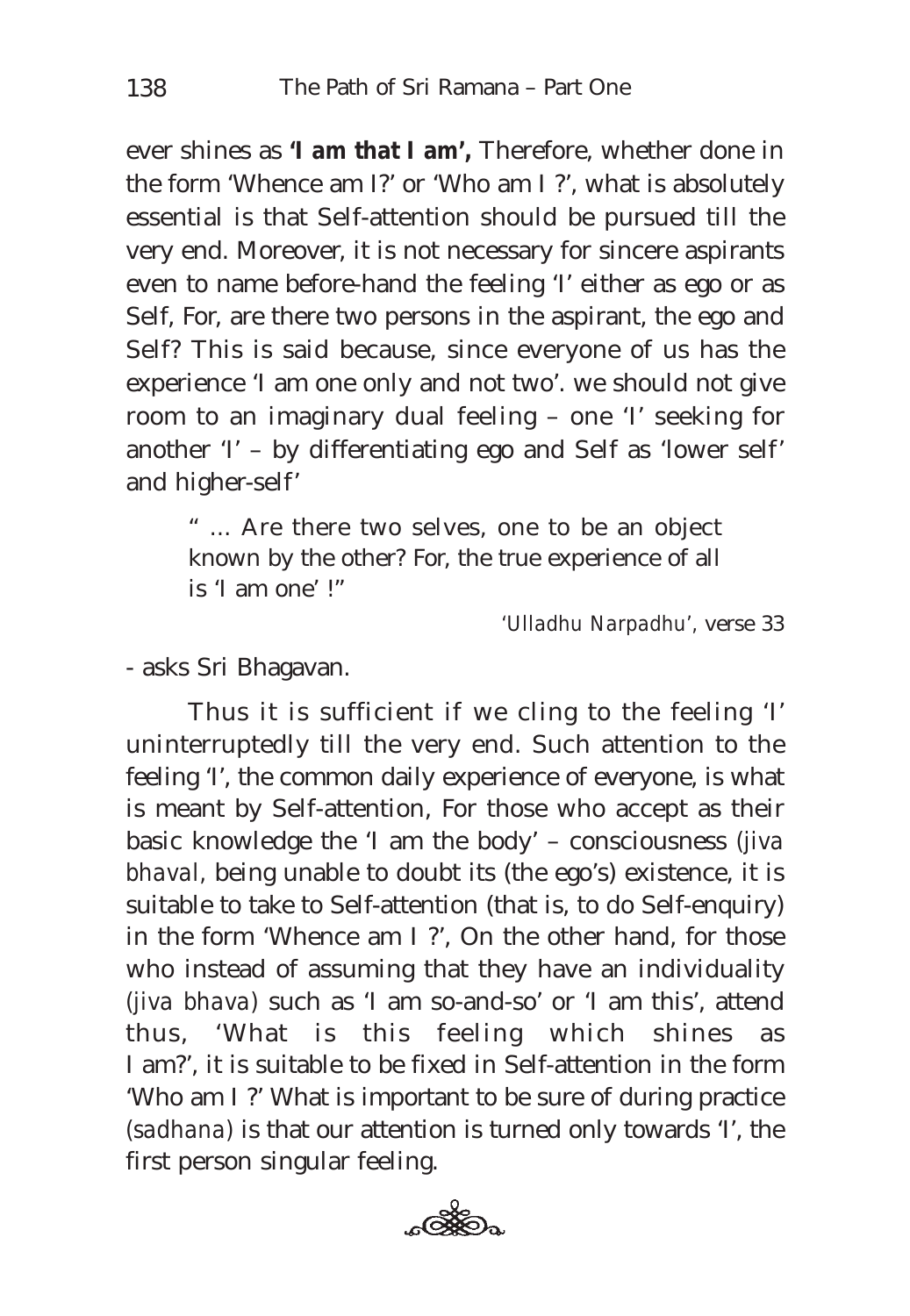**CHAPTER** 

## The Technique The Technique<br>of<br>Self-enquiry

At the young age of sixteen, when He was not even aware of the fact, 'This is the *sadhana* of Self-enquiry that directly bestows the experience of Brahman', it so happened one day that, without any prior intention, Bhagavan Sri Ramana embarked upon this rare s*adhana!* On that day, as if He were about to die, a great fear of death possessed Him all of a sudden. Because of it, an impulse to scrutinize death also arose in Him spontaneously. He was not perturbed to see the fast-approaching death, nor did He feel inclined to inform others about it ! He decided to welcome it calmly and to solve the problem all alone. He lay down, stretching His limbs like a corpse, and began to scrutinize death practically, face to face. Since it is of prime importance for the readers to know the technique of Self-enquiry performed by Sri Bhagavan, the *Sadguru,* let us see it here in the very words in which He later narrated His experience.

"All right, death has come ! What is 'death'? What is it that is dying? It is this body that is dying; let it die!' Deciding thus, closing the lips tightly, and remaining without breath or speech like a corpse, what came to my knowledge as I looked within was: 'This body is dead. Now it will be taken to the cremation ground and burnt; it will become ashes. All right, but with the destruction of this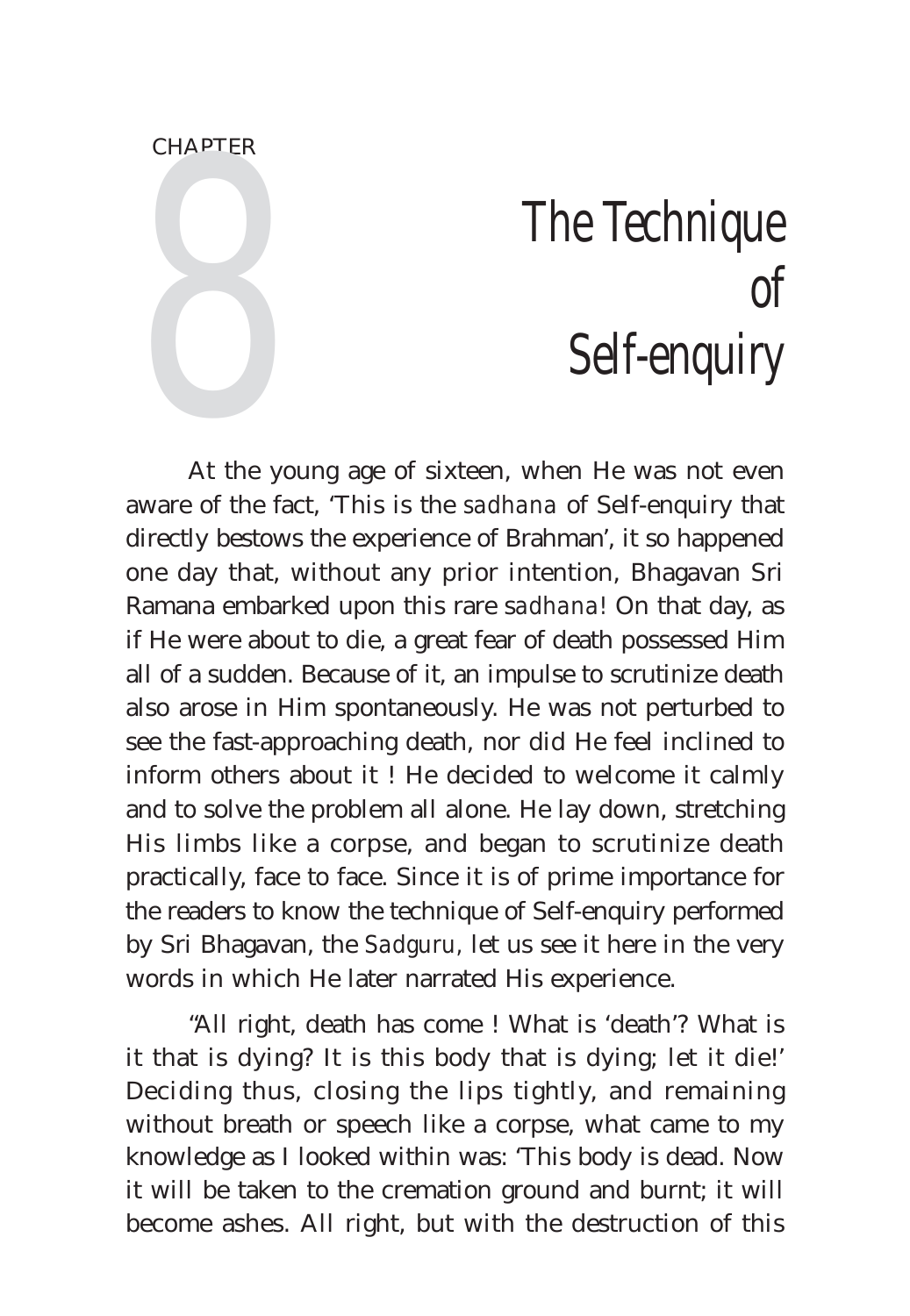body, am I also destroyed? Am I really this body? Although this body is lying as a speechless and breathless corpse, undoubtedly I am existing, untouched by this death! My existence is shining clearly and unobstructed! So this perishable body is not 'I'! I am verily the immortal 'I' (Self) !! Of all things, I alone am the reality ! This body is subject to death; but I who transcend the body am eternally living ! Even the death that came to the body was unable to touch me !' Thus it dawned directly, and along with it the fear of death that had come at first also vanished, never to appear again! All this was experienced in a split second as direct knowledge *(pratyaksham)* and not as mere reasoning thoughts. From that time onwards, the consciousness *(chit)* of my existence *(sat)* transcending the body has ever continued to remain the same" – thus Sri Ramana narrated.

Although Sri Bhagavan later explained all this to us in so many words, He emphasized the all-important fact: 'All this took place within a second as a direct experience, without the action of mind and speech'.

On account of this fear of death, the concentration of Sri Bhagavan was fixed and deeply immersed in Selfattention in order to find out 'What is my existence ? What is it that dies ?'. Thus it is proved by what Sri Bhagavan Himself did that, as we have been explaining all along, only such a firm fixing of our attention on Self is 'Self-enquiry' *(atma-vichara).* He has confirmed the same idea in the work' *Who am I'?",* where He says: "Always keeping the mind (the attention) fixed In Self (in the feeling 'I') alone is called Selfenquiry'... Remaining firmly in Self-abidance, without giving even the least room to the rising of any thought other thanthe thought of Self (that is, without giving even the least attention to any second or third person, but only to Self),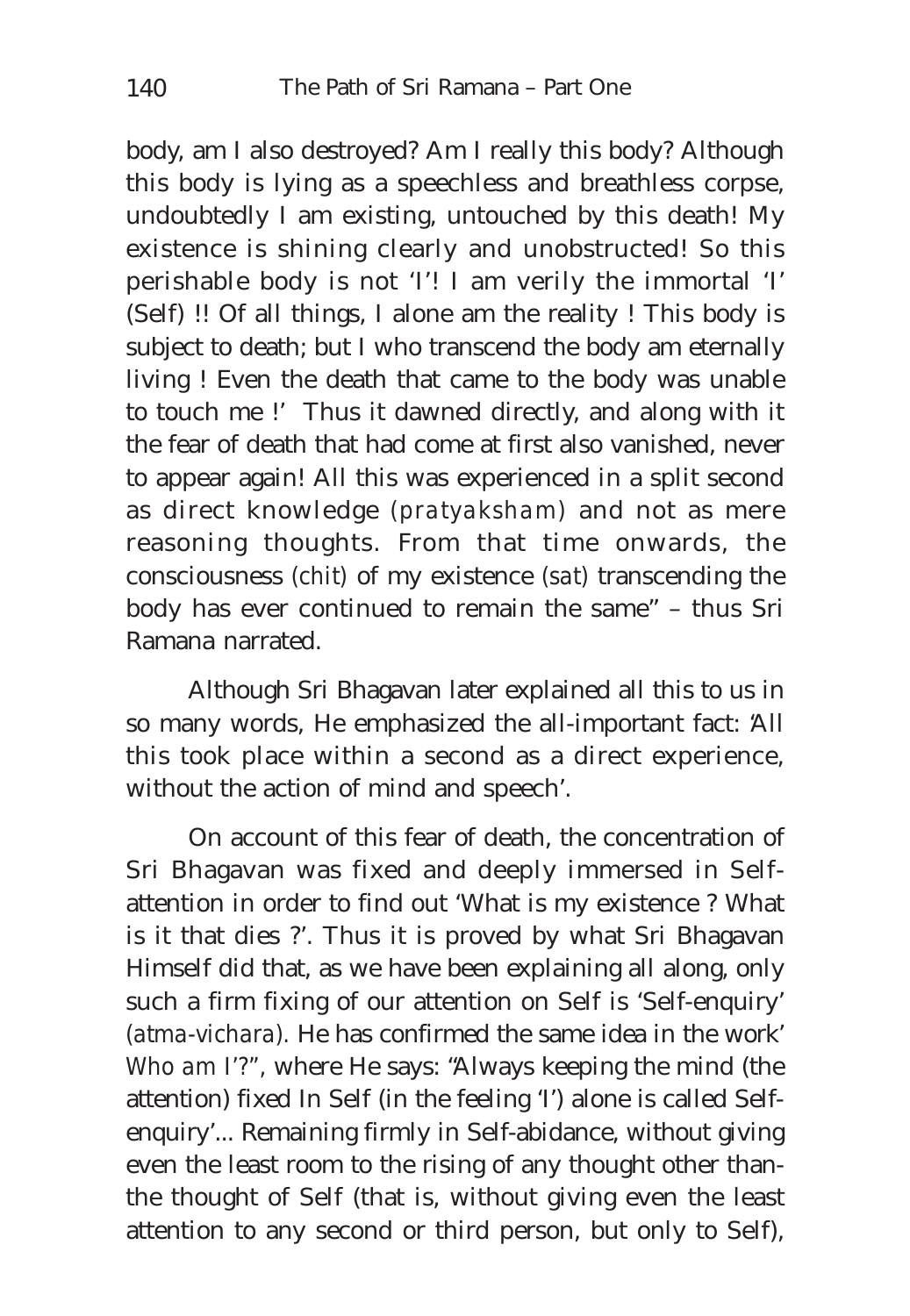is surrendering oneself to God (which alone is called *parabhakti*, the supreme devotion<sup>65</sup>)". When Sri Bhagavan was asked, 'What is the means and technique to hold constantly on to the 'I' -consciousness?', He revealed in His works the technique of Self-enquiry which, as explained above, He had undertaken in His early age, but in a more detailed manner as follows:-

"Self *(atman)* is that which is self-shining in the form 'I am that I am'. One should not imagine it to be anything such as this or that (light or sound). Imagining' or thinking thus is itself bondage. Since Self is the consciousness which is neither light nor darkness, let it not be imagined as a light of any kind. That thought itself would be a bondage. The annihilation of the ego (the primal thought) alone is liberation *(mukti).* All the three bodies consisting of the five sheaths are contained in the feeling 'I am the body'; therefore if, by the enquiry 'Who is this I ?' (that is, by Selfattention), the identification with (attachment to) the gross body alone is removed, the identification with the other two bodies will automatically cease to exist. As it is only by clinging to this that the identifications with the subtle and casual bodies live, there is no need to annihilate these identifications separately.

"How to enquire? Can the body, which is insentient like a log and such things, shine and function as 'I'? It cannot.

<sup>65</sup> The enquiry 'Who am I ?' (the path of knowledge or *jnana marga)* and self-surrender (the path of love or *bhakti marga)* are the two great royal paths found out by Bhagavan Sri Ramana from His own experience and taught by Him for the salvation of humanity, in this book, '*The Path of Sri Ramana – Part One',* the path of pure, non-dual knowledge, the enquiry 'Who am I?', alone is dealt with, while in chapter two of *'The Path of Sri Ramana – Part Two',* a full exposition of the nature of this supreme devotion *(parabhakti)* is given.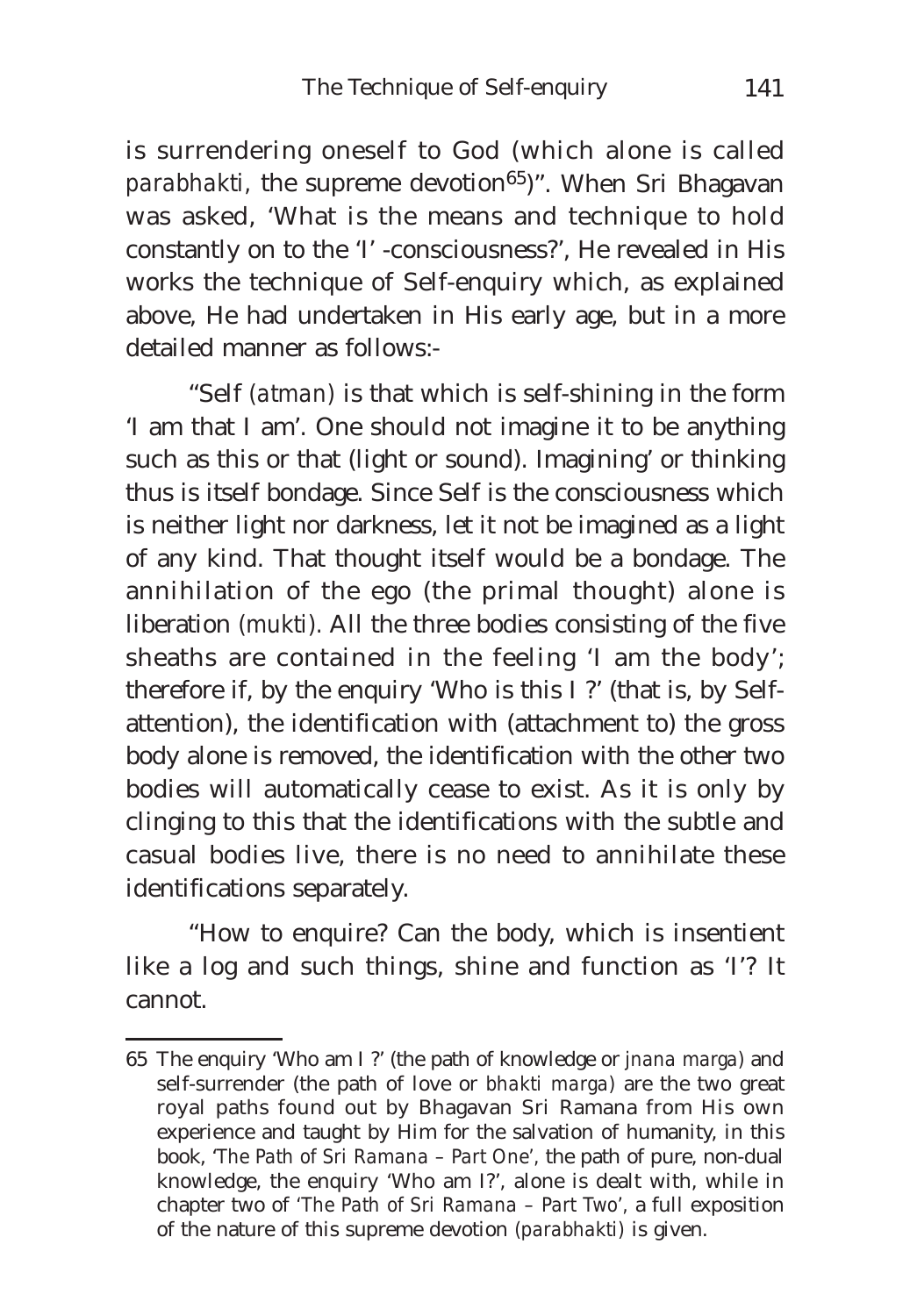"The body cannot say 'I' ..."

*'Ulladhu Narpadhu',* verse 23

Therefore, discarding the corpse-like body as an actual corpse and remaining without even uttering the word 'I' vocally -–

"Discarding the body as a corpse, not uttering the word 'I' by mouth, but seeking with the mind diving inwards 'Whence does this I rise ?' alone is the path of knowledge *(jnana marga)* ..."

*'Ulladhu Narpadhu',* verse 29

–, if keenly observed what that feeling is which now shines' as 'I', a **sphurana66** alone will be experienced without sound as 'I-I' in the heart.

"When the mind reaches the Heart by enquiring within 'Who am I ?', he, 'I' (the ego), falling down abashed, the One (the Reality) appears spontaneously as 'I-I' (I am that I am) ..."

*'Ulladhu Narpadhu',* verse 30

"When sought within 'What is the place from which it rises as I ?', 'I' (the ego) will die. This is Self-enquiry."

*'Upadesa Undhiyar',* verse 19

"Where this 'I' dies, there and then shines forth spontaneously the One as 'I-I' That alone is the Whole (puranam)"

*'Upadesa Undhiyar',* verse 20

"If without leaving it we just be, the *sphurana,* completely annihilating the feeling of individuality – the

<sup>66</sup> *Sphurana:* an experience of a new, clear and fresh knowledge of one's existence.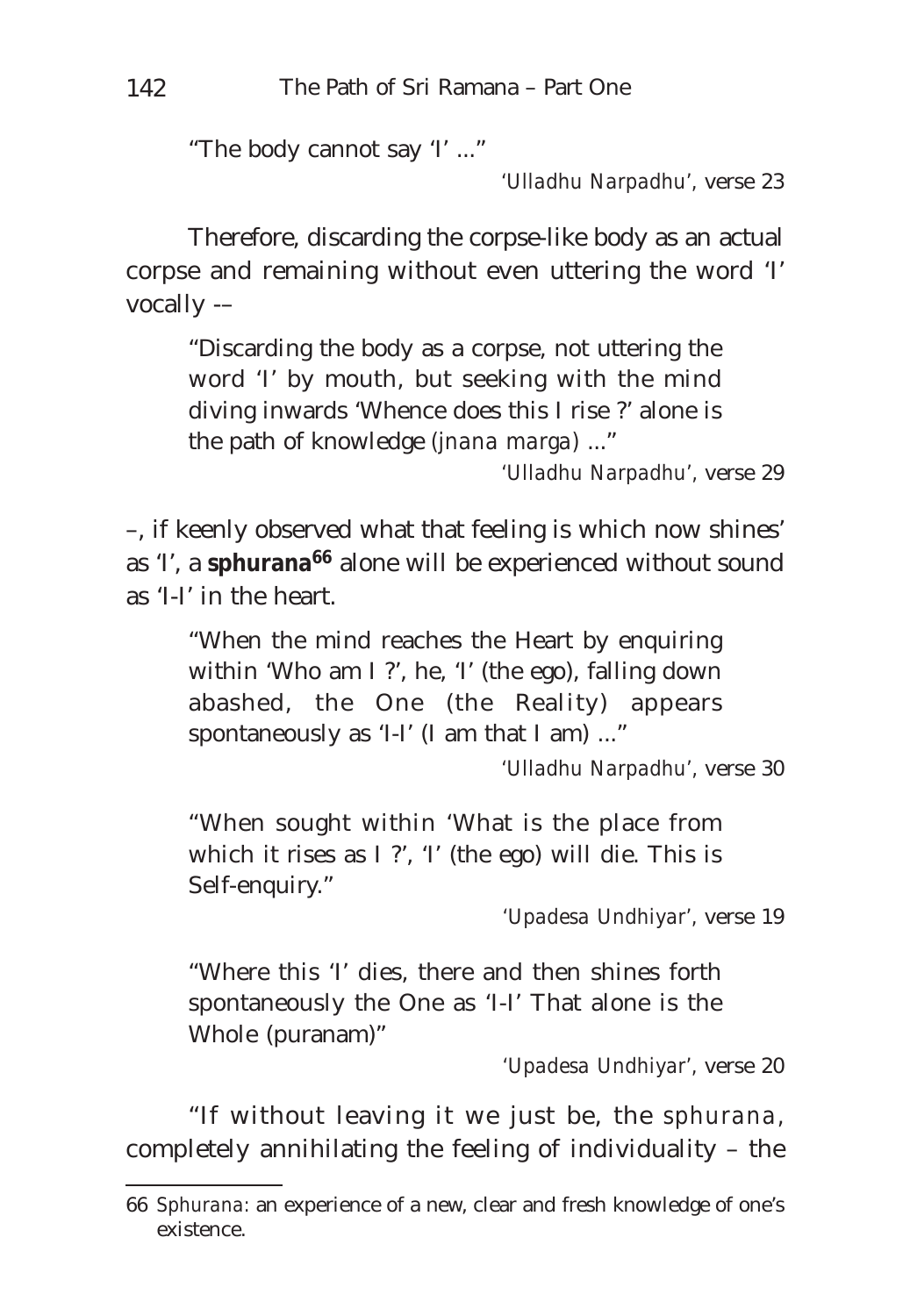ego, 'I am the body', finally will come to an end just as the camphor flame dies out. This alone is proclaimed to be liberation by Sages and scriptures.

"Although in the beginning, on account of the tendencies towards sense-objects *(vishaya-vasanas)* which have been recurring down the ages, thoughts rise in countless numbers like the waves of the ocean, they will all perish as the aforesaid Self-attention becomes more and more intense. Since even the doubt "Is it possible to destroy all of them and to remain as Self alone ?' is only a thought, without giving room even to that thought, one should persistently cling fast to Self-attention. However great a sinner one may be, if, not lamenting 'Oh, I am a sinner! How can I attain salvation?' but completely giving up even the thought that one is a sinner, **one is steadfast in Selfattention, one will surely be saved.** Therefore everyone, diving deep within himself with desirelessness (*vairagya),* can attain the pearl of Self.

"As long as there are tendencies towards sense-objects in the mind, (since they will always create some subtle or gross world-appearance) so long the enquiry 'Who am I?' is necessary. As and when thoughts rise of their own accord, one should annihilate all of them through enquiry then and there **in their very place of origin.** What is the means to annihilate them? If other thoughts rise disturbing Self-attention, one should, without attempting to complete them, enquire 'To whom did they rise?, It will "then be known 'To me'; immediately, if we observe 'Who is this I that thinks?', the mind (our power of attention which was hitherto engaged in thinking of second and third persons) will turn back to its source (Self). Hence (since no one is there to attend to them), the other thoughts which had risen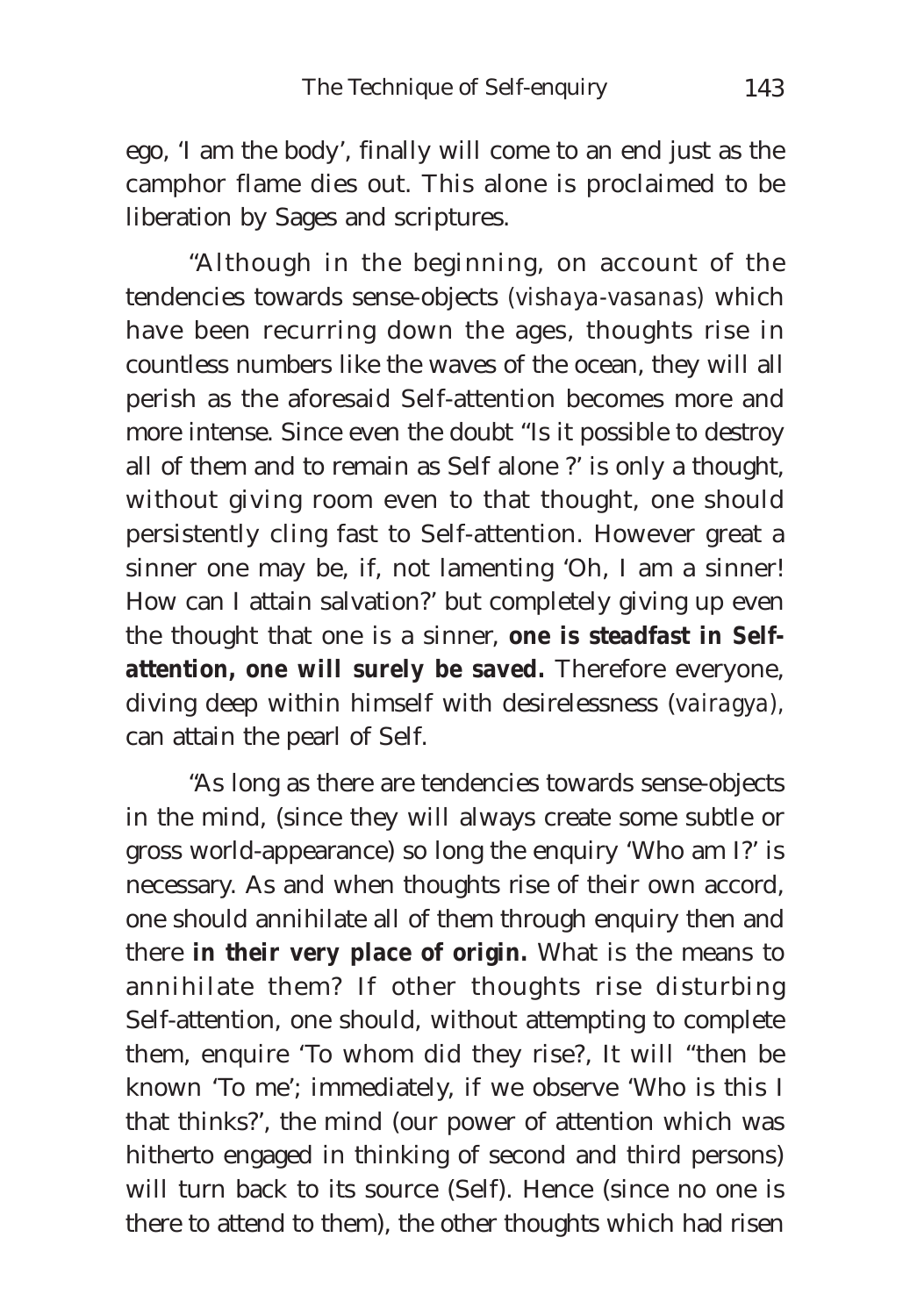will also subside. **By repeatedly practising thus, the power of the mind to, abide in its source increases.** When the mind thus abides in the Heart, the first thought, 'I' ('I am the body', the rising 'I'), which is the root of all other thoughts, itself having vanished, the ever-existing **Self** (the being 'I') alone will shine. The place (or state) where even the slightest trace of the thought 'I' ('I am this, that, the body, Brahman and so on') does not exist, alone is Self. That alone is called **Silence** *(maunam).*

"After coming to know that the final decision of all the scriptures *(sastras)* is that such destruction of the mind alone is liberation *(mukti),* to read scriptures unlimitedly is fruitless. In order to destroy the mind, it is necessary to enquire who one is; then how, instead of enquiring thus within oneself, to enquire and know who one, is in scriptures ? For Rama to know himself to be Rama, is a mirror necessary ? (That is to say, for one to know oneself through Self-attention to be 'I am', are scriptures necessary ?) 'Oneself' is within the five sheaths, whereas the scriptures are outside them. Therefore, how can oneself, who is to be attended to within, setting aside even the five sheaths, be found in scriptures? Since scripture-enquiry is futile, one should give it up and take to Self-enquiry" – thus says Bhagavan Sri Ramana. 67

By means of an example, let us make more clear this technique *(sadhana)* of fixing the attention only on Self, which has been described above in the words of Sri Bhagavan. But from the very outset it must be conceded that, since the nature of Self is unique and beyond

<sup>67</sup> Refer to the first chapter of 'V*ichara Sangraha'* and to the whole of '*Who am I?',* from which the above six paragraphs (beginning at the bottom of page 142) are paraphrased.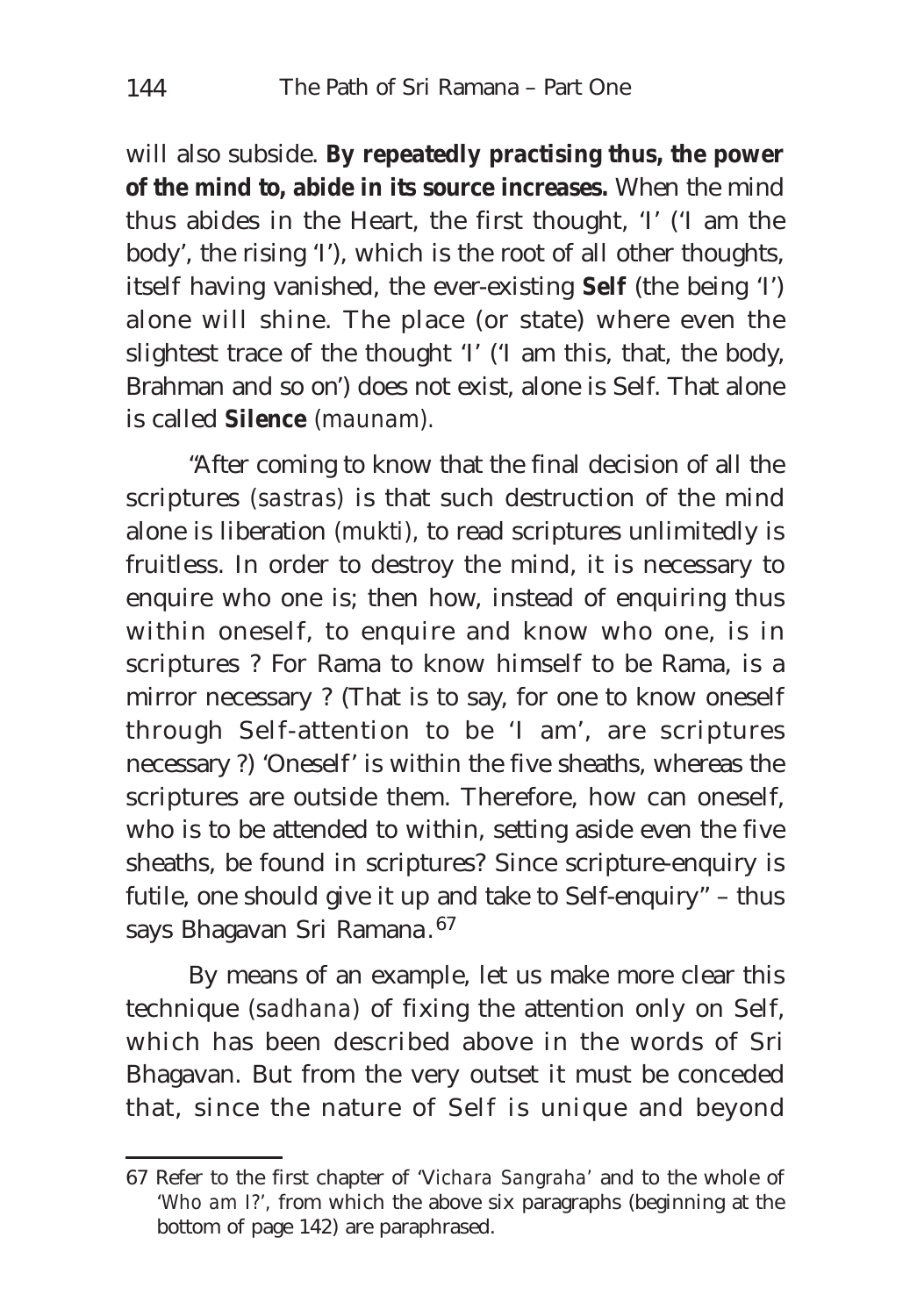comparison, it cannot be explained fully and accurately by anyone through any example whatsoever. Though most of the examples which have been given in accordance with the intellectual development of the people and the different circumstances of their times may be appropriate to a great extent, these insentient *(jada)* examples can never fully explain Self, the sentient *(chit).* The example of a cinema projector often pointed out by Sri Bhagavan and the fallowing example of a reflected ray of the sun from a mirror are given solely with the view that they may remove many doubts of the readers and clarify their understanding. But one should not fall into the error of stretching the example too far, as did the blind man<sup>68</sup> who concluded, 'My child swallowed a crane', when he was told, 'Milk is white'.

A broken piece of mirror is lying on the ground in the open space, in full sunshine. The sunlight that falls on that piece of mirror is, reflected, and the reflected light enters a nearby dark room and falls on its inner wall. The ray from the mirror to the inside wall of the dark room is a reflected ray of the sun. By means of this reflected ray*,* a man in the dark room is able to see the objects inside that room. The

- "How did my baby die?"
- "By drinking milk,"
- "How is milk ?"
- "Milk is white"
- "How is white ?"
- ''White is like the crane."
- "How is the crane ?"

<sup>68</sup> The story of the blind man: Once a man, blind from birth, was informed that a son was born to him. While he was still rejoicing over the happy event, the very next day brought him the shocking news of his child's death. With grief he asked

Losing his patience, the messenger made the blind man feel his hand, which his hand like a crane, and said, "The crane is like this." At once the blind man lamented, exclaiming, "Ah ! No wonder my *s*mall child should die on taking such a big thing !"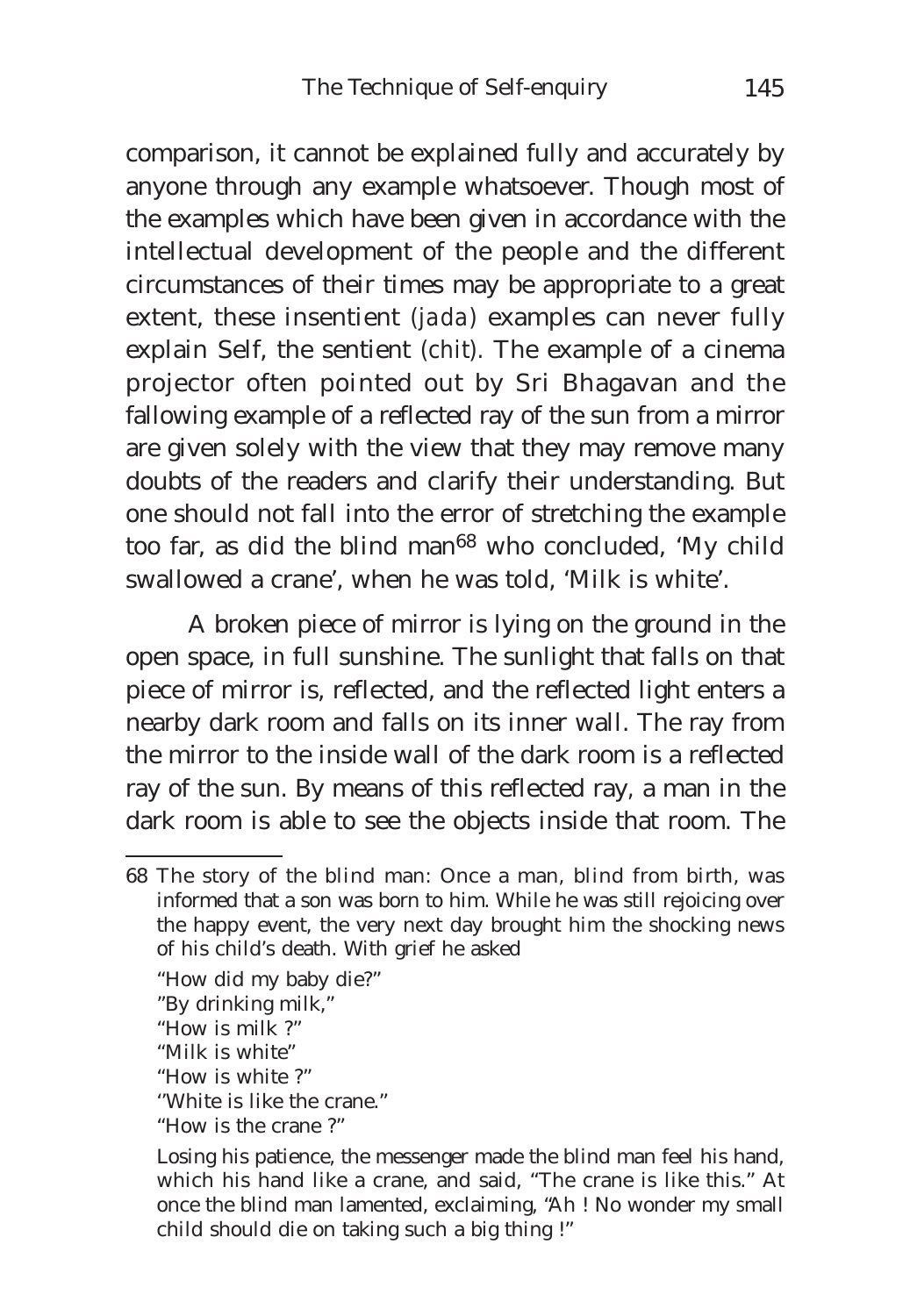reflected light, when seen on the wall, is of the same form or shape as the piece of mirror (triangular, square or round). But the direct sunlight (the original light, the source of the reflected ray*)* in the open space shines indivisible, single, all-pervading and unlimited by any specific form or shape. Self, our existence-consciousness, is similar to the direct sunlight in the open space. The ego-feeling or mindknowledge, the 'I am the body' – consciousness, is similar to the reflected ray stretching from the mirror to the inner wall of the room. Since Self-consciousness is limitless like the vast, all-pervading direct sunlight, it has no formadjunct *(rupa-upadhi).* Since, just as the reflected ray takes on the limitations and size of the piece of mirror, the egofeeling experiences the size and form of a body as 'I', it has adjuncts. Just as the objects in the dark room are cognized by means of the reflected light, the body and world are cognized only by means of the mind knowledge.

"Although the world and the mind rise and set together, it is by the mind alone that the world shines...".

*'Ulladhu Narpadhu',* verse 7

Let us suppose that a man in the dark room wants to stop observing the objects in the room, which are seen by means of the reflected light, and is possessed instead by a longing to see its source, 'Whence comes this light ?'. If so, he should go to the very spot where the reflected beam strikes the wall, position his eyes and look back along the beam. What does he see then ? The sun ! But what he now sees is not the real sun; it is only a reflection of it, Furthermore, it will appear to him **as if the sun is lying at a certain spot on the ground** outside the room! The particular spot where the sun is seen lying outside can even be pointed out as being so many feet to the right or left of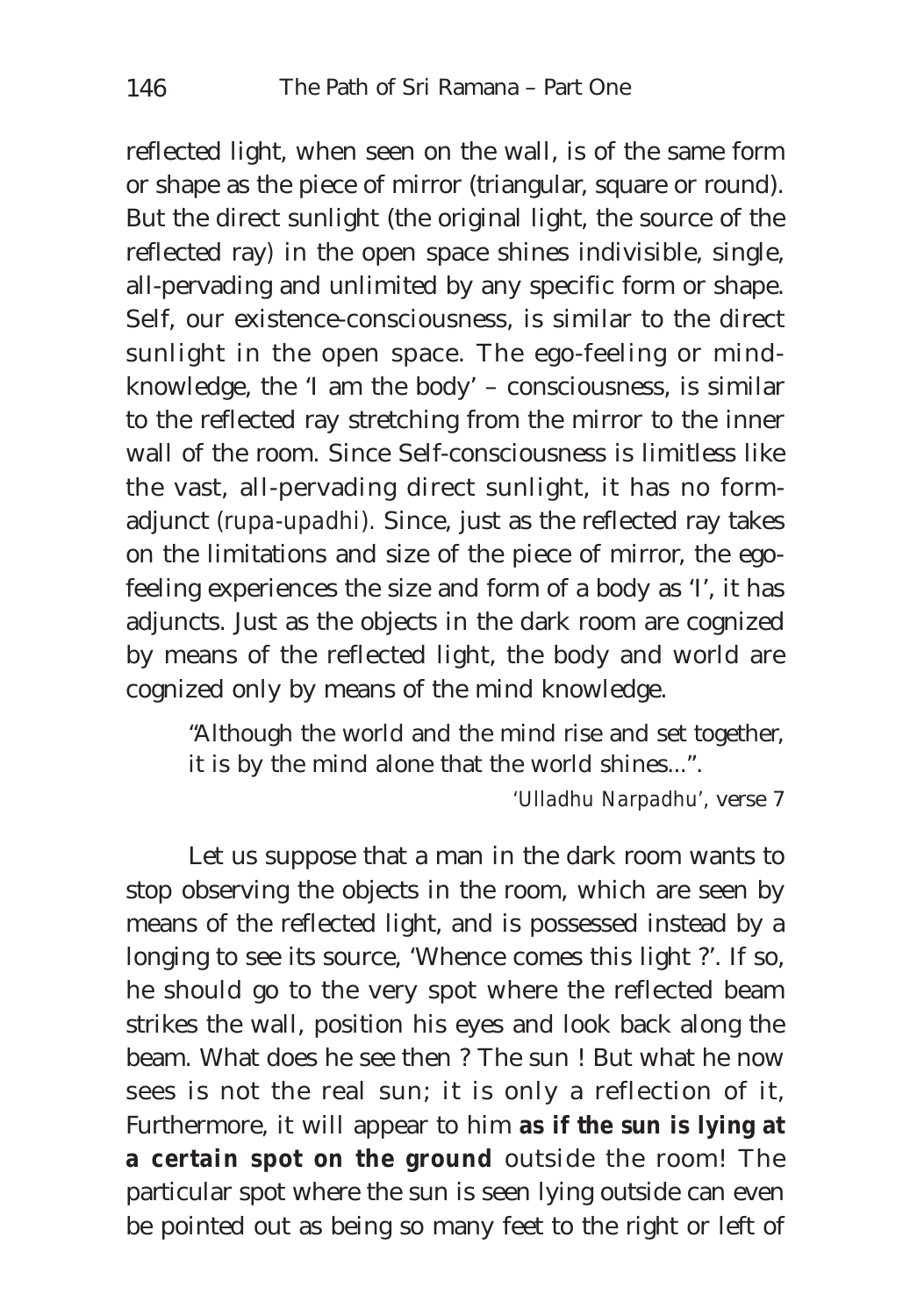the room (like saying, "Two digits 'to the right from the centre of the chest is the heart"). But, does the sun really lie thus on the ground at that spot ? No, that is only the place whence the reflected beam rises ! What should he do if he wants to see the real sun ! He must keep his eyes positioned along the straight line in which the reflected beam comes and, without moving them to either side of it. follow it towards the reflected sun which is then visible to him.

Just as the man in the dark room, deciding to see the source of the reflected beam which has come into the room, gives up the desire either to enjoy or to make research about the things there with the help of that reflected beam, so a man who wants to know the real Light (Self) must give up all efforts towards enjoying or knowing about the various worlds which shine only by means of the mind-light functioning through the five senses, since he cannot know Self either if he is deluded by cognizing and desiring external objects (like a worldly man) or if he is engaged in investigating them (like our modern scientists). This giving up of attention towards external sense-objects is desirelessness *(vairagya)* or inward renunciation. The eagerness to see whence the reflected ray comes into the room corresponds to the eagerness to see whence the ego. 'I', the mind-light, rises. This eagerness is love for Self *(swatma-bhakti).* Keeping the eyes positioned along the straight line of the beam without straying away to one side or the other corresponds to the one-pointed attention fixed unswervingly on the 'I' – consciousness. Is not the man now moving along the straight line of the reflected beam from the dark room towards the piece of mirror lying outside? This moving corresponds to diving within towards the Heart.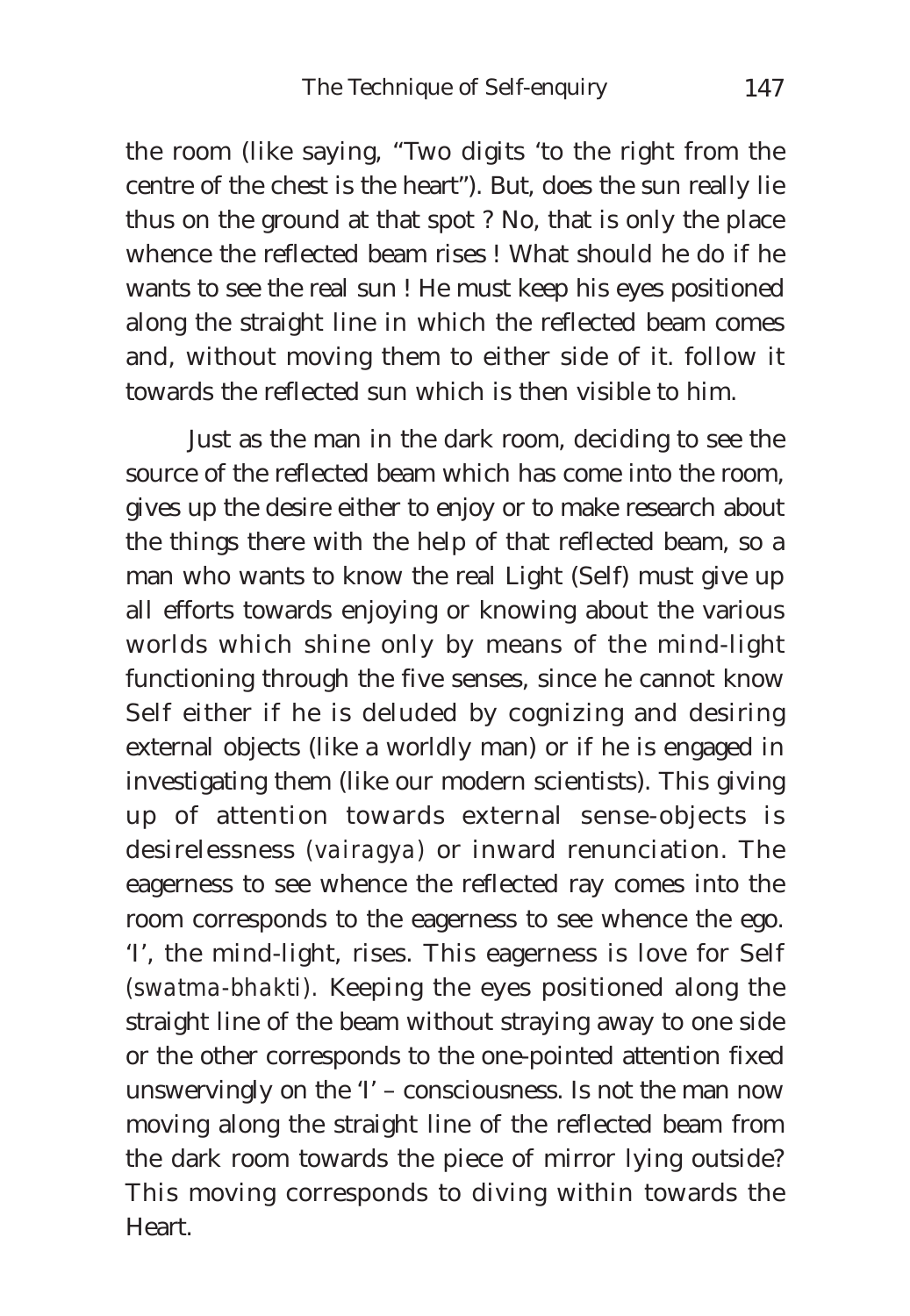"Just as one would dive in order to find something that had fallen into the water, so one should dive within with a keen (introverted) mind, controlling breath and speech, and know the rising-place of the rising ego. Know thus !"

*'Ulladhu Narpadhu',* verse 28

Some, taking only the words 'should dive within controlling breath and speech', set out to practise exercises of breath control *(pranayama).* Although it is a fact that the breath stops in the course of enquiry, for it to be stopped the roundabout way of *pranayama* is not necessary. **When the mind, with a tremendous longing** to find the source which gives it light, **turns inwards, the breath stops automatically 69!** If the breath of the enquirer is exhaled at the time of his mind thus giving up knowing external senseobjects *(vishayas)* and starting to attend to its original form of light, Self, it automatically remains outside without being again drawn in. Likewise, if it is inhaled at that time, it automatically remains inside without being again exhaled ! These are to be taken as 'external retention' *(bahya kumbhaka)* and 'internal retention' *(antara kumbhaka)* respectively. Until there is a rising of a thought on account of non-vigilance *(pramada)* in Self-attention, this retention *(kumbhaka)* will continue in an enquirer quite effortlessly. By a little scrutiny, will it not be clear to anyone that even in our everyday life when some startling news is suddenly brought to us or when we try to recollect a forgotten thing

<sup>69 &</sup>quot;Therefore, by the practice of fixing the mind (the attention) in the Heart (Self), the pure consciousness, both the destruction of tendencies *(vasanas)* and the control of the breath are accomplished automatically."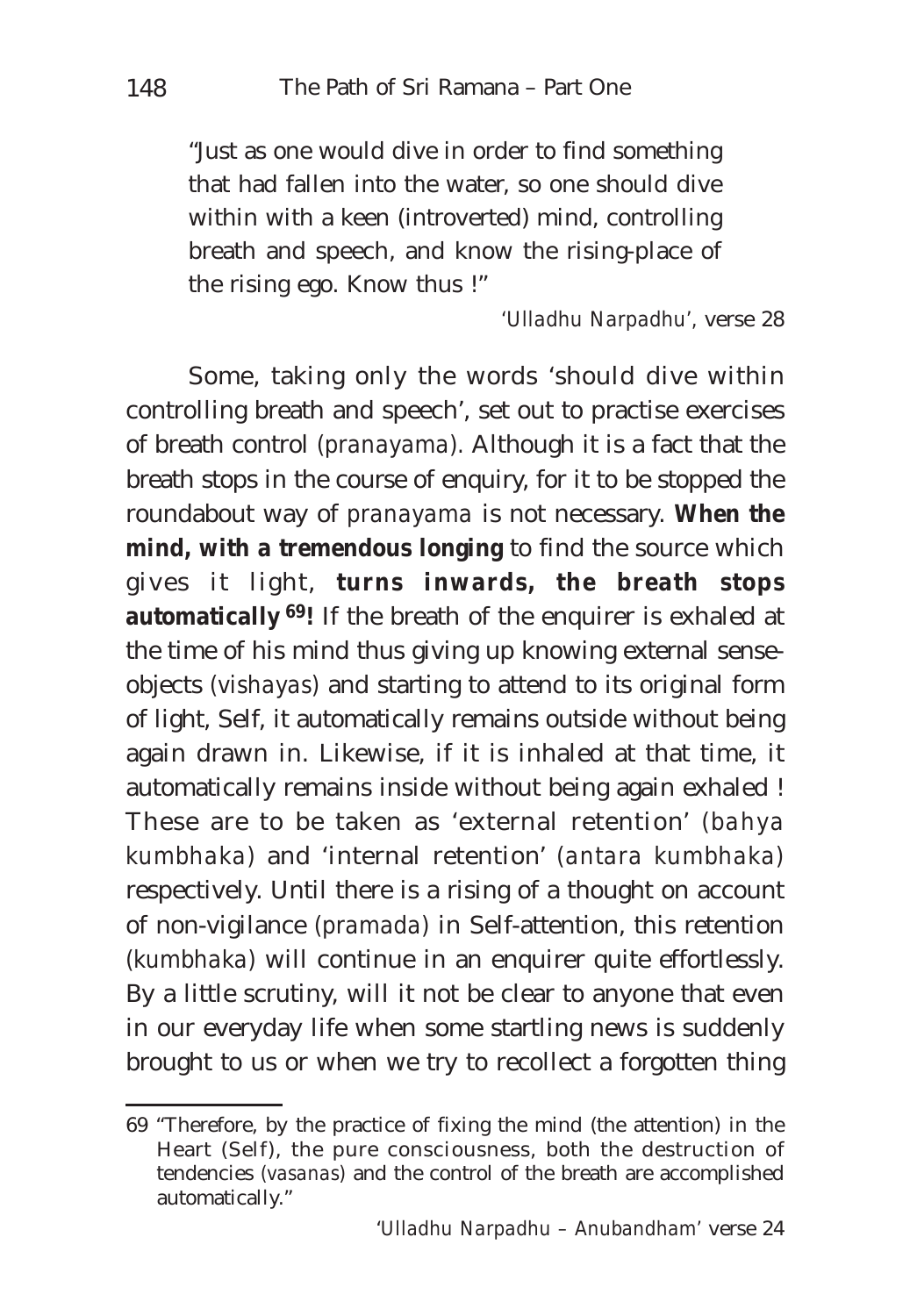with full concentration, the breath stops automatically on account of the keenness of mind (the intensity of concentration) that takes place then? Similarly, the breath will stop automatically as soon as the mind, with an intense longing to see its original form of light and with earnest onepointedness, begins to turn keenly and remain within. In this state of retention *(kumbhaka),* no matter how long it continues, the enquirer does not experience suffocation, that is, the urge to exhale or inhale. But while practicing *pranayama,* if the units of time *(matras)* of the retention are increased, one does experience suffocation. If the enquirer's attention is so intensely fixed on Self that he does not even care to know whether the breath has stopped or not, then his state of retention is involuntary and without struggle. There are some aspirants, however, who try to know at that time whether or not the 'breath has stopped. This is wrong, for since the attention is thus focusing on the breath, Selfattention will be lost and thereby various thoughts will shoot up and the flow of *sadhana* will be interrupted, That is why Sri Bhagavan advised, 'Control breath and speech with a keen (introverted) mind'. It would be wise to understand this verse thus, by adding 'with a keen mind' *(kurnda matiyal)* in all the three places, 'Control the breath with a keen mind dive within with a keen mind, and know the rising-place with a keen mind',

By his very moving along it, does not the man who positions his eyes on the reflected beam reduce its length? Just as the length of the beam decreases as he advances, so also the mind's tendency of expanding shrinks more and more as the aspirant perseveres in sincerely seeking its source.

"… When the attention goes deeper and deeper within along the (reflected) ray 'I', its length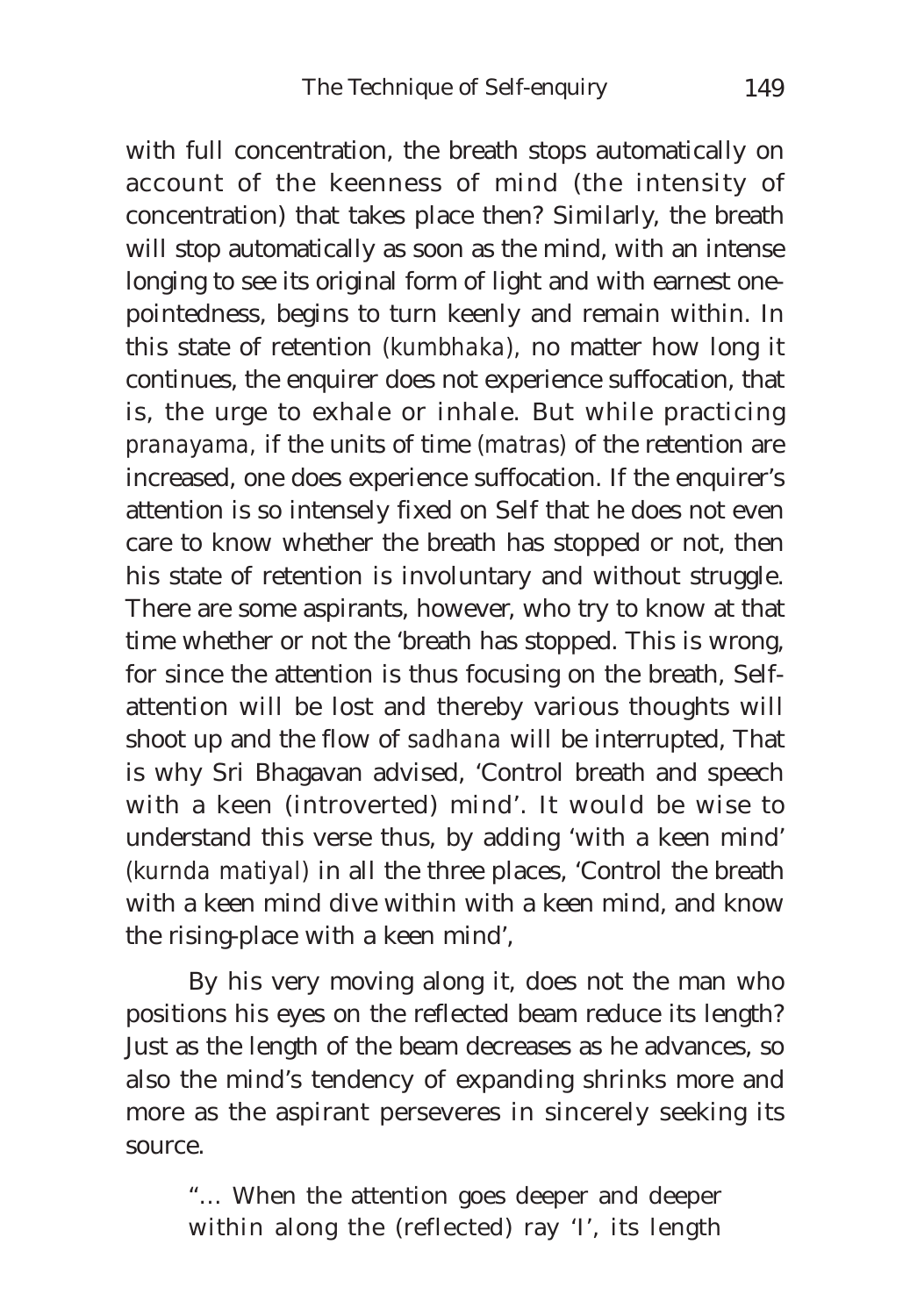decrease more and more, and when the ray 'I' dies, that which shines as 'I' is *Jnana,* "

*'Atma Vichara Patikam',* verse 9

When the man finally reaches very near to the piece of mirror, he can be said to have reached the very source of the reflected ray. This is similar to the aspirant diving within and reaching the source (Heart) whence he had risen. Does not the man now attain a state where the length of the reflected ray is reduced to nothing – a state where no reflection is possible because he is so close to the mirror? Similarly, when the aspirant, on account of his diving deeper and deeper within by an intense effort of Selfattention, is so close to his source that not even an iota of rising of the ego is possible, he remains **absorbed in the great dissolution** of the 'I am the body' – feeling *(dehatmabuddhi),* which he had hitherto had as a target of attention, This dissolution is what Sri Bhagavan refers to when He says, 'I' will die", in '*Upadesa Undhiyar'* verse 19.

Because of his mere search for the source of the reflected ray of the sun, does not the man now, after leaving the dark room, stand in the open space in a state of void created by the non-existence of that reflected ray? This is the state of the aspirant remaining in the Heart-space *(hridayakasa)* in the state of great void *(maha sunya)* created, through mere Self-attention, by the non-existence of the ego-'I'. The man who has come out of the room into the open space is dazed and laments, "Alas ! The sun that guided me so far (the reflected sun) is now lost", At this moment, a friend of his standing in the open space comes to him with these words of solace, "Where were you all this time? Were you not in the dark room! Where are you now? Are you not in the open space! When you were in the dark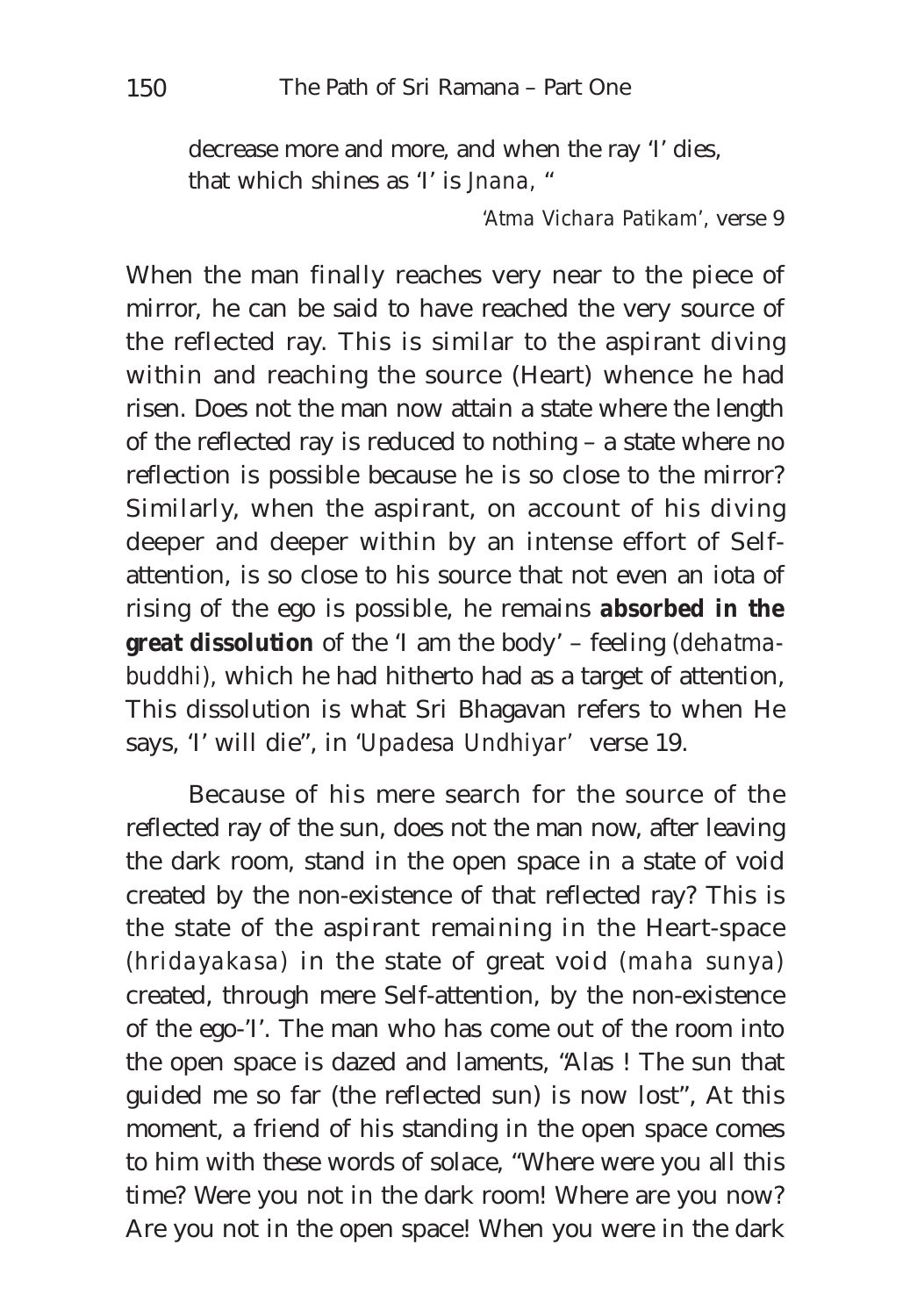room, that which guided you out was just one thin ray of light; but here (in this vast open space) are not the rays of light countless and in an unlimited mass? What you saw previously was not even the direct sunlight, but only a reflected ray! But what you are now experiencing is the direct *(saksha)* sunlight. When the place where you are now is nothing but the unlimited space of light, can a darkness come into existence because of the void created by the disappearance of the reflected ray*?* Can its disappearance be a loss? **Know that its disappearance itself is the true light; it is not darkness".**

Similarly, by the experience of the great void *(maha sunya)* created by the annihilation of the ego, the aspirant is some-what taken aback, 'Alas ! Even the 'I' consciousness (the ego) which I was attending to in *my sadhana* till now as a beacon-light is lost ! Then is there really no such thing at all as 'Self' *(atman)?*". At that very moment, the *Sadguru,* who is ever shining as his Heart, points out to him thus, "Can the destruction of the ego, which is only an infinitesimal reflected consciousness, be really a loss? Are you not clearly aware not only of its former existence, but also of the present great void created by its disappearance? Therefore, **know that you,** who know even the void as 'this is a void', **alone are the true knowledge; you are not a void70 !",** in an instant as a direct experience of the shining of his own **existence-consciousness** by touching (flashing as *sphurana)* in Heart as Heart! The aspirant who started the search 'Whence am I?' or 'Who am I ?' now attains the nondual Self-knowledge, the true knowledge **'I am that I am',** which is devoid of the limitations of a particular place or time.

<sup>70 &</sup>quot;...Know that I (Self) is the true knowledge; It is not a void!"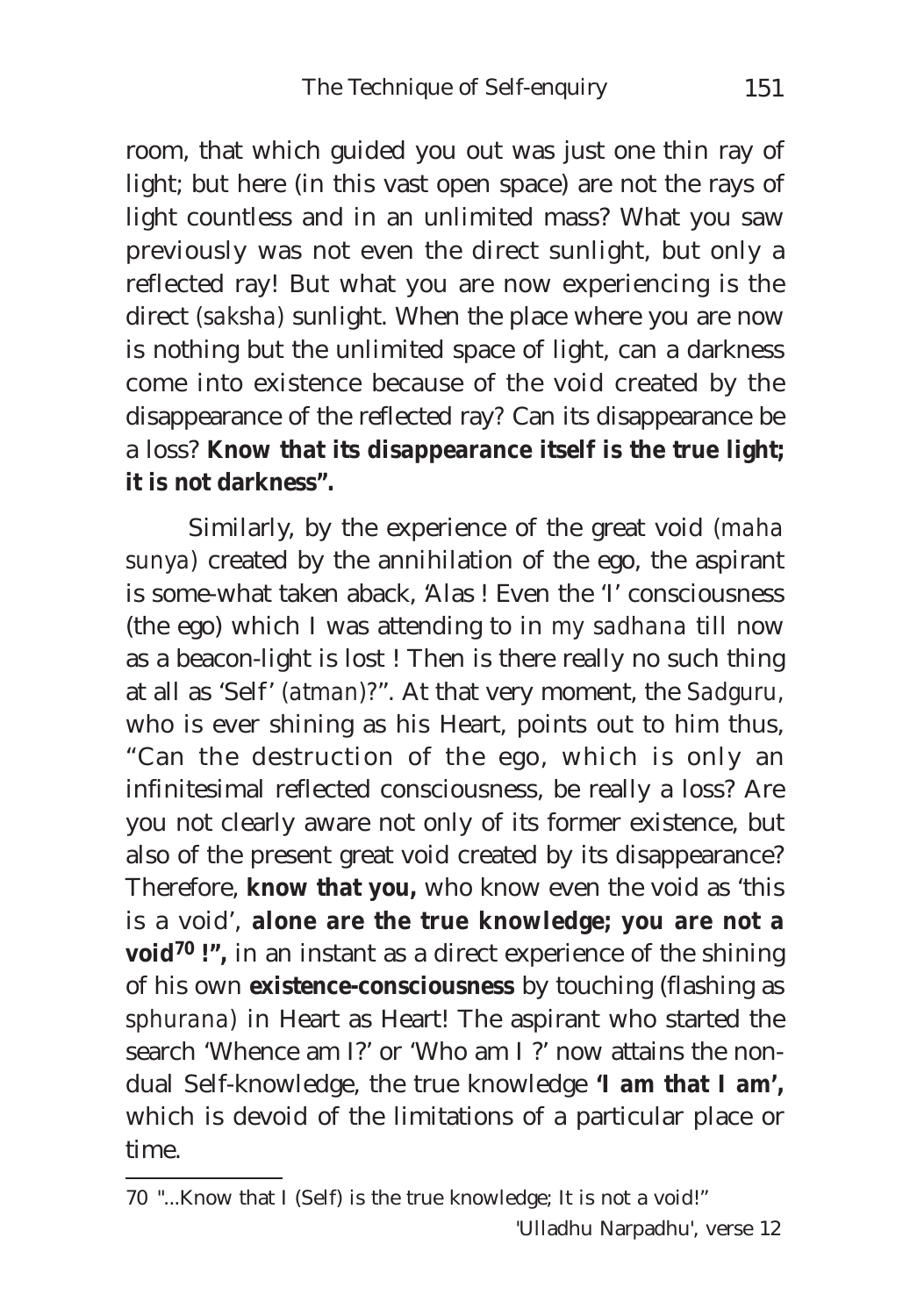Clinging to the consciousness 'I' and thereby acquiring a greater and greater intensity of concentration upon it, is **diving deep within.** Instead of thus diving within, many, thinking that they are engaged in Self-enquiry, sit down for hours together simply repeating mentally or vocally, "Who am I ?" or "Whence am I?". There are others again who, when they sit for enquiry, face their thoughts and endlessly repeat mentally the following questions taught by Sri Bhagavan. "To whom come these thoughts? To me; who am I?", or sometimes they even wait for the next thought to come up so that they can fling these questions at it! Even this is futile Did we sit to hold thus a court of enquiry, calling one thought after another! Is this the *sadhana* of diving within! Therefore, we should not remain watching 'What is the next thought?'. Merely to keep on questioning in this manner is not Self-attention. Concerning those who thus merely float on the surface of the thought-waves; keeping their mind on these questions instead of diving within by attending to the existenceconsciousness with a keen mind, thereby controlling mind, breath and all the activities of the body and senses, Sri Bhagavan says:

"Compare him who asks himself 'Who am I?' and 'From which place am I?', though he himself exists all the while as Self, to a drunken man who prattles 'Who am I?' and 'Where am I?'."

*'Ekatma Panchakam',* verse 2

and further, He asks:

"…How to attain that state wherein 'I' does not rise the state of egolessness (the great void or *maha sunya)* – unless (instead of floating like this) we seek the place whence 'I' rises? And unless we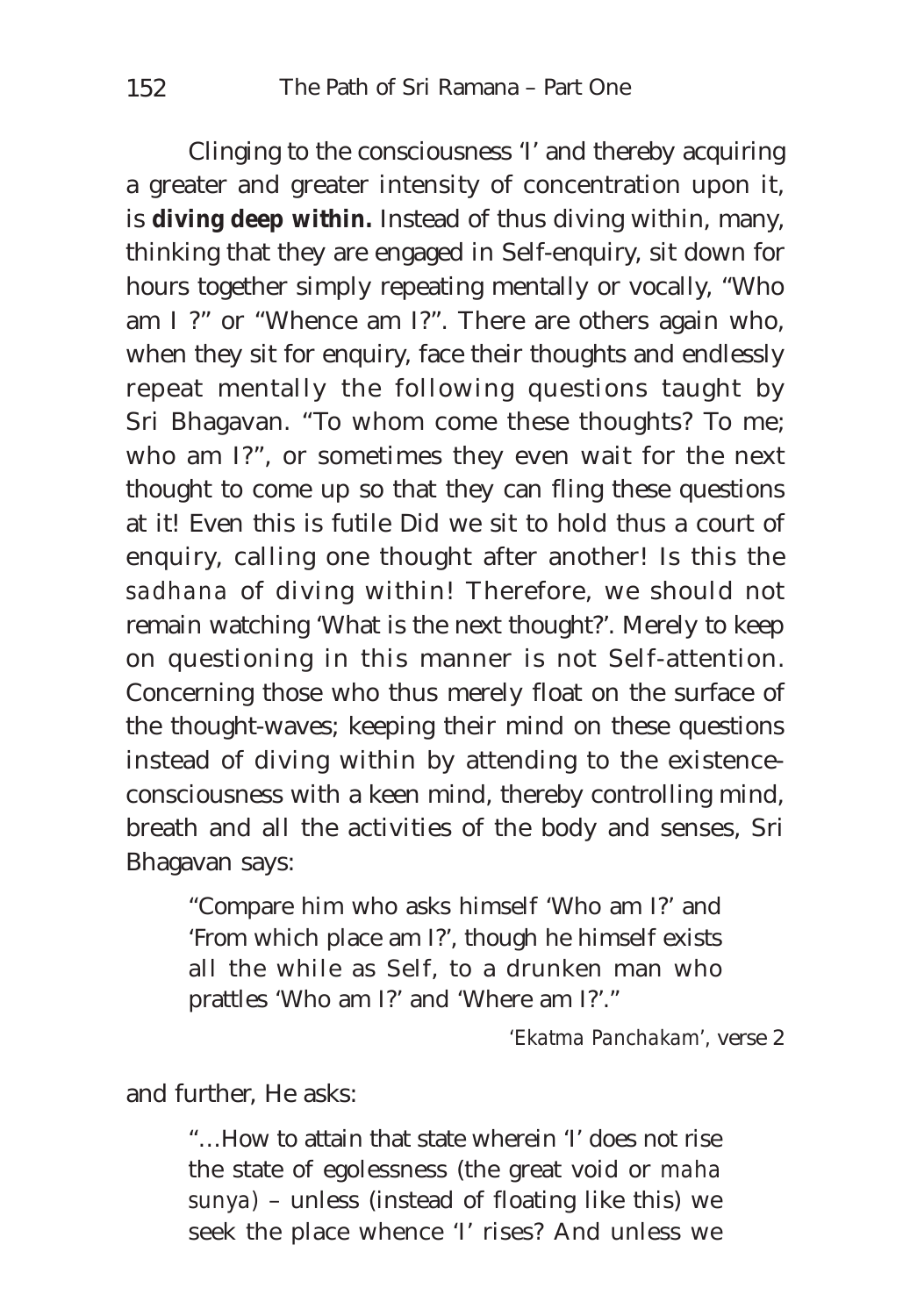attain that (egolessness), say, how to abide in the state of Self, where 'We are That' *(soham)?*" *'Ulladhu Narpadhu', versa* 27

Therefore, **all that we are to practise is to be still** *(summa iruppadu)* **with the remembrance of the feeling 'I'.** It is only when there is a slackness of vigilance during Selfattention that thoughts, which are an indication of it, will rise. In other words, if thoughts rise it means that our Selfattention is lost. It is only as a contrivance to win back Selfattention from thought – attention that Sri Bhagavan advised us to ask, 'To whom do these thoughts appear?' Since the answer 'To me' is only a dative form of 'I', it will easily remind us of the nominative form, the feeling 'I'. However, if we question, 'Who thinks these thoughts?*',* since the nominative form, the feeling 'I', is obtained as an answer, will not Self-attention, which has been lost unnoticed, be regained directly? This regaining of Self-attention is actually **being Self** (that is, remaining or abiding as Self)! Such 'being' alone is the correct *sadhana71;* **sadhana is not doing, but being!!**

Some complain, "When the very rising of the ego from sleep is so surreptitious as to elude our notice, how can we see whence it rises? It seems to be impossible!" That is true, because the mind's effort of attention is absent in sleep, since the mind itself is not at all there! As ordinary people are not acquainted with the knowledge of their 'being' but only with the knowledge of their 'doing' (that is, the knowledge of their making efforts), for such people it is

<sup>71 &</sup>quot;What our Lord Ramana firmly advises us to take to, as the greatest and most powerful *tapas* is only this much, 'Be still' *(summa iru),* and not anything *(dhyana, yoga* and so on) as the duty to be performed by the mind."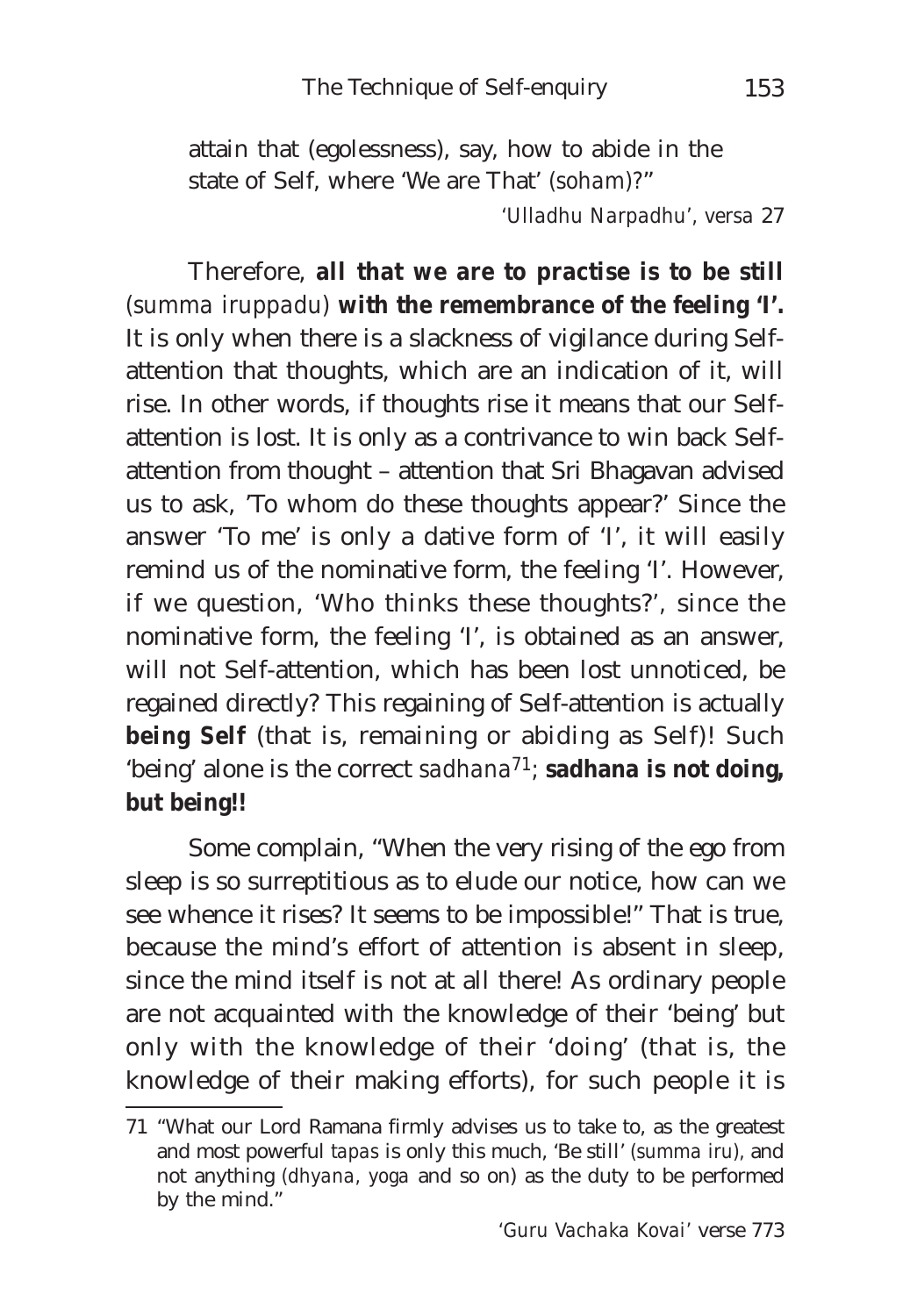impossible to know from sleep the rising of the ego from there. Since the effort considered by them as necessary is absent in sleep, it is no wonder that they are unable to commence the enquiry from sleep itself! But, since the whole of the waking state is a mere sportive play of the ego and since the effort of the mind here is under the experience of everyone, at least in the waking state one can turn and attend to the pseudo 'I' shining in the form 'I am so-and-so'.

" 'Turning inwards, daily see thyself with an Introverted look and it (the Reality) will be known' – thus didst Thou tell me, O *my* Arunachala!" *'Sri Arunachala Aksharamanamalai',* verse 44

The enquiry begins only during the leisure hours of the waking state when one sits for practice. Just as a thing comes to our memory when its name, is thought of, does not the first person feeling come to everyone's memory as soon as the name (pronoun) 'I' is thought of? Although this first person feeling is only the ego, the pseudo 'I' consciousness, it does not matter. **Having our attention withdrawn from second and third persons and clinging to the first person – that alone is sadhana.** As soon as the attention turns towards the first person feeling, not only do other thoughts disappear, but also the first thought, the rising and expanding **pseudo 'I'-consciousness,** itself begins contracting !

"When the mind, the ego, which wanders outside knowing only other objects (second and third persons), begins to attend to its own nature, all other objects will' disappear and, by experiencing its true nature (Self), the pseudo 'I' will also die."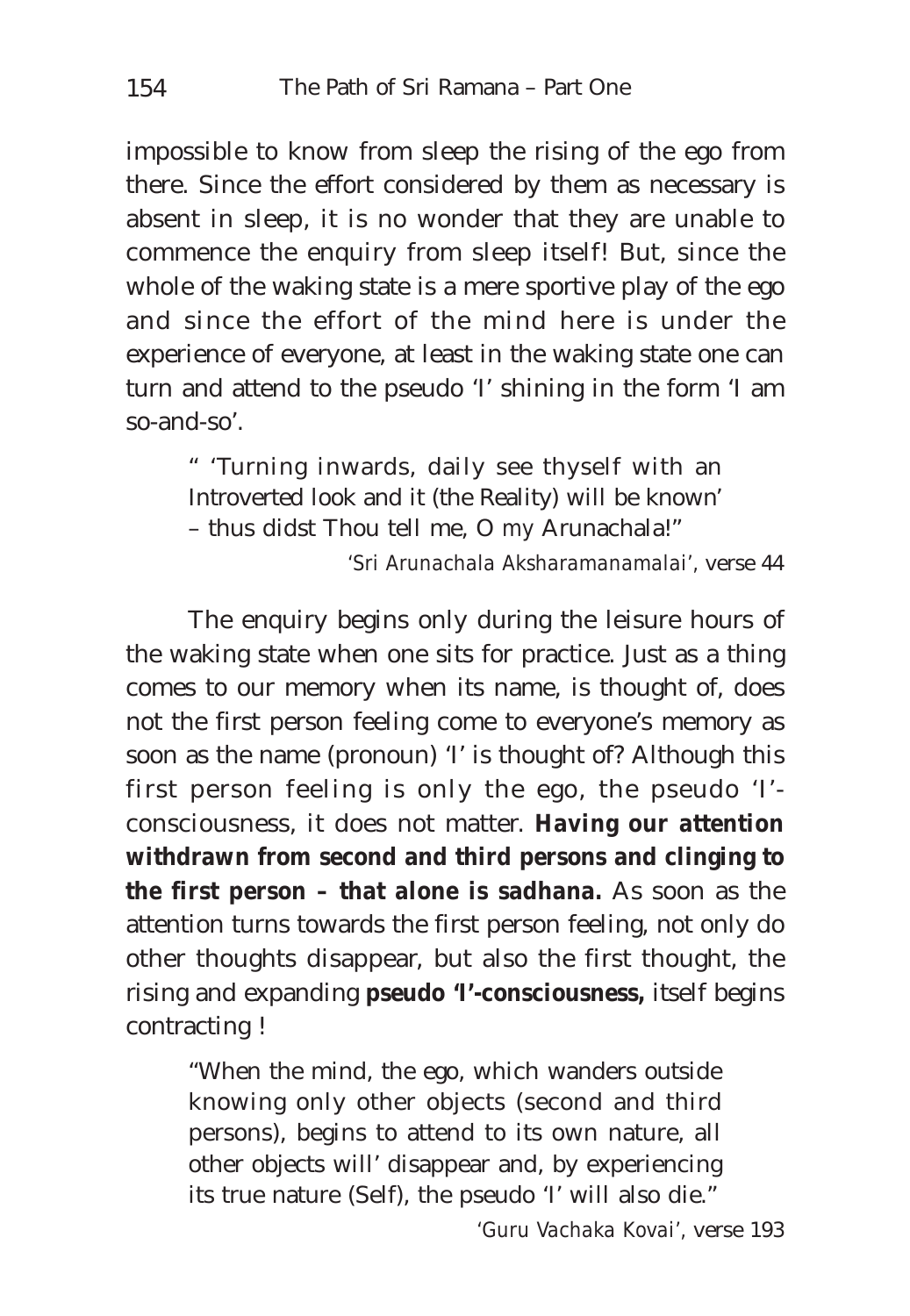"...If the fickle mind turns towards the first person, the first person (the ego) will become non-existent and That which really exists will then shine forth "

*'Atma Vichara Patikam',* verse 6

"...Attending to the first person is equal to committing suicide..."

*'Atma Vichara Patikam',* verse 7

This is the great revelation made by Bhagavan Sri Ramana and bestowed by Him as a priceless boon upon the world of spiritual aspirants in order to bring Vedanta easily under practical experience.

Just as a rubber ball<sup>72</sup> gains greater and greater momentum while bouncing down the staircase, the more the concentration in clinging to the first person consciousness is intensified the faster is the contraction of the first thought (the ego), till finally it merges in its source. That which now merges thus is only the adjunct *(upadhi)*, the feeling 'so-and-so' which, at the moment of waking, came and mixed with the pure existence-consciousness, which was shining in sleep as 'I am', to constitute the form of the ego, 'I am so-and-so', 'I am this' or 'I am that'. That is, what has come and mixed now slips away. All that an aspirant can experience in the beginning of his practice is only the slipping away (subsidence) of the ego. Since the

<sup>72</sup> The simile of the rubber ball: Let us suppose that a rubber ball is bouncing down from the top of a staircase, the steps of which are one foot high, After falling on to the second step, if it bounces to a height of half a foot, will it not now fall on to the third step from a height of one-and-a-half feet? It will then bounce to a height of three-quarters of a foot. Hence, the height from which it falls on to the next step will be one-and-three-quarter feet. Does it not thus gain greater and greater momentum? Likewise, the shrinking of the first thought, 'I', gains greater and greater momentum till finally it merges in its source.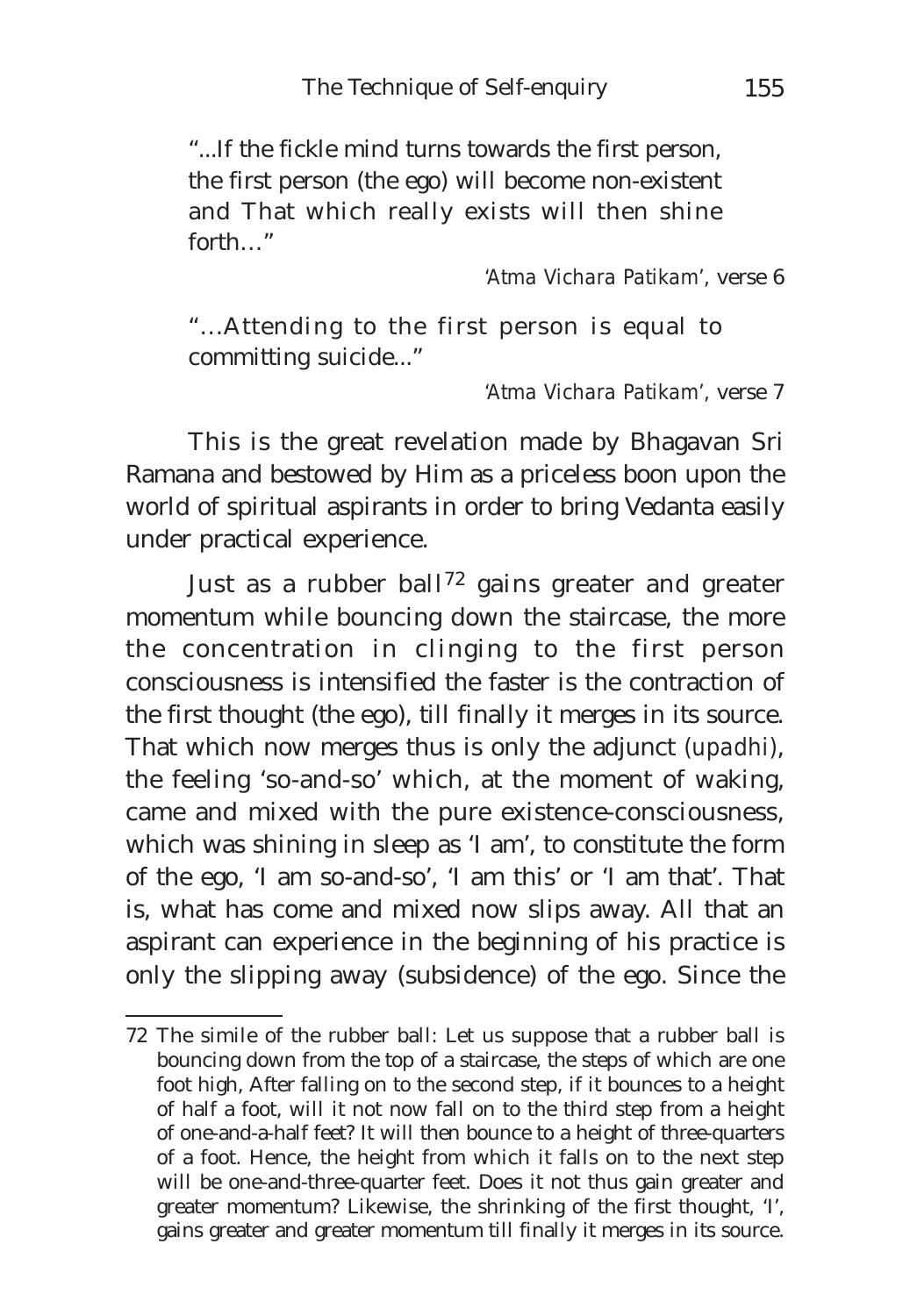aspirant tracks down the ego from the waking state, where it is in full play, in the beginning it is possible for him to cognize only its removal. But to cognize its rising (how it rises and holds on to 'I am') from sleep will be more difficult for him at this stage.

When Self-attention is started from the waking consciousness 'I am so-and-so', since it is only the adjunct, the feeling 'so-and-so', that slips away (because it is merely non-existent, an unreal thing [the unreal dies and the Reality alone survives, *'satyameva jayate'),* the aspirant even now (when 'so-and-so' has dropped off) feels no loss to the consciousness 'I am' which he had experienced in the waking state. Now he attains a state which is similar to the sleep he has experienced every day and which is devoid of all and everything (because, 'The ego is verily all – *sarvam'73,* since the whole universe, which is nothing but thoughts, is an expansion of the ego). But a great difference is now experienced by him between the sleep that, without his knowledge, has been coming and overwhelming him all these days due to the complete exhaustion of mind and body, and this sleep which is now voluntarily brought on and experienced by him with the full consciousness of the waking state. How?

"Because there is consciousness, this is not sleep, and because there is the absence of thoughts, it is not the waking state it is therefore the existenceconsciousness *(sat-chit),* the unbroken nature of Siva *(akhanda siva-swarupam).* Without leaving it, abide in it with great love."

*'Sadhanai Saram'* <sup>74</sup>

<sup>73</sup> Refer to *'Ulladlhu Narpadhu',* verse 26

<sup>74</sup> *'Sadhanai Saram'* is a book in Tamil containing the answers given in verse form by the author of this book to clear the doubts of questioners. Now published in English as " A light on the Teaching of Bhagavan Sri Ramana Maharshi"by Aham Trust.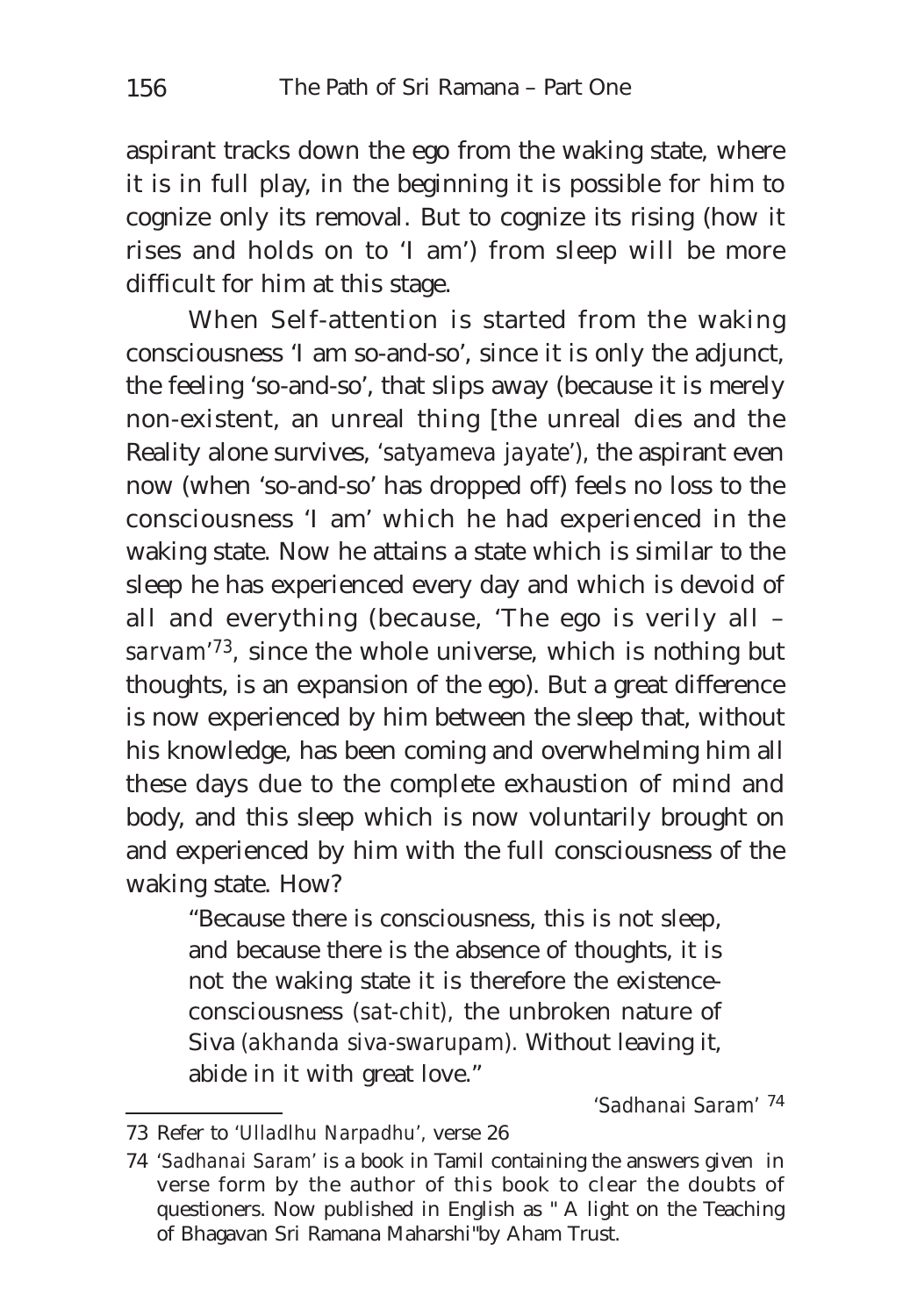Whenever the aspirant during the time of *sadhana* becomes extroverted from this voluntarily brought-about sleep-like state, he feels absolutely certain, 'I was not sleeping, but was all the while fully conscious of myself'. But, though his real aspect (existence-consciousness) is ever knowing without he least doubt its own existence in sleep as 'I am', whenever he becomes extroverted from everyday sleep, since he (the mind) did not even once have the experience of continuing to know 'I am' from the waking state, he can only say, 'I slept, I did not know myself at that time', The truth is this: since the state of his Self-existence, devoid of the adjunct 'so-and-so', is traced out and caught hold of in the voluntarily brought-about sleep with the full consciousness *(prajna)* continuing from the waking state, the knowledge that the pure existence-consciousness *(sat-chit}* knows itself as 'I am' is clear in this sleep state. That is why the aspirant now says, 'I did exist throughout, I did not sleep' ! But prior to his *sadhana,* since he was throughout the waking state identifying **as 'I' the mind,** which is the form of the adjunct 'so-and-so', **after waking up** from the ordinary daily sleep, where the mind did not exist, this mind (the man) says, **'I did not exist in sleep'!** That is all !!

Those who experience many times this removal of the ego through practice, since they have an acquaintance with the experience of their pure existence-consciousness as 'I am' even after the removal of the ego, can minutely cognize, even at the moment of just waking up from sleep, how the adjunct 'so-and-so' comes and mixes. Those who do not have such strength of practice cannot cognize, from sleep itself, the ego at its place of rising. The only thing that is easy for them is to find the ego's place of setting (which is also its place of rising) through the effort started from the waking state. In either case, the end and the achievement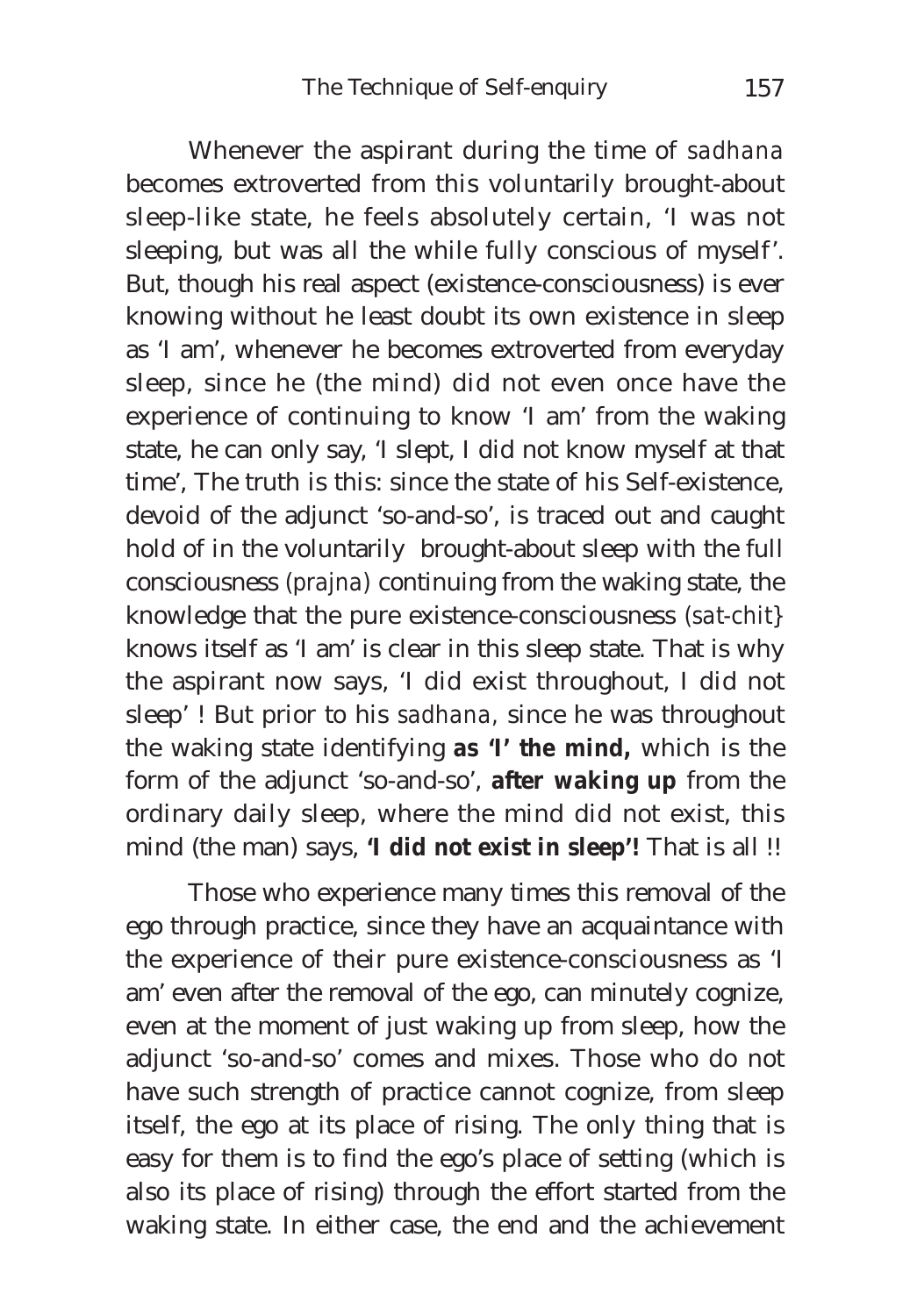will be the same. When the attention is focused deeper and deeper within towards the feeling 'I am' and when the ego thereby shrinks more and more into nothingness, our power of attention becomes subtler than the subtlest atom and thereby grows sharper and brighter. Hence, the **strength of abidance** *(nishtha-bala)* will now be achieved to remain balanced between two states, that is, in a state after the end of sleep and before waking up, in other words, before being possessed by the first thought. Through this strength, the skill will now be gained by the aspirant to find out the adjunct 'so and so', which comes and mixes, to be a mere second person (that is, although it has hitherto been appearing as if it were the first person, it will now be clearly seen to be his mere shadow, non-Self, the primal sheath, a thing alien to him). This is what Janaka, the royal Sage, meant when he said, "I have found out the thief (the time of his coming – the time and place. of the ego's rising) who has been ruining me all along; I will inflict the right punishment upon him". Since the ego, which was acting till now as if it were the first person, is found to be a second person alien to us, the right punishment is to destroy it at its very place of rising (just as the reflected ray is destroyed at its place of rising) by clinging steadfastly to the real first person (the real import of the word 'I'), existenceconsciousness, through the method of regaining Selfattention taught by Bhagavan Sri Ramana *(*'To whom? To me; who am I?'),

"As you practise more and more abiding in this existence-consciousness (that is, remaining in the state between sleep and waking), the ordinary sleep which had previously been taking possession of you will melt away, and the waking which was full of sense-knowledges *(vishayas)* will not creep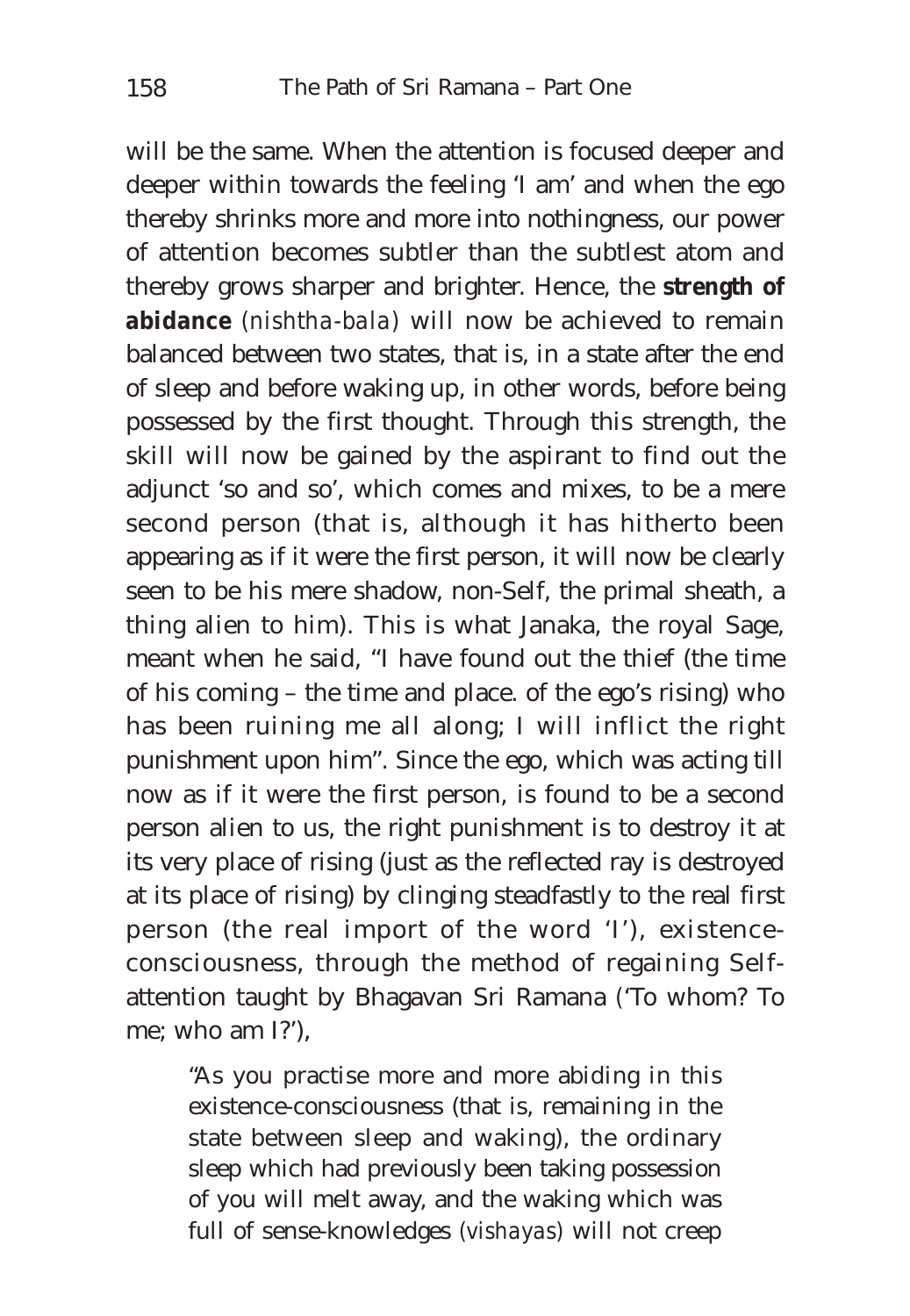in again, Therefore repeatedly and untiringly abide  $in$  it,"

*'Sadhanai Saram'*

By greater and more steadfast practice of abiding in this existence-consciousness, we will experience that this state seems to come often and take possession of us of its own accord whenever we are free from our daily work. But, since **this state of existence-consciousness is in fact nothing but 'we',** it is wrong to think that such a state comes and takes possession of us! While at work, we attend to other things; after that work is over and before we attend to some other second or third person, we naturally **abide in our real state,** existence-consciousness. Though this happens to one and all every day, it is only to those who have the experience of Self-consciousness through the aforesaid practice that the state of Self-abidance will be clearly discerned after leaving one second parson thought and before catching another one (that is, between two thoughts).

"Why has it been said (in the above two verses of *'Sadhana Saram')* that one ought to make effort repeatedly to be in that state (our existenceconsciousness) and ought to abide in it with more and more love? Because, until all the tendencies *(vasanas)* which drive one out of it are completely exhausted, this state will seem to come and  $g_0^{75}$ . Hence the need for continued effort and love to abide in Self."

<sup>75</sup> Just as the moving of clouds creates the illusion that the moon itself is moving in the opposite direction, the coming end going of the *vasanas* causes the illusion that our natural state of existenceconsciousness is often coming and taking possession of us of its own accord, and then going away leaving us.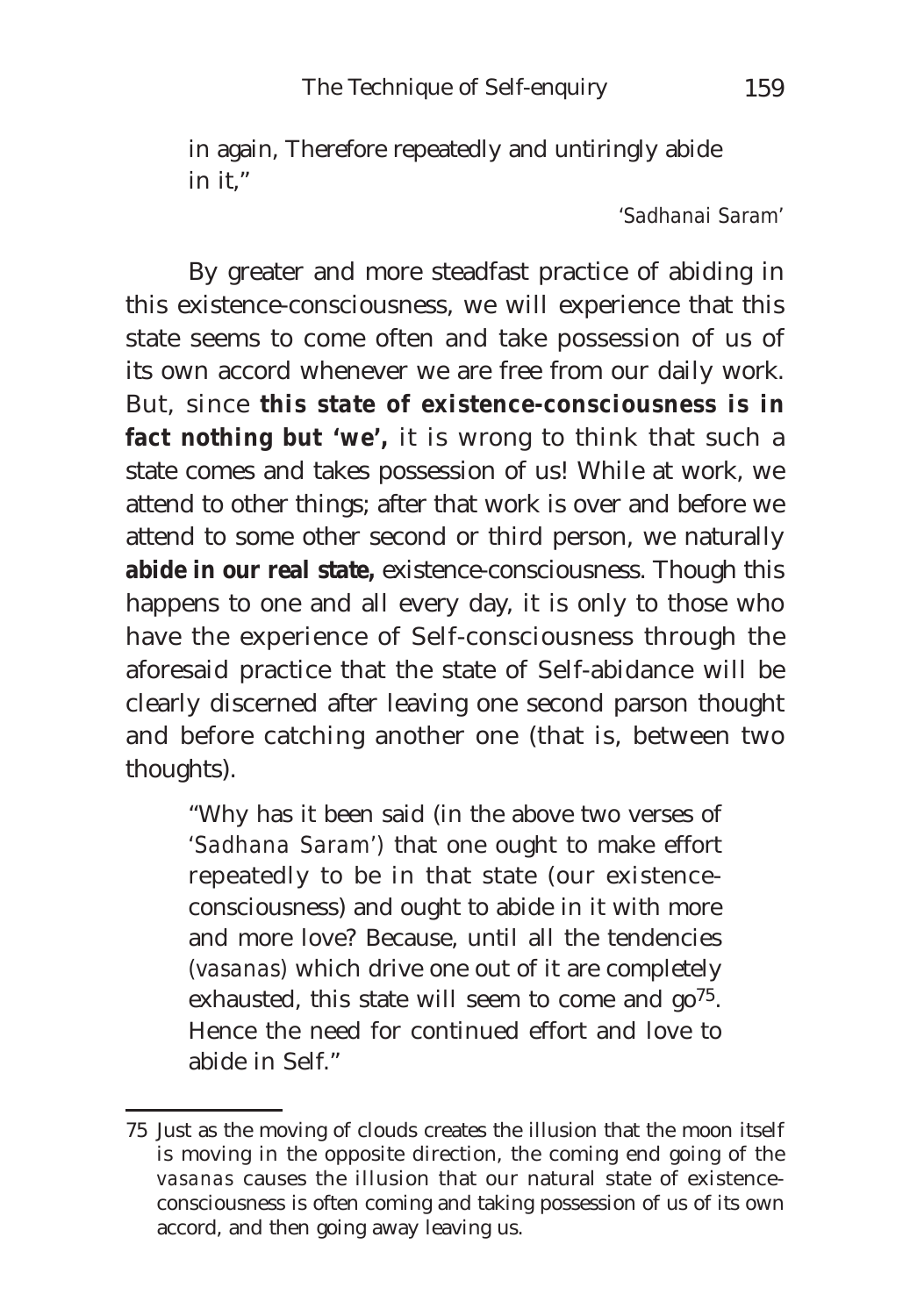"When, through this practice, our state of existence consciousness is experienced always as inescapably natural, then there will be no harm even if waking, dream and sleep pass across,"

"For those who are well established in the unending Self-consciousness, which pervades and transcends all these three so-called states (waking, dream and sleep), there is but one state, the Whole, the All, and that alone is real! This state, which is devoid even of the feeling 'I am making effort', is your natural state of being! Be!!"

*'Sadhanai Saram'*

Just as the man came out into the open space from the dark room by steadfastly holding on to and moving along the reflected ray, so the enquirer reaches the open space of Heart, coming out of the prison – the attachment to the body through the nerves *(nadis)* -, by assiduously holding on to the feeling 'I am'. Let us now see how this process takes place in the body of an advanced enquirer.

Just on waking up from sleep, a consciousness 'I' shoots up like a flash of lightening from the Heart to the brain. From the brain, it then spreads throughout the body along the nerves *(nadis).* This 'I' consciousness is like electrical energy. Its impetus or voltage is the force of attachment *(abhimana-vega)* with which it identifies a body as 'I'. This consciousness, which spreads with such a tremendous impetus and speed all over the body as 'I', remains pure, having no adjunct *(upadhi)* attached to it, till it reaches the brain from the Heart. But, since its force of attachment *(abhimana-vega)* is so great that the time taken by it to shoot up from the Heart to the brain is extremely short, one millionth of a second so to speak, ordinary people are unable to cognize it in its pure condition, devoid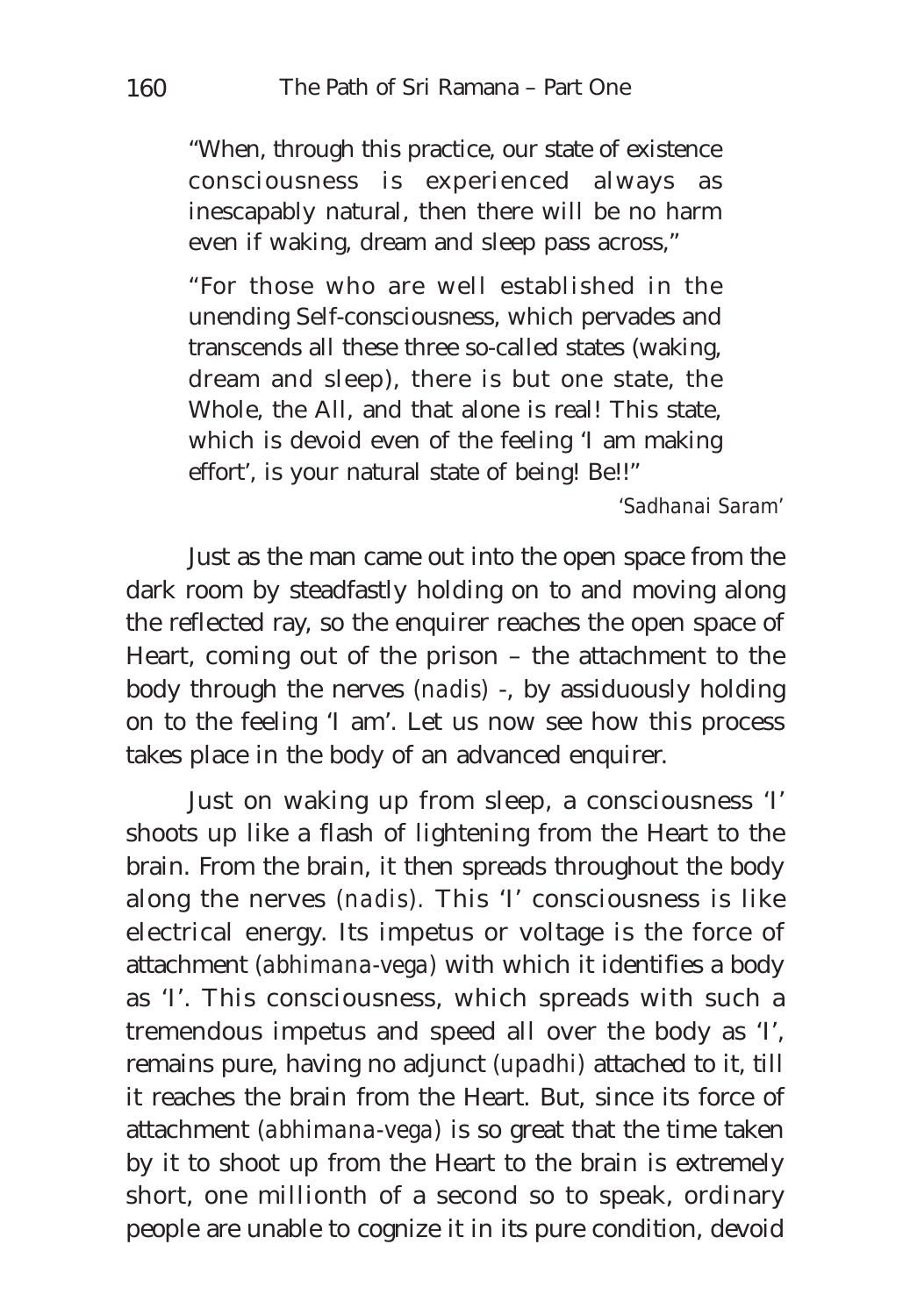of any adjunct. This pure condition of the rising 'I' consciousness is what was pointed out by Sri Bhagavan when He said, "In the space between two states or two thoughts, the pure ego (the pure condition or true nature of the ego) is experienced", in *'Maharshi's Gospel',* Book One, chapter five, entitled 'Self and Ego'.

For this 'I' – consciousness that spreads from the brain at a tremendous speed throughout the body, the nerves *(nadis)* are the transmission lines, like wires for electrical power, (How many they are is immaterial here.) The mixing of the pure consciousness 'I am', after reaching the brain, with an adjunct as 'I am this, I am so-and-so, I am the body' is what is called bondage *(bandham)* or the knot *(granthi).* This knot has two forms: **the knot of bondage to the nerves** *(nadi-bandha-granthi)* and **the knot of attachment** *(abhimana--granthi).* The connection of this power, the 'I' consciousness, with the gross nervous system is called 'the knot of bondage to the nerves' *(nadi bandha granthi),* and its connection (its *dehabhimana)* with the causal body, whose form is the latent tendencies, is called 'the knot of attachment' *(abhimana-granthi),* The knot of bondage to the nerves pertains to the breath (prana), while the knot of attachment pertains to the mind.

"Mind and breath *(prana)* which have thought and action as their respective functions, are like two diverging branches of the trunk of a tree, but their root (the activating power) is one."

*'Upadesa Undhiyar',* verse 12

Since the source of the mind and the *prana* is one (the Heart), when the knot of attachment *(abhimana-granthi)* is severed by the annihilation of the mind through Self-enquiry, the knot of bondage to the nerves *(nadi-*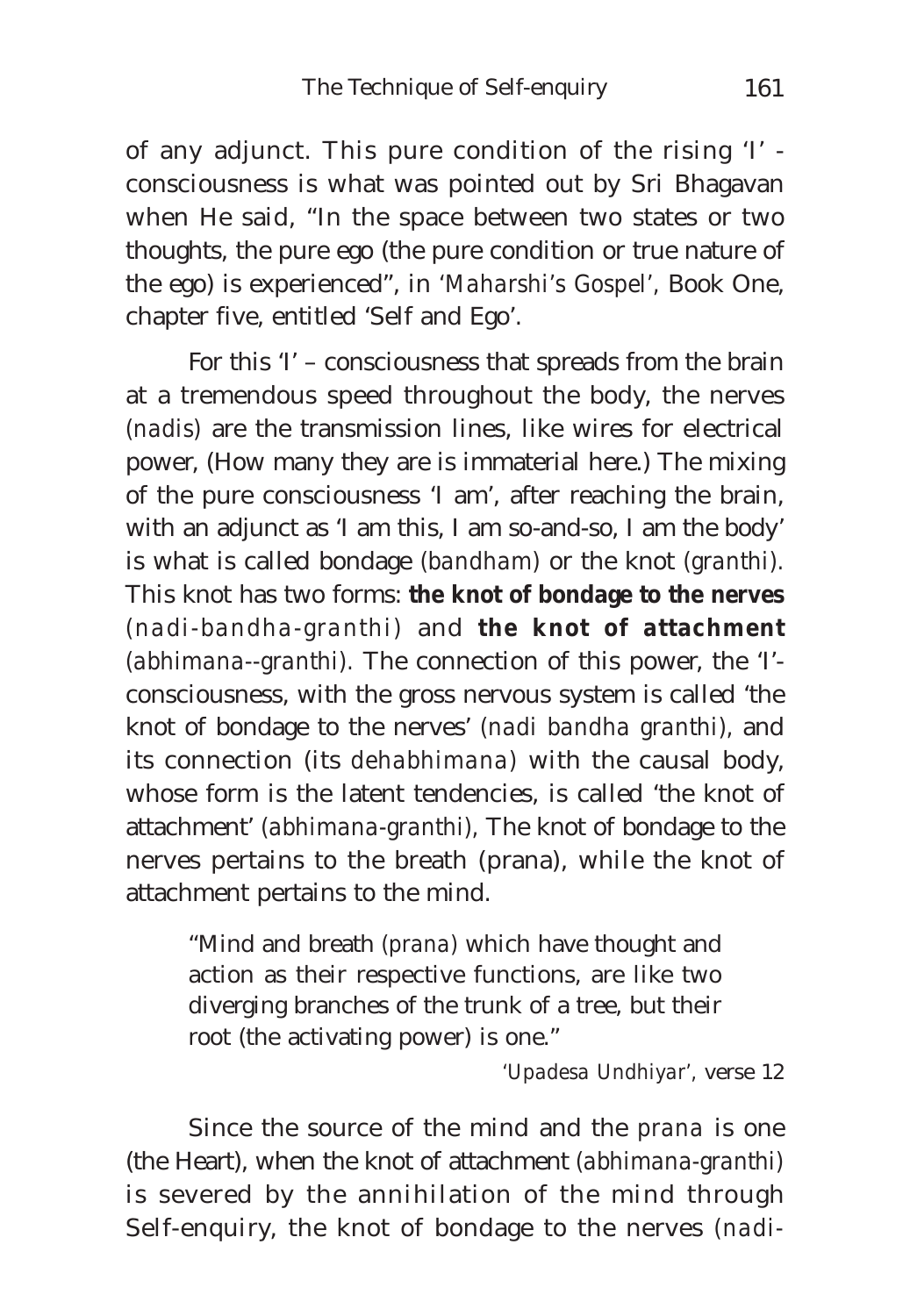*bandha-granthi)* is also severed. In *raja yoga,* after removing the knot of bondage to the nerves by means of breathcontrol, if the mind which is thus controlled is made to enter the Heart from the brain (*sahasrara),* since it reaches its source, then the knot of attachment is also severed.

"When the mind which has been subdued by breath control is led (to the Heart) through the only path (the path of knowing Self) $76$ , its form will die."

*'Upadesa Undhiyar',* verse 14

However, since the knot of attachment is the basic one, until and unless the destruction of attachment *(abhimana)* is effected, by knowing self, even when the knot of bondage to the nerves is temporarily removed in sleep, swoon, death or by the use of anesthetics, the knot of attachment remains unaffected in the form of tendencies *(vasanas),* which constitute the causal body, and, hence rebirths are inescapable. This is why Sri Bhagavan insists that one reaching *kashta-nirvikalpa-samadhi* <sup>77</sup> through *raja yoga* should not stop there (since it is only *mano-laya,* a temporary absorption of the mind), but that the mind so absorbed should be led to the Heart in order to attain *sahaja-nirvikalpa-samildhi,* which is the destruction of the mind *(mano-nasa),* the destruction of the attachment to the

<sup>76</sup> In the Tamil original of this verse, the words used by Sri Bhagavan are *'or vazhi',* which mean both 'the only path' and 'the path of knowing'. That the 'only path' mentioned here is Self-enquiry and not anyone of the paths of meditation is made clear in *'Guru Vachaka Kovai* verse 392, where Sri Bhagavan emphatically says: "When mental quiescence *(mano-laya)* is gained by restraining the breath...one should keenly enquire and know that existenceconsciousness *(sat-chit)* which is not the body."

<sup>77</sup> *Kashta-nirvikalpa-samadhi:* a state like, sleep in which the body remain inert like a log*.*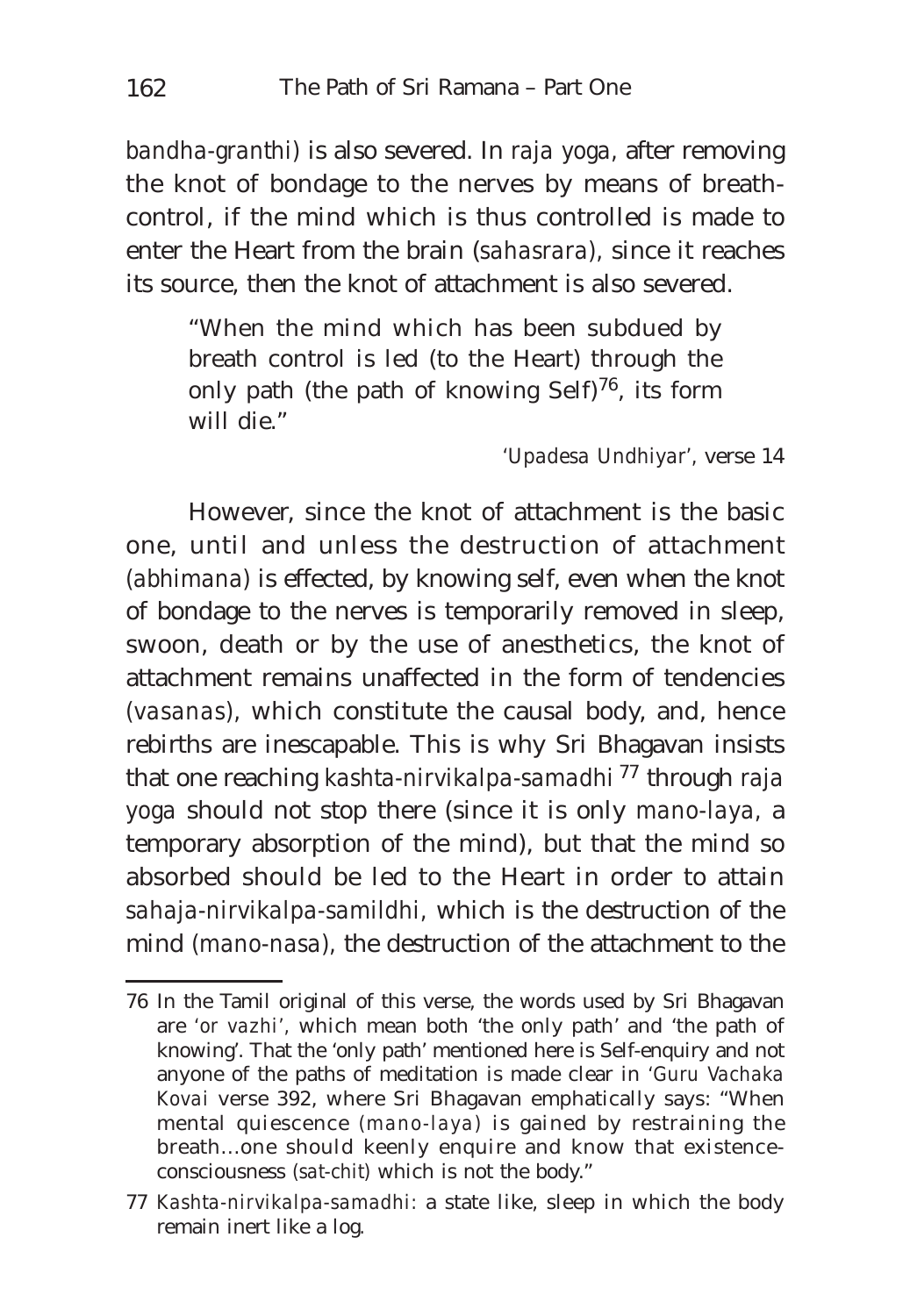body *(dehabhimana-nasa).* In the body of such a Selfrealized One *(sahaja jnani),* the coursing of the 'I' consciousness along the nerves, even after the destruction of the knot of attachment, is like the water on a lotus leaf or like a burnt rope, and thus it cannot cause bondage. Therefore the destruction of the knot of attachment is anyway indispensible for the attainment of the natural state (*Sahaja Sthiti),* the state of the destruction of the tendencies *(vasanakshaya).*

The nerves *(nadis)* are gross, but the consciousness power *(chaitanya-sakti)* that courses through them is subtle. The connection of the 'I'-consciousness with the nerves is similar to that of the electrical power with the wires, that is, it is so unstable that it can be disconnected or connected in a second. Is it not an experience common to one and all that this connection is daily broken in sleep and effected in the waking state? When this connection is effected, bodyconsciousness rises, and when it is broken, bodyconsciousness is lost. Here it is to be remembered what has already been stated, namely that body-consciousness and world-consciousness are one and the same. So, like our clothes and ornaments which are daily removed and put on, this knot is alien to us, a transitory and false entity hanging loosely on us! This is what Sri Bhagavan referred to when He said, "We can detach ourself from what we are not"! Disconnecting the knot in such a way that it will never again come into being is called by many names such as 'the cutting of the knot' *(granthi-bheda).* 'the destruction of the mind' *(mano-nasa)* and so on. 'In such a way that it will never again come into being' means this: by attending to it (the ego) through the enquiry 'Does it in truth exist at present?' in order to find out whether it had ever really come into being, there takes place the dawn of knowledge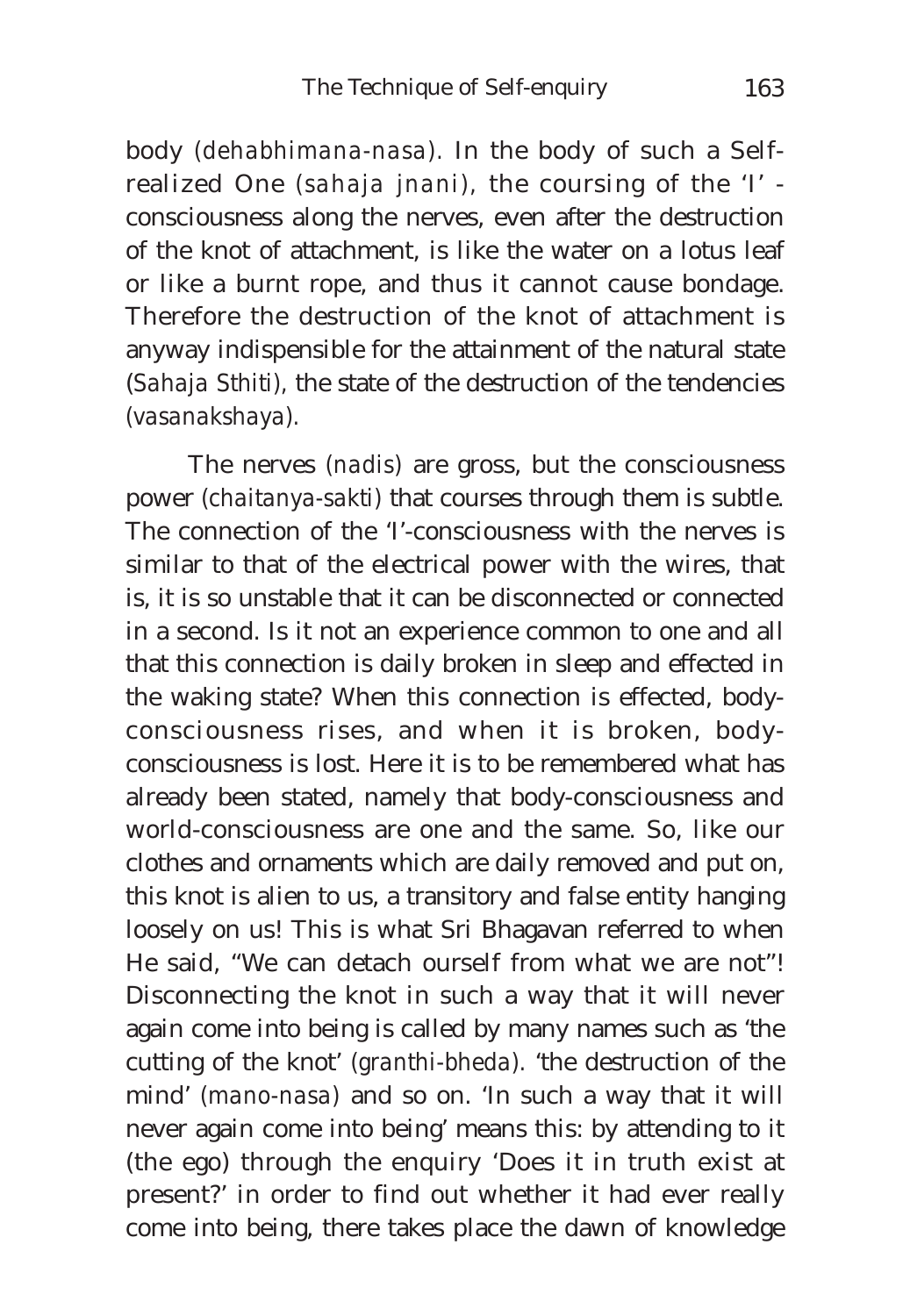*(jnana),* the real waking, **where it is clearly and firmly** known that no such knot has ever come into being, that no such ego has ever risen, that 'that which exists' alone ever exists, and that which was existing as 'I am' is ever existing as 'I am'! The attainment of this knowledge (Self-knowledge or *atma-jnana*), the knowledge that the knot or bondage is at all times non-existent and has never risen, is the permanent disconnecting of the knot. Let us explain this with a small story.

"Alas! I am imprisoned! I have been caught within this triangular room! How to free myself?" – thus was a man complaining and sobbing, standing in a corner where the ends of two walls joined. Groping on the two walls in front of him with his two hands, he was lamenting, "No doorway is available, nor even any kind of outlet for me to escape through ! How can I get out?"

Another man, a friend of his who was standing at a distance in the open, heard the lamenting, turned in that direction and noticed the state of his friend. There were only two walls in that open space. They were closing only two sides, one end of each of them meeting the other. The friend in the open quickly realized that the man, who was standing facing only the two walls in front of him, had concluded, due to the wrong notion that there was a third wall behind him, that he was imprisoned within a threewalled room. So he asked, "Why are you lamenting, groping on the walls?" "I am searching for a way through which to escape from the prison of this triangular room, but I don't find any way out !" replied the man.

The friend: "Well, why don't you search for a way out on the third wall behind you !"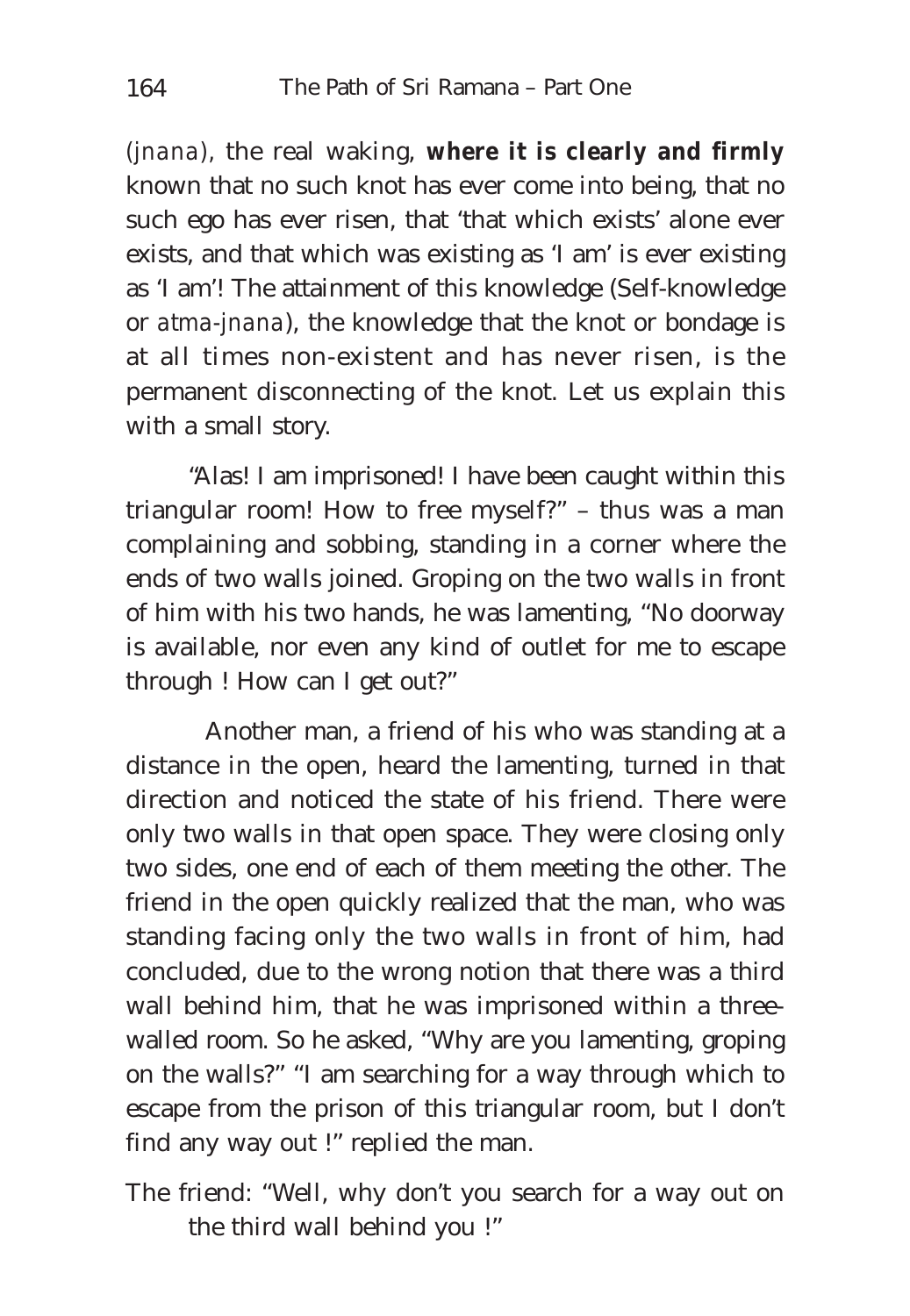- The man (turning behind and looking): "Ah, here there is no obstacle ! Let me run away through this way." (So saying, he started to run away.)
- The friend: "What ! Why do you run away? Is it necessary for you to do so? If you do not run away, will you remain in prison ?"
- The man: "Oho! yes, yes ! I was not at all imprisoned ! How could I have been imprisoned when there was no wall at all behind me" It was merely my own delusion that I was imprisoned, was never imprisoned, nor am I' now released ! So I do not even need to run away from near these walls where I am now ! The defect of my not looking behind was the reason for my socalled bondage; and the turning of my attention behind is really the *sadhana* for my so-called liberation! In reality, I am ever remaining as I am, without any imprisonment or release !"

Thus knowing the truth, he remained quiet.

The two walls in the story signify the second and third persons. The first person is the third wall said to be behind the man. There is no way at all to liberation by means of second and third person attention. Only by the first person attention 'Who am I?' will the right knowledge be gained that the ego, the first person, is ever non-existent, and only when the first person is thus annihilated will the truth be realized that bondage and liberation are false.

''So long as one thinks like a madman 'I am a bound one', thoughts of bondage and liberation will last. But when looking into oneself 'Who is this bound one? the eternally free and evershining Self alone will (be found to) exist. Thus,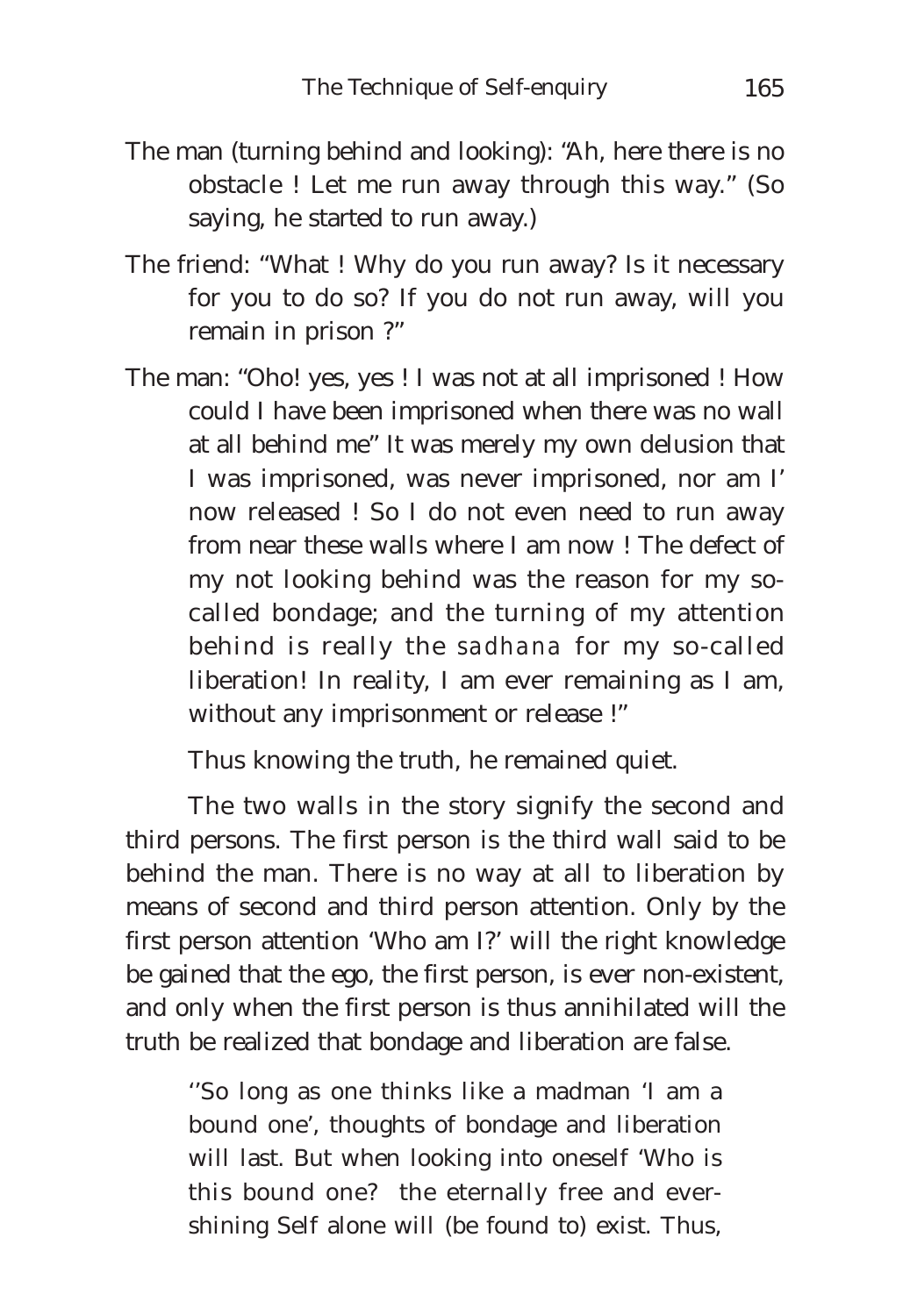where the thought of bondage no longer stands, can the thought of liberation still endure !"

*'Ulladhu Narpadhu',* verse 39

Just as we have explained the three walls as representing the three places<sup>78</sup>, the first, second and third persons, we can also explain them as representing the three times, the present, past and future. Even through the attention to the present – avoiding all thoughts of past and future – in order to know what is the truth of the present, all thoughts will subside and the 'present' itself will vanish. How? That which happened one moment before now is considered by us to be past, and that which will happen one moment from now is considered to be future. Therefore

Time and place are the two foremost conceptions projected by *maya*. Not even a single thought can be formed which is not bound up with *maya* in the form of these two conceptions, time and place. Every thought must involve a past and future time (because each thought is formed in a moment of time, and each moment of time is merely a change from past to future) and must also involve an attention to a second or third person. On the other hand, if one tries to form a thought of either the present time or the first person (that is, if one attends to either of these), all thoughts will cease – because the present out of the three times and the first person out of the three places are the root-conceptions, and the important characteristic of these two root conceptions is that they will disappear, losing their existence, if they are sought for by being attended to. Thus, when this primal time (the present) and primal place (the first person) lose their existence, even their source *maya* (which means 'that which does not exist'), itself vanishes, since it has no true existence of its own. This is the state transcending *maya,* and hence the ever-existing, one, whole and unlimited Self alone then shines!

<sup>78</sup> In the grammar of most language, including Sanskrit, the first person, 'I', the second person, 'you', and the third person, 'he, she, it end so on', are each denominated as a person *(purusha).* But in Tamil grammar these three are termed respectively as the first place, second place and third place. Classifying them thus as places is a very helpful clue for aspirants. How? is not the sole aim of sincere aspirants on the path to Reality to transcend *maya* and to reach Brahman, the Supreme Thing? How then to cross or transcend *maya ?*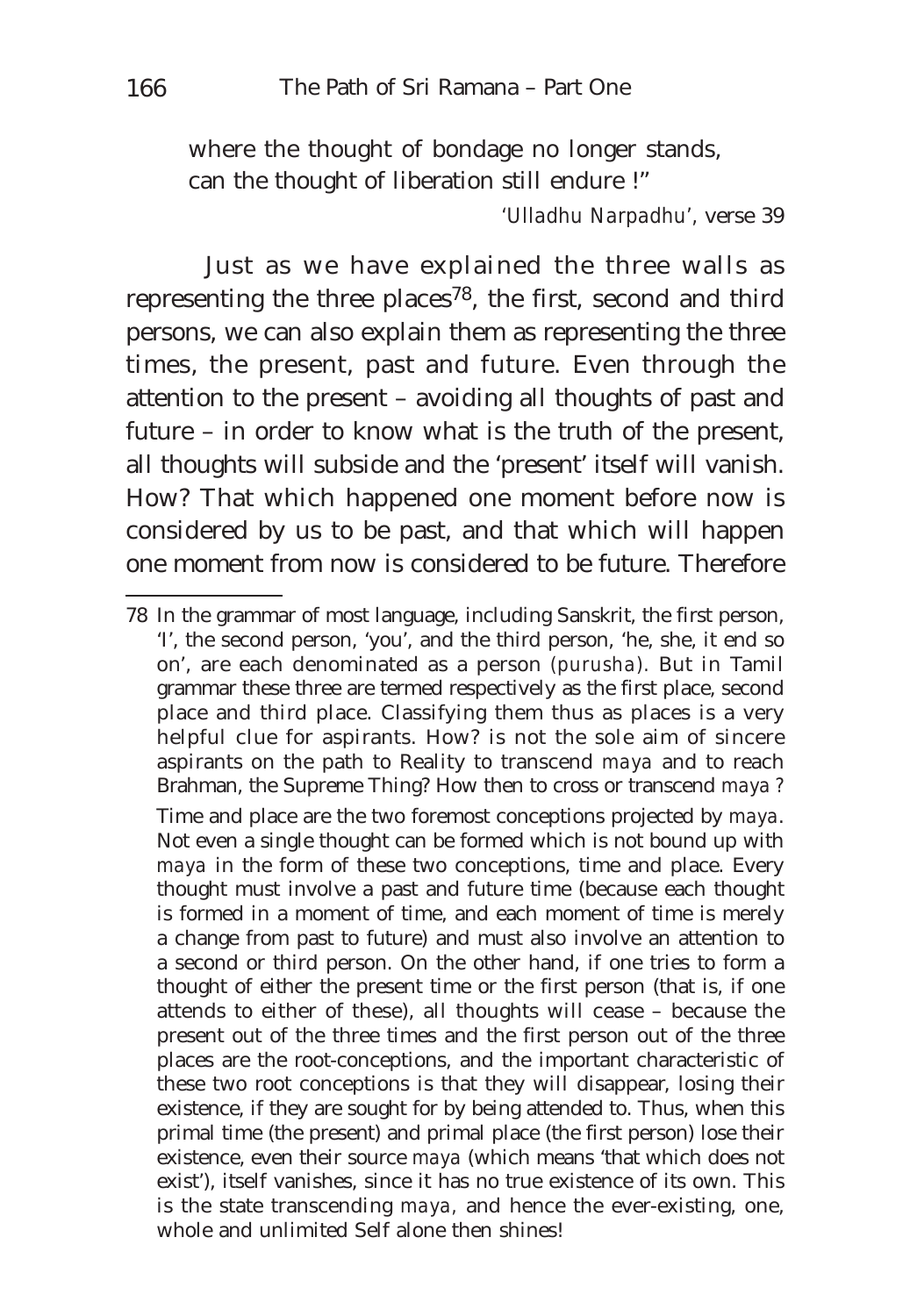without paying attention to any time even one moment before or after this, if we try to know what that one moment is that exists now, then even one millionth of the so-called present moment will be found to be either past or future. If even such subtlest past and future moments are also not attended to and if we try to know what is in between these two, the past and future, we will find that nothing can be found as an exact present. Thus the conception of present time will disappear, being non-existent, and the Selfexistence which transcends time and place alone will then survive.

"The past and future can exist only with reference to the present, which is daily experienced; they too, while occurring, were and will be the present. Therefore, (among the three times) the present alone exists. Trying to know the past and future without knowing the truth of the present (i.e. its non-existence) is like trying to count without (knowing the value of the unit) one !"

*'Ulladhu Narpadhu',* verse 16

"When scrutinized, we – the ever-known existing Thing – alone are; then where is time and where is piece? If we are (mistaken to be) the body, we shall be involved in time and place; but, are we the body? Since we are the One, now, then and ever, that One in space, here, there and everywhere, we – the timeless and spaceless Self -alone are !"

*'Ulladhu Narpadhu',* verse 18

Hence, attending to the first place (the first person) among the three places or attending to the present time among the three times is the only path to liberation. Even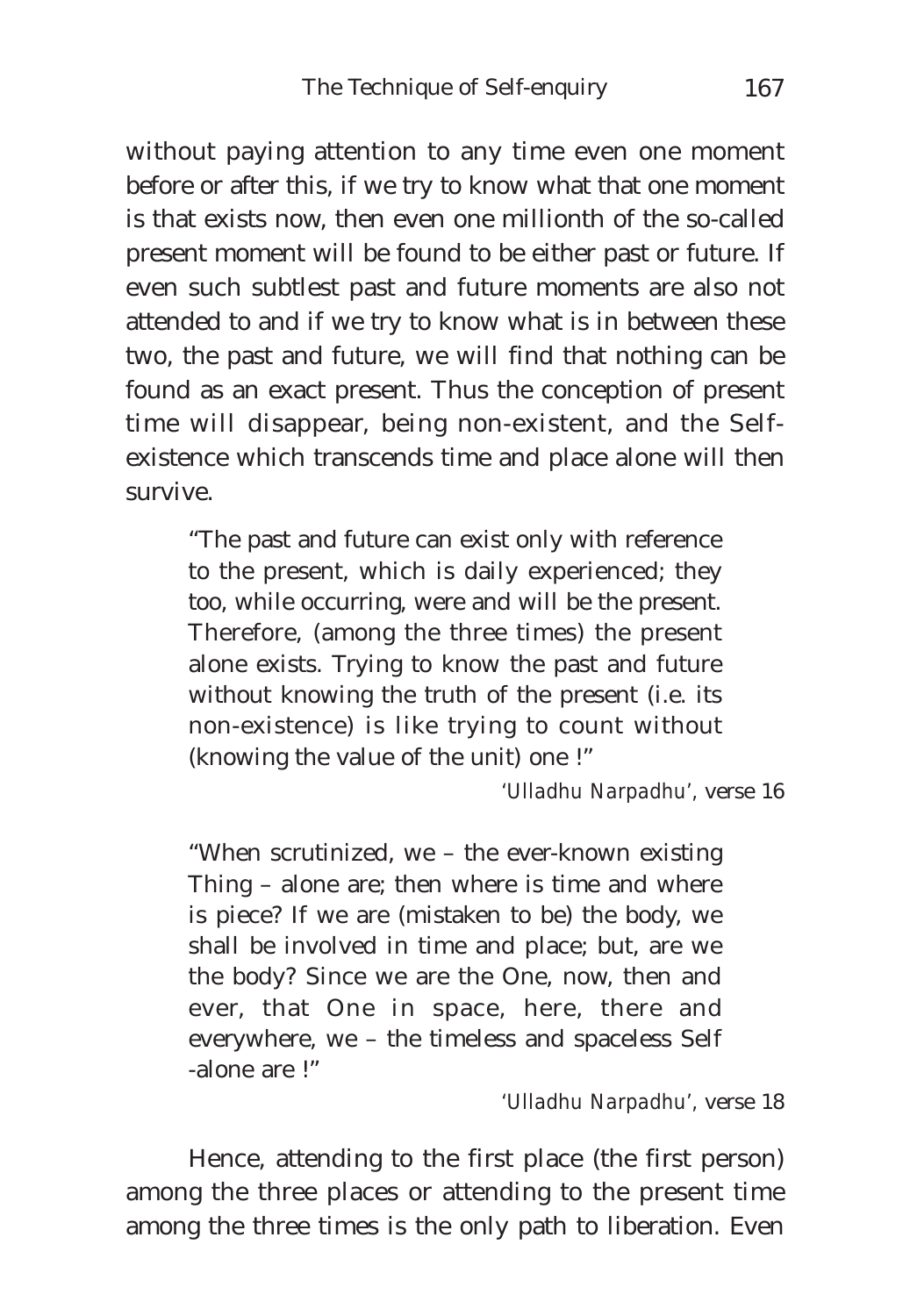this, the path of Sri Ramana is not really for the removal of bondage or for the attainment of liberation! The path of Sri Ramana is paved solely for the purpose of our ever abiding in our eternal state of pure bliss, by giving up even the thought of liberation through the dawn of the right knowledge that we have never been in bondage.

"Only the first place or the present time is advised to be attended to. If you keenly do so, you will enjoy the bliss of Self, having completed all *yogas* and having achieved the supreme accomplishment. Know and feast on it!"

#### *'Sadhanai Saram'*

Let us now again take up our original point. When the attention of an aspirant is turned towards second and third persons, the 'I'-consciousness spreads from the brain all over the body through the nerves *(nadis)* in the form of the power of spreading; but when the same attention is focused on the first person, since it is used in an opposite direction, the 'I' -consciousness, instead of functioning in the form of the power of spreading, takes the form of the power of Selfattention (that is, the power of 'doing' is transformed into the power of 'being'). **This is what is called 'the churning of the nadis'** *(nadi-mathana).* By the churning thus taking place in the *nadis,* the 'I'-consciousness scattered throughout the *nadis* turns back, withdraws and collects in the brain, the starting point of its spreading, and from there it reaches, drowns and is established in the Heart, the pure consciousness, the source of its rising.

In *raja-yoga,* the 'I'-consciousness pervading all the *nadis* is forcibly pushed back to the starting point of its spreading by the power generated through the pressure of breath-retention *(prana-kumbhaka).* But this is a violent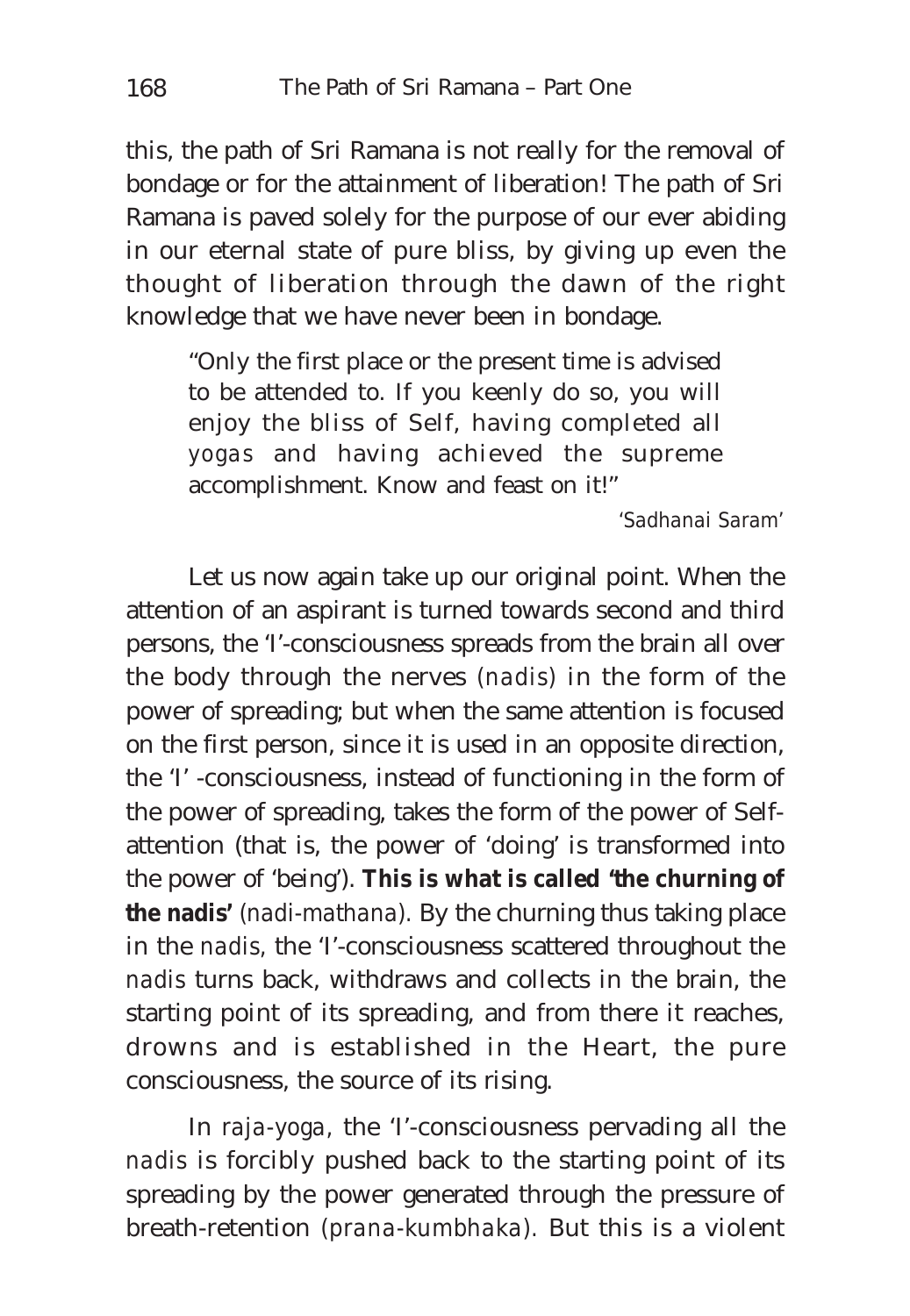method. The following is what Sri Bhagavan used to say: "Forcibly pushing back the 'I' – consciousness by breathretention, as is done in *raja yoga,* is a violent method, like chasing a run-away cow, beating it, catching hold of it, dragging it forcibly to the shed and finally tying it there; on the other hand, bringing back the 'I'-consciousness to its source by enquiry is a gentle and peaceful method, like tempting the cow by showing it a handful of green grass, cajoling and fondling it, making it follow us of its own accord to the shed and finally tying it there". This is a safe and pleasant path, To bear the churning of the *nadis* effected through the method of breath-retention in *raja yoga,* the body must be young and strong. If such a churning is made to happen in a body which is weak or old, since the body does not have the strength to bear it, many troubles may occur such as nervous disorders, physical diseases, insanity and so on. But there is no room for any such dangers if the churning is made to take place through enquiry.

"To say, 'By holding the attention on Self, the consciousness and by practising abiding in it, he became insane', is just like saying, 'By drinking the nectar of immortality, he died'."

*'Guru Vachaka Kovai',* verse 746

In the path of enquiry, withdrawal from the *nadis* takes place without any strain and as peacefully as the incoming of sleep. The rule found in. some sastras that the goal should be reached before the age of thirty is therefore applicable only in the path of *raja yoga,* and not in enquiry?79, the path of Sri Ramana !

The channel through which the 'I'-consciousness, which has risen from the Heart and has spread all over the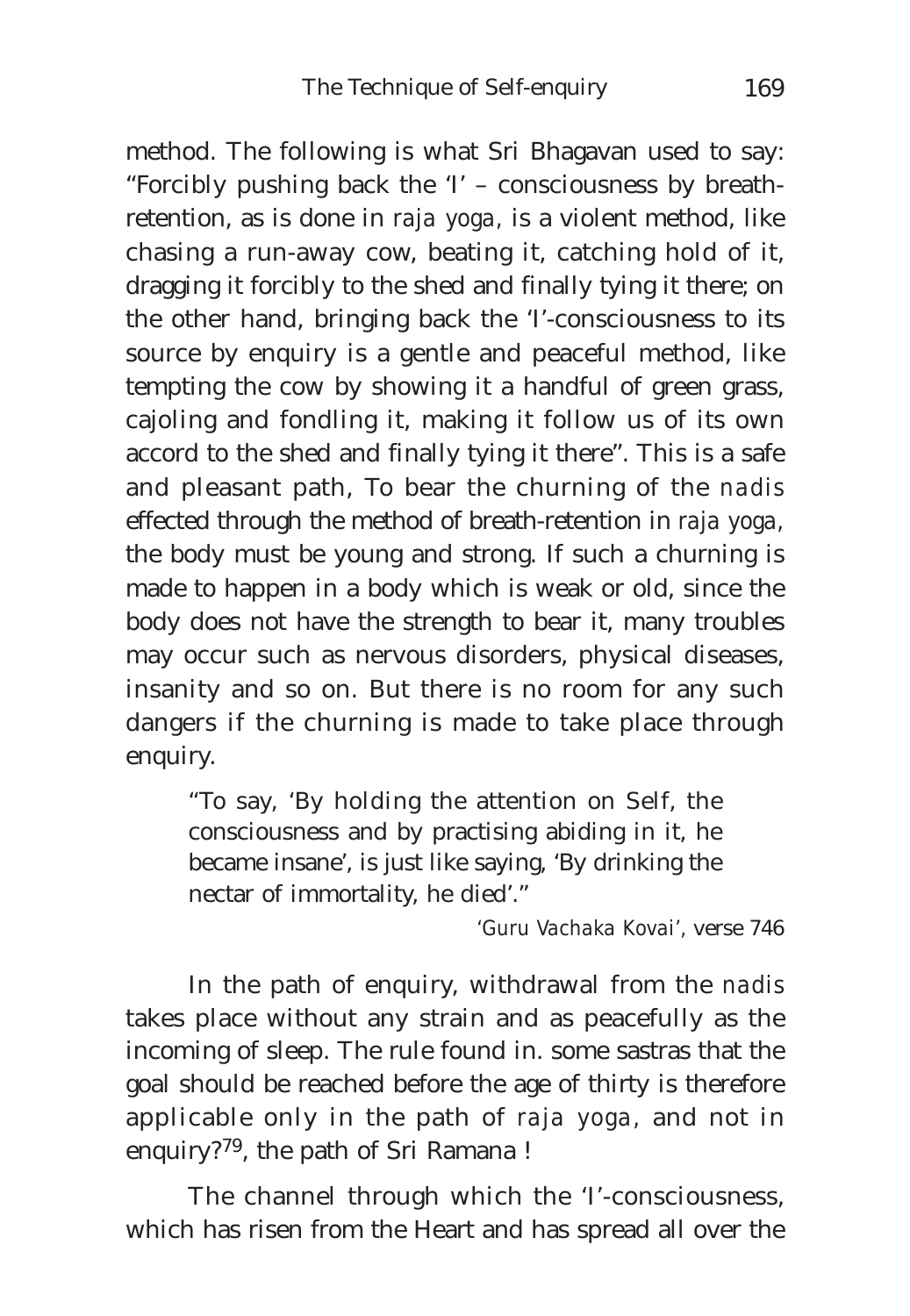body, is experienced while it is being withdrawn is called the sushumna nadi. Not taking into consideration the legs and arms, since they are only subsidiary limbs, **the channel through which the 'I' -consciousness is experienced** in the trunk of the body from the base of the spine *(muladhara)* to the top of the head *(sahasrara)* **is alone the sushumna.**

While the 'I' - consciousness is withdrawing through the *sushumna,* an aspirant may have experiences of the places of the six yogic centres *(shadchakras)* on the way*,* or even without having them may reach the Heart directly. While travelling in a train to Delhi, It is not necessary that a man should see the stations and scenes on the way. Can he not reach Delhi unmindful of them, sleeping happily? However, due to the past devotional tendencies towards the different names and forms of God, which are bound by time and place, some aspirants may have experiences of the six yogic centres and of divine visions, sounds and so on therein. But for those who do not have such obstacles in the form of tendencies, the journey will be pleasant and without any distinguishing feature *(visesha).* In the former case, these experiences are due to non-vigilance *(pramada)* in Self-attention, for they are nothing but a second person attention taking place there! This itself betrays that the attention to Self is lost! For those tremendously earnest aspirants who do not at all give room to non-vigilance in Self-attention, these objective experiences will never occur! The following replies of Sri Ramakrishna are worth being noted in this context: When Swami Vivekananda reported to Him, "All say that they have had visions, but I have not seen any !" the Guru said, "That is good !" On another occasion, when Swami Vivekananda reported that some occult powers *(siddhis)* such as clairvoyance seemed to have been gained by him in the course of his *sadhana,* his Guru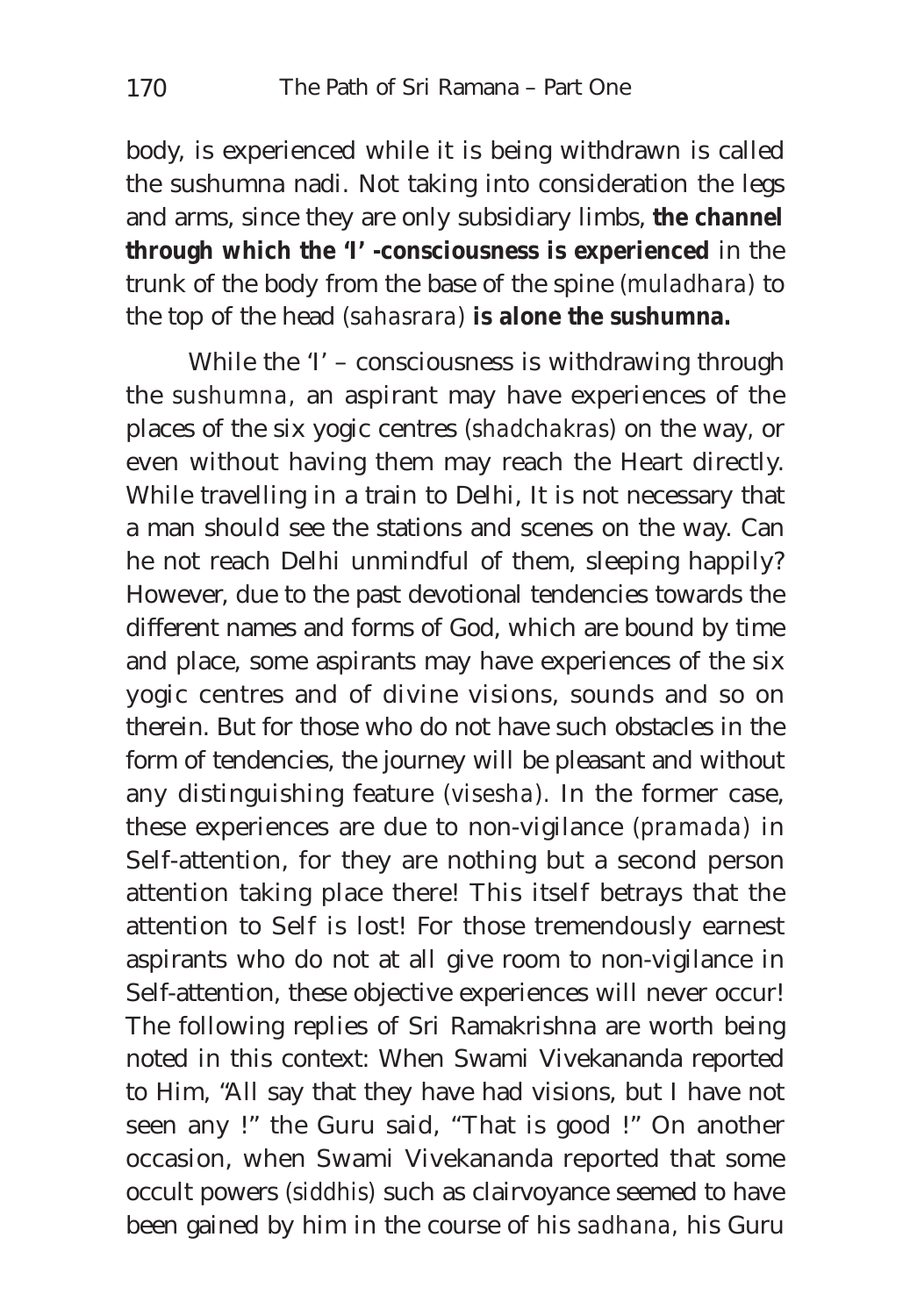warned him "Stop your *sadhana* for some time, Let them leave you!" It is therefore clear from this that such experiences can be had only by those who delay by often stopping on the way on account of their Self-attention being obstructed by lack of vigilance *(pramada).*

Even though the 'I'-consciousness while being withdrawn courses only along the *sushumna nadi,* on account of its extreme brilliance it illumines the five sense organs *(jnanendriyas),* which are near the *sushumna,* and hence the above–mentioned experiences happen. How? When the light of 'I'-consciousness stationed in the *sushumna* illumines the eye, the organ of sight, there will be visions of Gods and many celestial worlds; when it illumines the ear, the organ of hearing, celestial sounds will be heard such as the playing of divine instruments *(deva dundubhi),* the ringing of divine bells, *Omkara* and so on; when it illumines the organ of smell, delightful divine fragrances will be smelt; when it illumines the organ of taste, delicious celestial nectar will be tasted; and when it illumines the organ of touch, a feeling of extreme pleasure will permeate the entire body or a feeling of floating in an ocean of pleasantness will be experienced. There is no wonder that these experiences appear to be clearer and of greater reality than the sense-experiences in the ordinary waking state, because the experiences of the present waking world are gained through the gross five senses, which are functioning by the impure 'I' – consciousness scattered all over the body, whereas these experiences of celestial worlds are gained through the subtle five senses, which are functioning by the pure, focused 'I' – consciousness. **Yet all these are only qualified mental experiences** *(visesha-manaanubhavas)* **and not the unqualified Self-experience** *(nirvisesha-ekatma-anubhava).*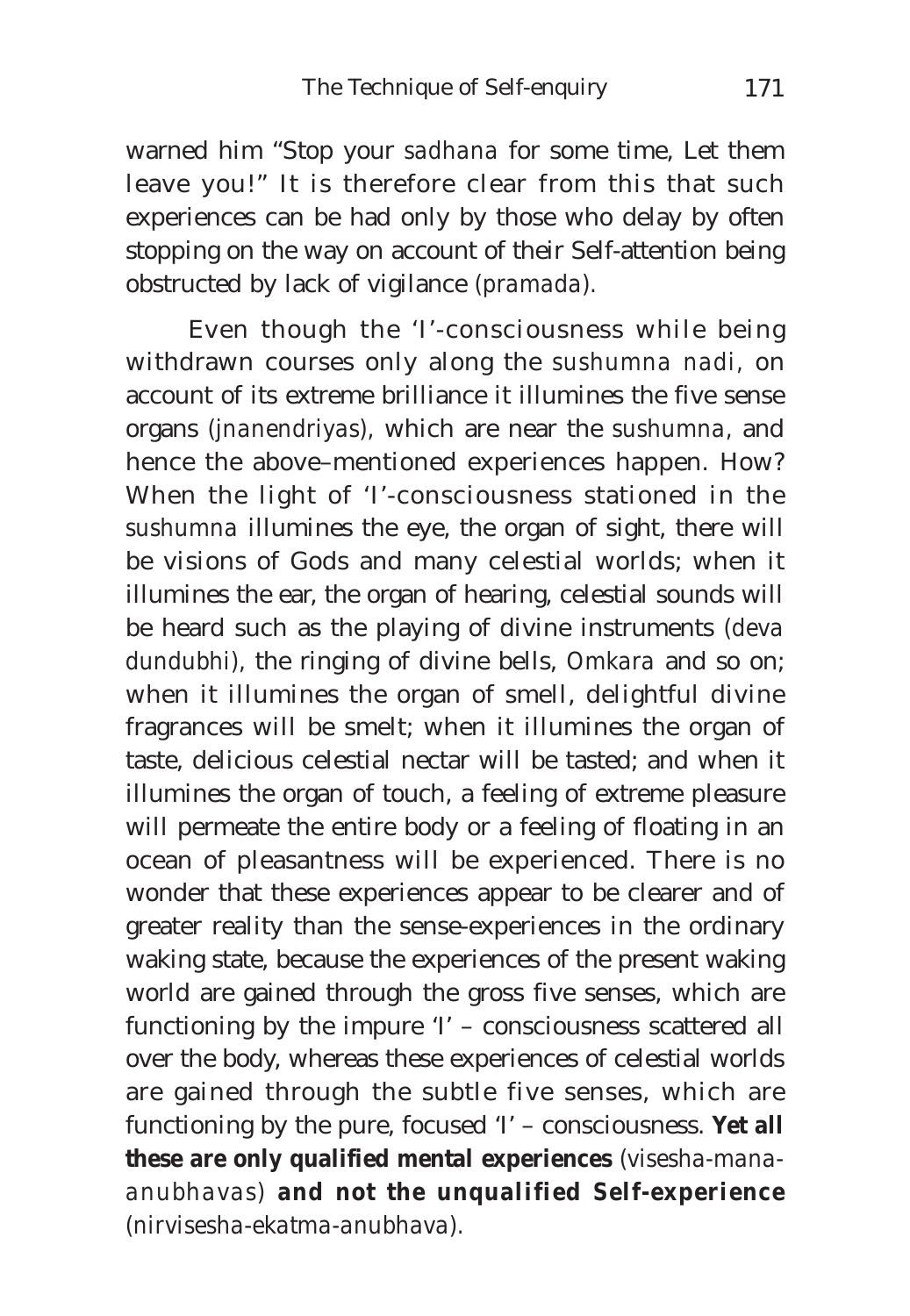Since the mind is now very subtle and brilliant because it is withdrawn from all the other *nadis* into the *sushumna,* and since it is extremely pure because it is free from worldly desires, it is now able to project through the subtle five senses only the past auspicious tendencies *(purva subha vasanas)* as described above. However, just because of these visions and the like, one should not conclude that the mind has been transformed into Self *(atman).* Even now there has not been destruction of the mind *(mono-nasa).* Being still alive with auspicious tendencies, it creates and perceives subtler and more lustrous second and third person objects, and finds enjoyment in them. **So this is not at all the unqualified experience of true knowledge** *(nirvisesha-jnana-anubhava),* **which is the destruction of the** tendencies *(vasanakshaya).* Whatever appears and is experienced is only a second person knowledge, which means that *sadhana,* **the first person attention,** is lost at that time! Many are those who take these qualified experiences *(visesha-anubhavas)* of taste, light, sound and so on to be the final attainment of Self-knowledge *(brahma-jnana),* and because they have had these experiences they think that they have attained liberation and they become more and more entangled in attention to second and third persons, thus losing their foothold on Self-attention. Such aspirants are called 'those fallen from yoga' *(yoga-bhrashtas).* This is similar to a man bound for Delhi getting down from the train at some intermediate station, thinking 'Verily, this is Delhi', being deluded by its attractive grandeur! Even *siddhis,* the superhuman powers that may come during the course of *sadhana* are only our **illusion,** barring our progress to liberation and landing us in some unknown place.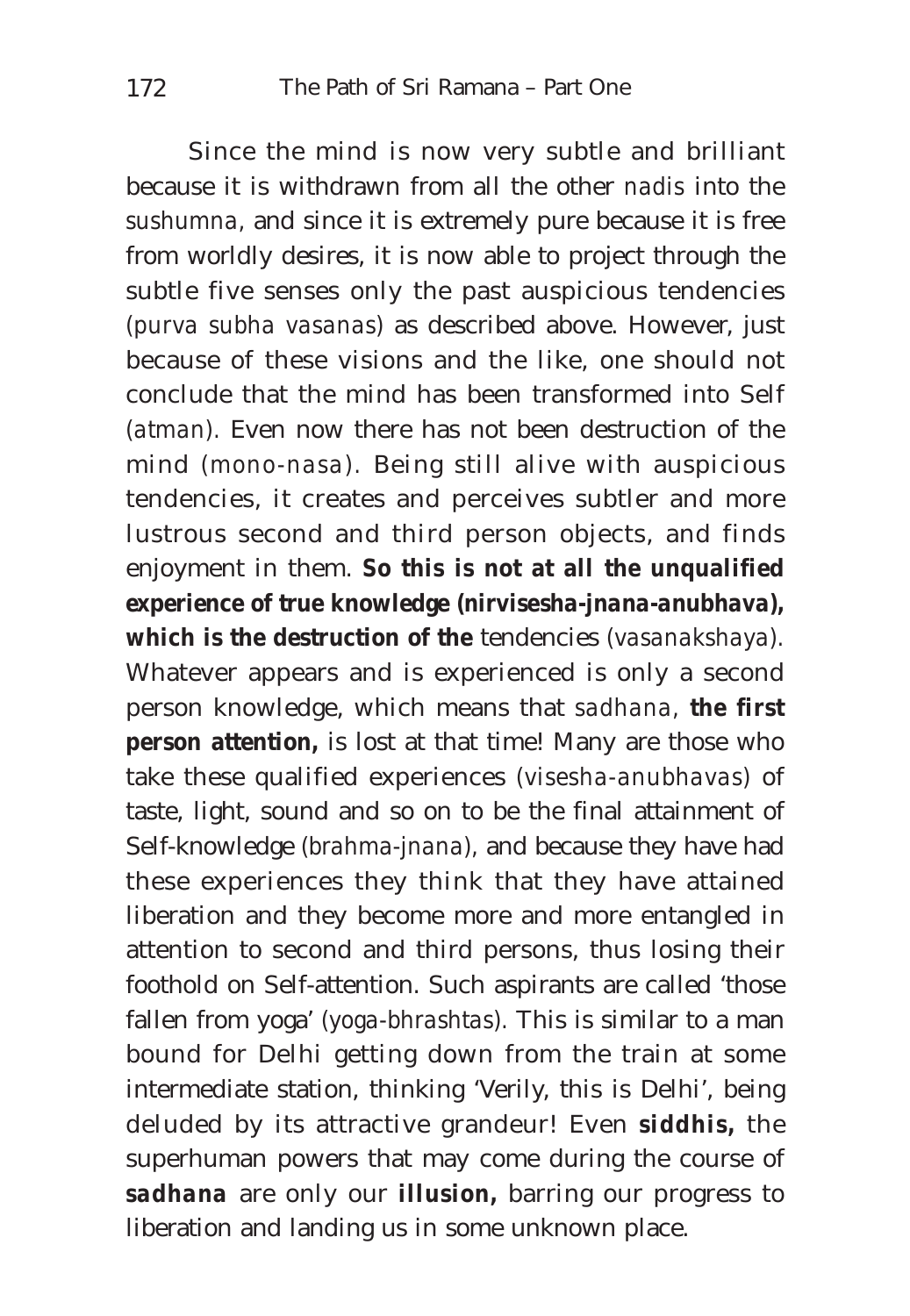What are we to do to escape from falling into such dangers? Even in this difficult situation, the clue given by Bhagavan Sri Ramana alone serves as the proper medicine! How? Whenever one is overtaken by such qualified experiences, the weapon of Ramana *(Ramanastram),* 'To whom are these experiences ?', is to be used! The feeling 'To me' will be the response! From this, by the enquiry 'Who am I?', one can immediately regain the thread of Self-attention. When Self-attention is thus regained, those qualified experiences of second and third persons will disappear of their own accord because there is no one to attend to them (just as a spirit possessing a man jumps and dances more and more so long as others attend to and try to hold the man, but leaves him if there is nobody to attend to him). **When the mind, giving up knowing** those qualified **external sense-objects,** again turns towards **its form of light <sup>80</sup>** (consciousness), it will sink into its source, the Heart, and lose its form for ever. Therefore, the enquiry 'Who am I?' alone is the best *sadhana* even for aspirants on the path of *raja* yoga), which will guard and guide us to the end and save us. It is the **invincible supreme weapon** *(brahmastram)* which is bestowed only by the Grace of Sri Ramana Sadguru! It is the beacon-light which safeguards us lest we should stray away from the path to eternal happiness, which is the aim of the whole world! It is **the path of Sri Ramana,** which alone transforms us into Self, 'I am that I am'!

During the course of *sadhana,* an aspirant will now be able, by the strength of practice, to cognize tangibly what is the state of the absorption of the ego and what exactly is

<sup>80 &#</sup>x27;When the mind, giving up knowing external sense-object, knows its form of light' (veli *vidayangalai vittu manam tan oliyuru ordale*): refer to '*Upadesa Undhiyar',* verse 16.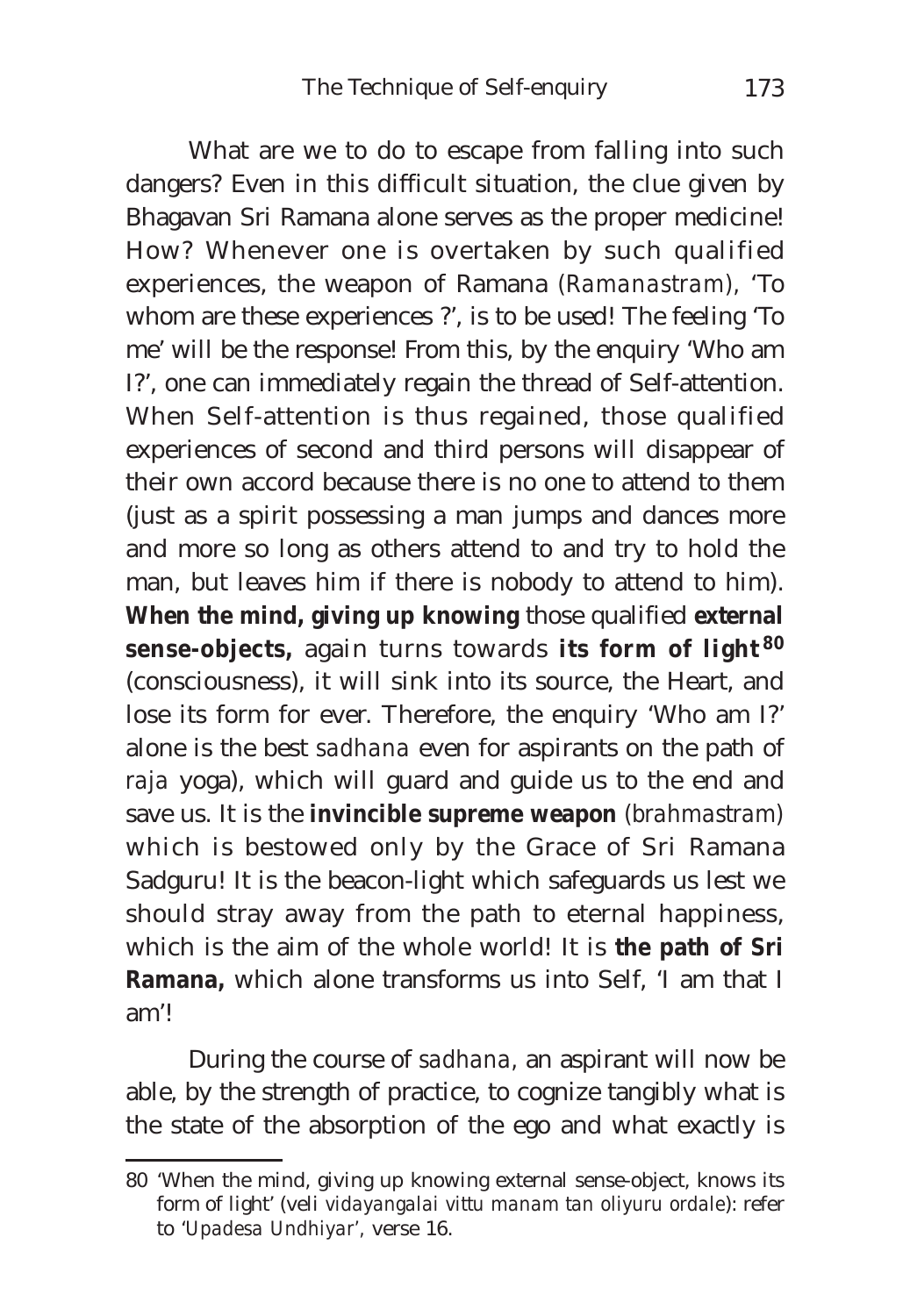Self-consciousness, at which he has been aiming till now. Although his pure Self-existence, devoid of bodyconsciousness or any other adjunct, will often be experienced by him, this is still the stage of practice and not the final attainment! Why? Since there are still the two alternating feelings, one of being sometimes extroverted and the other of being sometimes introverted, and since there is the feeling of making effort to become introverted and of losing such effort while becoming extroverted, this stage is said to be 'not the final attainment', What Sri Bhagavan reveals in this connection is : "If the mind (the attention) is thus well fixed in *sadhana* (attending to Self), a power of divine Grace will then rise from within of its own accord and, Subjugating the mind, will take it to the Heart". What is this power of divine Grace ? It is nothing but **the perfect clarity of our existence the form of the** Supreme Self *(paramatman),* ever shining with abundant Grace in the heart as 'I-I' !

The nature of a needle lying within a magnetic field is to be attracted and pulled only when its rust has been removed. But we should not conclude from this that the magnetic power comes into existence only after the rust is removed from the needle. Is not the magnetic power always naturally existing in that field? Although the needle was all the while lying in the magnetic field, it is affected by the attraction of the magnet only to the extent that it loses its rust. All that we try to do by way of giving up second and third attention and clinging to Self-attention is similar to scraping off the rust. So the result of all our endeavours is to make ourself it to become a prey to the attraction of the magnetic field of pure consciousness the Heart, which is ever shining engulfing all (that is reducing the whole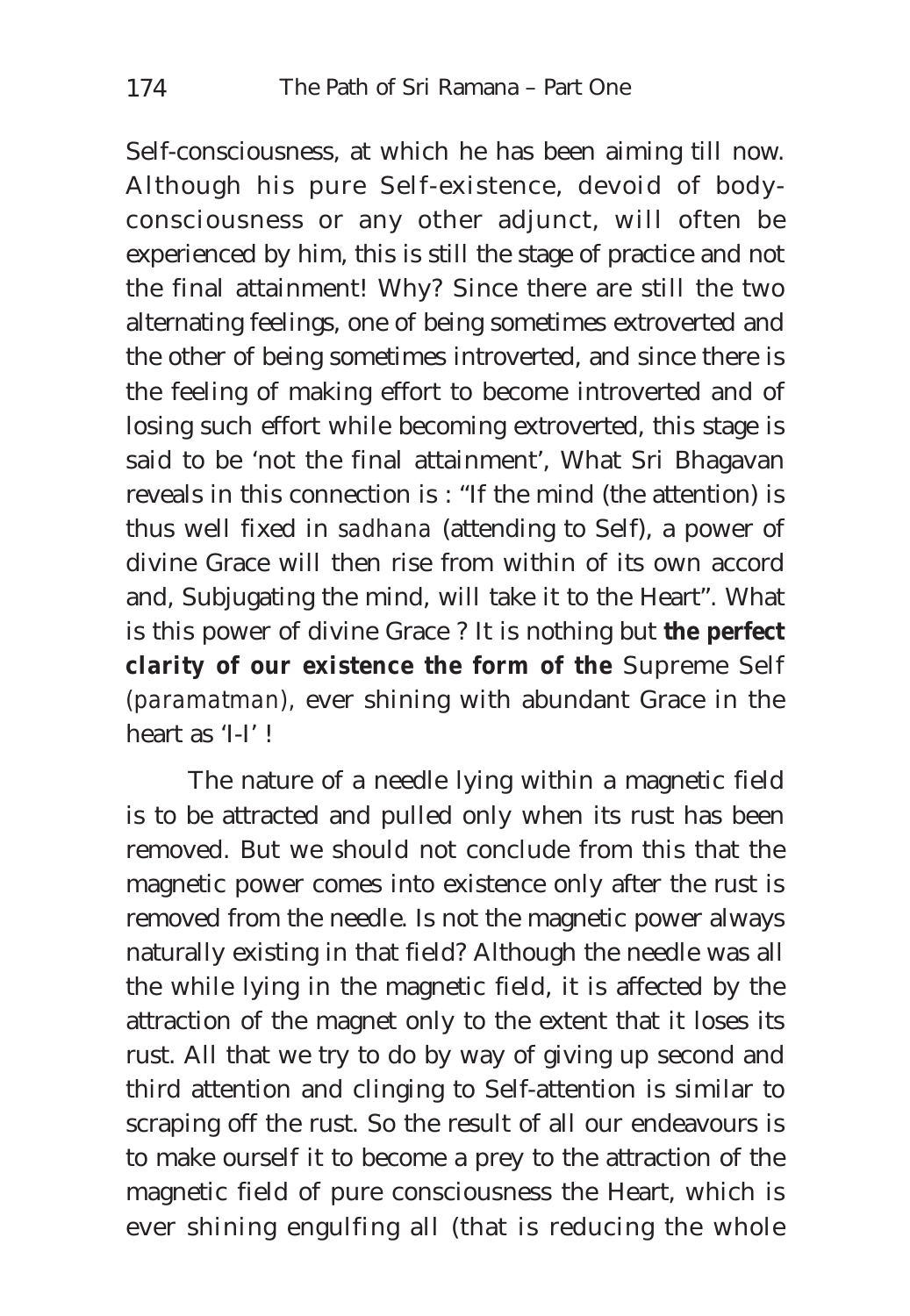universe to non-existence) **with spreading rays<sup>81</sup>** of Selfeffulgence. Mature aspirants will willingly and without rebelling submit themselves to this magnetic power of the Grace of Self-effulgence. Others, on the other hand, will become extroverted (that is, will turn their attention outwards) fearing the attraction of this power. Therefore, we should first make ourself fit by the intense love *(bhakthi)* to know Self and by the tremendous detachment *(vairagya)* of having no desire to attend to any second or third person. Then, since our very individuality (as an aspirant) itself is devoured by that power, even the so-called 'effort of ours' becomes nil. Thus, when the 'I' – consciousness that was spread all over the body is made to sink into the Heart, the real waking, the dawn of knowledge *(jnana),* takes place. This happens in a split second !

"Death is a matter of a split second! The leaving off of sleep is a matter of a split second! Likewise, the removal of the delusion 'I am an individual soul *(jiva)'* is also a matter of a split second! The dawn of true knowledge is not such that glimpses of it will be gained once and then lost! If an aspirant feels that it appears and disappears, it is only the stage of practice *(sadhana);* he cannot be said to have attained true knowledge *(jnana).* The perfect dawn of knowledge is a happening of a split second; its attainment is not a prolonged process. All the agelong practices are meant only for attaining maturity. Let us give an example it takes a long lime to prepare a temple cannon-blast, first putting the gunpowder into the barrel, giving the wick, adding some stones and then ramming it, but when ignited it explodes as a thunder in a

<sup>81 &#</sup>x27;Engulfing all with spreading rays' *(viri kadiral yavum vizhungum);* refer to '*Sri Arunachala Pancharatnam;,* verse 1.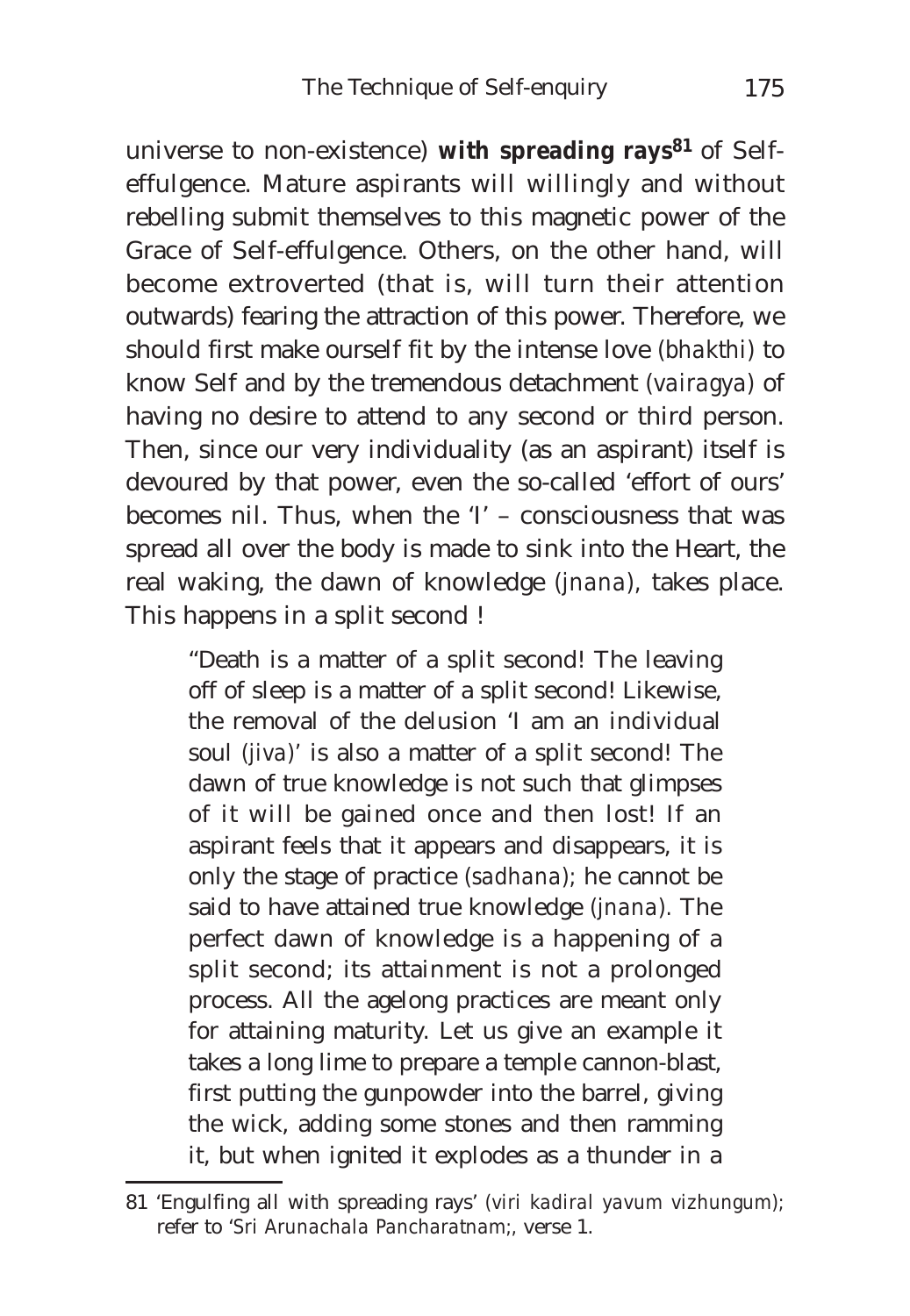split second. Similarly, after an agelong period of listening and reading *(sravana),* reflecting *(manana),* practising *(nidi-dhyasana)* and weeping put in prayer (because of the inability to put what is heard into practice), when the mind is thus perfectly purified, then and then only does the dawn of self-knowledge suddenly break forth in a split second as 'I am that I am'! Since, as soon as this dawn breaks, the space of Self-consciousness is found, through the clear knowledge of the Reality, to be beginningless, natural and eternal, even the effort of attending to Self ceases then! To abide thus, having nothing more to do and nothing further to achieve, is alone the real and supreme state."

#### *'Sadhanai Saram'*

That which we are now experiencing as the waking state is not the real waking state. This waking state is also a dream! There is no difference at all between this waking and dream. In both these states, the feeling 'I am' catches hold of a body as 'I am this' and, seeing external objects, involves itself in activities. To awaken as described above from the dream of this waking state is the dawn of knowledge, our real state, or the **real waking.**

In this connection, some raise the following doubt: "If it is said that we have awakened from one dream and have come to another dream, the present waking state, why, after we awaken from this waking state, will even that not be another dream like this? How are we to determine, 'Another awakening is no longer necessary; **this is the real waking'?"** Whatever state it may be which we feel to be waking, **so long as there is an experience of the existence of any second or third persons, which are other than oneself, it is not at**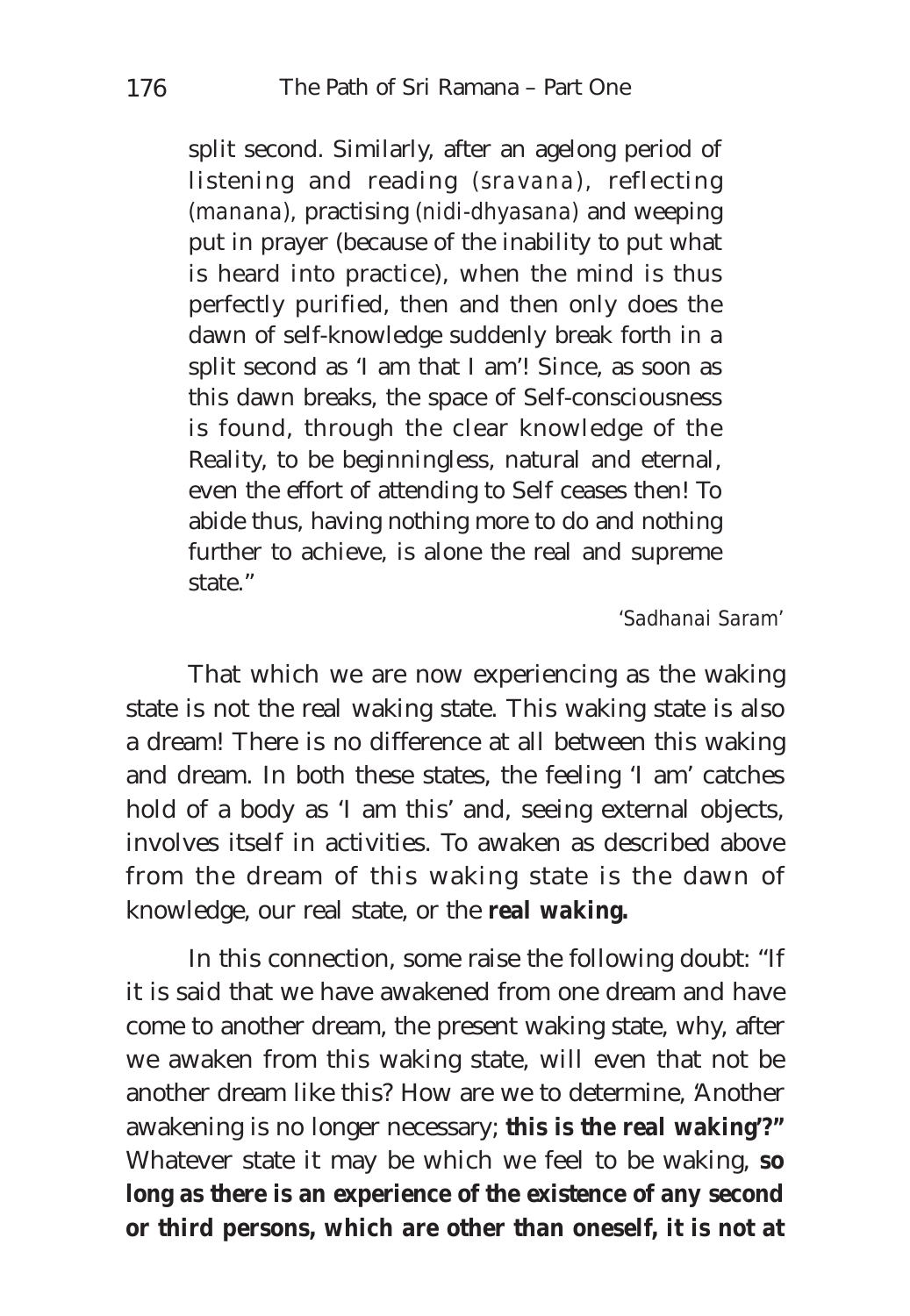**all the real waking state; it is only a dream!** Verify, our real waking (our real state) is that in which our existence alone (not attached to any kind of body) shines unaided and without cognizing anything other than 'we'. **The definition of the correct waking is that state in which there is perfect Self-consciousness and singleness of Self- existence, without the knowledge of the existence of anything apart from Self! From this one can determine the real waking.**

It is this waking that Sri Bhagavan refers to in the following verse:

"Forgetting Self, mistaking the body for Self, taking innumerable births, and at last knowing Self and being Self is just like waking from a dream of wandering all over the world. Know thus."

*'Ekatma Panchakam',* verse 1

Just as one place, a big hall, is divided into three chambers when two walls are newly erected in it, so our eternal, non-dual, natural and adjunctless existenceconsciousness appears to be three states, namely waking, dream and sleep, when the two imaginary walls of waking and dream, which are due to the two body-adjuncts (the waking body and the dream body), apparently rise in the midst of it on account of tendencies *(vasanas).* If these two new imaginary risings, waking and dream, are not there, that which remains will be the one state of Selfconsciousness alone. It is only for the sake of immature aspirants who think the three states to be real, that the sastras have named our natural, real state, the jnana-waking, as 'the fourth state *(turiya avastha).* But since the other three states are truly unreal, this state (the fourth) is in fact the only existing state, the first, and so it need not at all be called 'the fourth' *(turiya),* nor even 'a state' *(avastha).* It is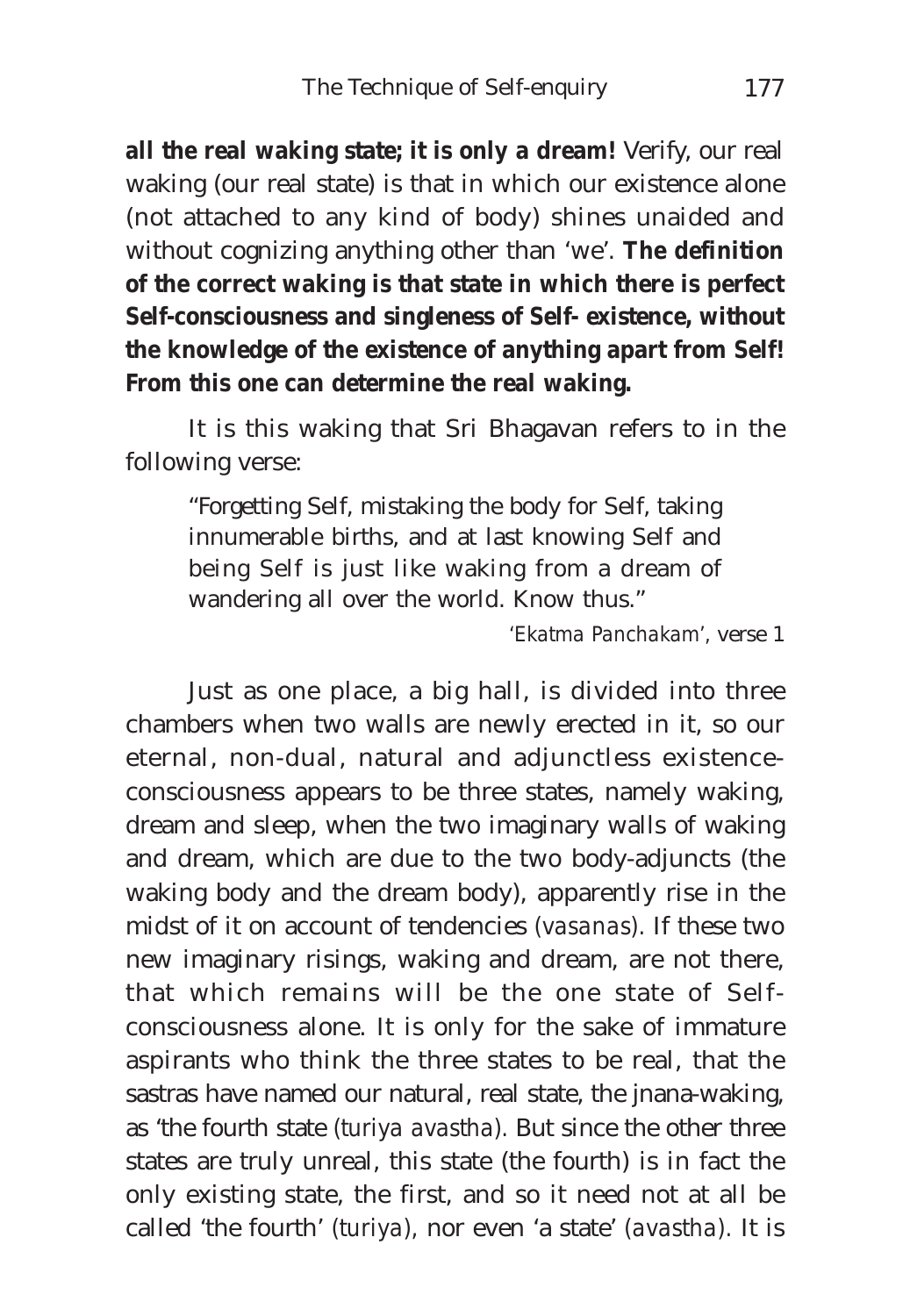therefore 'that which transcends the states' *(avasthatita).* It is also called that which transcends the fourth' *(turiyatita).* Hence, *turiyatita* should not be counted as a fifth state. This is clearly said by Sri Bhagavan :

"It is only for those who experience the waking, dream and sleep states, that the state of wakeful sleep is named *turiya,* a state beyond these. Since that *turiya* alone really exists and since the apparent three states do not exist, *turiya* itself is *turiyatita.* Thus should you bravely understand !"

*'UIladhu Narpadhu – Anubandha',* verse 32

"It is only for those who are not able to immerse and abide firmly in *turiya* (the state of Self), which shine piercing through the dark ignorance of sleep, that the difference between the first three dense states and the fourth and fifth states are (accepted in sastras)."

*'Guru Vachaka Kovai',* verse 567

When, through the aforesaid Self-attention, we are more and more firmly fixed in our existence-consciousness, the tendencies *(vasanas)* will be destroyed because there is no one to attend to them. Thus, the waking and dream states, which have been apparently created by these imaginary tendencies, will also be destroyed. Then the one state which survives should no more be called by the name 'sleep'-

"When, the beginningless, impure tendencies, which were the cause for waking and dream, are destroyed, then sleep, which was (considered to be) leading to bad results (that is, to *tama,)* and which was said to be a void and ridiculed as nescience, will be found to be *turiyatita* itself !"

*'Guru Vaehaka Kovai',* verse 460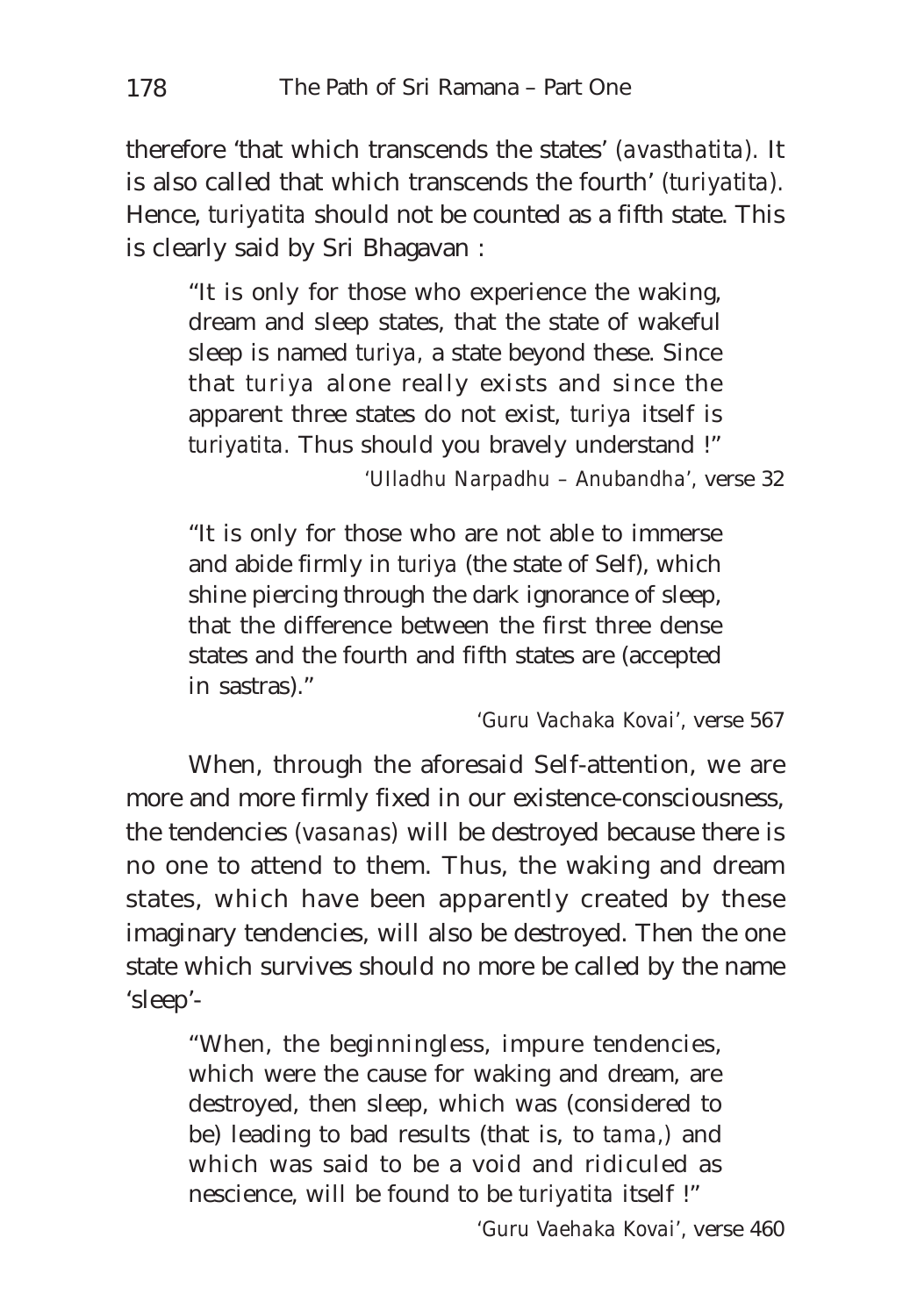Since that which has been experienced till now as sleep by ordinary people was liable to be disturbed and removed by waking and dream, it appeared to be trivial and temporary. That is why it was said on pages 51 to 52 of this book that sleep is a defective state, and in the footnote of the same pages that the real nature of sleep would be explained later in the eighth chapter. Therefore, our natural state, the real waking, alone is the supreme Reality.

Since this real waking is not experienced as a state newly attained, for a Liberated One *(jivanmukta)* the state of liberation does not become a thought! That is, since bondage is unreal for Him, He can have no thought of liberation. Then how can the thought of bondage come to Him? The thought of bondage and liberation can occur only to the ignorant one *(ajnani),* who thinks that he is bound. Therefore, to remain in this state of Self, having attained tile supreme bliss (the eternal happiness which is, as pointed out in chapter one. the sole aim of all living beings), which is devoid of both bondage and liberation, is truly to be in the service of the Lord in the manner enjoined by Bhagavan Ramana. This alone is our duty. This alone is the path of Sri Ramana.

"To remain in the state (of Self), having attained the supreme bliss, which is devoid of both bondage end liberation, is truly to be in the service of the Lord."

*'Upadesa Undhiyar',* verse 29

*Sri Ramanarpanamastu*

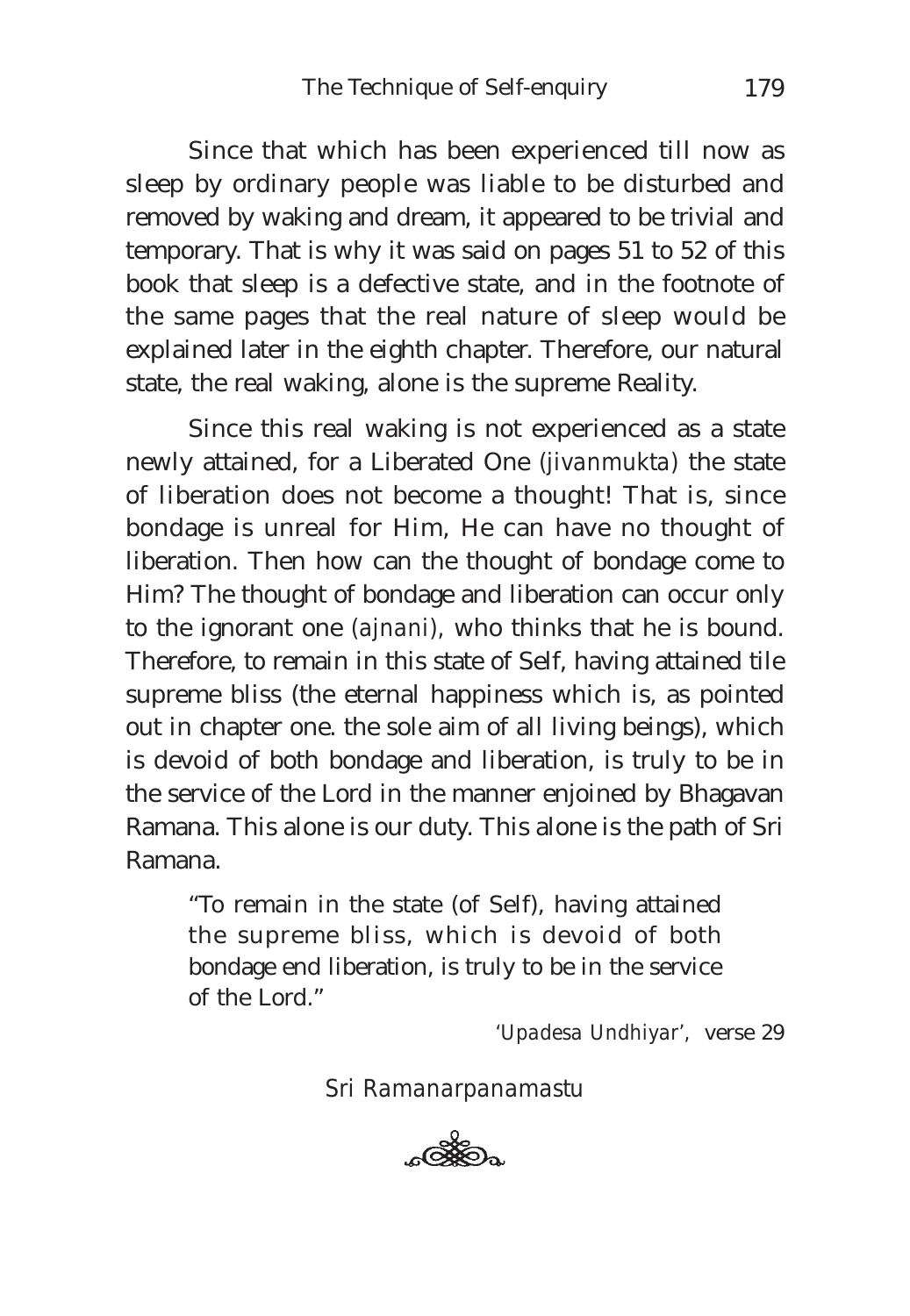APPENDIX

## Who am I?

# Who am I?<br><sup>(An English translation of *Nan Yar?)*<br>Introduction</sup>

In the years 1901 to 1902, when Bhagavan Sri Ramana Maharshi was living in Virupaksha cave on the Holy Hill Arunachala, a devotee by name Sri M. Sivaprakasam Pillai was attracted to Him and approached Him with a number of questions. Sri Bhagavan, who was at that time talking very little, not because of any vow but because He had no inclination to talk, answered most of his questions by writing either in the sand, on a slate or on scraps of paper. The teachings which Sri Sivaprakasam Piliai thus received were first published in 1923 in question and answer form under the title *Nan Yar?* (Who am I?). Soon afterwards, Sri Bhagavan Himself rearranged and rewrote these questions and answers in an essay form thus making *Nan Yar?* into a connected and coherent exposition.

In addition to the question and answer version containing twenty-eight questions, which is nowadays published as a separate booklet, there is-another version containing only fourteen questions, which is printed in *Sri Ramana Vijayam* (a Tamil biography of Sri Bhagavan), and an English translation of which is given in *Self-Realisation.* However, it is only the essay version of this work that is included in *Sri Ramana Nutrirattu* (the Tamil collected works of Sri Ramana), and since this version was prepared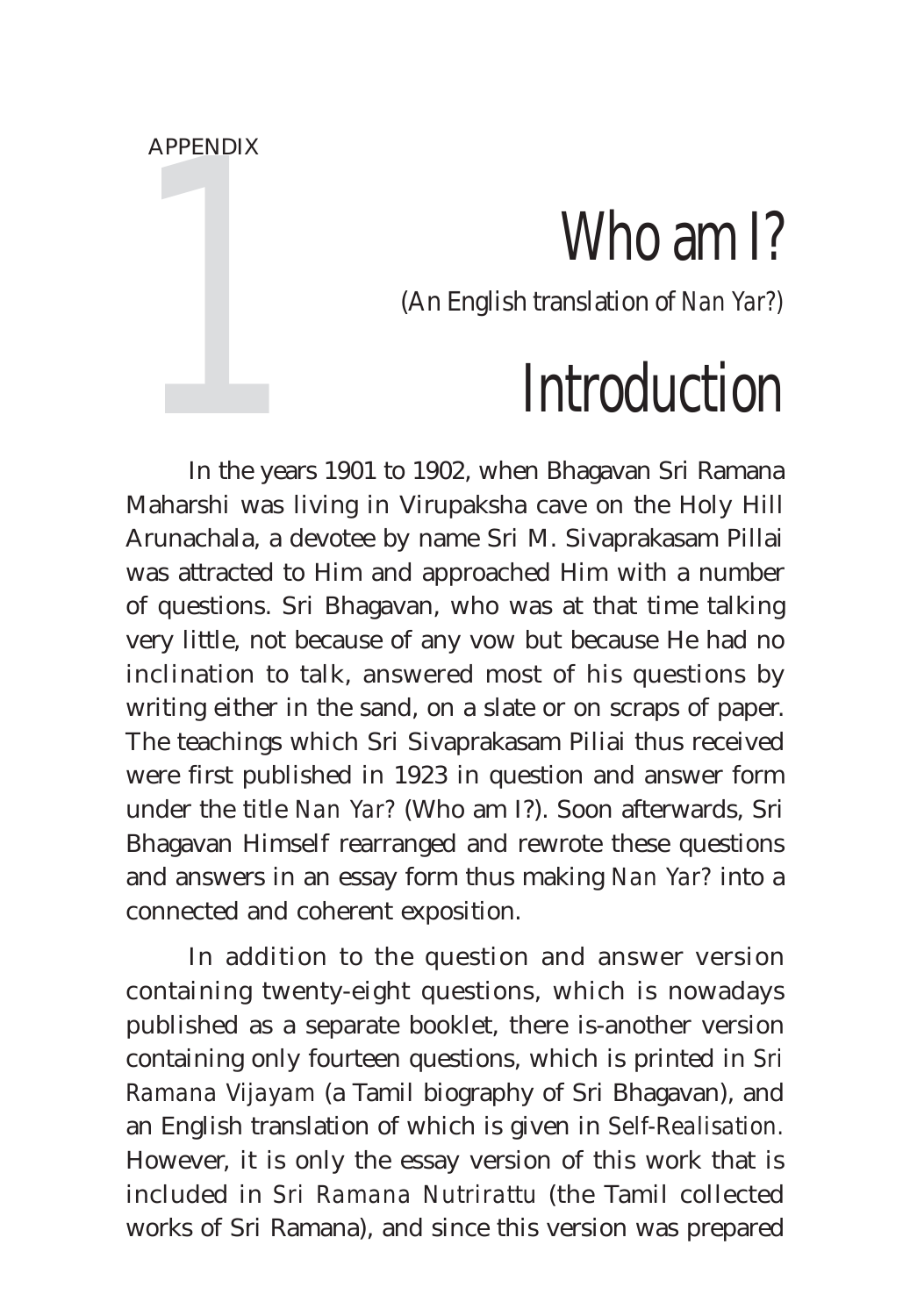by Sri Bhagavan Himself, it is to be considered as the principal, authentic and authoritative version.

The essay version was based largely upon the version containing twenty-eight questions and answers, but while preparing it Sri Bhagavan newly wrote and added some portions (such as the whole of the first paragraph), omitted other portions (such as the answers to questions 4 and 5, the first sentence of the answer to question 6, parts of the answer to question 20, and so on) and modified, expanded and improved other portions (such as the answer to question 27). However, most of the sentences He did not change at all, but simply rearranged the ideas and connected them in a more logical and coherent order.

The first question asked by Sri Sivaprakasam Pillai was, *"Nan yar?"* (Who am I?), to which Sri Bhagavan replied, *"Arive nan",* which means 'knowledge alone is I', 'Knowledge itself is I' or 'Knowledge indeed is I', the, Tamil word *'arivu'* being approximately equivalent to the Sanskrit word *'jnana'* or the English word 'knowledge'. Sivaprakasam Pillai then asked, "What is the nature of (this) knowledge?", and Sri Bhagavan answered, *"Arivin swarupam sat-chitanandam"* (The nature of this knowledge is existenceconsciousness-bliss). Except these two answers, the whole of the second paragraph was not part of the replies actually given by Sri Bhagavan. Therefore, when the manuscript of this work was first brought to Him by Sri Manikkam Pillai, the disciple of Sri Sivaprakasam Pillai, He asked with wonder, "I did not give this portion, how did it find place here ?"\*. "When Sivaprakasam Pillai was copying

Since the nature of Sri Bhagavan is to avoid using the obscure terminology of the scriptures *(sastras)* and thereby confusing the reader, He would not have liked to mention all the scriptural classifications of the, non-Self given in this portion.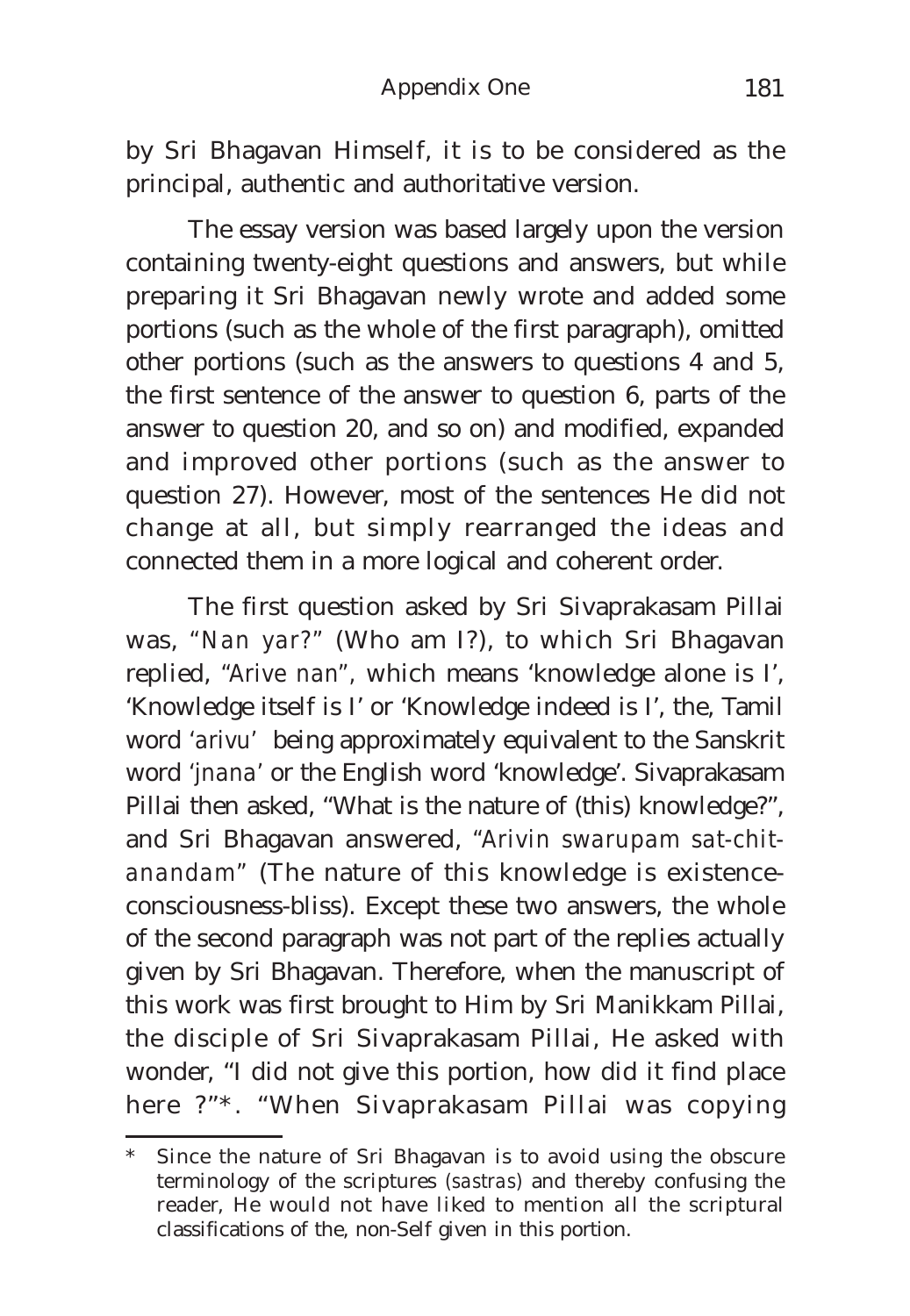Bhagavan's answers in his notebook, he added this portion thinking it would help him to understand that first answer more clearly", explained Manikkam Pillai. "Oh yes, he was already familiar with the scriptural teaching *'neti, neti',* and for that reason he would have thought so", remarked Sri Bhagavan. Later, while preparing the essay version, Sri Bhagavan did not, however, omit this added portion, but simply marked His own answers in bold type.

Among all the prose works of Sri Bhagavan, *Nan Yar?* holds a place of undisputed and unequalled prominence. Indeed, it may be regarded as the very corner-stone of Sri Bhagavan's teachings, for within these twenty brief paragraphs all His basic teachings are summarized in a clear and undiluted fashion. Therefore, on account of the importance of this work for which we owe a great debt of gratitude to Sri Sivaprakasam Plllal\*, an English translation of it is given here.

While preparing this translation, an attempt has been made to make it as precise and as faithful to the original Tamil as possible, even if at times this had to be at the expense of an elegant style of English. The division of the text into paragraphs and sentences, and the order of the sentences, corresponds exactly to the original, and as far as possible the structure of each sentence is of the same form as that in the original. All the portions which are printed in bold in the original are also in bold in this translation, while other key sentences which are not in bold in Tamil have

The reader may be interested to hear the following incident, which indicates that this sincere and whole-hearted disciple attained the goal for which he so earnestly sought. When, in 1948, a telegram was brought to Sri Bhagavan conveying the news of the passing away of Sri Sivaprakasam Pillai, He remarked, *"Sivaprakasam sivaprakasamanar",* which means 'Sivaprakasam has become *Sivaprakasam* the light of Siva !'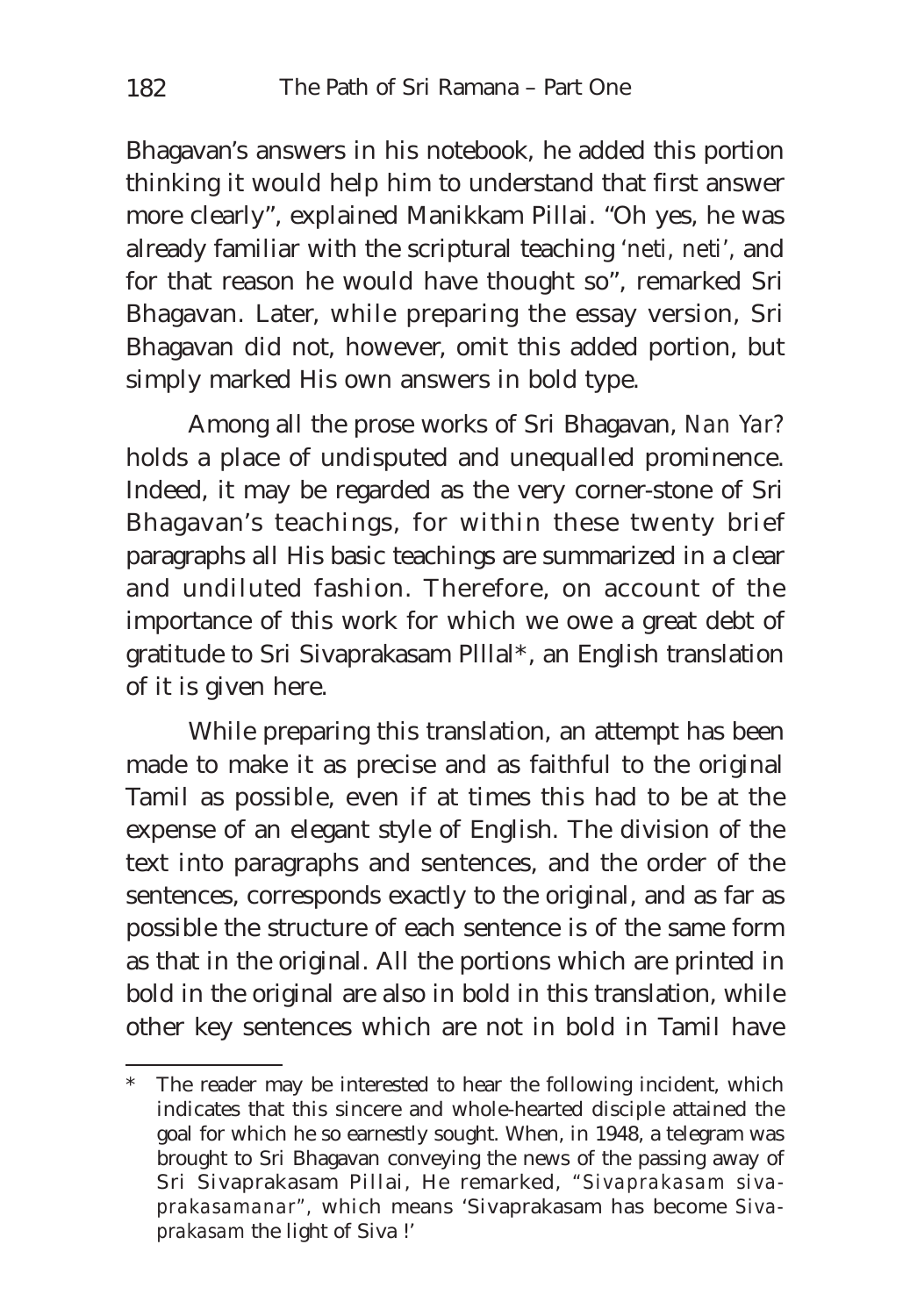#### Appendix One

here been printed in italics. In the whole of the original text, only one word is within brackets, namely, in the fourth paragraph, the word 'shines' *(prakasikkum)* after the words 'Self appears', All other portions which are within brackets in this translation have been included either to indicate the exact Tamil or Sanskrit word used in the original, or to make the meaning of the text more clear, or to complete the sense of a sentence which, when literally translated, does not form a complete or distinctly intelligible sentence in English. The footnotes have similarly been added in the translation and none of them are in the original. While translating, all the other existing translations of this work have also been closely compared in order that none of their good points (such as appropriate words, formations of sentences, and so on) should be missed in this translation.

#### **TEXT**

Since all living beings *(jivas)* desire to be happy always without any misery, since in everyone supreme love *(parama priyam)* exists only for oneself, and since happiness alone is the cause of love, in order to obtain that happiness, which is one's very nature and which is experienced daily in deep sleep, where there is no mind, it is necessary for one to know oneself. For that, enquiry *(jnana vichara)* in the form 'Who am I?' alone is the principal means *(mukhya sadhana).*

Who am I? The gross body, which is composed of the, seven *dhatus* (chyle, blood, flesh, fat, marrow, bone and semen), are not 'I'. The five sense-organs *(jnanendriyas),* namely the ears, skin, eyes, tongue and nose, which individually and respectively know the five sense-know ledges *(vishayas),* namely sound, touch, sight, taste and smell, are not 'I', The five organs of action *(karmendriyas),*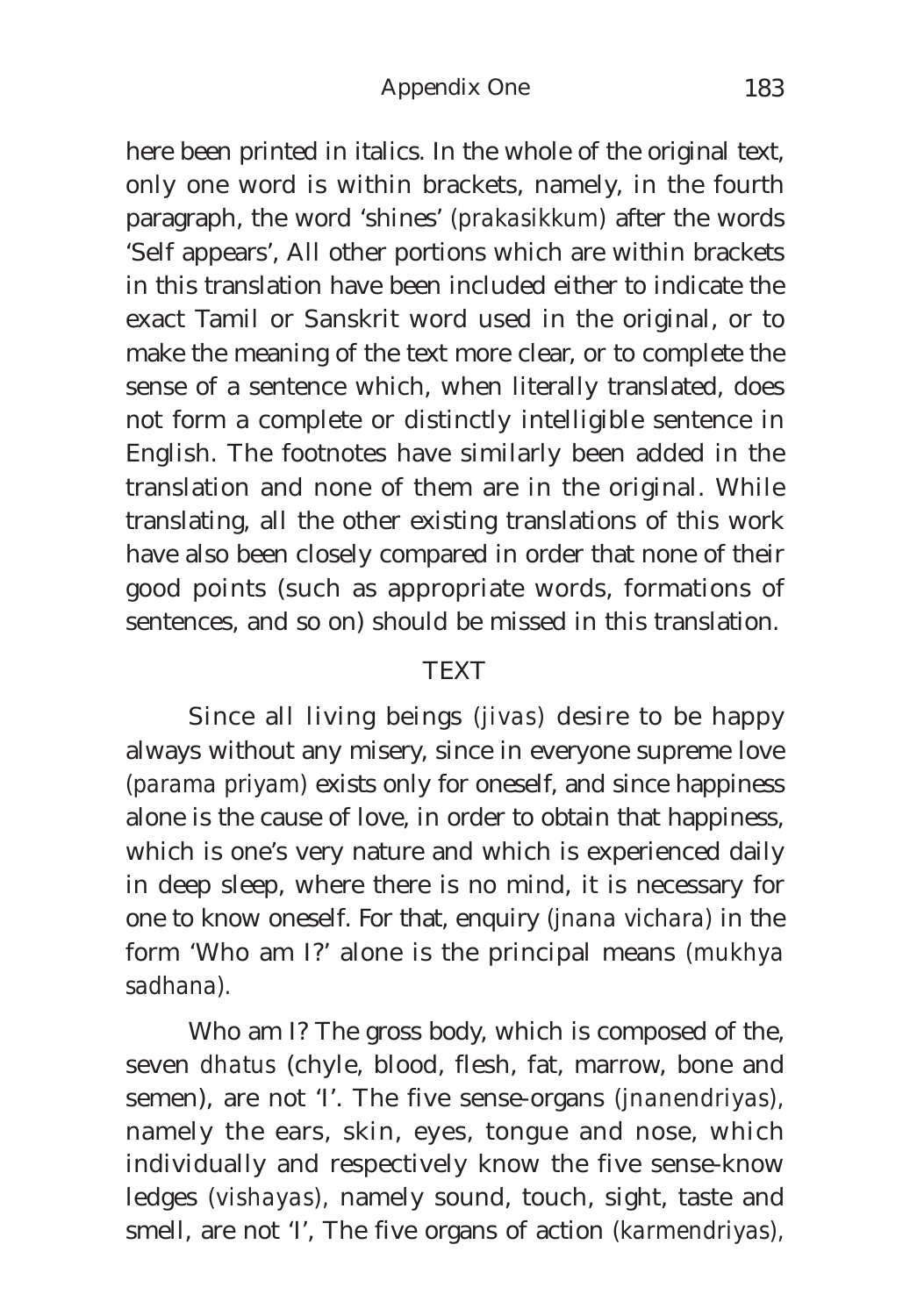namely the mouth, legs, hands, anus end genitals, the functions of which are (respectively) speaking, walking, giving, excreting and enjoying, are not 'I'. The five vital airs such as *prana,* which perform the five vital functions such as respiration, are not 'I'. Even the mind, which thinks, is not 'I'. Even the ignorance (of deep sleep), in which only the latent tendencies towards sense-knowledges *(vishayavasanas)* remain and which is devoid of all sense knowledges and all actions, is not 'I'. After negating as 'not I, not I' all that is, mentioned above, the **knowledge** which remains alone, itself is 'I'. **The nature of (this) knowledge is existence-consciousness-bliss** *(sat-chit-ananda),*

If the mind, which is the cause (and base) of all knowledge (all objective knowledge) and all action, subsides, the perception of the world *(jagat-drishti)* will cease. Just as the knowledge of the rope, which is the base, will not be obtained unless the knowledge of the snake, the superimposition, goes, so the realization of Self *(swarupadarsanam),* which is the base, will not be obtained unless the perception of the world *(jagat--drishti)* which is a superimposition, ceases.

What is called mind *(manam)* is a wondrous power existing in Self *(atma-swarupam).* It projects all thoughts. If we set aside all thoughts and see, there will be no such thing as mind remaining separate; therefore, thought itself is the nature (or form) of the mind. Other than thoughts, there is no such thing as the world. In deep sleep there are no thoughts, (and hence) there is no world; in waking and dream there are thoughts, (and hence) there is the world also, Just as the spider spins out the thread from within itself and again withdraws it into itself, so the mind projects the world from within itself and again absorbs it into itself.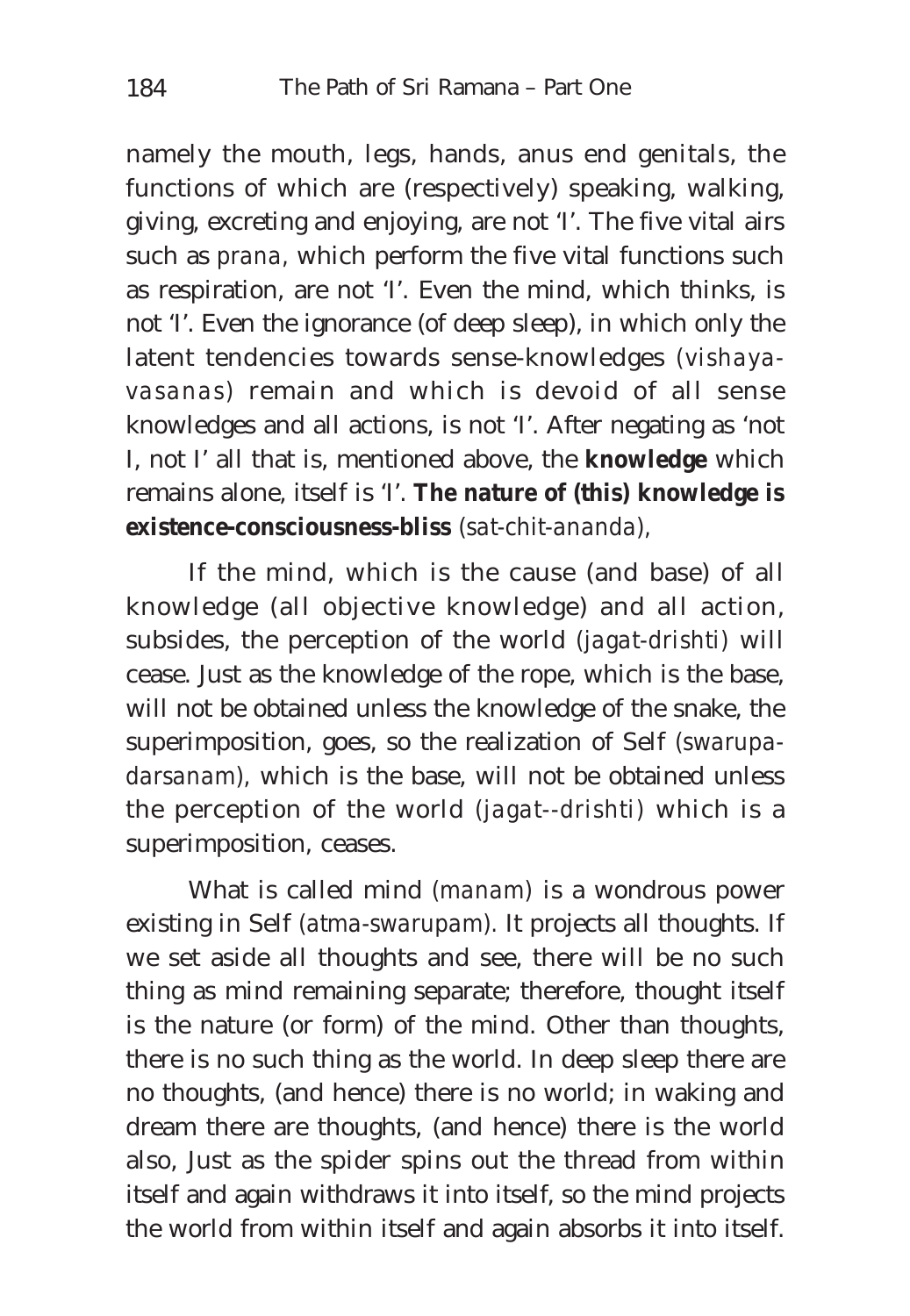When the mind comes out (rises) from Self, the world appears. Therefore, when the world appears, Self will not appear; and when Self appears (shines), the world will not appear, If one goes on scrutinizing the nature of the mind, it will finally be found that 'oneself alone is (what is now mistaken to be) the mind. What is (here) called 'oneself' *(tan)* is verily Self *(atma-swarupam).* The mind can exist only by always depending upon something gross (that is, only by always identifying a gross name-and-form , a body, as 'I'); by itself it cannot stand. It is the mind alone that is called the – subtle body *(sukshma sarira)* or soul *(jiva).*

That which rises in this body as 'I' ('I am this body') is the mind. If one enquires 'In which place in the body does the thought 'I' rise first?', it will be known to be in the heart *(hridayam)\*.* That is the source (literally, birth-place) of the mind. *Even if one incessantly thinks 'I,I'*, *it will lead to that place* (our true state, Self). Of all the thoughts that rise in the mind, **the thought 'I'** (the feeling 'I am the body') **is the first thought,** it is only after the rising of this that all

<sup>\*</sup> As a general rule, whenever Sri Bhagavan uses the word 'place' (idam), He is referring to our true state, Self, rather than to any place limited by time and space. This is confirmed in the next paragraph of this work, where He says, "The place *(idam)* where even the slightest trace of the thought 'I' does not exist, alone is *Self (swarupam)".* Therefore, when He says in this sentence, "If one enquires 'in which place (idam). In the body..", what He in fact expects us to do is to enquire 'From what?', in which case the answer will not be a place in the body, but only 'we', Self, the truly-existing Thing (refer to pages 134 to 135 of this book). Hence, as Sri Bhagavan Himself often explained, the true Import of the word 'heart' *(hridayam)* is not a limited place in the body, but only the unlimited Self (refer to *Upadesa Manjari,* chapter two answer to question 9). However, since the mind or ego can rise only by identifying I body as 'I', a place for its rising can also be pointed out in the body, 'two digits to the right from the centre of the chest', though of course such a place can never be the absolute reality.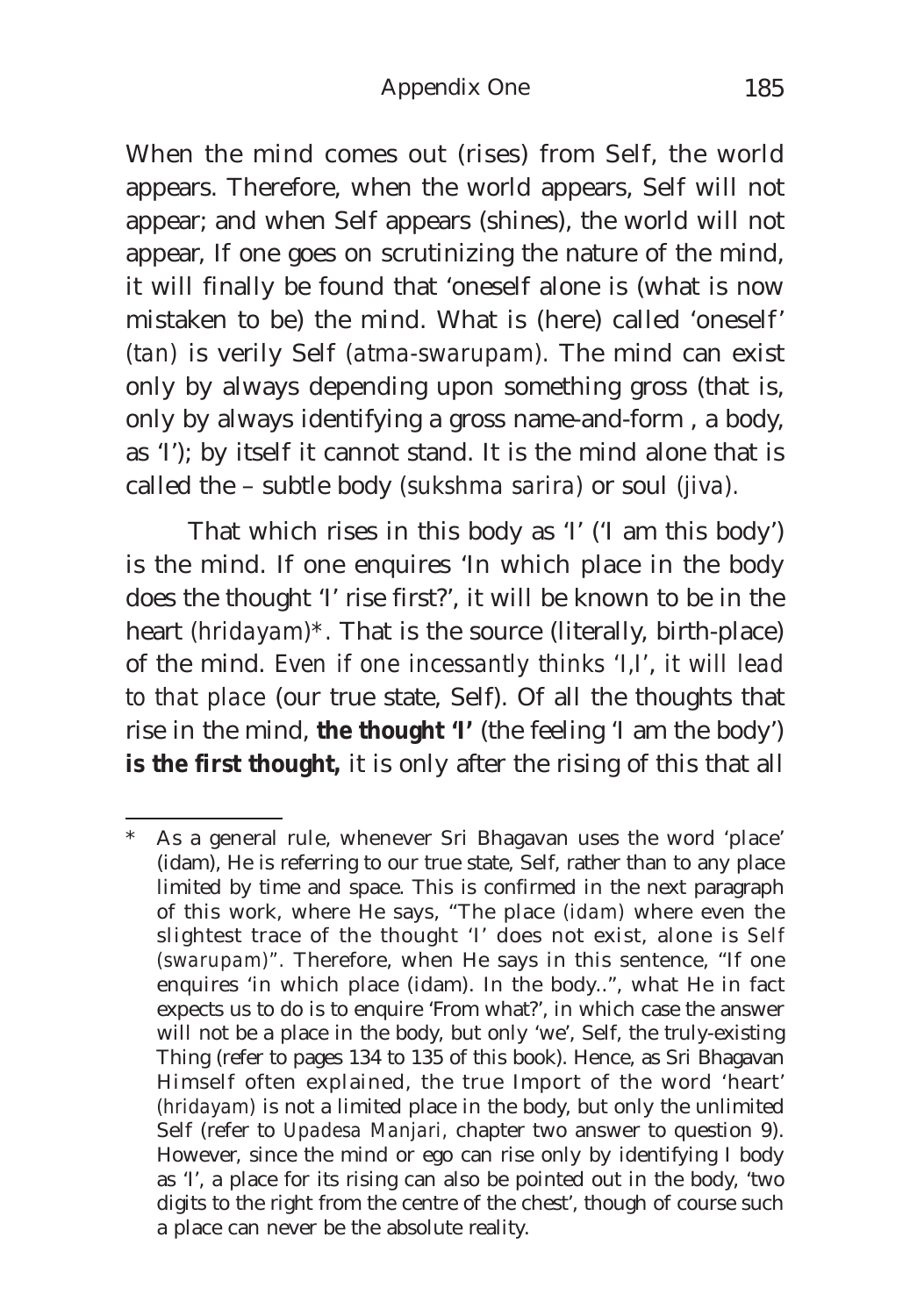other thoughts rise. It is only after the rising of the first person (the subject, 'I', whose form is the feeling 'I am this body' or 'I am so-and-so') that the second and third persons (the objects, 'you', 'Fie', 'she', 'it', 'this', 'that' and so on) appear; without the first person, the second and third persons will not exist.

*The mind will subside only by means of the enquiry Who am I?*. The thought 'Who am I?' (which is but a means for turning our attention Selfwards), destroying all other thoughts, will itself finally be destroyed like the stick used for stirring the funeral pyre. It other thoughts rise (thereby indicating that Self-attention is lost), one should, without attempting to complete them, enquire 'To whom did they rise?'. What does it matter however many thoughts rise? (The means to set aside thought-attention and regain Selfattention is as follows:) At the very moment that each thought rises, if one vigilantly enquires 'To whom did this rise?', it will be known 'To me'. If one then enquires 'Who am I?', the mind (our power of attention) will turn back (from the thought) to its source (Self), (then, since no one is there to attend to it) the thought which had risen will also subside. *By repeatedly practising thus, the power of the mind to abide in its source increases.* When the mind (the attention), which is subtle, goes out through the brain and sense-organs (which are gross), the names-and-forms (the objects of the world), which are gross, appear; when it abides in the heart (its source, Self), the names-and-forms disappear. Keeping the mind in the heart (through the above-described means of fixing our attention in Self), not allowing it to go out, alone is called 'Selfwardness' *(ahamukham)* or 'introversion' *(antarmukham).* Allowing it to go out from the heart alone is called 'extroversion' *(bahirmukham).* When the mind thus abides in the heart,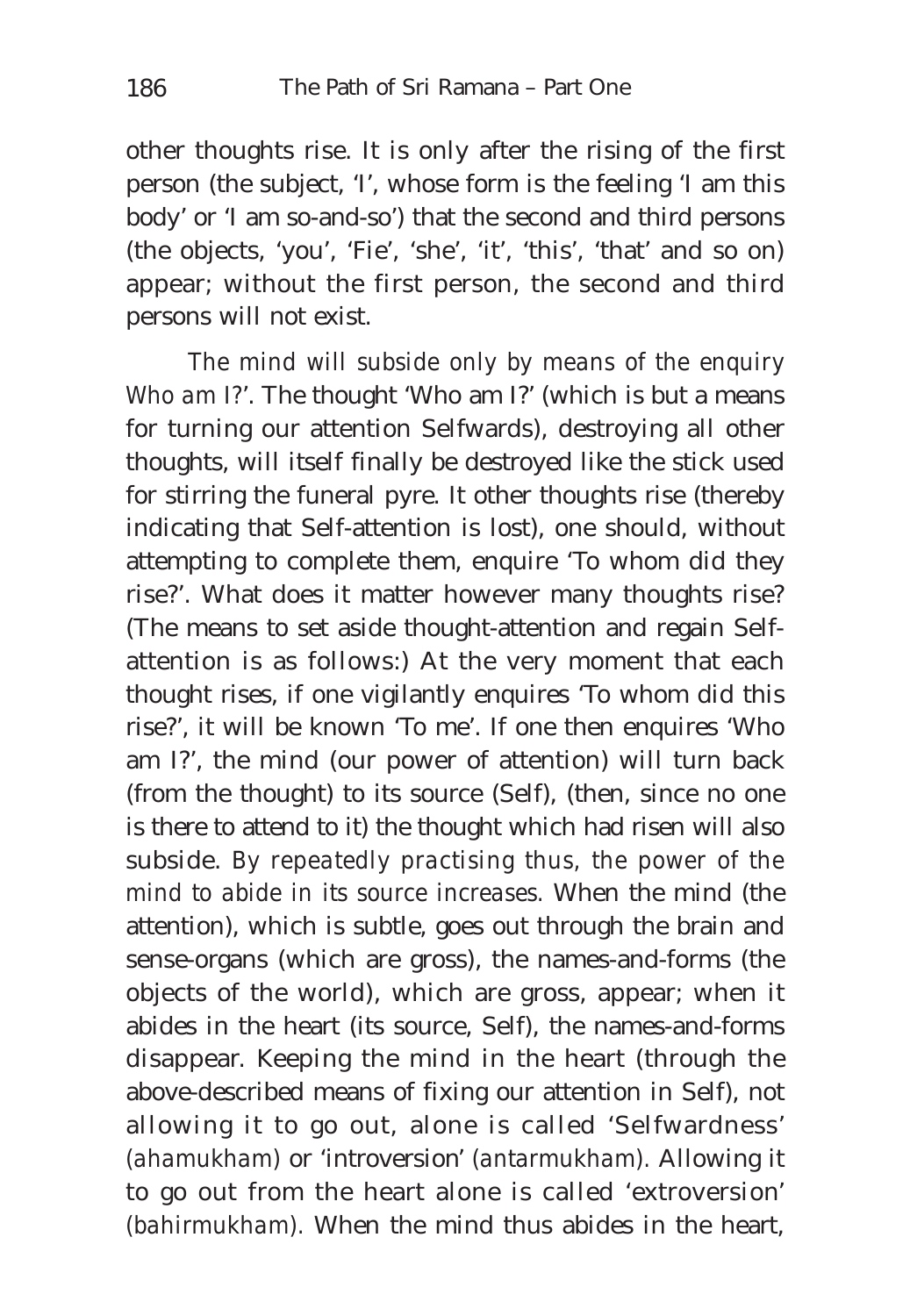#### Appendix One

the 'I' (the thought 'I', the ego), which is the root of all thoughts, having vanished, the ever-existing Self alone will shine. The place (or state) where even the slightest trace of the thought 'I' does not exist, alone is Self (swarupam). That alone is called 'Silence' *(maunam).* To be still *(summa iruppadu)* in this manner alone is called 'seeing through (the eye of) knowledge' *(jnana-drishti).* To be still is to make the mind subside in Self (through Self-attention). Other than this, knowing the thoughts of others, knowing the three times (past, present and future), knowing events in distant places – all these can never be *jnana-drishti.*

What really exists is Self *(atma-swarupam)* alone. The world, soul and God are superimpositions in it like the sliver in the mother-of-pearl; these three appear simultaneously and disappear simultaneously. Self itself is the world: Self itself is 'I' (the soul); Self itself is God; all is the Supreme Self *(siva-swarupam)* .

*To make the mind subside, there is no adequate means other than enquiry* (vichara). *If controlled by other means, the mind will remain as if subsided, but will rise again.* Even by breath control *(pranayama)* the mind will subside; however, the mind will remain subsided only so long as the breath *(prana)* remains subsided, and when the *prana* comes out the mind will also come out and wander under the sway of tendencies *(vasanas).* The source of the mind and of the *prana* is one and the same. Thought itself is the nature of the mind. The thought 'I' is indeed the first thought of the mind; that itself is the ego *(ahankara).* From where the ego originates, from there alone the breath also rises. Therefore, when the mind subsides the *prana* will also subside, and when the *prana* subsides the mind will also subside. But in deep sleep *(sushupti),* although the mind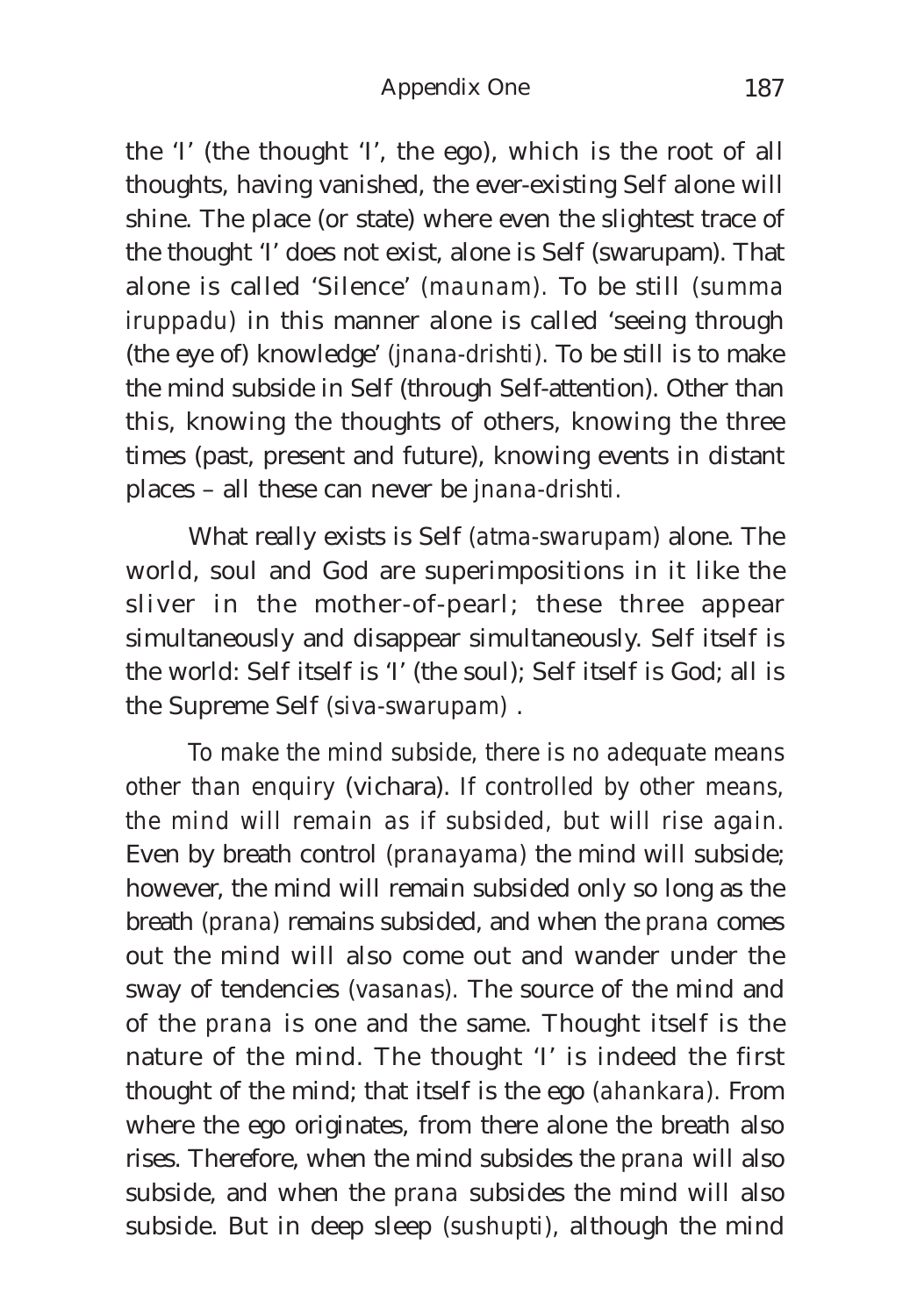subsides, the *prana* does not subside. It is arranged thus by God's plan for the protection of the body and so that others may not mistake the body to be dead. When the mind subsides in the waking state and in Self-absorption *(samadhi),* the *prana* subsides. The *prana* is the gross form of the mind. Till the time of death, the mind keeps the *prana* in the body, and when the body dies, the mind forcibly carries away the *prana.* Therefore, *pranayama* is a mere aid for controlling the mind, but will not bring about the destruction of the mind *(mano-nasa)\*.*

Just like *pranayama,* meditation upon a form of God *(murti-dhyana),* repetition of sacred words *(mantra-japa)* and regulation of diet *(ahara-niyama)* are mere aids for controlling the mind (but will never by themselves bring about its destruction). Through *murti-dhyana* and through *mantra-japa,* the mind gains one-pointedness *(ekagram).* Just as when a chain is given to an elephant to hold in its trunk, which is always wandering (here and there trying to catch hold of things), that elephant will go along holding only the chain instead of trying to catch any other thing, so also when the mind, which is always wandering, is trained to hold on to anyone name or form (of God), it will cling only to that. Because the mind branches out into innumerable thoughts, each thought becomes very weak. As thoughts subside more and more, one-pointedness is gained, and for the mind which has thereby gained strength, Self-enquiry

<sup>\*</sup> Since the mind is able to carry away the *prana* forcibly at the time of death, we have to understand that the *prana* is less powerful than the mind. That is why Sri Bhagavan says that *pranayama* is merely an aid for controlling the mind, but that it cannot bring about the destruction of the mind. If, on the other hand, the mind is controlled (made to subside) through Self-enquiry *(atma-vichara)* and right knowledge *(jnana),* that alone will be sufficient, and we need not then bother about controlling the *prana.*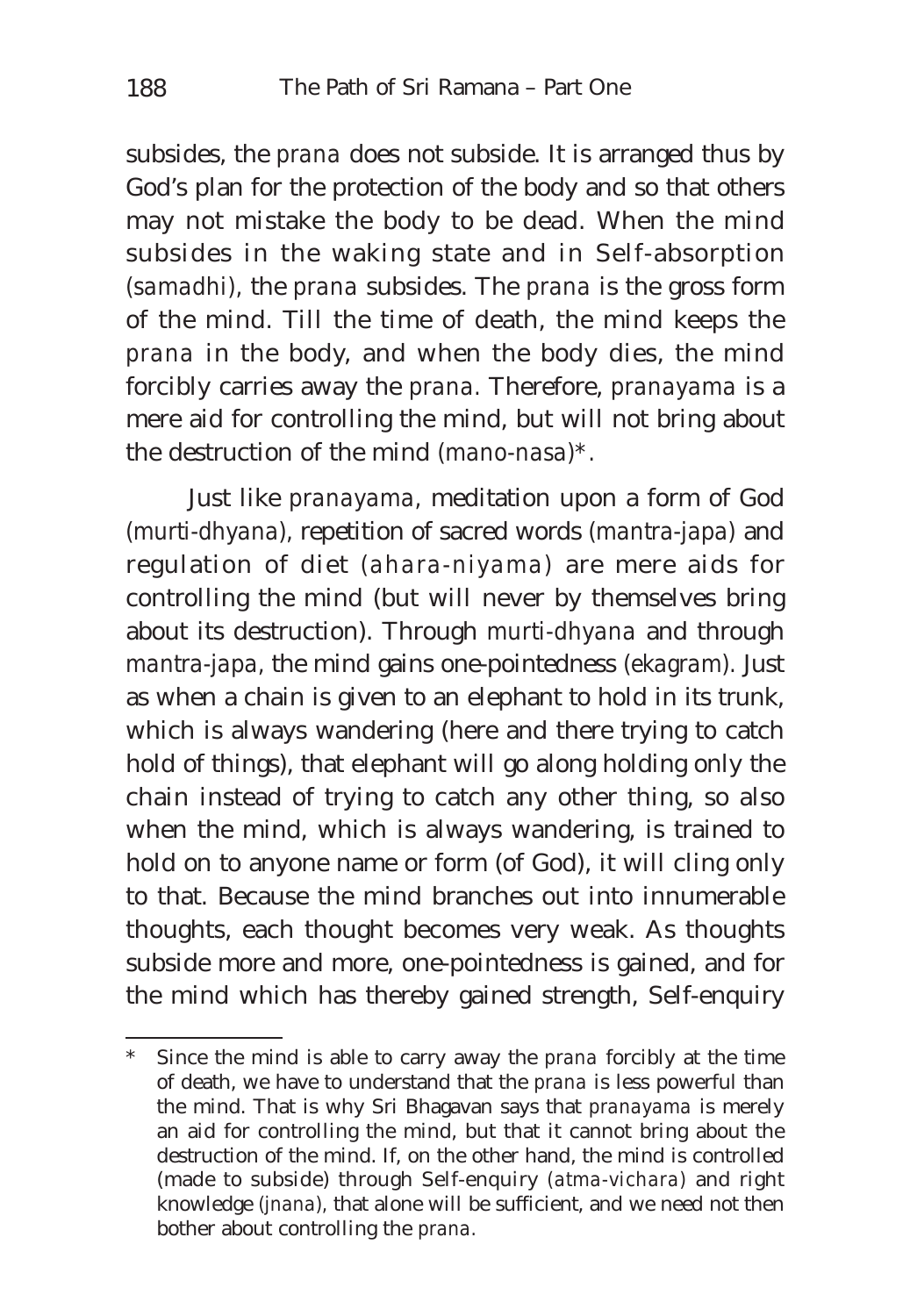*(atma-vichara)* will easily be attained\*. Through *mita sattvika ahara-niyama\*\*,* which is the best of all regulations, the *sattvic* quality of the mind, having been increased, becomes an aid to Self-enquiry.

Although tendencies towards sense-objects *(vishaya- vasanas),* which have been recurring down the ages, rise in countless numbers like the waves of the ocean, they will all perish as Self-attention *(swarupa-dhyana)* becomes more and more intense. Without giving room even to the doubting thought, 'Is it possible to destroy all these tendencies *(vasanas)* and to remain as Self alone ?', one should persistently cling fast to Self-attention, However great a sinner one may be, it, not lamenting Oh, I am a sinner ! How can I attain salvation ?' but completely giving up even the thought that one is*,* a sinner, one is steadfast in Selfattention, one will surely be saved<sup>@</sup>.

- \*\* *Mita satvika ahara-niyama* means regulating one's diet by taking only moderate quantities of food *(mita ahara)* and by strictly avoiding *nonsattvic* foods, that is, all non-vegetarian foods such as eggs, fish and meat, oil intoxicants such as alcohol and tobacco, excessively pungent, sour and salty tastes, excess onions and garlics, and so on*.* Furthermore, the Sanskrit word *'ahara'* means 'that which is taken in', so in a broader sense *ahara-niyama* means not only regulation of diet, but also regulation of all that is taken in by the mind through the five senses.
- @ The Tamil word used here is *'uruppaduvan',* which in an ordinary sense means 'will be properly shaped', 'will be reformed' *or* 'will succeed in one's endeavour', but which in a deeper sense means 'will attain Self' (uru= Self or *swarupa;* paduvan=will attain or will be established in).

<sup>\*</sup> The reader may here refer to pages 90 to 93, where it is explained precisely in which manner the practice of *japa* or *dhyana* may be an aid, making it easy to attain Self-abidance, which is Self-enquiry. In this context, we would also do well to remember the following instruction of Sri Bhagavan: "One should not use the name (or form) of God mechanically and superficially, without the feeling of devotion *(bhakti).* To use the name of God, one must call upon Him with yearning and unreservedly surrender oneself to Him" *(Maharshi's, Gospel,* Book One, chapter four). Refer also to appendix one (d).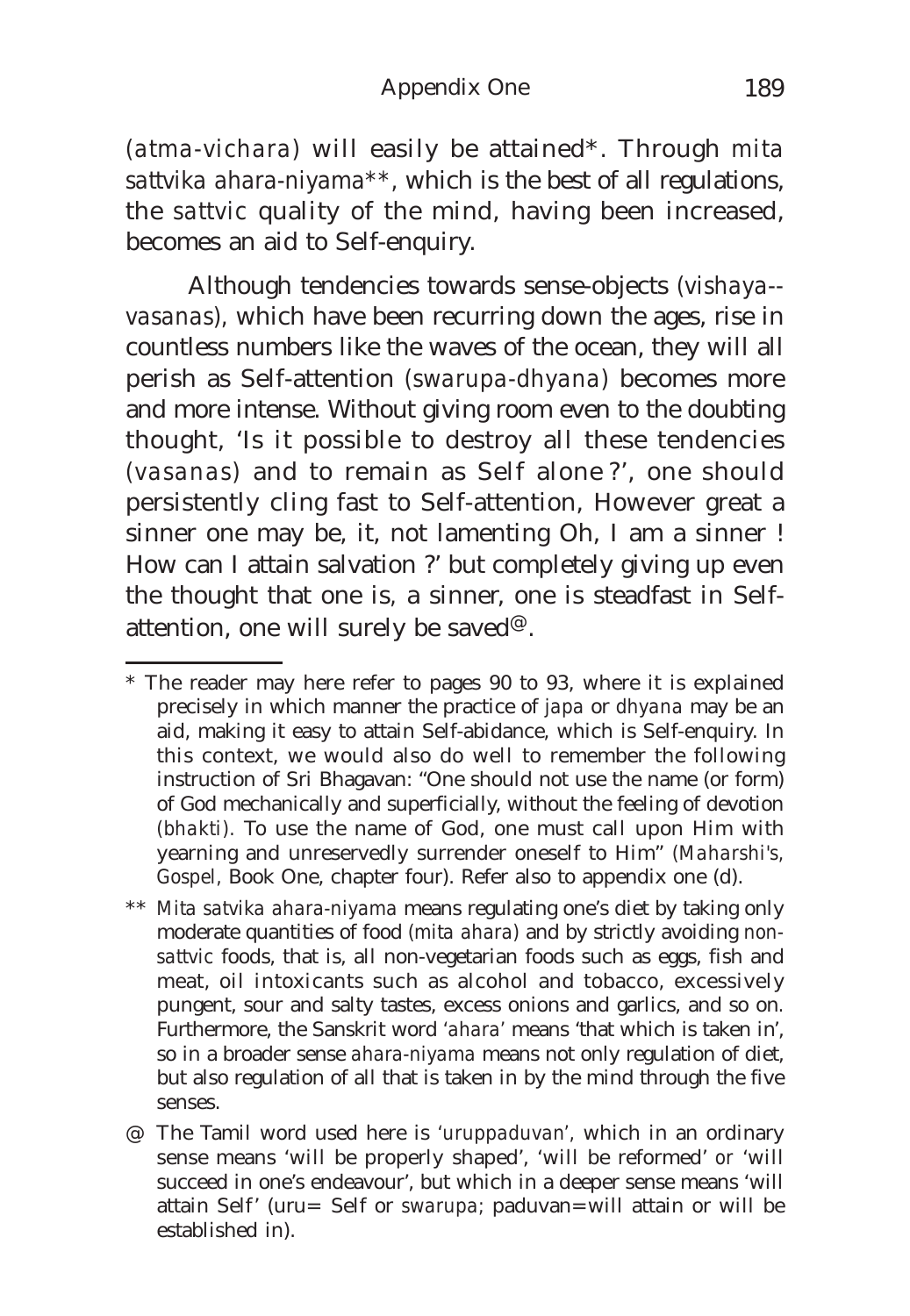As long as there are tendencies towards sense-objects *(vishaya-vasanas)* in the mind, so long the enquiry 'Who am I?' is necessary. As and when thoughts rise, one should annihilate all of them through enquiry then and there in their very place of origin. Not attending to what-is-other *(anya,* that is, to any second or third person object) is nonattachment *(vairagya) or* desirelessness *(nirasa);* not leaving Self is knowledge *(jnana).* In truth, these two (desirelessness and knowledge) are one and the same. Just as a pearl-diver, tying a stone to his waist, dives into the sea and takes the pearl lying at the bottom, so everyone, diving deep within himself with non-attachment *(vairagya),* can attain the pearl of Self. If one resorts uninterruptedly to Self-remembrance *(swarupa-smaranai,* that is, remembrance of or attention to the mere feeling 'I') until one attains Self, that alone will be sufficient. As long as there are enemies within the fort, they will continue to come out. If one continues to cut all of them down as and when they come, the fort will fall into our hands.

God and Guru are in truth not different. Just as the prey that has fallen into the jaws of a tiger cannot escape, so those who have come under the glance of the Guru's Grace will surely be saved and will never be forsaken; yet, one should follow without fail the path shown by the Guru.

*Remaining firmly in Self-abidance* (atma-nishtha), *without giving even the least room to the rising of any thought other than the thought of Self* (atma-chintanai)\*,

<sup>\* &#</sup>x27;The thought of Self' *(atma-chin'anai)* means only Self-attention. Though Sri Bhagavan here uses the word 'thought' *(chintanai)* to denote Self-attention, it is to be understood that Self-attention is not a mental activity, Attending to Self is nothing but abiding as Self, and hence it is not. 'doing' but 'being', that Is, it is not a mental activity but our natural state of mere existence, Refer to the first benedictory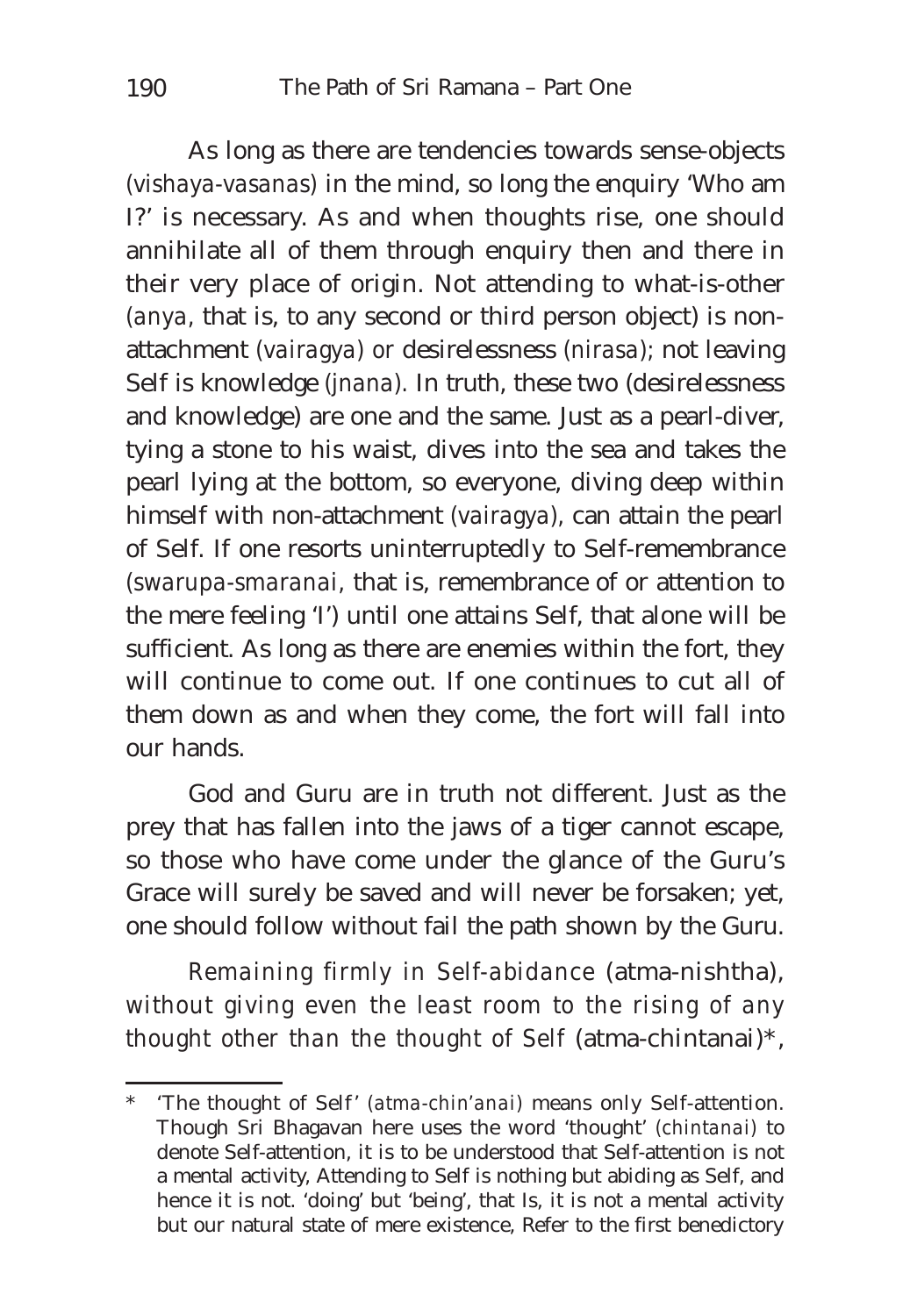#### Appendix One

*is surrendering oneself to God.* However much burden we throw on God, He bears all of it. Since the one Supreme Ruling Power *(parameswara sakti)* is performing all activities, why should we, instead of yielding ourself to it, constantly think. 'I should act in this way; I should act in that way'? When we know that the train is bearing all the burdens, why should we who travel in it, instead of placing even our small luggage in it and being happily at ease, suffer by bearing it (our luggage) on our own head?

What is called happiness *(sukham)* is but the nature of Self; happiness and Self are not different. Self-happiness *(atma-sukham)* alone exists; that alone is real. There is no happiness at all in even a single one of the things of the world. We think that we derive happiness from them on account of our wrong discrimination *(aviveka).* When the mind comes out, it experiences misery *(duhkham).* In truth, whenever our thoughts desires) are fulfilled, the mind, turning back to its source- (Self), experiences Self-happiness alone. Similarly, during the time of sleep, Self-absorption *(samadhi)* and swoon, and when the things that we like are obtained and when evil befalls the things that we dislike, the mind becomes introverted and experiences Selfhappiness alone. In this way the mind wanders without rest, going out leaving Self, and (then again) returning within. Under the tree, the shade is delightful. Outside, the sun's heat is scorching. A person who is wandering outside reaches the shade and is cooled. After a while he starts out, but, unable to bear the scorching of the heat, comes again under the tree. In this way, he is engaged in going from the shade into the hot sunshine, and coming back from the hot

verse of *Ulladhu Narpadhu* (quoted on page 115 of this book), in which Sri Bhagavan has revealed that the correct way to 'think of' (meditate upon) Self is to abide in Self as Self.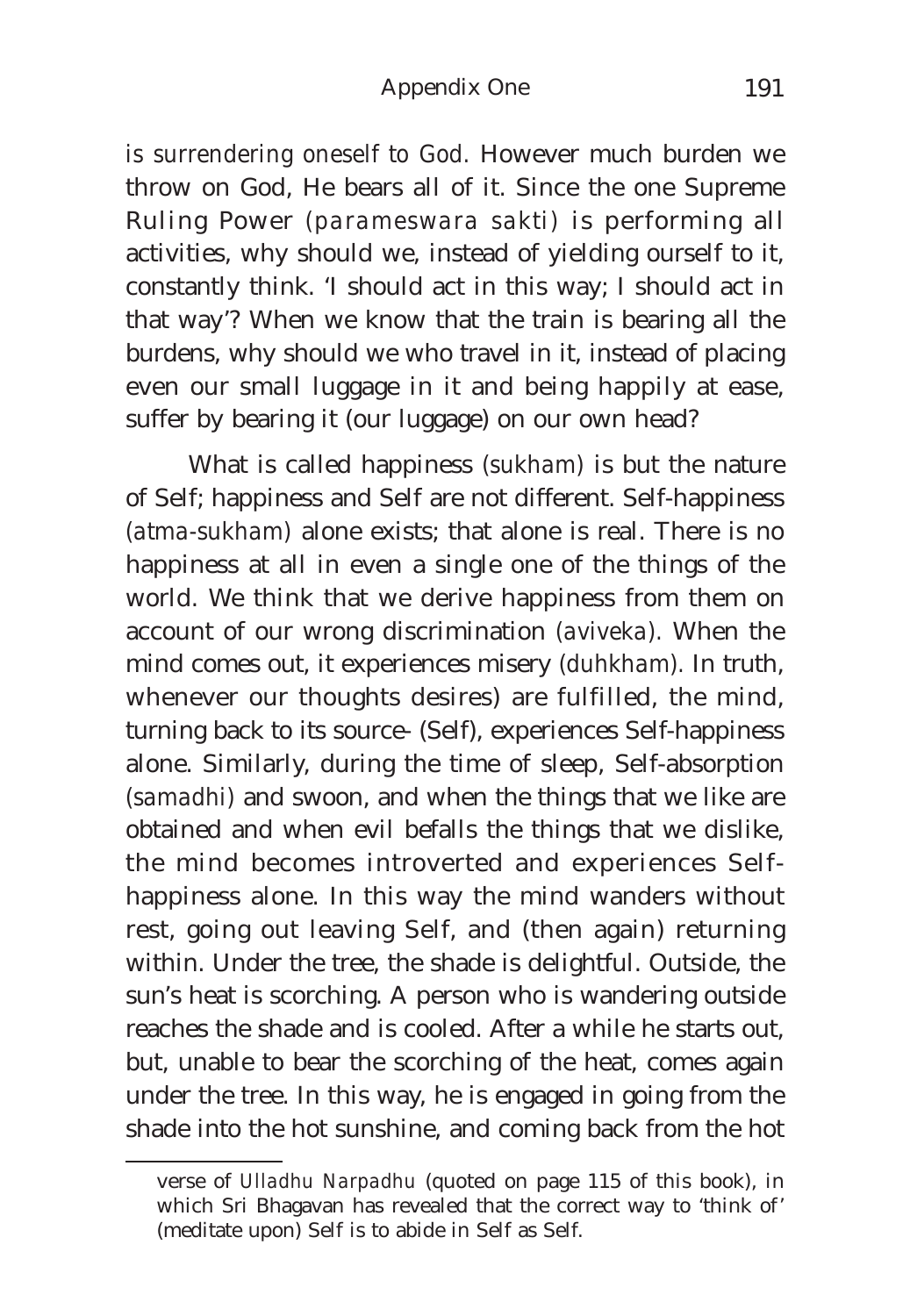sunshine into the shade. He who acts in this manner is a person lacking discrimination *(aviveki).* But a person of discrimination *(vivki)* will never leave the shade. Similarly, the mind of the Sage *(jnana)* never leaves *Brahman* (that is, Self). But the mind of the ignorant one *(ajnani)* is such that wandering in the world it suffers; and turning back to *Brahman* for a while enjoys happiness. What is called the world is nothing but thought. When the world disappears, that is, when there is no thought, the mind experiences bliss *(ananda);* when the world appears. it experiences misery.

Just as in the mere presence of the sun, which rises without desire *(ichcha),* intention *(sankalpa)* or effort *(yatnam),* the sun-stone (the magnifying lens) emits fire, the lotus blossoms, water evaporates and people begin, perform and stop their work, and just as in front of a magnet the needle moves, so it is through the mere influence of the presence of God, who is without intention *(sankalpa),* that the souls *(jivas),* who are governed by the three divine functions *(muttozhil)* or five divine functions *(panchakrityas)\*,* perform and stop their activities in accordance with their respective *karmas* (that is, in accordance not only with their *prarabdha karma* or destiny, but also with their *purva karma-vasanas* or former tendencies towards action). Nevertheless, He (God) is not one who has intention *(sankalpo).* Not even a single action *(karma)* will affect (literally, touch) Him. That is like the actions in the world not affecting the sun, and like the good and bad qualities of the other four elements (namely earth,

According to the different classifications given in scriptures, the divine functions are said to be three, namely creation *(sristhi),* sustenance *(sthiti)* and destruction *(samhara),* or five, namely these three plus veiling *(tirodhana)* and Grace *(anugraha).*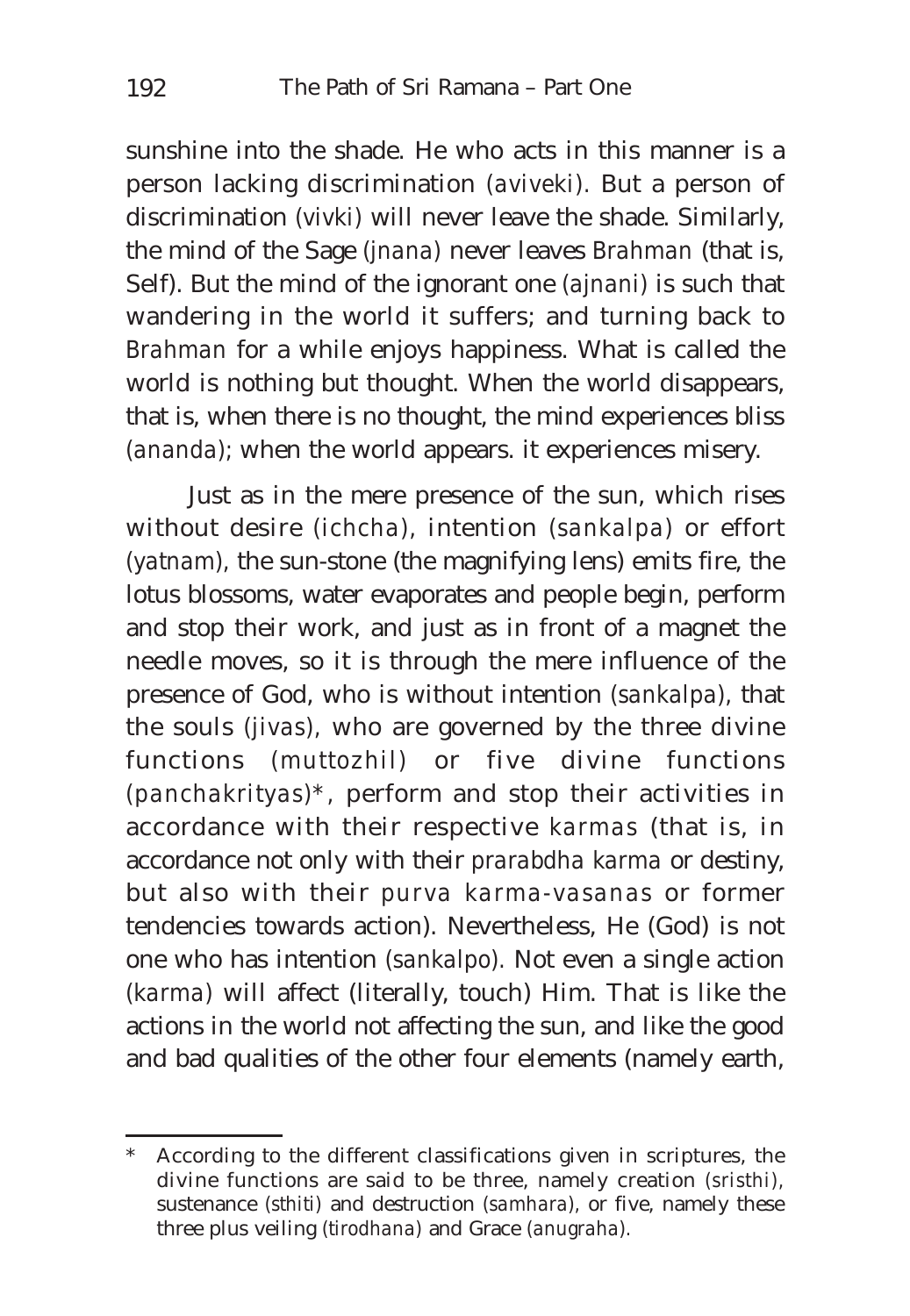water, air and fire) not affecting the all-pervading space (the fifth element).

Since it is said in all the scriptures that in order to attain liberation *(mukti)* one should control\*\* the mind, after coming to know that mind-control *(mano-nigraha)* alone is the final decision (injunction) of the scriptures, to read scriptures unlimitedly is fruitless, In order to control the mind, it is necessary to enquire who one is, (then) how, instead (of enquiring thus within oneself) to enquire (and know who one is) in scriptures? One should know oneself through one's own eye of knowledge *(jnana-kan).* For Rama to know himself to be Rama, is a mirror necessary? 'Oneself'\* is within the five sheaths *(pancho kosas);* whereas the scriptures are outside them. Therefore, enquiring in scriptures about oneself, who is to be enquired into (attended to) setting aside even the five sheaths, is futile,

<sup>\*\*</sup> The Tamil word used here by Sri Bhagavan for 'control' is *'adakku',* which literally means 'make subside' or 'make cease from activity', Such control *(adakkam)* or subsidence *(odukkam)* may be either temporary *(mano-laya* or temporary subsidence of mind) or permanent *(mano-nasa* or complete destruction of mind), as said by, Sri Bhagavan in verse 13 of *Upadesa Undhiyar,* In this context, however, the word 'control' *(adakku)* means only 'destroy', for Sri Bhagavan has revealed in verse 40 of *Ulladhu Narpadhu* that destruction of the ego (or mind) alone is liberation.

In this context, the word 'oneself' *(tan)* denotes the ego, which identifies the five sheaths as 'I' and as *'my* place', rather than Self, which is beyond all limitations such as 'in' and 'out'. Just as Rama does not need a mirror in order to know that the body called 'Rama' is himself, since the feeling 'I am Rama, this *body'* is within that body, so we do not need scriptures to know that we exist, since the feeling of our existence is not within the scriptures but *only* within the five sheaths, which are now felt to be 'I', Therefore, in order to know who we are, we must attend not to the scriptures, which are outside the five sheaths, but *only* to the feeling 'I', which is within the five sheaths. Moreover, since the five sheaths are veiling our true nature, even *they* are to be set aside (left unattended to) when we thus enquire into (attend to) ourself.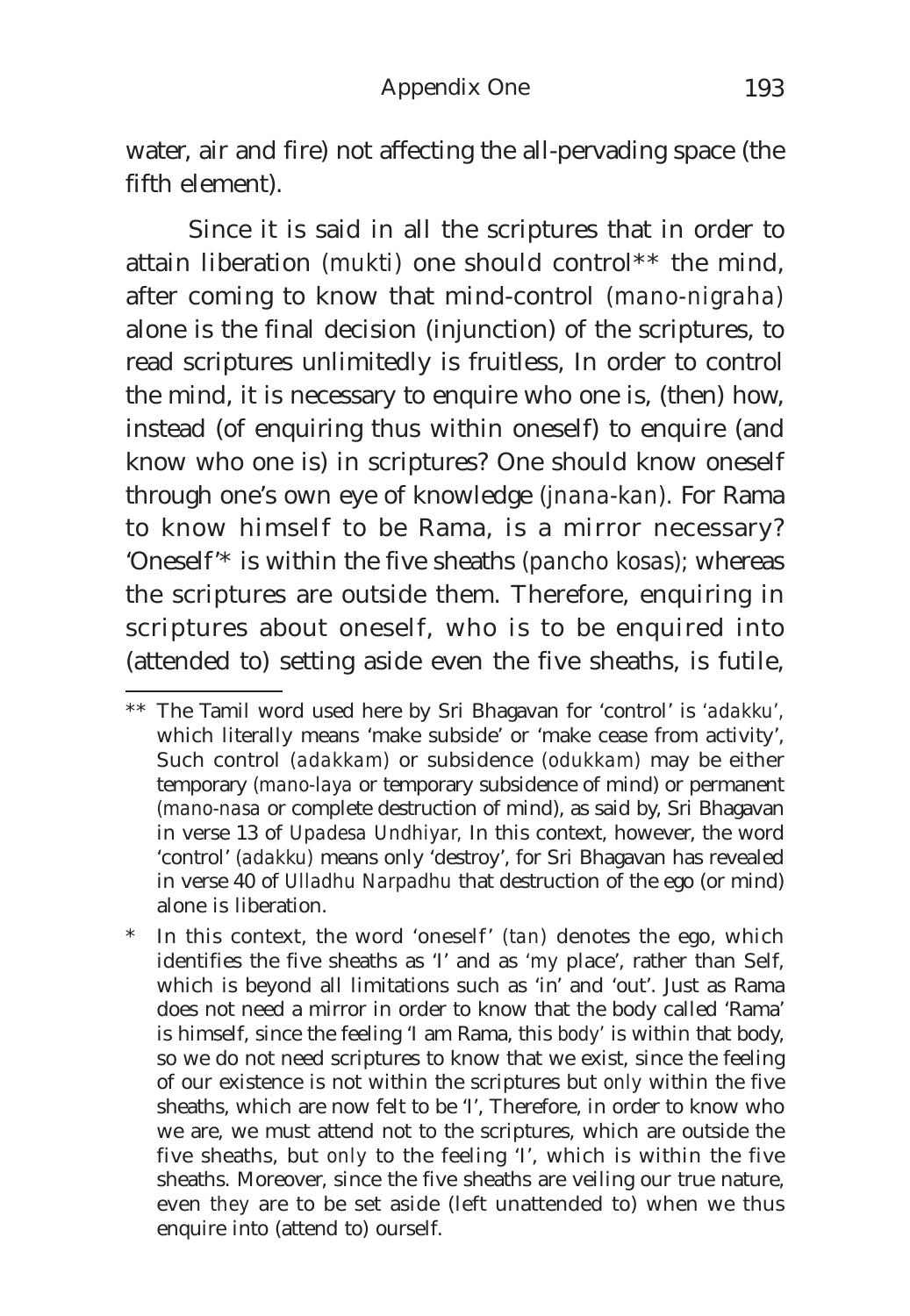Enquiring 'Who am I that am in bondage?' and knowing one's real nature *(swarupam)* alone is liberation *(mukti), Always keeping the mind* (the attention) *fixed in Self* (in the feeling 'I') *alone is called 'Self-enquiry'* (atma-vichara); whereas meditation *(dhyana)* is thinking oneself to be the Absolute *(brahman),* which is existence-consciousness-bliss *(sat-chit-ananda).* All that one has learnt will at one time have to be forgotten.

Just as it is fruitless for one to scrutinize the garbage which is to be collectively thrown away, so it is fruitless for one who is to know himself to count the number and scrutinize the properties of the *tattvas* (the principles that constitute world, soul and God) which are veiling oneself, instead of collectively casting all of them aside\*, One should consider the universe (one's whole life in this world) to be like a dream.

Except that waking is long and dream is short $**$ , there is no difference (between the two). To the extent to which all the events which happen in walking appear to be real, to that same extent even the events which happen in dream appear at that time to be real. In dream, the mind assumes another body. In both waking and dream, thoughts and

From the opinion of Sri Bhagavan expressed in this sentence, the reader can now understand why it was said in the first footnote of the introduction (see page 189), "…He would not have liked to mention all the scriptural classifications of the non-Self (the *tattvas* which are veiling our true nature) given in this portion".

<sup>\*\*</sup> Though Sri Bhagavan here says that waking is long and dream is short, He reveals the actual truth in verse 560 of *Guru vachaka Koval* where He says: "The answer 'Waking is long and dream is short' was given as a mere (formal) *reply* to the questioner. (In truth, however, no such difference exists, because, since time itself is a mental conception,) the conception of differences in time (such as 'long' and 'short') appears to be true only because of the deceitful play of *maya* the mind".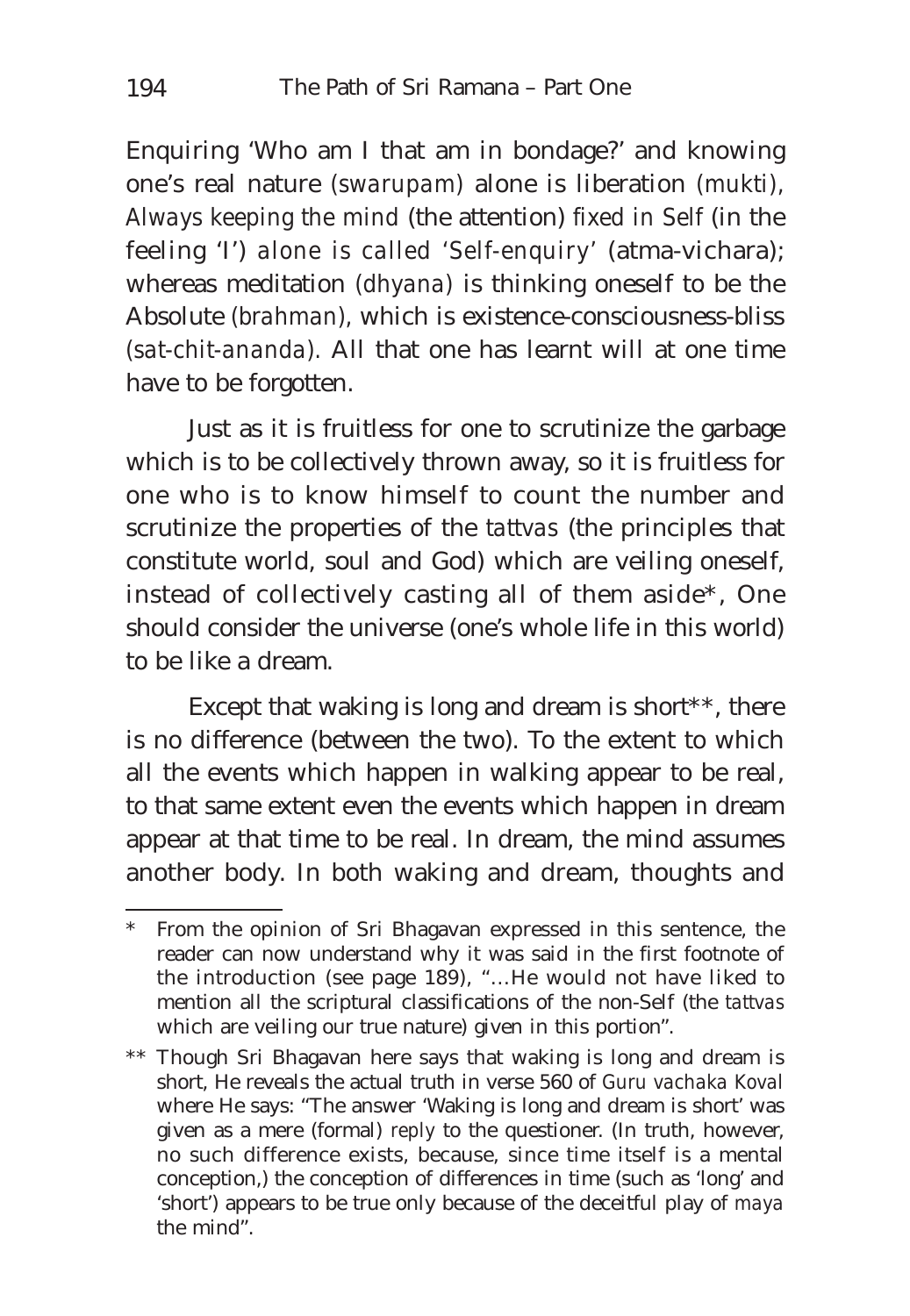names-and-forms (objects) come into existence simultaneously (and hence there is no difference between these two states).

There are not two minds, a good mind and a bad mind. The mind is only one. Tendencies *(vasanas)* alone are of two kinds, auspicious *(subha)* and inauspicious *(asubha).* When the mind is under the influence of auspicious tendencies it is called a good mind, and when it is under the influence of inauspicious tendencies, a bad mind. However bad others may appear to be, one should not dislike them. Likes and dislikes are both to be disliked. One should not allow the mind to dwell much upon worldly matters. As far as possible, one should not interfere in the affairs of others. All that one gives to others, one gives only to oneself. If this truth is known, who indeed will not give to others?

If oneself (the ego) rises, all will rise; if oneself subsides, all will subside. To the extent to which we behave humbly, to that extent (and that extent only) will good result. If one can remain controlling the mind (keeping the mind subsided), one can live anywhere.

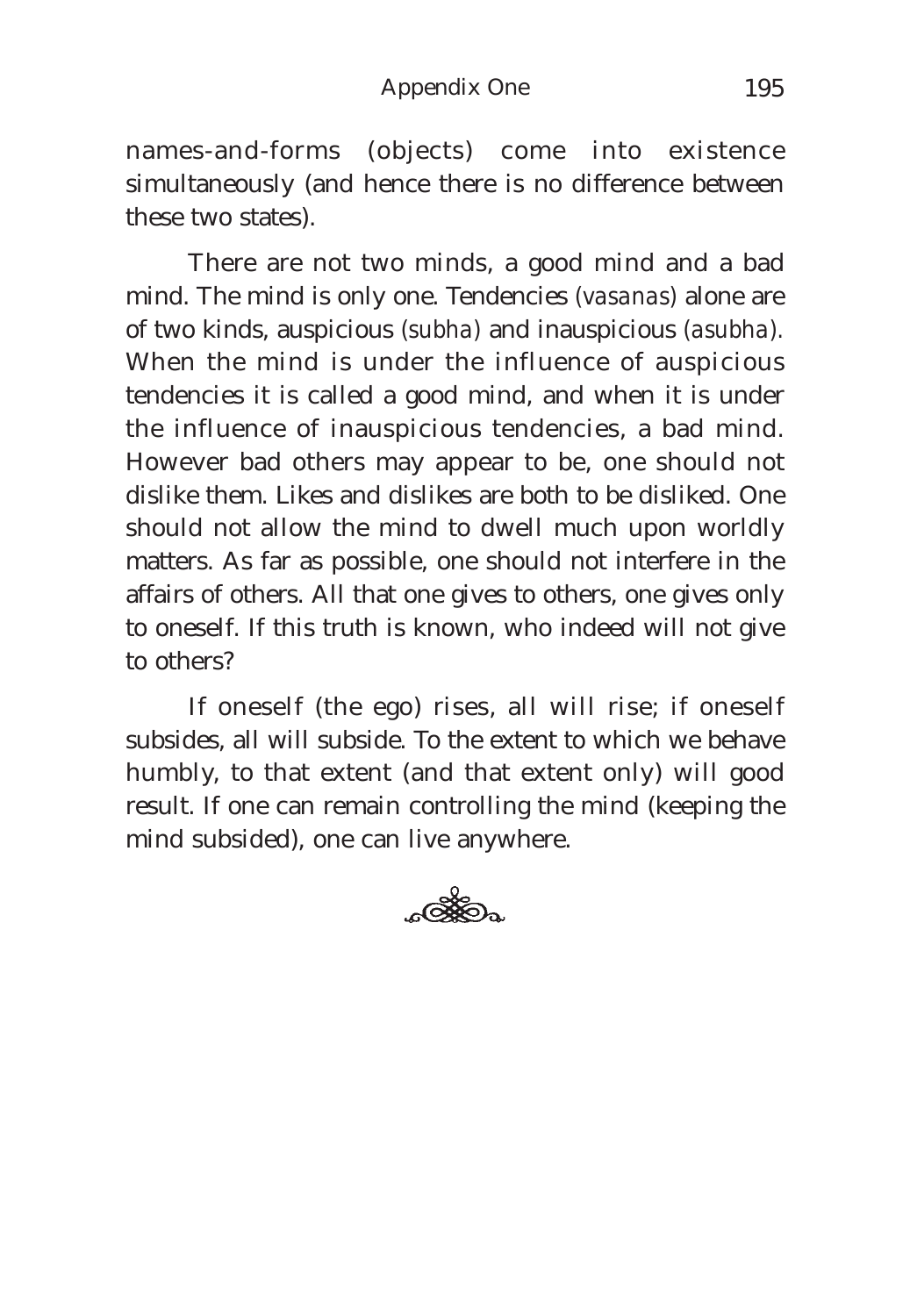#### APPENDIX



### **Atma Vichara Patikam Yar Jnani? Sandehi Yarendru Sandehi ! Japa**

'The following four poems are translations of some verses from *Sadhanai Saram,* a Tamil work of Sri Sadhu Om.

#### **a) Atma Vichara Patikam**

(Eleven Verses on Self-Enquiry)

- 1. Thinking is a mentation *(vritti)* ; being is not a mentation ! If enquired 'Who thinks ?', thinking will come to an end ! Even when thoughts do not exist, do not you exist? To remain thus in the source of thoughts is the state of Self- abidance *(nishtha) !* Be thus!
- 2 He who **thinks** is the **individual soul** *(jiva);* he who **is**, is the **Supreme** *(brahman)* ! If the thinker thinks with great love of That which is **still**, this thought, the love to **be**, will become the thought free thought which kills all thinking. When the thinker thus dies with all his thoughts, to remain surviving him is union with the Supreme *(siva-sayujyam) !*
- 3. He who thinks 'I (am so-and-so)' is himself one among the thoughts. Of all thoughts, the thought 'I (am so-andso)' is the very first. The *jiva* who thinks 'I (am so-and- -so)' is only our reflection. For, we never think 'I (am this or that)' when we shine as That (the Supreme).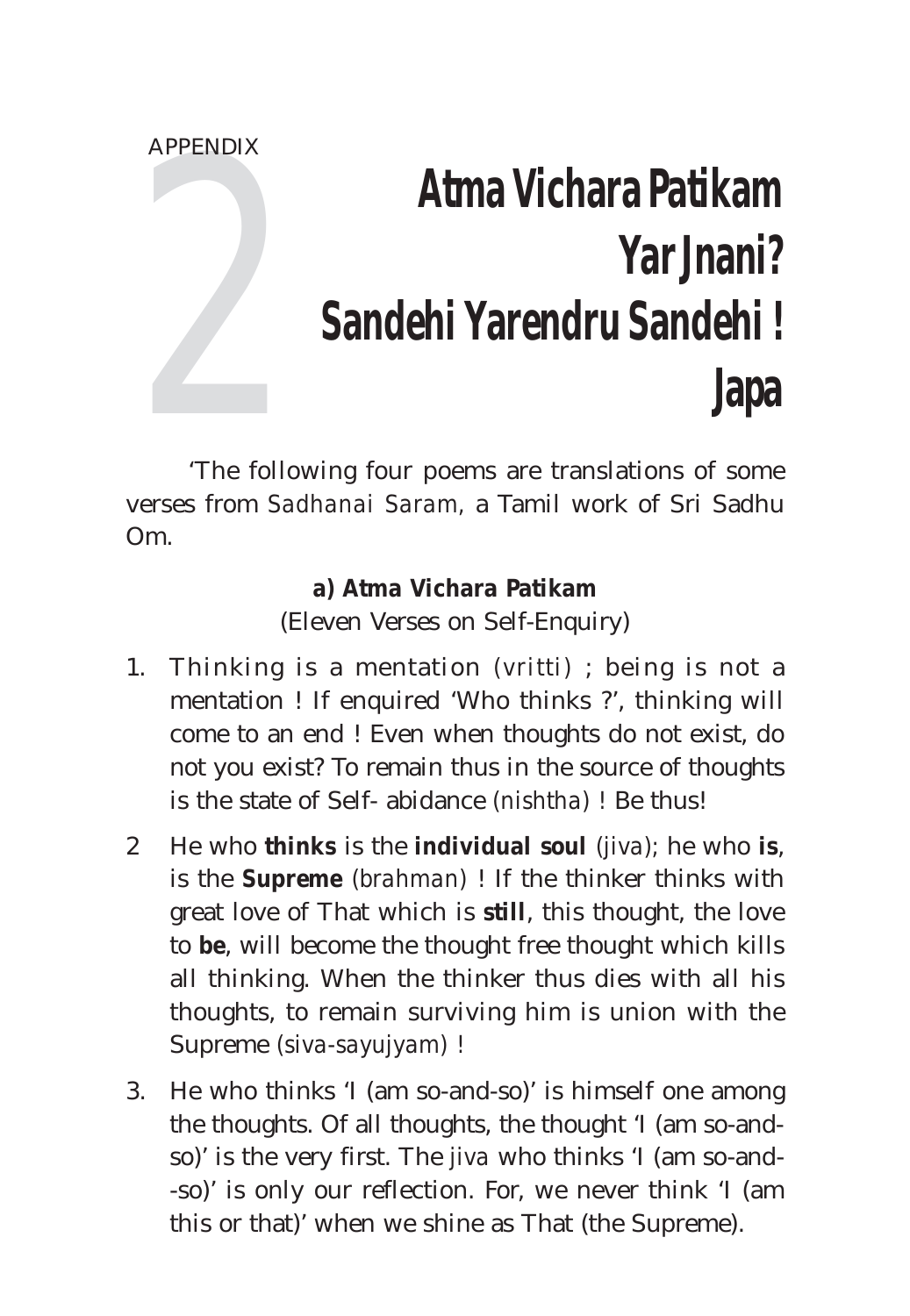- 4. This thought, 'I (am the body)', does not exist in deep sleep. This thought, 'I (am the body)', does not exist in the true state of *jnana* either. Since it rises and slips away in between (two such states), this 'I' is unreal; hence, this 'I' is only a thought.
- 5. The waxing of this thought 'I' is indeed the waxing of misery! This thought 'I' alone is what is called the ego. It is only because of non-enquiry that this 'I' has come into existence and is flourishing ! If, instead of being favoured, it is enquired into, 'What is this !?', it will disappear, losing its existence.
- 6. The second and third persons (the objects) live only because of the root, the first person (the subject or ego). If the fickle mind turns towards the first person, the first person will become non-existent and That which really exists will then shine forth. This indestructible, real Self is *Jnana.*
- 7. To think of second and third persons is sheer foolishness, for by thinking of second and third persons the mental activities *(mano-vritlis)* will wax. (On the other hand,) attending to the first person is equal to committing suicide, for *only* by enquiring into the first person will the ego itself die.\*
- 8. Attending to second and third persons instead of turning towards and attending to the first person is an attention based only upon ignorance *(ajnana).* If you ask, "Then is not the attention to the ego also an attention based upon ignorance? So why should we attend to this 'I?', then listen.

<sup>\*</sup>Altarnatively:... will the ego die automatically.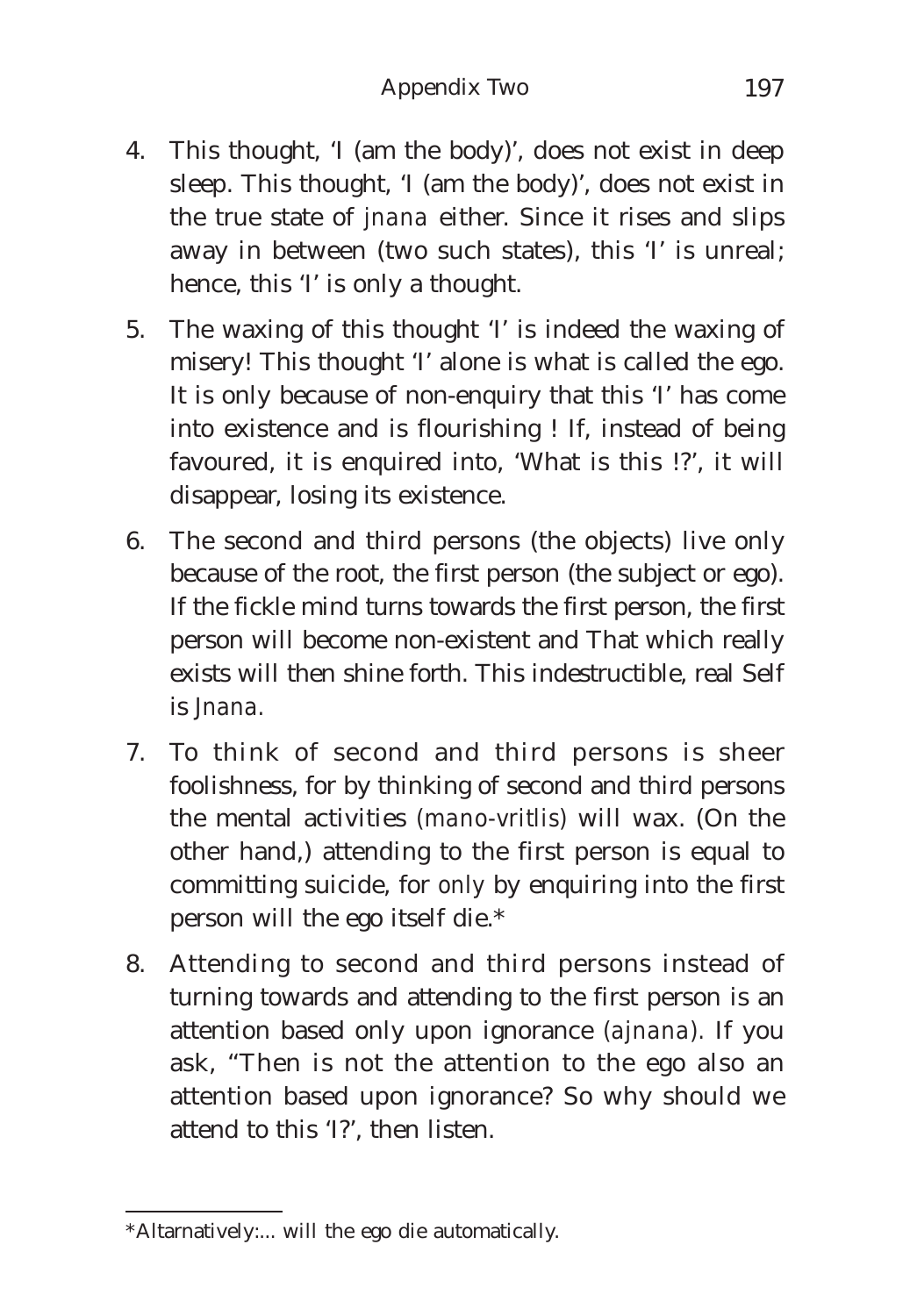- 9. The reason why this 'I' dies when enquired into, 'What am I? is as follows: This thought 'I' is a reflected ray of *Jnana* (Self), (and it alone is directly connected with Self, whereas the other thoughts are not); (so) when the attention goes deeper and deeper within along the ray 'I', its length decreases more and more, and when the ray I' dies that which shines as 'I' is *Jnana.*
- 10. Do not perform any action thinking 'It should be done by me'. Nothing is done by you, (for) you are simply nothing ! By knowing this first, if you avoid the rising of doership, then everything will be done well by Him and your peace will remain undisturbed !
- 11. When scrutinizing 'What is real?', nothing in the world is (found to be) real; Self alone is real *(satyam).* Therefore, let us renounce everything and ever remain unshakably as the reality *(sat).* This alone is the service enjoined upon us by Sri Ramana, our eternal Lord!

#### **b) Yar Jnani?** (Who is Jnani?)

- 1. Is the mind which decides, 'He is a *Jnani,* he is not a *Jnani',* knowledge *(jnana)* or ignorance *(ajnana)"?* The *Jnani* (the knower of Self) is only one! Therefore, even the *Jnani* seen by the ignorant mind, which sees *Jnanis* as more than one, is a product of that ignorant mind.
- 2. You yourself are a mere thought; therefore he who is considered by you to be a *Mahatma* (a *Jnani)* is nothing but one of your (the thought's) thoughts! How then can such an illusory thought be an *Atma-jnani,* the Supreme? Thus should you understand.
- 3. To say*,* "He is great, he is a *Jnani,* I know", is wrong. Even to say*.* "All are *Jnanis",* is wrong, because seeing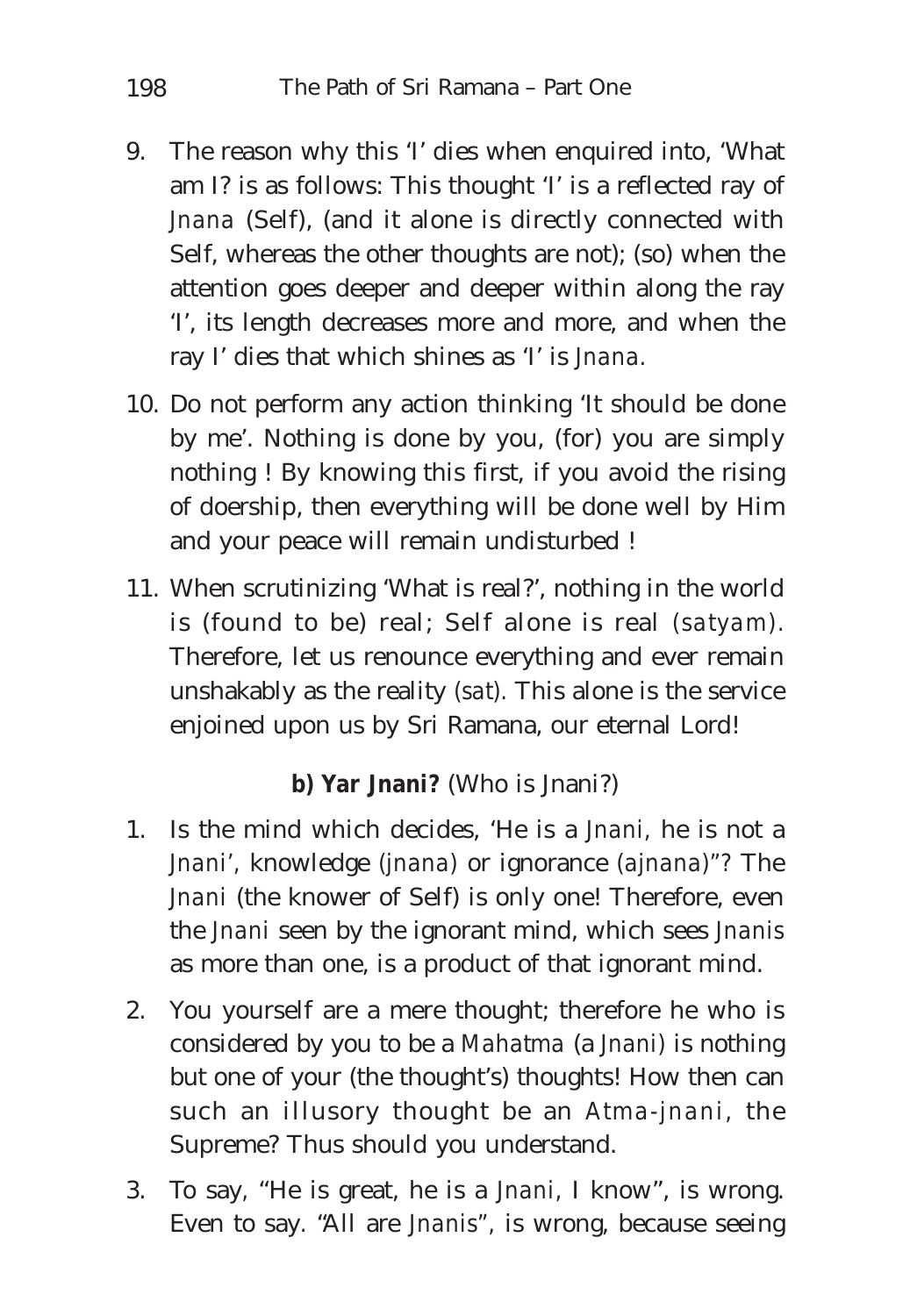as if many people exist is a sign of ignorance *(ajnana).* There is only one who exists, and That is you. Thus should you know!

- 4. There is no ignorant one *(ajnani)* in the view of the *Jnani.* (Likewise, there can never be a *Jnani* in the view of an *ajnani)* The *ajnani* names merely the body of the *Jnani* as a *Jnani!* By seeing the *Jnani* in this way, the *ajnani* becomes one who has seen even the *Jnani* as an *ajnani!*
- 5. No matter how many *Mahatmas you* visit and no matter even if they exhibit the eightfold occult powers *(ashta slddhis)* know that the true *Mahatma* is only He who turns your attention Selfwards, advising, "Mind not these juggleries, turn within".
- 6. Let this *atma* (the man) who goes to the Himalaya's and the forests therein in search of *Mahatmas~* first become a *Sukhatma* (a blissful one) by entering within himself enquiring 'Whence am I?'. Then all the *Mahatmas* who appear before him will be found to be his own *Atma* (Self) ! Thus said, Sri Ramana !
- 7. To know *Jnanis* before knowing one's Self is in no way possible. Therefore, hold steadfastly to the only worthy effort, that of destroying the feeling 'I am an individual soul *(jiva)'* .
- 8. Therefore, if the thought again rises in you to know whether someone is a *Jnani* or an *ajnani* immediately reject it and be keen in fixing your attention, through the enquiry 'Who am I?', on the source from which that thought had risen.
- 9. Give up trying to know whether so-and-so is a *Jnani* or an *ajnani* and enquire 'Who is he who knows that there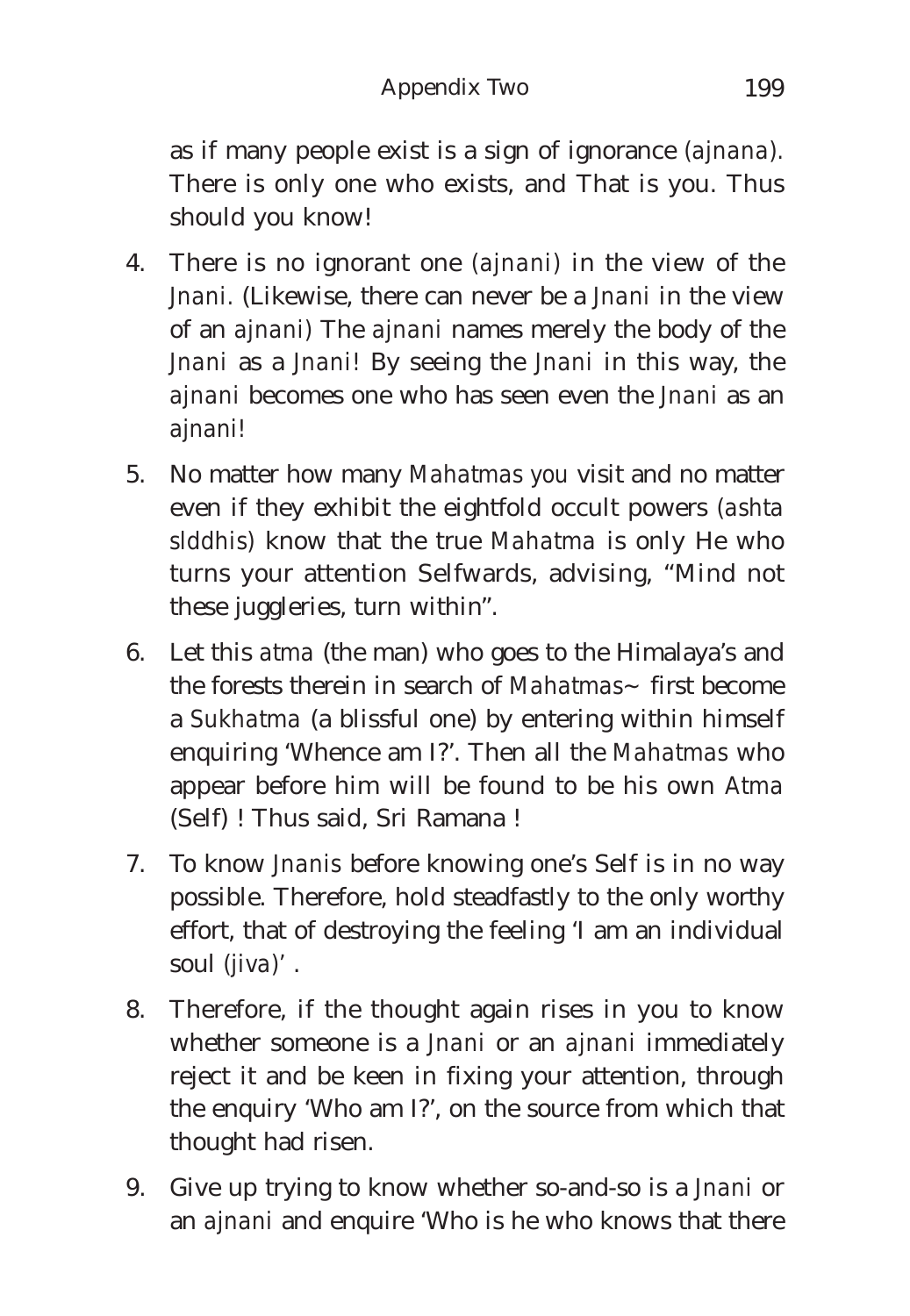is so-and-so ?' The reply will be 'I'. If you further enquire 'Who is this I?' then only will the true *Jnani* appear (as 'I am that I am') !!

- 10. Let anyone be a *Jnani,* what is it for us? Until and unless we know our Self, it will be of no avail to us. On scrutiny, it will be found that *Jnana* itself is the *Jnani;* He is not a human form, He is verily the supreme Space (of consciousness), and we are That.
- 11. Therefore, by means of enquiry, destroy the mind which tries to know' This one or' that one is a *Jnani'.* It is therefore proper to know through Silence that the *Jnana* (the consciousness) which never rises as 'I am this or that' itself is the *Jnani !*

# **c) Sandehi Yarendru Sandehi !** (Doubt the Doubter !)

- 1. An apt reply to the doubts that have come, or a state in which doubts do not come – which do you prefer? The wise will only recommend becoming pure knowledge *(jnana),* in which there is no room for doubts to rise !
- 2. Even if the doubt which has once come is cleared by an apt reply, again another will spring forth in your mind. If you like not to have such a nuisance again, enquire within 'Whence does this doubt rise?'
- 3. Doubts can rise only about the existence of things other than oneself; no doubt can rise about the existence of oneself, If one's existence is mistaken to be the body's existence, then doubts will rise about the world and God (which come into existence only when the wrong, identification 'I am the body' rises); if one's existence is known to be Self, the sale existence, no doubt will rise !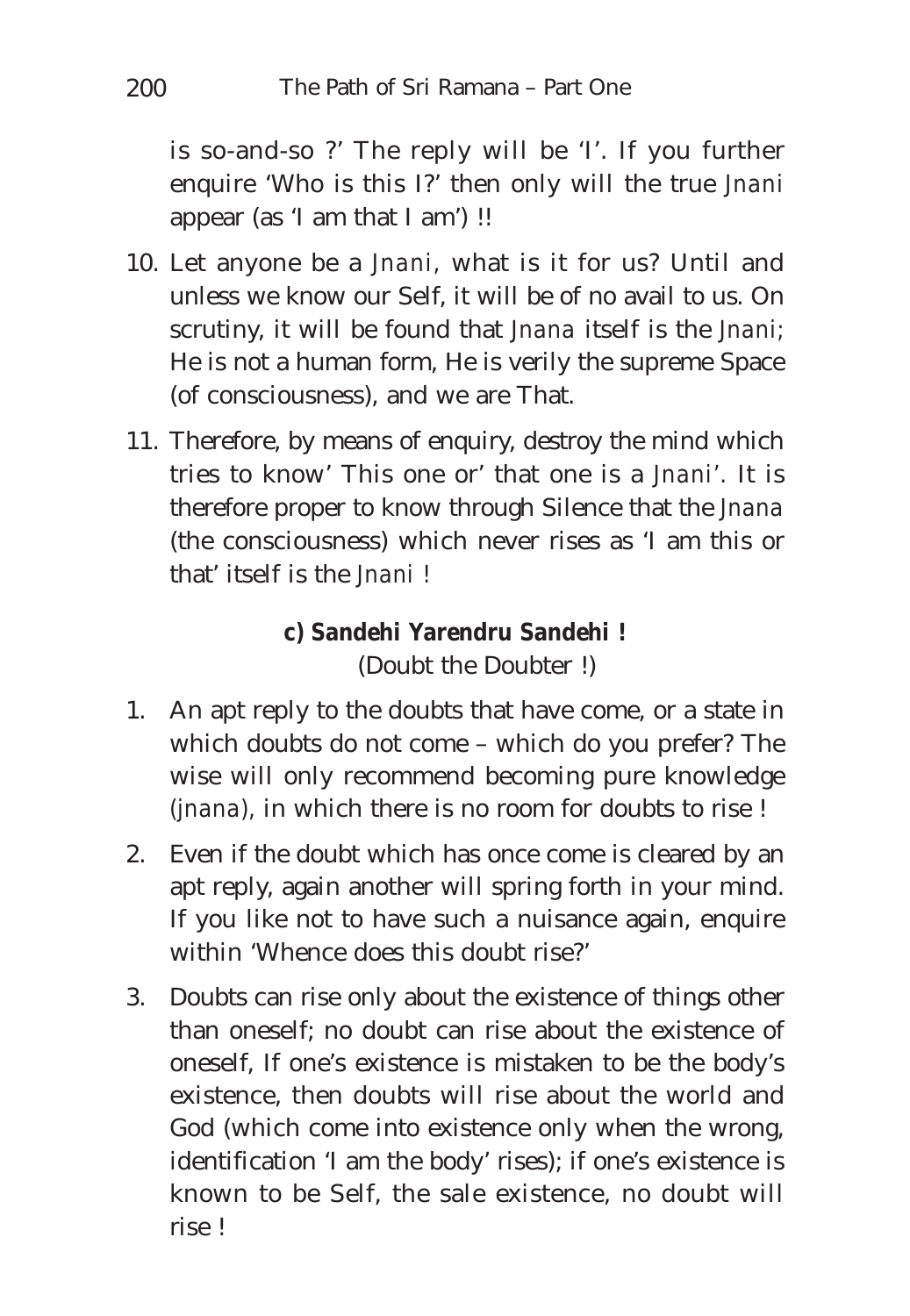- 4. Before the doubt 'Am I this body or something else?' is cleared, why should one-raise doubts about other things (such as the world and God)? Know that the only question (doubt) allowed for true aspirants is to enquire within 'Who am I?'.
- 5. Whatever doubt may rise, it cannot rise without the rising of you – the first to have risen – who raised it. There-fore the primal doubt, namely that of not knowing who you are, is the root of all doubts !
- 6. Until this primal doubt is cleared, replying to your other doubts will be just like cutting the leaves off the branches of a tree, because they will sprout again and again! But if the root is cut, they will not sprout again!
- 7. Doubts about the reality of the world and God rise only because of one's defect of not knowing the reality of one-self. When one's reality shines as Self, without another, what doubt can rise?
- 8. Doubts do not rise during sleep. When sleep ends, someone, as if you, rises from there. This 'you' who is now here (in the waking state) is the doubter. He did not exist in sleep, but you did exist there. Therefore, you (who exist even in sleep) are not the doubter !
- 9. It is only in the waking and dream states that the doubter exists; he ceases to exist in sleep. Did you who existed then (in sleep) have any doubts? You who exist (even in sleep) are That *(Brahman* or Self).
- 10. The doubter's existence itself is doubtful; but your existence is the undoubtable, absolute existence! He who rises as 'I am the body' is the doubter; but you are the Space of *Jnana;* what other thing is there for you to know?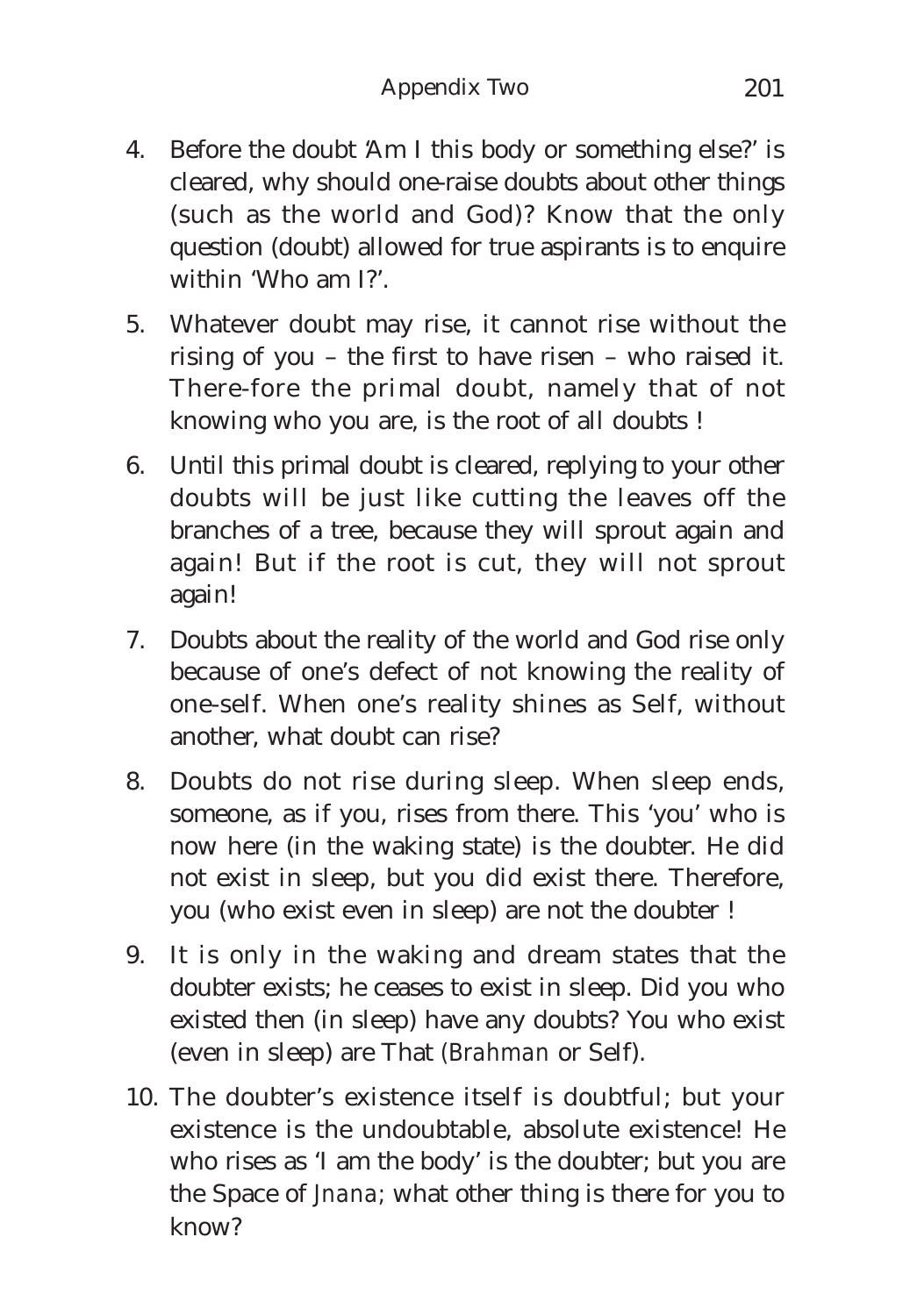11. This is the reason why the Gracious Lord Ramana, *Jnana* incarnate, who took me as His own, replied to many of the questions of His sincere disciples, "Doubt 'Who is the doubter who asks these questions?'."

## *d) Japa*

- 1. One-pointedness is not the only benefit to be gained by doing repetition *(japa)* of the divine name of God. The main benefit is the complete surrender of oneself to God on account of heart-melting and overbrimming love for Him.
- 2. Remembering once the name of God with an unwavering (one-pointed) mind is more valuable than doing a thousand crores of *Japa* with a wandering mind. To call upon God even once by (mentally or vocally uttering) His name with full-hearted love is more valuable than doing a thousand crores of *japa* with a quiet (one-pointed) mind.
- 3. While uttering (either mentally or vocally) the name of God, there is one thing which is essential to mix with it, namely 'love' If one knows well how to mix love with *japa*, it will bestow not only one-pointedness but even deathlessness!.
- 4. Uniting love with the name of God is offering oneself completely to Him. How? 'We' are love and the 'name of God' is He Himself. Thus the principle of selfsurrender functions here, on account of which the state of Self is attained !
- 5. Worthy *japa* can 'be classified into two categories, namely *jnana japa* and *bhakti japa.* 'I, I' (or 'I am' or 'I am is I am') *is jnana japa,* and *nama-japa* (that is, repetition of the name of God even once) with love is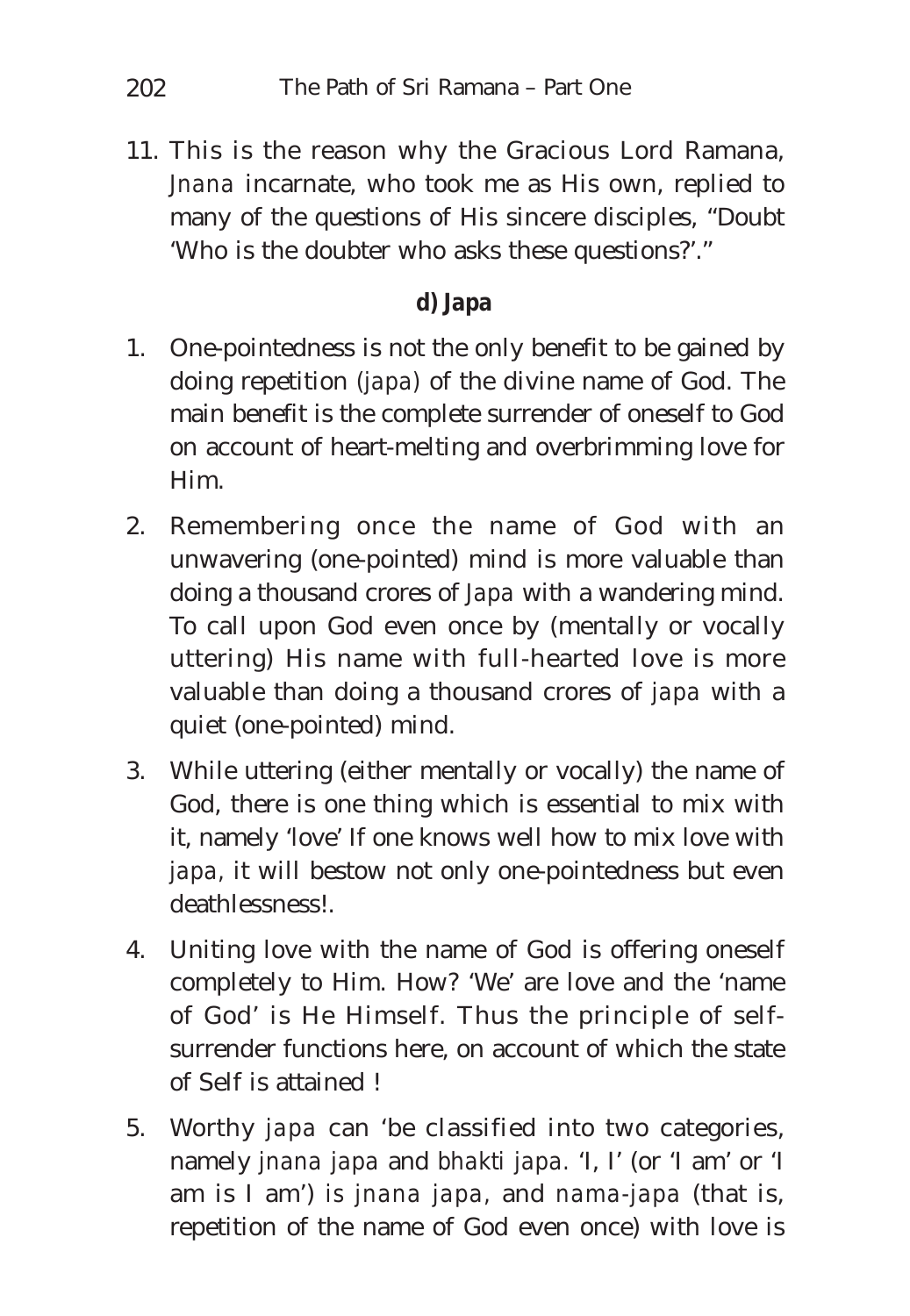#### Appendix Two 203

*bhakti japa.* One who does *jnana japa* tries to know the true import of the word 'I', while one who does *bhakti japa* melts into love.

- 6. The mind that attends to the true import of the word 'I' through *jnana japa* dies in Self, losing its individuality. The mind that embraces the name of God, who is pure consciousness *(chit),* with melting love (through *bhakti japa)* transforms itself into the unbroken form of bliss *(ananda)*; it cannot remain as a separate entity.
- 7. *Jnana japa* bestows upon that enquirer all the requisite help and guidance. *Bhakti japa* makes the devotee unite with God. Towards whichever one of these two love naturally rises in a person, that one will be fit to be adopted by him.
- 8. Our divine Master, Atma Ramana, has given us only two paths, namely Self-enquiry (the path of knowledge or *jnana marga)* and self-surrender (the path of love or *bhakti marga).* Hence, know that, in accordance with these two paths, *japa* is also of two kinds. Follow either of them and attain the goal (Self-abidance, the state of egolessness) !

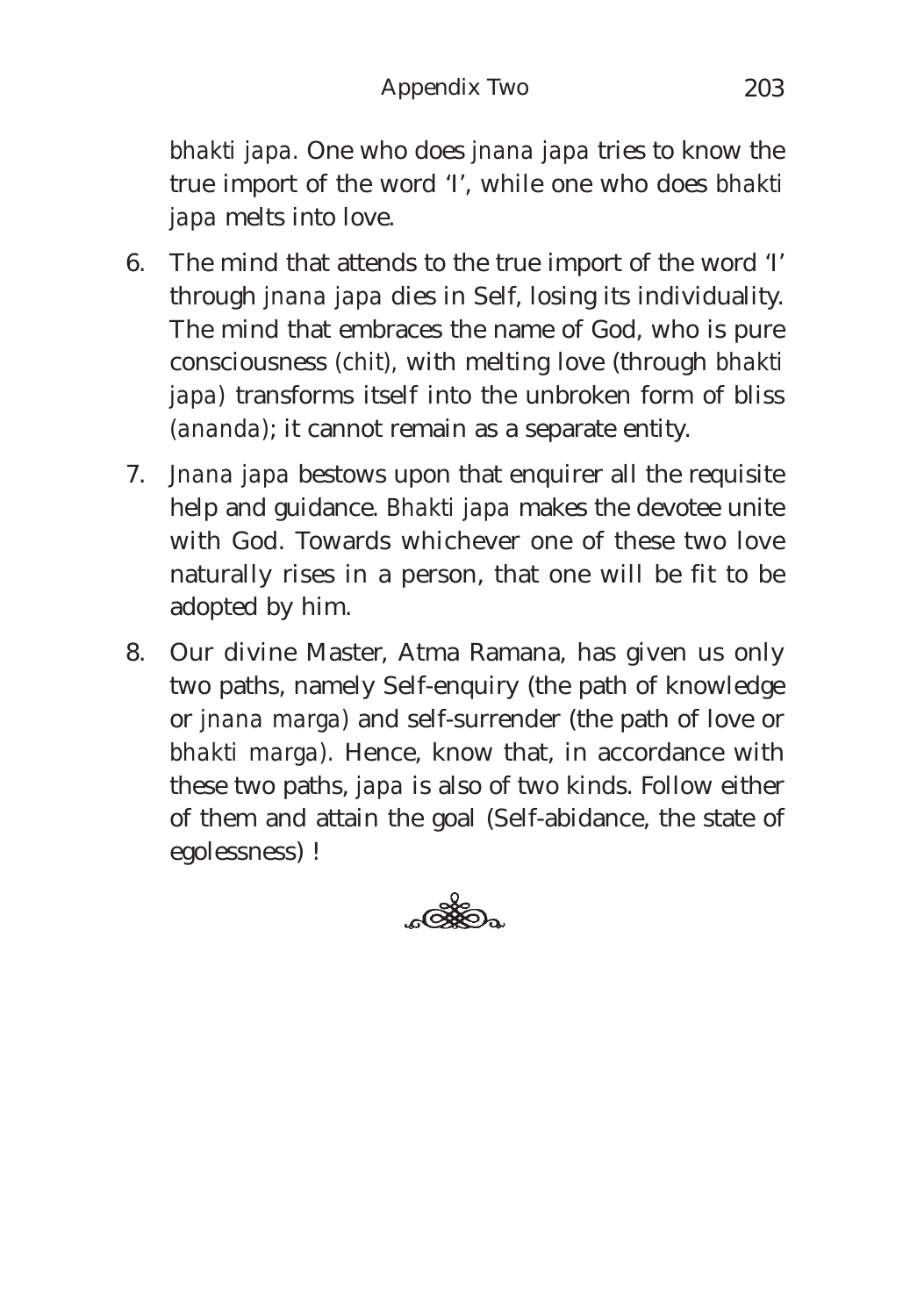APPENDIX

# Sadhana and Work\*

The charge made against humanity is that throughout their life all people attend only to second and third persons (the objects such as 'you', 'he', 'she', 'it', 'this', 'that' and so on) and they never turn their attention towards the first person (the subject 'I') in order to find out 'Who am I?'. From the moment of waking till the moment of going to sleep, from birth till death, from creation till dissolution, all people-indeed all living beings-pay attention only to second and third persons. And what is the net result of such attention? Untold heaps of misery! 3

Knowing that all misery arises only as a result of the fundamental error – the original sin – of attending to second and third persons instead of attending to and knowing the true nature of the first person, Bhagavan Sri Ramana graciously appeared on earth to advise humanity, "Throughout the waking and dream states you attend only to second and third persons, and in consequence you experience endless misery. But in sleep, when you do not attend to any second or third person, you do not experience

<sup>\*</sup> Adapted from a letter which Sri Sadhu Om wrote in reply to a friend who had written asking, "How is it possible in practice to maintain unceasing Self-attention when, in the course of a day, various activities demand some or all of one's attention ?"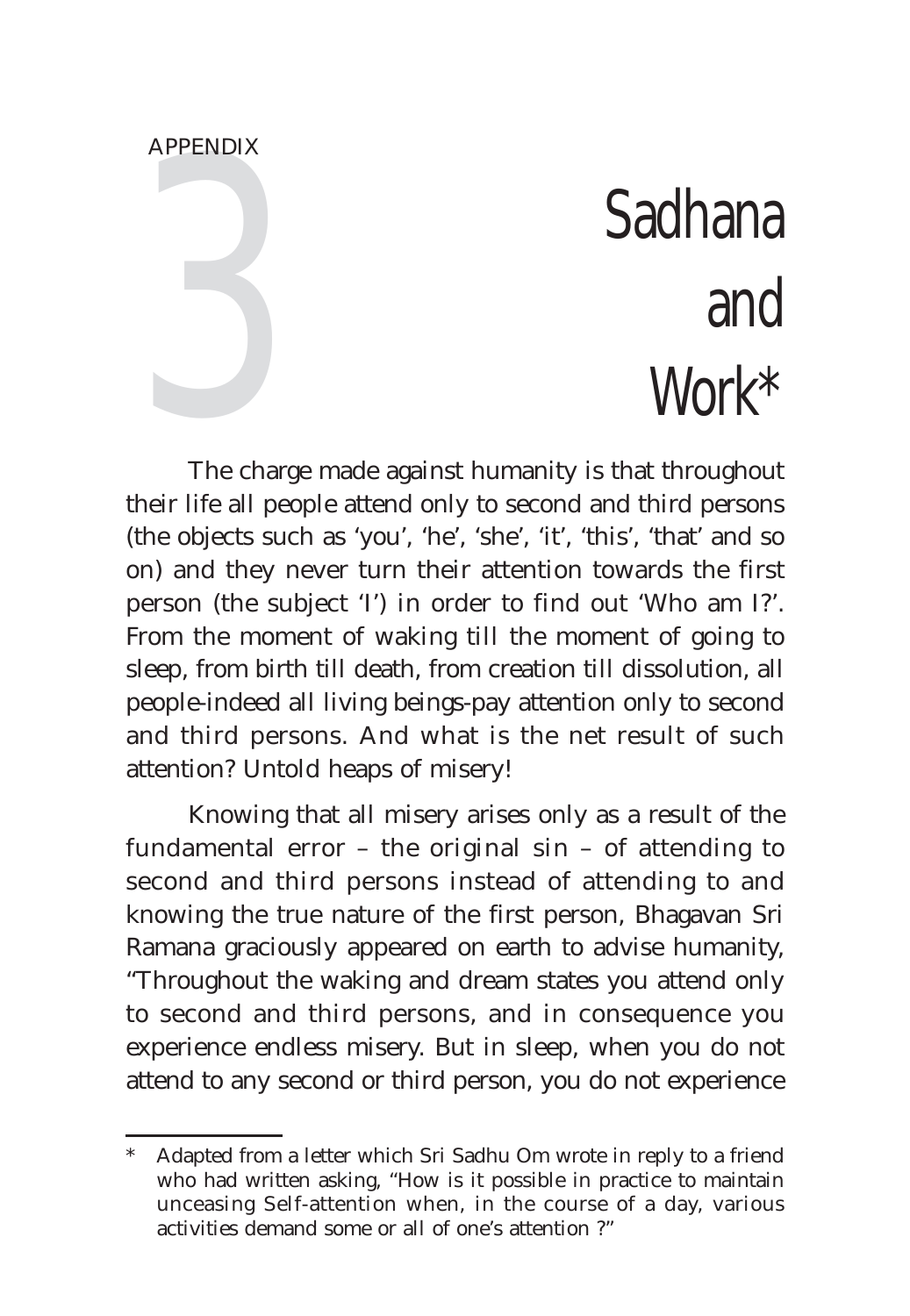any misery. Overlooking the peaceful happiness that you experienced while asleep, you search for happiness in the waking state by attending to innumerable external objects. However, does not the fact that you experienced happiness during sleep in the absence of those objects, indicate that happiness lies not in the objects but in you, the first person or subject? Therefore why not you try, even in the waking state, to attend not to second and third persons but to the first person 'I' ?"

Being the perfect spiritual doctor that He is, Sri Bhagavan has diagnosed the exact cause of our sufferings, and has prescribed the perfect course of treatment – namely taking the medicine of Self-attention and observing the dietrestriction of abstaining from attending to second and third persons.

Those of us who pay heed to this advice of Sri Bhagavan and who therefore desire to follow the course of treatment prescribed by Him, are called *mumukshus* or aspirants for liberation. In order to qualify as an aspirant, one must have the absolute conviction that happiness, the sole aim of all living beings, can be obtained not from external objects but only from one's own inmost Self. When one has this qualification, an intense yearning will arise in one's heart to try to attend to and know Self. Indeed', for a true aspirant the desire and effort to know Self will become the most important part of his life, and all other things will be regarded as being only of secondary importance. When such an intense yearning arises in one, success is assured, for 'where there is a will there is a way'.

On hearing this, however, some devotees wonder whether it is necessary then to withdraw from all activities in order to be able to practise Self-attention. "If we are to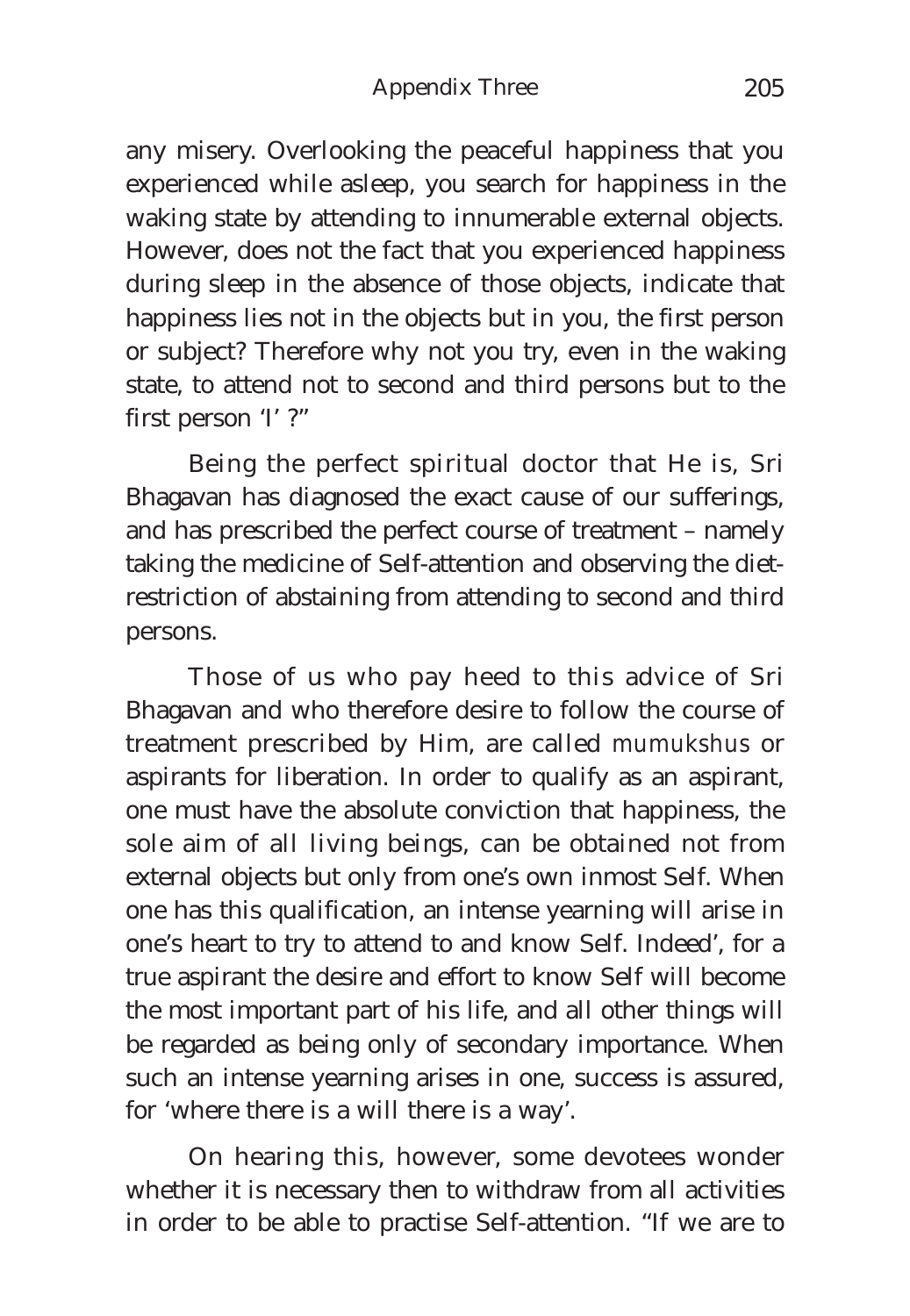follow this *sadhana* of Self--attention in all earnestness, will not work prove to be an obstacle? But if we give up all work, how are we to provide the food, clothing and shelter required by the body?" they ask. However, whenever devotees asked Sri Bhagavan such questions, He used to reply that work need not be a hindrance to spiritual practice *(sadhana).* This does not mean, of course, that an aspirant should work in the same spirit as a wordly man or that he should work with the same aim in view. The spirit in which and the aim with which an aspirant should work in this world, can be illustrated by the following example:

Suppose a businessman rents a shop in the heart of a big city for Rs. 1,000/- a month. If from his business he aims to make only sufficient money to pay the rent for the shop, will it not be a worthless business? Should not his aim in renting the shop be to earn a profit of Rs. 10,000/- a month? On the other hand, if he does not make sufficient money even to pay the rent, will he be able to remain in the shop to earn his profit?

Our body is like the shop rented by the businessman. The aim with which we rent this body is to realize Self, while the rent we have to pay for the body is food, clothing and shelter. In order to pay this rent, it is necessary for us to work, using the mind, speech and body as our instruments. If we do not pay the rent, we cannot live in the body and earn the great profit of Self-knowledge. However, we should not spend our whole life-all our time and effortin working to pay the rent. The mind, speech and body should work only for that amount of time and with that amount of effort which is required for paying the rent – for providing the food, clothing and shelter necessary for the body. If instead we devote all our time and effort towards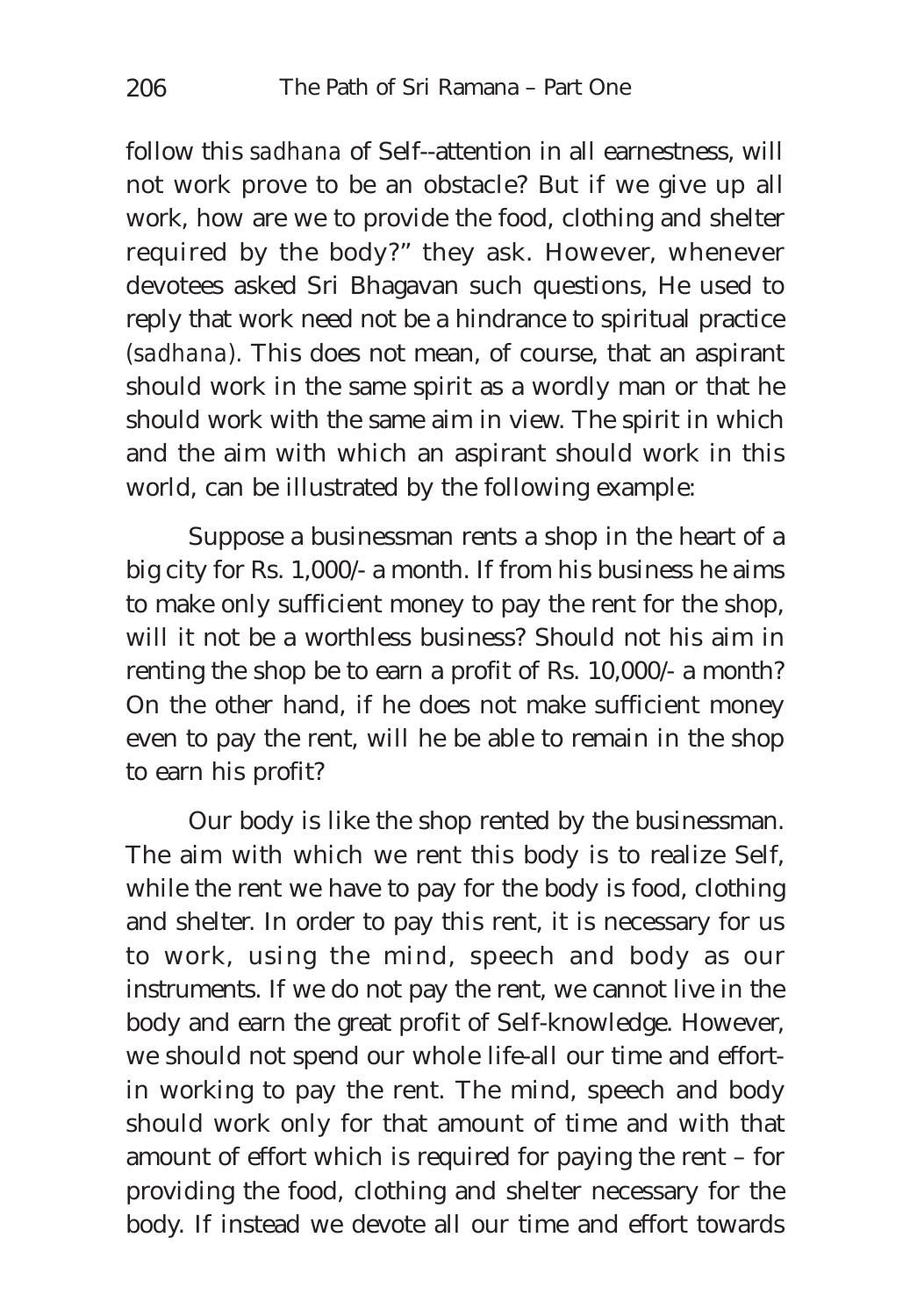#### Appendix Three

accumulating comforts and conveniences for the body, as worldly people do, we would be just like the worthless businessman who works only to pay the rent and who never tries to make a profit. Therefore, a sincere aspirant should arrange his work in such a way that he will spend only a portion of his time and energy for maintaining the body, so that he can utilize the remaining time and energy in striving to earn the great profit of Self-knowledge.

For some aspirants *prarabdha<sup>1</sup>* will be arranged by God or Guru in such a way that they need to do little or no work to maintain their body, whereas for other aspirants it may be arranged in such a way that they have to spend most of their time in working for the maintenance of the body. But in whatever way the *prarabdha* is arranged, it is arranged only for the aspirant's own good, that is, for his ultimate attainment of Self-knowledge. Moreover, since *prarabdha* determines only the outward activities of the body and mind, it can in no way obstruct the inward desire and yearning for Self-knowledge. If one has an intense yearning for Self-knowledge, the Guru's Grace will certainly help one in all ways, both from within and without, to enable one to attend to Self.

Some people complain, however, that throughout their life they are forced to be engaged in so many activities that they have no time to practise Self-attention. But even in the midst of so many other important activities, do we not find time to eat, take bath, answer the calls of nature, sleep and so on? Similarly, in the midst of all other activities, an earnest aspirant will find at least a few minutes each day to practise Self-attention. In the beginning, if possible, at least

<sup>1</sup> *prarabdha* is that portion of the fruit of one's past actions or *karmas* which has been ordained by God to be experienced by one in this lifetime.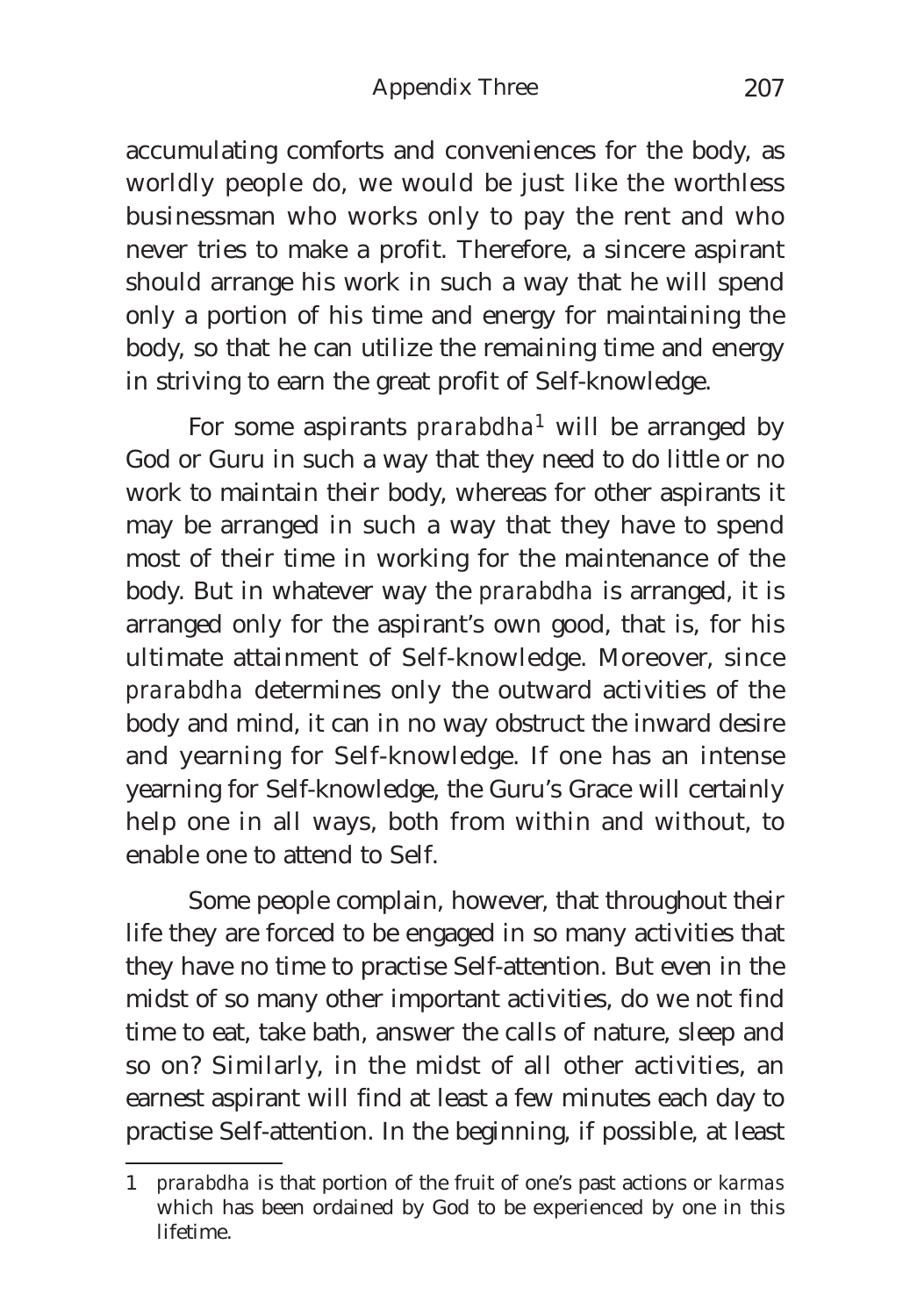ten minutes should be devoted morning and evening to practising Self-attention. Such regular daily practice is recommended by Sri Bhagavan in verse 44 of *Sri Arunachala Aksharamanamalai* (The Bridal Garland of Letters), in which He sings, "'Turning Self wards, daily see thyself with an introverted look and it (the reality) will be known' – thus didst Thou tell me, 0 my Arunachala". If such regular practice is allowed to go on for some time, Self-attention will become more and more familiar and one will then find that it is possible to divert one's attention from second and third persons to the first person even in the midst of one's daily activities, whenever a few moments of leisure occur between the end of one activity and the beginning of the next one. If one thus tries to turn one's attention towards the first person whenever one has a few moments of leisure, by the end of the day a great deal of time will have been devoted to Self-attention, though intermittently. Such intermittent Self-attention will in turn be found to be of great help to one when one sits for practice at the prescribed time (ten minutes to half-an-hour each morning and evening), when no outside hindrance will be there to obstruct one's practice.

At first one may not be able to maintain unbroken Self-attention even for a few minutes. Due to long habit, it is only natural that the mind will start to think of some second or third person objects. Each time the attention thus turns outwards, the aspirant again tries to turn it back towards the first person. This process of slackening of Selfattention and then trying to regain it, will repeat itself again and again. If the aspirant's mind is weak due to deficiency in the love to know Self, the slackening of Self-attention will happen frequently, in which case a struggle will ensue and the mind will soon become tired. Instead of thus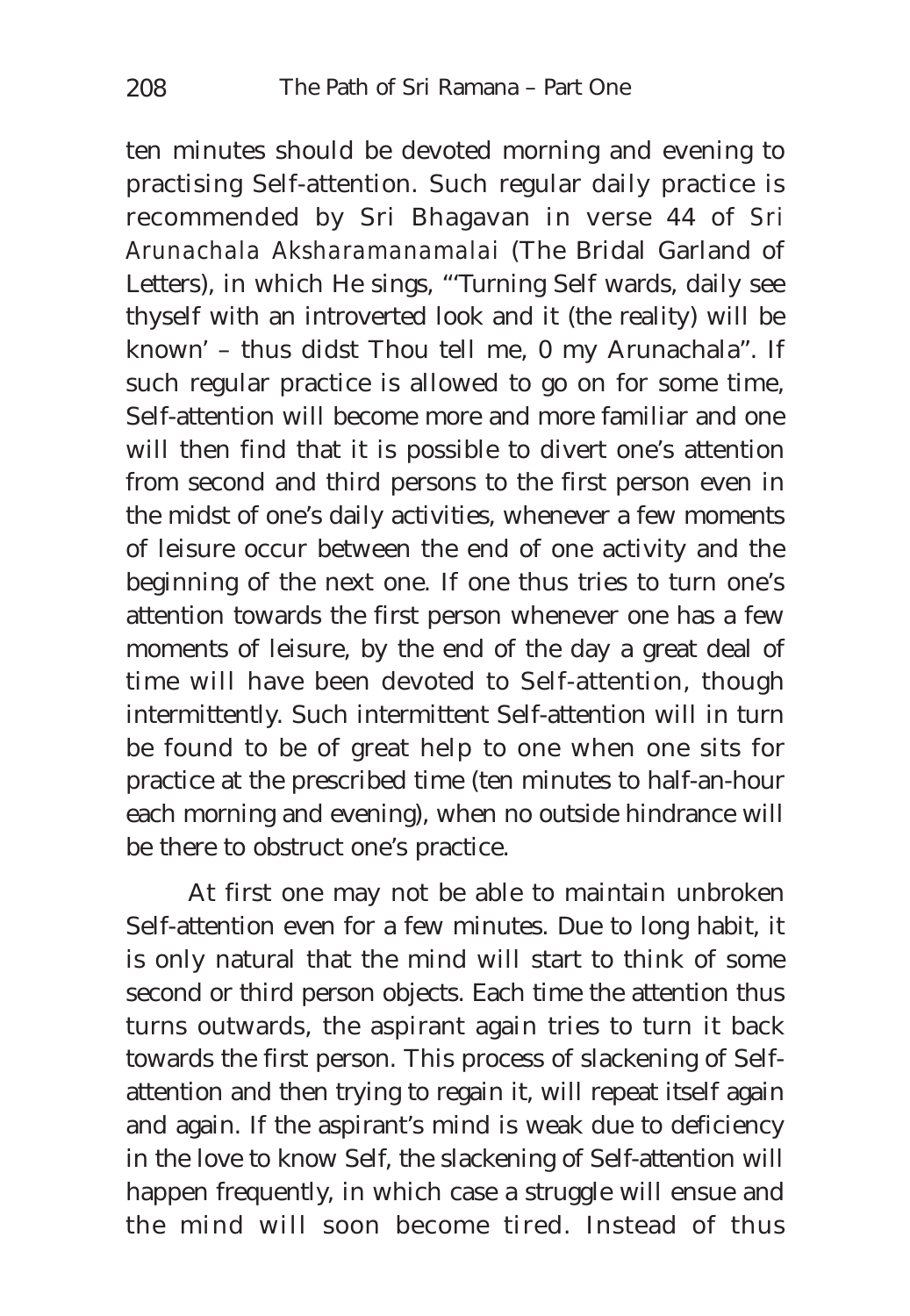#### Appendix Three

repeatedly struggling to regain Self-attention, one should relax the mind for a while as soon as the initial attempt to fix the attention on the first person becomes un-steady, and then again make a fresh attempt. If one thus makes *intermittent attempts,* each attempt will be found to have a fresh force and a more precise clarity of attention.

If one presses one's thumb on a pressure scale, the dial may at first indicate a pressure of ten kilograms. But if one tries to maintain that pressure for a long period of time, the dial will show that it is gradually slackening and decreasing. On the other hand, if one releases the pressure and after a brief rest presses again with fresh vigour, the dial will show a little more than ten kilograms. Similar is the case with Self-attention. If one struggles for a long time to maintain Self-attention, the intensity and clarity of one's attention will gradually slacken and decrease. But if instead one relaxes as soon as one finds that one's Self-attention is slackening, and if after a brief rest one makes a fresh attempt to fix one's attention on Self, that fresh attempt will have a greater intensity and clarity. Therefore, what is important is not so much the length of time one spends trying to attend to Self, but the earnestness and intensity with which one makes each fresh attempt.

During the time of practice *(sadhana)* our attention, which is now focused on second and third person objects, has to turn back 180 degrees, so to speak to focus itself on the first person. In the beginning, however, one's attention may be able to turn only 5, 10 or 15 degrees. This is because one's turning is resisted by a powerful spring – the spring of one's tendencies *(vasanas)* or subtle desires towards worldly objects. Every time one tries to turn towards the first person, this spring of one's worldly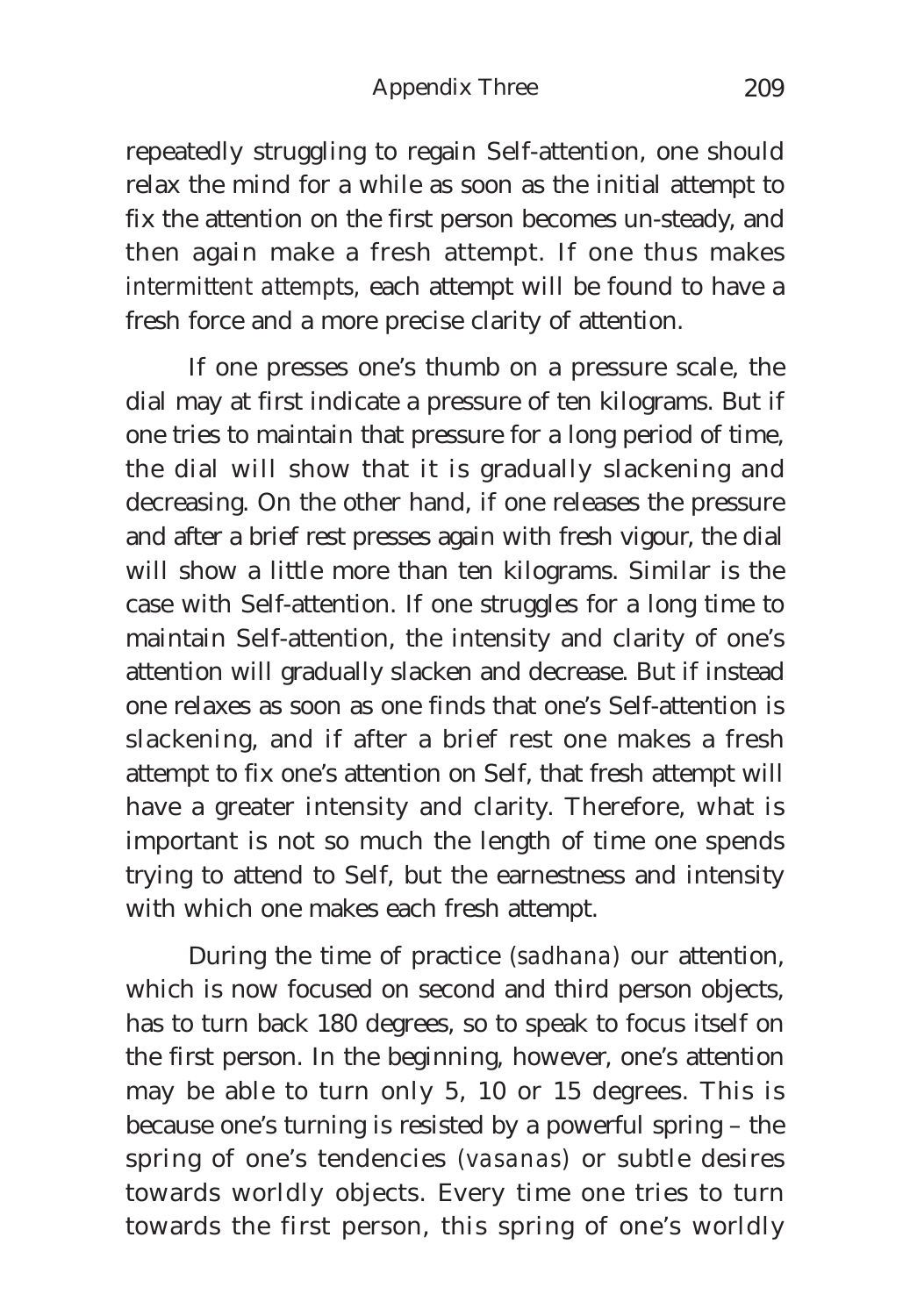tendencies will tend to pull one's mind back again towards second and third persons. Therefore the number of degrees one is able to turn will depend upon the firmness of one's desirelessness *(vairagya)* towards worldly objects and upon the strength of one's longing *(bhakti)* to know Self. Such *vairagya* and *bhakti will be* increased in one by regularly practising Self-attention, by earnestly praying to Sri Bhagavan and by constantly associating with such persons or books as will repeatedly remind one, "Only by knowing Self can we attain. real and enduring happiness; so long as we do not know Self we will be endlessly courting and experiencing misery; therefore our first and foremost duty in life is to know Self; all other efforts will only end in vain."

As one's desirelessness and longing to know Self thus increase by prayer to the Guru, by study *(sravana)* of and reflection *(manana)* upon His teachings, and by practice *(nididhyasana)* of Self-attention, one's ability to turn one's attention towards the first person will also increase, until one will be able to turn it 90, 120 or even 150 degrees at each fresh attempt. When one's ability to turn one's attention Selfwards thus increases, one will be able to experience a tenuous current of Self-awareness even while engaged in activity; that is, one will be able to experience an awareness of one's *being* which will not be disturbed by whatever one's mind, speech or body may be doing, in other words, one will be able to remember the feeling 'I am' which always underlies all one's activities. However, this tenuous current of Self-awareness should not be taken to be the state of unceasing Self-attention,. because one will experience it only when one feels inclined to do so.

How then can one experience the state of unceasing Self-attention, the state of unswerving Self-abidance? The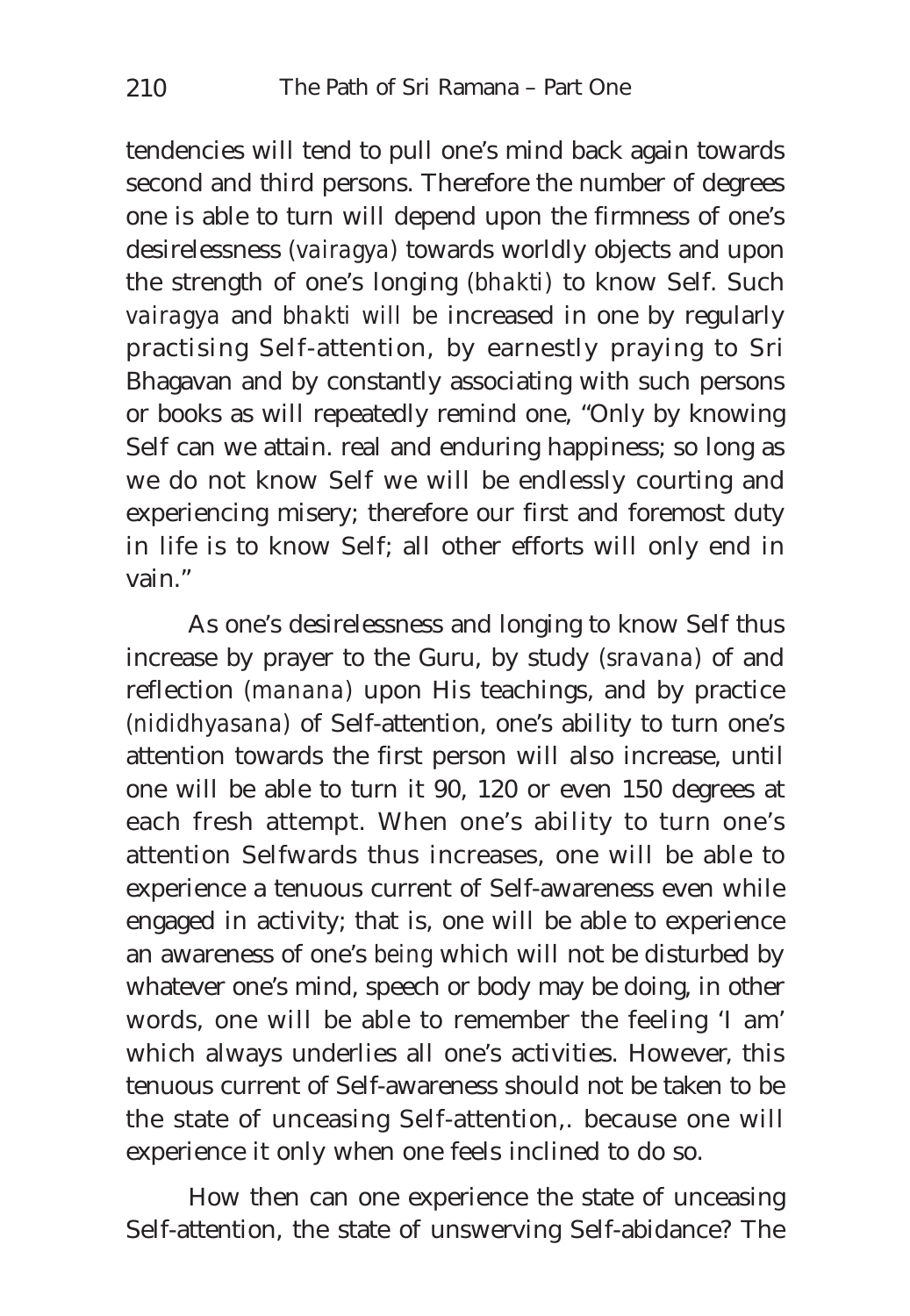Guru's Grace will more and more help those aspirants who thus repeatedlY practise Self-attention with great love *(bhaktl)* to know Self. When a glowing fire and a blowing wind join together, they play wonders. Likewise, when the glowing fire of love for Self-knowledge and the blowing wind of the Guru's Grace join together, a great wonder takes place. During one of his fresh attempts, the aspirant will be able to turn his attention a complete 180 degrees towards Self (that is, he will be able to achieve a perfect clarity of Self-awareness, completely uncontaminated by even the least awareness of any second or third person), whereupon he will feel a great change taking place spontaneously and without his effort. His power of attention, which he had previously tried so many times to turn towards Self and which had always slipped back towards second and third persons, will now be caught under the grip of a powerful clutch which **will not allow** it to turn again towards any second or third person. *This clutch is the clutch of Grace.* Though Grace has always been helping and guiding one, it is only when one is thus caught by its clutch that one becomes totally a prey to it. If one once turns one's attention a full 180 degrees towards Self, one is sure to be caught by this clutch of Grace, which will then take one as its own and will forever protect one from again turning towards second and third person objects. This state in which the mind is thus caught by the clutch of Grace and is thereby drowned forever in its source, is known as the experience of true.knowledge *(jnananubhutl),* Self-realization *(atmasakshatkaram),* liberation *(moksha)* and so on. This alone can be called the state of unceasing Self-attention.

Some people doubt, "If it is so, will the mind then remain drowned forever in *samadhi?* Will it not be able to come out again and know all the second and third person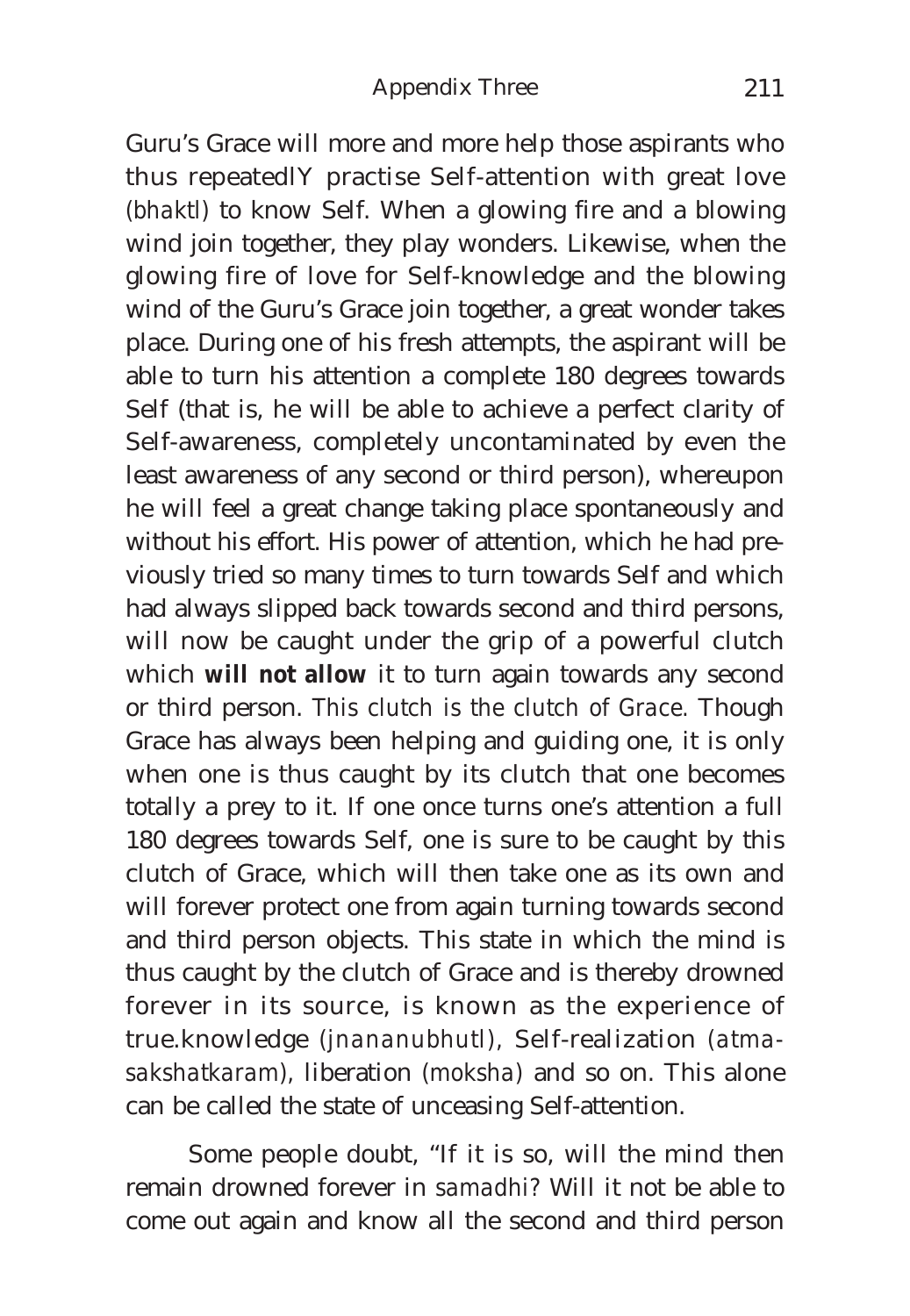objects of this world? Is it not a fact that even Bhagavan Sri Ramana spent nearly fifty-four years in the state of Selfrealization and that most of that time He was seen to be attending to second and third persons ?" Yes, it is true that though Sri Bhagavan always remained in the state of Selfrealization, yet in the outlook of others He was seen to be knowing the world. How can this be accounted for?

To remain with the body and mind completely inert is not the only sign of *samadhi.* Though after Selfrealization some *Jnanis* spend their entire lifetime completely oblivious of the body and world, not all *Jnanis* will necessarily remain thus. The return of bodyconsciousness (and consequently world-consciousness) after the attainment of Self-realization is according to the *prarabdha* of that body; in the case of some it might never return, while in the case of others it might return within a second or after a few hours or days. But even in such cases where it does return, it will not be experienced as a knowledge of second or third persons! That is to say, the body and world are not experienced by the *Jnani* as second and third persons – objects other than Himself-but as His own unlimited and undivided Self.

So long as one is an aspirant one mistakes the limited form of one's body to be oneself, and consequently the remaining portion of one's unlimited real Self is experienced by one as the world-a collection of second and third person, objects. But after attaining Self-realization, since one experiences oneself to be the unlimited Whole, one discovers that all the second and third persons which one was previously feeling to be other than oneself, are truly nothing but one's own Self. Therefore, even while a *Jnani* is (in the view of onlookers) attending to second and third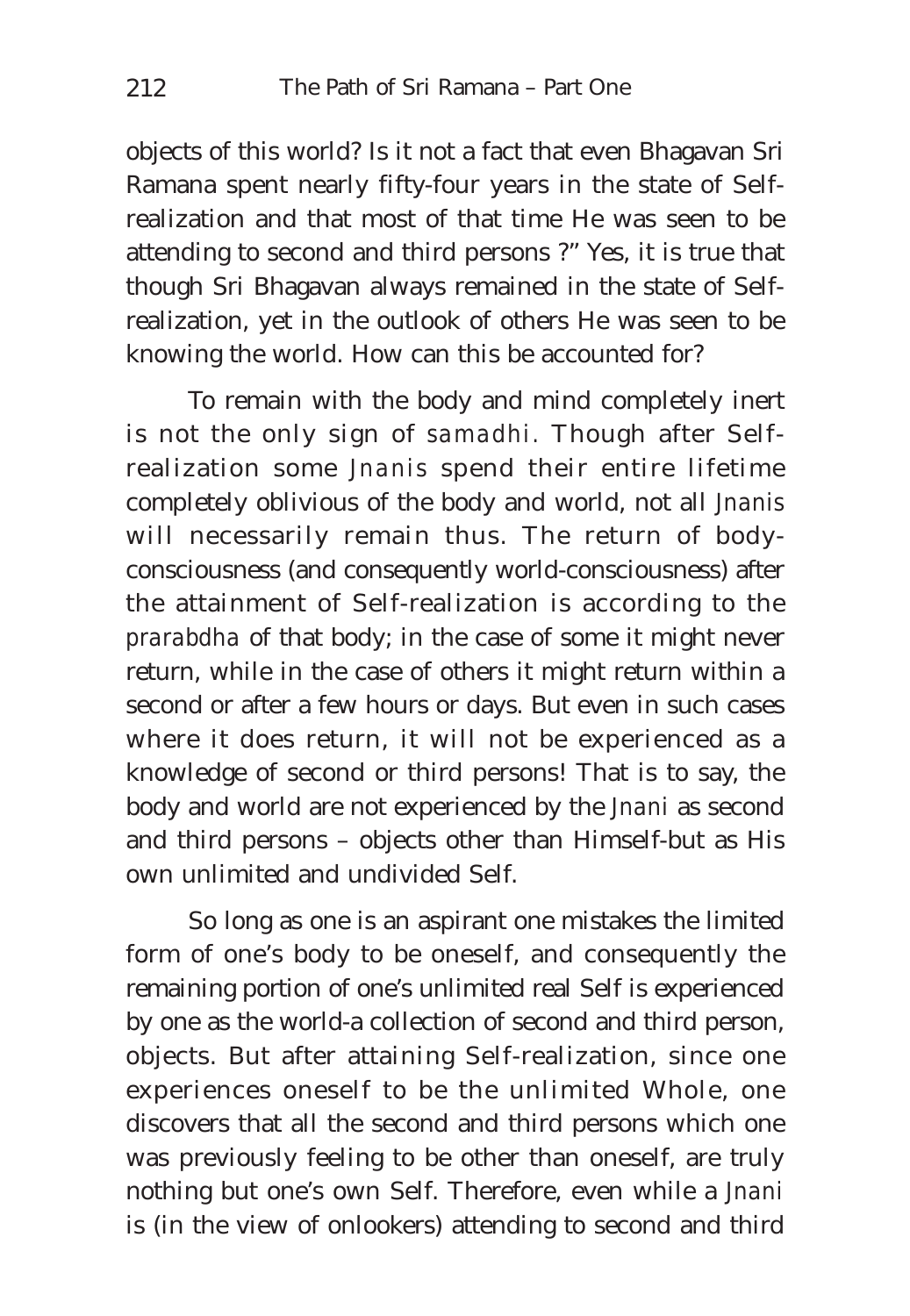person objects, He is (in His own view) attending only to Self. Hence, even though He may appear to be engaged in so many activities, both physical and mental, He is in fact ever abiding in the natural state of unceasing Self--attention.

Therefore, unceasing Self-attention is possible only in the state of Self-realization and not in the state of practice *(sadhana).* What one has to do during the period of *sadhana* is to cultivate ever-increasing love to attain Self-knowledge and to make intermittent but repeated attempts to turn one's attention a full 180 degrees towards Self. If one once succeeds in doing this, then unceasing Self-attention will be found to be natural and effortless.

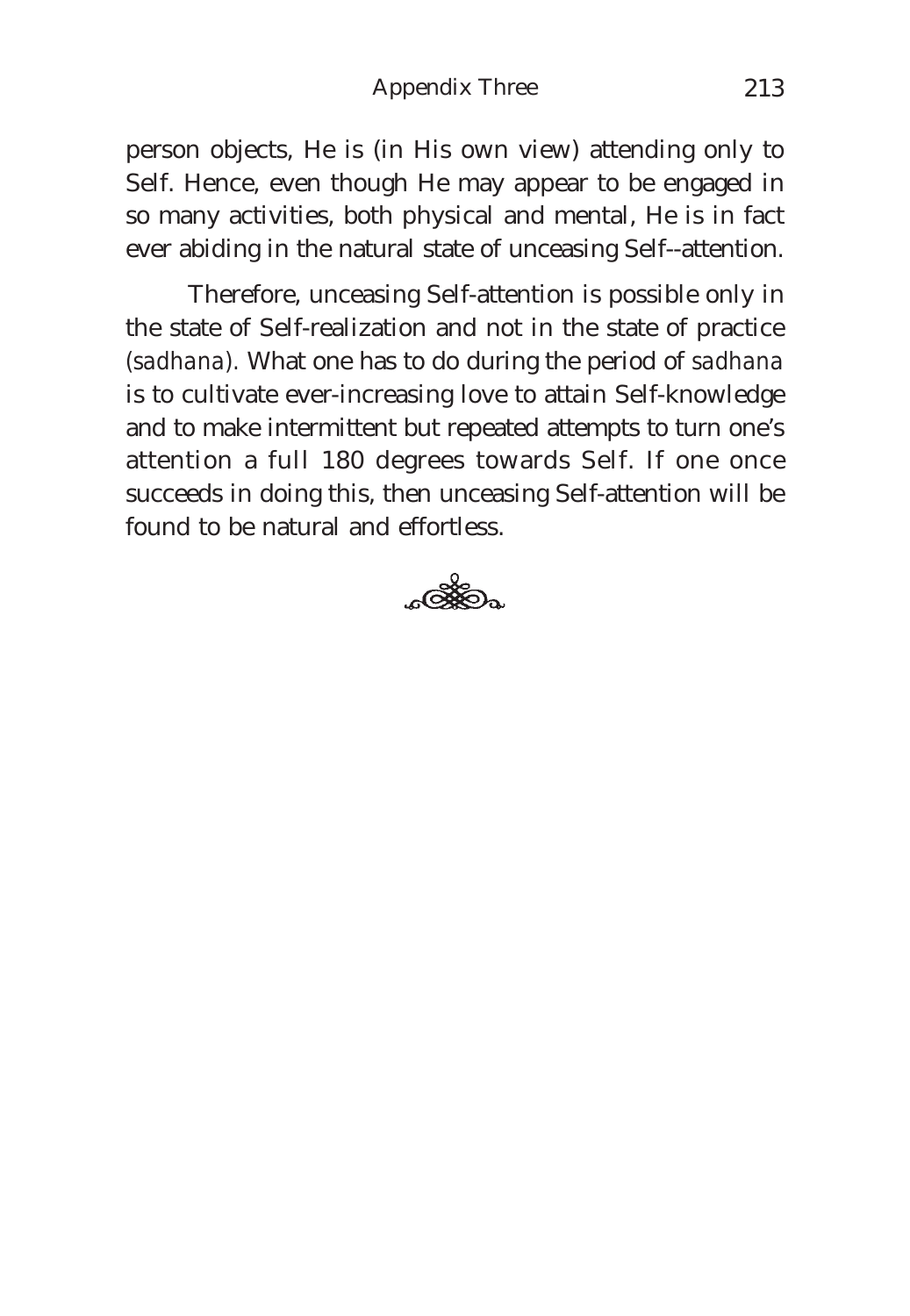```
A Summary of the Life and Teachings of Sri Ramana.
by Sri Sadhu Om
```
**Sri Ramana Charitra Sar (Hindi Version)** by Sri Sadhu Om **Upadesa Undiyar**

English translation, word-by-word from the Tamil original, by Sri Sadhu Om and Michael James, with the facsimile handwriting of Sri Ramana Maharshi.

#### **Upadesa Sarah**

Word-by-word English translation from the Sanskrit original by Sri Viswanathan Swami, with the facsimile handwriting of Sri Ramana Maharshi.

## **The works of Bhagavan Sri Ramana Maharshi in His own Handwriting (Tamil script)**

Facsimile of most of the Works of Sri Ramana Maharshi, with English translations.

## **The Bridal Garland of Letters to Sri Arunachala (Sri Arunachala Aksharamanamalai)**

Original manuscript in facsimile transliterated into roman script and translated into English equivalent for signing in the original "metre".

#### **The Five Hymns to Arunachala**

With translations of Prof. K. Swaminathan

## **The Revelation in the Widerness**

by Dr. G.H. MEES (M.A., Cantab., L.L.D. Leyden)

## **The Revelation in the Widerness**

by Dr. G.H. MEES (M.A., Cantab., L.L.D. Leyden)

**An exposition of the psychology contained in the Traditions of old. (**In three volumes) THE BOOK OF SIGNS, THE BOOK OF BATTLES, THE BOOK OF STARS  $-1400$  PP (Plus supplement containing the relative diagrams.)